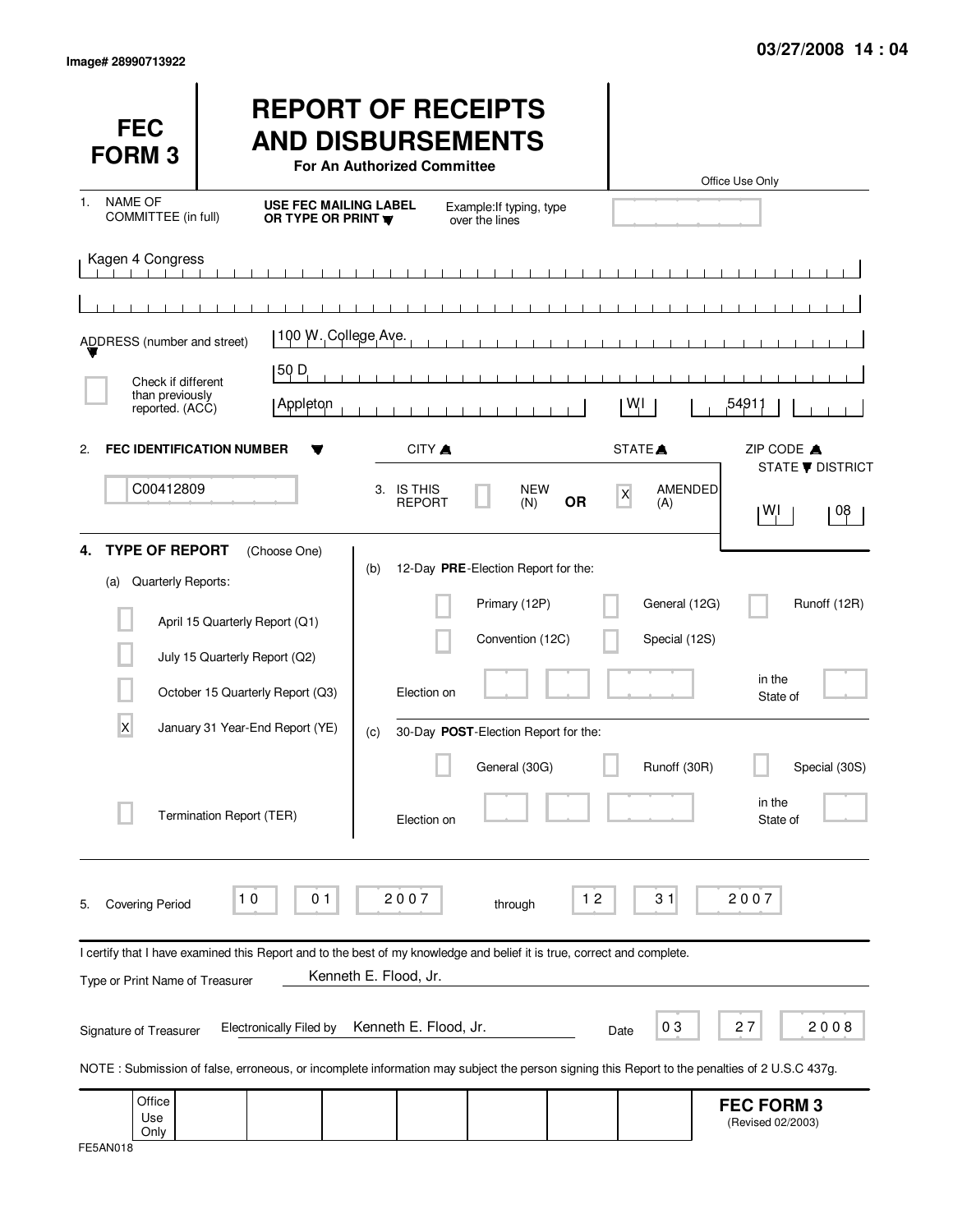|    |     | lmage# 28990713923                                                                                  |                                                                    | <b>SUMMARY PAGE</b>                   |     |                                                      |                 |
|----|-----|-----------------------------------------------------------------------------------------------------|--------------------------------------------------------------------|---------------------------------------|-----|------------------------------------------------------|-----------------|
|    |     | FEC Form 3 (Revised 02/2003)                                                                        |                                                                    | of Receipts and Disbursements         |     |                                                      | Page 2          |
|    |     | Write or Type Committee Name                                                                        |                                                                    |                                       |     |                                                      |                 |
|    |     | Kagen 4 Congress                                                                                    |                                                                    |                                       |     |                                                      |                 |
|    |     | Report Covering the Period:<br>From:                                                                | $\overline{D}$<br>$\overline{D}$<br>M<br>M<br>0 <sub>1</sub><br>10 | $Y+Y$<br>$\frac{Y}{2007}$             | To: | $\overline{D}$<br>$^{\circ}$ D<br>M<br>M<br>12<br>31 | $7.7.7$<br>2007 |
|    |     |                                                                                                     |                                                                    | <b>COLUMN A</b><br><b>This Period</b> |     | <b>COLUMN B</b><br><b>Election Cycle-to-Date</b>     |                 |
| 6. |     | Net Contributions (other than loans)                                                                |                                                                    |                                       |     |                                                      |                 |
|    | (a) | <b>Total Contributions</b><br>(other than loans) (from Line 11(e))                                  |                                                                    | 191002.48                             |     |                                                      | 892566.97       |
|    | (b) | <b>Total Contribution Refunds</b>                                                                   |                                                                    | 2000.00                               |     |                                                      | 2600.00         |
|    | (c) | Net Contributions (other than loans)<br>(subtract Line $6(b)$ from Line $6(a)$ )                    |                                                                    | 189002.48                             |     |                                                      | 889966.97       |
| 7. |     | Net Operating Expenditures                                                                          |                                                                    |                                       |     |                                                      |                 |
|    |     | (a) Total Operating Expenditures                                                                    |                                                                    | 74534.57                              |     |                                                      | 261273.86       |
|    | (b) | <b>Total Offsets to Operating</b><br>Expenditures (from Line 14)                                    |                                                                    | 0.00                                  |     |                                                      | 27029.70        |
|    | (c) | Net Operating Expenditures<br>(subtract Line 7(b) from Line 7(a))                                   |                                                                    | 74534.57                              |     |                                                      | 234244.16       |
| 8. |     | Cash on Hand at Close of<br>Reporting Period (from Line 27)                                         |                                                                    | 664708.32                             |     |                                                      |                 |
| 9. |     | Debts and Obligations Owed TO<br>the Committee (Itemize all on                                      |                                                                    | 0.00                                  |     |                                                      |                 |
|    |     | Schedule C and/or Schedule D)                                                                       |                                                                    |                                       |     |                                                      |                 |
|    |     | 10. Debts and Obligations Owed BY<br>the Committee (Itemize all on<br>Schedule C and/or Schedule D) |                                                                    | 469300.00                             |     |                                                      |                 |

## **For further information contact:**

Federal Election Commission 999 E Street, NW Washington, DC 20463 Toll Free 800-424-9530 Local 202-694-1100

FE5AN018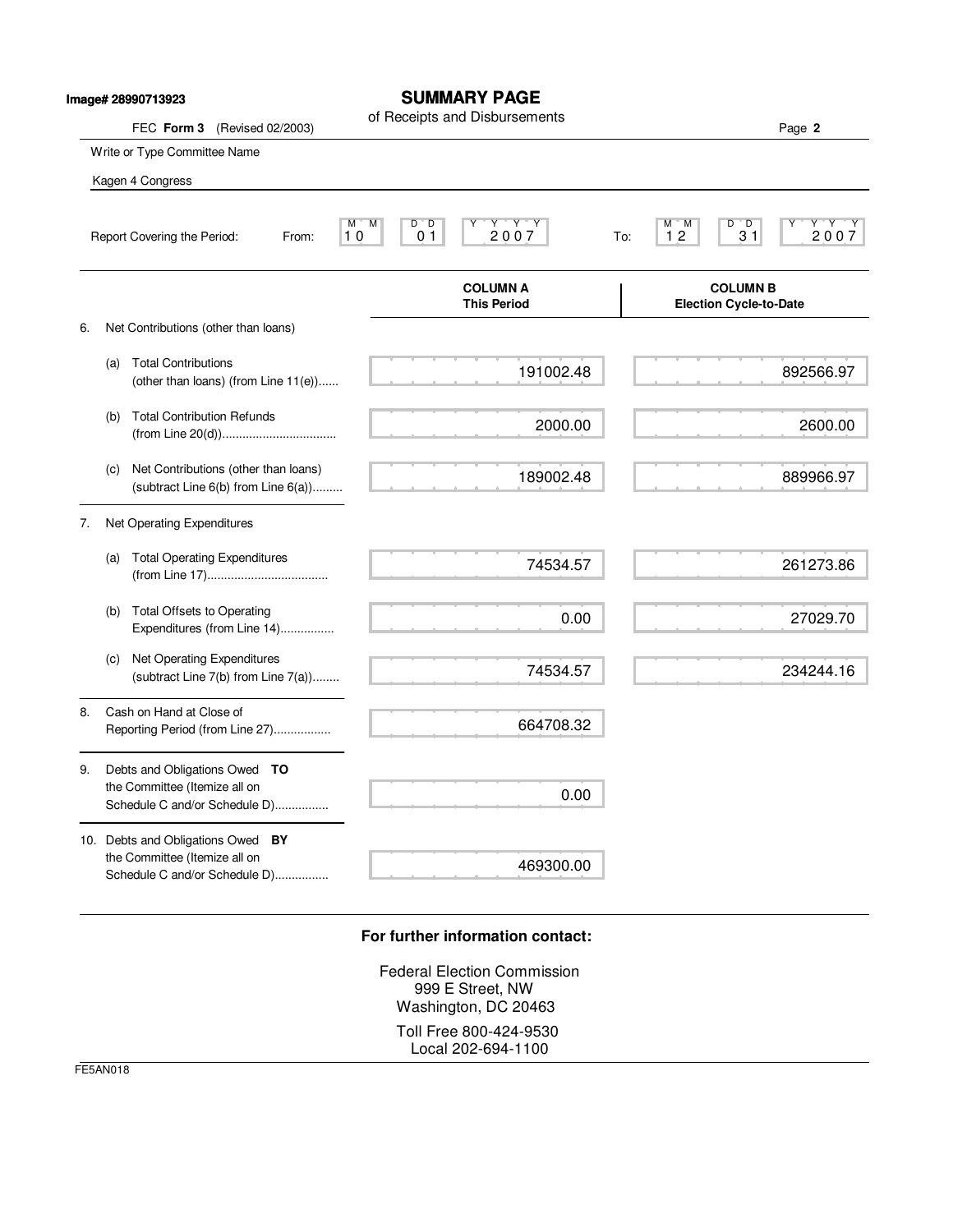| Image# 28990713924                                                            | <b>DETAILED SUMMARY PAGE</b>                                                                                          |                                                                                                           |
|-------------------------------------------------------------------------------|-----------------------------------------------------------------------------------------------------------------------|-----------------------------------------------------------------------------------------------------------|
| FEC Form 3 (Revised 12/2003)                                                  | of Receipts                                                                                                           | Page 3                                                                                                    |
| Write or Type Committee Name<br>Kagen 4 Congress                              |                                                                                                                       |                                                                                                           |
| Report Covering the Period:<br>From:                                          | M<br>$\overline{D}$<br>$\begin{array}{c}\nY & Y & Y \\ 2 & 0 & 0 & 7\n\end{array}$<br>M.<br>D<br>0 <sub>1</sub><br>10 | $D^{\prime}$ $D$<br>$\begin{array}{c}\nY \rightarrow Y \\ 2007\n\end{array}$<br>М<br>M<br>12<br>31<br>To: |
| <b>I. RECEIPTS</b>                                                            | <b>COLUMN A</b><br><b>Total This Period</b>                                                                           | <b>COLUMN B</b><br><b>Election Cycle-to-Date</b>                                                          |
| 11. CONTRIBUTIONS (other than loans) FROM:                                    |                                                                                                                       |                                                                                                           |
| Individuals/Persons Other Than<br>(a)                                         |                                                                                                                       |                                                                                                           |
| <b>Political Committees</b><br>(i) Itemized (use Schedule A)                  | 81972.00                                                                                                              | 282117.55                                                                                                 |
|                                                                               | 11874.00                                                                                                              | 46364.29                                                                                                  |
| (iii) TOTAL of contributions                                                  | 93846.00                                                                                                              | 328481.84                                                                                                 |
| from individuals                                                              | 0.00                                                                                                                  | 0.00                                                                                                      |
| Political Party Committees<br>(b)<br><b>Other Political Committees</b><br>(c) |                                                                                                                       |                                                                                                           |
|                                                                               | 97156.48                                                                                                              | 559485.13                                                                                                 |
| (d)                                                                           | 0.00                                                                                                                  | 4600.00                                                                                                   |
| <b>TOTAL CONTRIBUTIONS</b><br>(e)<br>(other than loans)                       |                                                                                                                       |                                                                                                           |
| $(\text{add Lines } 11(a)(iii), (b), (c), \text{and } (d))$                   | 191002.48                                                                                                             | 892566.97                                                                                                 |
| 12. TRANSFERS FROM OTHER                                                      | 1000.00                                                                                                               | 1000.00                                                                                                   |
| AUTHORIZED COMMITTEES                                                         |                                                                                                                       |                                                                                                           |
| 13. LOANS                                                                     |                                                                                                                       |                                                                                                           |
| Made or Guaranteed by the<br>(a)                                              | 0.00                                                                                                                  | 0.00                                                                                                      |
|                                                                               | 0.00                                                                                                                  | 0.00                                                                                                      |
| (b)<br><b>TOTAL LOANS</b><br>(C)                                              | 0.00                                                                                                                  | 0.00                                                                                                      |
|                                                                               |                                                                                                                       |                                                                                                           |
| 14. OFFSETS TO OPERATING<br><b>EXPENDITURES</b>                               |                                                                                                                       |                                                                                                           |
| (Refunds, Rebates, etc.)                                                      | 0.00                                                                                                                  | 27029.70                                                                                                  |
| 15. OTHER RECEIPTS                                                            | 0.00                                                                                                                  | 0.00                                                                                                      |
|                                                                               |                                                                                                                       |                                                                                                           |
| 16. TOTAL RECEIPTS (add Lines<br>11(e), 12, 13(c), 14, and 15)                | 192002.48                                                                                                             | 920596.67                                                                                                 |
| (Carry Total to Line 24, page 4)                                              |                                                                                                                       |                                                                                                           |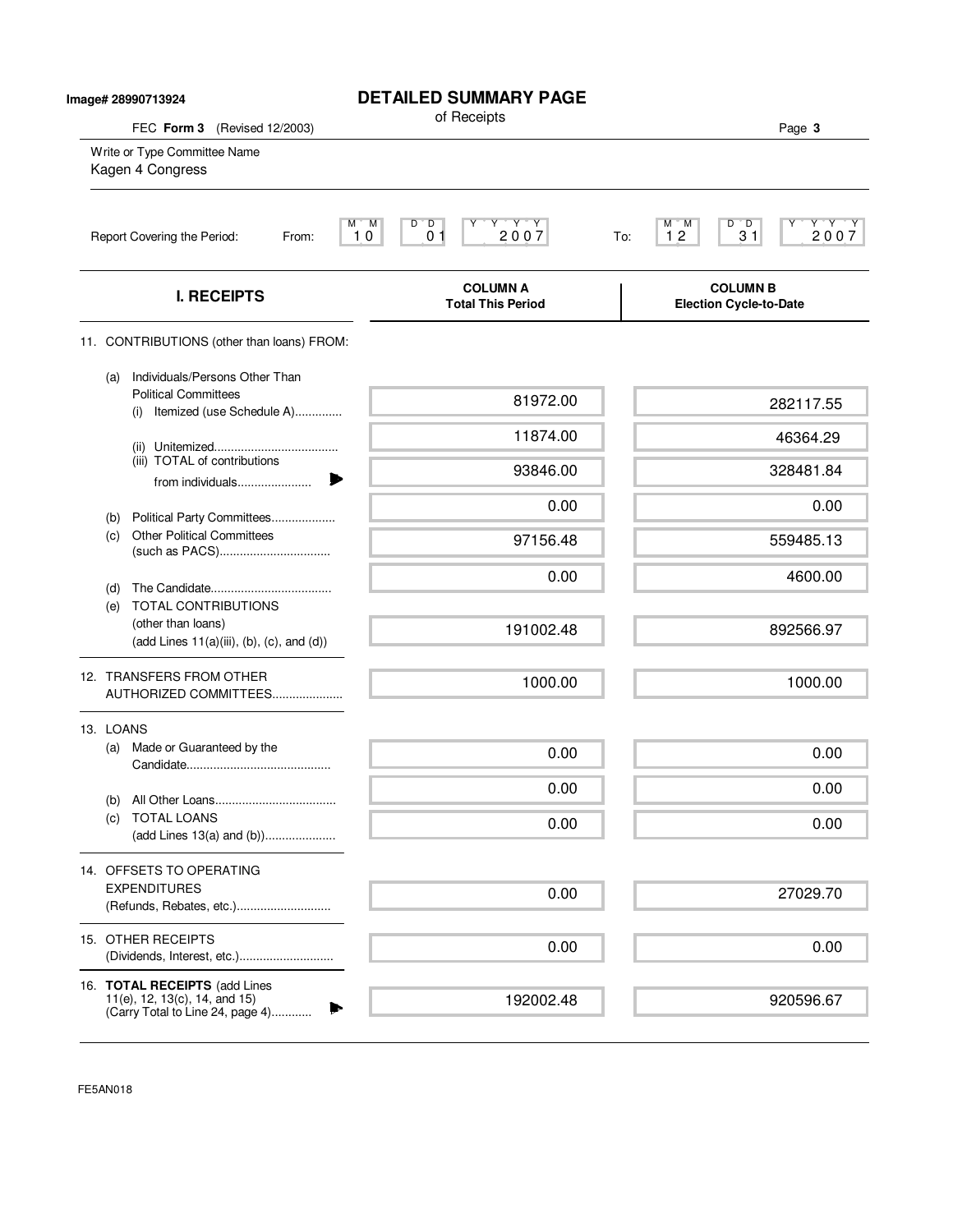## **DETAILED SUMMARY PAGE**

of Disbursements

FEC **Form 3** (Revised 02/2003) Page **4**

**II. DISBURSEMENTS**<br>Total This Period Figures Election Cycle-to **Election Cycle-to-Date** 17. OPERATING EXPENDITURES.................. 18. TRANSFERS TO OTHER AUTHORIZED COMMITTEES................... 19. LOAN REPAYMENTS: (a) Of Loans Made or Guaranteed by the Candidate................................... (b) Of all Other Loans............................... (c) TOTAL LOAN REPAYMENTS (add Lines 19(a) and (b))..................... 20. REFUNDS OF CONTRIBUTIONS TO: (a) Individuals/Persons Other Than Political Committees.................. (b) Political Party Committees.................. (c) Other Political Committees (such as PACs).................................. (d) TOTAL CONTRIBUTION REFUNDS (add Lines 20(a), (b), and (c))............ 21. OTHER DISBURSEMENTS......................... 22. **TOTAL DISBURSEMENTS** (add Lines 17, 18, 19(c), 20(d), and 21)  $\triangleright$ 74534.57 0.00 0.00 0.00 0.00 0.00 2000.00 0.00 2000.00 0.00 76534.57 261273.86 0.00 11700.00 0.00 11700.00 600.00 2000.00 0.00 2600.00 0.00 275573.86

## **III. CASH SUMMARY**

|                                               | 549240.41 |
|-----------------------------------------------|-----------|
|                                               | 192002.48 |
|                                               | 741242.89 |
|                                               | 76534.57  |
| 27. CASH ON HAND AT CLOSE OF REPORTING PERIOD | 664708.32 |

FE5AN018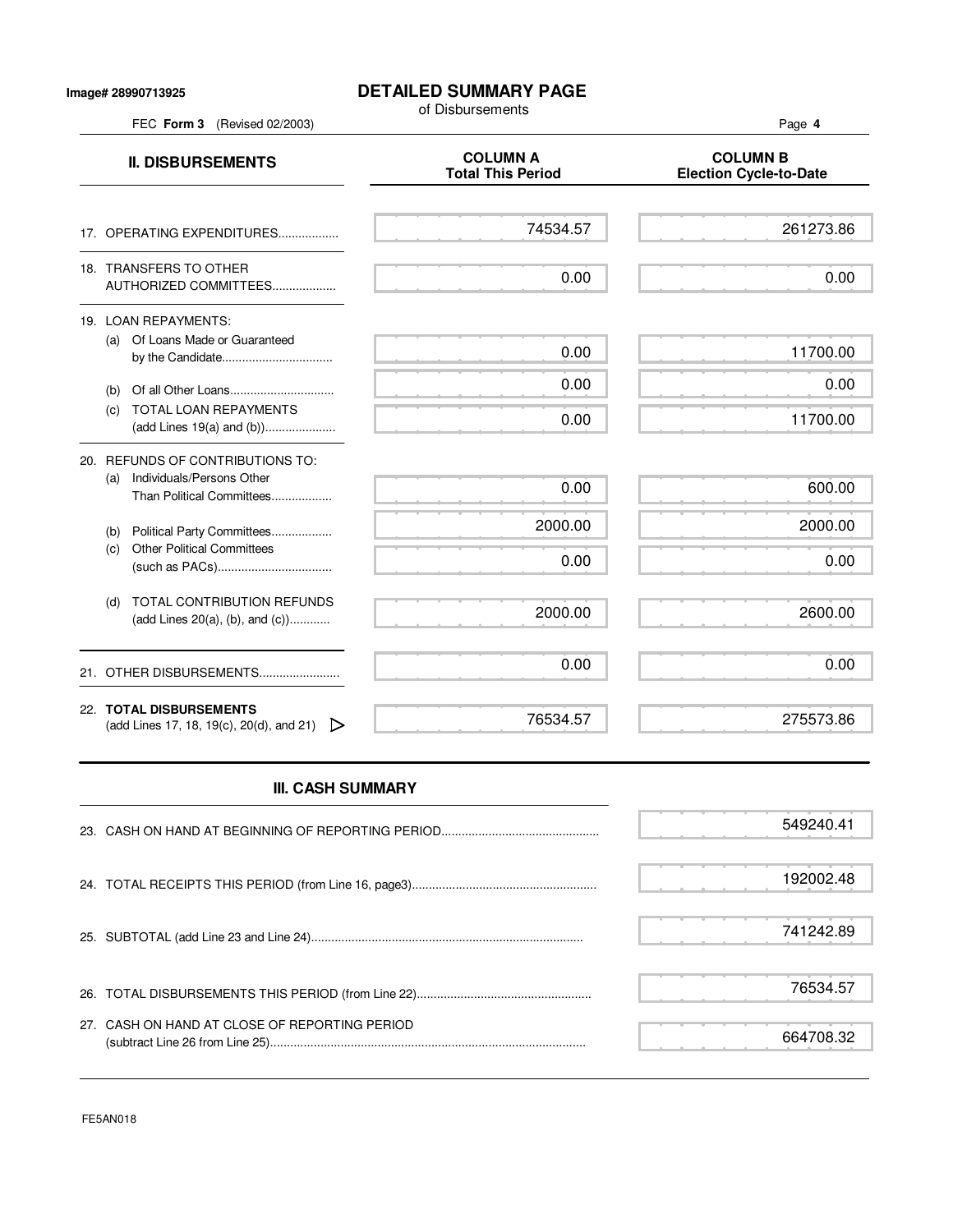**FEC FORM 3Z-1 (File with Form 3)**

## **CONSOLIDATED REPORT OF GROSS RECEIPTS FOR AUTHORIZED COMMITTEES (11 CFR 104.19) (Millionaires' Amendment)**

| <b>Name of Candidate</b>                    |              |                                                              | <b>Candidate ID Number</b> |  |
|---------------------------------------------|--------------|--------------------------------------------------------------|----------------------------|--|
| Steven L Kagen                              |              |                                                              | H6WI08122                  |  |
|                                             |              |                                                              |                            |  |
| <b>Name of Principal Campaign Committee</b> |              |                                                              | <b>Committee ID Number</b> |  |
| Kagen 4 Congress                            |              |                                                              | C.<br>C00412809            |  |
| <b>Committee Address</b>                    |              |                                                              |                            |  |
| 100 W. College Ave.                         |              |                                                              |                            |  |
| 50 D                                        |              |                                                              |                            |  |
| <b>City</b>                                 | <b>State</b> | <b>ZIP</b>                                                   |                            |  |
| Appleton                                    | WI           | 54911                                                        |                            |  |
| Report Covering Period (check one)          |              | preceding the year of the general election<br><b>Primary</b> | <b>General</b>             |  |
|                                             |              |                                                              |                            |  |
| 1. Gross receipts of authorized             |              | 648855.52                                                    | 153500.00                  |  |
|                                             |              |                                                              |                            |  |
| 2. Aggregate amount of contributions        |              |                                                              |                            |  |
| from personal funds of the candidate        |              | 2300.00                                                      | 2300.00                    |  |
|                                             |              |                                                              |                            |  |
| 3. Gross receipts minus the candidate's     |              | 646555.52                                                    | 151200.00                  |  |
| personal contributions                      |              |                                                              |                            |  |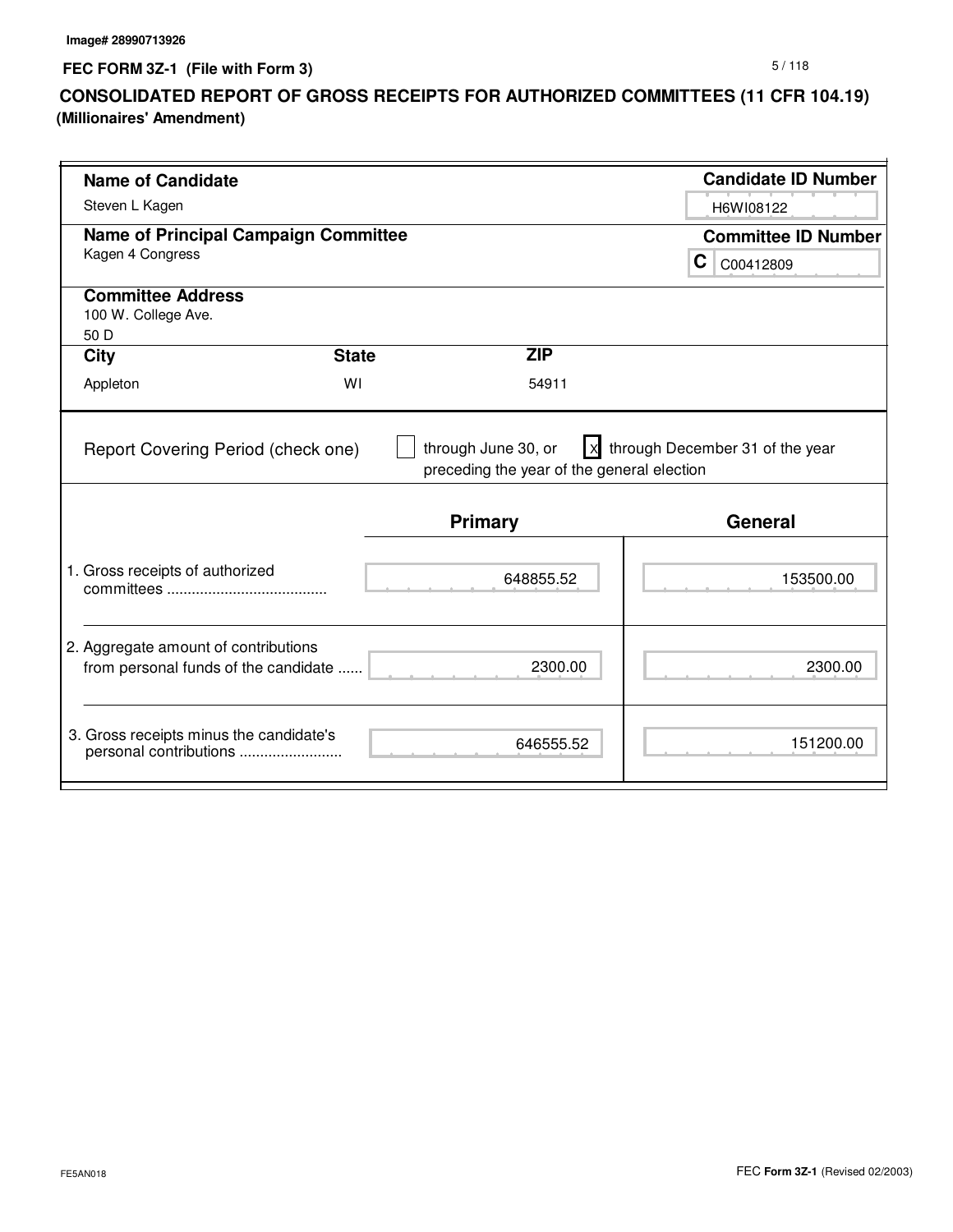| <b>SCHEDULE A (FEC Form 3)</b><br><b>ITEMIZED RECEIPTS</b>                                                                            |                    | Use separate schedule(s)<br>for each category of the<br><b>Detailed Summary Page</b>    | PAGE 6/118<br>FOR LINE NUMBER:<br>(check only one)<br>X<br>11 <sub>b</sub><br>11a<br>11 <sub>c</sub><br>11d<br>12<br>13 <sub>b</sub><br>14<br>13a<br>15<br>Any information copied from such Reports and Statements may not be sold or used by any person for the purpose of soliciting contributions |
|---------------------------------------------------------------------------------------------------------------------------------------|--------------------|-----------------------------------------------------------------------------------------|------------------------------------------------------------------------------------------------------------------------------------------------------------------------------------------------------------------------------------------------------------------------------------------------------|
| NAME OF COMMITTEE (In Full)<br>Kagen 4 Congress                                                                                       |                    |                                                                                         | or for commercial purposes, other than using the name and address of any political committee to solicit contributions from such committee.                                                                                                                                                           |
| Full Name (Last, First, Middle Initial)<br>Donald Aaronson<br>А.<br>Mailing Address                                                   | 3500 Lake Shore Dr |                                                                                         | Date of Receipt<br>$Y$ $Y$ $Y$<br>$D$ $D$ $/$<br>$Y^+$<br>$M$ $M$ /<br>2007<br>1 <sub>1</sub><br>14                                                                                                                                                                                                  |
| City                                                                                                                                  | <b>State</b>       | Zip Code                                                                                | Transaction ID: SA11Al.15750                                                                                                                                                                                                                                                                         |
| Chicago                                                                                                                               | IL                 | 60657                                                                                   | Amount of Each Receipt this Period                                                                                                                                                                                                                                                                   |
| FEC ID number of contributing<br>federal political committee.                                                                         | C                  |                                                                                         | 1000.00                                                                                                                                                                                                                                                                                              |
| Name of Employer<br>Chicago Medical School<br>Receipt For:<br>$X$ Primary<br>Other (specify) $\blacktriangledown$                     | 2008<br>General    | Occupation<br>Physician<br>Election Cycle-to-Date<br>v<br>1000.00                       | Limit Increased Due to Opponent's<br>Spending (2 U.S.C. 441a(i)/441a-1)                                                                                                                                                                                                                              |
| Full Name (Last, First, Middle Initial)<br><b>Timothy Aiken</b><br>В.<br>Mailing Address 699 Kara Ln                                  |                    |                                                                                         | Date of Receipt<br>$Y \vdash Y \vdash Y$<br>$M$ $M$ /<br>D<br>$\Box$<br>Y<br>12<br>2007<br>11                                                                                                                                                                                                        |
| City                                                                                                                                  |                    | Zip Code<br>State                                                                       | Transaction ID: SA11Al.16012                                                                                                                                                                                                                                                                         |
| Grafton                                                                                                                               | WI                 | 53024                                                                                   | Amount of Each Receipt this Period                                                                                                                                                                                                                                                                   |
| FEC ID number of contributing<br>federal political committee.                                                                         | C                  |                                                                                         | 250.00                                                                                                                                                                                                                                                                                               |
| Name of Employer<br>Aiken and Scoptur, S.C.                                                                                           |                    | Occupation<br>Attorney                                                                  | Limit Increased Due to Opponent's<br>Spending (2 U.S.C. 441a(i)/441a-1)                                                                                                                                                                                                                              |
| Receipt For:<br>$X$ Primary<br>Other (specify) $\blacktriangledown$                                                                   | 2008<br>General    | Election Cycle-to-Date<br>▼<br>250.00                                                   |                                                                                                                                                                                                                                                                                                      |
| Full Name (Last, First, Middle Initial)<br>C.<br>John Aldridge                                                                        |                    |                                                                                         | Date of Receipt                                                                                                                                                                                                                                                                                      |
| Mailing Address                                                                                                                       | 11295 County Rd. K |                                                                                         | $M$ $M$ $M$<br>$D$ $D$ $/$<br>Y 'Y 'Y<br>$Y$ <sup>U</sup><br>12<br>20<br>2007                                                                                                                                                                                                                        |
| City                                                                                                                                  | WI                 | Zip Code<br>State                                                                       | Transaction ID: SA11Al.16247                                                                                                                                                                                                                                                                         |
| <b>Boulder Junction</b><br>FEC ID number of contributing<br>federal political committee.                                              | C                  | 54512                                                                                   | Amount of Each Receipt this Period<br>250.00                                                                                                                                                                                                                                                         |
| Name of Employer<br>Institute for Defense Ana-<br><u>lyses</u><br>Receipt For:<br>$X$ Primary<br>Other (specify) $\blacktriangledown$ | 2008<br>General    | Occupation<br>Aircraft Survivability Engineer<br>Election Cycle-to-Date<br>▼<br>1300.00 | Limit Increased Due to Opponent's<br>Spending (2 U.S.C. 441a(i)/441a-1)                                                                                                                                                                                                                              |
|                                                                                                                                       |                    |                                                                                         | 1500.00                                                                                                                                                                                                                                                                                              |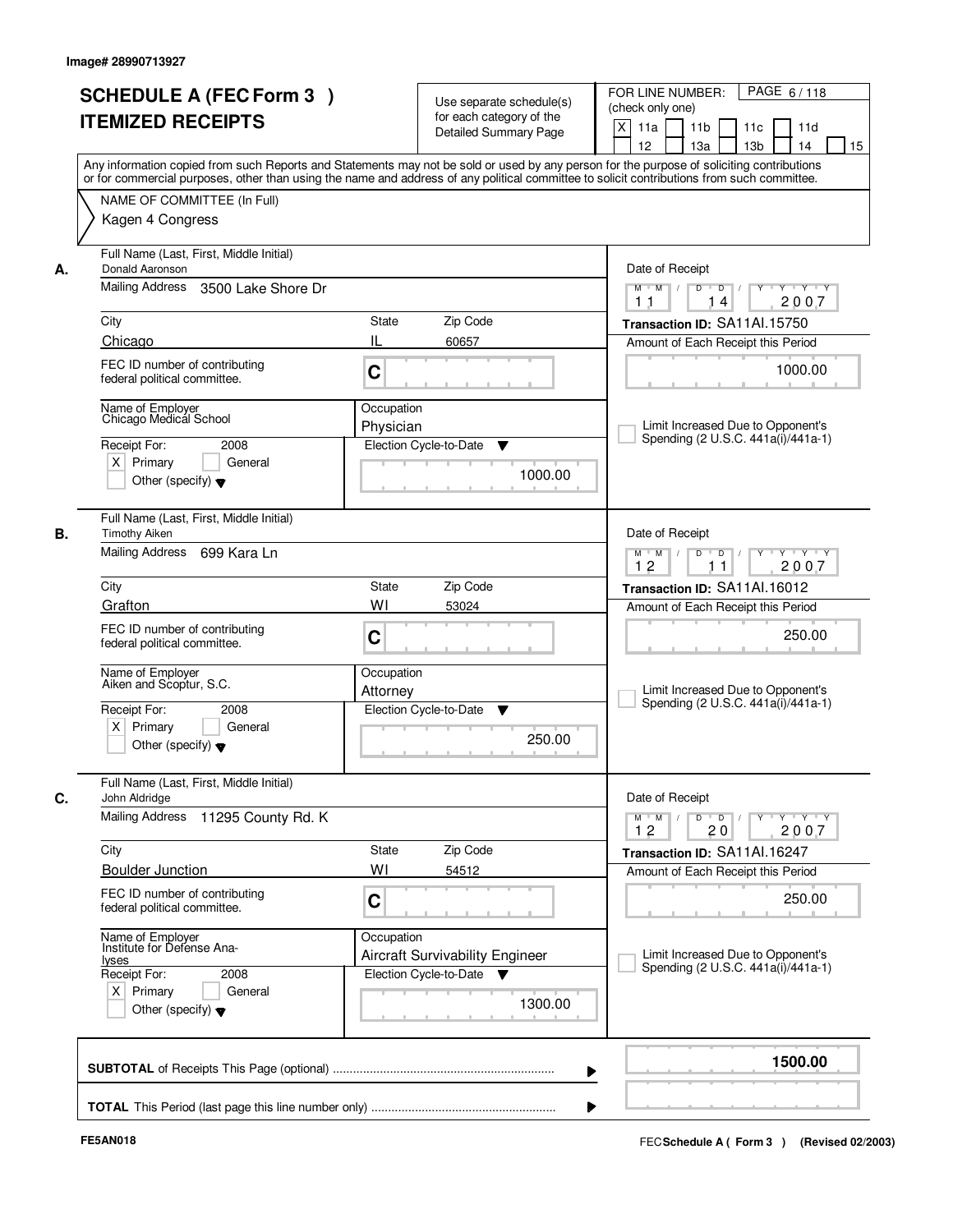|    | <b>SCHEDULE A (FEC Form 3)</b><br><b>ITEMIZED RECEIPTS</b>                                                                                                                                    |                        | Use separate schedule(s)<br>for each category of the<br><b>Detailed Summary Page</b> | PAGE 7/118<br>FOR LINE NUMBER:<br>(check only one)<br>X<br>11a<br>11 <sub>b</sub><br>11c<br>11d<br>12<br>13a<br>13 <sub>b</sub><br>14<br>15<br>Any information copied from such Reports and Statements may not be sold or used by any person for the purpose of soliciting contributions |
|----|-----------------------------------------------------------------------------------------------------------------------------------------------------------------------------------------------|------------------------|--------------------------------------------------------------------------------------|------------------------------------------------------------------------------------------------------------------------------------------------------------------------------------------------------------------------------------------------------------------------------------------|
|    | or for commercial purposes, other than using the name and address of any political committee to solicit contributions from such committee.<br>NAME OF COMMITTEE (In Full)<br>Kagen 4 Congress |                        |                                                                                      |                                                                                                                                                                                                                                                                                          |
| А. | Full Name (Last, First, Middle Initial)<br>David Allen                                                                                                                                        |                        |                                                                                      | Date of Receipt                                                                                                                                                                                                                                                                          |
|    | Mailing Address<br>1920 E. Apple Creek Rd.                                                                                                                                                    |                        |                                                                                      | $Y + Y + Y$<br>$D$ $D$ $I$<br>$Y^-$<br>$M$ $M$ /<br>12<br>20<br>2007                                                                                                                                                                                                                     |
|    | City                                                                                                                                                                                          | State                  | Zip Code                                                                             | Transaction ID: SA11Al.16258                                                                                                                                                                                                                                                             |
|    | Appleton                                                                                                                                                                                      | WI                     | 54913                                                                                | Amount of Each Receipt this Period                                                                                                                                                                                                                                                       |
|    | FEC ID number of contributing<br>federal political committee.                                                                                                                                 | C                      |                                                                                      | 100.00                                                                                                                                                                                                                                                                                   |
|    | Name of Employer<br>Self Employed<br>2008<br>Receipt For:                                                                                                                                     | Occupation<br>Realtor  | Election Cycle-to-Date<br>▼                                                          | Limit Increased Due to Opponent's<br>Spending (2 U.S.C. 441a(i)/441a-1)                                                                                                                                                                                                                  |
|    | $X$ Primary<br>General<br>Other (specify) $\blacktriangledown$                                                                                                                                |                        | 300.00                                                                               |                                                                                                                                                                                                                                                                                          |
| В. | Full Name (Last, First, Middle Initial)                                                                                                                                                       |                        |                                                                                      |                                                                                                                                                                                                                                                                                          |
|    | <b>Steve Alpert</b><br><b>Mailing Address</b><br>1030 Lincoln Blvd                                                                                                                            |                        |                                                                                      | Date of Receipt<br>$Y - Y - Y$<br>$M$ $M$ /<br>D<br>$\Box$<br>2007<br>1 <sub>1</sub><br>01                                                                                                                                                                                               |
|    | City                                                                                                                                                                                          | <b>State</b>           | Zip Code                                                                             | Transaction ID: SA11Al.15696                                                                                                                                                                                                                                                             |
|    | Manitowoc                                                                                                                                                                                     | WI                     | 54220                                                                                | Amount of Each Receipt this Period                                                                                                                                                                                                                                                       |
|    | FEC ID number of contributing<br>federal political committee.                                                                                                                                 | C                      |                                                                                      | 500.00                                                                                                                                                                                                                                                                                   |
|    | Name of Employer<br>Alpert Fellows Law                                                                                                                                                        | Occupation<br>Attorney |                                                                                      | Limit Increased Due to Opponent's<br>Spending (2 U.S.C. 441a(i)/441a-1)                                                                                                                                                                                                                  |
|    | Receipt For:<br>2008<br>$X$ Primary<br>General<br>Other (specify) $\blacktriangledown$                                                                                                        |                        | Election Cycle-to-Date<br>▼<br>500.00                                                |                                                                                                                                                                                                                                                                                          |
|    | Full Name (Last, First, Middle Initial)<br>Keith Anclam<br><b>Mailing Address</b><br>1006 Memorial Dr.                                                                                        |                        |                                                                                      | Date of Receipt<br>$\mathsf{Y} \dashv \mathsf{Y} \dashv \mathsf{Y} \dashv \mathsf{Y}$<br>$M$ $M$ $M$<br>$D$ $D$ $I$<br>12<br>12<br>2007                                                                                                                                                  |
|    | City                                                                                                                                                                                          | State                  | Zip Code                                                                             | Transaction ID: SA11Al.16114                                                                                                                                                                                                                                                             |
|    | <b>Sturgeon Bay</b>                                                                                                                                                                           | WI                     | 54235                                                                                | Amount of Each Receipt this Period                                                                                                                                                                                                                                                       |
|    | FEC ID number of contributing<br>federal political committee.                                                                                                                                 | C                      |                                                                                      | 250.00                                                                                                                                                                                                                                                                                   |
|    | Name of Employer<br>Aurora Medical Group                                                                                                                                                      | Occupation             | Osteophathic Physician                                                               | Limit Increased Due to Opponent's<br>Spending (2 U.S.C. 441a(i)/441a-1)                                                                                                                                                                                                                  |
|    | Receipt For:<br>2008<br>$X$ Primary<br>General<br>Other (specify) $\blacktriangledown$                                                                                                        |                        | Election Cycle-to-Date ▼<br>250.00                                                   |                                                                                                                                                                                                                                                                                          |
|    |                                                                                                                                                                                               |                        |                                                                                      | 850.00                                                                                                                                                                                                                                                                                   |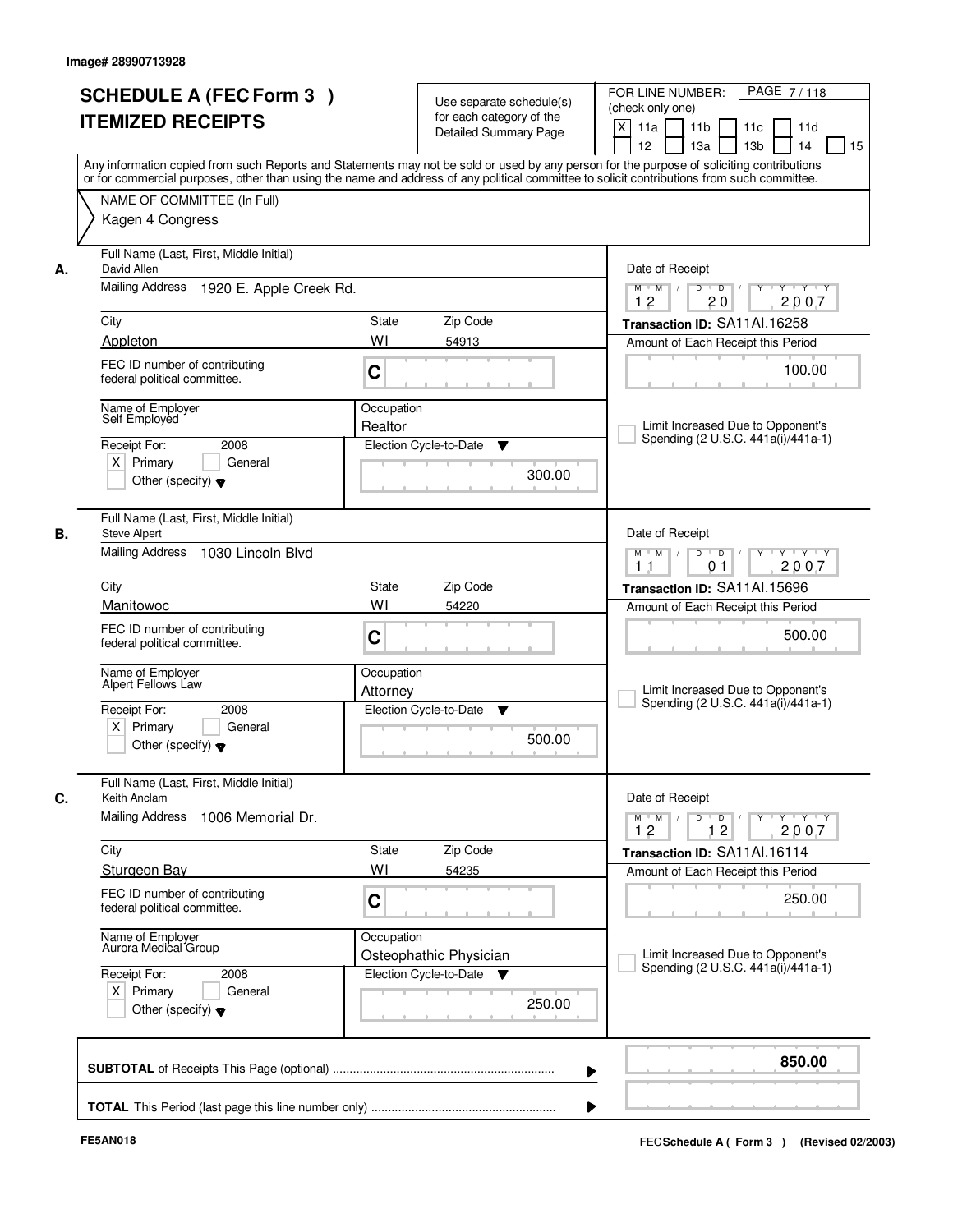| <b>ITEMIZED RECEIPTS</b>                                                                                         | <b>SCHEDULE A (FEC Form 3)</b>                                                |                         | Use separate schedule(s)<br>for each category of the<br><b>Detailed Summary Page</b> | PAGE 8/118<br>FOR LINE NUMBER:<br>(check only one)<br>X<br>11 <sub>b</sub><br>11a<br>11 <sub>c</sub><br>11d<br>12<br>13 <sub>b</sub><br>14<br>13a<br>Any information copied from such Reports and Statements may not be sold or used by any person for the purpose of soliciting contributions |
|------------------------------------------------------------------------------------------------------------------|-------------------------------------------------------------------------------|-------------------------|--------------------------------------------------------------------------------------|------------------------------------------------------------------------------------------------------------------------------------------------------------------------------------------------------------------------------------------------------------------------------------------------|
| NAME OF COMMITTEE (In Full)<br>Kagen 4 Congress                                                                  |                                                                               |                         |                                                                                      | or for commercial purposes, other than using the name and address of any political committee to solicit contributions from such committee.                                                                                                                                                     |
| <b>Curt Andersen</b><br>А.                                                                                       | Full Name (Last, First, Middle Initial)<br>Mailing Address 2942 Jack Pine Ln. |                         |                                                                                      | Date of Receipt<br>$Y + Y + Y$<br>$M$ $M$ /<br>$D$ $D$ $1$<br>$Y^+$                                                                                                                                                                                                                            |
| City                                                                                                             |                                                                               | <b>State</b>            | Zip Code                                                                             | 0 <sub>2</sub><br>2007<br>10<br>Transaction ID: SA11Al.15586                                                                                                                                                                                                                                   |
| Green Bay                                                                                                        |                                                                               | WI                      | 54313                                                                                | Amount of Each Receipt this Period                                                                                                                                                                                                                                                             |
| FEC ID number of contributing<br>federal political committee.                                                    |                                                                               | C                       |                                                                                      | 100.00                                                                                                                                                                                                                                                                                         |
| Name of Emplover<br>The Country Carpenter<br>Receipt For:<br>$X$ Primary<br>Other (specify) $\blacktriangledown$ | 2008<br>General                                                               | Occupation              | Owner/Cabinet Maker<br>Election Cycle-to-Date<br>v<br>550.00                         | Limit Increased Due to Opponent's<br>Spending (2 U.S.C. 441a(i)/441a-1)                                                                                                                                                                                                                        |
| <b>Curt Andersen</b><br>В.                                                                                       | Full Name (Last, First, Middle Initial)<br>Mailing Address 2942 Jack Pine Ln. |                         |                                                                                      | Date of Receipt<br>Y Y Y Y<br>$M$ $M$ /<br>D<br>$\overline{D}$<br>Y                                                                                                                                                                                                                            |
|                                                                                                                  |                                                                               |                         |                                                                                      | 12<br>20<br>2007                                                                                                                                                                                                                                                                               |
| City                                                                                                             |                                                                               | State<br>WI             | Zip Code                                                                             | Transaction ID: SA11Al.16232                                                                                                                                                                                                                                                                   |
| Green Bay<br>FEC ID number of contributing<br>federal political committee.                                       |                                                                               | C                       | 54313                                                                                | Amount of Each Receipt this Period<br>100.00                                                                                                                                                                                                                                                   |
| Name of Employer<br>The Country Carpenter                                                                        |                                                                               | Occupation              | <b>Owner/Cabinet Maker</b>                                                           | Limit Increased Due to Opponent's<br>Spending (2 U.S.C. 441a(i)/441a-1)                                                                                                                                                                                                                        |
| Receipt For:<br>$X$ Primary<br>Other (specify) $\blacktriangledown$                                              | 2008<br>General                                                               |                         | Election Cycle-to-Date<br>v<br>650.00                                                |                                                                                                                                                                                                                                                                                                |
| C.<br><b>Jack Anderson</b>                                                                                       | Full Name (Last, First, Middle Initial)                                       |                         |                                                                                      | Date of Receipt                                                                                                                                                                                                                                                                                |
|                                                                                                                  | Mailing Address 908 E. Kramer Ln.                                             |                         |                                                                                      | $M$ $M$ $/$<br>$D$ $D$ $/$<br>Y 'Y 'Y<br>$Y^+$<br>10<br>29<br>2007                                                                                                                                                                                                                             |
| City                                                                                                             |                                                                               | State                   | Zip Code                                                                             | Transaction ID: SA11Al.15654                                                                                                                                                                                                                                                                   |
| Appleton                                                                                                         |                                                                               | WI                      | 54911                                                                                | Amount of Each Receipt this Period                                                                                                                                                                                                                                                             |
| FEC ID number of contributing<br>federal political committee.                                                    |                                                                               | C                       |                                                                                      | 250.00                                                                                                                                                                                                                                                                                         |
| Name of Employer<br>Theda Care Physicians                                                                        |                                                                               | Occupation<br>Physician |                                                                                      | Limit Increased Due to Opponent's<br>Spending (2 U.S.C. 441a(i)/441a-1)                                                                                                                                                                                                                        |
| Receipt For:<br>$X$ Primary<br>Other (specify) $\blacktriangledown$                                              | 2008<br>General                                                               |                         | Election Cycle-to-Date<br>v<br>250.00                                                |                                                                                                                                                                                                                                                                                                |
|                                                                                                                  |                                                                               |                         |                                                                                      | 450.00                                                                                                                                                                                                                                                                                         |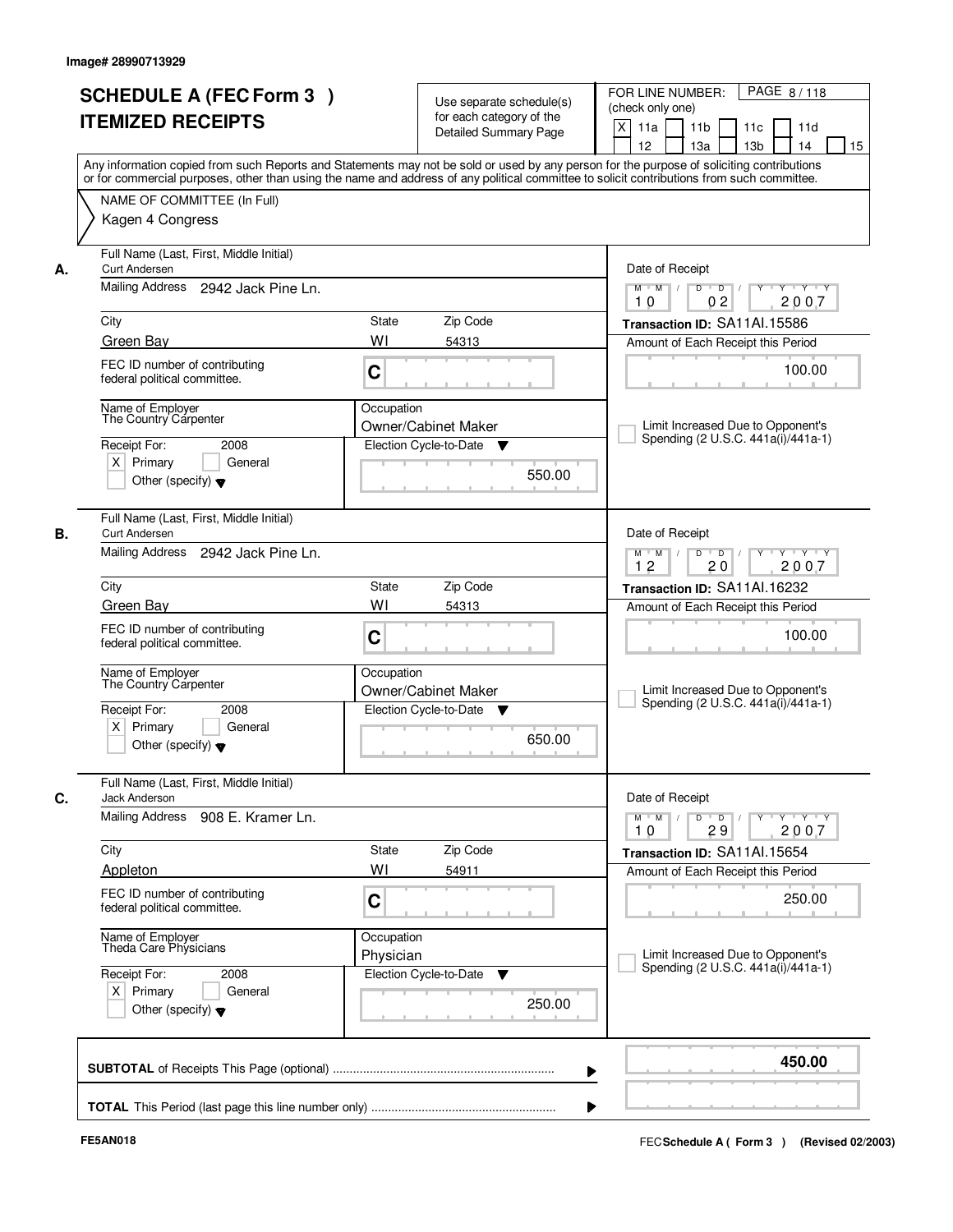| <b>SCHEDULE A (FEC Form 3)</b><br><b>ITEMIZED RECEIPTS</b>                                                                          | Use separate schedule(s)<br>for each category of the<br><b>Detailed Summary Page</b><br>Any information copied from such Reports and Statements may not be sold or used by any person for the purpose of soliciting contributions | PAGE 9/118<br>FOR LINE NUMBER:<br>(check only one)<br>X<br>11 <sub>b</sub><br>11a<br>11 <sub>c</sub><br>11d<br>12<br>13 <sub>b</sub><br>14<br>13a<br>15 |
|-------------------------------------------------------------------------------------------------------------------------------------|-----------------------------------------------------------------------------------------------------------------------------------------------------------------------------------------------------------------------------------|---------------------------------------------------------------------------------------------------------------------------------------------------------|
| NAME OF COMMITTEE (In Full)<br>Kagen 4 Congress                                                                                     | or for commercial purposes, other than using the name and address of any political committee to solicit contributions from such committee.                                                                                        |                                                                                                                                                         |
| Full Name (Last, First, Middle Initial)<br><b>Bruce Bachhuber</b><br>А.<br>Mailing Address<br>713 Bordeaux                          |                                                                                                                                                                                                                                   | Date of Receipt<br>$Y$ $Y$ $Y$<br>$D$ $D$ $/$<br>$Y$ <sup>U</sup><br>$M$ $M$ /                                                                          |
| City<br>Green Bay                                                                                                                   | State<br>Zip Code<br>WI<br>54301                                                                                                                                                                                                  | 12<br>2007<br>11<br>Transaction ID: SA11Al.16021<br>Amount of Each Receipt this Period                                                                  |
| FEC ID number of contributing<br>federal political committee.                                                                       | C                                                                                                                                                                                                                                 | 500.00                                                                                                                                                  |
| Name of Employer<br>Hanaway Ross Law Firm<br>Receipt For:<br>2008<br>$X$ Primary<br>General<br>Other (specify) $\blacktriangledown$ | Occupation<br>Attorney<br>Election Cycle-to-Date<br>▼<br>500.00                                                                                                                                                                   | Limit Increased Due to Opponent's<br>Spending (2 U.S.C. 441a(i)/441a-1)                                                                                 |
| Full Name (Last, First, Middle Initial)<br>Raymond Bachhuber<br>В.<br>Mailing Address 1898 Old Valley Rd.                           |                                                                                                                                                                                                                                   | Date of Receipt<br>$Y \vdash Y \vdash Y$<br>$M$ $M$ /<br>D<br>$\overline{D}$<br>Y<br>2007<br>11<br>01                                                   |
| City                                                                                                                                | Zip Code<br>State                                                                                                                                                                                                                 | Transaction ID: SA11Al.15691                                                                                                                            |
| De Pere<br>FEC ID number of contributing<br>federal political committee.                                                            | WI<br>54115<br>C                                                                                                                                                                                                                  | Amount of Each Receipt this Period<br>1000.00                                                                                                           |
| Name of Employer<br>Aurora Medical Group<br>Receipt For:<br>2008<br>$X$ Primary<br>General<br>Other (specify) $\blacktriangledown$  | Occupation<br>Physician<br>Election Cycle-to-Date<br>▼<br>1000.00                                                                                                                                                                 | Limit Increased Due to Opponent's<br>Spending (2 U.S.C. 441a(i)/441a-1)                                                                                 |
| Full Name (Last, First, Middle Initial)<br>C.<br>Kenneth Backman                                                                    |                                                                                                                                                                                                                                   | Date of Receipt                                                                                                                                         |
| Mailing Address<br>31 Gault Park Dr.                                                                                                |                                                                                                                                                                                                                                   | $M$ $M$ $M$<br>$D$ $D$ $/$<br>Y 'Y 'Y<br>$Y^+$<br>12<br>20<br>2007                                                                                      |
| City                                                                                                                                | Zip Code<br>State<br>CT                                                                                                                                                                                                           | Transaction ID: SA11Al.16287                                                                                                                            |
| Westport<br>FEC ID number of contributing<br>federal political committee.                                                           | 06880<br>C                                                                                                                                                                                                                        | Amount of Each Receipt this Period<br>100.00                                                                                                            |
| Name of Employer<br>Self Employed                                                                                                   | Occupation<br>Physician                                                                                                                                                                                                           | Limit Increased Due to Opponent's<br>Spending (2 U.S.C. 441a(i)/441a-1)                                                                                 |
| Receipt For:<br>2008<br>$X$ Primary<br>General<br>Other (specify) $\blacktriangledown$                                              | Election Cycle-to-Date<br>▼<br>350.00                                                                                                                                                                                             |                                                                                                                                                         |
|                                                                                                                                     |                                                                                                                                                                                                                                   | 1600.00                                                                                                                                                 |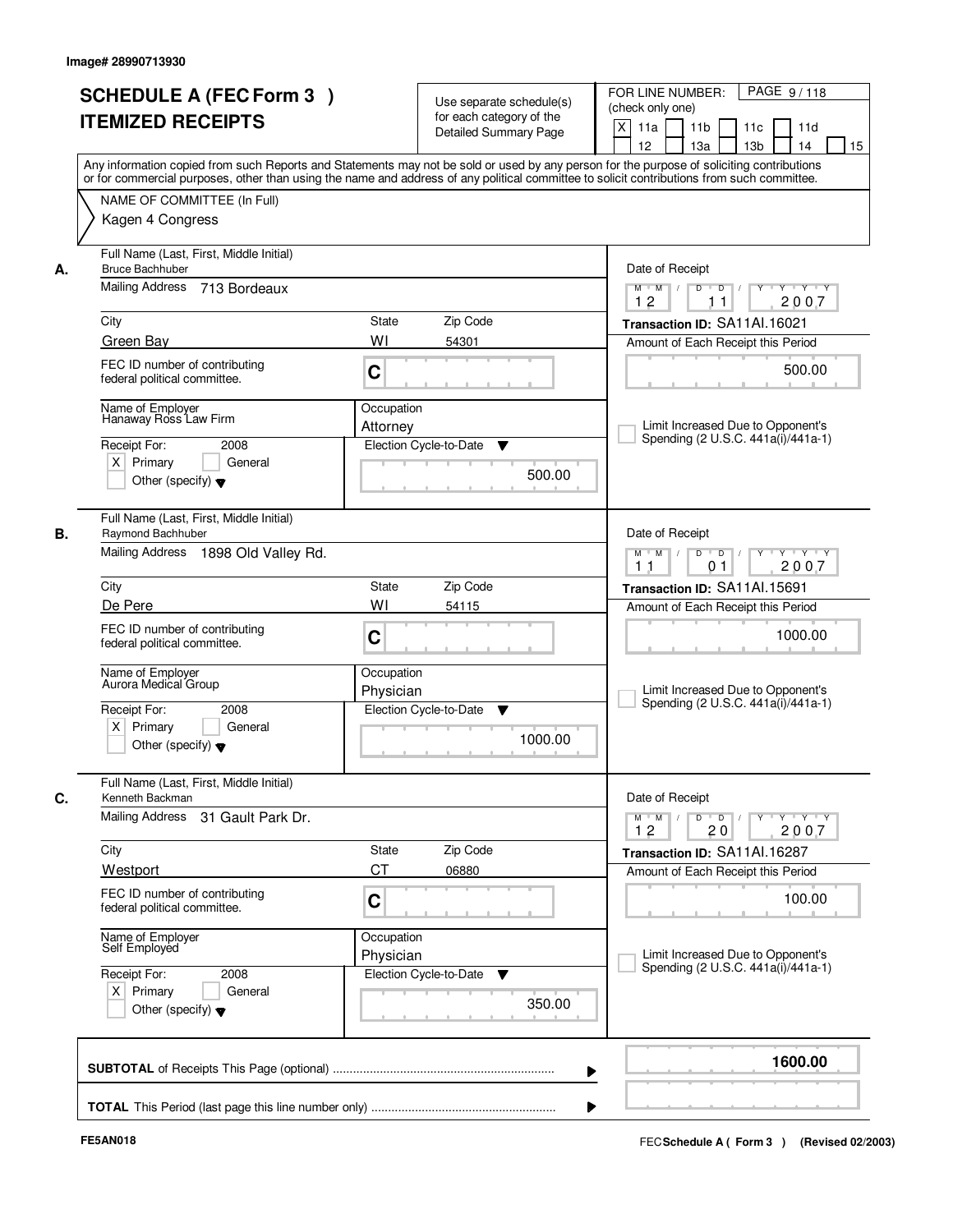| PAGE 10/118<br>FOR LINE NUMBER:<br>Use separate schedule(s)<br>(check only one)<br>for each category of the<br>$\boldsymbol{\mathsf{X}}$<br>11 <sub>b</sub><br>11a<br>11c<br>11d<br><b>Detailed Summary Page</b><br>12<br>13a<br>13 <sub>b</sub><br>14<br>Any information copied from such Reports and Statements may not be sold or used by any person for the purpose of soliciting contributions<br>or for commercial purposes, other than using the name and address of any political committee to solicit contributions from such committee.<br>Date of Receipt<br>$\overline{D}$<br>Y Y Y Y<br>$M$ $M$ /<br>D<br>Y<br>12<br>2007<br>12<br>Zip Code<br>Transaction ID: SA11Al.16124<br>71130<br>Amount of Each Receipt this Period<br>100.00<br>Limit Increased Due to Opponent's<br>Spending (2 U.S.C. 441a(i)/441a-1) |
|------------------------------------------------------------------------------------------------------------------------------------------------------------------------------------------------------------------------------------------------------------------------------------------------------------------------------------------------------------------------------------------------------------------------------------------------------------------------------------------------------------------------------------------------------------------------------------------------------------------------------------------------------------------------------------------------------------------------------------------------------------------------------------------------------------------------------|
|                                                                                                                                                                                                                                                                                                                                                                                                                                                                                                                                                                                                                                                                                                                                                                                                                              |
|                                                                                                                                                                                                                                                                                                                                                                                                                                                                                                                                                                                                                                                                                                                                                                                                                              |
|                                                                                                                                                                                                                                                                                                                                                                                                                                                                                                                                                                                                                                                                                                                                                                                                                              |
|                                                                                                                                                                                                                                                                                                                                                                                                                                                                                                                                                                                                                                                                                                                                                                                                                              |
|                                                                                                                                                                                                                                                                                                                                                                                                                                                                                                                                                                                                                                                                                                                                                                                                                              |
|                                                                                                                                                                                                                                                                                                                                                                                                                                                                                                                                                                                                                                                                                                                                                                                                                              |
|                                                                                                                                                                                                                                                                                                                                                                                                                                                                                                                                                                                                                                                                                                                                                                                                                              |
|                                                                                                                                                                                                                                                                                                                                                                                                                                                                                                                                                                                                                                                                                                                                                                                                                              |
|                                                                                                                                                                                                                                                                                                                                                                                                                                                                                                                                                                                                                                                                                                                                                                                                                              |
|                                                                                                                                                                                                                                                                                                                                                                                                                                                                                                                                                                                                                                                                                                                                                                                                                              |
|                                                                                                                                                                                                                                                                                                                                                                                                                                                                                                                                                                                                                                                                                                                                                                                                                              |
|                                                                                                                                                                                                                                                                                                                                                                                                                                                                                                                                                                                                                                                                                                                                                                                                                              |
|                                                                                                                                                                                                                                                                                                                                                                                                                                                                                                                                                                                                                                                                                                                                                                                                                              |
|                                                                                                                                                                                                                                                                                                                                                                                                                                                                                                                                                                                                                                                                                                                                                                                                                              |
|                                                                                                                                                                                                                                                                                                                                                                                                                                                                                                                                                                                                                                                                                                                                                                                                                              |
|                                                                                                                                                                                                                                                                                                                                                                                                                                                                                                                                                                                                                                                                                                                                                                                                                              |
|                                                                                                                                                                                                                                                                                                                                                                                                                                                                                                                                                                                                                                                                                                                                                                                                                              |
|                                                                                                                                                                                                                                                                                                                                                                                                                                                                                                                                                                                                                                                                                                                                                                                                                              |
| v                                                                                                                                                                                                                                                                                                                                                                                                                                                                                                                                                                                                                                                                                                                                                                                                                            |
| Election Cycle-to-Date                                                                                                                                                                                                                                                                                                                                                                                                                                                                                                                                                                                                                                                                                                                                                                                                       |
| 350.00                                                                                                                                                                                                                                                                                                                                                                                                                                                                                                                                                                                                                                                                                                                                                                                                                       |
|                                                                                                                                                                                                                                                                                                                                                                                                                                                                                                                                                                                                                                                                                                                                                                                                                              |
|                                                                                                                                                                                                                                                                                                                                                                                                                                                                                                                                                                                                                                                                                                                                                                                                                              |
| Date of Receipt                                                                                                                                                                                                                                                                                                                                                                                                                                                                                                                                                                                                                                                                                                                                                                                                              |
| D<br>$\blacksquare$ $\blacksquare$ $\blacksquare$ $\blacksquare$ $\blacksquare$<br>Y Y Y Y<br>$M$ $M$ /<br>$Y$ <sup>U</sup>                                                                                                                                                                                                                                                                                                                                                                                                                                                                                                                                                                                                                                                                                                  |
| 12<br>20<br>2007                                                                                                                                                                                                                                                                                                                                                                                                                                                                                                                                                                                                                                                                                                                                                                                                             |
| Zip Code<br>Transaction ID: SA11Al.16259                                                                                                                                                                                                                                                                                                                                                                                                                                                                                                                                                                                                                                                                                                                                                                                     |
| 54944<br>Amount of Each Receipt this Period                                                                                                                                                                                                                                                                                                                                                                                                                                                                                                                                                                                                                                                                                                                                                                                  |
| 2300.00                                                                                                                                                                                                                                                                                                                                                                                                                                                                                                                                                                                                                                                                                                                                                                                                                      |
|                                                                                                                                                                                                                                                                                                                                                                                                                                                                                                                                                                                                                                                                                                                                                                                                                              |
|                                                                                                                                                                                                                                                                                                                                                                                                                                                                                                                                                                                                                                                                                                                                                                                                                              |
| Limit Increased Due to Opponent's                                                                                                                                                                                                                                                                                                                                                                                                                                                                                                                                                                                                                                                                                                                                                                                            |
| Spending (2 U.S.C. 441a(i)/441a-1)<br>Election Cycle-to-Date<br>▼                                                                                                                                                                                                                                                                                                                                                                                                                                                                                                                                                                                                                                                                                                                                                            |
|                                                                                                                                                                                                                                                                                                                                                                                                                                                                                                                                                                                                                                                                                                                                                                                                                              |
| 2300.00                                                                                                                                                                                                                                                                                                                                                                                                                                                                                                                                                                                                                                                                                                                                                                                                                      |
|                                                                                                                                                                                                                                                                                                                                                                                                                                                                                                                                                                                                                                                                                                                                                                                                                              |
|                                                                                                                                                                                                                                                                                                                                                                                                                                                                                                                                                                                                                                                                                                                                                                                                                              |
| Date of Receipt                                                                                                                                                                                                                                                                                                                                                                                                                                                                                                                                                                                                                                                                                                                                                                                                              |
| $M$ $M$<br>$D$ $D$ $/$<br>$Y$ <sup>U</sup><br>$\mathsf{Y} \dashv \mathsf{Y} \dashv \mathsf{Y}$                                                                                                                                                                                                                                                                                                                                                                                                                                                                                                                                                                                                                                                                                                                               |
| 2007<br>0 <sub>1</sub><br>11                                                                                                                                                                                                                                                                                                                                                                                                                                                                                                                                                                                                                                                                                                                                                                                                 |
| Zip Code<br>Transaction ID: SA11Al.15685                                                                                                                                                                                                                                                                                                                                                                                                                                                                                                                                                                                                                                                                                                                                                                                     |
| 54220<br>Amount of Each Receipt this Period                                                                                                                                                                                                                                                                                                                                                                                                                                                                                                                                                                                                                                                                                                                                                                                  |
| 500.00                                                                                                                                                                                                                                                                                                                                                                                                                                                                                                                                                                                                                                                                                                                                                                                                                       |
|                                                                                                                                                                                                                                                                                                                                                                                                                                                                                                                                                                                                                                                                                                                                                                                                                              |
|                                                                                                                                                                                                                                                                                                                                                                                                                                                                                                                                                                                                                                                                                                                                                                                                                              |
| Limit Increased Due to Opponent's                                                                                                                                                                                                                                                                                                                                                                                                                                                                                                                                                                                                                                                                                                                                                                                            |
| Spending (2 U.S.C. 441a(i)/441a-1)<br>Election Cycle-to-Date<br>v                                                                                                                                                                                                                                                                                                                                                                                                                                                                                                                                                                                                                                                                                                                                                            |
|                                                                                                                                                                                                                                                                                                                                                                                                                                                                                                                                                                                                                                                                                                                                                                                                                              |
| 500.00                                                                                                                                                                                                                                                                                                                                                                                                                                                                                                                                                                                                                                                                                                                                                                                                                       |
|                                                                                                                                                                                                                                                                                                                                                                                                                                                                                                                                                                                                                                                                                                                                                                                                                              |
|                                                                                                                                                                                                                                                                                                                                                                                                                                                                                                                                                                                                                                                                                                                                                                                                                              |
|                                                                                                                                                                                                                                                                                                                                                                                                                                                                                                                                                                                                                                                                                                                                                                                                                              |
| 2900.00<br>▶                                                                                                                                                                                                                                                                                                                                                                                                                                                                                                                                                                                                                                                                                                                                                                                                                 |
|                                                                                                                                                                                                                                                                                                                                                                                                                                                                                                                                                                                                                                                                                                                                                                                                                              |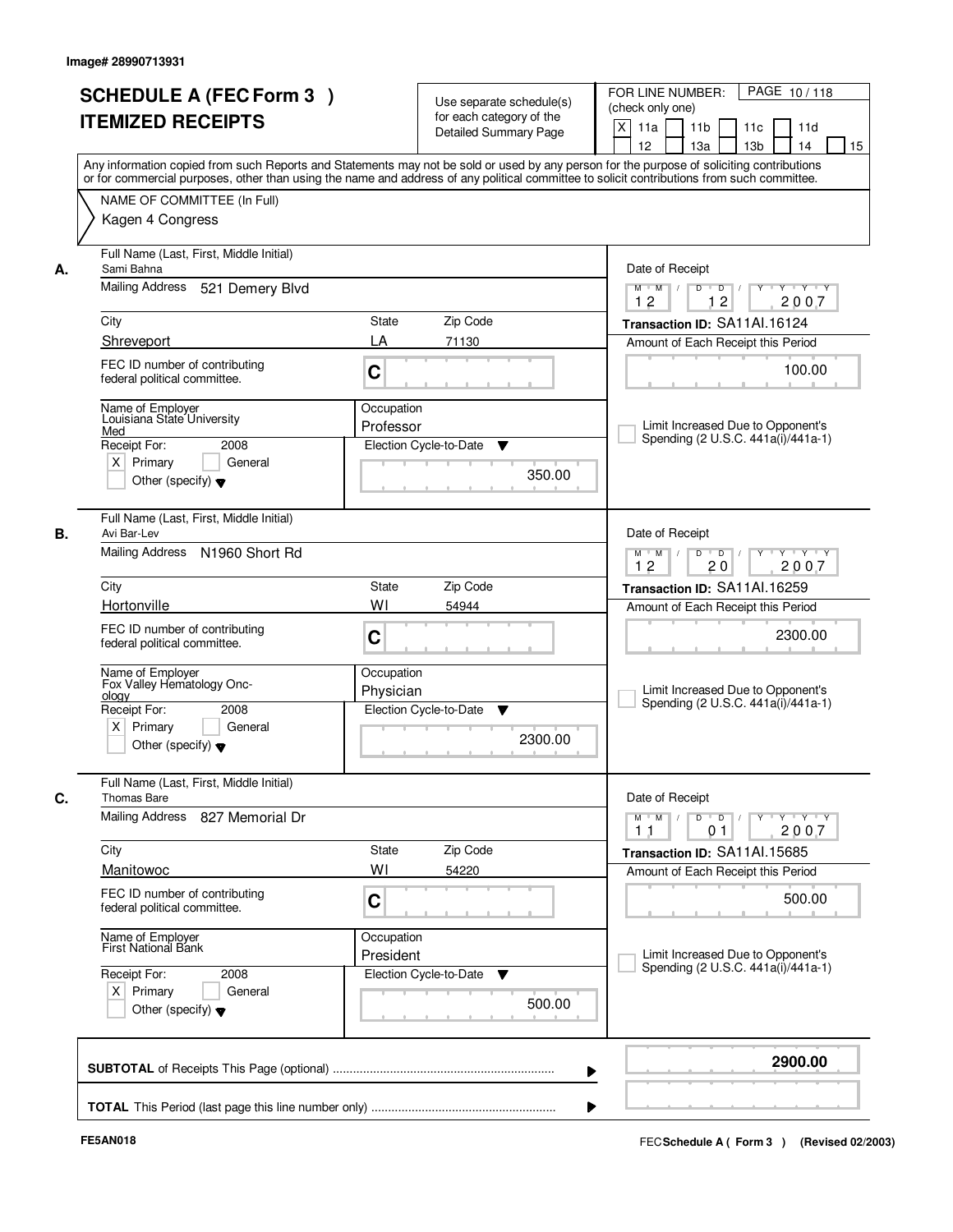|         | <b>SCHEDULE A (FEC Form 3)</b><br><b>ITEMIZED RECEIPTS</b>                                                                               |                       | Use separate schedule(s)<br>for each category of the<br><b>Detailed Summary Page</b> | PAGE 11/118<br>FOR LINE NUMBER:<br>(check only one)<br>$\mathsf{X}$<br>11a<br>11 <sub>b</sub><br>11c<br>11d<br>12<br>14<br>13a<br>13 <sub>b</sub><br>15<br>Any information copied from such Reports and Statements may not be sold or used by any person for the purpose of soliciting contributions |
|---------|------------------------------------------------------------------------------------------------------------------------------------------|-----------------------|--------------------------------------------------------------------------------------|------------------------------------------------------------------------------------------------------------------------------------------------------------------------------------------------------------------------------------------------------------------------------------------------------|
|         | NAME OF COMMITTEE (In Full)<br>Kagen 4 Congress                                                                                          |                       |                                                                                      | or for commercial purposes, other than using the name and address of any political committee to solicit contributions from such committee.                                                                                                                                                           |
| А.      | Full Name (Last, First, Middle Initial)<br><b>Brian Bartel</b><br>Mailing Address 1043 S. Webster Ave.                                   |                       |                                                                                      | Date of Receipt<br>$D$ $D$ $I$<br>$\overline{\mathbf{Y}}$<br>$Y - Y - Y$<br>$M$ $M$ /                                                                                                                                                                                                                |
|         |                                                                                                                                          |                       |                                                                                      | 12<br>12<br>2007                                                                                                                                                                                                                                                                                     |
| City    | Green Bay                                                                                                                                | State<br>WI           | Zip Code<br>54301                                                                    | Transaction ID: SA11Al.16086                                                                                                                                                                                                                                                                         |
|         | FEC ID number of contributing<br>federal political committee.                                                                            | C                     |                                                                                      | Amount of Each Receipt this Period<br>1800.00                                                                                                                                                                                                                                                        |
|         | Name of Employer<br>Weather Gauge, LLC<br>Receipt For:<br>2008<br>$X$ Primary<br>General<br>Other (specify) $\blacktriangledown$         | Occupation<br>Owner   | Election Cycle-to-Date<br>▼<br>2300.00                                               | Limit Increased Due to Opponent's<br>Spending (2 U.S.C. 441a(i)/441a-1)                                                                                                                                                                                                                              |
| В.      | Full Name (Last, First, Middle Initial)<br>David Beard<br>Mailing Address 2313 S. Meadowview Ln.                                         |                       |                                                                                      | Date of Receipt<br>$Y \vdash Y \vdash Y$<br>$M$ $M$ /<br>D<br>$\Box$ D $\Box$ /                                                                                                                                                                                                                      |
|         |                                                                                                                                          |                       |                                                                                      | 12<br>2007<br>11                                                                                                                                                                                                                                                                                     |
| City    | Appleton                                                                                                                                 | <b>State</b><br>WI    | Zip Code<br>54915                                                                    | Transaction ID: SA11Al.15989<br>Amount of Each Receipt this Period                                                                                                                                                                                                                                   |
|         | FEC ID number of contributing<br>federal political committee.                                                                            | C                     |                                                                                      | 250.00                                                                                                                                                                                                                                                                                               |
| ineer   | Name of Employer<br>Jaakko Poyry-Marathon Eng-<br>Receipt For:<br>2008<br>$X$ Primary<br>General<br>Other (specify) $\blacktriangledown$ | Occupation            | Sr. Designer-Electrical<br>Election Cycle-to-Date<br>v<br>250.00                     | Limit Increased Due to Opponent's<br>Spending (2 U.S.C. 441a(i)/441a-1)                                                                                                                                                                                                                              |
|         | Full Name (Last, First, Middle Initial)<br>Nick Belinke                                                                                  |                       |                                                                                      | Date of Receipt                                                                                                                                                                                                                                                                                      |
|         | Mailing Address<br>4620 Masefield Pl.                                                                                                    |                       |                                                                                      | $\begin{array}{cccccccccc} \mathsf{Y} & \mathsf{I} & \mathsf{Y} & \mathsf{I} & \mathsf{Y} & \mathsf{I} & \mathsf{Y} \end{array}$<br>$M$ $M$ $/$<br>D<br>$\Box$ D $\Box$ /<br>12<br>31<br>2007                                                                                                        |
| City    |                                                                                                                                          | State                 | Zip Code                                                                             | Transaction ID: SA11Al.16335                                                                                                                                                                                                                                                                         |
|         | Sarasota<br>FEC ID number of contributing<br>federal political committee.                                                                | FL<br>C               | 34241                                                                                | Amount of Each Receipt this Period<br>1000.00                                                                                                                                                                                                                                                        |
| Retired | Name of Employer                                                                                                                         | Occupation<br>Retired |                                                                                      | Limit Increased Due to Opponent's                                                                                                                                                                                                                                                                    |
|         | Receipt For:<br>2008<br>$X$ Primary<br>General<br>Other (specify) $\blacktriangledown$                                                   |                       | Election Cycle-to-Date<br>v<br>1000.00                                               | Spending (2 U.S.C. 441a(i)/441a-1)                                                                                                                                                                                                                                                                   |
|         |                                                                                                                                          |                       |                                                                                      | 3050.00<br>▶                                                                                                                                                                                                                                                                                         |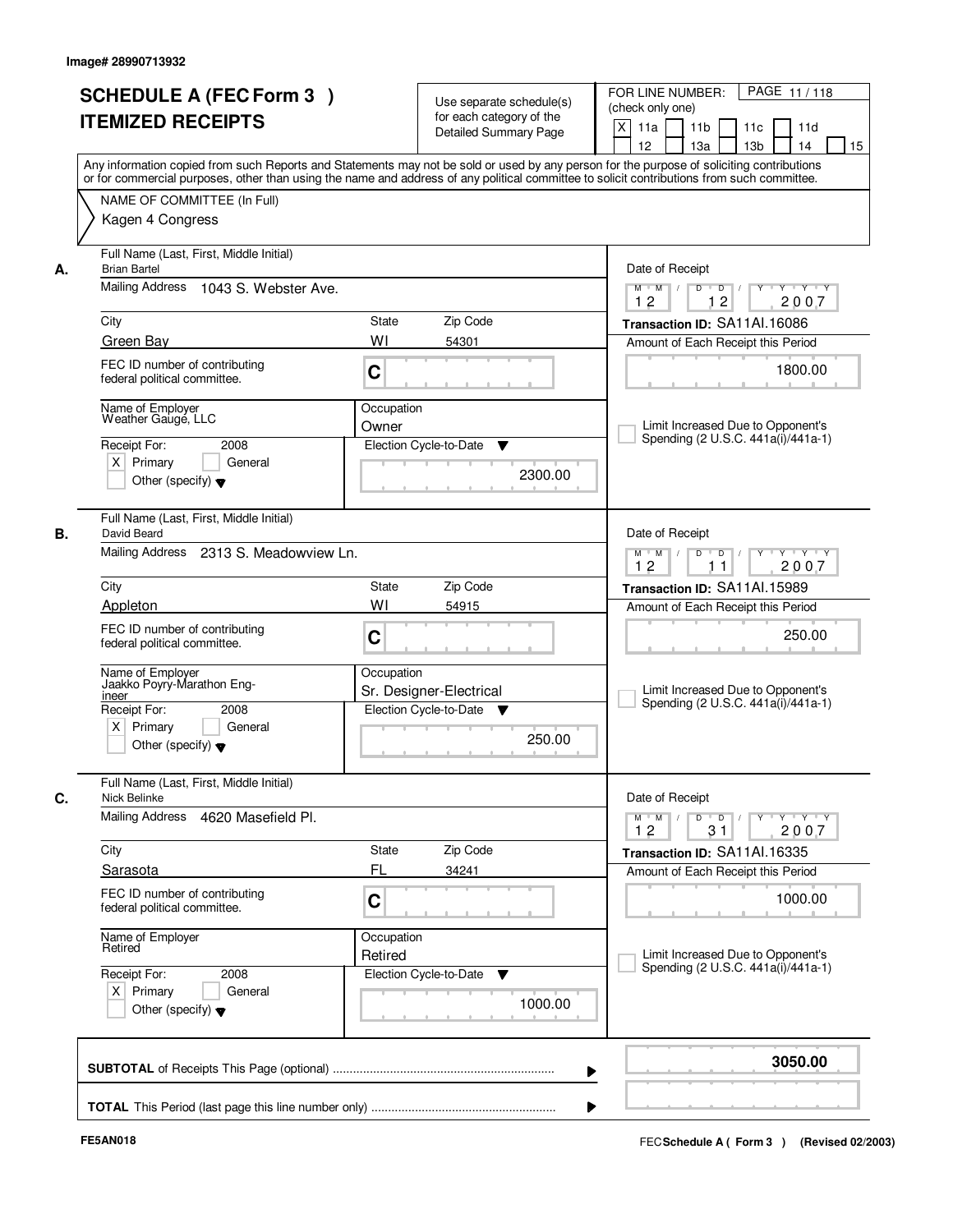|    | <b>SCHEDULE A (FEC Form 3)</b><br><b>ITEMIZED RECEIPTS</b>                             | Use separate schedule(s)<br>for each category of the<br><b>Detailed Summary Page</b><br>Any information copied from such Reports and Statements may not be sold or used by any person for the purpose of soliciting contributions | PAGE 12/118<br>FOR LINE NUMBER:<br>(check only one)<br>X<br>11 <sub>b</sub><br>11a<br>11 <sub>c</sub><br>11d<br>12<br>13 <sub>b</sub><br>14<br>13a<br>15 |
|----|----------------------------------------------------------------------------------------|-----------------------------------------------------------------------------------------------------------------------------------------------------------------------------------------------------------------------------------|----------------------------------------------------------------------------------------------------------------------------------------------------------|
|    | NAME OF COMMITTEE (In Full)<br>Kagen 4 Congress                                        | or for commercial purposes, other than using the name and address of any political committee to solicit contributions from such committee.                                                                                        |                                                                                                                                                          |
| А. | Full Name (Last, First, Middle Initial)<br>Robert L Belinke                            |                                                                                                                                                                                                                                   | Date of Receipt                                                                                                                                          |
|    | Mailing Address 130 Braemar Ave.                                                       |                                                                                                                                                                                                                                   | $Y$ $Y$ $Y$<br>$D$ $D$ $/$<br>$Y$ <sup>U</sup><br>$M$ $M$ /<br>12<br>2007<br>11                                                                          |
|    | City                                                                                   | State<br>Zip Code                                                                                                                                                                                                                 | Transaction ID: SA11Al.16019                                                                                                                             |
|    | Venice                                                                                 | FL<br>34293                                                                                                                                                                                                                       | Amount of Each Receipt this Period                                                                                                                       |
|    | FEC ID number of contributing<br>federal political committee.                          | C                                                                                                                                                                                                                                 | 500.00                                                                                                                                                   |
|    | Name of Employer<br>Retired                                                            | Occupation                                                                                                                                                                                                                        |                                                                                                                                                          |
|    |                                                                                        | Retired                                                                                                                                                                                                                           | Limit Increased Due to Opponent's<br>Spending (2 U.S.C. 441a(i)/441a-1)                                                                                  |
|    | Receipt For:<br>2008<br>$X$ Primary<br>General<br>Other (specify) $\blacktriangledown$ | Election Cycle-to-Date<br>▼<br>1000.00                                                                                                                                                                                            |                                                                                                                                                          |
| В. | Full Name (Last, First, Middle Initial)<br>Joseph Bellanti                             |                                                                                                                                                                                                                                   | Date of Receipt                                                                                                                                          |
|    | Mailing Address<br>6007 Corewood Lane                                                  |                                                                                                                                                                                                                                   | $Y$ <sup>U</sup><br>Y Y Y Y<br>$M$ $M$ /<br>D<br>$\Box$ D $\Box$<br>12<br>12<br>2007                                                                     |
|    | City                                                                                   | Zip Code<br>State                                                                                                                                                                                                                 | Transaction ID: SA11Al.16159                                                                                                                             |
|    | Bethesda                                                                               | <b>MD</b><br>20816                                                                                                                                                                                                                | Amount of Each Receipt this Period                                                                                                                       |
|    | FEC ID number of contributing<br>federal political committee.                          | C                                                                                                                                                                                                                                 | 1000.00                                                                                                                                                  |
|    | Name of Employer<br>Georgetown U. Medical Cen-<br>ter                                  | Occupation<br>Physician                                                                                                                                                                                                           | Limit Increased Due to Opponent's<br>Spending (2 U.S.C. 441a(i)/441a-1)                                                                                  |
|    | Receipt For:<br>2008<br>$X$ Primary<br>General<br>Other (specify) $\blacktriangledown$ | Election Cycle-to-Date<br>▼<br>1000.00                                                                                                                                                                                            |                                                                                                                                                          |
| C. | Full Name (Last, First, Middle Initial)<br><b>William Berger</b>                       |                                                                                                                                                                                                                                   | Date of Receipt                                                                                                                                          |
|    | Mailing Address<br>27800 Medical Center Road Ste. 244                                  |                                                                                                                                                                                                                                   | $M$ $M$ $M$<br>$D$ $D$ $I$<br><u> Y EY EY EY</u><br>12<br>12<br>2007                                                                                     |
|    | City                                                                                   | Zip Code<br>State                                                                                                                                                                                                                 | Transaction ID: SA11Al.16084                                                                                                                             |
|    | <b>Mission Viego</b>                                                                   | CA<br>92691                                                                                                                                                                                                                       | Amount of Each Receipt this Period                                                                                                                       |
|    | FEC ID number of contributing<br>federal political committee.                          | C                                                                                                                                                                                                                                 | 500.00                                                                                                                                                   |
|    | Name of Employer<br>Allergy and Asthma Associ-<br>ates                                 | Occupation<br>Physician                                                                                                                                                                                                           | Limit Increased Due to Opponent's<br>Spending (2 U.S.C. 441a(i)/441a-1)                                                                                  |
|    | Receipt For:<br>2008<br>$X$ Primary<br>General<br>Other (specify) $\blacktriangledown$ | Election Cycle-to-Date<br>v<br>500.00                                                                                                                                                                                             |                                                                                                                                                          |
|    |                                                                                        |                                                                                                                                                                                                                                   | 2000.00                                                                                                                                                  |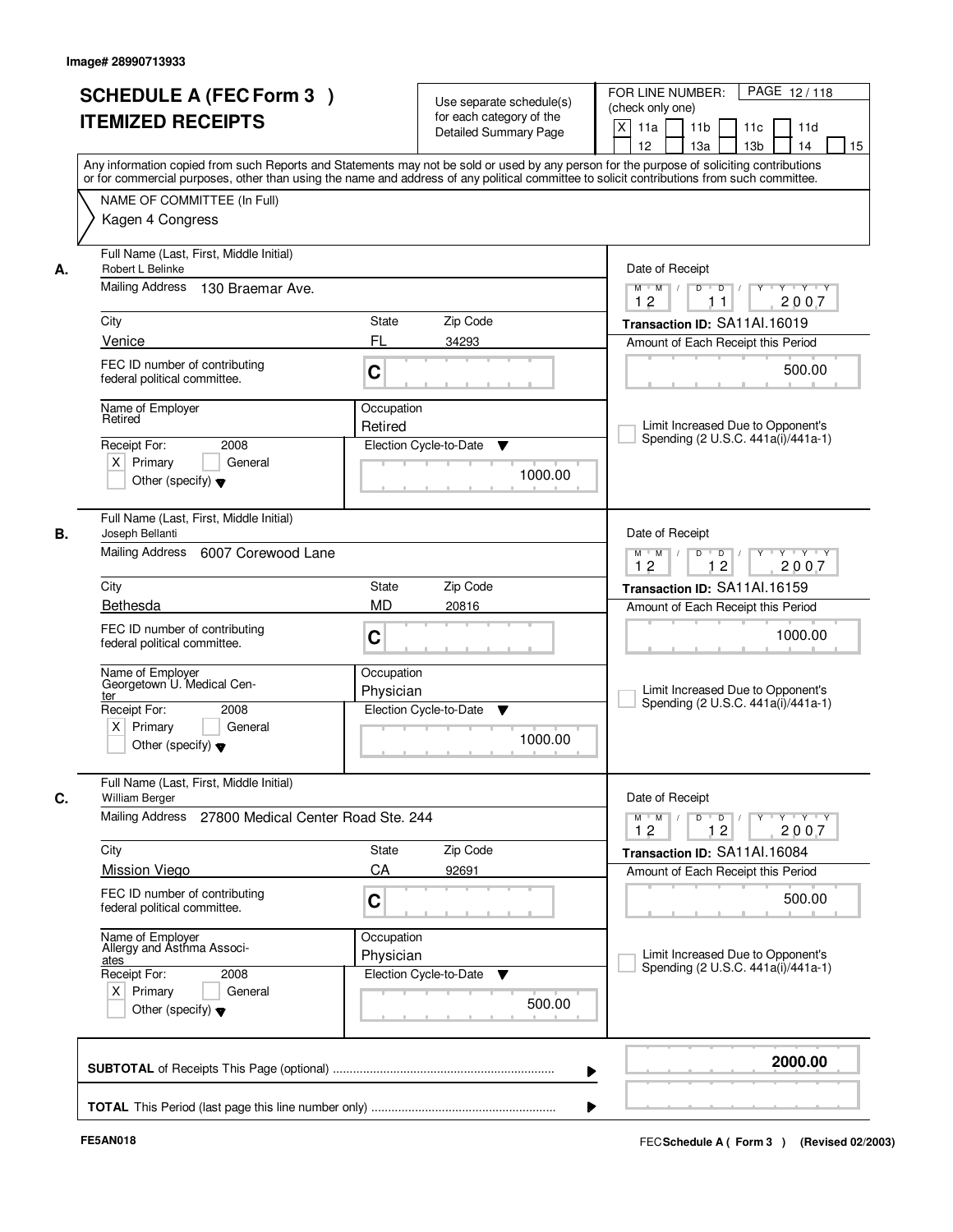| <b>SCHEDULE A (FEC Form 3)</b><br><b>ITEMIZED RECEIPTS</b>                                                                                        | Use separate schedule(s)<br>for each category of the<br><b>Detailed Summary Page</b><br>Any information copied from such Reports and Statements may not be sold or used by any person for the purpose of soliciting contributions | PAGE 13/118<br>FOR LINE NUMBER:<br>(check only one)<br>X<br>11 <sub>b</sub><br>11a<br>11c<br>11d<br>12<br>13 <sub>b</sub><br>13a<br>14<br>15 |
|---------------------------------------------------------------------------------------------------------------------------------------------------|-----------------------------------------------------------------------------------------------------------------------------------------------------------------------------------------------------------------------------------|----------------------------------------------------------------------------------------------------------------------------------------------|
| NAME OF COMMITTEE (In Full)<br>Kagen 4 Congress                                                                                                   | or for commercial purposes, other than using the name and address of any political committee to solicit contributions from such committee.                                                                                        |                                                                                                                                              |
| Full Name (Last, First, Middle Initial)<br>Avram Berk<br>А.<br><b>Mailing Address</b><br>1575 Berkshire Dr.                                       |                                                                                                                                                                                                                                   | Date of Receipt<br>$Y + Y + Y$<br>$M$ $M$ $/$<br>$D$ $D$ $1$<br>$\overline{Y}$                                                               |
| City                                                                                                                                              | State<br>Zip Code                                                                                                                                                                                                                 | 12<br>2007<br>11<br>Transaction ID: SA11Al.15991                                                                                             |
| Green Bay                                                                                                                                         | WI<br>54313                                                                                                                                                                                                                       | Amount of Each Receipt this Period                                                                                                           |
| FEC ID number of contributing<br>federal political committee.                                                                                     | C                                                                                                                                                                                                                                 | 250.00                                                                                                                                       |
| Name of Employer<br>Peterson Berk & Cross SC<br>Receipt For:<br>2008<br>$X$ Primary<br>General<br>Other (specify) $\blacktriangledown$            | Occupation<br>Attorney<br>Election Cycle-to-Date<br>▼<br>750.00                                                                                                                                                                   | Limit Increased Due to Opponent's<br>Spending (2 U.S.C. 441a(i)/441a-1)                                                                      |
| Full Name (Last, First, Middle Initial)<br>Cheryl Bernstein<br>В.<br>Mailing Address 8975 Canyon Ridge Ln                                         |                                                                                                                                                                                                                                   | Date of Receipt<br>$Y \vdash Y \vdash Y$<br>$M$ $M$<br>D<br>$\overline{D}$                                                                   |
| City                                                                                                                                              | Zip Code<br>State                                                                                                                                                                                                                 | 2007<br>12<br>20<br>Transaction ID: SA11Al.16305                                                                                             |
| Cincinnati                                                                                                                                        | OH<br>45249                                                                                                                                                                                                                       | Amount of Each Receipt this Period                                                                                                           |
| FEC ID number of contributing<br>federal political committee.                                                                                     | C                                                                                                                                                                                                                                 | 500.00                                                                                                                                       |
| Name of Employer<br>Bernstein Clinical Resear-<br>ch Ce<br>Receipt For:<br>2008<br>$X$ Primary<br>General<br>Other (specify) $\blacktriangledown$ | Occupation<br><b>Registered Nurse</b><br>Election Cycle-to-Date<br>v<br>500.00                                                                                                                                                    | Limit Increased Due to Opponent's<br>Spending (2 U.S.C. 441a(i)/441a-1)                                                                      |
| Full Name (Last, First, Middle Initial)<br>C.<br>Lisa Bernstein<br>Mailing Address<br>9933 Mistymorn Lane                                         |                                                                                                                                                                                                                                   | Date of Receipt<br>D<br>$\overline{D}$ /<br>$M$ $M$ $/$<br>$Y$ <sup>U</sup><br>$Y + Y + Y$                                                   |
|                                                                                                                                                   |                                                                                                                                                                                                                                   | 12<br>2007<br>11                                                                                                                             |
| City                                                                                                                                              | Zip Code<br>State                                                                                                                                                                                                                 | Transaction ID: SA11Al.16043                                                                                                                 |
| Cincinnati                                                                                                                                        | OH<br>45242                                                                                                                                                                                                                       | Amount of Each Receipt this Period                                                                                                           |
| FEC ID number of contributing<br>federal political committee.                                                                                     | C                                                                                                                                                                                                                                 | 250.00                                                                                                                                       |
| Name of Employer<br>Self employed                                                                                                                 | Occupation<br><b>Community Volunteer</b>                                                                                                                                                                                          | Limit Increased Due to Opponent's<br>Spending (2 U.S.C. 441a(i)/441a-1)                                                                      |
| Receipt For:<br>2008<br>$X$ Primary<br>General<br>Other (specify) $\blacktriangledown$                                                            | Election Cycle-to-Date ▼<br>250.00                                                                                                                                                                                                |                                                                                                                                              |
|                                                                                                                                                   |                                                                                                                                                                                                                                   | 1000.00                                                                                                                                      |
|                                                                                                                                                   |                                                                                                                                                                                                                                   |                                                                                                                                              |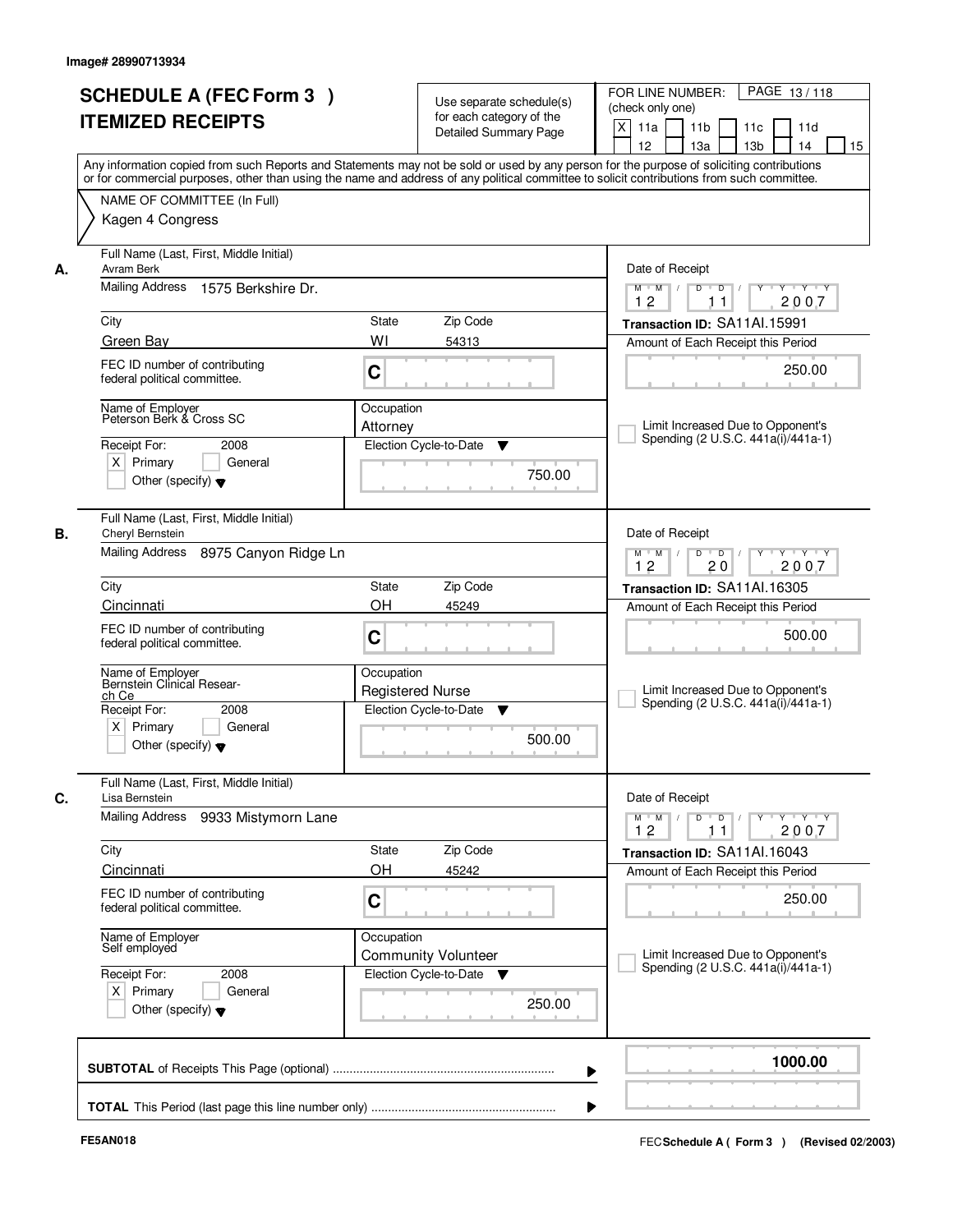|                                                                                                 | <b>SCHEDULE A (FEC Form 3)</b><br><b>ITEMIZED RECEIPTS</b>                                                                                         |                                                    | Use separate schedule(s)<br>for each category of the<br><b>Detailed Summary Page</b> | PAGE 14/118<br>FOR LINE NUMBER:<br>(check only one)<br>$\mathsf{X}$<br>11 <sub>b</sub><br>11a<br>11c<br>11d<br>12<br>13 <sub>b</sub><br>14<br>13a<br>15<br>Any information copied from such Reports and Statements may not be sold or used by any person for the purpose of soliciting contributions<br>or for commercial purposes, other than using the name and address of any political committee to solicit contributions from such committee. |
|-------------------------------------------------------------------------------------------------|----------------------------------------------------------------------------------------------------------------------------------------------------|----------------------------------------------------|--------------------------------------------------------------------------------------|----------------------------------------------------------------------------------------------------------------------------------------------------------------------------------------------------------------------------------------------------------------------------------------------------------------------------------------------------------------------------------------------------------------------------------------------------|
|                                                                                                 | NAME OF COMMITTEE (In Full)<br>Kagen 4 Congress                                                                                                    |                                                    |                                                                                      |                                                                                                                                                                                                                                                                                                                                                                                                                                                    |
| John Bishop 2<br>А.<br>City<br>Ithaca<br>Name of Employer<br>Cornell University<br>Receipt For: | Full Name (Last, First, Middle Initial)<br>Mailing Address 27 Beckett Way<br>FEC ID number of contributing<br>federal political committee.<br>2008 | State<br><b>NY</b><br>C<br>Occupation<br>Economist | Zip Code<br>14850                                                                    | Date of Receipt<br>$D$ $D$ $I$<br>$\overline{\mathbf{Y}}$<br>$Y - Y - Y$<br>$M$ $M$ /<br>2007<br>14<br>11<br>Transaction ID: SA11Al.15744<br>Amount of Each Receipt this Period<br>10.00<br>Earmarked through ActBlue<br>Limit Increased Due to Opponent's<br>Spending (2 U.S.C. 441a(i)/441a-1)                                                                                                                                                   |
| $X$ Primary                                                                                     | General<br>Other (specify) $\blacktriangledown$                                                                                                    |                                                    | Election Cycle-to-Date<br>▼<br>818.00                                                |                                                                                                                                                                                                                                                                                                                                                                                                                                                    |
| В.<br><b>ACTBLUE</b>                                                                            | Full Name (Last, First, Middle Initial)<br>Mailing Address P.O. Box 382110                                                                         |                                                    |                                                                                      | Date of Receipt<br>$Y$ <sup>U</sup><br>$Y - Y - Y$<br>$M$ $M$ /<br>D<br>$\Box$ D $\Box$<br>2007<br>11<br>14                                                                                                                                                                                                                                                                                                                                        |
| City<br>Cambridge<br>Name of Employer                                                           | FEC ID number of contributing<br>federal political committee.                                                                                      | State<br>MA<br>C<br>Occupation                     | Zip Code<br>02238                                                                    | Transaction ID: SA11Al.15744.0<br>Amount of Each Receipt this Period<br>10.00<br>Total earmarked through<br>conduit 1845.75                                                                                                                                                                                                                                                                                                                        |
| Receipt For:<br>$X$ Primary                                                                     | 2008<br>General<br>Other (specify) $\blacktriangledown$                                                                                            |                                                    | Election Cycle-to-Date<br>v<br>1847.21                                               | Limit Increased Due to Opponent's<br>Spending (2 U.S.C. 441a(i)/441a-1)<br>[MEMO ITĔM]                                                                                                                                                                                                                                                                                                                                                             |
| C.<br>John Bishop 2<br>Mailing Address                                                          | Full Name (Last, First, Middle Initial)<br>27 Beckett Way                                                                                          |                                                    |                                                                                      | Date of Receipt<br>$D$ $D$ $/$<br>$\begin{array}{ccccccccccccc} &\mathsf{Y} &\mathsf{V} &\mathsf{Y} &\mathsf{V} &\mathsf{Y} &\mathsf{V} &\mathsf{Y}\end{array}$<br>$M$ $M$ $/$<br>12<br>0 <sub>1</sub><br>2007                                                                                                                                                                                                                                     |
| City<br><b>Ithaca</b>                                                                           | FEC ID number of contributing<br>federal political committee.                                                                                      | State<br><b>NY</b><br>C                            | Zip Code<br>14850                                                                    | Transaction ID: SA11Al.15959<br>Amount of Each Receipt this Period<br>10.00                                                                                                                                                                                                                                                                                                                                                                        |
| Name of Employer<br>Cornell University<br>Receipt For:<br>$X$ Primary                           | 2008<br>General<br>Other (specify) $\blacktriangledown$                                                                                            | Occupation<br>Economist                            | Election Cycle-to-Date<br>v<br>828.00                                                | Earmarked through Act Blue<br>Limit Increased Due to Opponent's<br>Spending (2 U.S.C. 441a(i)/441a-1)                                                                                                                                                                                                                                                                                                                                              |
|                                                                                                 |                                                                                                                                                    |                                                    |                                                                                      | 20.00<br>▶                                                                                                                                                                                                                                                                                                                                                                                                                                         |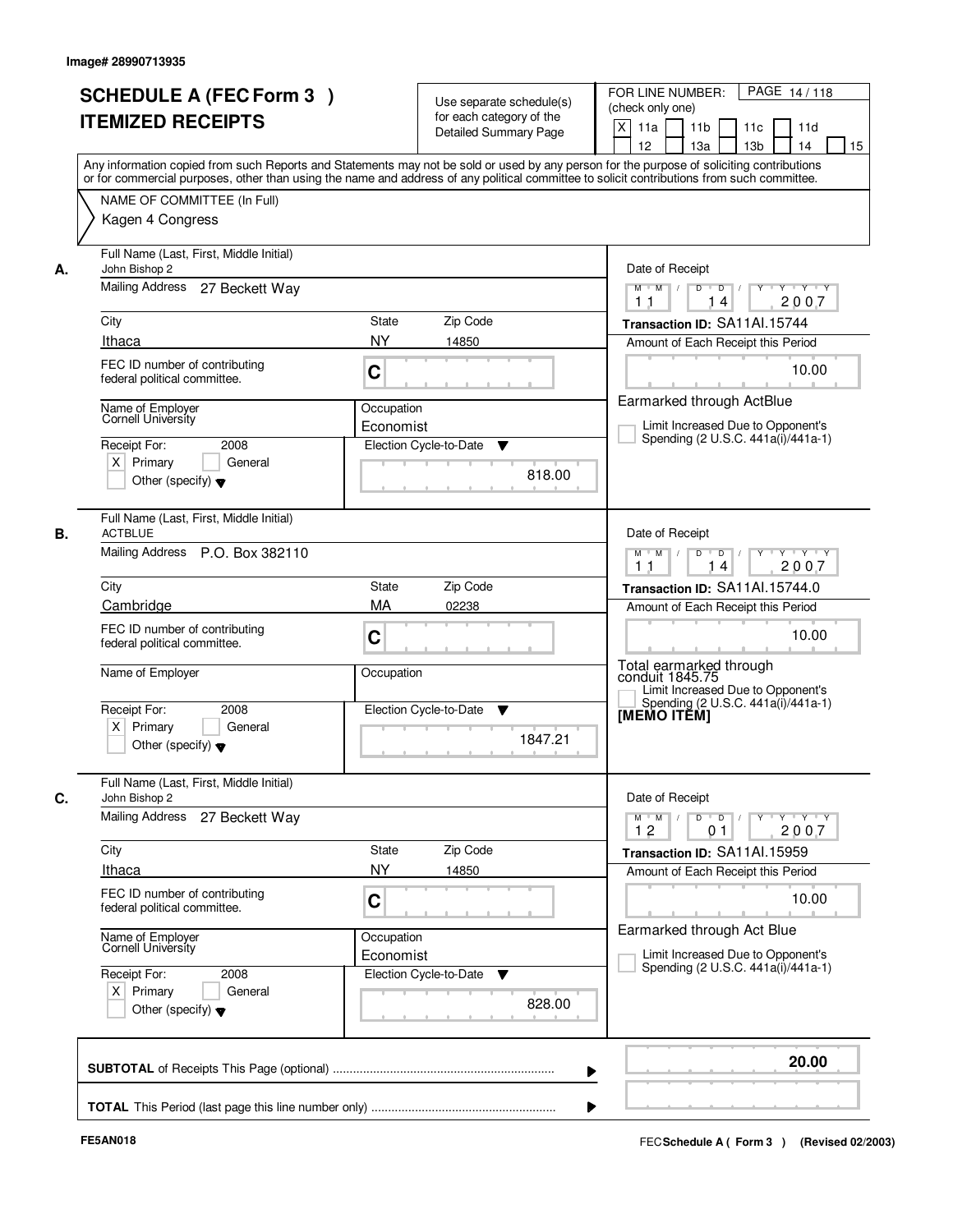|    |                                                               |                                                                                                                                            | FOR LINE NUMBER:<br>PAGE 15/118                                                                           |
|----|---------------------------------------------------------------|--------------------------------------------------------------------------------------------------------------------------------------------|-----------------------------------------------------------------------------------------------------------|
|    | <b>SCHEDULE A (FEC Form 3)</b>                                | Use separate schedule(s)                                                                                                                   | (check only one)                                                                                          |
|    | <b>ITEMIZED RECEIPTS</b>                                      | for each category of the                                                                                                                   | X<br>11 <sub>b</sub><br>11a<br>11c<br>11d                                                                 |
|    |                                                               | Detailed Summary Page                                                                                                                      | 12<br>13 <sub>b</sub><br>14<br>13a<br>15                                                                  |
|    |                                                               | Any information copied from such Reports and Statements may not be sold or used by any person for the purpose of soliciting contributions  |                                                                                                           |
|    |                                                               | or for commercial purposes, other than using the name and address of any political committee to solicit contributions from such committee. |                                                                                                           |
|    | NAME OF COMMITTEE (In Full)                                   |                                                                                                                                            |                                                                                                           |
|    | Kagen 4 Congress                                              |                                                                                                                                            |                                                                                                           |
|    |                                                               |                                                                                                                                            |                                                                                                           |
|    | Full Name (Last, First, Middle Initial)                       |                                                                                                                                            |                                                                                                           |
| А. | <b>ACTBLUE</b>                                                |                                                                                                                                            | Date of Receipt                                                                                           |
|    | Mailing Address P.O. Box 382110                               |                                                                                                                                            | $Y + Y + Y$<br>$\overline{D}$<br>Y<br>$M$ $M$ /<br>D<br>12<br>2007<br>01                                  |
|    | City                                                          | <b>State</b><br>Zip Code                                                                                                                   | Transaction ID: SA11Al.15959.0                                                                            |
|    | Cambridge                                                     | MA<br>02238                                                                                                                                | Amount of Each Receipt this Period                                                                        |
|    | FEC ID number of contributing                                 |                                                                                                                                            |                                                                                                           |
|    | federal political committee.                                  | C                                                                                                                                          | 10.00                                                                                                     |
|    |                                                               |                                                                                                                                            |                                                                                                           |
|    | Name of Employer                                              | Occupation                                                                                                                                 | Total Earmarked through<br>conduit 1845.75<br>Limit Increased Due to Opponent's                           |
|    | Receipt For:<br>2008                                          | Election Cycle-to-Date<br>▼                                                                                                                | Spending (2 U.S.C. 441a(i)/441a-1)                                                                        |
|    | $X$ Primary<br>General                                        |                                                                                                                                            | [MEMO ITÊM]                                                                                               |
|    | Other (specify) $\blacktriangledown$                          | 1857.21                                                                                                                                    |                                                                                                           |
|    |                                                               |                                                                                                                                            |                                                                                                           |
|    | Full Name (Last, First, Middle Initial)                       |                                                                                                                                            |                                                                                                           |
| В. | John Bishop 2                                                 |                                                                                                                                            | Date of Receipt                                                                                           |
|    | Mailing Address 27 Beckett Way                                |                                                                                                                                            | $D$ $D$ $/$<br>Y * Y * Y * Y<br>$M$ $M$ /<br>12<br>20<br>2007                                             |
|    | City                                                          | Zip Code<br>State                                                                                                                          | Transaction ID: SA11Al.16292                                                                              |
|    | Ithaca                                                        | <b>NY</b><br>14850                                                                                                                         | Amount of Each Receipt this Period                                                                        |
|    |                                                               |                                                                                                                                            |                                                                                                           |
|    | FEC ID number of contributing<br>federal political committee. | C                                                                                                                                          | 99.00                                                                                                     |
|    |                                                               |                                                                                                                                            | Earmarked through ActBlue                                                                                 |
|    | Name of Employer<br>Cornell University                        | Occupation                                                                                                                                 | Limit Increased Due to Opponent's                                                                         |
|    | Receipt For:<br>2008                                          | Economist<br>Election Cycle-to-Date<br>▼                                                                                                   | Spending (2 U.S.C. 441a(i)/441a-1)                                                                        |
|    | $X$ Primary<br>General                                        |                                                                                                                                            |                                                                                                           |
|    | Other (specify) $\blacktriangledown$                          | 927.00                                                                                                                                     |                                                                                                           |
|    |                                                               |                                                                                                                                            |                                                                                                           |
|    | Full Name (Last, First, Middle Initial)                       |                                                                                                                                            |                                                                                                           |
| C. | <b>ACTBLUE</b>                                                |                                                                                                                                            | Date of Receipt                                                                                           |
|    | Mailing Address<br>P.O. Box 382110                            |                                                                                                                                            | $Y$ $Y$ $Y$ $Y$<br>$M$ M<br>$D$ $D$ $/$<br>$\top$<br>$Y$ <sup><math>\top</math></sup><br>2007<br>12<br>20 |
|    | City                                                          | Zip Code<br>State                                                                                                                          | Transaction ID: SA11Al.16292.0                                                                            |
|    | Cambridge                                                     | MA<br>02238                                                                                                                                | Amount of Each Receipt this Period                                                                        |
|    |                                                               |                                                                                                                                            |                                                                                                           |
|    | FEC ID number of contributing<br>federal political committee. | C                                                                                                                                          | 99.00                                                                                                     |
|    |                                                               |                                                                                                                                            | Total earmarked through                                                                                   |
|    | Name of Employer                                              | Occupation                                                                                                                                 | conduit 1994.75<br>Limit Increased Due to Opponent's                                                      |
|    | Receipt For:<br>2008                                          | Election Cycle-to-Date<br>v                                                                                                                | Spending (2 U.S.C. 441a(i)/441a-1)                                                                        |
|    | $X$ Primary<br>General                                        |                                                                                                                                            | <b>IMEMO ITEMI</b>                                                                                        |
|    | Other (specify) $\blacktriangledown$                          | 2006.21                                                                                                                                    |                                                                                                           |
|    |                                                               |                                                                                                                                            |                                                                                                           |
|    |                                                               |                                                                                                                                            |                                                                                                           |
|    |                                                               |                                                                                                                                            | 99.00                                                                                                     |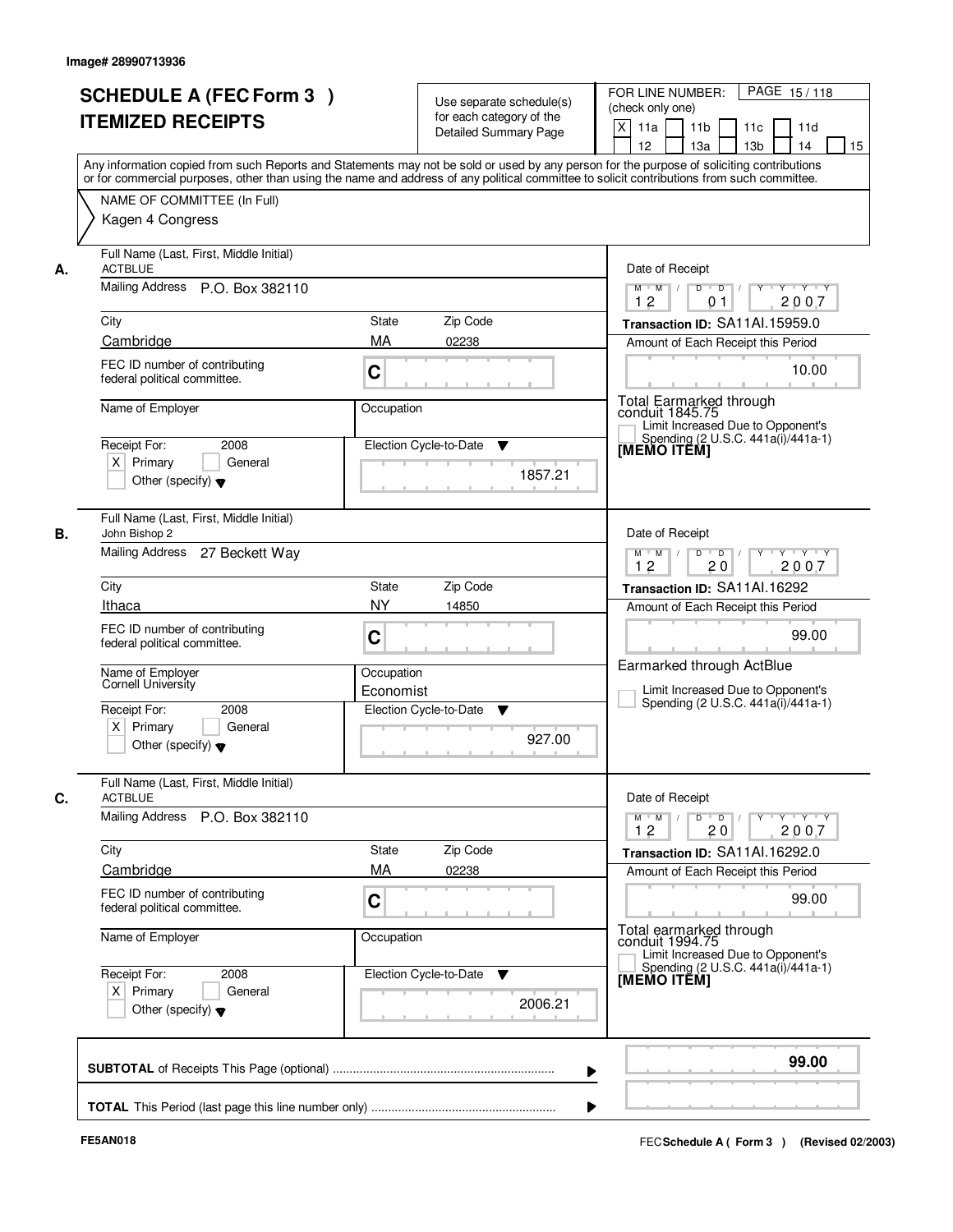|    | <b>SCHEDULE A (FEC Form 3)</b><br><b>ITEMIZED RECEIPTS</b><br>Any information copied from such Reports and Statements may not be sold or used by any person for the purpose of soliciting contributions |                               | Use separate schedule(s)<br>for each category of the<br><b>Detailed Summary Page</b> | PAGE 16/118<br>FOR LINE NUMBER:<br>(check only one)<br>X<br>11 <sub>b</sub><br>11a<br>11c<br>11d<br>12<br>13 <sub>b</sub><br>13a<br>14<br>15 |
|----|---------------------------------------------------------------------------------------------------------------------------------------------------------------------------------------------------------|-------------------------------|--------------------------------------------------------------------------------------|----------------------------------------------------------------------------------------------------------------------------------------------|
|    | or for commercial purposes, other than using the name and address of any political committee to solicit contributions from such committee.<br>NAME OF COMMITTEE (In Full)<br>Kagen 4 Congress           |                               |                                                                                      |                                                                                                                                              |
| А. | Full Name (Last, First, Middle Initial)<br><b>Robert Borth</b><br>Mailing Address 8220 N. Poplar Drive<br>City                                                                                          | State                         | Zip Code                                                                             | Date of Receipt<br>$Y + Y + Y$<br>$D$ $D$ $1$<br>$\Gamma Y$<br>$M$ $M$ /<br>12<br>31<br>2007<br>Transaction ID: SA11Al.16322                 |
|    | Fox Point                                                                                                                                                                                               | WI                            | 53217                                                                                | Amount of Each Receipt this Period                                                                                                           |
|    | FEC ID number of contributing<br>federal political committee.                                                                                                                                           | C                             |                                                                                      | 110.00                                                                                                                                       |
|    | Name of Employer<br>Self employed<br>Receipt For:<br>2008<br>$X$ Primary<br>General<br>Other (specify) $\blacktriangledown$                                                                             | Occupation<br>CPA             | Election Cycle-to-Date<br>▼<br>210.00                                                | Limit Increased Due to Opponent's<br>Spending (2 U.S.C. 441a(i)/441a-1)                                                                      |
| В. | Full Name (Last, First, Middle Initial)<br>Joyce Brantmeier<br>Mailing Address W148 County Rd. Z                                                                                                        |                               |                                                                                      | Date of Receipt<br>$M$ $M$ /<br>Y<br>$Y \vdash Y \vdash Y$<br>D<br>$\Box$ D $\Box$ /<br>15<br>2007<br>10                                     |
|    | City                                                                                                                                                                                                    | State                         | Zip Code                                                                             | Transaction ID: SA11Al.15621                                                                                                                 |
|    | Kaukauna                                                                                                                                                                                                | WI                            | 54130                                                                                | Amount of Each Receipt this Period                                                                                                           |
|    | FEC ID number of contributing<br>federal political committee.                                                                                                                                           | C                             |                                                                                      | 100.00                                                                                                                                       |
|    | Name of Employer<br>Self-Employed                                                                                                                                                                       | Occupation<br>Homemaker       |                                                                                      | Limit Increased Due to Opponent's<br>Spending (2 U.S.C. 441a(i)/441a-1)                                                                      |
|    | Receipt For:<br>2008<br>$X$ Primary<br>General<br>Other (specify) $\blacktriangledown$                                                                                                                  |                               | Election Cycle-to-Date<br>v<br>300.00                                                |                                                                                                                                              |
| C. | Full Name (Last, First, Middle Initial)<br>David Brawner                                                                                                                                                |                               |                                                                                      | Date of Receipt                                                                                                                              |
|    | <b>Mailing Address</b><br>716 S Quincy St                                                                                                                                                               |                               |                                                                                      | $M$ $M$ $/$<br>D<br>$\overline{D}$<br>$Y + Y + Y$<br>$Y$ <sup><math>\top</math></sup><br>12<br>31<br>2007                                    |
|    | City                                                                                                                                                                                                    | State                         | Zip Code                                                                             | Transaction ID: SA11Al.16402                                                                                                                 |
|    | <b>Green Bay</b>                                                                                                                                                                                        | WI                            | 54301                                                                                | Amount of Each Receipt this Period                                                                                                           |
|    | FEC ID number of contributing<br>federal political committee.                                                                                                                                           | C                             |                                                                                      | 500.00                                                                                                                                       |
|    | Name of Employer<br>Tweet-Garot Mechanical Inc                                                                                                                                                          | Occupation<br>Project Manager |                                                                                      | Limit Increased Due to Opponent's<br>Spending (2 U.S.C. 441a(i)/441a-1)                                                                      |
|    | Receipt For:<br>2008<br>$X$ Primary<br>General<br>Other (specify) $\blacktriangledown$                                                                                                                  |                               | Election Cycle-to-Date<br>v<br>500.00                                                |                                                                                                                                              |
|    |                                                                                                                                                                                                         |                               |                                                                                      | 710.00                                                                                                                                       |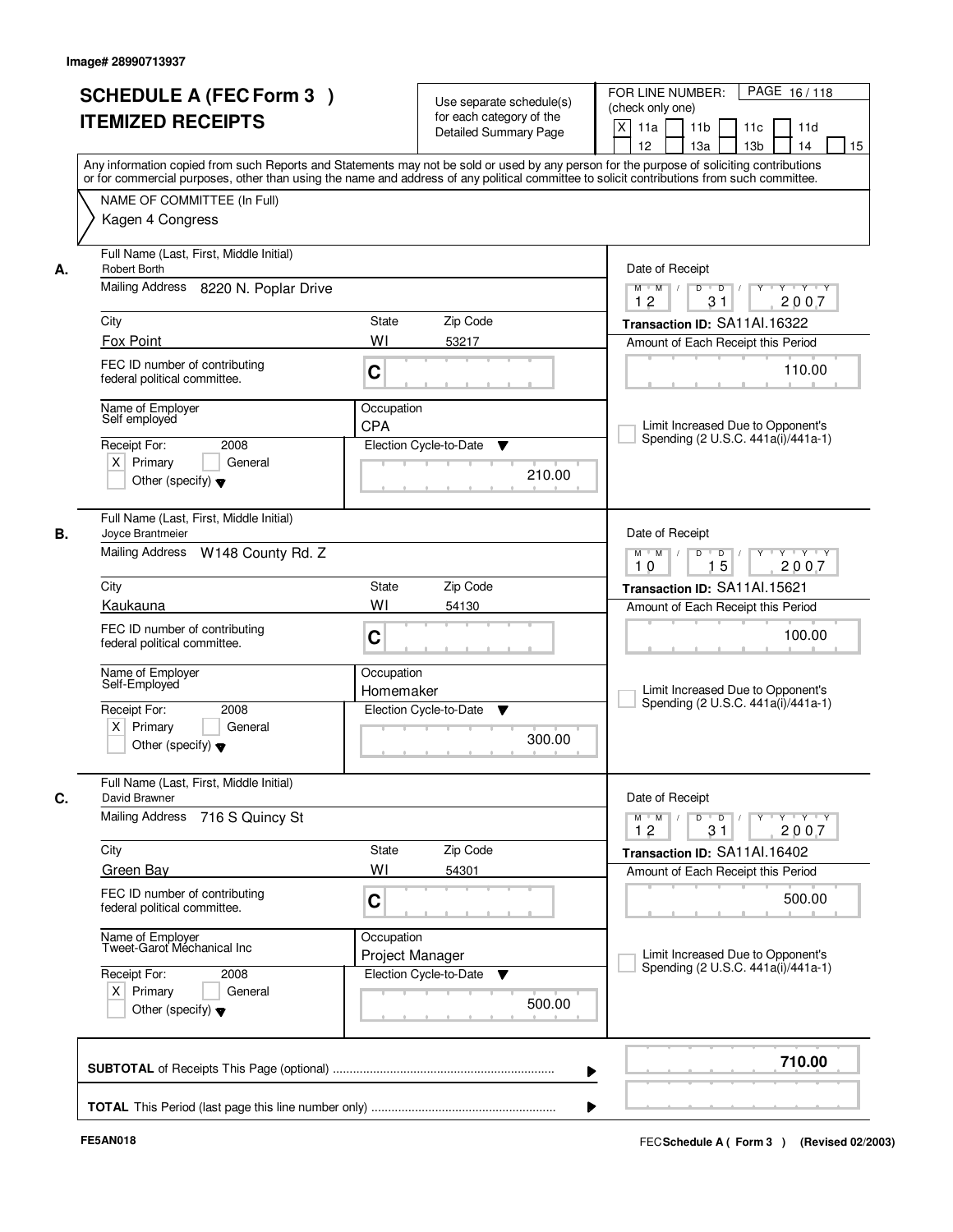| <b>SCHEDULE A (FEC Form 3)</b><br><b>ITEMIZED RECEIPTS</b>                                                                  | Use separate schedule(s)<br>for each category of the<br><b>Detailed Summary Page</b><br>Any information copied from such Reports and Statements may not be sold or used by any person for the purpose of soliciting contributions | PAGE 17/118<br>FOR LINE NUMBER:<br>(check only one)<br>X<br>11 <sub>b</sub><br>11a<br>11 <sub>c</sub><br>11d<br>12<br>13 <sub>b</sub><br>14<br>13a<br>15 |  |  |
|-----------------------------------------------------------------------------------------------------------------------------|-----------------------------------------------------------------------------------------------------------------------------------------------------------------------------------------------------------------------------------|----------------------------------------------------------------------------------------------------------------------------------------------------------|--|--|
| NAME OF COMMITTEE (In Full)<br>Kagen 4 Congress                                                                             | or for commercial purposes, other than using the name and address of any political committee to solicit contributions from such committee.                                                                                        |                                                                                                                                                          |  |  |
| Full Name (Last, First, Middle Initial)<br><b>William Brey</b><br>А.<br>Mailing Address 2139 County Hwy O                   |                                                                                                                                                                                                                                   | Date of Receipt<br>$D$ $D$<br>Y<br>Y TY Y Y<br>$M$ $M$ /<br>$\sqrt{ }$                                                                                   |  |  |
|                                                                                                                             |                                                                                                                                                                                                                                   | 12<br>20<br>2007                                                                                                                                         |  |  |
| City<br>Sturgeon Bay                                                                                                        | <b>State</b><br>Zip Code<br>WI<br>54235                                                                                                                                                                                           | Transaction ID: SA11Al.16224<br>Amount of Each Receipt this Period                                                                                       |  |  |
| FEC ID number of contributing<br>federal political committee.                                                               | C                                                                                                                                                                                                                                 | 500.00                                                                                                                                                   |  |  |
| Name of Employer<br>Self employed<br>Receipt For:<br>2008<br>$X$ Primary<br>General<br>Other (specify) $\blacktriangledown$ | Occupation<br>Dairy Farmer<br>Election Cycle-to-Date<br>▼<br>500.00                                                                                                                                                               | Limit Increased Due to Opponent's<br>Spending (2 U.S.C. 441a(i)/441a-1)                                                                                  |  |  |
| Full Name (Last, First, Middle Initial)<br>Laurel Brooks<br>В.<br>Mailing Address 920 Kentucky Place                        |                                                                                                                                                                                                                                   | Date of Receipt<br>$Y \vdash Y \vdash Y$<br>$M$ $M$ /<br>D<br>$\Box$                                                                                     |  |  |
|                                                                                                                             |                                                                                                                                                                                                                                   |                                                                                                                                                          |  |  |
| City                                                                                                                        | Zip Code<br>State                                                                                                                                                                                                                 | Transaction ID: SA11Al.16041                                                                                                                             |  |  |
| Sturgeon Bay<br>FEC ID number of contributing<br>federal political committee.                                               | WI<br>54235<br>C                                                                                                                                                                                                                  | Amount of Each Receipt this Period<br>250.00                                                                                                             |  |  |
| Name of Employer<br>Brooks, Moeller & Wingrove<br>Receipt For:<br>2008                                                      | Occupation<br>Legal Assistant<br>Election Cycle-to-Date<br>▼                                                                                                                                                                      | Limit Increased Due to Opponent's<br>Spending (2 U.S.C. 441a(i)/441a-1)                                                                                  |  |  |
| $X$ Primary<br>General<br>Other (specify) $\blacktriangledown$                                                              | 250.00                                                                                                                                                                                                                            |                                                                                                                                                          |  |  |
| Full Name (Last, First, Middle Initial)<br>C.<br>David Brown2                                                               |                                                                                                                                                                                                                                   | Date of Receipt                                                                                                                                          |  |  |
| Mailing Address<br>34 Busbee Rd                                                                                             |                                                                                                                                                                                                                                   | $M$ $M$ $/$<br>$D$ $D$ $1$<br>$\mathsf{Y} \mathsf{Y} \mathsf{Y} \mathsf{Y} \mathsf{Y} \mathsf{Y} \mathsf{Y}$<br>2007<br>11<br>14                         |  |  |
| City                                                                                                                        | Zip Code<br>State                                                                                                                                                                                                                 | Transaction ID: SA11Al.15737                                                                                                                             |  |  |
| Asheville                                                                                                                   | <b>NC</b><br>28803                                                                                                                                                                                                                | Amount of Each Receipt this Period                                                                                                                       |  |  |
| FEC ID number of contributing<br>federal political committee.                                                               | C                                                                                                                                                                                                                                 | 1000.00                                                                                                                                                  |  |  |
| Name of Employer<br>Allergy Partners PA                                                                                     | Occupation<br>Physician                                                                                                                                                                                                           | Limit Increased Due to Opponent's<br>Spending (2 U.S.C. 441a(i)/441a-1)                                                                                  |  |  |
| Receipt For:<br>2008<br>$X$ Primary<br>General<br>Other (specify) $\blacktriangledown$                                      | Election Cycle-to-Date<br>v<br>1000.00                                                                                                                                                                                            |                                                                                                                                                          |  |  |
|                                                                                                                             |                                                                                                                                                                                                                                   | 1750.00                                                                                                                                                  |  |  |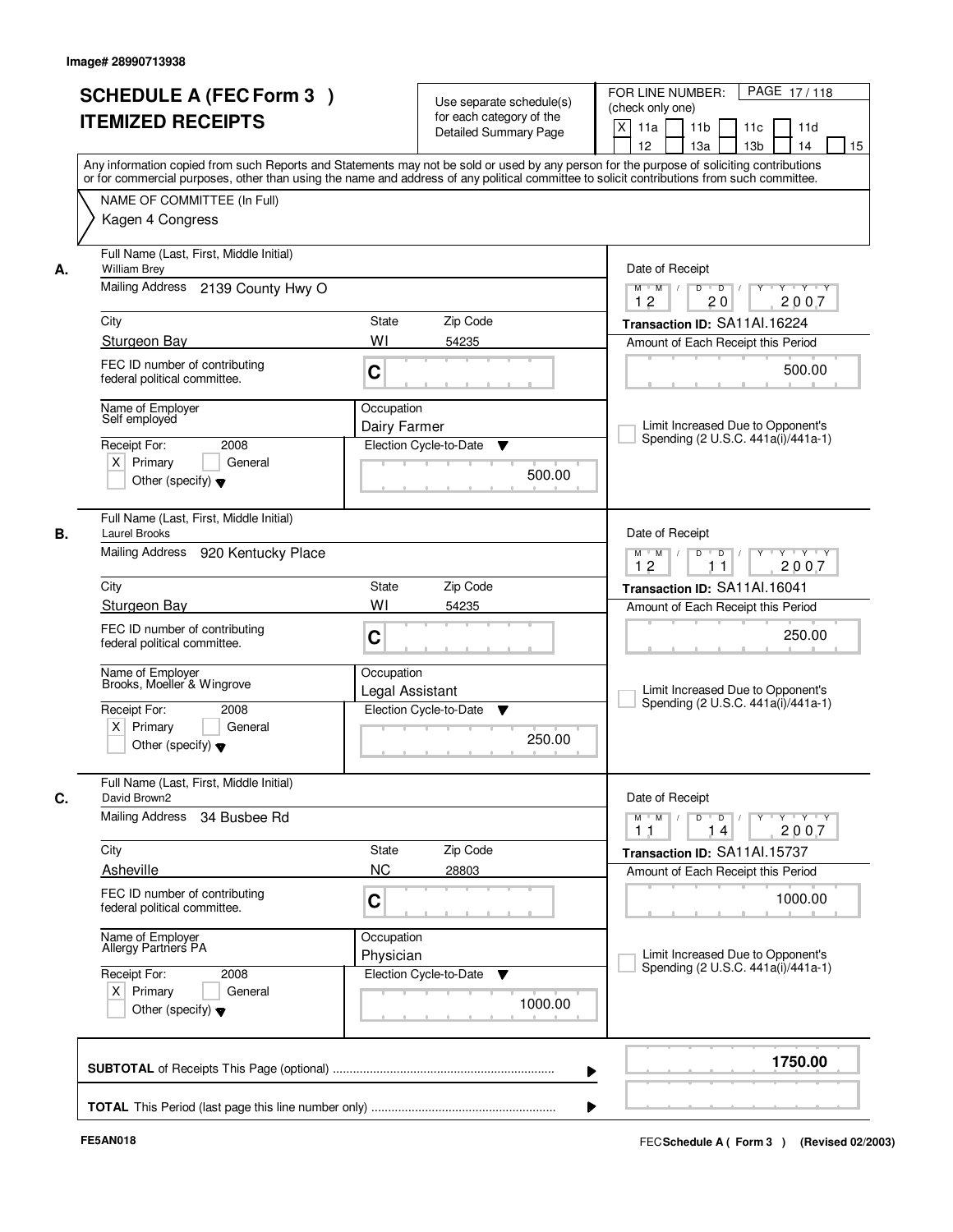|                                                            | <b>SCHEDULE A (FEC Form 3)</b><br><b>ITEMIZED RECEIPTS</b>                         |                         | Use separate schedule(s)<br>for each category of the<br><b>Detailed Summary Page</b> | PAGE 18/118<br>FOR LINE NUMBER:<br>(check only one)<br>$\mathsf{X}$<br>11 <sub>b</sub><br>11a<br>11c<br>11d<br>12<br>13 <sub>b</sub><br>14<br>13a<br>15<br>Any information copied from such Reports and Statements may not be sold or used by any person for the purpose of soliciting contributions |
|------------------------------------------------------------|------------------------------------------------------------------------------------|-------------------------|--------------------------------------------------------------------------------------|------------------------------------------------------------------------------------------------------------------------------------------------------------------------------------------------------------------------------------------------------------------------------------------------------|
| Kagen 4 Congress                                           | NAME OF COMMITTEE (In Full)                                                        |                         |                                                                                      | or for commercial purposes, other than using the name and address of any political committee to solicit contributions from such committee.                                                                                                                                                           |
| <b>William Busse</b><br>А.                                 | Full Name (Last, First, Middle Initial)<br>Mailing Address 5510 S. Hill Dr.        |                         |                                                                                      | Date of Receipt<br>$D$ $D$ $/$<br>$Y - Y - Y$<br>$M$ $M$ /<br>$\overline{Y}$<br>2007<br>01<br>11                                                                                                                                                                                                     |
| City<br>Madison                                            |                                                                                    | State<br>WI             | Zip Code<br>53705                                                                    | Transaction ID: SA11Al.15692<br>Amount of Each Receipt this Period                                                                                                                                                                                                                                   |
|                                                            | FEC ID number of contributing<br>federal political committee.                      | C                       |                                                                                      | 500.00                                                                                                                                                                                                                                                                                               |
| Name of Employer<br>Receipt For:<br>$X$ Primary            | University of Wisconsin<br>2008<br>General<br>Other (specify) $\blacktriangledown$ | Occupation              | Physician/Professor Dept. of Medicine<br>Election Cycle-to-Date<br>v<br>500.00       | Limit Increased Due to Opponent's<br>Spending (2 U.S.C. 441a(i)/441a-1)                                                                                                                                                                                                                              |
| В.<br>David Campshure<br>Mailing Address                   | Full Name (Last, First, Middle Initial)<br>390 Wesley Ave                          |                         |                                                                                      | Date of Receipt<br>$Y \vdash Y \vdash Y$<br>$M$ $M$ /<br>D<br>$\Box$<br>12                                                                                                                                                                                                                           |
| City                                                       |                                                                                    | <b>State</b>            | Zip Code                                                                             | 2007<br>11<br>Transaction ID: SA11Al.16033                                                                                                                                                                                                                                                           |
| Green Bay                                                  | FEC ID number of contributing<br>federal political committee.                      | WI<br>C                 | 54302                                                                                | Amount of Each Receipt this Period<br>250.00                                                                                                                                                                                                                                                         |
| Name of Employer<br>Bayland<br>Receipt For:<br>$X$ Primary | 2008<br>General<br>Other (specify) $\blacktriangledown$                            | Occupation              | <b>Executive Director</b><br>Election Cycle-to-Date<br>v<br>250.00                   | Limit Increased Due to Opponent's<br>Spending (2 U.S.C. 441a(i)/441a-1)                                                                                                                                                                                                                              |
| C.<br>Ronald Christianson                                  | Full Name (Last, First, Middle Initial)                                            |                         |                                                                                      | Date of Receipt                                                                                                                                                                                                                                                                                      |
| Mailing Address                                            | 842 Hickory Walley Ct                                                              |                         |                                                                                      | $D$ $D$ $I$<br>$\begin{array}{ccccccccccccc} &\mathsf{Y} &\mathsf{V} &\mathsf{Y} &\mathsf{V} &\mathsf{Y} &\mathsf{V} &\mathsf{Y}\end{array}$<br>$M$ $M$ $/$<br>12<br>0 <sub>1</sub><br>2007                                                                                                          |
| City<br>DePere                                             |                                                                                    | State<br>WI             | Zip Code<br>54115                                                                    | Transaction ID: SA11Al.15905<br>Amount of Each Receipt this Period                                                                                                                                                                                                                                   |
|                                                            | FEC ID number of contributing<br>federal political committee.                      | C                       |                                                                                      | 500.00                                                                                                                                                                                                                                                                                               |
| Name of Employer<br>Bay Care                               |                                                                                    | Occupation<br>Physician |                                                                                      | Limit Increased Due to Opponent's<br>Spending (2 U.S.C. 441a(i)/441a-1)                                                                                                                                                                                                                              |
| Receipt For:<br>$X$ Primary                                | 2008<br>General<br>Other (specify) $\blacktriangledown$                            |                         | Election Cycle-to-Date<br>v<br>500.00                                                |                                                                                                                                                                                                                                                                                                      |
|                                                            |                                                                                    |                         |                                                                                      | 1250.00<br>▶                                                                                                                                                                                                                                                                                         |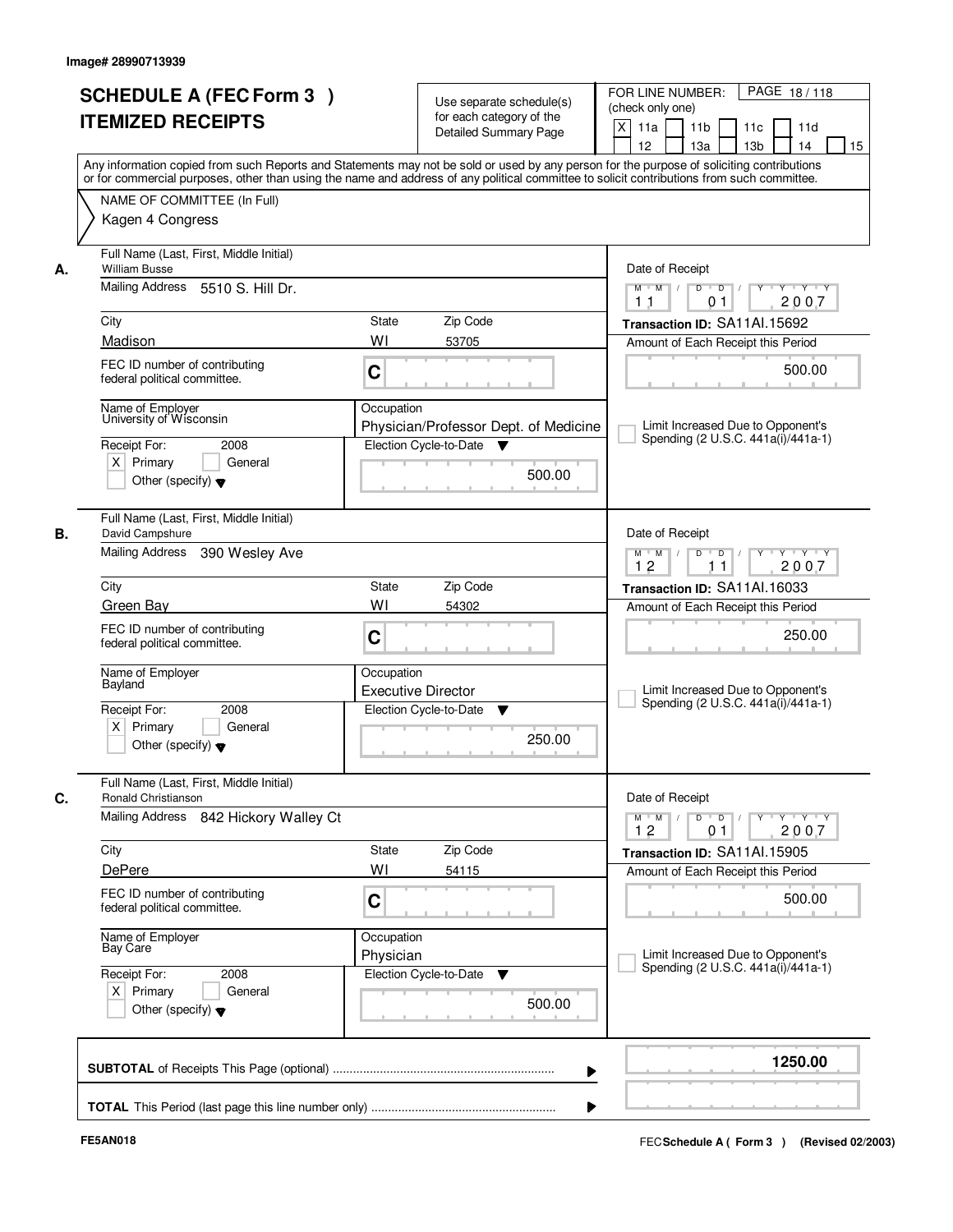|      | <b>SCHEDULE A (FEC Form 3)</b>                            |                       | Use separate schedule(s)     | PAGE 19/118<br>FOR LINE NUMBER:<br>(check only one)                                                                                                                                                                                                                                     |
|------|-----------------------------------------------------------|-----------------------|------------------------------|-----------------------------------------------------------------------------------------------------------------------------------------------------------------------------------------------------------------------------------------------------------------------------------------|
|      |                                                           |                       |                              |                                                                                                                                                                                                                                                                                         |
|      | <b>ITEMIZED RECEIPTS</b>                                  |                       | for each category of the     |                                                                                                                                                                                                                                                                                         |
|      |                                                           |                       | <b>Detailed Summary Page</b> | $\boldsymbol{\mathsf{X}}$<br>11 <sub>b</sub><br>11a<br>11c<br>11d                                                                                                                                                                                                                       |
|      |                                                           |                       |                              | 12<br>13a<br>13 <sub>b</sub><br>14                                                                                                                                                                                                                                                      |
|      |                                                           |                       |                              | Any information copied from such Reports and Statements may not be sold or used by any person for the purpose of soliciting contributions<br>or for commercial purposes, other than using the name and address of any political committee to solicit contributions from such committee. |
|      |                                                           |                       |                              |                                                                                                                                                                                                                                                                                         |
|      | NAME OF COMMITTEE (In Full)                               |                       |                              |                                                                                                                                                                                                                                                                                         |
|      | Kagen 4 Congress                                          |                       |                              |                                                                                                                                                                                                                                                                                         |
|      | Full Name (Last, First, Middle Initial)<br>David Chudwin  |                       |                              | Date of Receipt                                                                                                                                                                                                                                                                         |
|      | Mailing Address 1 Briarwood Ln                            |                       |                              | $\overline{D}$<br>$Y - Y - Y$<br>$M$ $M$ /<br>D<br>2007<br>12<br>20                                                                                                                                                                                                                     |
| City |                                                           | State                 | Zip Code                     | Transaction ID: SA11Al.16194                                                                                                                                                                                                                                                            |
|      | Lincolnshire                                              | IL                    | 60069                        | Amount of Each Receipt this Period                                                                                                                                                                                                                                                      |
|      | FEC ID number of contributing                             |                       |                              |                                                                                                                                                                                                                                                                                         |
|      | federal political committee.                              | C                     |                              | 500.00                                                                                                                                                                                                                                                                                  |
|      | Name of Employer                                          | Occupation            |                              |                                                                                                                                                                                                                                                                                         |
| ion, | Allergy & Asthma Associat-                                | Physician             |                              | Limit Increased Due to Opponent's                                                                                                                                                                                                                                                       |
|      | Receipt For:<br>2008                                      |                       | Election Cycle-to-Date<br>v  | Spending (2 U.S.C. 441a(i)/441a-1)                                                                                                                                                                                                                                                      |
|      | $X$ Primary<br>General                                    |                       |                              |                                                                                                                                                                                                                                                                                         |
|      | Other (specify) $\blacktriangledown$                      |                       | 500.00                       |                                                                                                                                                                                                                                                                                         |
|      | Full Name (Last, First, Middle Initial)<br>Karen Clark    |                       |                              | Date of Receipt                                                                                                                                                                                                                                                                         |
|      | Mailing Address W. 6439 Rickey Lane                       |                       |                              | D<br>$\blacksquare$ D $\blacksquare$ /<br>$Y$ <sup>U</sup><br>Y Y Y Y<br>$M$ $M$ /                                                                                                                                                                                                      |
|      |                                                           |                       |                              | 12<br>12<br>2007                                                                                                                                                                                                                                                                        |
| City |                                                           | State                 | Zip Code                     | Transaction ID: SA11Al.16151                                                                                                                                                                                                                                                            |
|      | Greenville                                                | WI                    | 54942                        | Amount of Each Receipt this Period                                                                                                                                                                                                                                                      |
|      | FEC ID number of contributing                             |                       |                              |                                                                                                                                                                                                                                                                                         |
|      | federal political committee.                              | C                     |                              | 1000.00                                                                                                                                                                                                                                                                                 |
|      | Name of Employer                                          | Occupation            |                              |                                                                                                                                                                                                                                                                                         |
|      | <b>Boldt Construction</b>                                 | <b>Vice President</b> |                              | Limit Increased Due to Opponent's                                                                                                                                                                                                                                                       |
|      | Receipt For:<br>2008                                      |                       | Election Cycle-to-Date<br>▼  | Spending (2 U.S.C. 441a(i)/441a-1)                                                                                                                                                                                                                                                      |
|      | $X$ Primary<br>General                                    |                       |                              |                                                                                                                                                                                                                                                                                         |
|      | Other (specify) $\blacktriangledown$                      |                       | 1000.00                      |                                                                                                                                                                                                                                                                                         |
|      | Full Name (Last, First, Middle Initial)<br>Robert Coifman |                       |                              | Date of Receipt                                                                                                                                                                                                                                                                         |
|      | <b>Mailing Address</b><br>1309 Goldfinch Ln.              |                       |                              | $M^+$ M<br>$D$ $D$ $I$<br>$Y$ <sup>U</sup><br>$\mathsf{Y} \dashv \mathsf{Y} \dashv \mathsf{Y}$<br>$\sqrt{ }$                                                                                                                                                                            |
|      |                                                           |                       |                              | 2007<br>12<br>11                                                                                                                                                                                                                                                                        |
| City |                                                           | State                 | Zip Code                     | Transaction ID: SA11Al.15999                                                                                                                                                                                                                                                            |
|      | Millville                                                 | <b>NJ</b>             | 08332                        | Amount of Each Receipt this Period                                                                                                                                                                                                                                                      |
|      | FEC ID number of contributing                             |                       |                              |                                                                                                                                                                                                                                                                                         |
|      | federal political committee.                              | C                     |                              | 400.00                                                                                                                                                                                                                                                                                  |
|      | Name of Employer<br>Allergy & Asthma of South             | Occupation            |                              |                                                                                                                                                                                                                                                                                         |
| NJ.  |                                                           | Physician             |                              | Limit Increased Due to Opponent's                                                                                                                                                                                                                                                       |
|      | Receipt For:<br>2008                                      |                       | Election Cycle-to-Date<br>v  | Spending (2 U.S.C. 441a(i)/441a-1)                                                                                                                                                                                                                                                      |
|      | $X$ Primary<br>General                                    |                       | 400.00                       |                                                                                                                                                                                                                                                                                         |
|      | Other (specify) $\blacktriangledown$                      |                       |                              |                                                                                                                                                                                                                                                                                         |
|      |                                                           |                       | ▶                            | 1900.00                                                                                                                                                                                                                                                                                 |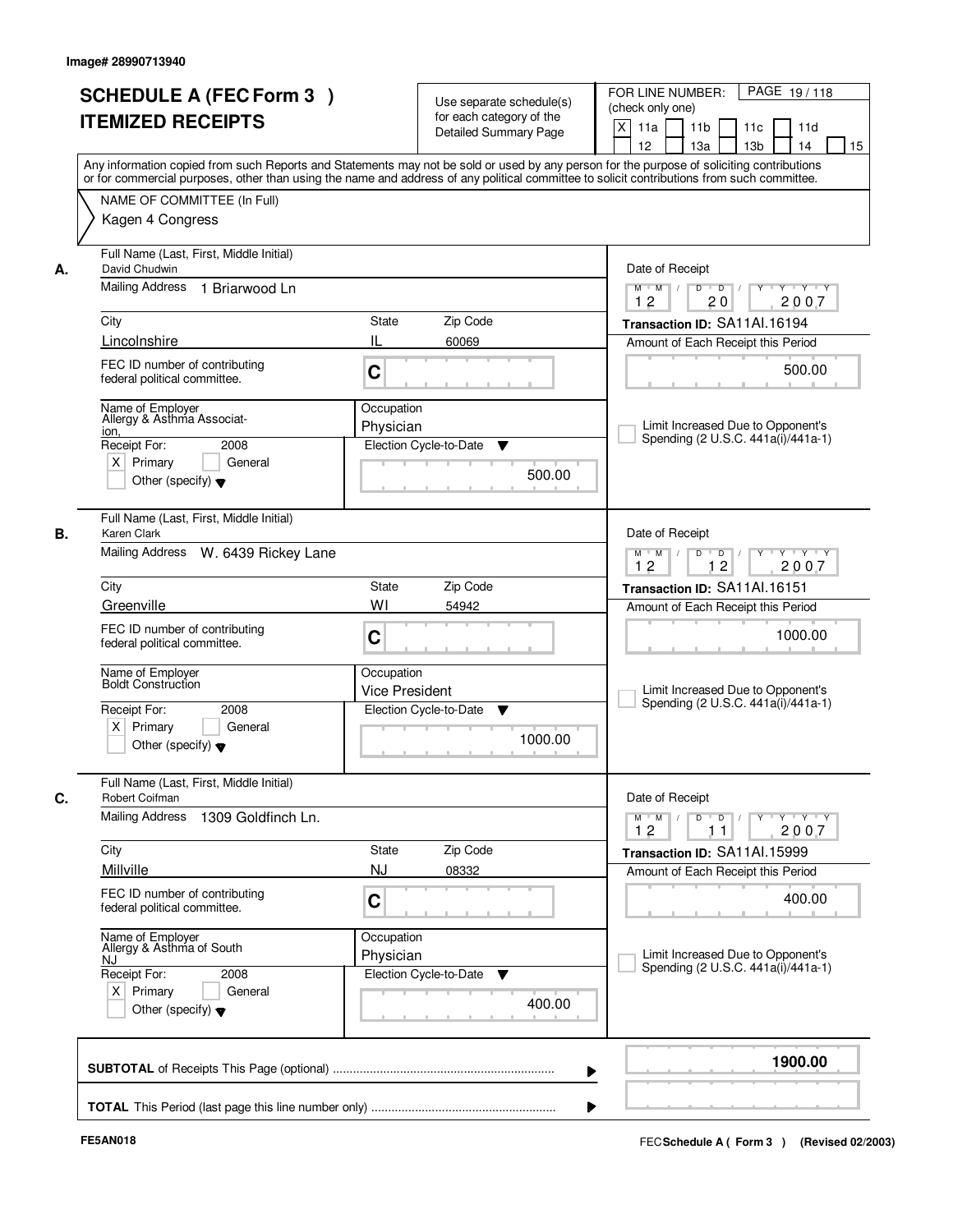|    | <b>SCHEDULE A (FEC Form 3)</b>                                                                                                             |                       | Use separate schedule(s)     | PAGE 20/118<br>FOR LINE NUMBER:<br>(check only one)                                                                                                         |
|----|--------------------------------------------------------------------------------------------------------------------------------------------|-----------------------|------------------------------|-------------------------------------------------------------------------------------------------------------------------------------------------------------|
|    | <b>ITEMIZED RECEIPTS</b>                                                                                                                   |                       | for each category of the     |                                                                                                                                                             |
|    |                                                                                                                                            |                       | <b>Detailed Summary Page</b> | $\boldsymbol{\mathsf{X}}$<br>11a<br>11 <sub>b</sub><br>11c<br>11d<br>12<br>13a<br>13 <sub>b</sub><br>14<br>15                                               |
|    | Any information copied from such Reports and Statements may not be sold or used by any person for the purpose of soliciting contributions  |                       |                              |                                                                                                                                                             |
|    | or for commercial purposes, other than using the name and address of any political committee to solicit contributions from such committee. |                       |                              |                                                                                                                                                             |
|    | NAME OF COMMITTEE (In Full)                                                                                                                |                       |                              |                                                                                                                                                             |
|    | Kagen 4 Congress                                                                                                                           |                       |                              |                                                                                                                                                             |
|    |                                                                                                                                            |                       |                              |                                                                                                                                                             |
|    | Full Name (Last, First, Middle Initial)                                                                                                    |                       |                              |                                                                                                                                                             |
| А. | <b>Gary Coley</b>                                                                                                                          |                       |                              | Date of Receipt                                                                                                                                             |
|    | Mailing Address 4709 Gardenwood Ln.                                                                                                        |                       |                              | $Y - Y - Y$<br>$M$ $M$ /<br>D<br>$\overline{D}$<br>31<br>2007<br>12                                                                                         |
|    | City                                                                                                                                       | State                 | Zip Code                     | Transaction ID: SA11Al.16316                                                                                                                                |
|    | Appleton                                                                                                                                   | WI                    | 54913                        | Amount of Each Receipt this Period                                                                                                                          |
|    | FEC ID number of contributing                                                                                                              |                       |                              |                                                                                                                                                             |
|    | federal political committee.                                                                                                               | C                     |                              | 100.00                                                                                                                                                      |
|    |                                                                                                                                            |                       |                              |                                                                                                                                                             |
|    | Name of Employer<br>Retired                                                                                                                | Occupation<br>Retired |                              | Limit Increased Due to Opponent's                                                                                                                           |
|    | 2008<br>Receipt For:                                                                                                                       |                       | Election Cycle-to-Date<br>▼  | Spending (2 U.S.C. 441a(i)/441a-1)                                                                                                                          |
|    | $X$ Primary<br>General                                                                                                                     |                       |                              |                                                                                                                                                             |
|    | Other (specify) $\blacktriangledown$                                                                                                       |                       | 400.00                       |                                                                                                                                                             |
|    |                                                                                                                                            |                       |                              |                                                                                                                                                             |
|    | Full Name (Last, First, Middle Initial)                                                                                                    |                       |                              |                                                                                                                                                             |
| В. | Gregory Conway                                                                                                                             |                       |                              | Date of Receipt                                                                                                                                             |
|    | Mailing Address 231 S. Adams St                                                                                                            |                       |                              | D<br>$\blacksquare$ $\blacksquare$ $\blacksquare$ $\blacksquare$ $\blacksquare$<br>$Y$ <sup>U</sup><br>Y Y Y Y<br>$M$ $M$ /<br>20<br>2007<br>1 <sub>1</sub> |
|    | City                                                                                                                                       | State                 | Zip Code                     | Transaction ID: SA11Al.15799                                                                                                                                |
|    | Green Bay                                                                                                                                  | WI                    | 54305                        | Amount of Each Receipt this Period                                                                                                                          |
|    |                                                                                                                                            |                       |                              |                                                                                                                                                             |
|    | FEC ID number of contributing<br>federal political committee.                                                                              | C                     |                              | 1000.00                                                                                                                                                     |
|    |                                                                                                                                            |                       |                              |                                                                                                                                                             |
|    | Name of Employer<br>Liebmann, Conway, Olejnic-                                                                                             | Occupation            |                              |                                                                                                                                                             |
|    | zak &                                                                                                                                      | Attorney              |                              | Limit Increased Due to Opponent's<br>Spending (2 U.S.C. 441a(i)/441a-1)                                                                                     |
|    | Receipt For:<br>2008<br>$X$ Primary<br>General                                                                                             |                       | Election Cycle-to-Date<br>▼  |                                                                                                                                                             |
|    | Other (specify) $\blacktriangledown$                                                                                                       |                       | 1000.00                      |                                                                                                                                                             |
|    |                                                                                                                                            |                       |                              |                                                                                                                                                             |
|    | Full Name (Last, First, Middle Initial)                                                                                                    |                       |                              |                                                                                                                                                             |
| C. | George Curtis                                                                                                                              |                       |                              | Date of Receipt                                                                                                                                             |
|    | Mailing Address<br>2905 Universal Street Box 2845                                                                                          |                       |                              | $M^+$ M<br>$D$ $D$ $I$<br>$Y$ <sup>U</sup><br>$\mathsf{Y} \dashv \mathsf{Y} \dashv \mathsf{Y}$<br>$\sqrt{ }$<br>2007<br>12<br>12                            |
|    | City                                                                                                                                       | State                 | Zip Code                     | Transaction ID: SA11Al.16099                                                                                                                                |
|    | Oshkosh                                                                                                                                    | WI                    | 54903                        | Amount of Each Receipt this Period                                                                                                                          |
|    |                                                                                                                                            |                       |                              |                                                                                                                                                             |
|    | FEC ID number of contributing<br>federal political committee.                                                                              | C                     |                              | 500.00                                                                                                                                                      |
|    |                                                                                                                                            |                       |                              |                                                                                                                                                             |
|    | Name of Employer<br>Self                                                                                                                   | Occupation            |                              |                                                                                                                                                             |
|    | Receipt For:                                                                                                                               | Attorney              |                              | Limit Increased Due to Opponent's<br>Spending (2 U.S.C. 441a(i)/441a-1)                                                                                     |
|    | 2008                                                                                                                                       |                       | Election Cycle-to-Date<br>v  |                                                                                                                                                             |
|    |                                                                                                                                            |                       |                              |                                                                                                                                                             |
|    | $X$ Primary<br>General                                                                                                                     |                       | 500.00                       |                                                                                                                                                             |
|    | Other (specify) $\blacktriangledown$                                                                                                       |                       |                              |                                                                                                                                                             |
|    |                                                                                                                                            |                       |                              |                                                                                                                                                             |
|    |                                                                                                                                            |                       |                              | 1600.00<br>▶                                                                                                                                                |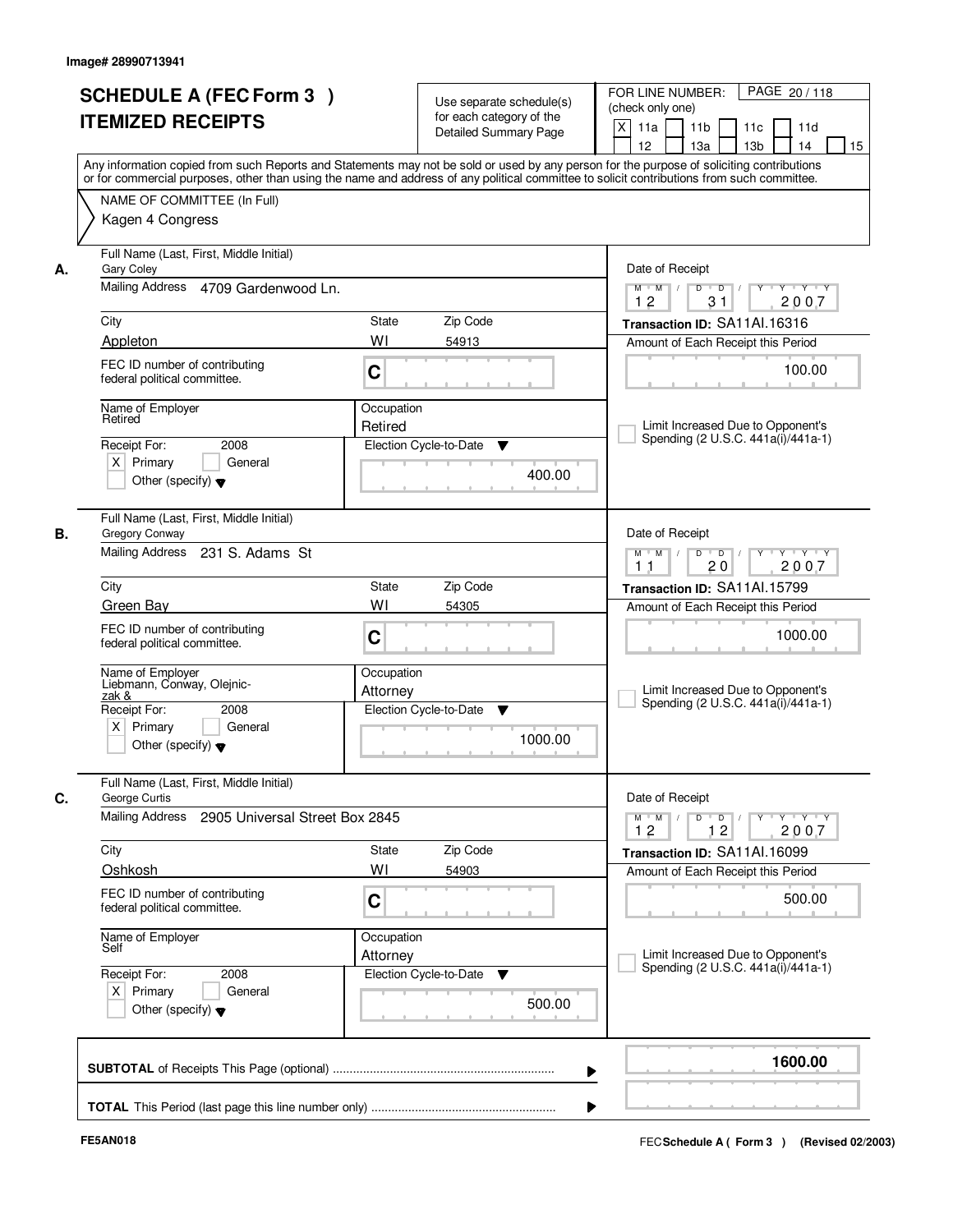|                             | <b>SCHEDULE A (FEC Form 3)</b><br><b>ITEMIZED RECEIPTS</b>                                              |                        | Use separate schedule(s)<br>for each category of the<br><b>Detailed Summary Page</b> | PAGE 21 / 118<br>FOR LINE NUMBER:<br>(check only one)<br>$\mathsf{X}$<br>11a<br>11 <sub>b</sub><br>11c<br>11d<br>12<br>13 <sub>b</sub><br>14<br>13a<br>15<br>Any information copied from such Reports and Statements may not be sold or used by any person for the purpose of soliciting contributions |
|-----------------------------|---------------------------------------------------------------------------------------------------------|------------------------|--------------------------------------------------------------------------------------|--------------------------------------------------------------------------------------------------------------------------------------------------------------------------------------------------------------------------------------------------------------------------------------------------------|
|                             | NAME OF COMMITTEE (In Full)<br>Kagen 4 Congress                                                         |                        |                                                                                      | or for commercial purposes, other than using the name and address of any political committee to solicit contributions from such committee.                                                                                                                                                             |
| Donald Dafoe<br>А.          | Full Name (Last, First, Middle Initial)                                                                 |                        |                                                                                      | Date of Receipt                                                                                                                                                                                                                                                                                        |
|                             | Mailing Address 1261 Coldwater Canyon Dr.                                                               |                        |                                                                                      | $Y - Y - Y$<br>$D$ $D$ $/$<br>Y<br>$M$ $M$ /<br>12<br>20<br>2007                                                                                                                                                                                                                                       |
| City                        |                                                                                                         | <b>State</b>           | Zip Code                                                                             | Transaction ID: SA11Al.16179                                                                                                                                                                                                                                                                           |
| <b>Beverly Hills</b>        |                                                                                                         | CA                     | 90201                                                                                | Amount of Each Receipt this Period                                                                                                                                                                                                                                                                     |
|                             | FEC ID number of contributing<br>federal political committee.                                           | C                      |                                                                                      | 1000.00                                                                                                                                                                                                                                                                                                |
| Receipt For:<br>$X$ Primary | Name of Employer<br>Cedars-Sinai Medical Ctr<br>2008<br>General<br>Other (specify) $\blacktriangledown$ | Occupation             | <b>Transplant Surgeon</b><br>Election Cycle-to-Date<br>▼<br>1000.00                  | Limit Increased Due to Opponent's<br>Spending (2 U.S.C. 441a(i)/441a-1)                                                                                                                                                                                                                                |
| В.<br>Daniel Drake          | Full Name (Last, First, Middle Initial)<br>Mailing Address<br>369 Marion Ave.                           |                        |                                                                                      | Date of Receipt<br>$Y - Y - Y$<br>$M$ $M$ /<br>D<br>$\Box$                                                                                                                                                                                                                                             |
|                             |                                                                                                         |                        |                                                                                      | 12<br>2007<br>11                                                                                                                                                                                                                                                                                       |
| City<br>Mill Valley         |                                                                                                         | State<br>CA            | Zip Code                                                                             | Transaction ID: SA11AI.16031                                                                                                                                                                                                                                                                           |
|                             | FEC ID number of contributing<br>federal political committee.                                           | C                      | 94941                                                                                | Amount of Each Receipt this Period<br>500.00                                                                                                                                                                                                                                                           |
| Self Employed               | Name of Employer                                                                                        | Occupation<br>Investor |                                                                                      | Limit Increased Due to Opponent's<br>Spending (2 U.S.C. 441a(i)/441a-1)                                                                                                                                                                                                                                |
| Receipt For:                | 2008<br>$X$ Primary<br>General<br>Other (specify) $\blacktriangledown$                                  |                        | Election Cycle-to-Date<br>▼<br>500.00                                                |                                                                                                                                                                                                                                                                                                        |
| C.<br>Dorothy Dreher        | Full Name (Last, First, Middle Initial)                                                                 |                        |                                                                                      | Date of Receipt                                                                                                                                                                                                                                                                                        |
|                             | Mailing Address<br>W5643 Schnabl Rd                                                                     |                        |                                                                                      | $D$ $D$ $/$<br>$\mathsf{Y} \dashv \mathsf{Y} \dashv \mathsf{Y} \dashv \mathsf{Y}$<br>$M$ $M$ $/$<br>10<br>26<br>2007                                                                                                                                                                                   |
| City                        |                                                                                                         | State                  | Zip Code                                                                             | Transaction ID: SA11Al.15653                                                                                                                                                                                                                                                                           |
| <b>Black Creek</b>          |                                                                                                         | WI                     | 54106                                                                                | Amount of Each Receipt this Period                                                                                                                                                                                                                                                                     |
|                             | FEC ID number of contributing<br>federal political committee.                                           | C                      |                                                                                      | 200.00                                                                                                                                                                                                                                                                                                 |
| Retired                     | Name of Employer                                                                                        | Occupation<br>Retired  |                                                                                      | Limit Increased Due to Opponent's<br>Spending (2 U.S.C. 441a(i)/441a-1)                                                                                                                                                                                                                                |
| Receipt For:<br>$X$ Primary | 2008<br>General<br>Other (specify) $\blacktriangledown$                                                 |                        | Election Cycle-to-Date<br>▼<br>250.00                                                |                                                                                                                                                                                                                                                                                                        |
|                             |                                                                                                         |                        |                                                                                      | 1700.00<br>▶                                                                                                                                                                                                                                                                                           |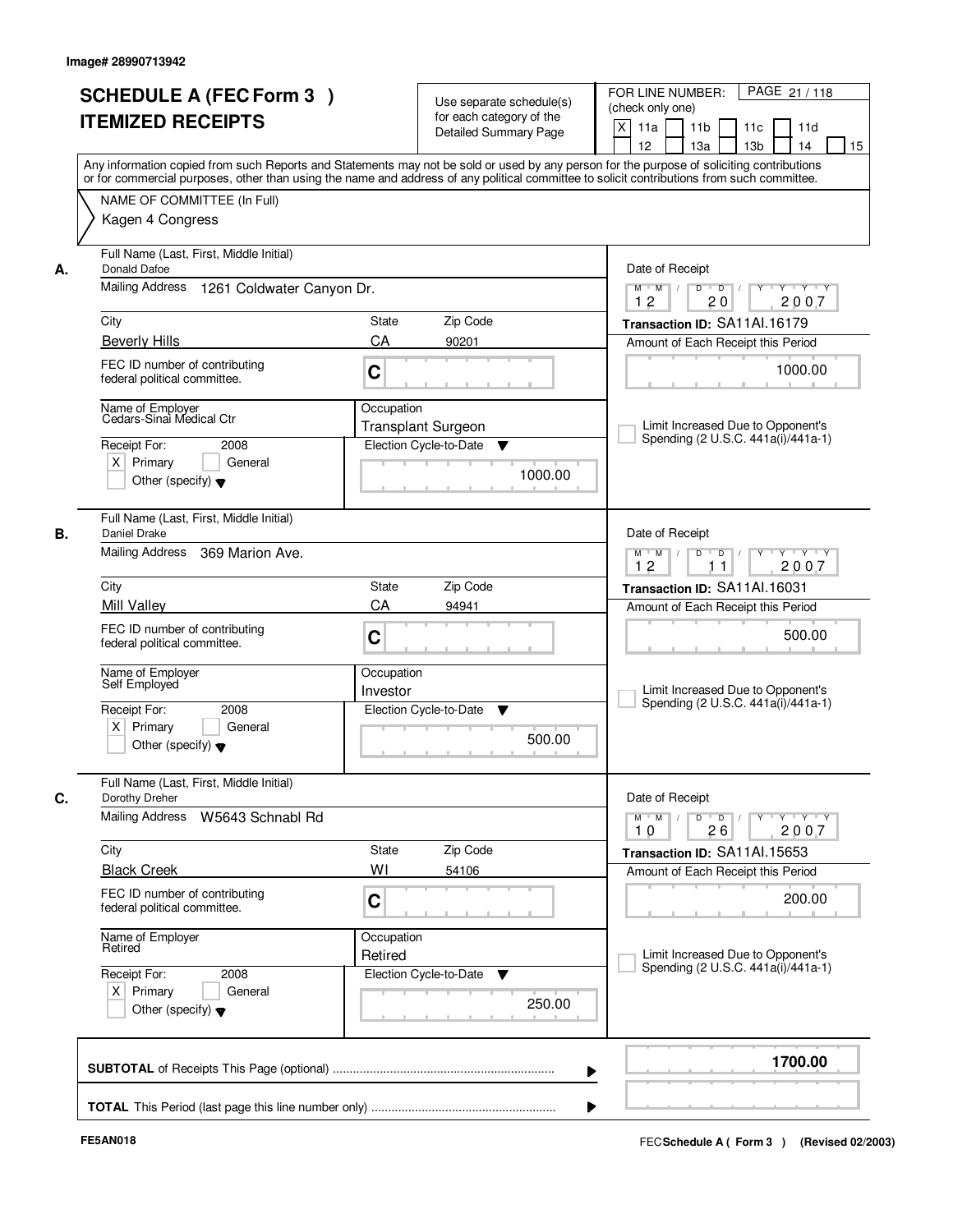|    | <b>SCHEDULE A (FEC Form 3)</b><br><b>ITEMIZED RECEIPTS</b>                                                                                        | Use separate schedule(s)<br>for each category of the<br><b>Detailed Summary Page</b><br>Any information copied from such Reports and Statements may not be sold or used by any person for the purpose of soliciting contributions | PAGE 22/118<br>FOR LINE NUMBER:<br>(check only one)<br>X<br>11a<br>11 <sub>b</sub><br>11d<br>11c<br>12<br>13a<br>13 <sub>b</sub><br>14<br>15 |
|----|---------------------------------------------------------------------------------------------------------------------------------------------------|-----------------------------------------------------------------------------------------------------------------------------------------------------------------------------------------------------------------------------------|----------------------------------------------------------------------------------------------------------------------------------------------|
|    | NAME OF COMMITTEE (In Full)<br>Kagen 4 Congress                                                                                                   | or for commercial purposes, other than using the name and address of any political committee to solicit contributions from such committee.                                                                                        |                                                                                                                                              |
| А. | Full Name (Last, First, Middle Initial)<br>Lawrence Du Buske<br>Mailing Address<br>156 Prospect Hill Rd                                           |                                                                                                                                                                                                                                   | Date of Receipt<br>$Y - Y - Y$<br>$M$ $M$ /<br>D<br>$\overline{D}$                                                                           |
|    | City                                                                                                                                              | State<br>Zip Code                                                                                                                                                                                                                 | 2007<br>12<br>31                                                                                                                             |
|    | Harvard                                                                                                                                           | MA<br>01451                                                                                                                                                                                                                       | Transaction ID: SA11Al.16341<br>Amount of Each Receipt this Period                                                                           |
|    | FEC ID number of contributing<br>federal political committee.                                                                                     | C                                                                                                                                                                                                                                 | 2300.00                                                                                                                                      |
|    | Name of Employer<br>Brigham and Womens Hospit-<br>al PH<br>Receipt For:<br>2008<br>$X$ Primary<br>General<br>Other (specify) $\blacktriangledown$ | Occupation<br>Physician<br>Election Cycle-to-Date<br>▼<br>2300.00                                                                                                                                                                 | Limit Increased Due to Opponent's<br>Spending (2 U.S.C. 441a(i)/441a-1)                                                                      |
| В. | Full Name (Last, First, Middle Initial)<br><b>Albert Dwoskin</b><br>Mailing Address<br>9302 Lee Highway                                           |                                                                                                                                                                                                                                   | Date of Receipt<br>$Y - Y - Y$<br>$M$ $M$ /<br>D<br>$\blacksquare$ D $\blacksquare$ /                                                        |
|    | Suite 300                                                                                                                                         |                                                                                                                                                                                                                                   | 12<br>2007<br>20                                                                                                                             |
|    | City<br>Fairfax                                                                                                                                   | Zip Code<br>State<br>VA<br>22031                                                                                                                                                                                                  | Transaction ID: SA11Al.16301                                                                                                                 |
|    | FEC ID number of contributing<br>federal political committee.                                                                                     | C                                                                                                                                                                                                                                 | Amount of Each Receipt this Period<br>1000.00                                                                                                |
|    | Name of Employer<br>A J Dwoskin Associates<br>Receipt For:<br>2008<br>Primary<br>$\times$<br>General<br>Other (specify) $\blacktriangledown$      | Occupation<br>CEO<br>Election Cycle-to-Date<br>v<br>1000.00                                                                                                                                                                       | Limit Increased Due to Opponent's<br>Spending (2 U.S.C. 441a(i)/441a-1)                                                                      |
| С. | Full Name (Last, First, Middle Initial)<br>Daniel Ein                                                                                             |                                                                                                                                                                                                                                   | Date of Receipt                                                                                                                              |
|    | Mailing Address<br>4636 Kenmore Dr NW                                                                                                             |                                                                                                                                                                                                                                   | Y Y Y Y<br>$M^+$ M<br>$D$ $D$<br>2007<br>11<br>14                                                                                            |
|    | City                                                                                                                                              | Zip Code<br>State<br>DC                                                                                                                                                                                                           | Transaction ID: SA11Al.15747                                                                                                                 |
|    | Washington<br>FEC ID number of contributing<br>federal political committee.                                                                       | 20007<br>C                                                                                                                                                                                                                        | Amount of Each Receipt this Period<br>750.00                                                                                                 |
|    | Name of Employer<br>Self Employed                                                                                                                 | Occupation<br>Physician                                                                                                                                                                                                           | Limit Increased Due to Opponent's                                                                                                            |
|    | Receipt For:<br>2008<br>$X$ Primary<br>General<br>Other (specify) $\blacktriangledown$                                                            | Election Cycle-to-Date<br>v<br>1000.00                                                                                                                                                                                            | Spending (2 U.S.C. 441a(i)/441a-1)                                                                                                           |
|    |                                                                                                                                                   |                                                                                                                                                                                                                                   | 4050.00                                                                                                                                      |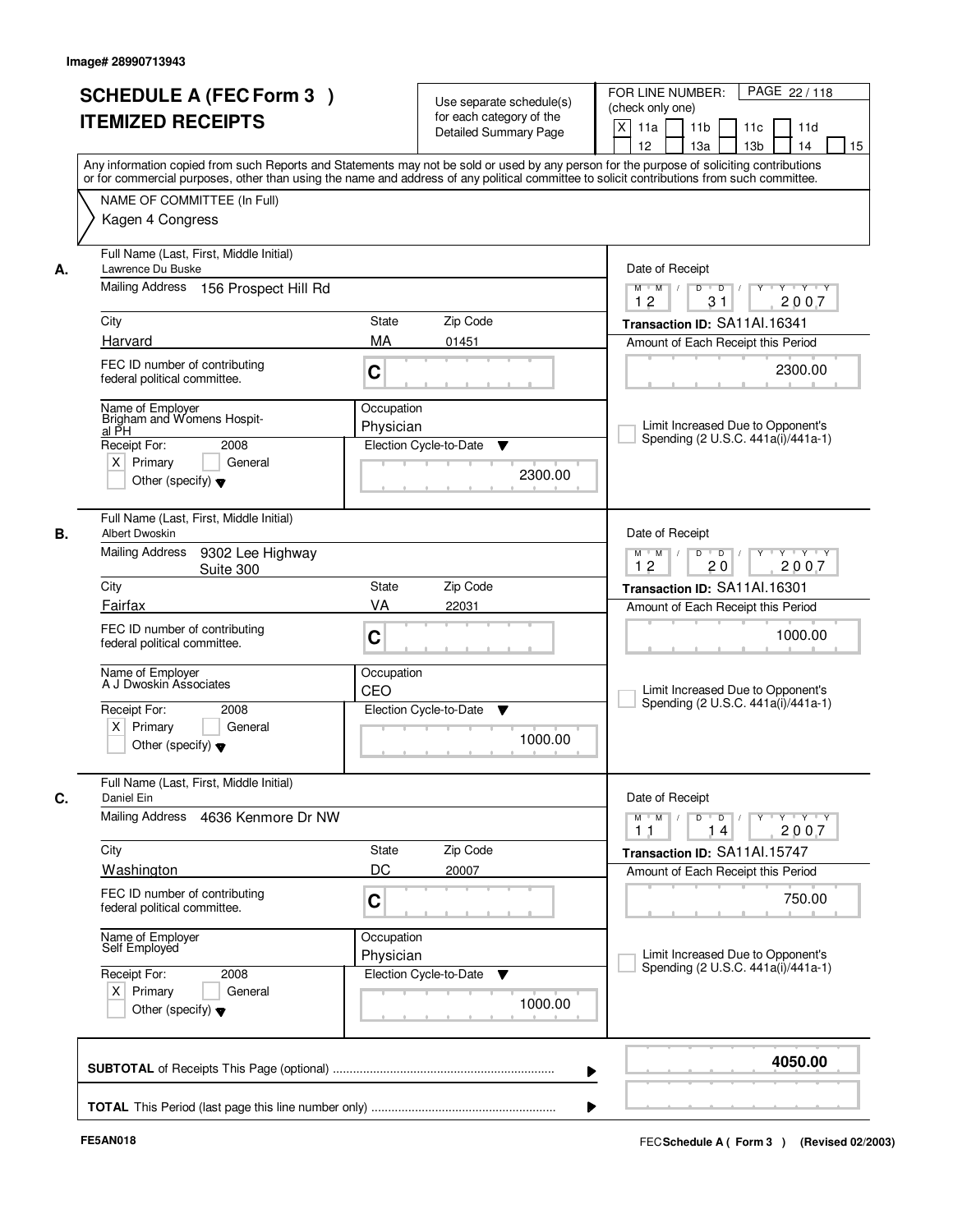|    | <b>SCHEDULE A (FEC Form 3)</b>                                | Use separate schedule(s)                                                                                                                                                                                                                                                                | FOR LINE NUMBER:<br>PAGE 23/118                                                                       |
|----|---------------------------------------------------------------|-----------------------------------------------------------------------------------------------------------------------------------------------------------------------------------------------------------------------------------------------------------------------------------------|-------------------------------------------------------------------------------------------------------|
|    | <b>ITEMIZED RECEIPTS</b>                                      | for each category of the                                                                                                                                                                                                                                                                | (check only one)                                                                                      |
|    |                                                               | Detailed Summary Page                                                                                                                                                                                                                                                                   | X<br>11 <sub>b</sub><br>11a<br>11c<br>11d                                                             |
|    |                                                               |                                                                                                                                                                                                                                                                                         | 12<br>13 <sub>b</sub><br>14<br>15<br>13a                                                              |
|    |                                                               | Any information copied from such Reports and Statements may not be sold or used by any person for the purpose of soliciting contributions<br>or for commercial purposes, other than using the name and address of any political committee to solicit contributions from such committee. |                                                                                                       |
|    |                                                               |                                                                                                                                                                                                                                                                                         |                                                                                                       |
|    | NAME OF COMMITTEE (In Full)                                   |                                                                                                                                                                                                                                                                                         |                                                                                                       |
|    | Kagen 4 Congress                                              |                                                                                                                                                                                                                                                                                         |                                                                                                       |
|    | Full Name (Last, First, Middle Initial)                       |                                                                                                                                                                                                                                                                                         |                                                                                                       |
| А. | J. Michael End                                                |                                                                                                                                                                                                                                                                                         | Date of Receipt                                                                                       |
|    | Mailing Address 4482 N. Prospect Ave.                         |                                                                                                                                                                                                                                                                                         | $Y$ $Y$ $Y$<br>$\overline{D}$<br>$M$ $M$ /<br>D<br>Y                                                  |
|    |                                                               |                                                                                                                                                                                                                                                                                         | 12<br>2007<br>01                                                                                      |
|    | City                                                          | <b>State</b><br>Zip Code                                                                                                                                                                                                                                                                | Transaction ID: SA11Al.15903                                                                          |
|    | Shorewood                                                     | WI<br>53211                                                                                                                                                                                                                                                                             | Amount of Each Receipt this Period                                                                    |
|    | FEC ID number of contributing                                 | C                                                                                                                                                                                                                                                                                       | 500.00                                                                                                |
|    | federal political committee.                                  |                                                                                                                                                                                                                                                                                         |                                                                                                       |
|    | Name of Employer<br>End Hierseman & Crain LLC                 | Occupation                                                                                                                                                                                                                                                                              |                                                                                                       |
|    |                                                               | Attorney                                                                                                                                                                                                                                                                                | Limit Increased Due to Opponent's                                                                     |
|    | Receipt For:<br>2008                                          | Election Cycle-to-Date<br>▼                                                                                                                                                                                                                                                             | Spending (2 U.S.C. 441a(i)/441a-1)                                                                    |
|    | $X$ Primary<br>General                                        |                                                                                                                                                                                                                                                                                         |                                                                                                       |
|    | Other (specify) $\blacktriangledown$                          | 1000.00                                                                                                                                                                                                                                                                                 |                                                                                                       |
|    |                                                               |                                                                                                                                                                                                                                                                                         |                                                                                                       |
|    | Full Name (Last, First, Middle Initial)                       |                                                                                                                                                                                                                                                                                         |                                                                                                       |
| В. | Leota Ester                                                   |                                                                                                                                                                                                                                                                                         | Date of Receipt                                                                                       |
|    | Mailing Address 9 Lawrence Ct.                                |                                                                                                                                                                                                                                                                                         | $D$ $D$ $/$<br>Y * Y * Y * Y<br>$M$ $M$ /<br>08<br>2007<br>1 <sub>1</sub>                             |
|    | City                                                          | Zip Code<br>State                                                                                                                                                                                                                                                                       | Transaction ID: SA11Al.15721                                                                          |
|    | Appleton                                                      | WI<br>54911                                                                                                                                                                                                                                                                             | Amount of Each Receipt this Period                                                                    |
|    | FEC ID number of contributing                                 |                                                                                                                                                                                                                                                                                         |                                                                                                       |
|    | federal political committee.                                  | C                                                                                                                                                                                                                                                                                       | 250.00                                                                                                |
|    |                                                               |                                                                                                                                                                                                                                                                                         |                                                                                                       |
|    | Name of Employer<br>Retired                                   | Occupation<br>Retired                                                                                                                                                                                                                                                                   | Limit Increased Due to Opponent's                                                                     |
|    | Receipt For:<br>2008                                          | Election Cycle-to-Date<br>▼                                                                                                                                                                                                                                                             | Spending (2 U.S.C. 441a(i)/441a-1)                                                                    |
|    | $X$ Primary<br>General                                        |                                                                                                                                                                                                                                                                                         |                                                                                                       |
|    | Other (specify) $\blacktriangledown$                          | 400.00                                                                                                                                                                                                                                                                                  |                                                                                                       |
|    |                                                               |                                                                                                                                                                                                                                                                                         |                                                                                                       |
|    | Full Name (Last, First, Middle Initial)                       |                                                                                                                                                                                                                                                                                         |                                                                                                       |
| C. | Leota Ester                                                   |                                                                                                                                                                                                                                                                                         | Date of Receipt                                                                                       |
|    | <b>Mailing Address</b><br>9 Lawrence Ct.                      |                                                                                                                                                                                                                                                                                         | $Y$ $Y$ $Y$ $Y$<br>$M$ $M$ $M$<br>$D$ $D$ $/$<br>$Y$ <sup><math>\top</math></sup><br>2007<br>20<br>11 |
|    | City                                                          | Zip Code<br>State                                                                                                                                                                                                                                                                       | Transaction ID: SA11Al.15809                                                                          |
|    | Appleton                                                      | WI<br>54911                                                                                                                                                                                                                                                                             | Amount of Each Receipt this Period                                                                    |
|    |                                                               |                                                                                                                                                                                                                                                                                         |                                                                                                       |
|    | FEC ID number of contributing<br>federal political committee. | C                                                                                                                                                                                                                                                                                       | 250.00                                                                                                |
|    |                                                               |                                                                                                                                                                                                                                                                                         |                                                                                                       |
|    | Name of Employer<br>Retired                                   | Occupation                                                                                                                                                                                                                                                                              |                                                                                                       |
|    |                                                               | Retired                                                                                                                                                                                                                                                                                 | Limit Increased Due to Opponent's<br>Spending (2 U.S.C. 441a(i)/441a-1)                               |
|    | Receipt For:<br>2008                                          | Election Cycle-to-Date<br>v                                                                                                                                                                                                                                                             |                                                                                                       |
|    | $X$ Primary<br>General                                        | 650.00                                                                                                                                                                                                                                                                                  |                                                                                                       |
|    | Other (specify) $\blacktriangledown$                          |                                                                                                                                                                                                                                                                                         |                                                                                                       |
|    |                                                               |                                                                                                                                                                                                                                                                                         |                                                                                                       |
|    |                                                               |                                                                                                                                                                                                                                                                                         |                                                                                                       |
|    |                                                               |                                                                                                                                                                                                                                                                                         | 1000.00                                                                                               |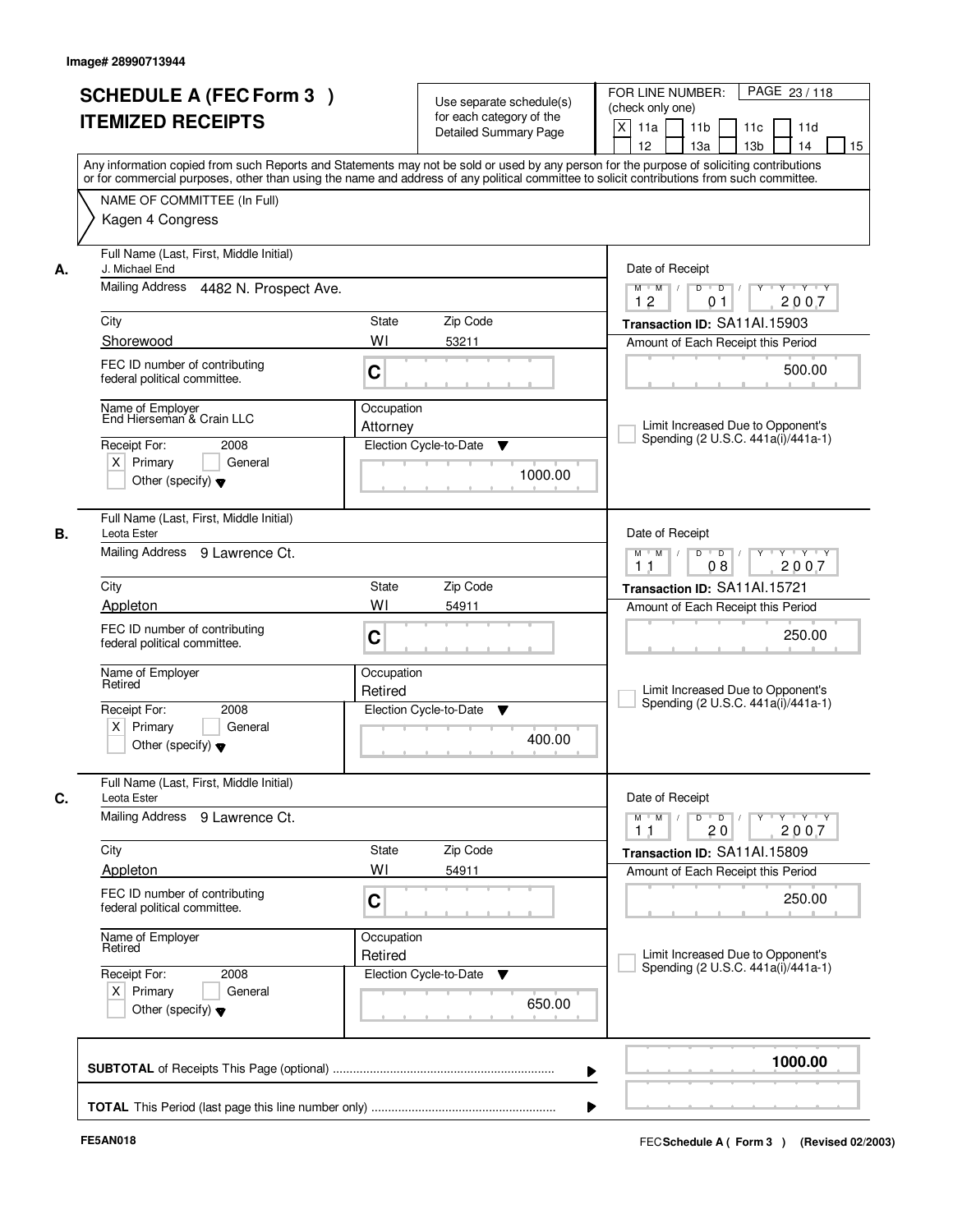|         | <b>SCHEDULE A (FEC Form 3)</b><br><b>ITEMIZED RECEIPTS</b>                                                                              |                                 | Use separate schedule(s)<br>for each category of the<br><b>Detailed Summary Page</b> | PAGE 24 / 118<br>FOR LINE NUMBER:<br>(check only one)<br>$\mathsf{X}$<br>11 <sub>b</sub><br>11a<br>11c<br>11d<br>13 <sub>b</sub><br>12<br>13a<br>14<br>15<br>Any information copied from such Reports and Statements may not be sold or used by any person for the purpose of soliciting contributions                                                                                                                                                                  |
|---------|-----------------------------------------------------------------------------------------------------------------------------------------|---------------------------------|--------------------------------------------------------------------------------------|-------------------------------------------------------------------------------------------------------------------------------------------------------------------------------------------------------------------------------------------------------------------------------------------------------------------------------------------------------------------------------------------------------------------------------------------------------------------------|
|         | NAME OF COMMITTEE (In Full)<br>Kagen 4 Congress                                                                                         |                                 |                                                                                      | or for commercial purposes, other than using the name and address of any political committee to solicit contributions from such committee.                                                                                                                                                                                                                                                                                                                              |
| А.      | Full Name (Last, First, Middle Initial)<br>Leota Ester<br>Mailing Address 9 Lawrence Ct.                                                |                                 |                                                                                      | Date of Receipt<br>$\begin{array}{c c c c c c c c} \hline \textbf{0} & \textbf{0} & \textbf{0} & \textbf{0} & \textbf{0} & \textbf{0} & \textbf{0} & \textbf{0} & \textbf{0} & \textbf{0} & \textbf{0} & \textbf{0} & \textbf{0} & \textbf{0} & \textbf{0} & \textbf{0} & \textbf{0} & \textbf{0} & \textbf{0} & \textbf{0} & \textbf{0} & \textbf{0} & \textbf{0} & \textbf{0} & \textbf{0} & \textbf{0} & \textbf{0} & \textbf{0} &$<br>$M$ $M$ /<br>12<br>2007<br>11 |
| City    |                                                                                                                                         | State                           | Zip Code                                                                             | Transaction ID: SA11Al.15990                                                                                                                                                                                                                                                                                                                                                                                                                                            |
|         | Appleton                                                                                                                                | WI                              | 54911                                                                                | Amount of Each Receipt this Period                                                                                                                                                                                                                                                                                                                                                                                                                                      |
|         | FEC ID number of contributing<br>federal political committee.                                                                           | C                               |                                                                                      | 50.00                                                                                                                                                                                                                                                                                                                                                                                                                                                                   |
| Retired | Name of Employer<br>Receipt For:<br>2008<br>$X$ Primary<br>General<br>Other (specify) $\blacktriangledown$                              | Occupation<br>Retired           | Election Cycle-to-Date<br>▼<br>700.00                                                | Limit Increased Due to Opponent's<br>Spending (2 U.S.C. 441a(i)/441a-1)                                                                                                                                                                                                                                                                                                                                                                                                 |
| В.      | Full Name (Last, First, Middle Initial)<br>Franklin Evans<br>Mailing Address<br>6535 N Range Line Rd                                    |                                 |                                                                                      | Date of Receipt<br>$Y - Y - Y$<br>$M$ M<br>D<br>$\overline{D}$<br>2007<br>12<br>11                                                                                                                                                                                                                                                                                                                                                                                      |
| City    |                                                                                                                                         | <b>State</b>                    | Zip Code                                                                             | Transaction ID: SA11Al.15994                                                                                                                                                                                                                                                                                                                                                                                                                                            |
|         | Glendale                                                                                                                                | WI                              | 53209                                                                                | Amount of Each Receipt this Period                                                                                                                                                                                                                                                                                                                                                                                                                                      |
|         | FEC ID number of contributing<br>federal political committee.                                                                           | C                               |                                                                                      | 500.00                                                                                                                                                                                                                                                                                                                                                                                                                                                                  |
| Retired | Name of Employer                                                                                                                        | Occupation<br>Retired           |                                                                                      | Limit Increased Due to Opponent's<br>Spending (2 U.S.C. 441a(i)/441a-1)                                                                                                                                                                                                                                                                                                                                                                                                 |
|         | 2008<br>Receipt For:<br>$X$ Primary<br>General<br>Other (specify) $\blacktriangledown$                                                  |                                 | Election Cycle-to-Date<br>▼<br>500.00                                                |                                                                                                                                                                                                                                                                                                                                                                                                                                                                         |
| C.      | Full Name (Last, First, Middle Initial)<br><b>Stephen Evans</b><br>Mailing Address<br>2017 W. Prospect Ave.                             |                                 |                                                                                      | Date of Receipt<br>$\mathsf D$<br>$M$ $M$ /<br>$\overline{D}$<br>$Y - Y - Y$<br>Y                                                                                                                                                                                                                                                                                                                                                                                       |
|         |                                                                                                                                         |                                 |                                                                                      | 12<br>20<br>2007                                                                                                                                                                                                                                                                                                                                                                                                                                                        |
| City    |                                                                                                                                         | State                           | Zip Code                                                                             | Transaction ID: SA11Al.16217                                                                                                                                                                                                                                                                                                                                                                                                                                            |
|         | Appleton                                                                                                                                | WI                              | 54914                                                                                | Amount of Each Receipt this Period                                                                                                                                                                                                                                                                                                                                                                                                                                      |
|         | FEC ID number of contributing<br>federal political committee.                                                                           | C                               |                                                                                      | 250.00                                                                                                                                                                                                                                                                                                                                                                                                                                                                  |
| Co.     | Name of Employer<br>First American Title Ins.<br>Receipt For:<br>2008<br>$X$ Primary<br>General<br>Other (specify) $\blacktriangledown$ | Occupation<br>Corporate Officer | Election Cycle-to-Date<br>v<br>850.00                                                | Limit Increased Due to Opponent's<br>Spending (2 U.S.C. 441a(i)/441a-1)                                                                                                                                                                                                                                                                                                                                                                                                 |
|         |                                                                                                                                         |                                 | ▶                                                                                    | 800.00                                                                                                                                                                                                                                                                                                                                                                                                                                                                  |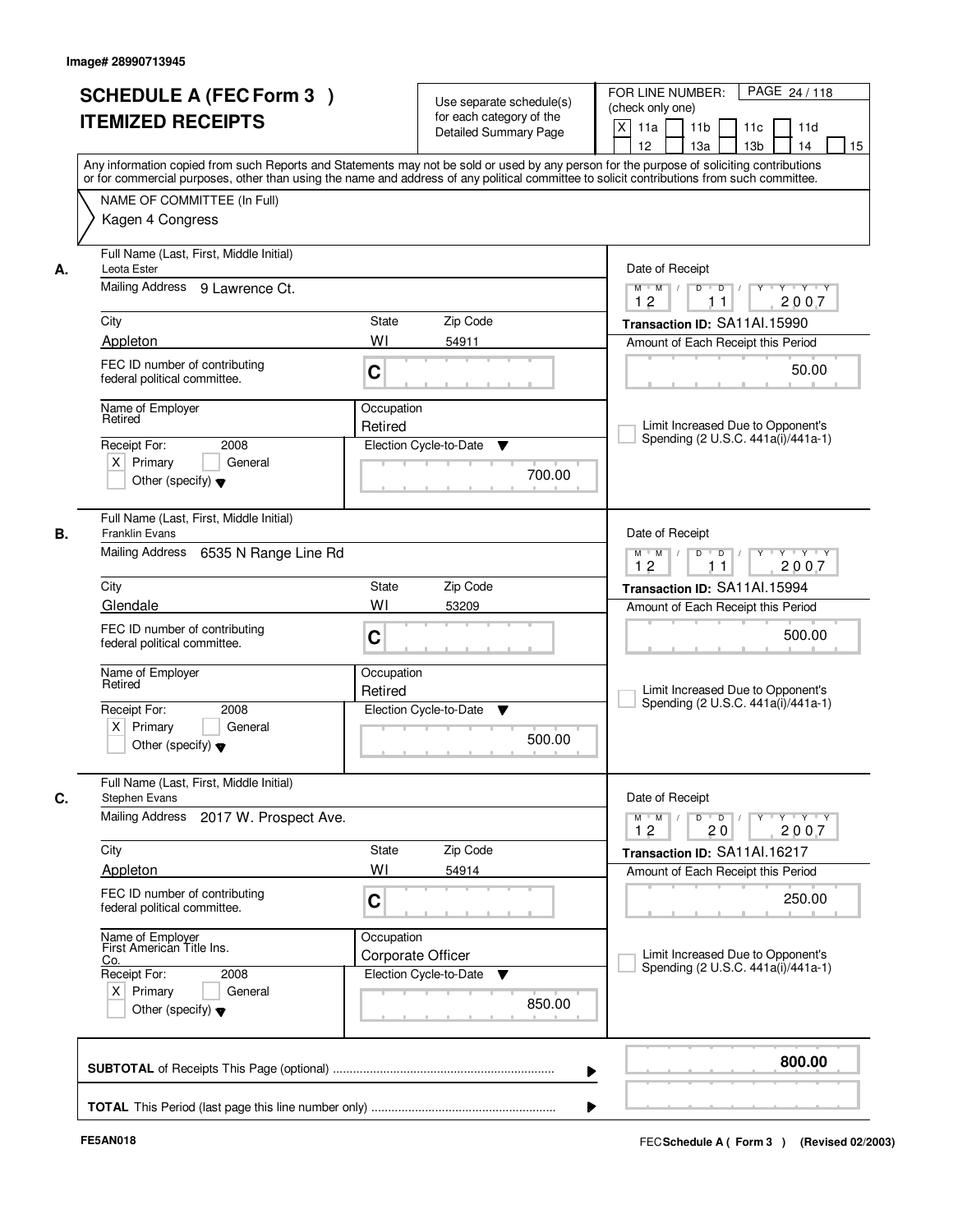|                                                 | <b>SCHEDULE A (FEC Form 3)</b><br><b>ITEMIZED RECEIPTS</b>                     |                         | Use separate schedule(s)<br>for each category of the<br>Detailed Summary Page | PAGE 25/118<br>FOR LINE NUMBER:<br>(check only one)<br>X<br>11 <sub>b</sub><br>11a<br>11c<br>11d<br>12<br>13 <sub>b</sub><br>13a<br>14<br>15<br>Any information copied from such Reports and Statements may not be sold or used by any person for the purpose of soliciting contributions |
|-------------------------------------------------|--------------------------------------------------------------------------------|-------------------------|-------------------------------------------------------------------------------|-------------------------------------------------------------------------------------------------------------------------------------------------------------------------------------------------------------------------------------------------------------------------------------------|
|                                                 | NAME OF COMMITTEE (In Full)<br>Kagen 4 Congress                                |                         |                                                                               | or for commercial purposes, other than using the name and address of any political committee to solicit contributions from such committee.                                                                                                                                                |
| Michael Faudree<br>А.                           | Full Name (Last, First, Middle Initial)<br>Mailing Address 4721 W. Chicory Ln. |                         |                                                                               | Date of Receipt<br>$Y + Y + Y$<br>$M$ $M$ /<br>$D$ $D$ $/$<br>$\overline{Y}$                                                                                                                                                                                                              |
|                                                 |                                                                                |                         |                                                                               | 2007<br>14<br>11                                                                                                                                                                                                                                                                          |
| City                                            |                                                                                | State                   | Zip Code                                                                      | Transaction ID: SA11Al.15740                                                                                                                                                                                                                                                              |
| Appleton                                        |                                                                                | WI                      | 54914                                                                         | Amount of Each Receipt this Period                                                                                                                                                                                                                                                        |
|                                                 | FEC ID number of contributing<br>federal political committee.                  | C                       |                                                                               | 250.00                                                                                                                                                                                                                                                                                    |
| Name of Employer<br>Receipt For:<br>$X$ Primary | Theda Care Physicians<br>2008<br>General                                       | Occupation<br>Physician | Election Cycle-to-Date<br>▼                                                   | Limit Increased Due to Opponent's<br>Spending (2 U.S.C. 441a(i)/441a-1)                                                                                                                                                                                                                   |
|                                                 | Other (specify) $\blacktriangledown$                                           |                         | 250.00                                                                        |                                                                                                                                                                                                                                                                                           |
| John Fenlon<br>В.                               | Full Name (Last, First, Middle Initial)                                        |                         |                                                                               | Date of Receipt                                                                                                                                                                                                                                                                           |
| Mailing Address                                 | 207 N Green Bay Rd                                                             |                         |                                                                               | $Y - Y - Y$<br>$M$ $M$<br>D<br>$\overline{D}$<br>12<br>20<br>2007                                                                                                                                                                                                                         |
| City                                            |                                                                                | <b>State</b>            | Zip Code                                                                      | Transaction ID: SA11Al.16207                                                                                                                                                                                                                                                              |
| Appleton                                        |                                                                                | WI                      | 54911                                                                         | Amount of Each Receipt this Period                                                                                                                                                                                                                                                        |
|                                                 | FEC ID number of contributing<br>federal political committee.                  | C                       |                                                                               | 250.00                                                                                                                                                                                                                                                                                    |
| Name of Employer<br>Retired                     |                                                                                | Occupation<br>Retired   |                                                                               | Limit Increased Due to Opponent's<br>Spending (2 U.S.C. 441a(i)/441a-1)                                                                                                                                                                                                                   |
| Receipt For:<br>$X$ Primary                     | 2008<br>General<br>Other (specify) $\blacktriangledown$                        |                         | Election Cycle-to-Date<br>▼<br>250.00                                         |                                                                                                                                                                                                                                                                                           |
| C.<br><b>Stanley Fineman</b>                    | Full Name (Last, First, Middle Initial)                                        |                         |                                                                               | Date of Receipt                                                                                                                                                                                                                                                                           |
| <b>Mailing Address</b>                          | 4042 River Ridge Chase                                                         |                         |                                                                               | $D$ $D$ $/$<br>$M$ $M$ /<br>$Y + Y + Y$<br>Y<br>2007<br>11<br>27                                                                                                                                                                                                                          |
| City                                            |                                                                                | State                   | Zip Code                                                                      | Transaction ID: SA11Al.15836                                                                                                                                                                                                                                                              |
| Marietta                                        |                                                                                | GA                      | 30067                                                                         | Amount of Each Receipt this Period                                                                                                                                                                                                                                                        |
|                                                 | FEC ID number of contributing<br>federal political committee.                  | C                       |                                                                               | 500.00                                                                                                                                                                                                                                                                                    |
|                                                 | Name of Employer<br>Atlanta Allergy Clinic                                     | Occupation<br>Physician |                                                                               | Limit Increased Due to Opponent's<br>Spending (2 U.S.C. 441a(i)/441a-1)                                                                                                                                                                                                                   |
| Receipt For:<br>$X$ Primary                     | 2008<br>General<br>Other (specify) $\blacktriangledown$                        |                         | Election Cycle-to-Date<br>v<br>500.00                                         |                                                                                                                                                                                                                                                                                           |
|                                                 |                                                                                |                         |                                                                               | 1000.00                                                                                                                                                                                                                                                                                   |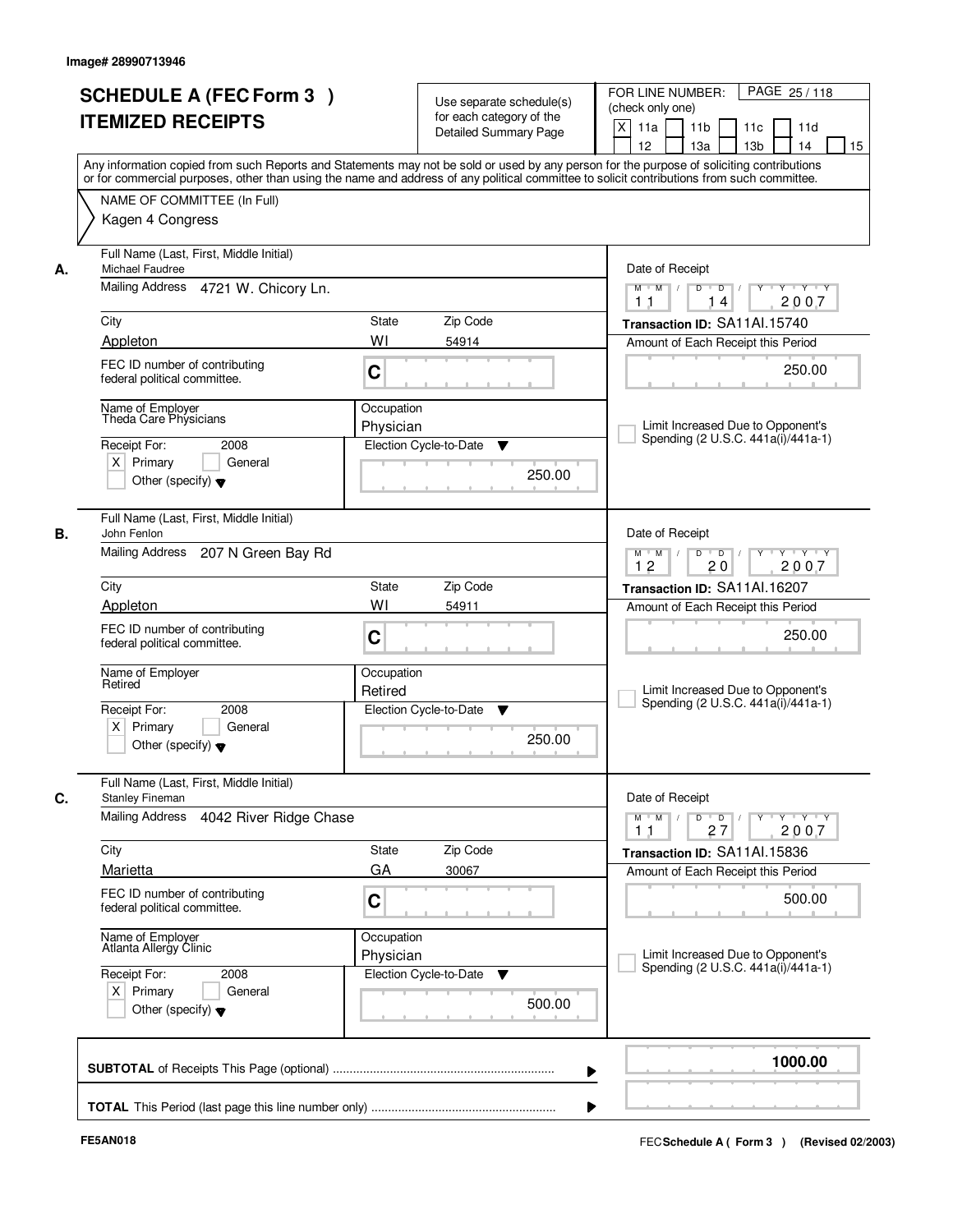| <b>ITEMIZED RECEIPTS</b>                                         | <b>SCHEDULE A (FEC Form 3)</b>                                                                                 |                         | Use separate schedule(s)<br>for each category of the<br><b>Detailed Summary Page</b> | PAGE 26 / 118<br>FOR LINE NUMBER:<br>(check only one)<br>X<br>11 <sub>b</sub><br>11a<br>11 <sub>c</sub><br>11d<br>12<br>13 <sub>b</sub><br>14<br>13a<br>Any information copied from such Reports and Statements may not be sold or used by any person for the purpose of soliciting contributions |
|------------------------------------------------------------------|----------------------------------------------------------------------------------------------------------------|-------------------------|--------------------------------------------------------------------------------------|---------------------------------------------------------------------------------------------------------------------------------------------------------------------------------------------------------------------------------------------------------------------------------------------------|
| Kagen 4 Congress                                                 | NAME OF COMMITTEE (In Full)                                                                                    |                         |                                                                                      | or for commercial purposes, other than using the name and address of any political committee to solicit contributions from such committee.                                                                                                                                                        |
| Michael Foggs<br>А.                                              | Full Name (Last, First, Middle Initial)<br>Mailing Address 2650 N Lakeview Ave                                 |                         |                                                                                      | Date of Receipt<br>$Y + Y + Y$<br>$D$ $D$ $I$<br>Y<br>$M$ $M$ /                                                                                                                                                                                                                                   |
| City                                                             |                                                                                                                | <b>State</b>            | Zip Code                                                                             | 12<br>20<br>2007<br>Transaction ID: SA11Al.16184                                                                                                                                                                                                                                                  |
| Chicago<br>federal political committee.                          | FEC ID number of contributing                                                                                  | IL<br>C                 | 60614                                                                                | Amount of Each Receipt this Period<br>1500.00                                                                                                                                                                                                                                                     |
| Name of Emplover<br>Self Employed<br>Receipt For:<br>$X$ Primary | 2008<br>General<br>Other (specify) $\blacktriangledown$                                                        | Occupation<br>Physician | Election Cycle-to-Date<br>v<br>1500.00                                               | Limit Increased Due to Opponent's<br>Spending (2 U.S.C. 441a(i)/441a-1)                                                                                                                                                                                                                           |
|                                                                  | Full Name (Last, First, Middle Initial)<br>Forest County Potawatomi Community<br>Mailing Address P. O. Box 340 |                         |                                                                                      | Date of Receipt<br>Y Y Y Y<br>$M$ $M$ /<br>D<br>$\overline{D}$ /<br>Y<br>12<br>20<br>2007                                                                                                                                                                                                         |
| City                                                             |                                                                                                                | State                   | Zip Code                                                                             | Transaction ID: SA11Al.16392                                                                                                                                                                                                                                                                      |
| Crandon<br>federal political committee.                          | FEC ID number of contributing                                                                                  | WI<br>C                 | 54520                                                                                | Amount of Each Receipt this Period<br>300.00                                                                                                                                                                                                                                                      |
| Name of Employer                                                 |                                                                                                                | Occupation              |                                                                                      | See Memo Text<br>Limit Increased Due to Opponent's                                                                                                                                                                                                                                                |
| Receipt For:<br>Primary                                          | 2008<br>X General<br>Other (specify) $\blacktriangledown$                                                      |                         | Election Cycle-to-Date<br>▼<br>6800.00                                               | Spending (2 U.S.C. 441a(i)/441a-1)                                                                                                                                                                                                                                                                |
| Kevin Fox                                                        | Full Name (Last, First, Middle Initial)                                                                        |                         |                                                                                      | Date of Receipt                                                                                                                                                                                                                                                                                   |
| <b>Mailing Address</b>                                           | 10860 SW 88th St. #1                                                                                           |                         |                                                                                      | $M$ $M$<br>$D$ $D$ $/$<br>y y y y y<br>27<br>2007<br>11                                                                                                                                                                                                                                           |
| City<br>Miami                                                    |                                                                                                                | State<br>FL             | Zip Code<br>33176                                                                    | Transaction ID: SA11Al.15840<br>Amount of Each Receipt this Period                                                                                                                                                                                                                                |
| federal political committee.                                     | FEC ID number of contributing                                                                                  | C                       |                                                                                      | 1000.00                                                                                                                                                                                                                                                                                           |
| Name of Employer<br>Kendall Medical Plaza                        |                                                                                                                | Occupation<br>Physician |                                                                                      | Limit Increased Due to Opponent's<br>Spending (2 U.S.C. 441a(i)/441a-1)                                                                                                                                                                                                                           |
| Receipt For:<br>$X$ Primary                                      | 2008<br>General<br>Other (specify) $\blacktriangledown$                                                        |                         | Election Cycle-to-Date<br>v<br>1000.00                                               |                                                                                                                                                                                                                                                                                                   |
|                                                                  |                                                                                                                |                         |                                                                                      | 2800.00                                                                                                                                                                                                                                                                                           |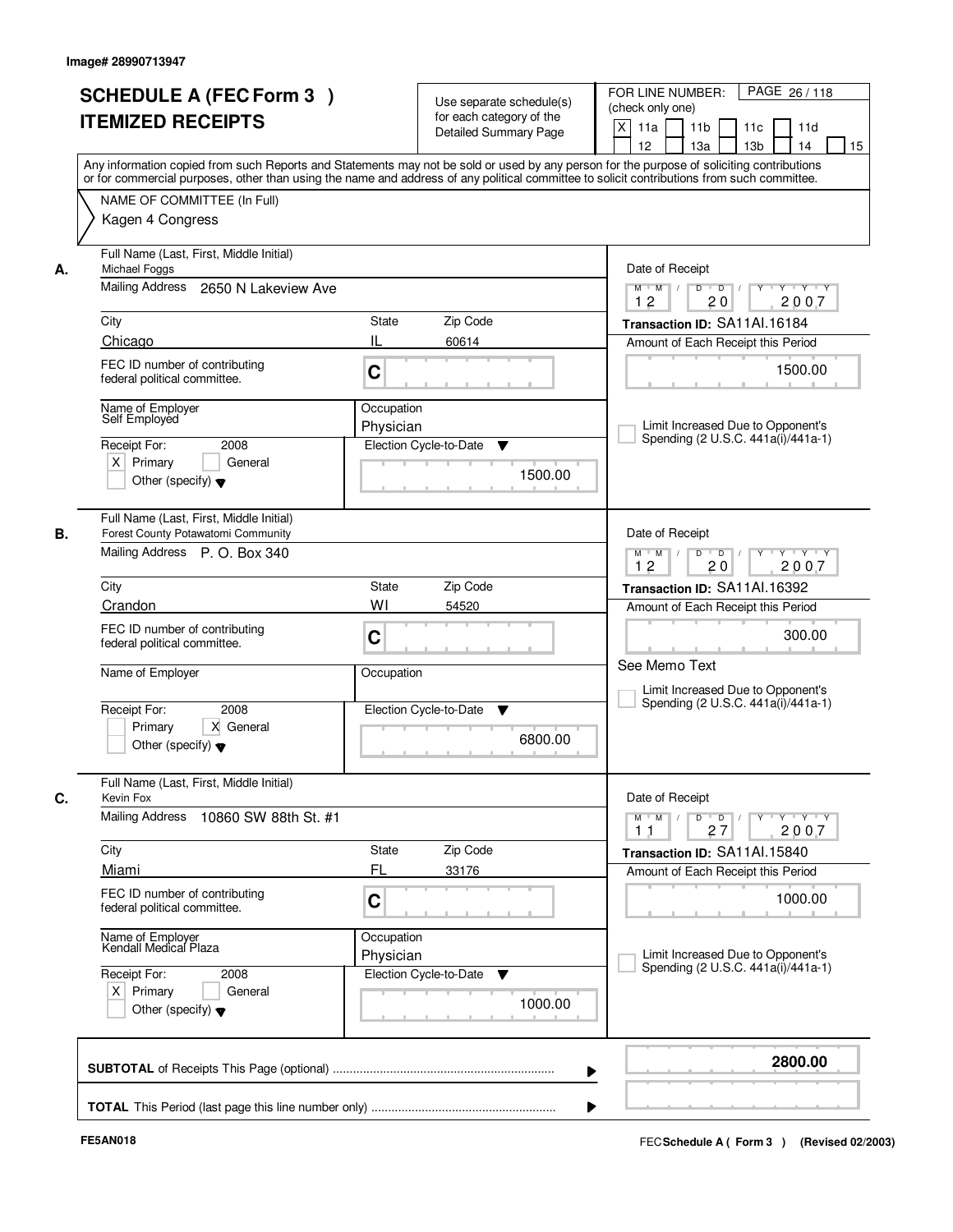|    | <b>SCHEDULE A (FEC Form 3)</b>                                | Use separate schedule(s)                                                                                                                   | FOR LINE NUMBER:<br>PAGE 27/118<br>(check only one)                                                    |  |
|----|---------------------------------------------------------------|--------------------------------------------------------------------------------------------------------------------------------------------|--------------------------------------------------------------------------------------------------------|--|
|    | <b>ITEMIZED RECEIPTS</b>                                      | for each category of the                                                                                                                   | X<br>11 <sub>b</sub>                                                                                   |  |
|    |                                                               | <b>Detailed Summary Page</b>                                                                                                               | 11a<br>11c<br>11d<br>12<br>13 <sub>b</sub><br>14<br>13a<br>15                                          |  |
|    |                                                               | Any information copied from such Reports and Statements may not be sold or used by any person for the purpose of soliciting contributions  |                                                                                                        |  |
|    |                                                               | or for commercial purposes, other than using the name and address of any political committee to solicit contributions from such committee. |                                                                                                        |  |
|    | NAME OF COMMITTEE (In Full)                                   |                                                                                                                                            |                                                                                                        |  |
|    | Kagen 4 Congress                                              |                                                                                                                                            |                                                                                                        |  |
|    |                                                               |                                                                                                                                            |                                                                                                        |  |
| А. | Full Name (Last, First, Middle Initial)<br>John Franz         |                                                                                                                                            | Date of Receipt                                                                                        |  |
|    | Mailing Address<br>260 Cherrywood Ct                          |                                                                                                                                            | $Y$ $Y$ $Y$<br>$\blacksquare$ D $\blacksquare$ /<br>Y<br>$M$ $M$ /<br>D                                |  |
|    |                                                               |                                                                                                                                            | 08<br>2007<br>11                                                                                       |  |
|    | City                                                          | <b>State</b><br>Zip Code                                                                                                                   | Transaction ID: SA11Al.15714                                                                           |  |
|    | Sister Bay                                                    | WI<br>54234                                                                                                                                | Amount of Each Receipt this Period                                                                     |  |
|    | FEC ID number of contributing                                 | C                                                                                                                                          | 75.00                                                                                                  |  |
|    | federal political committee.                                  |                                                                                                                                            |                                                                                                        |  |
|    | Name of Employer                                              | Occupation                                                                                                                                 |                                                                                                        |  |
|    | Retired                                                       | Retired                                                                                                                                    | Limit Increased Due to Opponent's                                                                      |  |
|    | 2008<br>Receipt For:                                          | Election Cycle-to-Date<br>▼                                                                                                                | Spending (2 U.S.C. 441a(i)/441a-1)                                                                     |  |
|    | $X$ Primary<br>General                                        | 500.00                                                                                                                                     |                                                                                                        |  |
|    | Other (specify) $\blacktriangledown$                          |                                                                                                                                            |                                                                                                        |  |
|    |                                                               |                                                                                                                                            |                                                                                                        |  |
| В. | Full Name (Last, First, Middle Initial)<br>John Franz         |                                                                                                                                            | Date of Receipt                                                                                        |  |
|    | Mailing Address<br>260 Cherrywood Ct                          |                                                                                                                                            | D<br>$\blacksquare$ D $\blacksquare$ /<br>Y * Y * Y * Y<br>$M$ $M$ /                                   |  |
|    |                                                               |                                                                                                                                            | 12<br>2007<br>11                                                                                       |  |
|    | City                                                          | Zip Code<br>State                                                                                                                          | Transaction ID: SA11Al.16032                                                                           |  |
|    | Sister Bay                                                    | WI<br>54234                                                                                                                                | Amount of Each Receipt this Period                                                                     |  |
|    | FEC ID number of contributing                                 | C                                                                                                                                          | 60.00                                                                                                  |  |
|    | federal political committee.                                  |                                                                                                                                            |                                                                                                        |  |
|    | Name of Employer                                              | Occupation                                                                                                                                 |                                                                                                        |  |
|    | Retired                                                       | Retired                                                                                                                                    | Limit Increased Due to Opponent's                                                                      |  |
|    | Receipt For:<br>2008                                          | Election Cycle-to-Date<br>▼                                                                                                                | Spending (2 U.S.C. 441a(i)/441a-1)                                                                     |  |
|    | $X$ Primary<br>General                                        | 560.00                                                                                                                                     |                                                                                                        |  |
|    | Other (specify) $\blacktriangledown$                          |                                                                                                                                            |                                                                                                        |  |
|    | Full Name (Last, First, Middle Initial)                       |                                                                                                                                            |                                                                                                        |  |
| C. | <b>Alison Frazier</b>                                         |                                                                                                                                            | Date of Receipt                                                                                        |  |
|    | <b>Mailing Address</b><br>2516 Pickard Cir.                   |                                                                                                                                            | $\mathsf{Y} \dashv \mathsf{Y} \dashv \mathsf{Y}$<br>$M$ M<br>$D$ $D$ $/$<br>$Y$ <sup>U</sup><br>$\top$ |  |
|    |                                                               |                                                                                                                                            | 12<br>2007<br>11                                                                                       |  |
|    | City                                                          | Zip Code<br>State                                                                                                                          | Transaction ID: SA11Al.16020                                                                           |  |
|    | Green Bay                                                     | WI<br>54301                                                                                                                                | Amount of Each Receipt this Period                                                                     |  |
|    | FEC ID number of contributing<br>federal political committee. | C                                                                                                                                          | 58.00                                                                                                  |  |
|    |                                                               |                                                                                                                                            |                                                                                                        |  |
|    | Name of Employer<br>Self-Employed                             | Occupation                                                                                                                                 |                                                                                                        |  |
|    |                                                               | Homemaker                                                                                                                                  | Limit Increased Due to Opponent's<br>Spending (2 U.S.C. 441a(i)/441a-1)                                |  |
|    | Receipt For:<br>2008                                          | Election Cycle-to-Date<br>v                                                                                                                |                                                                                                        |  |
|    | $X$ Primary<br>General                                        | 308.00                                                                                                                                     |                                                                                                        |  |
|    | Other (specify) $\blacktriangledown$                          |                                                                                                                                            |                                                                                                        |  |
|    |                                                               |                                                                                                                                            |                                                                                                        |  |
|    |                                                               |                                                                                                                                            |                                                                                                        |  |
|    |                                                               |                                                                                                                                            | 193.00                                                                                                 |  |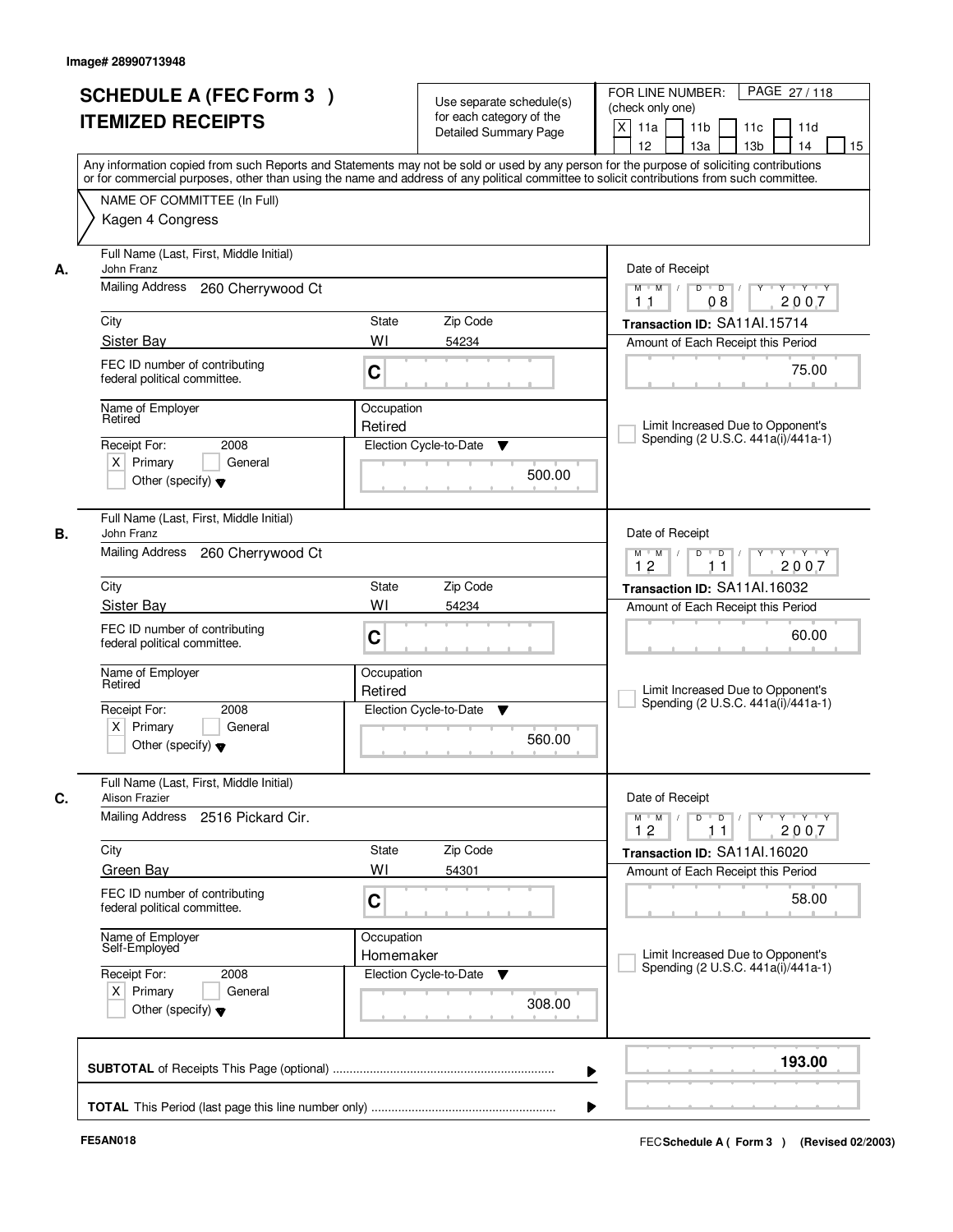| <b>SCHEDULE A (FEC Form 3)</b><br><b>ITEMIZED RECEIPTS</b>                                                                       | Use separate schedule(s)<br>for each category of the<br><b>Detailed Summary Page</b><br>Any information copied from such Reports and Statements may not be sold or used by any person for the purpose of soliciting contributions | PAGE 28 / 118<br>FOR LINE NUMBER:<br>(check only one)<br>$\mathsf{X}$<br>11 <sub>b</sub><br>11a<br>11c<br>11d<br>12<br>13 <sub>b</sub><br>14<br>13a<br>15 |
|----------------------------------------------------------------------------------------------------------------------------------|-----------------------------------------------------------------------------------------------------------------------------------------------------------------------------------------------------------------------------------|-----------------------------------------------------------------------------------------------------------------------------------------------------------|
| NAME OF COMMITTEE (In Full)<br>Kagen 4 Congress                                                                                  | or for commercial purposes, other than using the name and address of any political committee to solicit contributions from such committee.                                                                                        |                                                                                                                                                           |
| Full Name (Last, First, Middle Initial)<br><b>Stuart Friedman</b><br>А.<br>Mailing Address 6221 NW 23rd Terrace                  |                                                                                                                                                                                                                                   | Date of Receipt<br>$D$ $D$ $/$<br>$\overline{\mathbf{Y}}$<br>$Y - Y - Y$<br>$M$ $M$ /                                                                     |
| City                                                                                                                             | State<br>Zip Code                                                                                                                                                                                                                 | 12<br>12<br>2007<br>Transaction ID: SA11Al.16082                                                                                                          |
| Boca Raton<br>FEC ID number of contributing<br>federal political committee.                                                      | FL<br>33496<br>C                                                                                                                                                                                                                  | Amount of Each Receipt this Period<br>900.00                                                                                                              |
| Name of Employer<br>Self Employed<br>2008<br>Receipt For:<br>$X$ Primary<br>General<br>Other (specify) $\blacktriangledown$      | Occupation<br>Physician<br>Election Cycle-to-Date<br>▼<br>1000.00                                                                                                                                                                 | Limit Increased Due to Opponent's<br>Spending (2 U.S.C. 441a(i)/441a-1)                                                                                   |
| Full Name (Last, First, Middle Initial)<br>В.<br><b>Charles Frinak</b><br>Mailing Address<br>1404 Hiawatha Dr.                   |                                                                                                                                                                                                                                   | Date of Receipt<br>Y Y Y Y<br>$M$ $M$ /<br>D<br>$\Box$<br>2007<br>11<br>14                                                                                |
| City                                                                                                                             | Zip Code<br><b>State</b>                                                                                                                                                                                                          | Transaction ID: SA11Al.15743                                                                                                                              |
| Beaver Dam<br>FEC ID number of contributing<br>federal political committee.                                                      | WI<br>53915<br>C                                                                                                                                                                                                                  | Amount of Each Receipt this Period<br>250.00                                                                                                              |
| Name of Employer<br>Dean Health System<br>Receipt For:<br>2008<br>$X$ Primary<br>General<br>Other (specify) $\blacktriangledown$ | Occupation<br>Physician<br>Election Cycle-to-Date<br>▼<br>300.00                                                                                                                                                                  | Limit Increased Due to Opponent's<br>Spending (2 U.S.C. 441a(i)/441a-1)                                                                                   |
| Full Name (Last, First, Middle Initial)<br>C.<br><b>Chris Daniel Geisler</b>                                                     |                                                                                                                                                                                                                                   | Date of Receipt                                                                                                                                           |
| Mailing Address<br>111 N Oaki Grove Dr                                                                                           |                                                                                                                                                                                                                                   | $D$ $D$ $I$<br>$M$ $M$ $/$<br>12<br>0 <sub>1</sub><br>2007                                                                                                |
| City<br>Madison                                                                                                                  | Zip Code<br>State<br>WI<br>53717                                                                                                                                                                                                  | Transaction ID: SA11Al.15945<br>Amount of Each Receipt this Period                                                                                        |
| FEC ID number of contributing<br>federal political committee.                                                                    | C                                                                                                                                                                                                                                 | 500.00                                                                                                                                                    |
| Name of Employer<br>Retired                                                                                                      | Occupation<br>Retired                                                                                                                                                                                                             | Limit Increased Due to Opponent's<br>Spending (2 U.S.C. 441a(i)/441a-1)                                                                                   |
| Receipt For:<br>2008<br>$X$ Primary<br>General<br>Other (specify) $\blacktriangledown$                                           | Election Cycle-to-Date<br><b>V</b><br>500.00                                                                                                                                                                                      |                                                                                                                                                           |
|                                                                                                                                  |                                                                                                                                                                                                                                   | 1650.00<br>▶                                                                                                                                              |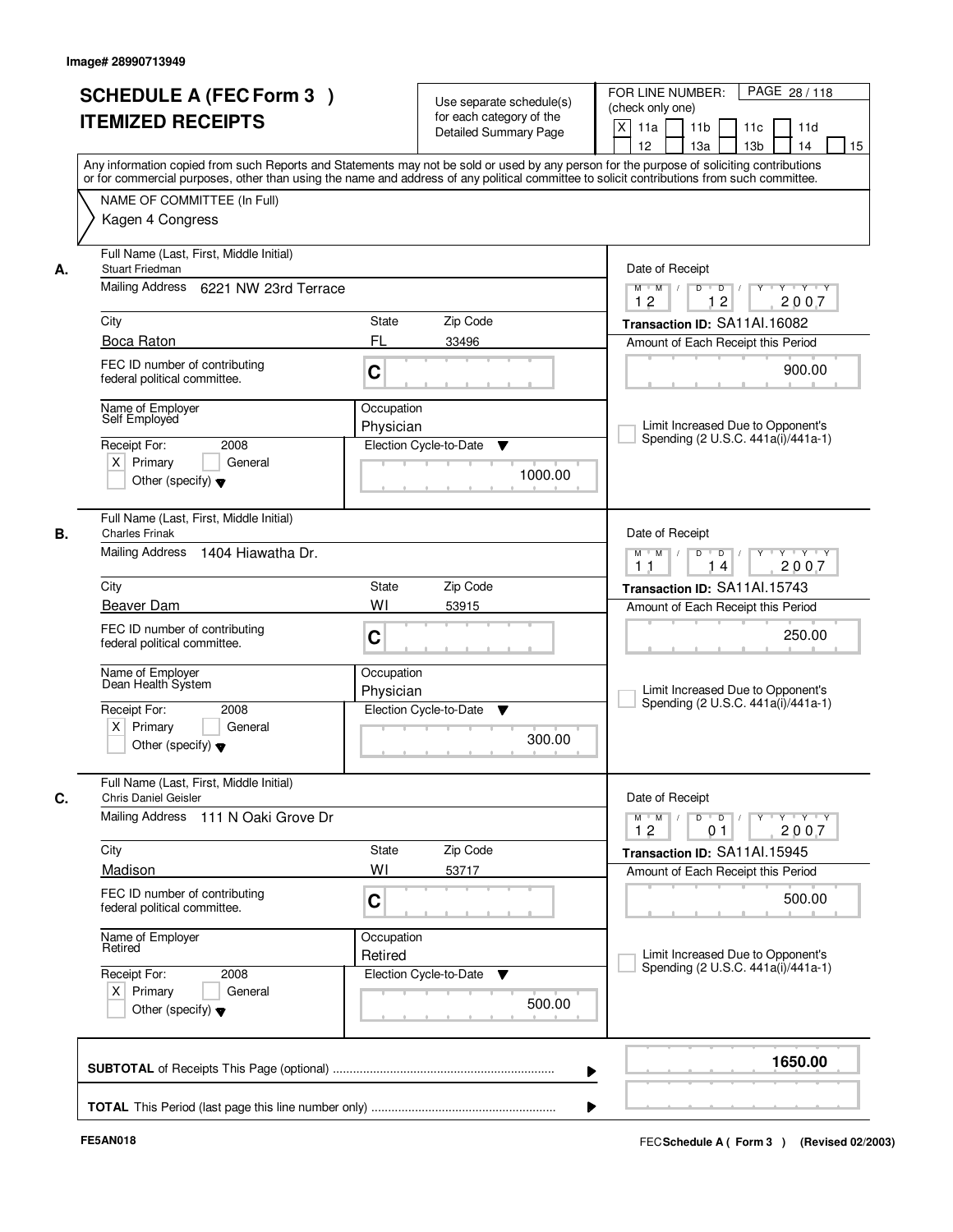|    | <b>SCHEDULE A (FEC Form 3)</b>               | Use separate schedule(s)                                                                                                                                                                                                                                                                | PAGE 29/118<br>FOR LINE NUMBER:                                                                                                                             |  |
|----|----------------------------------------------|-----------------------------------------------------------------------------------------------------------------------------------------------------------------------------------------------------------------------------------------------------------------------------------------|-------------------------------------------------------------------------------------------------------------------------------------------------------------|--|
|    | <b>ITEMIZED RECEIPTS</b>                     | for each category of the                                                                                                                                                                                                                                                                | (check only one)                                                                                                                                            |  |
|    |                                              | <b>Detailed Summary Page</b>                                                                                                                                                                                                                                                            | $\boldsymbol{\mathsf{X}}$<br>11 <sub>b</sub><br>11a<br>11c<br>11d                                                                                           |  |
|    |                                              |                                                                                                                                                                                                                                                                                         | 12<br>13a<br>13 <sub>b</sub><br>14<br>15                                                                                                                    |  |
|    |                                              | Any information copied from such Reports and Statements may not be sold or used by any person for the purpose of soliciting contributions<br>or for commercial purposes, other than using the name and address of any political committee to solicit contributions from such committee. |                                                                                                                                                             |  |
|    |                                              |                                                                                                                                                                                                                                                                                         |                                                                                                                                                             |  |
|    | NAME OF COMMITTEE (In Full)                  |                                                                                                                                                                                                                                                                                         |                                                                                                                                                             |  |
|    | Kagen 4 Congress                             |                                                                                                                                                                                                                                                                                         |                                                                                                                                                             |  |
|    | Full Name (Last, First, Middle Initial)      |                                                                                                                                                                                                                                                                                         |                                                                                                                                                             |  |
| А. | <b>Terry Graves</b>                          |                                                                                                                                                                                                                                                                                         | Date of Receipt                                                                                                                                             |  |
|    | Mailing Address 8104 Brookside Pl.           |                                                                                                                                                                                                                                                                                         | $Y - Y - Y$<br>$M$ $M$ /<br>D<br>$\overline{D}$<br>2007<br>14<br>11                                                                                         |  |
|    | City                                         | State<br>Zip Code                                                                                                                                                                                                                                                                       | Transaction ID: SA11Al.15734                                                                                                                                |  |
|    | Wauwatosa                                    | WI<br>53213                                                                                                                                                                                                                                                                             | Amount of Each Receipt this Period                                                                                                                          |  |
|    | FEC ID number of contributing                |                                                                                                                                                                                                                                                                                         |                                                                                                                                                             |  |
|    | federal political committee.                 | C                                                                                                                                                                                                                                                                                       | 250.00                                                                                                                                                      |  |
|    | Name of Employer                             | Occupation                                                                                                                                                                                                                                                                              |                                                                                                                                                             |  |
|    | Allergy Centers of Milwau-<br>kee            | Physician                                                                                                                                                                                                                                                                               | Limit Increased Due to Opponent's                                                                                                                           |  |
|    | Receipt For:<br>2008                         | Election Cycle-to-Date<br>v                                                                                                                                                                                                                                                             | Spending (2 U.S.C. 441a(i)/441a-1)                                                                                                                          |  |
|    | $X$ Primary<br>General                       |                                                                                                                                                                                                                                                                                         |                                                                                                                                                             |  |
|    | Other (specify) $\blacktriangledown$         | 250.00                                                                                                                                                                                                                                                                                  |                                                                                                                                                             |  |
|    | Full Name (Last, First, Middle Initial)      |                                                                                                                                                                                                                                                                                         |                                                                                                                                                             |  |
| В. | Ed Greelegs                                  |                                                                                                                                                                                                                                                                                         | Date of Receipt                                                                                                                                             |  |
|    | Mailing Address<br>5709 Kirkwood Dr          |                                                                                                                                                                                                                                                                                         | D<br>$\blacksquare$ $\blacksquare$ $\blacksquare$ $\blacksquare$ $\blacksquare$<br>Y Y Y Y<br>$M$ $M$ /<br>$Y$ <sup>U</sup><br>27<br>2007<br>1 <sub>1</sub> |  |
|    | City                                         | Zip Code<br>State                                                                                                                                                                                                                                                                       | Transaction ID: SA11Al.15857                                                                                                                                |  |
|    | Bethesda                                     | <b>MD</b><br>20816                                                                                                                                                                                                                                                                      | Amount of Each Receipt this Period                                                                                                                          |  |
|    | FEC ID number of contributing                |                                                                                                                                                                                                                                                                                         |                                                                                                                                                             |  |
|    | federal political committee.                 | C                                                                                                                                                                                                                                                                                       | 250.00                                                                                                                                                      |  |
|    |                                              | Occupation                                                                                                                                                                                                                                                                              |                                                                                                                                                             |  |
|    | Name of Employer<br>Downey McGrath Group Inc | Lobbyist                                                                                                                                                                                                                                                                                | Limit Increased Due to Opponent's                                                                                                                           |  |
|    | Receipt For:<br>2008                         | Election Cycle-to-Date<br>▼                                                                                                                                                                                                                                                             | Spending (2 U.S.C. 441a(i)/441a-1)                                                                                                                          |  |
|    | $X$ Primary<br>General                       |                                                                                                                                                                                                                                                                                         |                                                                                                                                                             |  |
|    | Other (specify) $\blacktriangledown$         | 250.00                                                                                                                                                                                                                                                                                  |                                                                                                                                                             |  |
|    | Full Name (Last, First, Middle Initial)      |                                                                                                                                                                                                                                                                                         |                                                                                                                                                             |  |
| C. | <b>Gary Gross</b>                            |                                                                                                                                                                                                                                                                                         | Date of Receipt                                                                                                                                             |  |
|    | Mailing Address<br>3425 Centenary Dr         |                                                                                                                                                                                                                                                                                         | $M$ $M$<br>$D$ $D$ $/$<br>$Y$ <sup>U</sup><br>$\mathsf{Y} \dashv \mathsf{Y} \dashv \mathsf{Y}$<br>2007<br>11<br>14                                          |  |
|    | City                                         | Zip Code<br>State                                                                                                                                                                                                                                                                       | Transaction ID: SA11Al.15753                                                                                                                                |  |
|    | Dallas                                       | <b>TX</b><br>75225                                                                                                                                                                                                                                                                      | Amount of Each Receipt this Period                                                                                                                          |  |
|    | FEC ID number of contributing                |                                                                                                                                                                                                                                                                                         |                                                                                                                                                             |  |
|    | federal political committee.                 | C                                                                                                                                                                                                                                                                                       | 250.00                                                                                                                                                      |  |
|    | Name of Employer<br>Dallas Allergy & Asthma  | Occupation                                                                                                                                                                                                                                                                              |                                                                                                                                                             |  |
|    | Ctr.                                         | Physician                                                                                                                                                                                                                                                                               | Limit Increased Due to Opponent's                                                                                                                           |  |
|    | Receipt For:<br>2008                         | Election Cycle-to-Date<br>v                                                                                                                                                                                                                                                             | Spending (2 U.S.C. 441a(i)/441a-1)                                                                                                                          |  |
|    | $X$ Primary<br>General                       | 350.00                                                                                                                                                                                                                                                                                  |                                                                                                                                                             |  |
|    |                                              |                                                                                                                                                                                                                                                                                         |                                                                                                                                                             |  |
|    | Other (specify) $\blacktriangledown$         |                                                                                                                                                                                                                                                                                         |                                                                                                                                                             |  |
|    |                                              |                                                                                                                                                                                                                                                                                         | 750.00                                                                                                                                                      |  |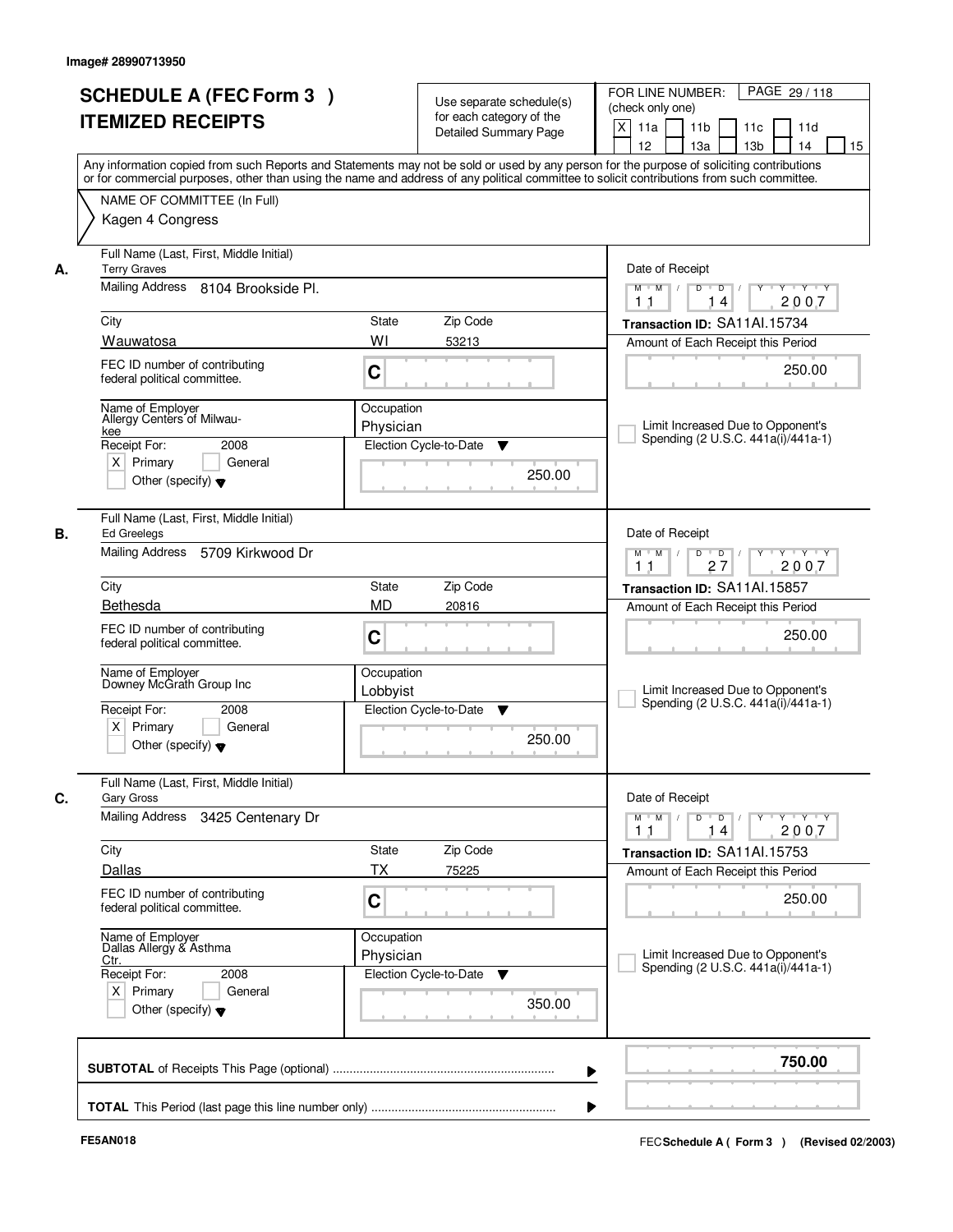| <b>SCHEDULE A (FEC Form 3)</b>                                |                         | Use separate schedule(s)     | PAGE 30/118<br>FOR LINE NUMBER:<br>(check only one)                                                                                        |  |
|---------------------------------------------------------------|-------------------------|------------------------------|--------------------------------------------------------------------------------------------------------------------------------------------|--|
| <b>ITEMIZED RECEIPTS</b>                                      |                         | for each category of the     | $\boldsymbol{\mathsf{X}}$<br>11a<br>11 <sub>b</sub><br>11c<br>11d                                                                          |  |
|                                                               |                         | <b>Detailed Summary Page</b> | 12<br>13a<br>13 <sub>b</sub><br>14<br>15                                                                                                   |  |
|                                                               |                         |                              | Any information copied from such Reports and Statements may not be sold or used by any person for the purpose of soliciting contributions  |  |
|                                                               |                         |                              | or for commercial purposes, other than using the name and address of any political committee to solicit contributions from such committee. |  |
| NAME OF COMMITTEE (In Full)                                   |                         |                              |                                                                                                                                            |  |
| Kagen 4 Congress                                              |                         |                              |                                                                                                                                            |  |
|                                                               |                         |                              |                                                                                                                                            |  |
| Full Name (Last, First, Middle Initial)                       |                         |                              |                                                                                                                                            |  |
| Phiroze Hansotia                                              |                         |                              | Date of Receipt                                                                                                                            |  |
| Mailing Address<br>1626 Carlson Ct.                           |                         |                              | $\blacksquare$<br>Y<br>$Y + Y + Y$<br>$M$ $M$ /<br>D<br>12<br>2007<br>12                                                                   |  |
| City                                                          | State                   | Zip Code                     | Transaction ID: SA11Al.16136                                                                                                               |  |
| <b>Ellison Bay</b>                                            | WI                      | 54210                        | Amount of Each Receipt this Period                                                                                                         |  |
|                                                               |                         |                              |                                                                                                                                            |  |
| FEC ID number of contributing<br>federal political committee. | C                       |                              | 100.00                                                                                                                                     |  |
|                                                               |                         |                              |                                                                                                                                            |  |
| Name of Employer<br>Retired                                   | Occupation              |                              |                                                                                                                                            |  |
|                                                               | Retired                 |                              | Limit Increased Due to Opponent's<br>Spending (2 U.S.C. 441a(i)/441a-1)                                                                    |  |
| 2008<br>Receipt For:                                          |                         | Election Cycle-to-Date<br>▼  |                                                                                                                                            |  |
| $X$ Primary<br>General                                        |                         | 350.00                       |                                                                                                                                            |  |
| Other (specify) $\blacktriangledown$                          |                         |                              |                                                                                                                                            |  |
| Full Name (Last, First, Middle Initial)                       |                         |                              |                                                                                                                                            |  |
| В.<br><b>Scott Harris</b>                                     |                         |                              | Date of Receipt                                                                                                                            |  |
| Mailing Address 3409 Fulton St.                               |                         |                              | D<br>$\blacksquare$ $\blacksquare$ $\blacksquare$ $\blacksquare$ $\blacksquare$<br>$Y$ <sup>U</sup><br>Y Y Y Y<br>$M$ $M$ /                |  |
|                                                               |                         |                              | 12<br>12<br>2007                                                                                                                           |  |
| City                                                          | State                   | Zip Code                     | Transaction ID: SA11Al.16090                                                                                                               |  |
| Washington                                                    | DC                      | 20007                        | Amount of Each Receipt this Period                                                                                                         |  |
| FEC ID number of contributing                                 |                         |                              | 250.00                                                                                                                                     |  |
| federal political committee.                                  | C                       |                              |                                                                                                                                            |  |
|                                                               | Occupation              |                              |                                                                                                                                            |  |
| Name of Employer<br>Harris Wiltshire Grannis<br><b>LLP</b>    | Attorney                |                              | Limit Increased Due to Opponent's                                                                                                          |  |
|                                                               |                         |                              | Spending (2 U.S.C. 441a(i)/441a-1)                                                                                                         |  |
| 2008                                                          |                         | Election Cycle-to-Date<br>▼  |                                                                                                                                            |  |
| Receipt For:<br>$X$ Primary<br>General                        |                         |                              |                                                                                                                                            |  |
| Other (specify) $\blacktriangledown$                          |                         | 500.00                       |                                                                                                                                            |  |
|                                                               |                         |                              |                                                                                                                                            |  |
| Full Name (Last, First, Middle Initial)                       |                         |                              |                                                                                                                                            |  |
| Richard Harrison.                                             |                         |                              | Date of Receipt                                                                                                                            |  |
| Mailing Address                                               | 984 Highland Springs Ct |                              | $M^+$ M<br>$D$ $D$ $I$<br>$Y - Y - Y$<br>$\sqrt{ }$<br>$Y$ <sup>-1</sup>                                                                   |  |
|                                                               |                         |                              | 2007<br>12<br>0 <sub>1</sub>                                                                                                               |  |
| City                                                          | State                   | Zip Code                     | Transaction ID: SA11Al.15940                                                                                                               |  |
| Oneida                                                        | WI                      | 54155                        | Amount of Each Receipt this Period                                                                                                         |  |
| FEC ID number of contributing                                 | C                       |                              | 500.00                                                                                                                                     |  |
| federal political committee.                                  |                         |                              |                                                                                                                                            |  |
| Name of Employer                                              | Occupation              |                              |                                                                                                                                            |  |
| Baycare                                                       | Physician               |                              | Limit Increased Due to Opponent's<br>Spending (2 U.S.C. 441a(i)/441a-1)                                                                    |  |
| Receipt For:<br>2008                                          |                         | Election Cycle-to-Date<br>v  |                                                                                                                                            |  |
| $X$ Primary<br>General                                        |                         | 500.00                       |                                                                                                                                            |  |
| Other (specify) $\blacktriangledown$                          |                         |                              |                                                                                                                                            |  |
|                                                               |                         |                              |                                                                                                                                            |  |
|                                                               |                         |                              | 850.00<br>▶                                                                                                                                |  |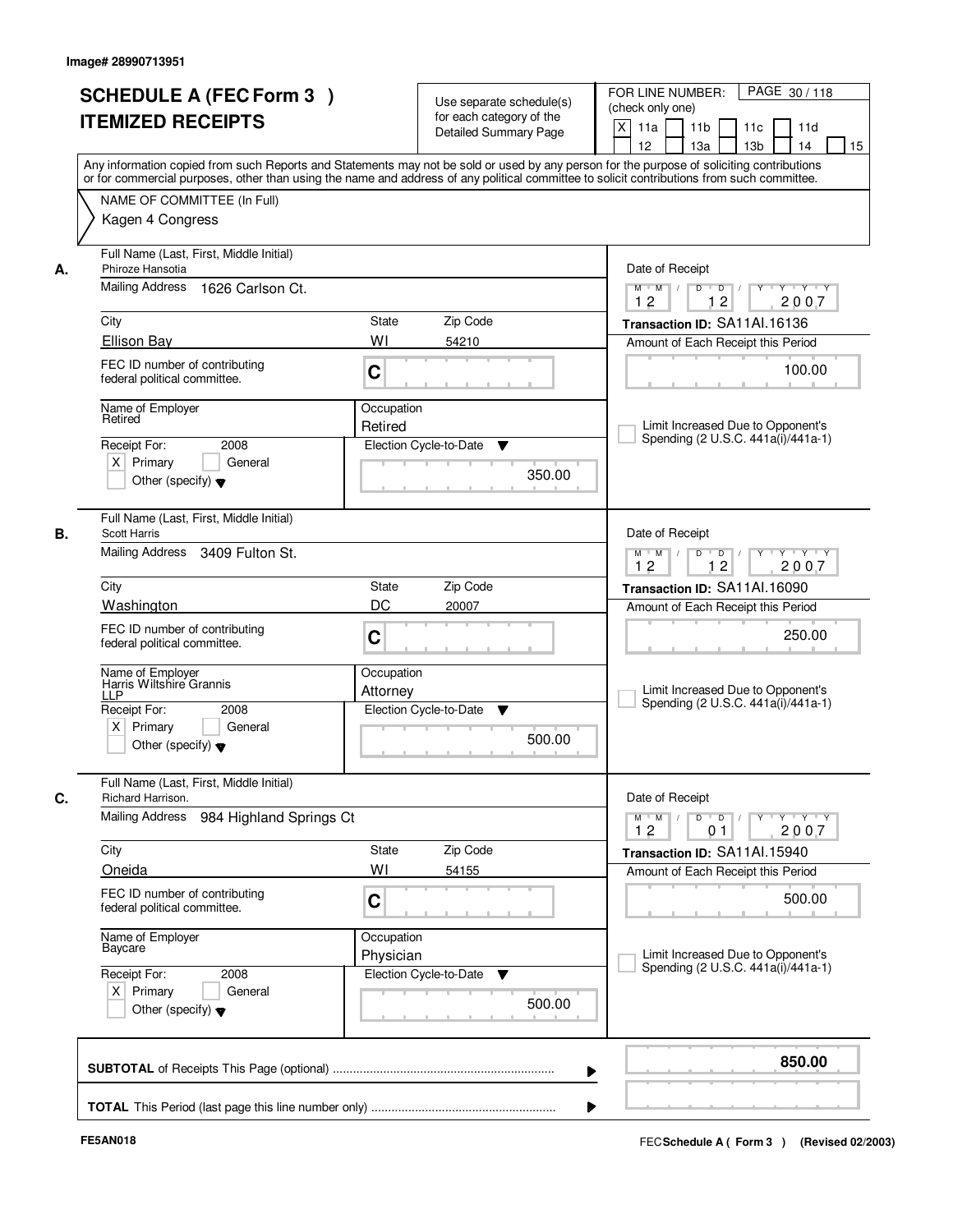|    | <b>SCHEDULE A (FEC Form 3)</b><br><b>ITEMIZED RECEIPTS</b>                                                                                                                                                                                                                                                                                 |                                             | Use separate schedule(s)<br>for each category of the<br>Detailed Summary Page | PAGE 31 / 118<br>FOR LINE NUMBER:<br>(check only one)<br>$\mathsf{X}$<br>11a<br>11 <sub>b</sub><br>11c<br>11d<br>13 <sub>b</sub><br>12 <sup>2</sup><br>13a<br>14<br>15                                                                                                                                                                                                                                                                                                                                                                                                                        |
|----|--------------------------------------------------------------------------------------------------------------------------------------------------------------------------------------------------------------------------------------------------------------------------------------------------------------------------------------------|---------------------------------------------|-------------------------------------------------------------------------------|-----------------------------------------------------------------------------------------------------------------------------------------------------------------------------------------------------------------------------------------------------------------------------------------------------------------------------------------------------------------------------------------------------------------------------------------------------------------------------------------------------------------------------------------------------------------------------------------------|
|    | Any information copied from such Reports and Statements may not be sold or used by any person for the purpose of soliciting contributions<br>or for commercial purposes, other than using the name and address of any political committee to solicit contributions from such committee.<br>NAME OF COMMITTEE (In Full)<br>Kagen 4 Congress |                                             |                                                                               |                                                                                                                                                                                                                                                                                                                                                                                                                                                                                                                                                                                               |
| А. | Full Name (Last, First, Middle Initial)<br>J Greg Hoffman<br>Mailing Address P.O Box 274<br>City<br><b>Three Lakes</b><br>FEC ID number of contributing<br>federal political committee.<br>Name of Employer<br>Self<br>Receipt For:<br>2008                                                                                                | State<br>WI<br>C<br>Occupation<br>Physician | Zip Code<br>54562<br>Election Cycle-to-Date<br>▼                              | Date of Receipt<br>$\begin{array}{c c c c c c c c} \hline \rule{0pt}{1.2ex} & \rule{0pt}{2.2ex} \rule{0pt}{2.2ex} & \rule{0pt}{2.2ex} \rule{0pt}{2.2ex} & \rule{0pt}{2.2ex} \rule{0pt}{2.2ex} & \rule{0pt}{2.2ex} & \rule{0pt}{2.2ex} & \rule{0pt}{2.2ex} & \rule{0pt}{2.2ex} & \rule{0pt}{2.2ex} & \rule{0pt}{2.2ex} & \rule{0pt}{2.2ex} & \rule{0pt}{2.2ex} & \rule{0pt}{2.2ex} & \rule{0pt}{2$<br>$M$ $M$ /<br>12<br>12<br>2007<br>Transaction ID: SA11Al.16102<br>Amount of Each Receipt this Period<br>250.00<br>Limit Increased Due to Opponent's<br>Spending (2 U.S.C. 441a(i)/441a-1) |
|    | $X$ Primary<br>General<br>Other (specify) $\blacktriangledown$<br>Full Name (Last, First, Middle Initial)                                                                                                                                                                                                                                  |                                             | 250.00                                                                        |                                                                                                                                                                                                                                                                                                                                                                                                                                                                                                                                                                                               |
| В. | John Hofkes<br>Mailing Address 16922 59th ave.<br>City<br>Chippewa Falls<br>FEC ID number of contributing<br>federal political committee.<br>Name of Employer<br>Self                                                                                                                                                                      | <b>State</b><br>WI<br>C<br>Occupation       | Zip Code<br>54729                                                             | Date of Receipt<br>$Y \vdash Y \vdash Y$<br>$M$ $M$ /<br>D<br>$\overline{\phantom{0}}$<br>2007<br>12<br>0 <sub>1</sub><br>Transaction ID: SA11Al.15901<br>Amount of Each Receipt this Period<br>1000.00<br>Limit Increased Due to Opponent's                                                                                                                                                                                                                                                                                                                                                  |
|    | Receipt For:<br>2008<br>$X$ Primary<br>General<br>Other (specify) $\blacktriangledown$                                                                                                                                                                                                                                                     | <b>Sales Consultant</b>                     | Election Cycle-to-Date<br>▼<br>1000.00                                        | Spending (2 U.S.C. 441a(i)/441a-1)                                                                                                                                                                                                                                                                                                                                                                                                                                                                                                                                                            |
| C. | Full Name (Last, First, Middle Initial)<br><b>Timothy Howald</b><br><b>Mailing Address</b><br>1631 Lost Dauphin Rd<br>City                                                                                                                                                                                                                 | <b>State</b>                                | Zip Code                                                                      | Date of Receipt<br>$\mathsf D$<br>Y 'Y 'Y<br>$M$ $M$ /<br>$\overline{D}$<br>$Y^+$<br>12<br>31<br>2007<br>Transaction ID: SA11AI.16400                                                                                                                                                                                                                                                                                                                                                                                                                                                         |
|    | DePere<br>FEC ID number of contributing<br>federal political committee.                                                                                                                                                                                                                                                                    | WI<br>C                                     | 54115                                                                         | Amount of Each Receipt this Period<br>500.00                                                                                                                                                                                                                                                                                                                                                                                                                                                                                                                                                  |
|    | Name of Employer<br>Tweet-Garot Mechanical<br>Receipt For:<br>2008<br>$X$ Primary<br>General<br>Other (specify) $\blacktriangledown$                                                                                                                                                                                                       | Occupation<br>President                     | Election Cycle-to-Date<br>v<br>500.00                                         | Limit Increased Due to Opponent's<br>Spending (2 U.S.C. 441a(i)/441a-1)                                                                                                                                                                                                                                                                                                                                                                                                                                                                                                                       |
|    |                                                                                                                                                                                                                                                                                                                                            |                                             | ▶                                                                             | 1750.00                                                                                                                                                                                                                                                                                                                                                                                                                                                                                                                                                                                       |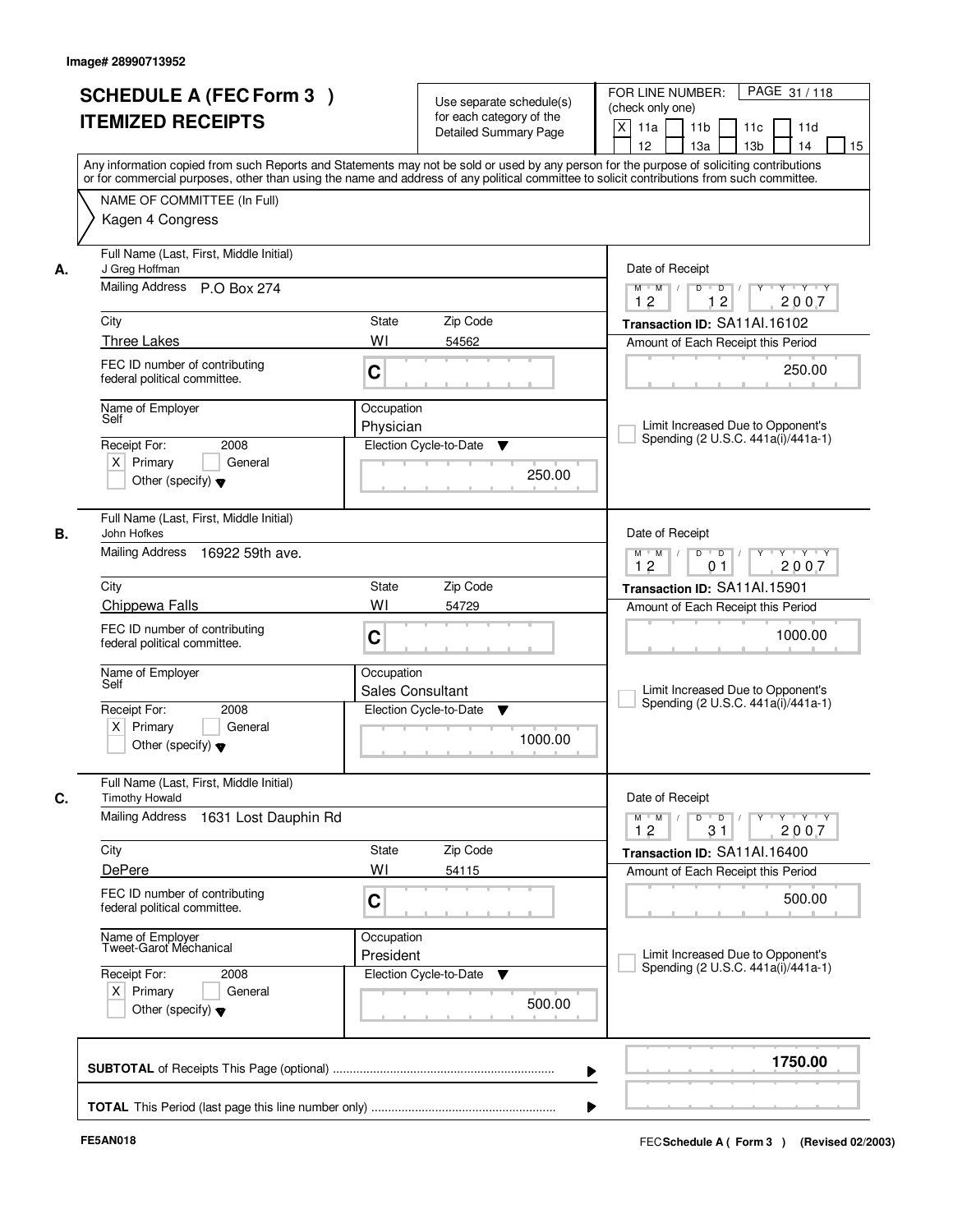| <b>SCHEDULE A (FEC Form 3)</b><br><b>ITEMIZED RECEIPTS</b>                                                                  | Use separate schedule(s)<br>for each category of the<br><b>Detailed Summary Page</b><br>Any information copied from such Reports and Statements may not be sold or used by any person for the purpose of soliciting contributions | PAGE 32/118<br>FOR LINE NUMBER:<br>(check only one)<br>$\mathsf{X}$<br>11a<br>11 <sub>b</sub><br>11c<br>11d<br>12<br>13 <sub>b</sub><br>14<br>13a<br>15                                     |
|-----------------------------------------------------------------------------------------------------------------------------|-----------------------------------------------------------------------------------------------------------------------------------------------------------------------------------------------------------------------------------|---------------------------------------------------------------------------------------------------------------------------------------------------------------------------------------------|
| NAME OF COMMITTEE (In Full)<br>Kagen 4 Congress                                                                             | or for commercial purposes, other than using the name and address of any political committee to solicit contributions from such committee.                                                                                        |                                                                                                                                                                                             |
| Full Name (Last, First, Middle Initial)<br>R. Terry Hoyt<br>А.<br>Mailing Address F1160 Thompson Ln                         |                                                                                                                                                                                                                                   | Date of Receipt<br>$D$ $D$ $/$<br>$Y - Y - Y$<br>$M$ $M$ /<br>$\overline{Y}$                                                                                                                |
| City                                                                                                                        | <b>State</b><br>Zip Code                                                                                                                                                                                                          | 02<br>2007<br>10<br>Transaction ID: SA11Al.15610                                                                                                                                            |
| Minocqua<br>FEC ID number of contributing<br>federal political committee.                                                   | WI<br>54548<br>C                                                                                                                                                                                                                  | Amount of Each Receipt this Period<br>200.00                                                                                                                                                |
| Name of Employer<br>Self Employed<br>2008<br>Receipt For:<br>$X$ Primary<br>General<br>Other (specify) $\blacktriangledown$ | Occupation<br>Attorney<br>Election Cycle-to-Date<br>▼<br>400.00                                                                                                                                                                   | Limit Increased Due to Opponent's<br>Spending (2 U.S.C. 441a(i)/441a-1)                                                                                                                     |
| Full Name (Last, First, Middle Initial)<br>В.<br>Arthur Huge<br>Mailing Address 700 E. Crossing Meadows                     |                                                                                                                                                                                                                                   | Date of Receipt<br>$Y \vdash Y \vdash Y$<br>$M$ $M$ /<br>D<br>$\Box$ D $\Box$ /<br>2007<br>11<br>0 <sub>1</sub>                                                                             |
| City                                                                                                                        | <b>State</b><br>Zip Code                                                                                                                                                                                                          | Transaction ID: SA11Al.15695                                                                                                                                                                |
| Appleton<br>FEC ID number of contributing<br>federal political committee.                                                   | WI<br>54913<br>C                                                                                                                                                                                                                  | Amount of Each Receipt this Period<br>1000.00                                                                                                                                               |
| Name of Employer<br>Menasha Corp.<br>Receipt For:<br>2008<br>$X$ Primary<br>General<br>Other (specify) $\blacktriangledown$ | Occupation<br>Manager<br>Election Cycle-to-Date<br>▼<br>1000.00                                                                                                                                                                   | Limit Increased Due to Opponent's<br>Spending (2 U.S.C. 441a(i)/441a-1)                                                                                                                     |
| Full Name (Last, First, Middle Initial)<br>C.<br><b>Frank Hurst</b>                                                         |                                                                                                                                                                                                                                   | Date of Receipt                                                                                                                                                                             |
| Mailing Address<br>1106 E. Sunset Ave.                                                                                      |                                                                                                                                                                                                                                   | $D$ $D$ $/$<br>$\begin{array}{ccccccccccccc} &\mathsf{Y} &\mathsf{V} &\mathsf{Y} &\mathsf{V} &\mathsf{Y} &\mathsf{V} &\mathsf{Y}\end{array}$<br>$M$ $M$ $/$<br>12<br>0 <sub>1</sub><br>2007 |
| City<br>Appleton                                                                                                            | Zip Code<br>State<br>WI<br>54911                                                                                                                                                                                                  | Transaction ID: SA11Al.15912<br>Amount of Each Receipt this Period                                                                                                                          |
| FEC ID number of contributing<br>federal political committee.                                                               | C                                                                                                                                                                                                                                 | 100.00                                                                                                                                                                                      |
| Name of Employer<br>Peckman Imaging                                                                                         | Occupation<br>President                                                                                                                                                                                                           | Limit Increased Due to Opponent's<br>Spending (2 U.S.C. 441a(i)/441a-1)                                                                                                                     |
| Receipt For:<br>2008<br>$X$ Primary<br>General<br>Other (specify) $\blacktriangledown$                                      | Election Cycle-to-Date<br>▼<br>600.00                                                                                                                                                                                             |                                                                                                                                                                                             |
|                                                                                                                             | ▶                                                                                                                                                                                                                                 | 1300.00                                                                                                                                                                                     |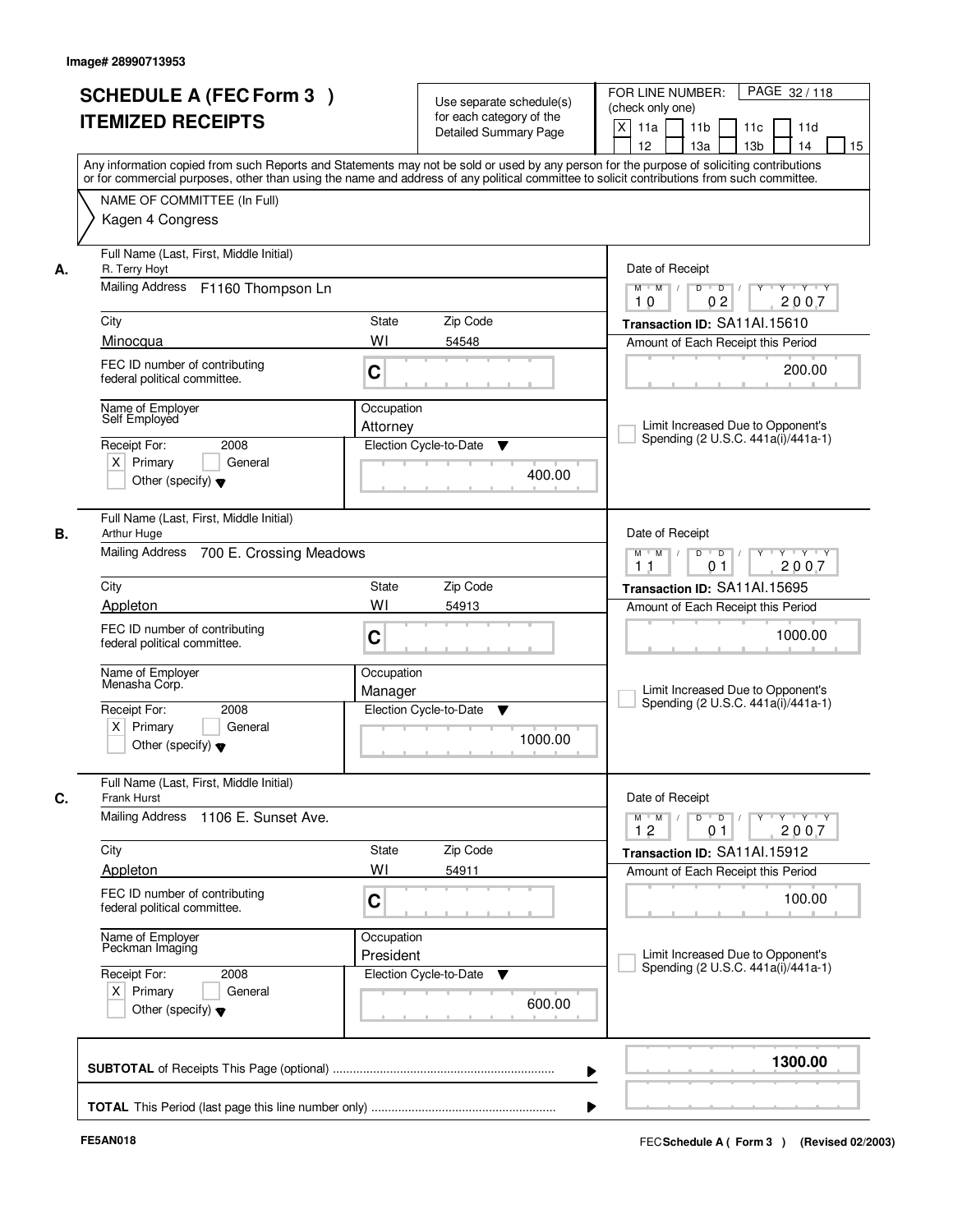|    | <b>SCHEDULE A (FEC Form 3)</b><br><b>ITEMIZED RECEIPTS</b><br>Any information copied from such Reports and Statements may not be sold or used by any person for the purpose of soliciting contributions |                          | Use separate schedule(s)<br>for each category of the<br><b>Detailed Summary Page</b> | PAGE 33 / 118<br>FOR LINE NUMBER:<br>(check only one)<br>$\mathsf{X}$<br>11 <sub>b</sub><br>11a<br>11c<br>11d<br>12<br>13 <sub>b</sub><br>14<br>13a<br>15                   |
|----|---------------------------------------------------------------------------------------------------------------------------------------------------------------------------------------------------------|--------------------------|--------------------------------------------------------------------------------------|-----------------------------------------------------------------------------------------------------------------------------------------------------------------------------|
|    | or for commercial purposes, other than using the name and address of any political committee to solicit contributions from such committee.<br>NAME OF COMMITTEE (In Full)<br>Kagen 4 Congress           |                          |                                                                                      |                                                                                                                                                                             |
| А. | Full Name (Last, First, Middle Initial)<br><b>Frank Hurst</b><br>Mailing Address 1106 E. Sunset Ave.                                                                                                    |                          |                                                                                      | Date of Receipt<br>$Y - Y - Y$<br>$M$ $M$ /<br>$D$ $D$ $1$<br>Y                                                                                                             |
|    | City                                                                                                                                                                                                    | State                    | Zip Code                                                                             | 12<br>31<br>2007<br>Transaction ID: SA11Al.16337                                                                                                                            |
|    | Appleton<br>FEC ID number of contributing<br>federal political committee.                                                                                                                               | WI<br>C                  | 54911                                                                                | Amount of Each Receipt this Period<br>100.00                                                                                                                                |
|    | Name of Employer<br>Peckman Imaging<br>2008<br>Receipt For:<br>$X$ Primary<br>General<br>Other (specify) $\blacktriangledown$                                                                           | Occupation<br>President  | Election Cycle-to-Date<br>▼<br>700.00                                                | Limit Increased Due to Opponent's<br>Spending (2 U.S.C. 441a(i)/441a-1)                                                                                                     |
| В. | Full Name (Last, First, Middle Initial)<br>Jay Johnson<br>Mailing Address 9446 Struthers Glen Ct.                                                                                                       |                          |                                                                                      | Date of Receipt<br>$Y \vdash Y \vdash Y$<br>$M$ $M$ /<br>D<br>$\Box$ D $\Box$ /<br>12<br>31<br>2007                                                                         |
|    | City                                                                                                                                                                                                    | <b>State</b>             | Zip Code                                                                             | Transaction ID: SA11Al.16334                                                                                                                                                |
|    | <b>Bristow</b><br>FEC ID number of contributing<br>federal political committee.                                                                                                                         | VA<br>C                  | 20138                                                                                | Amount of Each Receipt this Period<br>100.00                                                                                                                                |
|    | Name of Employer<br>Coins & Consulting<br>Receipt For:<br>2008<br>$X$ Primary<br>General<br>Other (specify) $\blacktriangledown$                                                                        | Occupation<br>Consultant | Election Cycle-to-Date<br>v<br>850.00                                                | Limit Increased Due to Opponent's<br>Spending (2 U.S.C. 441a(i)/441a-1)                                                                                                     |
|    | Full Name (Last, First, Middle Initial)<br>Kathleen Ann Johnson                                                                                                                                         |                          |                                                                                      | Date of Receipt                                                                                                                                                             |
|    | Mailing Address 9112 Altman Court                                                                                                                                                                       |                          |                                                                                      | $D$ $D$ $/$<br>$\begin{array}{ccccccccccccc} &\mathsf{Y} &\mathsf{V} &\mathsf{Y} &\mathsf{V} &\mathsf{Y} &\mathsf{V} &\mathsf{Y}\end{array}$<br>$M$ $M$<br>12<br>12<br>2007 |
|    | City<br><b>Inver Grove</b>                                                                                                                                                                              | State<br><b>MN</b>       | Zip Code<br>55077                                                                    | Transaction ID: SA11Al.16149<br>Amount of Each Receipt this Period                                                                                                          |
|    | FEC ID number of contributing<br>federal political committee.                                                                                                                                           | C                        |                                                                                      | 1000.00                                                                                                                                                                     |
|    | Name of Employer<br>Woodstone Builders                                                                                                                                                                  | Occupation<br>CEO        |                                                                                      | Limit Increased Due to Opponent's                                                                                                                                           |
|    | Receipt For:<br>2008<br>$X$ Primary<br>General<br>Other (specify) $\blacktriangledown$                                                                                                                  |                          | Election Cycle-to-Date<br>v<br>1000.00                                               | Spending (2 U.S.C. 441a(i)/441a-1)                                                                                                                                          |
|    |                                                                                                                                                                                                         |                          |                                                                                      | 1200.00<br>▶                                                                                                                                                                |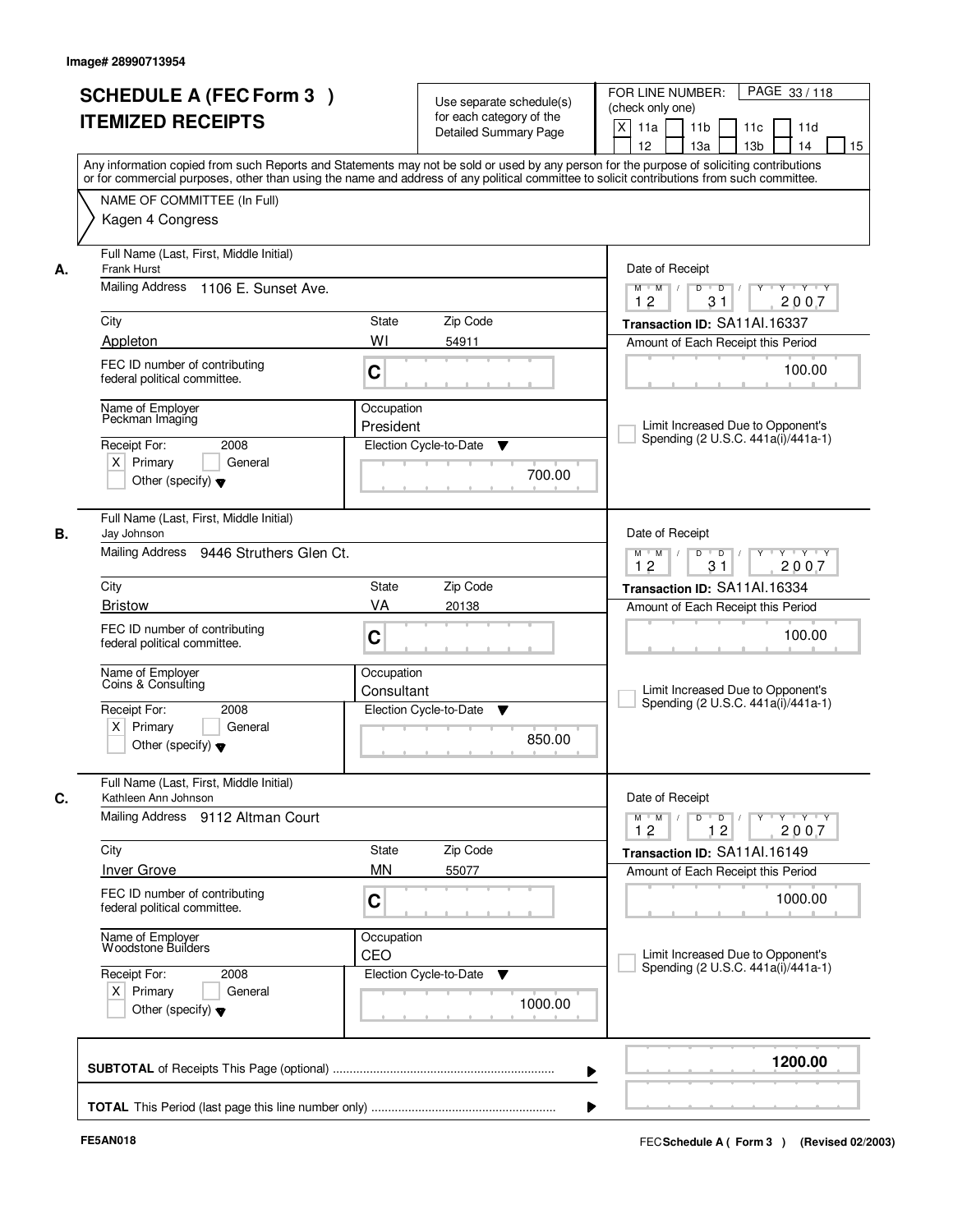| <b>SCHEDULE A (FEC Form 3)</b><br><b>ITEMIZED RECEIPTS</b>                      |                                     | Use separate schedule(s)<br>for each category of the<br><b>Detailed Summary Page</b> | PAGE 34 / 118<br>FOR LINE NUMBER:<br>(check only one)<br>X<br>11 <sub>b</sub><br>11a<br>11c<br>11d<br>12<br>13 <sub>b</sub><br>13a<br>14<br>15                                                                                                                                          |
|---------------------------------------------------------------------------------|-------------------------------------|--------------------------------------------------------------------------------------|-----------------------------------------------------------------------------------------------------------------------------------------------------------------------------------------------------------------------------------------------------------------------------------------|
| NAME OF COMMITTEE (In Full)                                                     |                                     |                                                                                      | Any information copied from such Reports and Statements may not be sold or used by any person for the purpose of soliciting contributions<br>or for commercial purposes, other than using the name and address of any political committee to solicit contributions from such committee. |
| Kagen 4 Congress                                                                |                                     |                                                                                      |                                                                                                                                                                                                                                                                                         |
| Full Name (Last, First, Middle Initial)<br>Roger Katz<br>А.                     |                                     |                                                                                      | Date of Receipt                                                                                                                                                                                                                                                                         |
| Mailing Address 310 Tahiti Way, Apt. 305                                        |                                     |                                                                                      | $Y + Y + Y$<br>$M$ $M$ /<br>$D$ $D$ $/$<br>$\overline{Y}$<br>12<br>2007<br>01                                                                                                                                                                                                           |
| City                                                                            | State                               | Zip Code                                                                             | Transaction ID: SA11Al.15937                                                                                                                                                                                                                                                            |
| Marina Del Rey                                                                  | CA                                  | 90292                                                                                | Amount of Each Receipt this Period                                                                                                                                                                                                                                                      |
| FEC ID number of contributing<br>federal political committee.                   | C                                   |                                                                                      | 500.00                                                                                                                                                                                                                                                                                  |
| Name of Employer<br>Self Employed                                               | Occupation                          |                                                                                      |                                                                                                                                                                                                                                                                                         |
| Receipt For:<br>2008                                                            | Physician                           | Election Cycle-to-Date<br>▼                                                          | Limit Increased Due to Opponent's<br>Spending (2 U.S.C. 441a(i)/441a-1)                                                                                                                                                                                                                 |
| $X$ Primary<br>Other (specify) $\blacktriangledown$                             | General                             | 1000.00                                                                              |                                                                                                                                                                                                                                                                                         |
| Full Name (Last, First, Middle Initial)<br>В.<br>Ralph Kennedy                  |                                     |                                                                                      | Date of Receipt                                                                                                                                                                                                                                                                         |
| Mailing Address 1045 Brighton Dr.                                               |                                     |                                                                                      | Y<br>$Y \vdash Y \vdash Y$<br>$M$ M<br>D<br>$\overline{D}$ /<br>2007<br>08<br>11                                                                                                                                                                                                        |
| City                                                                            | State                               | Zip Code                                                                             | Transaction ID: SA11Al.15720                                                                                                                                                                                                                                                            |
| Menasha                                                                         | WI                                  | 54952                                                                                | Amount of Each Receipt this Period                                                                                                                                                                                                                                                      |
| FEC ID number of contributing<br>federal political committee.                   | C                                   |                                                                                      | 500.00                                                                                                                                                                                                                                                                                  |
| Name of Employer<br>Johnson Bank                                                | Occupation<br><b>Vice President</b> |                                                                                      | Limit Increased Due to Opponent's<br>Spending (2 U.S.C. 441a(i)/441a-1)                                                                                                                                                                                                                 |
| Receipt For:<br>2008<br>$X$ Primary<br>Other (specify) $\blacktriangledown$     | General                             | Election Cycle-to-Date<br>v<br>500.00                                                |                                                                                                                                                                                                                                                                                         |
| Full Name (Last, First, Middle Initial)<br>C.<br>David Khan                     |                                     |                                                                                      | Date of Receipt                                                                                                                                                                                                                                                                         |
| Mailing Address                                                                 | 3241 Horseshoe Dr                   |                                                                                      | $D$ $D$ $I$<br>$M$ $M$ /<br>$Y + Y + Y$<br>$Y$ <sup><math>\top</math></sup><br>2007<br>11<br>27                                                                                                                                                                                         |
| City                                                                            | State                               | Zip Code                                                                             | Transaction ID: SA11Al.15852                                                                                                                                                                                                                                                            |
| Grapeview                                                                       | ТX                                  | 76051                                                                                | Amount of Each Receipt this Period                                                                                                                                                                                                                                                      |
| FEC ID number of contributing<br>federal political committee.                   | C                                   |                                                                                      | 250.00                                                                                                                                                                                                                                                                                  |
| Name of Employer<br>University of Texas South-<br>weste<br>Receipt For:<br>2008 | Occupation<br>Physician             | Election Cycle-to-Date<br>v                                                          | Limit Increased Due to Opponent's<br>Spending (2 U.S.C. 441a(i)/441a-1)                                                                                                                                                                                                                 |
| $X$ Primary<br>Other (specify) $\blacktriangledown$                             | General                             | 250.00                                                                               |                                                                                                                                                                                                                                                                                         |
|                                                                                 |                                     |                                                                                      | 1250.00                                                                                                                                                                                                                                                                                 |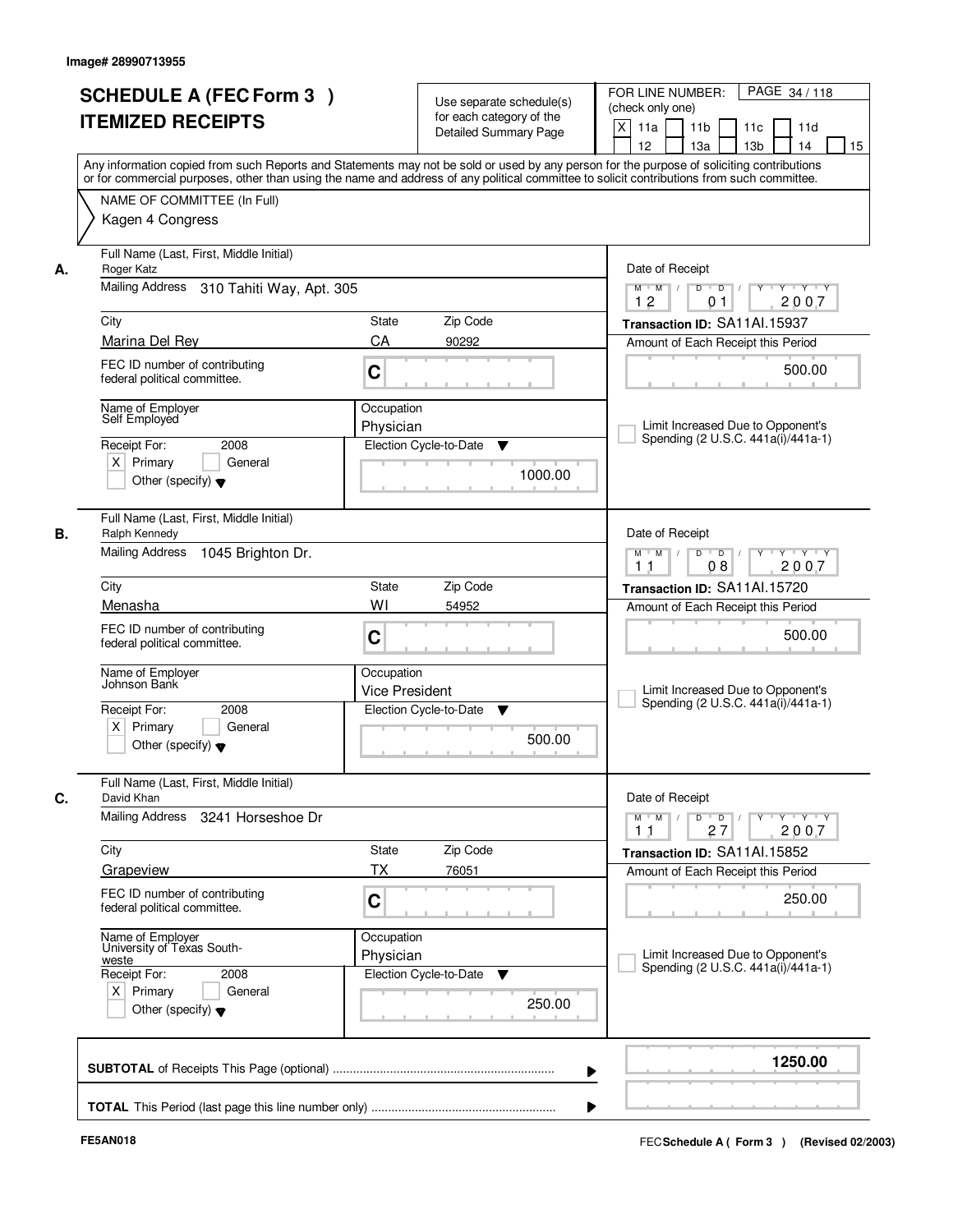|    | <b>SCHEDULE A (FEC Form 3)</b><br><b>ITEMIZED RECEIPTS</b>                                                                            | Use separate schedule(s)<br>for each category of the<br>Detailed Summary Page<br>Any information copied from such Reports and Statements may not be sold or used by any person for the purpose of soliciting contributions | PAGE 35/118<br>FOR LINE NUMBER:<br>(check only one)<br>X<br>11 <sub>b</sub><br>11a<br>11c<br>11d<br>12<br>13 <sub>b</sub><br>13a<br>14<br>15 |
|----|---------------------------------------------------------------------------------------------------------------------------------------|----------------------------------------------------------------------------------------------------------------------------------------------------------------------------------------------------------------------------|----------------------------------------------------------------------------------------------------------------------------------------------|
|    | NAME OF COMMITTEE (In Full)<br>Kagen 4 Congress                                                                                       | or for commercial purposes, other than using the name and address of any political committee to solicit contributions from such committee.                                                                                 |                                                                                                                                              |
| А. | Full Name (Last, First, Middle Initial)<br>David Kindig<br>Mailing Address 5714 Bittersweet Pl.                                       |                                                                                                                                                                                                                            | Date of Receipt<br>$Y$ $Y$ $Y$<br>$M$ $M$ /<br>$D$ $D$ $/$<br>$Y$ <sup>U</sup>                                                               |
|    |                                                                                                                                       |                                                                                                                                                                                                                            | 20<br>2007<br>12                                                                                                                             |
|    | City                                                                                                                                  | State<br>Zip Code                                                                                                                                                                                                          | Transaction ID: SA11Al.16216                                                                                                                 |
|    | Madison<br>FEC ID number of contributing                                                                                              | WI<br>53705<br>C                                                                                                                                                                                                           | Amount of Each Receipt this Period<br>100.00                                                                                                 |
|    | federal political committee.                                                                                                          |                                                                                                                                                                                                                            |                                                                                                                                              |
|    | Name of Employer<br>University of Wisconsin<br>Receipt For:<br>2008<br>$X$ Primary<br>General<br>Other (specify) $\blacktriangledown$ | Occupation<br><b>Emeritus Professor</b><br>Election Cycle-to-Date<br>▼<br>450.00                                                                                                                                           | Limit Increased Due to Opponent's<br>Spending (2 U.S.C. 441a(i)/441a-1)                                                                      |
| В. | Full Name (Last, First, Middle Initial)<br>Daniel Kohl                                                                                |                                                                                                                                                                                                                            | Date of Receipt                                                                                                                              |
|    | Mailing Address 8315 N. River Road                                                                                                    |                                                                                                                                                                                                                            | $Y$ <sup>U</sup><br>Y Y Y Y<br>$M$ $M$ /<br>D<br>$\Box$ D $\Box$<br>15<br>2007<br>10                                                         |
|    | City                                                                                                                                  | Zip Code<br>State                                                                                                                                                                                                          | Transaction ID: SA11Al.15614                                                                                                                 |
|    | <b>River Hills</b>                                                                                                                    | WI<br>53217                                                                                                                                                                                                                | Amount of Each Receipt this Period                                                                                                           |
|    | FEC ID number of contributing<br>federal political committee.                                                                         | C                                                                                                                                                                                                                          | 1000.00                                                                                                                                      |
|    | Name of Employer<br>Retired                                                                                                           | Occupation<br>Retired                                                                                                                                                                                                      | Limit Increased Due to Opponent's<br>Spending (2 U.S.C. 441a(i)/441a-1)                                                                      |
|    | Receipt For:<br>2008<br>$X$ Primary<br>General<br>Other (specify) $\blacktriangledown$                                                | Election Cycle-to-Date<br>▼<br>1000.00                                                                                                                                                                                     |                                                                                                                                              |
| C. | Full Name (Last, First, Middle Initial)<br>Rebecca Krantz                                                                             |                                                                                                                                                                                                                            | Date of Receipt                                                                                                                              |
|    | <b>Mailing Address</b><br>2116 Jefferson St                                                                                           |                                                                                                                                                                                                                            | $M = M$<br>$D$ $D$ $/$<br>$Y + Y + Y$<br>$Y$ <sup>U</sup><br>10<br>26<br>2007                                                                |
|    | City                                                                                                                                  | Zip Code<br>State                                                                                                                                                                                                          | Transaction ID: SA11Al.15658                                                                                                                 |
|    | Madison                                                                                                                               | WI<br>53711                                                                                                                                                                                                                | Amount of Each Receipt this Period                                                                                                           |
|    | FEC ID number of contributing<br>federal political committee.                                                                         | C                                                                                                                                                                                                                          | 500.00                                                                                                                                       |
|    | Name of Employer<br>Self-Employed                                                                                                     | Occupation<br>Consultant                                                                                                                                                                                                   | Limit Increased Due to Opponent's                                                                                                            |
|    | Receipt For:<br>2008<br>$X$ Primary<br>General<br>Other (specify) $\blacktriangledown$                                                | Election Cycle-to-Date<br>v<br>500.00                                                                                                                                                                                      | Spending (2 U.S.C. 441a(i)/441a-1)                                                                                                           |
|    |                                                                                                                                       |                                                                                                                                                                                                                            | 1600.00                                                                                                                                      |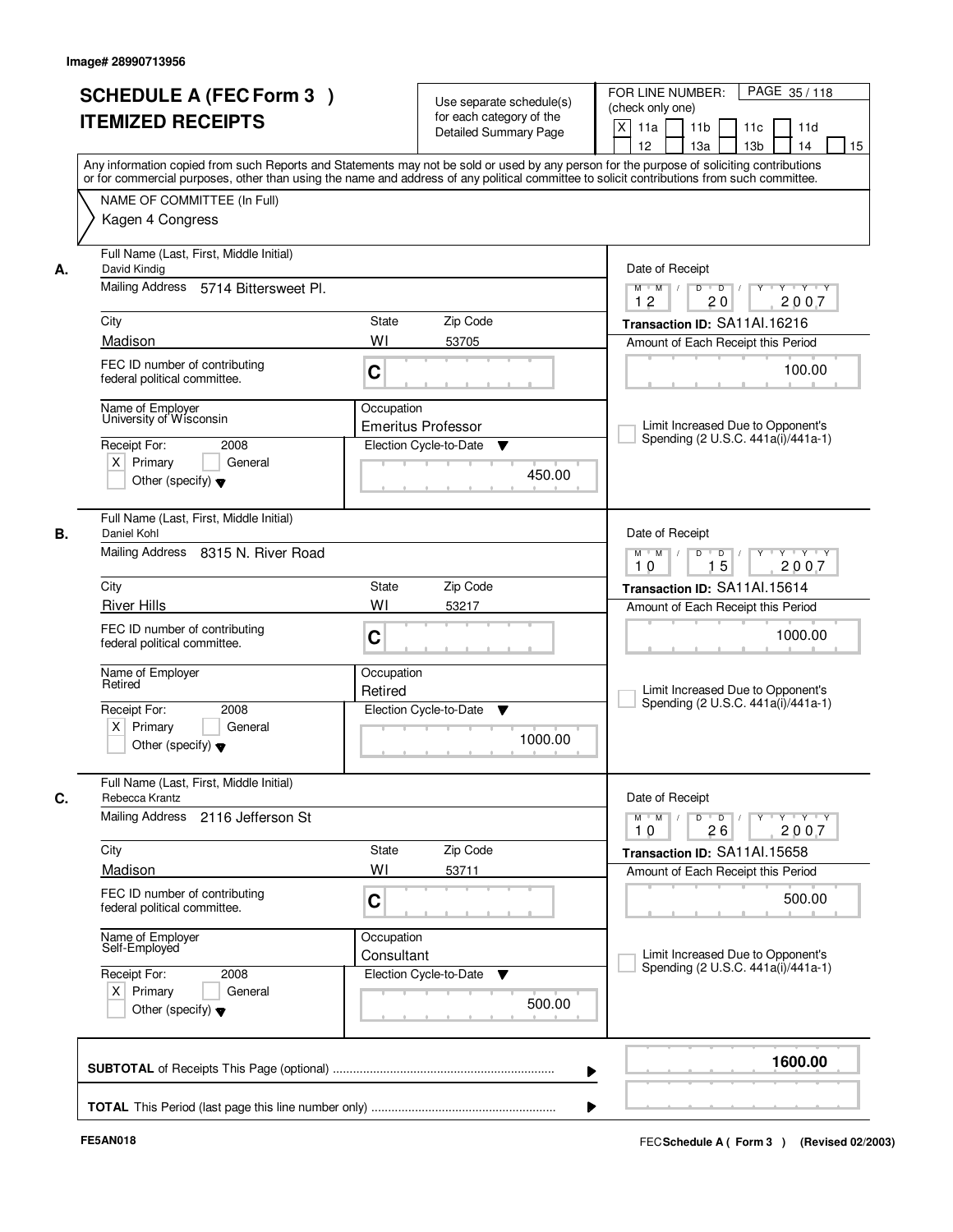|    | <b>SCHEDULE A (FEC Form 3)</b><br><b>ITEMIZED RECEIPTS</b><br>Any information copied from such Reports and Statements may not be sold or used by any person for the purpose of soliciting contributions |                             | Use separate schedule(s)<br>for each category of the<br><b>Detailed Summary Page</b> | PAGE 36/118<br>FOR LINE NUMBER:<br>(check only one)<br>X<br>11 <sub>b</sub><br>11a<br>11c<br>11d<br>12<br>13 <sub>b</sub><br>14<br>13a<br>15 |
|----|---------------------------------------------------------------------------------------------------------------------------------------------------------------------------------------------------------|-----------------------------|--------------------------------------------------------------------------------------|----------------------------------------------------------------------------------------------------------------------------------------------|
|    | or for commercial purposes, other than using the name and address of any political committee to solicit contributions from such committee.<br>NAME OF COMMITTEE (In Full)<br>Kagen 4 Congress           |                             |                                                                                      |                                                                                                                                              |
| А. | Full Name (Last, First, Middle Initial)<br><b>Betsy Krieger</b><br>Mailing Address 411 Hawthorne Rd.                                                                                                    |                             |                                                                                      | Date of Receipt<br>$Y$ $Y$ $Y$<br>$D$ $D$ $/$<br>$Y^+$<br>$M$ $M$ /<br>12<br>20<br>2007                                                      |
|    | City                                                                                                                                                                                                    | State                       | Zip Code                                                                             | Transaction ID: SA11Al.16294                                                                                                                 |
|    | <b>Baltimore</b>                                                                                                                                                                                        | <b>MD</b>                   | 21210                                                                                | Amount of Each Receipt this Period                                                                                                           |
|    | FEC ID number of contributing<br>federal political committee.                                                                                                                                           | C                           |                                                                                      | 750.00                                                                                                                                       |
|    | Name of Employer<br>None<br>Receipt For:<br>2008                                                                                                                                                        | Occupation<br>Social Worker | Election Cycle-to-Date<br>▼                                                          | Earmarked through ActBlue<br>Limit Increased Due to Opponent's<br>Spending (2 U.S.C. 441a(i)/441a-1)                                         |
|    | $X$ Primary<br>General<br>Other (specify) $\blacktriangledown$                                                                                                                                          |                             | 1500.00                                                                              |                                                                                                                                              |
| В. | Full Name (Last, First, Middle Initial)<br><b>ACTBLUE</b><br>Mailing Address P.O. Box 382110                                                                                                            |                             |                                                                                      | Date of Receipt<br>$Y$ <sup>U</sup><br>Y Y Y Y<br>$M$ $M$ /<br>D<br>$\overline{D}$                                                           |
|    |                                                                                                                                                                                                         |                             |                                                                                      | 12<br>20<br>2007                                                                                                                             |
|    | City                                                                                                                                                                                                    | State                       | Zip Code                                                                             | Transaction ID: SA11Al.16294.0                                                                                                               |
|    | Cambridge                                                                                                                                                                                               | MA                          | 02238                                                                                | Amount of Each Receipt this Period                                                                                                           |
|    | FEC ID number of contributing<br>federal political committee.                                                                                                                                           | C                           |                                                                                      | 750.00                                                                                                                                       |
|    | Name of Employer                                                                                                                                                                                        | Occupation                  |                                                                                      | Total earmarked through<br>conduit 2744.75<br>Limit Increased Due to Opponent's<br>Spending (2 U.S.C. 441a(i)/441a-1)                        |
|    | Receipt For:<br>2008<br>$X$ Primary<br>General<br>Other (specify) $\blacktriangledown$                                                                                                                  |                             | Election Cycle-to-Date<br>v<br>2756.21                                               | [MEMO ITĒM]                                                                                                                                  |
|    | Full Name (Last, First, Middle Initial)<br>Joseph Kromholz                                                                                                                                              |                             |                                                                                      | Date of Receipt                                                                                                                              |
|    | <b>Mailing Address</b><br>393 Eagle Ct                                                                                                                                                                  |                             |                                                                                      | $M$ $M$<br>$D$ $D$ $/$<br>Y 'Y 'Y<br>$Y^+$<br>20<br>2007<br>11                                                                               |
|    | City                                                                                                                                                                                                    | State                       | Zip Code                                                                             | Transaction ID: SA11Al.15810                                                                                                                 |
|    | Whitewater                                                                                                                                                                                              | WI                          | 53190                                                                                | Amount of Each Receipt this Period                                                                                                           |
|    | FEC ID number of contributing<br>federal political committee.                                                                                                                                           | C                           |                                                                                      | 500.00                                                                                                                                       |
|    | Name of Employer<br>Ryan Kromholz & Manion                                                                                                                                                              | Occupation<br>Attorney      |                                                                                      | Limit Increased Due to Opponent's<br>Spending (2 U.S.C. 441a(i)/441a-1)                                                                      |
|    | Receipt For:<br>2008<br>$X$ Primary<br>General<br>Other (specify) $\blacktriangledown$                                                                                                                  |                             | Election Cycle-to-Date<br>v<br>500.00                                                |                                                                                                                                              |
|    |                                                                                                                                                                                                         |                             |                                                                                      | 1250.00                                                                                                                                      |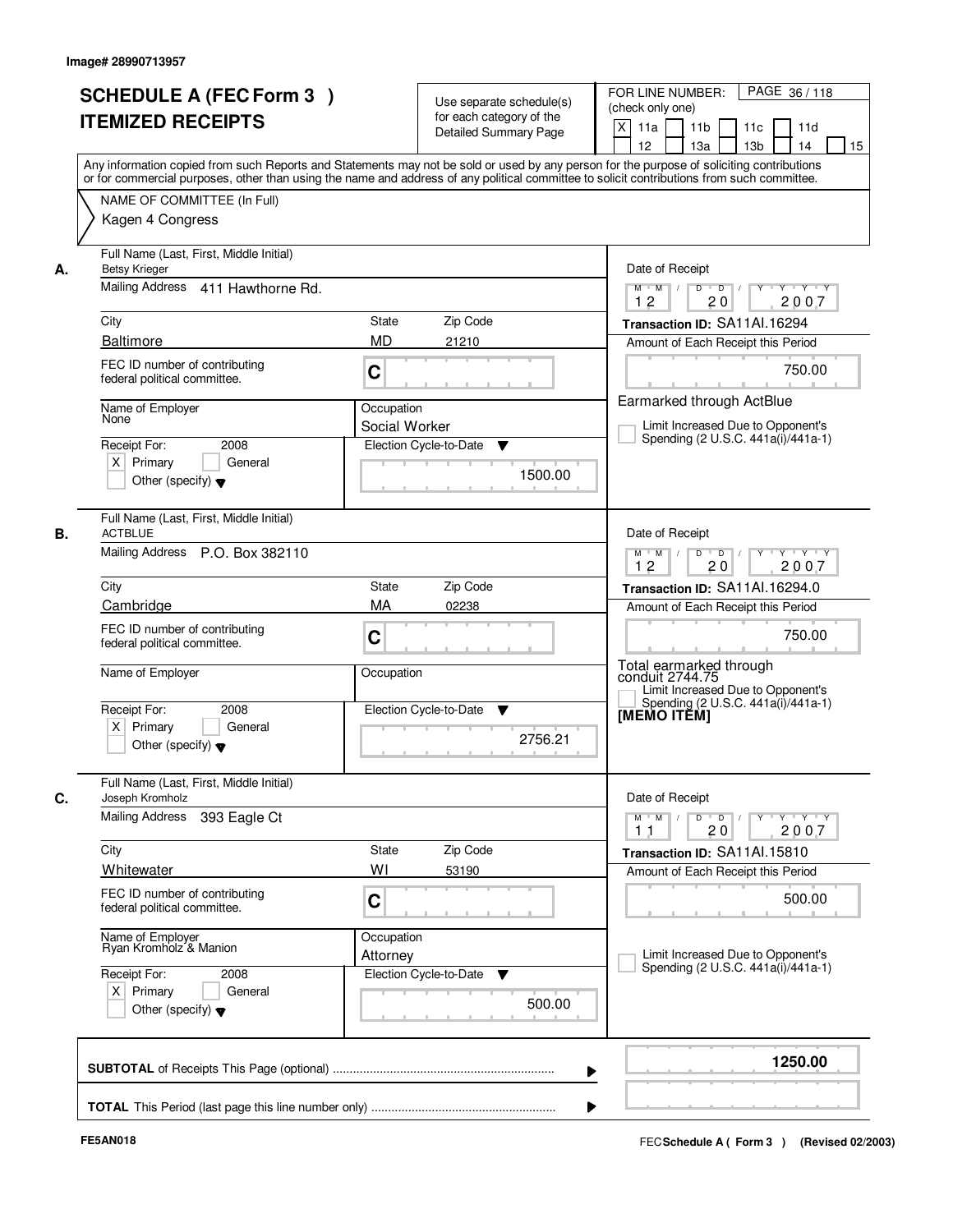|    | <b>SCHEDULE A (FEC Form 3)</b>                                                                                                                                                                                                                                                          |              |                                                      | PAGE 37/118<br>FOR LINE NUMBER:                                                                        |
|----|-----------------------------------------------------------------------------------------------------------------------------------------------------------------------------------------------------------------------------------------------------------------------------------------|--------------|------------------------------------------------------|--------------------------------------------------------------------------------------------------------|
|    |                                                                                                                                                                                                                                                                                         |              | Use separate schedule(s)<br>for each category of the | (check only one)                                                                                       |
|    | <b>ITEMIZED RECEIPTS</b>                                                                                                                                                                                                                                                                |              | Detailed Summary Page                                | X<br>11 <sub>b</sub><br>11a<br>11c<br>11d                                                              |
|    |                                                                                                                                                                                                                                                                                         |              |                                                      | 12<br>13 <sub>b</sub><br>14<br>15<br>13a                                                               |
|    | Any information copied from such Reports and Statements may not be sold or used by any person for the purpose of soliciting contributions<br>or for commercial purposes, other than using the name and address of any political committee to solicit contributions from such committee. |              |                                                      |                                                                                                        |
|    | NAME OF COMMITTEE (In Full)                                                                                                                                                                                                                                                             |              |                                                      |                                                                                                        |
|    | Kagen 4 Congress                                                                                                                                                                                                                                                                        |              |                                                      |                                                                                                        |
| А. | Full Name (Last, First, Middle Initial)<br>Dale Landgren                                                                                                                                                                                                                                |              |                                                      | Date of Receipt                                                                                        |
|    | Mailing Address<br>N26W27055 Casey Ct                                                                                                                                                                                                                                                   |              |                                                      | $Y - Y - Y$<br>$\overline{D}$ /<br>Y<br>$M$ $M$ /<br>D<br>0 <sub>2</sub><br>2007<br>10                 |
|    | City                                                                                                                                                                                                                                                                                    | <b>State</b> | Zip Code                                             | Transaction ID: SA11Al.15596                                                                           |
|    | Pewaukee                                                                                                                                                                                                                                                                                | WI           | 53072                                                | Amount of Each Receipt this Period                                                                     |
|    | FEC ID number of contributing                                                                                                                                                                                                                                                           |              |                                                      |                                                                                                        |
|    | federal political committee.                                                                                                                                                                                                                                                            | C            |                                                      | 250.00                                                                                                 |
|    | Name of Employer<br>American Transmission Co                                                                                                                                                                                                                                            | Occupation   |                                                      |                                                                                                        |
|    |                                                                                                                                                                                                                                                                                         |              | VP & Chief Strategic Officer                         | Limit Increased Due to Opponent's<br>Spending (2 U.S.C. 441a(i)/441a-1)                                |
|    | Receipt For:<br>2008                                                                                                                                                                                                                                                                    |              | Election Cycle-to-Date<br>▼                          |                                                                                                        |
|    | $X$ Primary<br>General                                                                                                                                                                                                                                                                  |              | 250.00                                               |                                                                                                        |
|    | Other (specify) $\blacktriangledown$                                                                                                                                                                                                                                                    |              |                                                      |                                                                                                        |
| В. | Full Name (Last, First, Middle Initial)<br>Lynn Laufenberg                                                                                                                                                                                                                              |              |                                                      | Date of Receipt                                                                                        |
|    | Mailing Address W330 N6367 Hasslinger Dr                                                                                                                                                                                                                                                |              |                                                      | D<br>$\overline{D}$ /<br>Y 'Y 'Y<br>$M$ $M$ /<br>$Y$ <sup>U</sup>                                      |
|    |                                                                                                                                                                                                                                                                                         |              |                                                      | 12<br>20<br>2007                                                                                       |
|    | City                                                                                                                                                                                                                                                                                    | State<br>WI  | Zip Code                                             | Transaction ID: SA11Al.16243                                                                           |
|    | Nashotah                                                                                                                                                                                                                                                                                |              | 53058                                                | Amount of Each Receipt this Period                                                                     |
|    | FEC ID number of contributing<br>federal political committee.                                                                                                                                                                                                                           | C            |                                                      | 500.00                                                                                                 |
|    | Name of Employer<br>Laufenberg & Hoefle, S.C.                                                                                                                                                                                                                                           | Occupation   |                                                      |                                                                                                        |
|    |                                                                                                                                                                                                                                                                                         | Attorney     |                                                      | Limit Increased Due to Opponent's<br>Spending (2 U.S.C. 441a(i)/441a-1)                                |
|    | Receipt For:<br>2008<br>$X$ Primary<br>General                                                                                                                                                                                                                                          |              | Election Cycle-to-Date<br>▼                          |                                                                                                        |
|    | Other (specify) $\blacktriangledown$                                                                                                                                                                                                                                                    |              | 500.00                                               |                                                                                                        |
|    | Full Name (Last, First, Middle Initial)                                                                                                                                                                                                                                                 |              |                                                      |                                                                                                        |
| C. | Estella Lauter<br><b>Mailing Address</b><br>3092 Gibraltar Rd                                                                                                                                                                                                                           |              |                                                      | Date of Receipt<br>$Y \dashv Y \dashv Y$<br>$M^+$ M<br>$D$ $D$ $/$<br>$Y$ <sup>U</sup><br>$\mathbb{L}$ |
|    |                                                                                                                                                                                                                                                                                         |              |                                                      | 2007<br>12<br>12                                                                                       |
|    | City                                                                                                                                                                                                                                                                                    | State        | Zip Code                                             | Transaction ID: SA11Al.16091                                                                           |
|    | <b>Fish Creek</b>                                                                                                                                                                                                                                                                       | WI           | 54212                                                | Amount of Each Receipt this Period                                                                     |
|    | FEC ID number of contributing<br>federal political committee.                                                                                                                                                                                                                           | C            |                                                      | 250.00                                                                                                 |
|    | Name of Employer                                                                                                                                                                                                                                                                        | Occupation   |                                                      |                                                                                                        |
|    | Retired                                                                                                                                                                                                                                                                                 | Retired      |                                                      | Limit Increased Due to Opponent's                                                                      |
|    | Receipt For:<br>2008                                                                                                                                                                                                                                                                    |              | Election Cycle-to-Date<br>v                          | Spending (2 U.S.C. 441a(i)/441a-1)                                                                     |
|    | $X$ Primary<br>General                                                                                                                                                                                                                                                                  |              | 350.00                                               |                                                                                                        |
|    | Other (specify) $\blacktriangledown$                                                                                                                                                                                                                                                    |              |                                                      |                                                                                                        |
|    |                                                                                                                                                                                                                                                                                         |              |                                                      | 1000.00                                                                                                |
|    |                                                                                                                                                                                                                                                                                         |              |                                                      |                                                                                                        |
|    |                                                                                                                                                                                                                                                                                         |              |                                                      |                                                                                                        |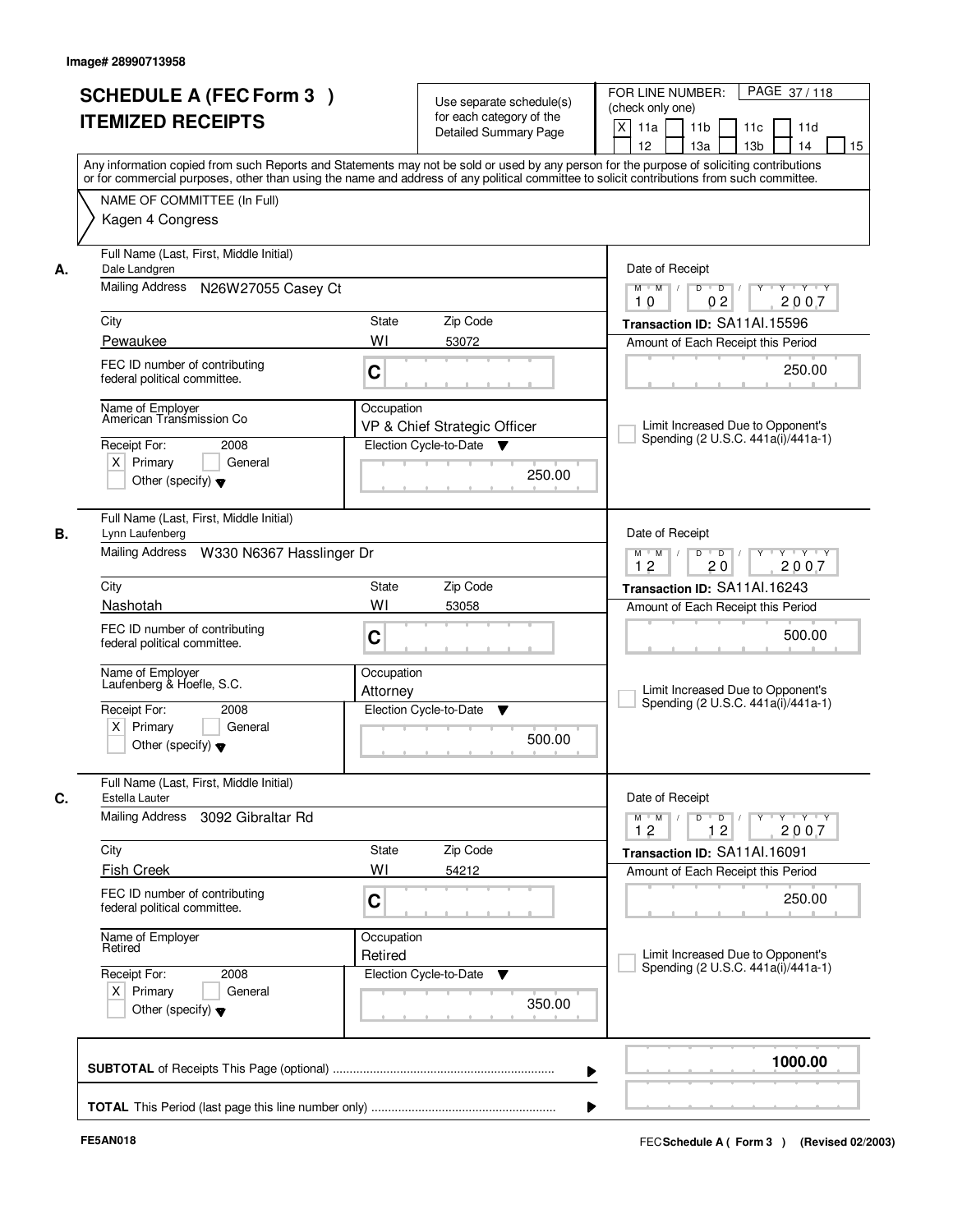|    | <b>SCHEDULE A (FEC Form 3)</b><br><b>ITEMIZED RECEIPTS</b>                                                                        | Use separate schedule(s)<br>for each category of the<br><b>Detailed Summary Page</b>                                                                                                                                                                                                    | PAGE 38/118<br>FOR LINE NUMBER:<br>(check only one)<br>X<br>11a<br>11 <sub>b</sub><br>11c<br>11d<br>12<br>13a<br>13 <sub>b</sub><br>14<br>15 |
|----|-----------------------------------------------------------------------------------------------------------------------------------|-----------------------------------------------------------------------------------------------------------------------------------------------------------------------------------------------------------------------------------------------------------------------------------------|----------------------------------------------------------------------------------------------------------------------------------------------|
|    | NAME OF COMMITTEE (In Full)<br>Kagen 4 Congress                                                                                   | Any information copied from such Reports and Statements may not be sold or used by any person for the purpose of soliciting contributions<br>or for commercial purposes, other than using the name and address of any political committee to solicit contributions from such committee. |                                                                                                                                              |
| А. | Full Name (Last, First, Middle Initial)<br>Law Offices of Hans Buehler<br>Mailing Address 2304 Grandview Blvd<br>City<br>Waukesha | <b>State</b><br>Zip Code<br>WI<br>53188                                                                                                                                                                                                                                                 | Date of Receipt<br>$\overline{D}$<br>$Y - Y - Y$<br>$M$ $M$ /<br>D<br>20<br>2007<br>11<br>Transaction ID: SA11Al.15804                       |
|    | FEC ID number of contributing<br>federal political committee.                                                                     | C                                                                                                                                                                                                                                                                                       | Amount of Each Receipt this Period<br>500.00<br>Sole Propietor                                                                               |
|    | Name of Employer<br>Receipt For:<br>2008<br>$X$ Primary<br>General<br>Other (specify) $\blacktriangledown$                        | Occupation<br>Election Cycle-to-Date<br>▼<br>500.00                                                                                                                                                                                                                                     | Limit Increased Due to Opponent's<br>Spending (2 U.S.C. 441a(i)/441a-1)                                                                      |
| В. | Full Name (Last, First, Middle Initial)<br>Hans Buehler<br>Mailing Address 39825 Sunset Dr                                        |                                                                                                                                                                                                                                                                                         | Date of Receipt<br>$Y + Y + Y$<br>$M$ $M$ /<br>D<br>$\overline{D}$<br>$Y$ <sup>U</sup><br>20<br>2007<br>11                                   |
|    | City<br>Oconomowoc<br>FEC ID number of contributing<br>federal political committee.                                               | Zip Code<br>State<br>W١<br>53066<br>C                                                                                                                                                                                                                                                   | Transaction ID: SA11Al.15804.0<br>Amount of Each Receipt this Period<br>500.00                                                               |
|    | Name of Employer<br>Self-employed<br>Receipt For:<br>2008<br>$X$ Primary<br>General<br>Other (specify) $\blacktriangledown$       | Occupation<br>Attorney<br>Election Cycle-to-Date<br>v<br>500.00                                                                                                                                                                                                                         | Sole Proprietor<br>Limit Increased Due to Opponent's<br>Spending (2 U.S.C. 441a(i)/441a-1)<br>[MEMO ITĔM]                                    |
| С. | Full Name (Last, First, Middle Initial)<br>Mark Lowry<br>Mailing Address<br>1511 Sumac Dr                                         |                                                                                                                                                                                                                                                                                         | Date of Receipt<br>Y Y Y Y<br>$M$ M<br>$D$ $D$ $/$<br>$\blacksquare$                                                                         |
|    | City<br>Madison<br>FEC ID number of contributing                                                                                  | Zip Code<br>State<br>WI<br>53705                                                                                                                                                                                                                                                        | 2007<br>11<br>14<br>Transaction ID: SA11Al.15741<br>Amount of Each Receipt this Period                                                       |
|    | federal political committee.<br>Name of Employer<br>Pacific Economics Group                                                       | C<br>Occupation<br>Economist                                                                                                                                                                                                                                                            | 250.00<br>Limit Increased Due to Opponent's                                                                                                  |
|    | Receipt For:<br>2008<br>$X$ Primary<br>General<br>Other (specify) $\blacktriangledown$                                            | Election Cycle-to-Date<br>v<br>250.00                                                                                                                                                                                                                                                   | Spending (2 U.S.C. 441a(i)/441a-1)                                                                                                           |
|    |                                                                                                                                   |                                                                                                                                                                                                                                                                                         | 750.00                                                                                                                                       |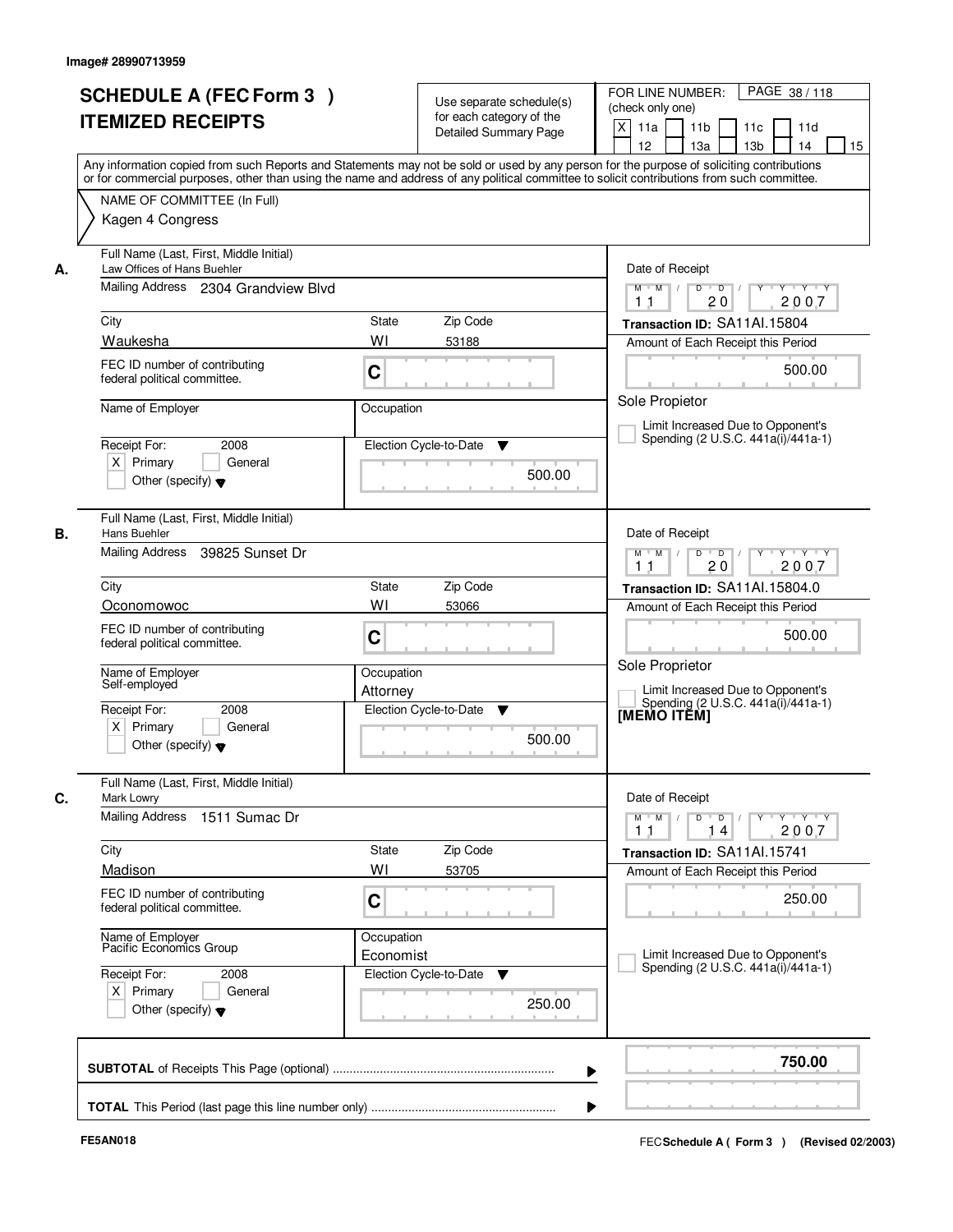|      | <b>SCHEDULE A (FEC Form 3)</b><br><b>ITEMIZED RECEIPTS</b>                                                                                                                                    |                         | Use separate schedule(s)<br>for each category of the<br><b>Detailed Summary Page</b> | PAGE 39/118<br>FOR LINE NUMBER:<br>(check only one)<br>X<br>11 <sub>b</sub><br>11a<br>11 <sub>c</sub><br>11d<br>12<br>13 <sub>b</sub><br>14<br>13a<br>15 |
|------|-----------------------------------------------------------------------------------------------------------------------------------------------------------------------------------------------|-------------------------|--------------------------------------------------------------------------------------|----------------------------------------------------------------------------------------------------------------------------------------------------------|
|      | or for commercial purposes, other than using the name and address of any political committee to solicit contributions from such committee.<br>NAME OF COMMITTEE (In Full)<br>Kagen 4 Congress |                         |                                                                                      | Any information copied from such Reports and Statements may not be sold or used by any person for the purpose of soliciting contributions                |
| А.   | Full Name (Last, First, Middle Initial)<br>Sheldon Lubar                                                                                                                                      |                         |                                                                                      | Date of Receipt                                                                                                                                          |
|      | Mailing Address 8160 N Green Bay Rd                                                                                                                                                           |                         |                                                                                      | $Y + Y + Y$<br>$D$ $D$ $I$<br>Y<br>$M$ $M$ /<br>12<br>20<br>2007                                                                                         |
| City |                                                                                                                                                                                               | <b>State</b>            | Zip Code                                                                             | Transaction ID: SA11Al.16227                                                                                                                             |
|      | <b>River Hills</b>                                                                                                                                                                            | WI                      | 53217                                                                                | Amount of Each Receipt this Period                                                                                                                       |
|      | FEC ID number of contributing<br>federal political committee.                                                                                                                                 | C                       |                                                                                      | 250.00                                                                                                                                                   |
|      | Name of Employer<br>Lubar & Co.                                                                                                                                                               | Occupation              |                                                                                      |                                                                                                                                                          |
|      |                                                                                                                                                                                               | President               |                                                                                      | Limit Increased Due to Opponent's<br>Spending (2 U.S.C. 441a(i)/441a-1)                                                                                  |
|      | Receipt For:<br>2008<br>$X$ Primary<br>General                                                                                                                                                |                         | Election Cycle-to-Date<br>▼                                                          |                                                                                                                                                          |
|      | Other (specify) $\blacktriangledown$                                                                                                                                                          |                         | 250.00                                                                               |                                                                                                                                                          |
|      | Full Name (Last, First, Middle Initial)<br><b>Todd Mahr</b>                                                                                                                                   |                         |                                                                                      | Date of Receipt                                                                                                                                          |
|      | Mailing Address<br>1620 Keller Court                                                                                                                                                          |                         |                                                                                      | $Y \vdash Y \vdash Y$<br>$M$ $M$ /<br>D<br>$\overline{D}$ /<br>Y<br>20<br>2007<br>11                                                                     |
| City |                                                                                                                                                                                               | State                   | Zip Code                                                                             | Transaction ID: SA11Al.15812                                                                                                                             |
|      | Onalaska                                                                                                                                                                                      | WI                      | 54650                                                                                | Amount of Each Receipt this Period                                                                                                                       |
|      | FEC ID number of contributing<br>federal political committee.                                                                                                                                 | C                       |                                                                                      | 1000.00                                                                                                                                                  |
|      | Name of Employer<br>Gundersen Clinic                                                                                                                                                          | Occupation<br>Physician |                                                                                      | Limit Increased Due to Opponent's                                                                                                                        |
|      | Receipt For:<br>2008<br>$X$ Primary<br>General<br>Other (specify) $\blacktriangledown$                                                                                                        |                         | Election Cycle-to-Date<br>▼<br>1000.00                                               | Spending (2 U.S.C. 441a(i)/441a-1)                                                                                                                       |
|      | Full Name (Last, First, Middle Initial)<br>Dennis Maki                                                                                                                                        |                         |                                                                                      | Date of Receipt                                                                                                                                          |
|      | Mailing Address<br>10 Stonefield Terrace                                                                                                                                                      |                         |                                                                                      | $M$ $M$ $M$<br>$D$ $D$ $/$<br>y y y y y<br>12<br>31<br>2007                                                                                              |
| City |                                                                                                                                                                                               | State                   | Zip Code                                                                             | Transaction ID: SA11Al.16336                                                                                                                             |
|      | Madison                                                                                                                                                                                       | WI                      | 53717                                                                                | Amount of Each Receipt this Period                                                                                                                       |
|      | FEC ID number of contributing<br>federal political committee.                                                                                                                                 | C                       |                                                                                      | 1000.00                                                                                                                                                  |
|      | Name of Employer<br>University of Wisconsin                                                                                                                                                   | Occupation              | Professor of Medicine                                                                | Limit Increased Due to Opponent's                                                                                                                        |
|      | Receipt For:<br>2008<br>$X$ Primary<br>General<br>Other (specify) $\blacktriangledown$                                                                                                        |                         | Election Cycle-to-Date<br>v<br>1000.00                                               | Spending (2 U.S.C. 441a(i)/441a-1)                                                                                                                       |
|      |                                                                                                                                                                                               |                         |                                                                                      | 2250.00                                                                                                                                                  |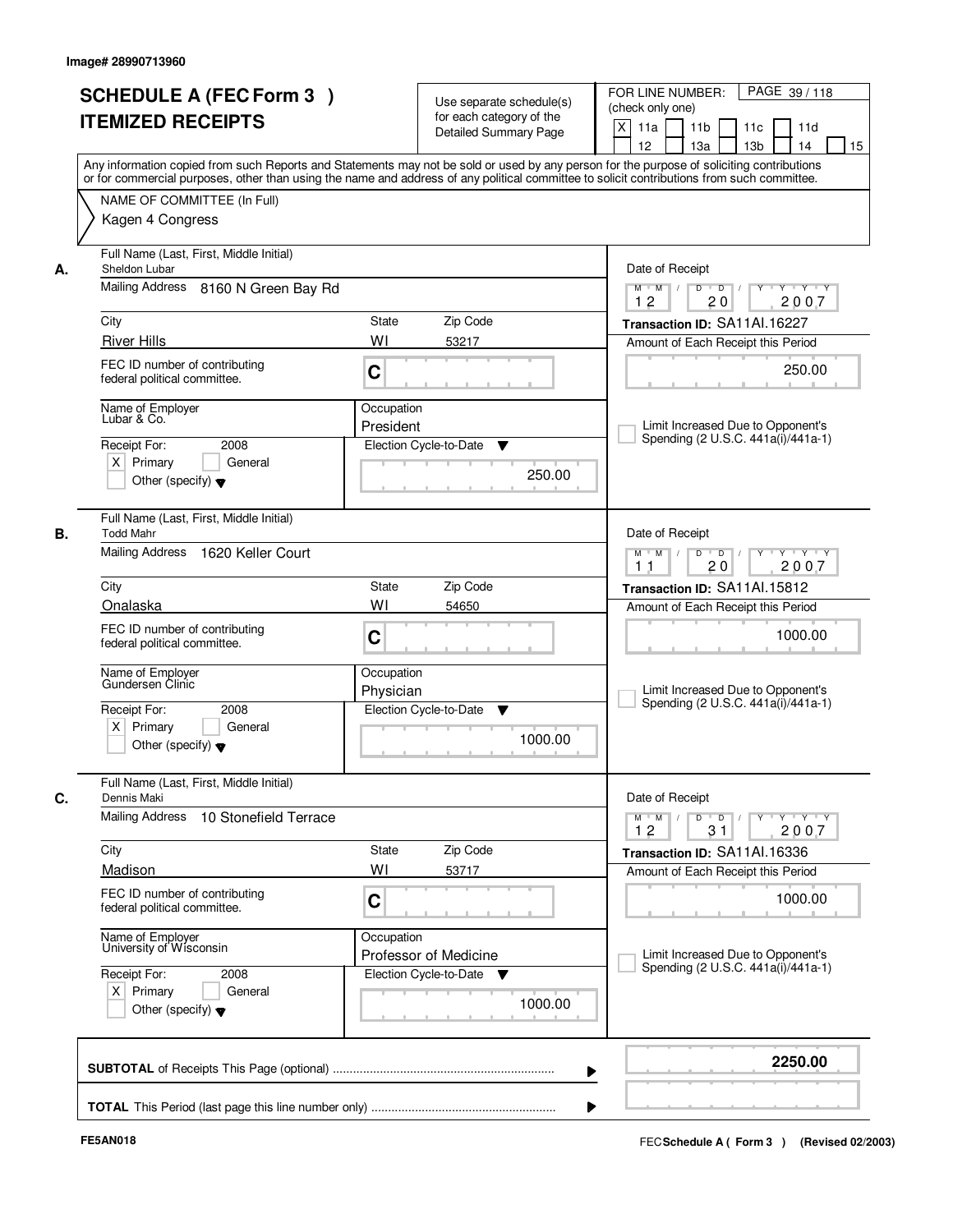| <b>SCHEDULE A (FEC Form 3)</b>                                     | Use separate schedule(s)<br>for each category of the                                                                                                                                                                                                                                    | PAGE 40/118<br>FOR LINE NUMBER:<br>(check only one)                                                    |
|--------------------------------------------------------------------|-----------------------------------------------------------------------------------------------------------------------------------------------------------------------------------------------------------------------------------------------------------------------------------------|--------------------------------------------------------------------------------------------------------|
| <b>ITEMIZED RECEIPTS</b>                                           | <b>Detailed Summary Page</b>                                                                                                                                                                                                                                                            | X<br>11 <sub>b</sub><br>11a<br>11c<br>11d<br>12<br>13a<br>13 <sub>b</sub><br>14<br>15                  |
|                                                                    | Any information copied from such Reports and Statements may not be sold or used by any person for the purpose of soliciting contributions<br>or for commercial purposes, other than using the name and address of any political committee to solicit contributions from such committee. |                                                                                                        |
| NAME OF COMMITTEE (In Full)<br>Kagen 4 Congress                    |                                                                                                                                                                                                                                                                                         |                                                                                                        |
| Full Name (Last, First, Middle Initial)<br><b>Bill Mason</b><br>А. |                                                                                                                                                                                                                                                                                         | Date of Receipt                                                                                        |
| Mailing Address<br>11013 Arbor Pine                                |                                                                                                                                                                                                                                                                                         | $Y - Y - Y$<br>$M$ $M$ /<br>D<br>$\overline{D}$<br>2007<br>12<br>31                                    |
| City                                                               | State<br>Zip Code                                                                                                                                                                                                                                                                       | Transaction ID: SA11Al.16342                                                                           |
| Las Vegas                                                          | <b>NV</b><br>89144                                                                                                                                                                                                                                                                      | Amount of Each Receipt this Period                                                                     |
| FEC ID number of contributing<br>federal political committee.      | C                                                                                                                                                                                                                                                                                       | 1000.00                                                                                                |
| Name of Employer                                                   | Occupation                                                                                                                                                                                                                                                                              |                                                                                                        |
| Taylor International                                               | Contractor                                                                                                                                                                                                                                                                              | Limit Increased Due to Opponent's<br>Spending (2 U.S.C. 441a(i)/441a-1)                                |
| 2008<br>Receipt For:                                               | Election Cycle-to-Date<br>▼                                                                                                                                                                                                                                                             |                                                                                                        |
| $X$ Primary<br>General<br>Other (specify) $\blacktriangledown$     | 1000.00                                                                                                                                                                                                                                                                                 |                                                                                                        |
| Full Name (Last, First, Middle Initial)<br>В.<br>Jeffrey S Mason   |                                                                                                                                                                                                                                                                                         | Date of Receipt                                                                                        |
| Mailing Address<br>4665 Wery Rd                                    |                                                                                                                                                                                                                                                                                         | D<br>$\blacksquare$ D $\blacksquare$ /<br>Y Y Y Y<br>$M$ $M$ /<br>$Y$ <sup>U</sup><br>12<br>2007<br>01 |
| City                                                               | Zip Code<br>State                                                                                                                                                                                                                                                                       | Transaction ID: SA11Al.15929                                                                           |
| Green Bay                                                          | WI<br>54311                                                                                                                                                                                                                                                                             | Amount of Each Receipt this Period                                                                     |
| FEC ID number of contributing<br>federal political committee.      | C                                                                                                                                                                                                                                                                                       | 500.00                                                                                                 |
| Name of Employer<br>Aurora Health                                  | Occupation<br>Physician                                                                                                                                                                                                                                                                 | Limit Increased Due to Opponent's<br>Spending (2 U.S.C. 441a(i)/441a-1)                                |
| Receipt For:<br>2008                                               | Election Cycle-to-Date<br>▼                                                                                                                                                                                                                                                             |                                                                                                        |
| $X$ Primary<br>General<br>Other (specify) $\blacktriangledown$     | 500.00                                                                                                                                                                                                                                                                                  |                                                                                                        |
| Full Name (Last, First, Middle Initial)<br>C.<br>Lesley McKee      |                                                                                                                                                                                                                                                                                         | Date of Receipt                                                                                        |
| Mailing Address<br>217 N Green Bay Rd                              |                                                                                                                                                                                                                                                                                         | $M$ $M$<br>$D$ $D$ $/$<br>$Y$ <sup>U</sup><br>$Y - Y - Y$<br>2007<br>11<br>08                          |
| City                                                               | Zip Code<br>State                                                                                                                                                                                                                                                                       | Transaction ID: SA11Al.15715                                                                           |
| Appleton                                                           | WI<br>54911                                                                                                                                                                                                                                                                             | Amount of Each Receipt this Period                                                                     |
| FEC ID number of contributing<br>federal political committee.      | C                                                                                                                                                                                                                                                                                       | 250.00                                                                                                 |
| Name of Employer<br>Self -employed                                 | Occupation<br>Homemaker                                                                                                                                                                                                                                                                 | Limit Increased Due to Opponent's<br>Spending (2 U.S.C. 441a(i)/441a-1)                                |
| Receipt For:<br>2008                                               | Election Cycle-to-Date<br>v                                                                                                                                                                                                                                                             |                                                                                                        |
| $X$ Primary<br>General<br>Other (specify) $\blacktriangledown$     | 250.00                                                                                                                                                                                                                                                                                  |                                                                                                        |
|                                                                    | ▶                                                                                                                                                                                                                                                                                       | 1750.00                                                                                                |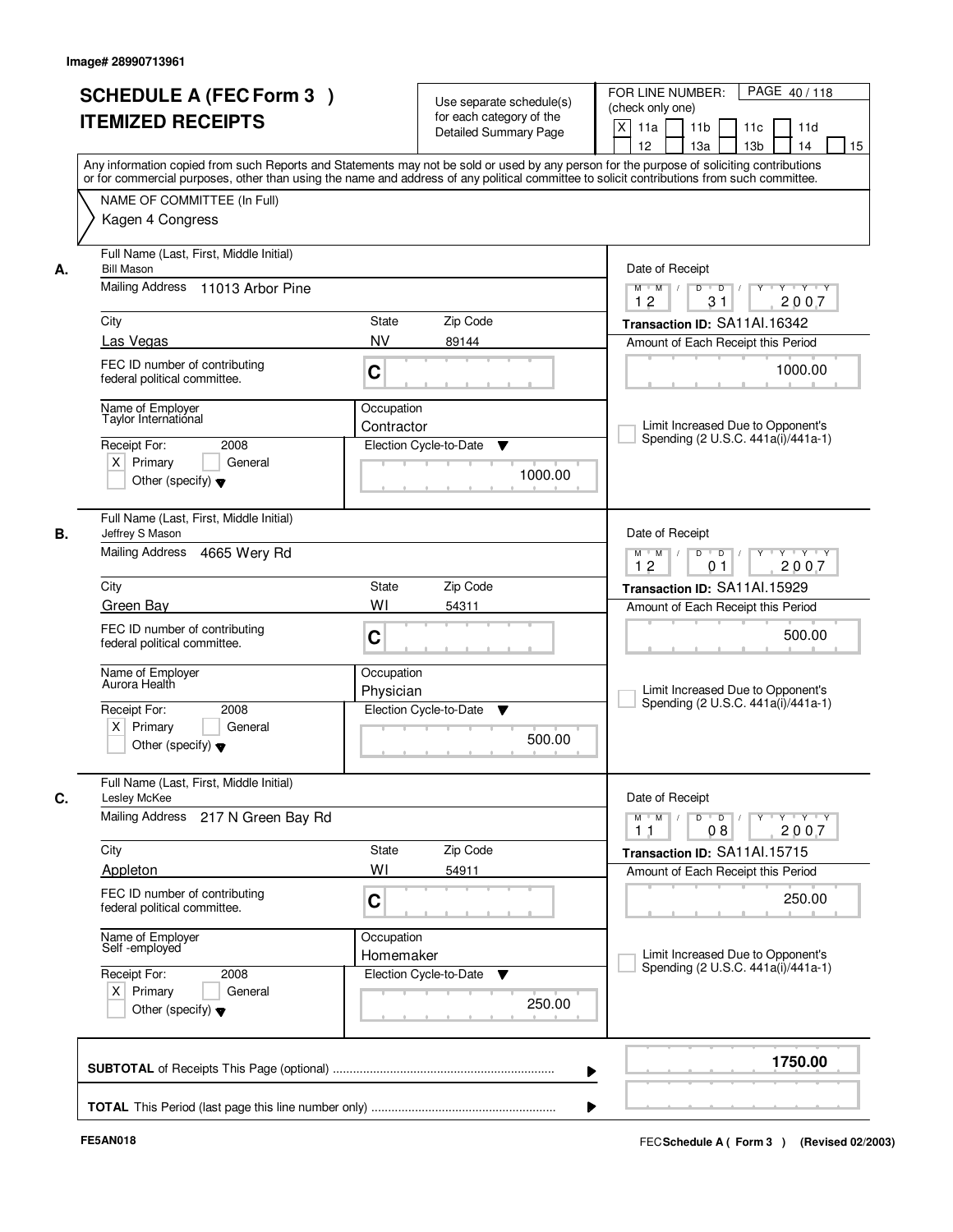| <b>SCHEDULE A (FEC Form 3)</b><br><b>ITEMIZED RECEIPTS</b>                                                                 |                               | Use separate schedule(s)<br>for each category of the<br><b>Detailed Summary Page</b> | FOR LINE NUMBER:<br>PAGE 41/118<br>(check only one)<br>X<br>11a<br>11 <sub>b</sub><br>11c<br>11d<br>12<br>13a<br>13 <sub>b</sub><br>14<br>15                                                                                                                                            |
|----------------------------------------------------------------------------------------------------------------------------|-------------------------------|--------------------------------------------------------------------------------------|-----------------------------------------------------------------------------------------------------------------------------------------------------------------------------------------------------------------------------------------------------------------------------------------|
| NAME OF COMMITTEE (In Full)<br>Kagen 4 Congress                                                                            |                               |                                                                                      | Any information copied from such Reports and Statements may not be sold or used by any person for the purpose of soliciting contributions<br>or for commercial purposes, other than using the name and address of any political committee to solicit contributions from such committee. |
| Full Name (Last, First, Middle Initial)<br>Midwest Alliance of Sovereign Tribes Mast<br>А.<br>Mailing Address P.O. Box 365 |                               |                                                                                      | Date of Receipt<br>$\overline{D}$ /<br>Y<br>$Y + Y + Y$<br>$M$ $M$ /<br>D<br>12<br>2007<br>12                                                                                                                                                                                           |
| City                                                                                                                       | State                         | Zip Code                                                                             | Transaction ID: SA11Al.16155                                                                                                                                                                                                                                                            |
| Oneida                                                                                                                     | WI                            | 54155                                                                                | Amount of Each Receipt this Period                                                                                                                                                                                                                                                      |
| FEC ID number of contributing<br>federal political committee.                                                              | C                             |                                                                                      | 1000.00                                                                                                                                                                                                                                                                                 |
| Name of Employer<br>Receipt For:<br>$X$ Primary<br>Other (specify) $\blacktriangledown$                                    | Occupation<br>2008<br>General | Election Cycle-to-Date<br>▼<br>1000.00                                               | Limit Increased Due to Opponent's<br>Spending (2 U.S.C. 441a(i)/441a-1)                                                                                                                                                                                                                 |
| Full Name (Last, First, Middle Initial)<br>В.<br>Robert Nathan<br>Mailing Address 312 Lake Ave                             |                               |                                                                                      | Date of Receipt<br>D<br>$\blacksquare$ $\blacksquare$ $\blacksquare$ $\blacksquare$ $\blacksquare$<br>$Y$ <sup>U</sup><br>Y Y Y Y<br>$M$ $M$ /                                                                                                                                          |
|                                                                                                                            |                               |                                                                                      | 26<br>2007<br>10                                                                                                                                                                                                                                                                        |
| City<br>Colorado Springs                                                                                                   | State<br>CO                   | Zip Code<br>80906                                                                    | Transaction ID: SA11Al.15648<br>Amount of Each Receipt this Period                                                                                                                                                                                                                      |
| FEC ID number of contributing<br>federal political committee.                                                              | C                             |                                                                                      | 250.00                                                                                                                                                                                                                                                                                  |
| Name of Employer<br>Self-Employed                                                                                          | Occupation<br>Physician       |                                                                                      | Limit Increased Due to Opponent's                                                                                                                                                                                                                                                       |
| Receipt For:<br>$X$ Primary<br>Other (specify) $\blacktriangledown$                                                        | 2008<br>General               | Election Cycle-to-Date<br>▼<br>250.00                                                | Spending (2 U.S.C. 441a(i)/441a-1)                                                                                                                                                                                                                                                      |
| Full Name (Last, First, Middle Initial)<br>C.<br>Robert Nathan                                                             |                               |                                                                                      | Date of Receipt                                                                                                                                                                                                                                                                         |
| Mailing Address                                                                                                            | 312 Lake Ave                  |                                                                                      | $M$ $M$<br>$D$ $D$ $/$<br>$Y$ <sup>U</sup><br>$\mathsf{Y} \dashv \mathsf{Y} \dashv \mathsf{Y}$<br>2007<br>11<br>14                                                                                                                                                                      |
| City<br><b>Colorado Springs</b>                                                                                            | State<br>CO                   | Zip Code<br>80906                                                                    | Transaction ID: SA11Al.15763                                                                                                                                                                                                                                                            |
| FEC ID number of contributing<br>federal political committee.                                                              | C                             |                                                                                      | Amount of Each Receipt this Period<br>750.00                                                                                                                                                                                                                                            |
| Name of Employer<br>Self-Employed                                                                                          | Occupation<br>Physician       |                                                                                      | Limit Increased Due to Opponent's                                                                                                                                                                                                                                                       |
| Receipt For:<br>$X$ Primary<br>Other (specify) $\blacktriangledown$                                                        | 2008<br>General               | Election Cycle-to-Date<br>v<br>1000.00                                               | Spending (2 U.S.C. 441a(i)/441a-1)                                                                                                                                                                                                                                                      |
|                                                                                                                            |                               |                                                                                      | 2000.00<br>▶                                                                                                                                                                                                                                                                            |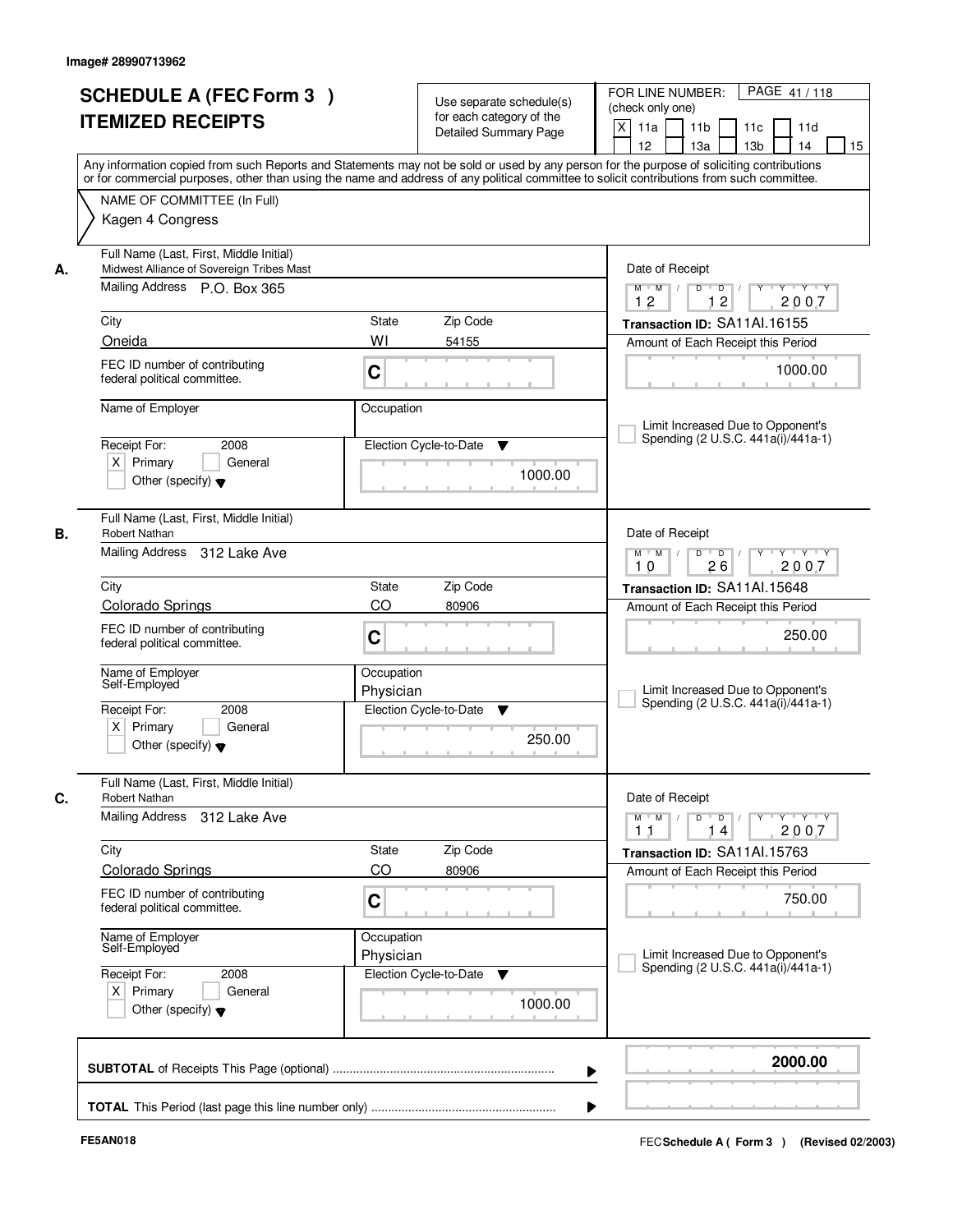|    | <b>SCHEDULE A (FEC Form 3)</b><br><b>ITEMIZED RECEIPTS</b>                                                                              | Use separate schedule(s)<br>for each category of the<br><b>Detailed Summary Page</b> | PAGE 42/118<br>FOR LINE NUMBER:<br>(check only one)<br>X<br>11 <sub>b</sub><br>11a<br>11c<br>11d<br>12<br>13a<br>13 <sub>b</sub><br>14<br>15                                                                                                                                            |
|----|-----------------------------------------------------------------------------------------------------------------------------------------|--------------------------------------------------------------------------------------|-----------------------------------------------------------------------------------------------------------------------------------------------------------------------------------------------------------------------------------------------------------------------------------------|
|    | NAME OF COMMITTEE (In Full)<br>Kagen 4 Congress                                                                                         |                                                                                      | Any information copied from such Reports and Statements may not be sold or used by any person for the purpose of soliciting contributions<br>or for commercial purposes, other than using the name and address of any political committee to solicit contributions from such committee. |
| А. | Full Name (Last, First, Middle Initial)<br>Nannette Niesen<br>Mailing Address<br>1585 Glen Road                                         |                                                                                      | Date of Receipt<br>$\overline{D}$ /<br>Y Y Y Y<br>$M$ $M$ /<br>D<br>Y                                                                                                                                                                                                                   |
|    | City<br>Newport                                                                                                                         | State<br>Zip Code<br><b>MN</b><br>55055                                              | 12<br>2007<br>12<br>Transaction ID: SA11Al.16147<br>Amount of Each Receipt this Period                                                                                                                                                                                                  |
|    | FEC ID number of contributing<br>federal political committee.                                                                           | C                                                                                    | 1000.00                                                                                                                                                                                                                                                                                 |
|    | Name of Employer<br><b>Woodstone Builders</b><br>Receipt For:<br>2008<br>$X$ Primary<br>General<br>Other (specify) $\blacktriangledown$ | Occupation<br><b>Vice President</b><br>Election Cycle-to-Date<br>▼<br>1000.00        | Limit Increased Due to Opponent's<br>Spending (2 U.S.C. 441a(i)/441a-1)                                                                                                                                                                                                                 |
| В. | Full Name (Last, First, Middle Initial)<br>Michael O'Donnell<br>Mailing Address<br>364 Golden Bear Court                                |                                                                                      | Date of Receipt<br>D<br>$\overline{D}$ /<br>$Y$ <sup>U</sup><br>Y 'Y 'Y<br>$M$ $M$ /<br>12<br>12<br>2007                                                                                                                                                                                |
|    | City                                                                                                                                    | Zip Code<br>State                                                                    | Transaction ID: SA11Al.16145                                                                                                                                                                                                                                                            |
|    | Cecil<br>FEC ID number of contributing<br>federal political committee.                                                                  | WI<br>54111<br>C                                                                     | Amount of Each Receipt this Period<br>1000.00                                                                                                                                                                                                                                           |
|    | Name of Employer<br>Woodstone Builders<br>Receipt For:<br>2008                                                                          | Occupation<br>President<br>Election Cycle-to-Date<br>▼                               | Limit Increased Due to Opponent's<br>Spending (2 U.S.C. 441a(i)/441a-1)                                                                                                                                                                                                                 |
|    | $X$ Primary<br>General<br>Other (specify) $\blacktriangledown$                                                                          | 1000.00                                                                              |                                                                                                                                                                                                                                                                                         |
| C. | Full Name (Last, First, Middle Initial)<br>Michael Olujic<br>Mailing Address P.O. Box 151                                               |                                                                                      | Date of Receipt<br>$M^+$ M<br>$D$ $D$ $I$<br>$Y$ $Y$ $Y$<br>$\sqrt{ }$<br>$Y$ <sup>-1</sup><br>2007<br>12<br>12                                                                                                                                                                         |
|    | City<br>Onieda                                                                                                                          | Zip Code<br>State<br>WI<br>54155                                                     | Transaction ID: SA11Al.16137                                                                                                                                                                                                                                                            |
|    | FEC ID number of contributing<br>federal political committee.                                                                           | C                                                                                    | Amount of Each Receipt this Period<br>300.00                                                                                                                                                                                                                                            |
|    | Name of Employer<br>North Star Bingo & Casino                                                                                           | Occupation<br>General Manager                                                        | Limit Increased Due to Opponent's<br>Spending (2 U.S.C. 441a(i)/441a-1)                                                                                                                                                                                                                 |
|    | Receipt For:<br>2008<br>$X$ Primary<br>General<br>Other (specify) $\blacktriangledown$                                                  | Election Cycle-to-Date<br>v<br>300.00                                                |                                                                                                                                                                                                                                                                                         |
|    |                                                                                                                                         |                                                                                      | 2300.00<br>▶                                                                                                                                                                                                                                                                            |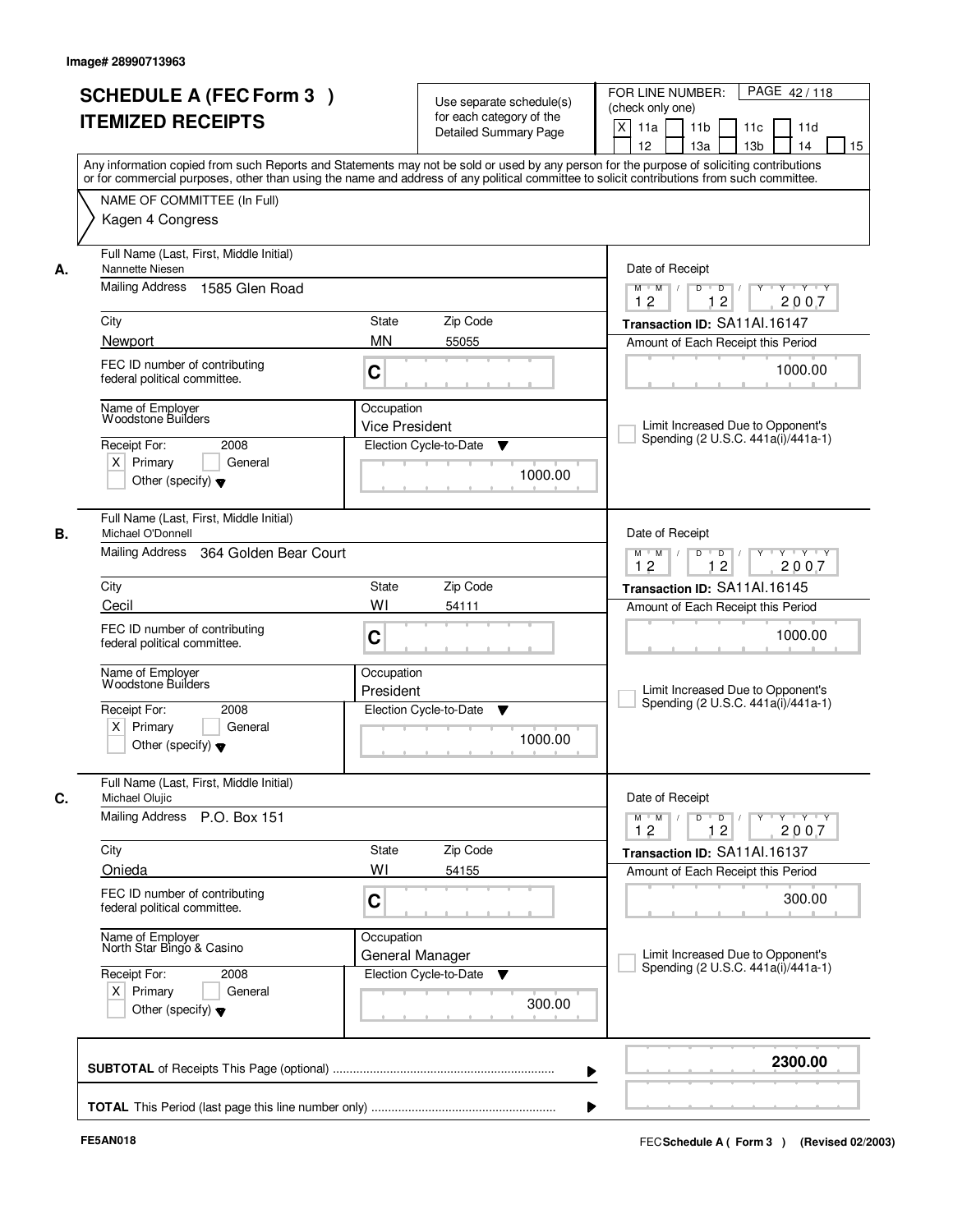| <b>SCHEDULE A (FEC Form 3)</b><br><b>ITEMIZED RECEIPTS</b>                                                                                     |                            | Use separate schedule(s)<br>for each category of the<br><b>Detailed Summary Page</b> | PAGE 43/118<br>FOR LINE NUMBER:<br>(check only one)<br>X<br>11 <sub>b</sub><br>11a<br>11 <sub>c</sub><br>11d<br>12<br>13 <sub>b</sub><br>14<br>13a<br>15<br>Any information copied from such Reports and Statements may not be sold or used by any person for the purpose of soliciting contributions |
|------------------------------------------------------------------------------------------------------------------------------------------------|----------------------------|--------------------------------------------------------------------------------------|-------------------------------------------------------------------------------------------------------------------------------------------------------------------------------------------------------------------------------------------------------------------------------------------------------|
| NAME OF COMMITTEE (In Full)<br>Kagen 4 Congress                                                                                                |                            |                                                                                      | or for commercial purposes, other than using the name and address of any political committee to solicit contributions from such committee.                                                                                                                                                            |
| Full Name (Last, First, Middle Initial)<br>David Pearlman<br>А.<br>Mailing Address 6029 Prentice PI                                            |                            |                                                                                      | Date of Receipt<br>$D$ $D$ $I$<br>Y<br>$Y - Y - Y - Y$<br>$M$ $M$ /<br>12<br>20<br>2007                                                                                                                                                                                                               |
| City                                                                                                                                           | <b>State</b>               | Zip Code                                                                             | Transaction ID: SA11Al.16249                                                                                                                                                                                                                                                                          |
| Greenwood Village                                                                                                                              | CO                         | 80111                                                                                | Amount of Each Receipt this Period                                                                                                                                                                                                                                                                    |
| FEC ID number of contributing<br>federal political committee.                                                                                  | C                          |                                                                                      | 1000.00                                                                                                                                                                                                                                                                                               |
| Name of Employer<br>Colorado Allergy & Asthma<br>Cen<br>Receipt For:<br>2008<br>$X$ Primary<br>General<br>Other (specify) $\blacktriangledown$ | Occupation<br>Physician    | Election Cycle-to-Date<br>▼<br>1000.00                                               | Limit Increased Due to Opponent's<br>Spending (2 U.S.C. 441a(i)/441a-1)                                                                                                                                                                                                                               |
| Full Name (Last, First, Middle Initial)<br><b>Michael Peebles</b><br>В.<br>Mailing Address                                                     | N8245 Edgewood Ln.         |                                                                                      | Date of Receipt<br>$Y \vdash Y \vdash Y$<br>$M$ $M$ /<br>D<br>$\overline{D}$ /<br>Y                                                                                                                                                                                                                   |
|                                                                                                                                                |                            |                                                                                      | 12<br>20<br>2007                                                                                                                                                                                                                                                                                      |
| City<br>Fond du Lac                                                                                                                            | State<br>WI                | Zip Code                                                                             | Transaction ID: SA11Al.16183                                                                                                                                                                                                                                                                          |
| FEC ID number of contributing<br>federal political committee.                                                                                  | C                          | 54935                                                                                | Amount of Each Receipt this Period<br>500.00                                                                                                                                                                                                                                                          |
| Name of Employer<br>Mercury Marine<br>Receipt For:<br>2008<br>$X$ Primary<br>General                                                           | Occupation<br>Area Manager | Election Cycle-to-Date<br>▼                                                          | Limit Increased Due to Opponent's<br>Spending (2 U.S.C. 441a(i)/441a-1)                                                                                                                                                                                                                               |
| Other (specify) $\blacktriangledown$                                                                                                           |                            | 500.00                                                                               |                                                                                                                                                                                                                                                                                                       |
| Full Name (Last, First, Middle Initial)<br>C.<br><b>William Perloff</b>                                                                        |                            |                                                                                      | Date of Receipt                                                                                                                                                                                                                                                                                       |
| Mailing Address                                                                                                                                | 9527 North Bay Drive       |                                                                                      | $M$ $M$ $M$<br>$D$ $D$ $l$<br><u> Y LY LY LY</u><br>12<br>0 <sub>1</sub><br>2007                                                                                                                                                                                                                      |
| City                                                                                                                                           | State                      | Zip Code                                                                             | Transaction ID: SA11Al.15953                                                                                                                                                                                                                                                                          |
| <b>Baileys Harbor</b><br>FEC ID number of contributing<br>federal political committee.                                                         | WI<br>C                    | 54202                                                                                | Amount of Each Receipt this Period<br>100.00                                                                                                                                                                                                                                                          |
| Name of Employer<br>Retired                                                                                                                    | Occupation<br>Retired      |                                                                                      | Limit Increased Due to Opponent's                                                                                                                                                                                                                                                                     |
| Receipt For:<br>2008<br>$X$ Primary<br>General<br>Other (specify) $\blacktriangledown$                                                         |                            | Election Cycle-to-Date<br>▼<br>300.00                                                | Spending (2 U.S.C. 441a(i)/441a-1)                                                                                                                                                                                                                                                                    |
|                                                                                                                                                |                            |                                                                                      | 1600.00                                                                                                                                                                                                                                                                                               |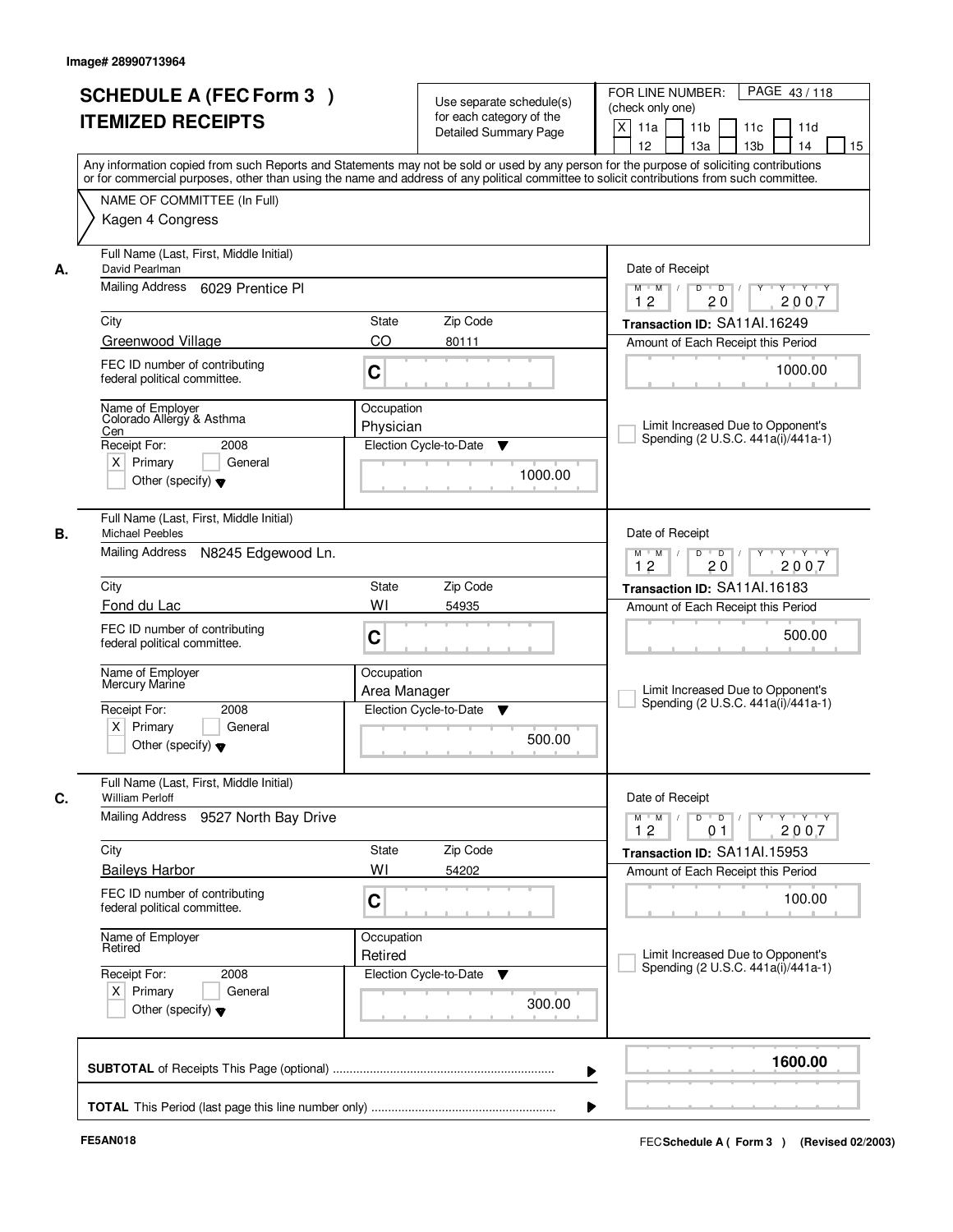|                   | <b>SCHEDULE A (FEC Form 3)</b><br><b>ITEMIZED RECEIPTS</b>             |                         | Use separate schedule(s)<br>for each category of the<br><b>Detailed Summary Page</b> | PAGE 44/118<br>FOR LINE NUMBER:<br>(check only one)<br>X<br>11 <sub>b</sub><br>11a<br>11c<br>11d                                                                                                                                                                                                                                    |
|-------------------|------------------------------------------------------------------------|-------------------------|--------------------------------------------------------------------------------------|-------------------------------------------------------------------------------------------------------------------------------------------------------------------------------------------------------------------------------------------------------------------------------------------------------------------------------------|
|                   |                                                                        |                         |                                                                                      | 12<br>13 <sub>b</sub><br>13a<br>14<br>15<br>Any information copied from such Reports and Statements may not be sold or used by any person for the purpose of soliciting contributions<br>or for commercial purposes, other than using the name and address of any political committee to solicit contributions from such committee. |
|                   | NAME OF COMMITTEE (In Full)<br>Kagen 4 Congress                        |                         |                                                                                      |                                                                                                                                                                                                                                                                                                                                     |
| А.                | Full Name (Last, First, Middle Initial)<br>Marvia Perreault            |                         |                                                                                      | Date of Receipt                                                                                                                                                                                                                                                                                                                     |
|                   | Mailing Address 1002 E. Eldorado St.                                   |                         |                                                                                      | $Y + Y + Y$<br>$M$ $M$ /<br>$D$ $D$ $/$<br>$\overline{Y}$<br>12<br>2007<br>01                                                                                                                                                                                                                                                       |
| City              |                                                                        | State                   | Zip Code                                                                             | Transaction ID: SA11Al.15956                                                                                                                                                                                                                                                                                                        |
| Appleton          |                                                                        | WI                      | 54911                                                                                | Amount of Each Receipt this Period                                                                                                                                                                                                                                                                                                  |
|                   | FEC ID number of contributing<br>federal political committee.          | C                       |                                                                                      | 250.00                                                                                                                                                                                                                                                                                                                              |
|                   | Name of Employer<br>Self-Employed                                      | Occupation<br>Homemaker |                                                                                      | Limit Increased Due to Opponent's                                                                                                                                                                                                                                                                                                   |
| Receipt For:      | 2008                                                                   |                         | Election Cycle-to-Date<br>▼                                                          | Spending (2 U.S.C. 441a(i)/441a-1)                                                                                                                                                                                                                                                                                                  |
|                   | $X$ Primary<br>General<br>Other (specify) $\blacktriangledown$         |                         | 250.00                                                                               |                                                                                                                                                                                                                                                                                                                                     |
| В.<br>Jay Portney | Full Name (Last, First, Middle Initial)                                |                         |                                                                                      | Date of Receipt                                                                                                                                                                                                                                                                                                                     |
|                   | Mailing Address 9615 W 116 Place                                       |                         |                                                                                      | Y<br>$Y \vdash Y \vdash Y$<br>$M$ $M$ /<br>D<br>$\overline{D}$<br>2007<br>11<br>14                                                                                                                                                                                                                                                  |
| City              |                                                                        | State                   | Zip Code                                                                             | Transaction ID: SA11Al.15756                                                                                                                                                                                                                                                                                                        |
|                   | <b>Overland Park</b>                                                   | KS                      | 66210                                                                                | Amount of Each Receipt this Period                                                                                                                                                                                                                                                                                                  |
|                   | FEC ID number of contributing<br>federal political committee.          | C                       |                                                                                      | 1000.00                                                                                                                                                                                                                                                                                                                             |
|                   | Name of Employer<br>Childrens Mercy Hospital                           | Occupation<br>Physician |                                                                                      | Limit Increased Due to Opponent's<br>Spending (2 U.S.C. 441a(i)/441a-1)                                                                                                                                                                                                                                                             |
| Receipt For:      | 2008<br>$X$ Primary<br>General<br>Other (specify) $\blacktriangledown$ |                         | Election Cycle-to-Date<br>v<br>1000.00                                               |                                                                                                                                                                                                                                                                                                                                     |
| C.                | Full Name (Last, First, Middle Initial)<br>Pamela Rhodes               |                         |                                                                                      | Date of Receipt                                                                                                                                                                                                                                                                                                                     |
|                   | Mailing Address<br>1418 White Pine Rd                                  |                         |                                                                                      | $\mathsf D$<br>$M$ $M$ $/$<br>$\overline{D}$<br>$Y$ <sup>-1</sup><br>$Y + Y + Y$<br>12<br>2007<br>20                                                                                                                                                                                                                                |
| City              |                                                                        | State                   | Zip Code                                                                             | Transaction ID: SA11Al.16255                                                                                                                                                                                                                                                                                                        |
| <b>Eau Claire</b> |                                                                        | WI                      | 54701                                                                                | Amount of Each Receipt this Period                                                                                                                                                                                                                                                                                                  |
|                   | FEC ID number of contributing<br>federal political committee.          | C                       |                                                                                      | 250.00                                                                                                                                                                                                                                                                                                                              |
|                   | Name of Employer<br>Self employed                                      | Occupation<br>Homemaker |                                                                                      | Limit Increased Due to Opponent's<br>Spending (2 U.S.C. 441a(i)/441a-1)                                                                                                                                                                                                                                                             |
| Receipt For:      | 2008<br>$X$ Primary<br>General<br>Other (specify) $\blacktriangledown$ |                         | Election Cycle-to-Date<br>v<br>250.00                                                |                                                                                                                                                                                                                                                                                                                                     |
|                   |                                                                        |                         |                                                                                      | 1500.00<br>▶                                                                                                                                                                                                                                                                                                                        |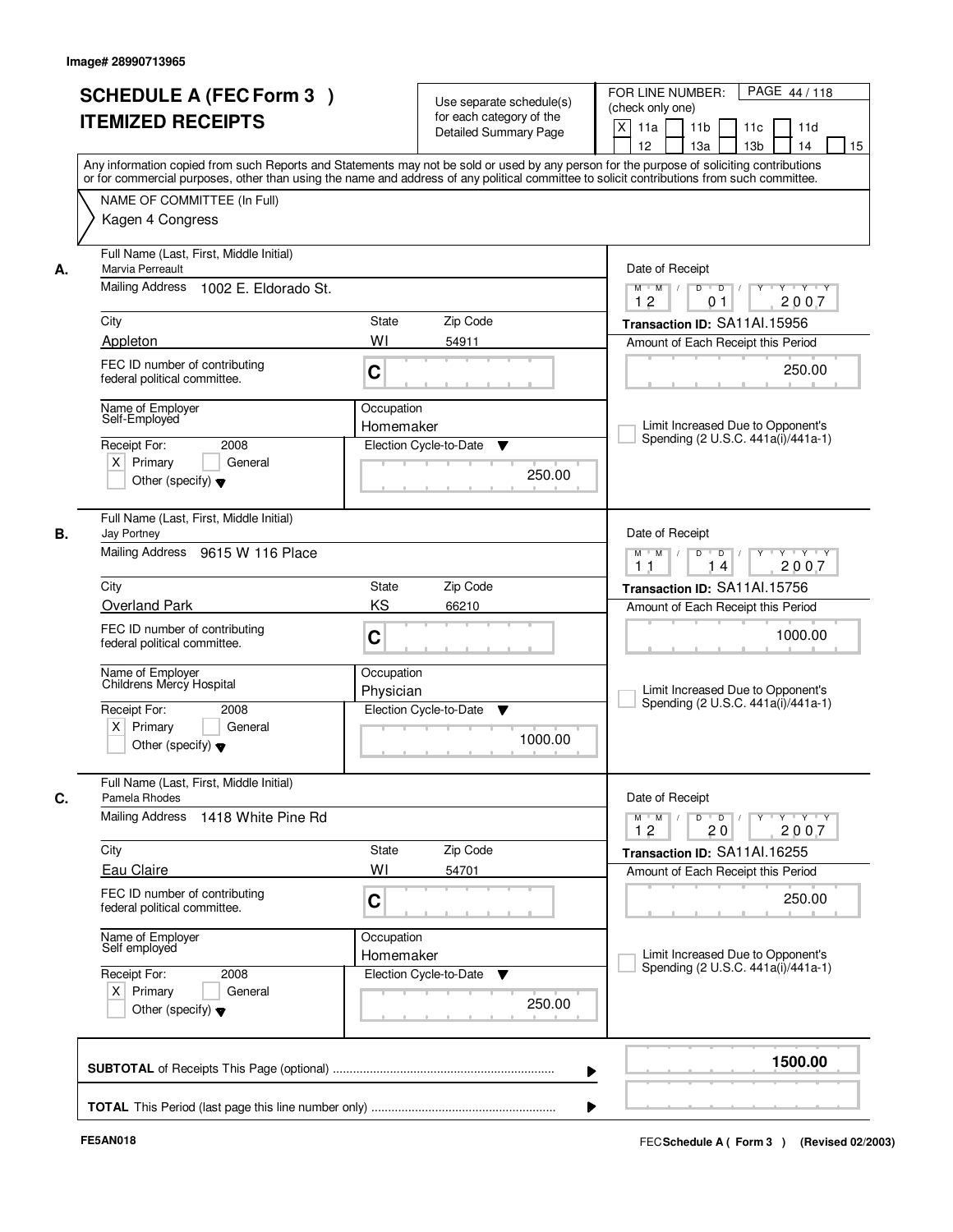| <b>SCHEDULE A (FEC Form 3)</b><br><b>ITEMIZED RECEIPTS</b><br>NAME OF COMMITTEE (In Full)<br>Kagen 4 Congress<br>Full Name (Last, First, Middle Initial)<br>David C Rohde<br>Mailing Address<br>293 Breezy Acres<br>Luxemburg<br>FEC ID number of contributing<br>federal political committee.<br>Name of Employer<br>Aurora Health<br>2008<br>Receipt For:<br>$X$ Primary<br>General<br>Other (specify) $\blacktriangledown$<br>Full Name (Last, First, Middle Initial) | Use separate schedule(s)<br>for each category of the<br><b>Detailed Summary Page</b><br>Any information copied from such Reports and Statements may not be sold or used by any person for the purpose of soliciting contributions<br>or for commercial purposes, other than using the name and address of any political committee to solicit contributions from such committee.<br>State<br>Zip Code<br>WI<br>54217<br>C<br>Occupation<br>Physician<br>Election Cycle-to-Date<br>▼<br>500.00 | FOR LINE NUMBER:<br>PAGE 45/118<br>(check only one)<br>X<br>11a<br>11 <sub>b</sub><br>11c<br>11d<br>12<br>13a<br>13 <sub>b</sub><br>14<br>15<br>Date of Receipt<br>$\overline{D}$<br>$Y - Y - Y$<br>$M$ $M$ /<br>D<br>2007<br>12<br>01<br>Transaction ID: SA11Al.15927<br>Amount of Each Receipt this Period<br>500.00<br>Limit Increased Due to Opponent's<br>Spending (2 U.S.C. 441a(i)/441a-1)<br>Date of Receipt<br>D<br>$\blacksquare$ D $\blacksquare$ /<br>Y Y Y Y<br>$M$ $M$ /<br>$Y$ <sup>U</sup> |
|--------------------------------------------------------------------------------------------------------------------------------------------------------------------------------------------------------------------------------------------------------------------------------------------------------------------------------------------------------------------------------------------------------------------------------------------------------------------------|----------------------------------------------------------------------------------------------------------------------------------------------------------------------------------------------------------------------------------------------------------------------------------------------------------------------------------------------------------------------------------------------------------------------------------------------------------------------------------------------|------------------------------------------------------------------------------------------------------------------------------------------------------------------------------------------------------------------------------------------------------------------------------------------------------------------------------------------------------------------------------------------------------------------------------------------------------------------------------------------------------------|
|                                                                                                                                                                                                                                                                                                                                                                                                                                                                          |                                                                                                                                                                                                                                                                                                                                                                                                                                                                                              |                                                                                                                                                                                                                                                                                                                                                                                                                                                                                                            |
|                                                                                                                                                                                                                                                                                                                                                                                                                                                                          |                                                                                                                                                                                                                                                                                                                                                                                                                                                                                              |                                                                                                                                                                                                                                                                                                                                                                                                                                                                                                            |
|                                                                                                                                                                                                                                                                                                                                                                                                                                                                          |                                                                                                                                                                                                                                                                                                                                                                                                                                                                                              |                                                                                                                                                                                                                                                                                                                                                                                                                                                                                                            |
|                                                                                                                                                                                                                                                                                                                                                                                                                                                                          |                                                                                                                                                                                                                                                                                                                                                                                                                                                                                              |                                                                                                                                                                                                                                                                                                                                                                                                                                                                                                            |
|                                                                                                                                                                                                                                                                                                                                                                                                                                                                          |                                                                                                                                                                                                                                                                                                                                                                                                                                                                                              |                                                                                                                                                                                                                                                                                                                                                                                                                                                                                                            |
|                                                                                                                                                                                                                                                                                                                                                                                                                                                                          |                                                                                                                                                                                                                                                                                                                                                                                                                                                                                              |                                                                                                                                                                                                                                                                                                                                                                                                                                                                                                            |
|                                                                                                                                                                                                                                                                                                                                                                                                                                                                          |                                                                                                                                                                                                                                                                                                                                                                                                                                                                                              |                                                                                                                                                                                                                                                                                                                                                                                                                                                                                                            |
|                                                                                                                                                                                                                                                                                                                                                                                                                                                                          |                                                                                                                                                                                                                                                                                                                                                                                                                                                                                              |                                                                                                                                                                                                                                                                                                                                                                                                                                                                                                            |
|                                                                                                                                                                                                                                                                                                                                                                                                                                                                          |                                                                                                                                                                                                                                                                                                                                                                                                                                                                                              |                                                                                                                                                                                                                                                                                                                                                                                                                                                                                                            |
|                                                                                                                                                                                                                                                                                                                                                                                                                                                                          |                                                                                                                                                                                                                                                                                                                                                                                                                                                                                              |                                                                                                                                                                                                                                                                                                                                                                                                                                                                                                            |
|                                                                                                                                                                                                                                                                                                                                                                                                                                                                          |                                                                                                                                                                                                                                                                                                                                                                                                                                                                                              |                                                                                                                                                                                                                                                                                                                                                                                                                                                                                                            |
|                                                                                                                                                                                                                                                                                                                                                                                                                                                                          |                                                                                                                                                                                                                                                                                                                                                                                                                                                                                              |                                                                                                                                                                                                                                                                                                                                                                                                                                                                                                            |
|                                                                                                                                                                                                                                                                                                                                                                                                                                                                          |                                                                                                                                                                                                                                                                                                                                                                                                                                                                                              |                                                                                                                                                                                                                                                                                                                                                                                                                                                                                                            |
|                                                                                                                                                                                                                                                                                                                                                                                                                                                                          |                                                                                                                                                                                                                                                                                                                                                                                                                                                                                              |                                                                                                                                                                                                                                                                                                                                                                                                                                                                                                            |
|                                                                                                                                                                                                                                                                                                                                                                                                                                                                          |                                                                                                                                                                                                                                                                                                                                                                                                                                                                                              |                                                                                                                                                                                                                                                                                                                                                                                                                                                                                                            |
|                                                                                                                                                                                                                                                                                                                                                                                                                                                                          |                                                                                                                                                                                                                                                                                                                                                                                                                                                                                              |                                                                                                                                                                                                                                                                                                                                                                                                                                                                                                            |
|                                                                                                                                                                                                                                                                                                                                                                                                                                                                          |                                                                                                                                                                                                                                                                                                                                                                                                                                                                                              |                                                                                                                                                                                                                                                                                                                                                                                                                                                                                                            |
|                                                                                                                                                                                                                                                                                                                                                                                                                                                                          |                                                                                                                                                                                                                                                                                                                                                                                                                                                                                              |                                                                                                                                                                                                                                                                                                                                                                                                                                                                                                            |
|                                                                                                                                                                                                                                                                                                                                                                                                                                                                          |                                                                                                                                                                                                                                                                                                                                                                                                                                                                                              |                                                                                                                                                                                                                                                                                                                                                                                                                                                                                                            |
| Salt Rirver Pima Maricopa Indian Community                                                                                                                                                                                                                                                                                                                                                                                                                               |                                                                                                                                                                                                                                                                                                                                                                                                                                                                                              |                                                                                                                                                                                                                                                                                                                                                                                                                                                                                                            |
| Mailing Address 10005 E. Osborn Rd                                                                                                                                                                                                                                                                                                                                                                                                                                       |                                                                                                                                                                                                                                                                                                                                                                                                                                                                                              |                                                                                                                                                                                                                                                                                                                                                                                                                                                                                                            |
|                                                                                                                                                                                                                                                                                                                                                                                                                                                                          |                                                                                                                                                                                                                                                                                                                                                                                                                                                                                              | 12<br>2007<br>11                                                                                                                                                                                                                                                                                                                                                                                                                                                                                           |
|                                                                                                                                                                                                                                                                                                                                                                                                                                                                          | Zip Code<br>State                                                                                                                                                                                                                                                                                                                                                                                                                                                                            | Transaction ID: SA11Al.16028                                                                                                                                                                                                                                                                                                                                                                                                                                                                               |
| Scottsdale                                                                                                                                                                                                                                                                                                                                                                                                                                                               | AZ<br>85256                                                                                                                                                                                                                                                                                                                                                                                                                                                                                  | Amount of Each Receipt this Period                                                                                                                                                                                                                                                                                                                                                                                                                                                                         |
| FEC ID number of contributing                                                                                                                                                                                                                                                                                                                                                                                                                                            |                                                                                                                                                                                                                                                                                                                                                                                                                                                                                              |                                                                                                                                                                                                                                                                                                                                                                                                                                                                                                            |
| federal political committee.                                                                                                                                                                                                                                                                                                                                                                                                                                             | C                                                                                                                                                                                                                                                                                                                                                                                                                                                                                            | 2000.00                                                                                                                                                                                                                                                                                                                                                                                                                                                                                                    |
| Name of Employer                                                                                                                                                                                                                                                                                                                                                                                                                                                         | Occupation                                                                                                                                                                                                                                                                                                                                                                                                                                                                                   |                                                                                                                                                                                                                                                                                                                                                                                                                                                                                                            |
|                                                                                                                                                                                                                                                                                                                                                                                                                                                                          |                                                                                                                                                                                                                                                                                                                                                                                                                                                                                              | Limit Increased Due to Opponent's                                                                                                                                                                                                                                                                                                                                                                                                                                                                          |
| Receipt For:<br>2008                                                                                                                                                                                                                                                                                                                                                                                                                                                     | Election Cycle-to-Date<br>▼                                                                                                                                                                                                                                                                                                                                                                                                                                                                  | Spending (2 U.S.C. 441a(i)/441a-1)                                                                                                                                                                                                                                                                                                                                                                                                                                                                         |
| $X$ Primary<br>General                                                                                                                                                                                                                                                                                                                                                                                                                                                   |                                                                                                                                                                                                                                                                                                                                                                                                                                                                                              |                                                                                                                                                                                                                                                                                                                                                                                                                                                                                                            |
| Other (specify) $\blacktriangledown$                                                                                                                                                                                                                                                                                                                                                                                                                                     | 2000.00                                                                                                                                                                                                                                                                                                                                                                                                                                                                                      |                                                                                                                                                                                                                                                                                                                                                                                                                                                                                                            |
| Full Name (Last, First, Middle Initial)<br>Hugh Sampson                                                                                                                                                                                                                                                                                                                                                                                                                  |                                                                                                                                                                                                                                                                                                                                                                                                                                                                                              | Date of Receipt                                                                                                                                                                                                                                                                                                                                                                                                                                                                                            |
| Mailing Address<br>19 Carleon Ave                                                                                                                                                                                                                                                                                                                                                                                                                                        |                                                                                                                                                                                                                                                                                                                                                                                                                                                                                              | $M$ $M$<br>$D$ $D$ $/$<br>$Y$ <sup>U</sup><br>$Y$ $Y$ $Y$                                                                                                                                                                                                                                                                                                                                                                                                                                                  |
|                                                                                                                                                                                                                                                                                                                                                                                                                                                                          |                                                                                                                                                                                                                                                                                                                                                                                                                                                                                              | 2007<br>11<br>14                                                                                                                                                                                                                                                                                                                                                                                                                                                                                           |
|                                                                                                                                                                                                                                                                                                                                                                                                                                                                          | Zip Code<br>State                                                                                                                                                                                                                                                                                                                                                                                                                                                                            | Transaction ID: SA11Al.15754                                                                                                                                                                                                                                                                                                                                                                                                                                                                               |
| Larchmont                                                                                                                                                                                                                                                                                                                                                                                                                                                                | <b>NY</b><br>10538                                                                                                                                                                                                                                                                                                                                                                                                                                                                           | Amount of Each Receipt this Period                                                                                                                                                                                                                                                                                                                                                                                                                                                                         |
| FEC ID number of contributing                                                                                                                                                                                                                                                                                                                                                                                                                                            |                                                                                                                                                                                                                                                                                                                                                                                                                                                                                              | 500.00                                                                                                                                                                                                                                                                                                                                                                                                                                                                                                     |
| federal political committee.                                                                                                                                                                                                                                                                                                                                                                                                                                             |                                                                                                                                                                                                                                                                                                                                                                                                                                                                                              |                                                                                                                                                                                                                                                                                                                                                                                                                                                                                                            |
|                                                                                                                                                                                                                                                                                                                                                                                                                                                                          | Occupation                                                                                                                                                                                                                                                                                                                                                                                                                                                                                   |                                                                                                                                                                                                                                                                                                                                                                                                                                                                                                            |
|                                                                                                                                                                                                                                                                                                                                                                                                                                                                          | <b>Professor of Pediatrics</b>                                                                                                                                                                                                                                                                                                                                                                                                                                                               | Limit Increased Due to Opponent's                                                                                                                                                                                                                                                                                                                                                                                                                                                                          |
| Name of Employer<br>Mount Sinai School of Med-                                                                                                                                                                                                                                                                                                                                                                                                                           | Election Cycle-to-Date<br>v                                                                                                                                                                                                                                                                                                                                                                                                                                                                  | Spending (2 U.S.C. 441a(i)/441a-1)                                                                                                                                                                                                                                                                                                                                                                                                                                                                         |
| Receipt For:<br>2008                                                                                                                                                                                                                                                                                                                                                                                                                                                     |                                                                                                                                                                                                                                                                                                                                                                                                                                                                                              |                                                                                                                                                                                                                                                                                                                                                                                                                                                                                                            |
| $X$ Primary<br>General                                                                                                                                                                                                                                                                                                                                                                                                                                                   |                                                                                                                                                                                                                                                                                                                                                                                                                                                                                              |                                                                                                                                                                                                                                                                                                                                                                                                                                                                                                            |
| Other (specify) $\blacktriangledown$                                                                                                                                                                                                                                                                                                                                                                                                                                     |                                                                                                                                                                                                                                                                                                                                                                                                                                                                                              |                                                                                                                                                                                                                                                                                                                                                                                                                                                                                                            |
|                                                                                                                                                                                                                                                                                                                                                                                                                                                                          |                                                                                                                                                                                                                                                                                                                                                                                                                                                                                              | C<br>500.00                                                                                                                                                                                                                                                                                                                                                                                                                                                                                                |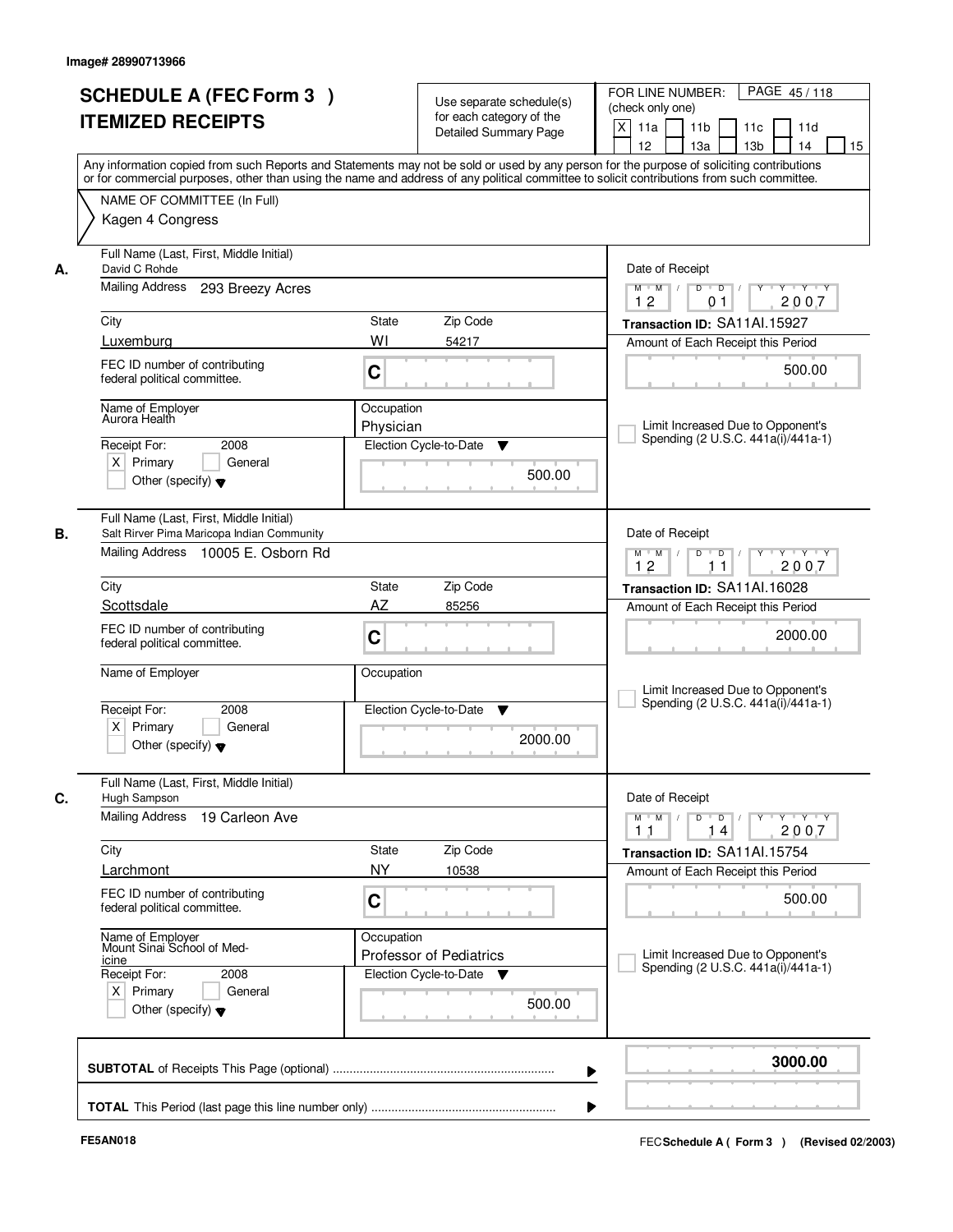|         | <b>SCHEDULE A (FEC Form 3)</b><br><b>ITEMIZED RECEIPTS</b>                                                                               |                         | Use separate schedule(s)<br>for each category of the<br><b>Detailed Summary Page</b> | PAGE 46/118<br>FOR LINE NUMBER:<br>(check only one)<br>X<br>11 <sub>b</sub><br>11a<br>11 <sub>c</sub><br>11d<br>12<br>13 <sub>b</sub><br>14<br>13a<br>15<br>Any information copied from such Reports and Statements may not be sold or used by any person for the purpose of soliciting contributions |
|---------|------------------------------------------------------------------------------------------------------------------------------------------|-------------------------|--------------------------------------------------------------------------------------|-------------------------------------------------------------------------------------------------------------------------------------------------------------------------------------------------------------------------------------------------------------------------------------------------------|
|         | NAME OF COMMITTEE (In Full)<br>Kagen 4 Congress                                                                                          |                         |                                                                                      | or for commercial purposes, other than using the name and address of any political committee to solicit contributions from such committee.                                                                                                                                                            |
| А.      | Full Name (Last, First, Middle Initial)<br><b>Richard Schallert</b><br>Mailing Address<br>190 Twin Harbor Drive                          |                         |                                                                                      | Date of Receipt<br>$Y + Y + Y$<br>$D$ $D$ $I$<br>Y<br>$M$ $M$ /                                                                                                                                                                                                                                       |
| City    | Winneconne                                                                                                                               | <b>State</b><br>WI      | Zip Code<br>54986                                                                    | 12<br>12<br>2007<br>Transaction ID: SA11Al.16165<br>Amount of Each Receipt this Period                                                                                                                                                                                                                |
|         | FEC ID number of contributing<br>federal political committee.                                                                            | C                       |                                                                                      | 500.00                                                                                                                                                                                                                                                                                                |
| Retired | Name of Employer<br>Receipt For:<br>2008<br>$X$ Primary<br>General<br>Other (specify) $\blacktriangledown$                               | Occupation<br>Retired   | Election Cycle-to-Date<br>▼<br>500.00                                                | Limit Increased Due to Opponent's<br>Spending (2 U.S.C. 441a(i)/441a-1)                                                                                                                                                                                                                               |
| В.      | Full Name (Last, First, Middle Initial)<br><b>Michael Schatz</b><br>Mailing Address<br>6528 Belle Glade Ave.                             |                         |                                                                                      | Date of Receipt<br>$Y \vdash Y \vdash Y$<br>$M$ $M$ /<br>D<br>$\overline{D}$ /<br>Y<br>12<br>20<br>2007                                                                                                                                                                                               |
| City    |                                                                                                                                          | State                   | Zip Code                                                                             | Transaction ID: SA11Al.16222                                                                                                                                                                                                                                                                          |
|         | San Diego<br>FEC ID number of contributing<br>federal political committee.                                                               | CA<br>C                 | 92119                                                                                | Amount of Each Receipt this Period<br>500.00                                                                                                                                                                                                                                                          |
| nente   | Name of Employer<br>Southern California Perma-<br>Receipt For:<br>2008<br>$X$ Primary<br>General<br>Other (specify) $\blacktriangledown$ | Occupation<br>Physician | Election Cycle-to-Date<br>▼<br>500.00                                                | Limit Increased Due to Opponent's<br>Spending (2 U.S.C. 441a(i)/441a-1)                                                                                                                                                                                                                               |
| C.      | Full Name (Last, First, Middle Initial)<br>Colette A Schmid                                                                              |                         |                                                                                      | Date of Receipt                                                                                                                                                                                                                                                                                       |
|         | Mailing Address<br>3048 Cornelius Ct                                                                                                     |                         |                                                                                      | $M$ $M$ $M$<br>$D$ $D$ $l$<br><b>EYELYELYELY</b><br>12<br>0 <sub>1</sub><br>2007                                                                                                                                                                                                                      |
| City    | <b>Green Bay</b>                                                                                                                         | State<br>WI             | Zip Code<br>54311                                                                    | Transaction ID: SA11Al.15947<br>Amount of Each Receipt this Period                                                                                                                                                                                                                                    |
|         | FEC ID number of contributing<br>federal political committee.                                                                            | C                       |                                                                                      | 500.00                                                                                                                                                                                                                                                                                                |
|         | Name of Employer<br>BayCare                                                                                                              | Occupation<br>Physician |                                                                                      | Limit Increased Due to Opponent's<br>Spending (2 U.S.C. 441a(i)/441a-1)                                                                                                                                                                                                                               |
|         | Receipt For:<br>2008<br>$X$ Primary<br>General<br>Other (specify) $\blacktriangledown$                                                   |                         | Election Cycle-to-Date<br>▼<br>500.00                                                |                                                                                                                                                                                                                                                                                                       |
|         |                                                                                                                                          |                         |                                                                                      | 1500.00                                                                                                                                                                                                                                                                                               |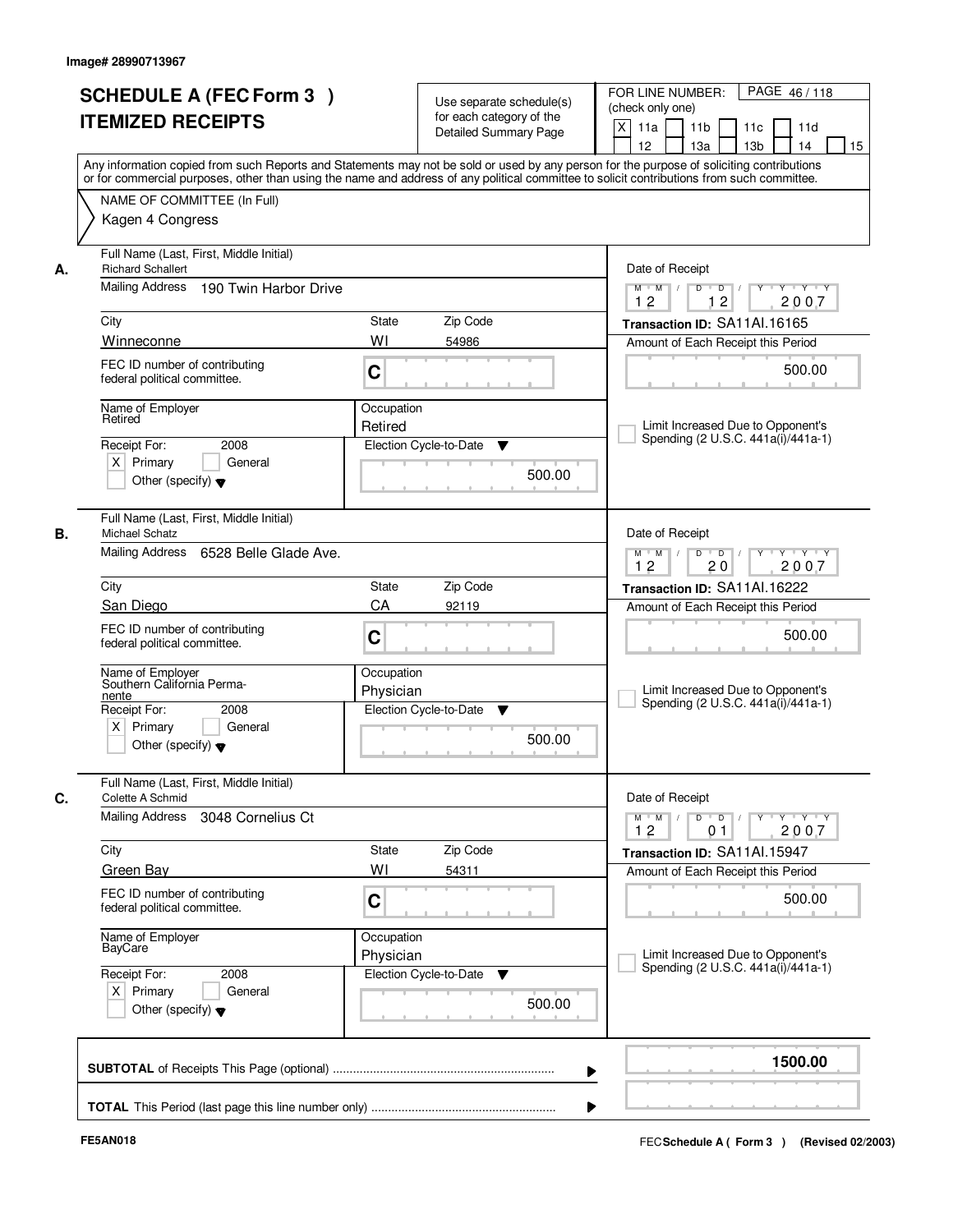|    | <b>SCHEDULE A (FEC Form 3)</b>                                                                                                             |             |                                                      | PAGE 47/118<br>FOR LINE NUMBER:                                                       |
|----|--------------------------------------------------------------------------------------------------------------------------------------------|-------------|------------------------------------------------------|---------------------------------------------------------------------------------------|
|    | <b>ITEMIZED RECEIPTS</b>                                                                                                                   |             | Use separate schedule(s)<br>for each category of the | (check only one)                                                                      |
|    |                                                                                                                                            |             | <b>Detailed Summary Page</b>                         | $\times$<br>11 <sub>b</sub><br>11a<br>11c<br>11d                                      |
|    | Any information copied from such Reports and Statements may not be sold or used by any person for the purpose of soliciting contributions  |             |                                                      | 12<br>13a<br>13 <sub>b</sub><br>14<br>15                                              |
|    | or for commercial purposes, other than using the name and address of any political committee to solicit contributions from such committee. |             |                                                      |                                                                                       |
|    | NAME OF COMMITTEE (In Full)                                                                                                                |             |                                                      |                                                                                       |
|    | Kagen 4 Congress                                                                                                                           |             |                                                      |                                                                                       |
|    | Full Name (Last, First, Middle Initial)                                                                                                    |             |                                                      |                                                                                       |
| А. | Steven Schneider<br>Mailing Address 2235 Jen Rae Rd                                                                                        |             |                                                      | Date of Receipt<br>$\mathbf{y} + \mathbf{y}$<br>$\overline{D}$<br>$M$ $M$ /<br>D<br>Y |
|    |                                                                                                                                            |             |                                                      | 2007<br>12<br>31                                                                      |
|    | City                                                                                                                                       | State       | Zip Code                                             | Transaction ID: SA11Al.16404                                                          |
|    | Green Bay                                                                                                                                  | WI          | 54311                                                | Amount of Each Receipt this Period                                                    |
|    | FEC ID number of contributing<br>federal political committee.                                                                              | C           |                                                      | 500.00                                                                                |
|    | Name of Employer                                                                                                                           | Occupation  |                                                      |                                                                                       |
|    | Self                                                                                                                                       |             | Investment Landlord                                  | Limit Increased Due to Opponent's<br>Spending (2 U.S.C. 441a(i)/441a-1)               |
|    | 2008<br>Receipt For:<br>$X$ Primary<br>General                                                                                             |             | Election Cycle-to-Date<br>▼                          |                                                                                       |
|    | Other (specify) $\blacktriangledown$                                                                                                       |             | 500.00                                               |                                                                                       |
|    |                                                                                                                                            |             |                                                      |                                                                                       |
| В. | Full Name (Last, First, Middle Initial)<br>Jeanette Schwarzbach                                                                            |             |                                                      | Date of Receipt                                                                       |
|    | Mailing Address 2100 Grange Road                                                                                                           |             |                                                      | D<br>$\overline{D}$ /<br>Y Y Y Y Y<br>$M$ $M$ /                                       |
|    |                                                                                                                                            |             |                                                      | 26<br>2007<br>10                                                                      |
|    | City<br><b>Highland Park</b>                                                                                                               | State<br>IL | Zip Code                                             | Transaction ID: SA11Al.15655                                                          |
|    |                                                                                                                                            |             | 60035                                                | Amount of Each Receipt this Period                                                    |
|    | FEC ID number of contributing<br>federal political committee.                                                                              | C           |                                                      | 250.00                                                                                |
|    |                                                                                                                                            | Occupation  |                                                      |                                                                                       |
|    | Name of Employer<br>Self Employed                                                                                                          | Homemaker   |                                                      | Limit Increased Due to Opponent's                                                     |
|    | Receipt For:<br>2008                                                                                                                       |             | Election Cycle-to-Date<br>v                          | Spending (2 U.S.C. 441a(i)/441a-1)                                                    |
|    | $X$ Primary<br>General<br>Other (specify) $\blacktriangledown$                                                                             |             | 250.00                                               |                                                                                       |
|    |                                                                                                                                            |             |                                                      |                                                                                       |
| C. | Full Name (Last, First, Middle Initial)<br>Paul Scoptur                                                                                    |             |                                                      | Date of Receipt                                                                       |
|    | <b>Mailing Address</b><br>260 E Highland Ave                                                                                               |             |                                                      | $M$ $M$<br>$D$ $D$ $l$<br>$\vert$ /                                                   |
|    | <b>STE. 700</b><br>City                                                                                                                    | State       | Zip Code                                             | 2007<br>12<br>11                                                                      |
|    | Milwaukee                                                                                                                                  | WI          | 53202                                                | Transaction ID: SA11Al.16014<br>Amount of Each Receipt this Period                    |
|    | FEC ID number of contributing                                                                                                              |             |                                                      |                                                                                       |
|    | federal political committee.                                                                                                               | C           |                                                      | 250.00                                                                                |
|    | Name of Employer<br>Aiken and Scoptur, S.C.                                                                                                | Occupation  |                                                      |                                                                                       |
|    |                                                                                                                                            | Attorney    |                                                      | Limit Increased Due to Opponent's<br>Spending (2 U.S.C. 441a(i)/441a-1)               |
|    | Receipt For:<br>2008<br>$X$ Primary<br>General                                                                                             |             | Election Cycle-to-Date<br>v                          |                                                                                       |
|    | Other (specify) $\blacktriangledown$                                                                                                       |             | 250.00                                               |                                                                                       |
|    |                                                                                                                                            |             |                                                      |                                                                                       |
|    |                                                                                                                                            |             |                                                      | 1000.00                                                                               |
|    |                                                                                                                                            |             |                                                      |                                                                                       |
|    |                                                                                                                                            |             |                                                      |                                                                                       |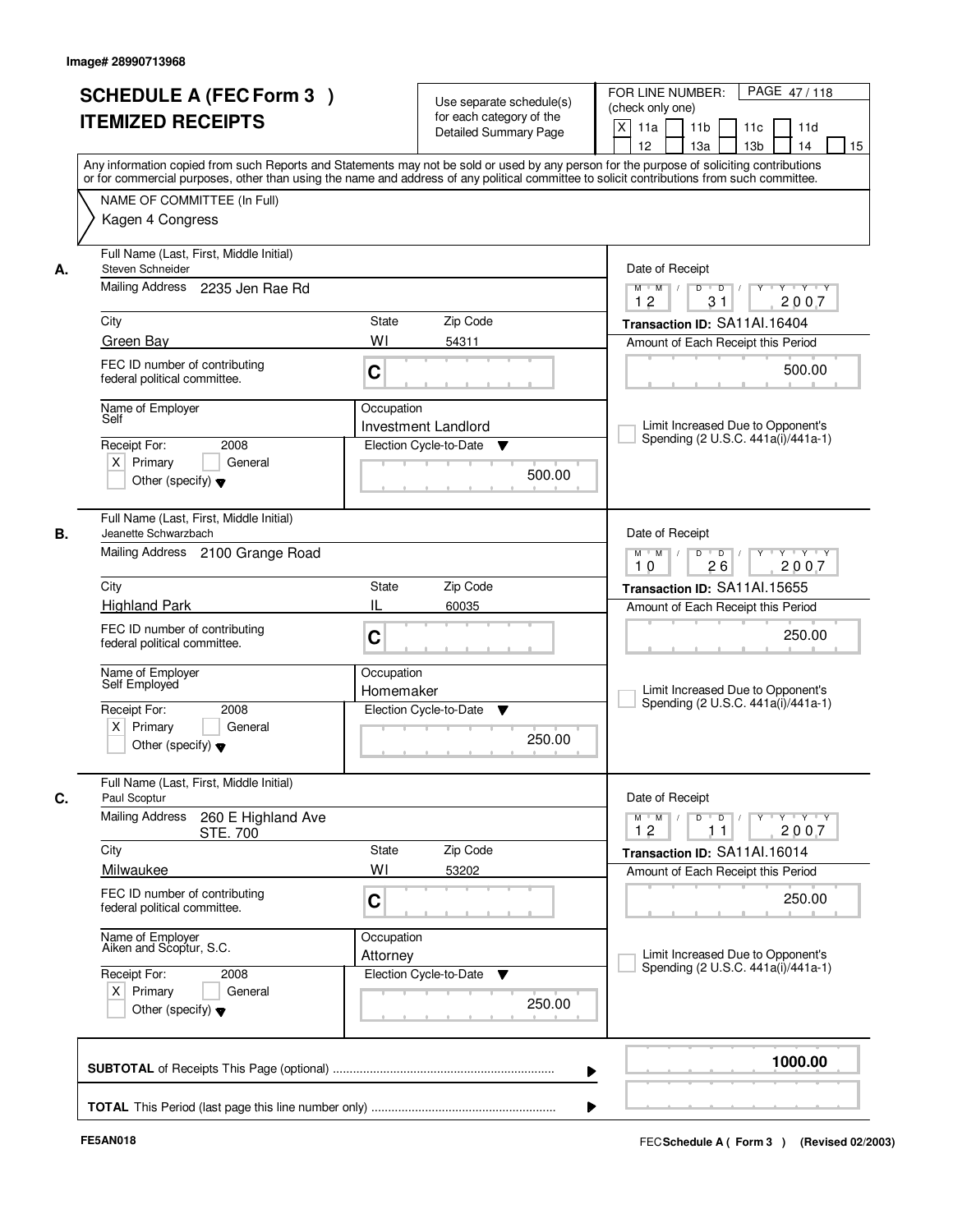|    | <b>SCHEDULE A (FEC Form 3)</b><br><b>ITEMIZED RECEIPTS</b>                                           | Use separate schedule(s)<br>for each category of the<br>Detailed Summary Page<br>Any information copied from such Reports and Statements may not be sold or used by any person for the purpose of soliciting contributions | PAGE 48/118<br>FOR LINE NUMBER:<br>(check only one)<br>X<br>11a<br>11 <sub>b</sub><br>11c<br>11d<br>12<br>13a<br>13 <sub>b</sub><br>14<br>15 |
|----|------------------------------------------------------------------------------------------------------|----------------------------------------------------------------------------------------------------------------------------------------------------------------------------------------------------------------------------|----------------------------------------------------------------------------------------------------------------------------------------------|
|    | NAME OF COMMITTEE (In Full)<br>Kagen 4 Congress                                                      | or for commercial purposes, other than using the name and address of any political committee to solicit contributions from such committee.                                                                                 |                                                                                                                                              |
| А. | Full Name (Last, First, Middle Initial)<br>Nathan Segall<br>Mailing Address<br>1089 Mill Creek Manor |                                                                                                                                                                                                                            | Date of Receipt<br>$Y$ $Y$ $Y$<br>$M$ $M$ /<br>$D$ $D$ $I$<br>$Y$ <sup>U</sup>                                                               |
|    |                                                                                                      |                                                                                                                                                                                                                            | 2007<br>1 <sub>1</sub><br>14                                                                                                                 |
|    | City                                                                                                 | State<br>Zip Code                                                                                                                                                                                                          | Transaction ID: SA11Al.15735                                                                                                                 |
|    | Atlanta                                                                                              | GA<br>30319                                                                                                                                                                                                                | Amount of Each Receipt this Period                                                                                                           |
|    | FEC ID number of contributing<br>federal political committee.                                        | C                                                                                                                                                                                                                          | 500.00                                                                                                                                       |
|    | Name of Employer<br>Self-Employeed                                                                   | Occupation                                                                                                                                                                                                                 |                                                                                                                                              |
|    |                                                                                                      | Physician                                                                                                                                                                                                                  | Limit Increased Due to Opponent's<br>Spending (2 U.S.C. 441a(i)/441a-1)                                                                      |
|    | 2008<br>Receipt For:                                                                                 | Election Cycle-to-Date<br>▼                                                                                                                                                                                                |                                                                                                                                              |
|    | $X$ Primary<br>General<br>Other (specify) $\blacktriangledown$                                       | 1000.00                                                                                                                                                                                                                    |                                                                                                                                              |
| В. | Full Name (Last, First, Middle Initial)<br>Sudhir Sekhsaria                                          |                                                                                                                                                                                                                            | Date of Receipt                                                                                                                              |
|    | <b>Mailing Address</b><br>333 N Calverts St<br>Suite 520                                             |                                                                                                                                                                                                                            | $Y - Y - Y$<br>$M$ $M$ /<br>D<br>$D$ /<br>2007<br>1 <sub>1</sub><br>14                                                                       |
|    | City                                                                                                 | Zip Code<br><b>State</b>                                                                                                                                                                                                   | Transaction ID: SA11Al.15760                                                                                                                 |
|    | Baltimore                                                                                            | <b>MD</b><br>21218                                                                                                                                                                                                         | Amount of Each Receipt this Period                                                                                                           |
|    | FEC ID number of contributing<br>federal political committee.                                        | C                                                                                                                                                                                                                          | 1000.00                                                                                                                                      |
|    | Name of Employer<br>Asthma, Allergy & Sinus<br>Center<br>Receipt For:<br>2008                        | Occupation<br>Physician<br>Election Cycle-to-Date<br>▼                                                                                                                                                                     | Limit Increased Due to Opponent's<br>Spending (2 U.S.C. 441a(i)/441a-1)                                                                      |
|    | $X$ Primary<br>General<br>Other (specify) $\blacktriangledown$                                       | 1000.00                                                                                                                                                                                                                    |                                                                                                                                              |
| C. | Full Name (Last, First, Middle Initial)<br>Rajeev Shalini                                            |                                                                                                                                                                                                                            | Date of Receipt                                                                                                                              |
|    | <b>Mailing Address</b><br>W 668 Homewood Ave.                                                        |                                                                                                                                                                                                                            | $\mathsf{Y} \dashv \mathsf{Y} \dashv \mathsf{Y} \dashv \mathsf{Y}$<br>$M$ $M$ $M$<br>$D$ $D$ $I$<br>12<br>12<br>2007                         |
|    | City                                                                                                 | Zip Code<br>State                                                                                                                                                                                                          | Transaction ID: SA11Al.16139                                                                                                                 |
|    | Shawano                                                                                              | WI<br>54166                                                                                                                                                                                                                | Amount of Each Receipt this Period                                                                                                           |
|    | FEC ID number of contributing<br>federal political committee.                                        | C                                                                                                                                                                                                                          | 300.00                                                                                                                                       |
|    | Name of Employer<br>Self                                                                             | Occupation<br><b>MIS Specialist</b>                                                                                                                                                                                        | Limit Increased Due to Opponent's                                                                                                            |
|    | Receipt For:<br>2008                                                                                 | Election Cycle-to-Date<br>v                                                                                                                                                                                                | Spending (2 U.S.C. 441a(i)/441a-1)                                                                                                           |
|    | $X$ Primary<br>General<br>Other (specify) $\blacktriangledown$                                       | 300.00                                                                                                                                                                                                                     |                                                                                                                                              |
|    |                                                                                                      |                                                                                                                                                                                                                            | 1800.00                                                                                                                                      |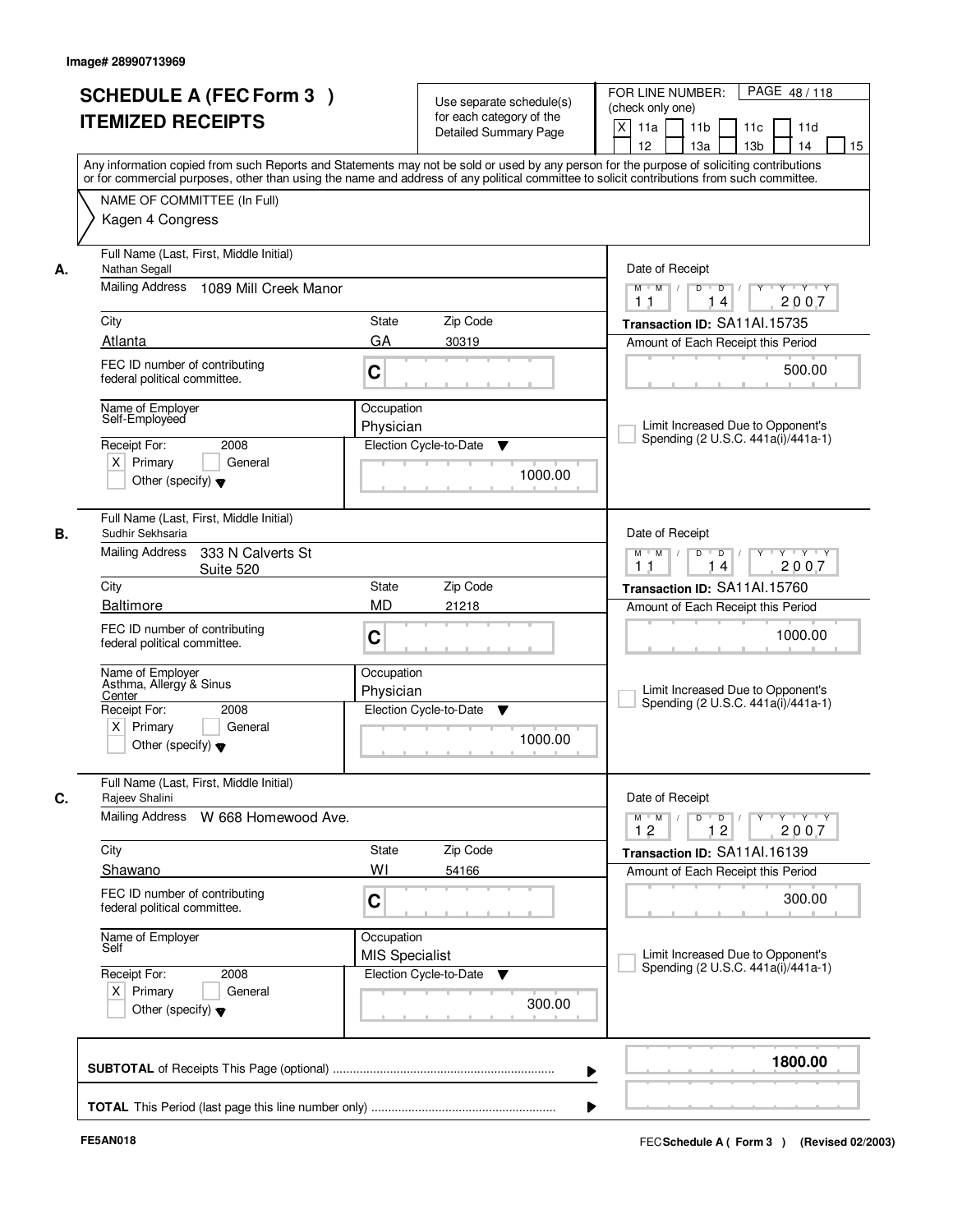| <b>SCHEDULE A (FEC Form 3)</b><br><b>ITEMIZED RECEIPTS</b>                                                                           |                                    | Use separate schedule(s)<br>for each category of the<br><b>Detailed Summary Page</b>                                                       | PAGE 49/118<br>FOR LINE NUMBER:<br>(check only one)<br>$\mathsf{X}$<br>11 <sub>b</sub><br>11a<br>11c<br>11d<br>12<br>13 <sub>b</sub><br>14<br>15<br>13a<br>Any information copied from such Reports and Statements may not be sold or used by any person for the purpose of soliciting contributions |
|--------------------------------------------------------------------------------------------------------------------------------------|------------------------------------|--------------------------------------------------------------------------------------------------------------------------------------------|------------------------------------------------------------------------------------------------------------------------------------------------------------------------------------------------------------------------------------------------------------------------------------------------------|
| NAME OF COMMITTEE (In Full)<br>Kagen 4 Congress                                                                                      |                                    | or for commercial purposes, other than using the name and address of any political committee to solicit contributions from such committee. |                                                                                                                                                                                                                                                                                                      |
| Full Name (Last, First, Middle Initial)<br><b>Charles Siegel</b><br>А.<br>Mailing Address 5908 N Mattox Rd                           |                                    | Date of Receipt<br>$Y - Y - Y$<br>$D$ $D$ $/$<br>$Y^+$<br>$M$ $M$ /<br>12<br>20<br>2007                                                    |                                                                                                                                                                                                                                                                                                      |
| City                                                                                                                                 | State<br><b>MO</b>                 | Zip Code                                                                                                                                   | Transaction ID: SA11Al.16188                                                                                                                                                                                                                                                                         |
| <b>Kansas City</b><br>FEC ID number of contributing<br>federal political committee.                                                  | C                                  | 64151                                                                                                                                      | Amount of Each Receipt this Period<br>500.00                                                                                                                                                                                                                                                         |
| Name of Employer<br>Self Employed<br>2008<br>Receipt For:<br>$X$ Primary<br>Other (specify) $\blacktriangledown$                     | Occupation<br>Physician<br>General | Election Cycle-to-Date<br>▼<br>500.00                                                                                                      | Limit Increased Due to Opponent's<br>Spending (2 U.S.C. 441a(i)/441a-1)                                                                                                                                                                                                                              |
| Full Name (Last, First, Middle Initial)<br>В.<br>Lawrence Silton<br>Mailing Address                                                  | 540 River Rd.                      |                                                                                                                                            | Date of Receipt<br>$Y \vdash Y \vdash Y$<br>$M$ $M$ /<br>D<br>$\overline{D}$<br>12<br>20<br>2007                                                                                                                                                                                                     |
| City                                                                                                                                 | <b>State</b>                       | Zip Code                                                                                                                                   | Transaction ID: SA11Al.16252                                                                                                                                                                                                                                                                         |
| Appleton<br>FEC ID number of contributing<br>federal political committee.                                                            | WI<br>C                            | 54915                                                                                                                                      | Amount of Each Receipt this Period<br>200.00                                                                                                                                                                                                                                                         |
| Name of Employer<br>Silton Seifer Carlson Gam-<br>ble<br>Receipt For:<br>2008<br>$X$ Primary<br>Other (specify) $\blacktriangledown$ | Occupation<br>Attorney<br>General  | Election Cycle-to-Date<br>▼<br>350.00                                                                                                      | Limit Increased Due to Opponent's<br>Spending (2 U.S.C. 441a(i)/441a-1)                                                                                                                                                                                                                              |
| Full Name (Last, First, Middle Initial)<br>C.<br>Nancy Small                                                                         |                                    | Date of Receipt                                                                                                                            |                                                                                                                                                                                                                                                                                                      |
| <b>Mailing Address</b><br>1607 N. Braircliff Dr.                                                                                     |                                    |                                                                                                                                            | $D$ $D$ $/$<br>$\begin{array}{ccccccccccccc} &\mathsf{Y} &\mathsf{V} &\mathsf{Y} &\mathsf{V} &\mathsf{Y} &\mathsf{V} &\mathsf{Y}\end{array}$<br>$M$ $M$ $/$<br>12<br>12<br>2007                                                                                                                      |
| City<br>Appleton                                                                                                                     | State<br>WI                        | Zip Code<br>54915                                                                                                                          | Transaction ID: SA11Al.16121<br>Amount of Each Receipt this Period                                                                                                                                                                                                                                   |
| FEC ID number of contributing<br>federal political committee.                                                                        | C                                  |                                                                                                                                            | 100.00                                                                                                                                                                                                                                                                                               |
| Name of Employer<br>Homemaker                                                                                                        | Occupation<br>Homemaker            |                                                                                                                                            | Limit Increased Due to Opponent's<br>Spending (2 U.S.C. 441a(i)/441a-1)                                                                                                                                                                                                                              |
| Receipt For:<br>2008<br>$X$ Primary<br>Other (specify) $\blacktriangledown$                                                          | General                            | Election Cycle-to-Date<br>v<br>350.00                                                                                                      |                                                                                                                                                                                                                                                                                                      |
|                                                                                                                                      |                                    |                                                                                                                                            | 800.00<br>▶                                                                                                                                                                                                                                                                                          |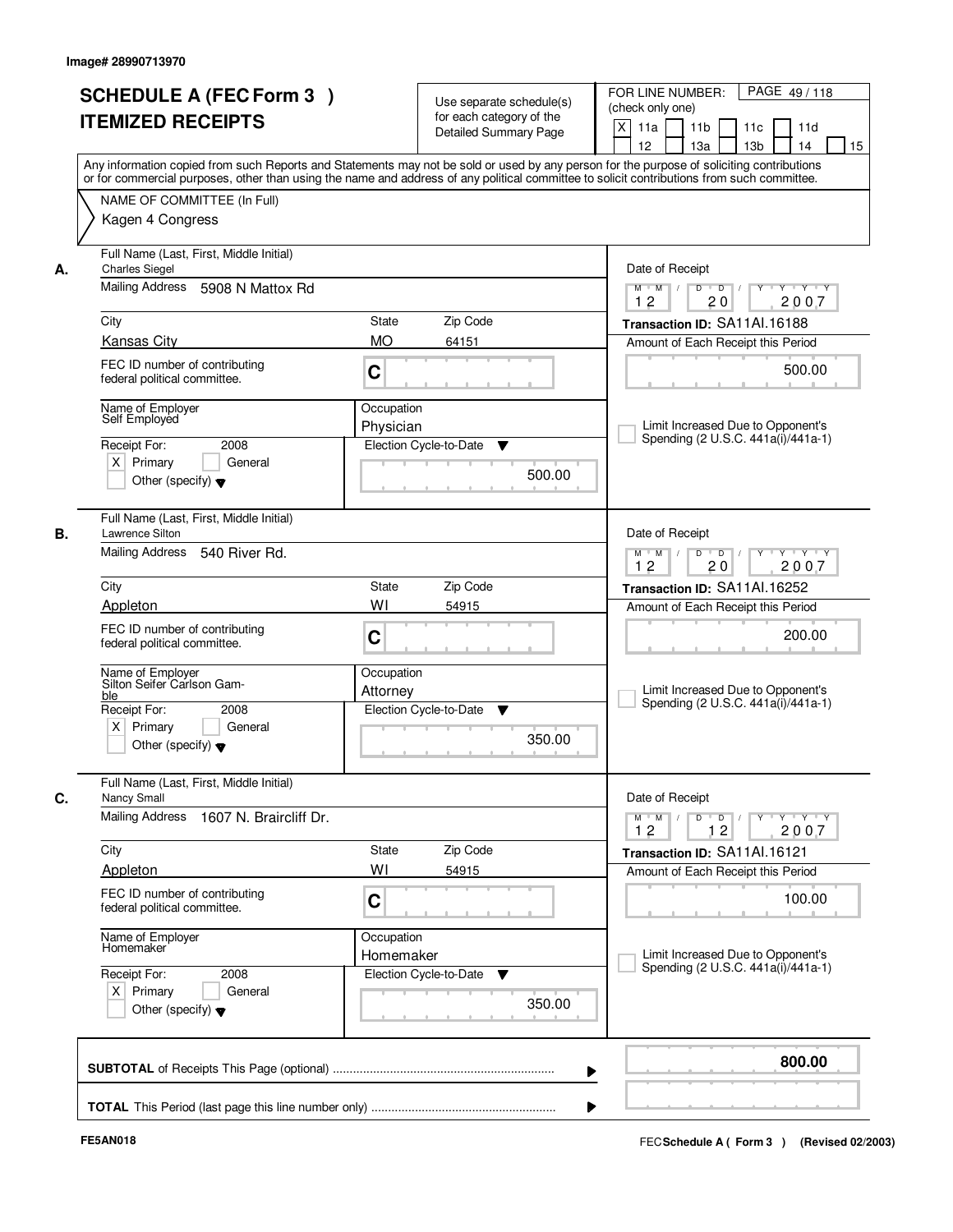| NAME OF COMMITTEE (In Full)                                                                                             | or for commercial purposes, other than using the name and address of any political committee to solicit contributions from such committee. | Any information copied from such Reports and Statements may not be sold or used by any person for the purpose of soliciting contributions                                                     |  |  |  |
|-------------------------------------------------------------------------------------------------------------------------|--------------------------------------------------------------------------------------------------------------------------------------------|-----------------------------------------------------------------------------------------------------------------------------------------------------------------------------------------------|--|--|--|
| Kagen 4 Congress                                                                                                        |                                                                                                                                            |                                                                                                                                                                                               |  |  |  |
| Full Name (Last, First, Middle Initial)<br>Linda Smith<br>А.                                                            |                                                                                                                                            |                                                                                                                                                                                               |  |  |  |
| Mailing Address 1524 Creekside Lane                                                                                     |                                                                                                                                            | $Y + Y + Y$<br>$D$ $D$ $/$<br>$Y$ <sup>U</sup><br>$M$ $M$ /<br>12<br>12<br>2007                                                                                                               |  |  |  |
| City                                                                                                                    | <b>State</b><br>Zip Code                                                                                                                   | Transaction ID: SA11Al.16112                                                                                                                                                                  |  |  |  |
| Green Bay                                                                                                               | WI<br>54311                                                                                                                                | Amount of Each Receipt this Period                                                                                                                                                            |  |  |  |
| FEC ID number of contributing<br>federal political committee.                                                           | C                                                                                                                                          | 250.00                                                                                                                                                                                        |  |  |  |
| Name of Employer<br>Aurora Health Care                                                                                  | Occupation                                                                                                                                 |                                                                                                                                                                                               |  |  |  |
|                                                                                                                         | Executive V.P                                                                                                                              | Limit Increased Due to Opponent's<br>Spending (2 U.S.C. 441a(i)/441a-1)                                                                                                                       |  |  |  |
| Receipt For:<br>2008<br>$X$ Primary<br>General<br>Other (specify) $\blacktriangledown$                                  | Election Cycle-to-Date<br>▼<br>250.00                                                                                                      |                                                                                                                                                                                               |  |  |  |
| Full Name (Last, First, Middle Initial)<br><b>Richard Stack</b><br>В.                                                   |                                                                                                                                            | Date of Receipt                                                                                                                                                                               |  |  |  |
| Mailing Address W6403 Firelane 8                                                                                        |                                                                                                                                            | $Y \vdash Y \vdash Y$<br>$M$ $M$ /<br>D<br>$\Box$ D $\Box$ /<br>Y<br>12<br>2007<br>11                                                                                                         |  |  |  |
| City                                                                                                                    | Zip Code<br>State                                                                                                                          | Transaction ID: SA11Al.16011                                                                                                                                                                  |  |  |  |
| Menasha                                                                                                                 | WI<br>54952                                                                                                                                | Amount of Each Receipt this Period                                                                                                                                                            |  |  |  |
| FEC ID number of contributing<br>federal political committee.                                                           | C                                                                                                                                          | 50.00                                                                                                                                                                                         |  |  |  |
| Name of Employer<br>Sigman, Janssen, Stack,<br>Sewall                                                                   | Occupation<br>Attorney                                                                                                                     | Limit Increased Due to Opponent's<br>Spending (2 U.S.C. 441a(i)/441a-1)                                                                                                                       |  |  |  |
| Receipt For:<br>2008<br>$X$ Primary<br>General<br>Other (specify) $\blacktriangledown$                                  | Election Cycle-to-Date<br>▼<br>250.00                                                                                                      |                                                                                                                                                                                               |  |  |  |
| Full Name (Last, First, Middle Initial)<br>C.<br>Stockbridge Munsee Community<br>Mailing Address N8705 Mohheconnuck Rd. |                                                                                                                                            | Date of Receipt<br>$D$ $D$ $/$<br>$M$ $M$ /<br>$\begin{array}{cccccccccc} &\mathsf{Y} &\mathsf{I} &\mathsf{Y} &\mathsf{I} &\mathsf{Y} &\mathsf{I} &\mathsf{Y}\end{array}$<br>12<br>12<br>2007 |  |  |  |
| City                                                                                                                    | Zip Code<br>State                                                                                                                          | Transaction ID: SA11Al.16386                                                                                                                                                                  |  |  |  |
| <b>Bowler</b>                                                                                                           | WI<br>54416                                                                                                                                | Amount of Each Receipt this Period                                                                                                                                                            |  |  |  |
| FEC ID number of contributing<br>federal political committee.                                                           | C                                                                                                                                          | 3600.00                                                                                                                                                                                       |  |  |  |
| Name of Employer                                                                                                        | Occupation                                                                                                                                 | Limit Increased Due to Opponent's                                                                                                                                                             |  |  |  |
| Receipt For:<br>2008<br>$X$ Primary<br>General<br>Other (specify) $\blacktriangledown$                                  | Election Cycle-to-Date<br>v<br>4600.00                                                                                                     | Spending (2 U.S.C. 441a(i)/441a-1)                                                                                                                                                            |  |  |  |
|                                                                                                                         |                                                                                                                                            | 3900.00                                                                                                                                                                                       |  |  |  |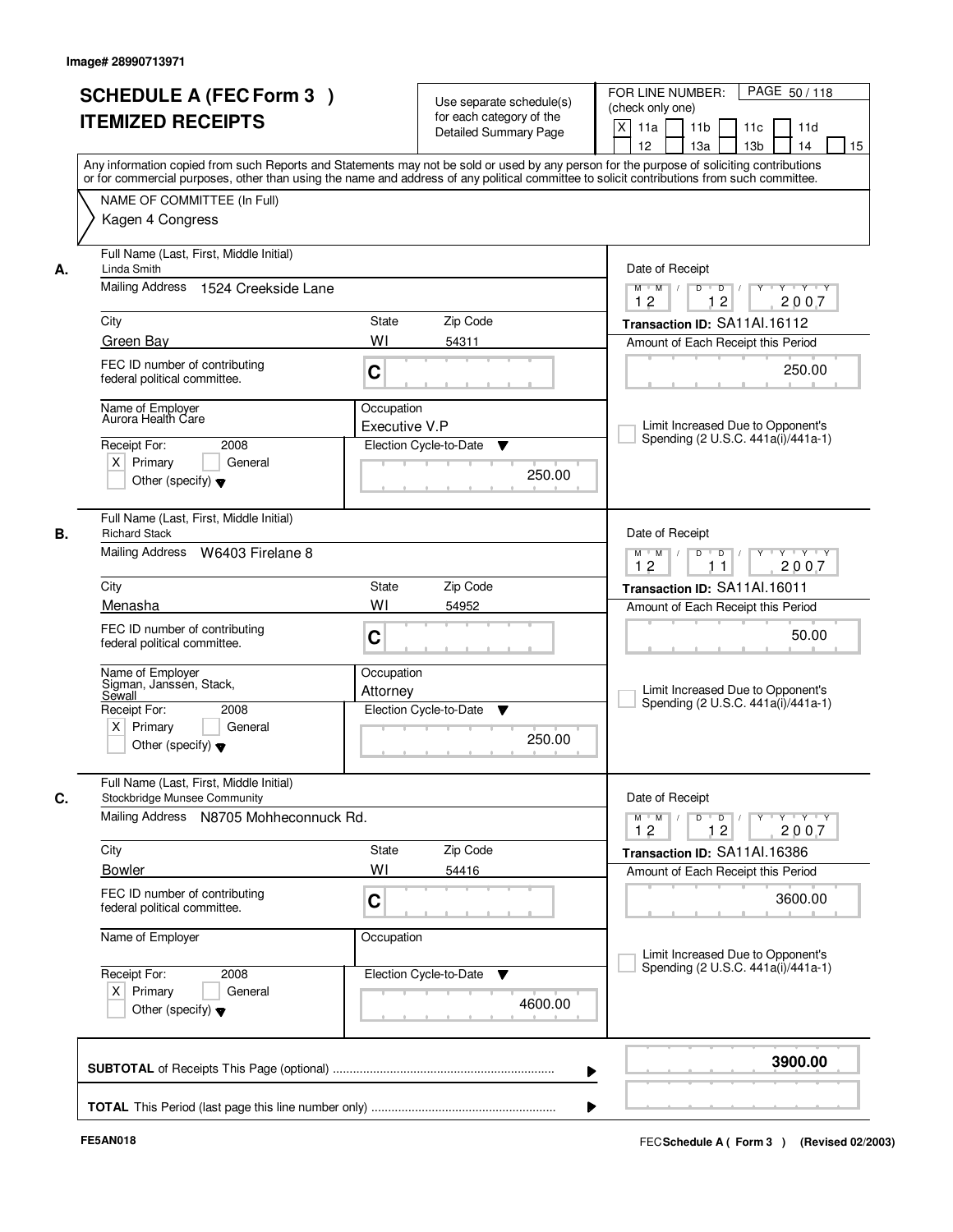|    | <b>SCHEDULE A (FEC Form 3)</b><br><b>ITEMIZED RECEIPTS</b>                             | Use separate schedule(s)<br>for each category of the                                                                                                                                                                                                                                                                    | PAGE 51/118<br>FOR LINE NUMBER:<br>(check only one)<br>X<br>11 <sub>b</sub><br>11d<br>11a<br>11c                                                                             |
|----|----------------------------------------------------------------------------------------|-------------------------------------------------------------------------------------------------------------------------------------------------------------------------------------------------------------------------------------------------------------------------------------------------------------------------|------------------------------------------------------------------------------------------------------------------------------------------------------------------------------|
|    |                                                                                        | <b>Detailed Summary Page</b><br>Any information copied from such Reports and Statements may not be sold or used by any person for the purpose of soliciting contributions<br>or for commercial purposes, other than using the name and address of any political committee to solicit contributions from such committee. | 12<br>13a<br>13 <sub>b</sub><br>14<br>15                                                                                                                                     |
|    | NAME OF COMMITTEE (In Full)<br>Kagen 4 Congress                                        |                                                                                                                                                                                                                                                                                                                         |                                                                                                                                                                              |
| А. | Full Name (Last, First, Middle Initial)<br>Stockbridge Munsee Community                | Date of Receipt                                                                                                                                                                                                                                                                                                         |                                                                                                                                                                              |
|    | Mailing Address N8705 Mohheconnuck Rd.                                                 | $Y + Y + Y$<br>$M$ $M$ /<br>$\overline{D}$<br>$\blacksquare$ D $\blacksquare$ /<br>Y<br>12<br>2007<br>12                                                                                                                                                                                                                |                                                                                                                                                                              |
|    | City                                                                                   | State<br>Zip Code                                                                                                                                                                                                                                                                                                       | Transaction ID: SA11Al.16388                                                                                                                                                 |
|    | <b>Bowler</b>                                                                          | WI<br>54416                                                                                                                                                                                                                                                                                                             | Amount of Each Receipt this Period                                                                                                                                           |
|    | FEC ID number of contributing<br>federal political committee.                          | $\mathbf C$                                                                                                                                                                                                                                                                                                             | $-2300.00$                                                                                                                                                                   |
|    | Name of Employer                                                                       | Occupation                                                                                                                                                                                                                                                                                                              | Redesignate:                                                                                                                                                                 |
|    | Receipt For:<br>2008<br>$X$ Primary<br>General                                         | Election Cycle-to-Date<br>▼                                                                                                                                                                                                                                                                                             | Limit Increased Due to Opponent's<br>Spending (2 U.S.C. 441a(i)/441a-1)<br>[MEMO ITÊM]                                                                                       |
|    | Other (specify) $\blacktriangledown$                                                   | .00                                                                                                                                                                                                                                                                                                                     |                                                                                                                                                                              |
| В. | Full Name (Last, First, Middle Initial)<br>Stockbridge Munsee Community                |                                                                                                                                                                                                                                                                                                                         | Date of Receipt                                                                                                                                                              |
|    | Mailing Address N8705 Mohheconnuck Rd.                                                 | $M$ $M$ /<br>D<br>$\Box$ D $\Box$ /<br>Y * Y * Y * Y<br>12<br>12<br>2007                                                                                                                                                                                                                                                |                                                                                                                                                                              |
|    | City                                                                                   | Zip Code<br>State                                                                                                                                                                                                                                                                                                       | Transaction ID: SA11Al.16389                                                                                                                                                 |
|    | <b>Bowler</b>                                                                          | WI<br>54416                                                                                                                                                                                                                                                                                                             | Amount of Each Receipt this Period                                                                                                                                           |
|    | FEC ID number of contributing<br>federal political committee.                          | C                                                                                                                                                                                                                                                                                                                       | 2300.00<br>Redesignate:                                                                                                                                                      |
|    | Name of Employer                                                                       | Occupation                                                                                                                                                                                                                                                                                                              | Limit Increased Due to Opponent's                                                                                                                                            |
|    | Receipt For:<br>2008<br>Primary<br>X General                                           | Election Cycle-to-Date<br>$\overline{\mathbf{v}}$<br>.00                                                                                                                                                                                                                                                                | Spending (2 U.S.C. 441a(i)/441a-1)<br>[MEMO ITĔM]                                                                                                                            |
|    | Other (specify) $\blacktriangledown$                                                   |                                                                                                                                                                                                                                                                                                                         |                                                                                                                                                                              |
| C. | Full Name (Last, First, Middle Initial)<br><b>Michael Sturdivant</b>                   |                                                                                                                                                                                                                                                                                                                         | Date of Receipt                                                                                                                                                              |
|    | Mailing Address 614 Doe Trail Ct.                                                      |                                                                                                                                                                                                                                                                                                                         | $D$ $D$ $/$<br>$\begin{array}{cccccccccc} &\mathsf{Y} &\mathsf{I} &\mathsf{Y} &\mathsf{I} &\mathsf{Y} &\mathsf{I} &\mathsf{Y}\end{array}$<br>$M$ $M$ $M$<br>2007<br>12<br>31 |
|    | City                                                                                   | Zip Code<br>State                                                                                                                                                                                                                                                                                                       | Transaction ID: SA11Al.16396                                                                                                                                                 |
|    | <b>Green Bay</b>                                                                       | WI<br>54313                                                                                                                                                                                                                                                                                                             | Amount of Each Receipt this Period                                                                                                                                           |
|    | FEC ID number of contributing<br>federal political committee.                          | $\mathbf C$                                                                                                                                                                                                                                                                                                             | 500.00                                                                                                                                                                       |
|    | Name of Employer<br>Twet-Garot Mechanical. Inc                                         | Occupation<br>Vice-President                                                                                                                                                                                                                                                                                            | Limit Increased Due to Opponent's<br>Spending (2 U.S.C. 441a(i)/441a-1)                                                                                                      |
|    | Receipt For:<br>2008<br>$X$ Primary<br>General<br>Other (specify) $\blacktriangledown$ | Election Cycle-to-Date<br>v<br>500.00                                                                                                                                                                                                                                                                                   |                                                                                                                                                                              |
|    |                                                                                        |                                                                                                                                                                                                                                                                                                                         |                                                                                                                                                                              |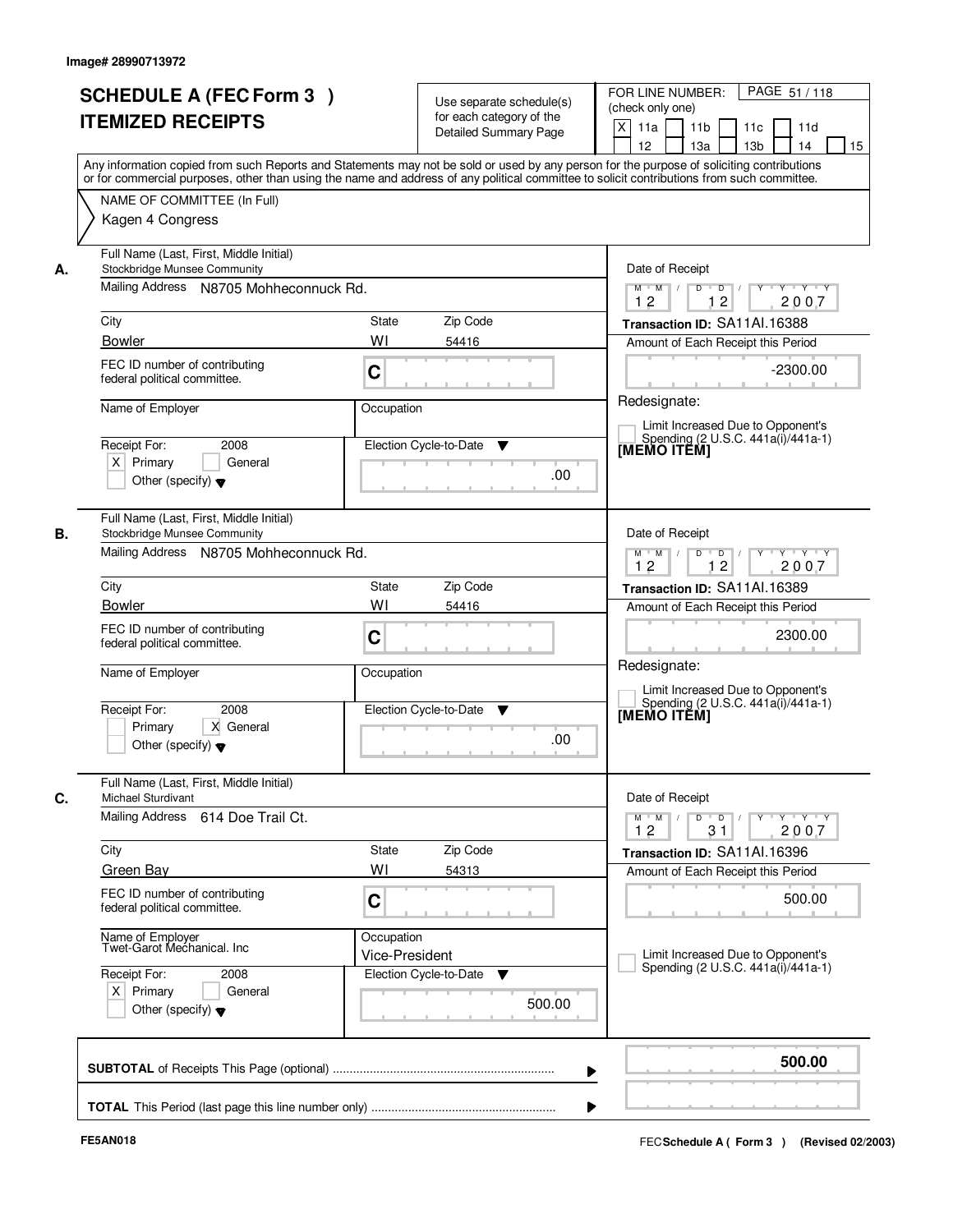| <b>SCHEDULE A (FEC Form 3)</b><br><b>ITEMIZED RECEIPTS</b>                                                                              |                                                                                                                                                                           | Use separate schedule(s)<br>for each category of the<br><b>Detailed Summary Page</b> | PAGE 52/118<br>FOR LINE NUMBER:<br>(check only one)<br>X<br>11 <sub>b</sub><br>11a<br>11 <sub>c</sub><br>11d<br>12<br>13 <sub>b</sub><br>14<br>13a<br>15<br>Any information copied from such Reports and Statements may not be sold or used by any person for the purpose of soliciting contributions |  |  |
|-----------------------------------------------------------------------------------------------------------------------------------------|---------------------------------------------------------------------------------------------------------------------------------------------------------------------------|--------------------------------------------------------------------------------------|-------------------------------------------------------------------------------------------------------------------------------------------------------------------------------------------------------------------------------------------------------------------------------------------------------|--|--|
| Kagen 4 Congress                                                                                                                        | or for commercial purposes, other than using the name and address of any political committee to solicit contributions from such committee.<br>NAME OF COMMITTEE (In Full) |                                                                                      |                                                                                                                                                                                                                                                                                                       |  |  |
| James Sublett<br>А.<br>Mailing Address 11406 Ridge Rd.                                                                                  | Full Name (Last, First, Middle Initial)                                                                                                                                   |                                                                                      |                                                                                                                                                                                                                                                                                                       |  |  |
| City                                                                                                                                    | State                                                                                                                                                                     | Zip Code                                                                             | 27<br>2007<br>1 <sub>1</sub><br>Transaction ID: SA11Al.15851                                                                                                                                                                                                                                          |  |  |
| Louisville<br>FEC ID number of contributing<br>federal political committee.                                                             | KY<br>C                                                                                                                                                                   | 40223                                                                                | Amount of Each Receipt this Period<br>1000.00                                                                                                                                                                                                                                                         |  |  |
| Name of Emplover<br>Family Allergy and Asthma<br>Receipt For:<br>2008<br>$X$ Primary<br>General<br>Other (specify) $\blacktriangledown$ | Occupation<br>Physician                                                                                                                                                   | Election Cycle-to-Date<br>▼<br>1000.00                                               | Limit Increased Due to Opponent's<br>Spending (2 U.S.C. 441a(i)/441a-1)                                                                                                                                                                                                                               |  |  |
| Full Name (Last, First, Middle Initial)<br>Paul Summerside<br>В.<br>Mailing Address 614 Randall Ave.                                    |                                                                                                                                                                           |                                                                                      | Date of Receipt<br>$Y \vdash Y \vdash Y$<br>$M$ $M$ /<br>D<br>$\overline{D}$ /<br>12<br>20<br>2007                                                                                                                                                                                                    |  |  |
| City                                                                                                                                    | State                                                                                                                                                                     | Zip Code                                                                             | Transaction ID: SA11Al.16201                                                                                                                                                                                                                                                                          |  |  |
| De Pere<br>FEC ID number of contributing<br>federal political committee.                                                                | WI<br>C                                                                                                                                                                   | 54115                                                                                | Amount of Each Receipt this Period<br>500.00                                                                                                                                                                                                                                                          |  |  |
| Name of Employer<br>BayCare Clinic<br>Receipt For:<br>2008<br>$X$ Primary<br>General<br>Other (specify) $\blacktriangledown$            | Occupation                                                                                                                                                                | <b>Physician Executive</b><br>Election Cycle-to-Date<br>v<br>1500.00                 | Limit Increased Due to Opponent's<br>Spending (2 U.S.C. 441a(i)/441a-1)                                                                                                                                                                                                                               |  |  |
| Full Name (Last, First, Middle Initial)<br>C.<br><b>Jack Swelstad</b>                                                                   |                                                                                                                                                                           |                                                                                      | Date of Receipt                                                                                                                                                                                                                                                                                       |  |  |
| Mailing Address<br>1249 Plateau Heights                                                                                                 |                                                                                                                                                                           |                                                                                      | $M$ $M$ $M$<br>$D$ $D$ $l$<br><u>y cymru y cy</u><br>12<br>12<br>2007                                                                                                                                                                                                                                 |  |  |
| City<br><b>Green Bay</b>                                                                                                                | State<br>WI                                                                                                                                                               | Zip Code<br>54313                                                                    | Transaction ID: SA11Al.16094<br>Amount of Each Receipt this Period                                                                                                                                                                                                                                    |  |  |
| FEC ID number of contributing<br>federal political committee.                                                                           | C                                                                                                                                                                         |                                                                                      | 250.00                                                                                                                                                                                                                                                                                                |  |  |
| Name of Employer<br>Self-employed                                                                                                       | Occupation<br>Physician                                                                                                                                                   |                                                                                      | Limit Increased Due to Opponent's<br>Spending (2 U.S.C. 441a(i)/441a-1)                                                                                                                                                                                                                               |  |  |
| Receipt For:<br>2008<br>$X$ Primary<br>General<br>Other (specify) $\blacktriangledown$                                                  |                                                                                                                                                                           | Election Cycle-to-Date<br>v<br>250.00                                                |                                                                                                                                                                                                                                                                                                       |  |  |
|                                                                                                                                         |                                                                                                                                                                           |                                                                                      | 1750.00                                                                                                                                                                                                                                                                                               |  |  |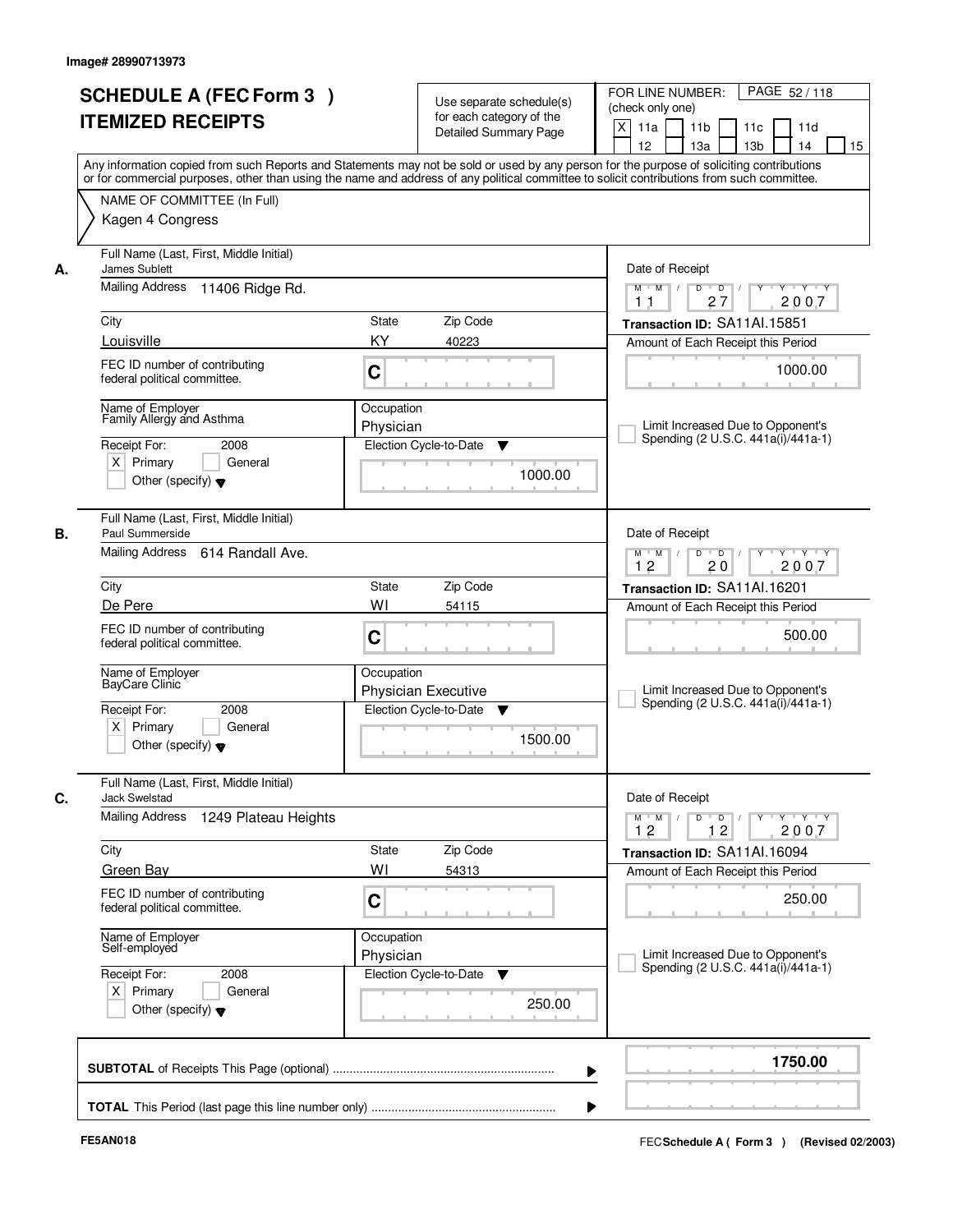| <b>SCHEDULE A (FEC Form 3)</b><br><b>ITEMIZED RECEIPTS</b><br>Any information copied from such Reports and Statements may not be sold or used by any person for the purpose of soliciting contributions<br>or for commercial purposes, other than using the name and address of any political committee to solicit contributions from such committee.<br>NAME OF COMMITTEE (In Full)<br>Kagen 4 Congress | Use separate schedule(s)<br>for each category of the<br><b>Detailed Summary Page</b> | PAGE 53/118<br>FOR LINE NUMBER:<br>(check only one)<br>X<br>11 <sub>b</sub><br>11a<br>11c<br>11d<br>12<br>13a<br>13 <sub>b</sub><br>14<br>15 |  |  |  |
|----------------------------------------------------------------------------------------------------------------------------------------------------------------------------------------------------------------------------------------------------------------------------------------------------------------------------------------------------------------------------------------------------------|--------------------------------------------------------------------------------------|----------------------------------------------------------------------------------------------------------------------------------------------|--|--|--|
|                                                                                                                                                                                                                                                                                                                                                                                                          |                                                                                      |                                                                                                                                              |  |  |  |
|                                                                                                                                                                                                                                                                                                                                                                                                          |                                                                                      |                                                                                                                                              |  |  |  |
|                                                                                                                                                                                                                                                                                                                                                                                                          |                                                                                      |                                                                                                                                              |  |  |  |
|                                                                                                                                                                                                                                                                                                                                                                                                          |                                                                                      |                                                                                                                                              |  |  |  |
|                                                                                                                                                                                                                                                                                                                                                                                                          |                                                                                      |                                                                                                                                              |  |  |  |
|                                                                                                                                                                                                                                                                                                                                                                                                          |                                                                                      |                                                                                                                                              |  |  |  |
| Full Name (Last, First, Middle Initial)                                                                                                                                                                                                                                                                                                                                                                  |                                                                                      |                                                                                                                                              |  |  |  |
| Michael Tarnoff                                                                                                                                                                                                                                                                                                                                                                                          |                                                                                      | Date of Receipt                                                                                                                              |  |  |  |
| Mailing Address<br>2408 N. Terrace Ave                                                                                                                                                                                                                                                                                                                                                                   |                                                                                      |                                                                                                                                              |  |  |  |
| City                                                                                                                                                                                                                                                                                                                                                                                                     | State<br>Zip Code                                                                    | 2007<br>12<br>11<br>Transaction ID: SA11Al.16058                                                                                             |  |  |  |
| Milwaukee                                                                                                                                                                                                                                                                                                                                                                                                | WI<br>53211                                                                          | Amount of Each Receipt this Period                                                                                                           |  |  |  |
| FEC ID number of contributing                                                                                                                                                                                                                                                                                                                                                                            | C                                                                                    | 300.00                                                                                                                                       |  |  |  |
| federal political committee.                                                                                                                                                                                                                                                                                                                                                                             |                                                                                      |                                                                                                                                              |  |  |  |
| Name of Employer<br>Warshafsky, Rotter, Tarno-                                                                                                                                                                                                                                                                                                                                                           | Occupation                                                                           |                                                                                                                                              |  |  |  |
| ff,<br>Receipt For:<br>2008                                                                                                                                                                                                                                                                                                                                                                              | Attorney<br>Election Cycle-to-Date<br>▼                                              | Limit Increased Due to Opponent's<br>Spending (2 U.S.C. 441a(i)/441a-1)                                                                      |  |  |  |
| $X$ Primary<br>General                                                                                                                                                                                                                                                                                                                                                                                   |                                                                                      |                                                                                                                                              |  |  |  |
| Other (specify) $\blacktriangledown$                                                                                                                                                                                                                                                                                                                                                                     | 300.00                                                                               |                                                                                                                                              |  |  |  |
|                                                                                                                                                                                                                                                                                                                                                                                                          |                                                                                      |                                                                                                                                              |  |  |  |
| Full Name (Last, First, Middle Initial)<br><b>Ralph Tease</b>                                                                                                                                                                                                                                                                                                                                            |                                                                                      | Date of Receipt                                                                                                                              |  |  |  |
| Mailing Address 317 Braebourne Ct                                                                                                                                                                                                                                                                                                                                                                        |                                                                                      | D<br>$\blacksquare$ D $\blacksquare$ /<br>Y 'Y 'Y<br>$M$ $M$ /<br>$Y$ <sup>U</sup>                                                           |  |  |  |
| City                                                                                                                                                                                                                                                                                                                                                                                                     | Zip Code<br>State                                                                    | 12<br>2007<br>01<br>Transaction ID: SA11Al.15925                                                                                             |  |  |  |
| Green Bay                                                                                                                                                                                                                                                                                                                                                                                                | WI<br>54301                                                                          | Amount of Each Receipt this Period                                                                                                           |  |  |  |
| FEC ID number of contributing                                                                                                                                                                                                                                                                                                                                                                            |                                                                                      | 500.00                                                                                                                                       |  |  |  |
| federal political committee.                                                                                                                                                                                                                                                                                                                                                                             | C                                                                                    |                                                                                                                                              |  |  |  |
| Name of Employer<br>Habush, Habush and Rottier                                                                                                                                                                                                                                                                                                                                                           | Occupation                                                                           |                                                                                                                                              |  |  |  |
|                                                                                                                                                                                                                                                                                                                                                                                                          | Attorney                                                                             | Limit Increased Due to Opponent's<br>Spending (2 U.S.C. 441a(i)/441a-1)                                                                      |  |  |  |
| Receipt For:<br>2008<br>$X$ Primary<br>General                                                                                                                                                                                                                                                                                                                                                           | Election Cycle-to-Date<br>▼                                                          |                                                                                                                                              |  |  |  |
| Other (specify) $\blacktriangledown$                                                                                                                                                                                                                                                                                                                                                                     | 500.00                                                                               |                                                                                                                                              |  |  |  |
|                                                                                                                                                                                                                                                                                                                                                                                                          |                                                                                      |                                                                                                                                              |  |  |  |
| Mark Thomsen                                                                                                                                                                                                                                                                                                                                                                                             | Full Name (Last, First, Middle Initial)                                              |                                                                                                                                              |  |  |  |
| Mailing Address<br>2217 E Kenilworth Pl                                                                                                                                                                                                                                                                                                                                                                  |                                                                                      | $M^+$ M<br>$D$ $D$ $/$<br>$Y - Y - Y - Y$<br>$\sqrt{ }$<br>$Y$ <sup>-1</sup>                                                                 |  |  |  |
| City                                                                                                                                                                                                                                                                                                                                                                                                     | Zip Code<br>State                                                                    | 2007<br>12<br>20<br>Transaction ID: SA11Al.16229                                                                                             |  |  |  |
| Milwaukee                                                                                                                                                                                                                                                                                                                                                                                                | WI<br>53202                                                                          | Amount of Each Receipt this Period                                                                                                           |  |  |  |
| FEC ID number of contributing                                                                                                                                                                                                                                                                                                                                                                            | C                                                                                    | 1000.00                                                                                                                                      |  |  |  |
| federal political committee.                                                                                                                                                                                                                                                                                                                                                                             |                                                                                      |                                                                                                                                              |  |  |  |
| Name of Employer<br>Cannon & Dunphy SC                                                                                                                                                                                                                                                                                                                                                                   | Occupation                                                                           |                                                                                                                                              |  |  |  |
|                                                                                                                                                                                                                                                                                                                                                                                                          | Attorney                                                                             | Limit Increased Due to Opponent's<br>Spending (2 U.S.C. 441a(i)/441a-1)                                                                      |  |  |  |
| Receipt For:<br>2008<br>$X$ Primary<br>General                                                                                                                                                                                                                                                                                                                                                           | Election Cycle-to-Date<br>v                                                          |                                                                                                                                              |  |  |  |
| Other (specify) $\blacktriangledown$                                                                                                                                                                                                                                                                                                                                                                     | 1500.00                                                                              |                                                                                                                                              |  |  |  |
|                                                                                                                                                                                                                                                                                                                                                                                                          |                                                                                      |                                                                                                                                              |  |  |  |
|                                                                                                                                                                                                                                                                                                                                                                                                          |                                                                                      |                                                                                                                                              |  |  |  |
|                                                                                                                                                                                                                                                                                                                                                                                                          | ▶                                                                                    | 1800.00                                                                                                                                      |  |  |  |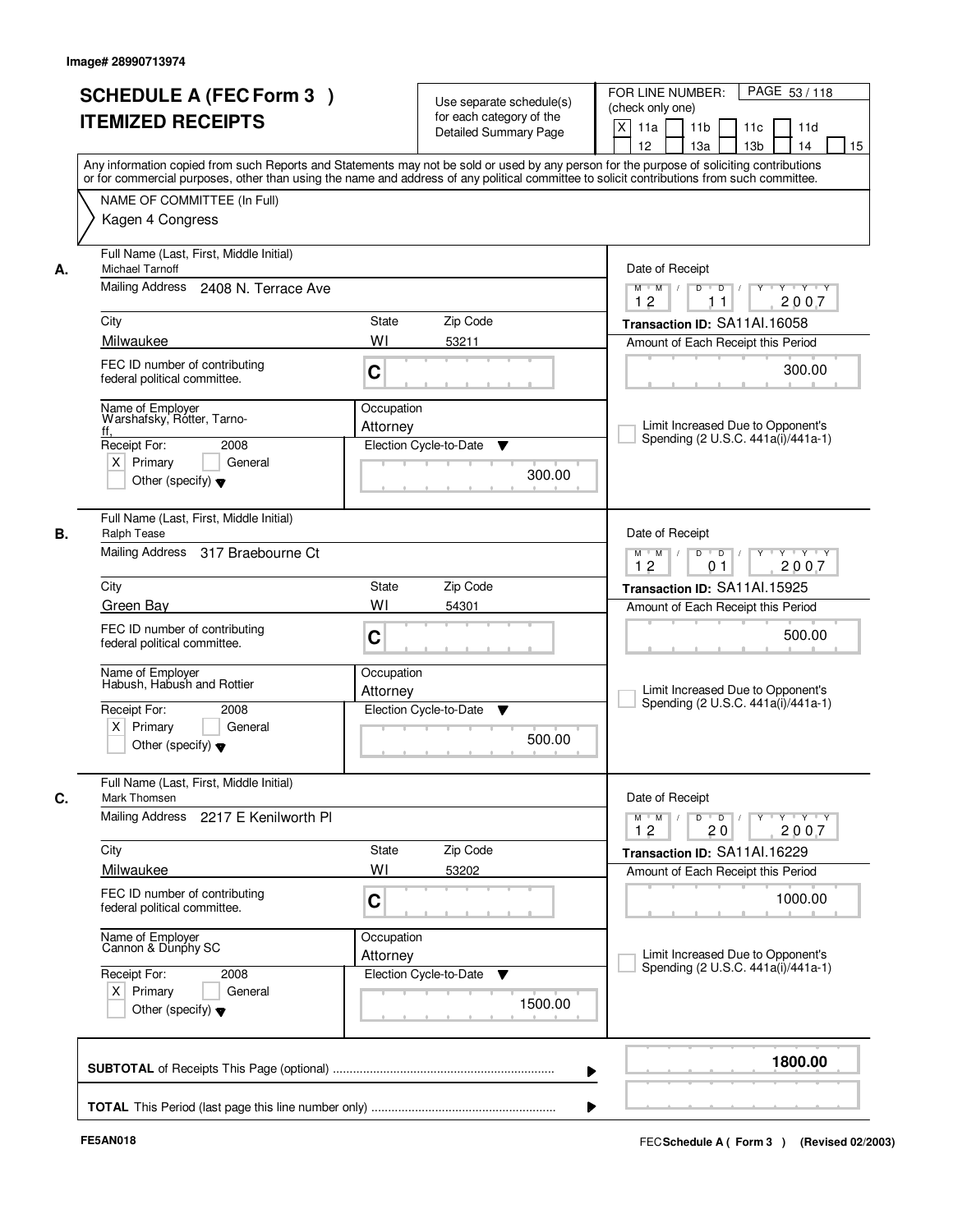|         | <b>SCHEDULE A (FEC Form 3)</b><br><b>ITEMIZED RECEIPTS</b>                             |                                                                             | Use separate schedule(s)<br>for each category of the<br>Detailed Summary Page | PAGE 54 / 118<br>FOR LINE NUMBER:<br>(check only one)<br>$\mathsf{X}$<br>11 <sub>b</sub><br>11a<br>11c<br>11d<br>13 <sub>b</sub><br>12<br>13a<br>14<br>15                                                                                                                               |
|---------|----------------------------------------------------------------------------------------|-----------------------------------------------------------------------------|-------------------------------------------------------------------------------|-----------------------------------------------------------------------------------------------------------------------------------------------------------------------------------------------------------------------------------------------------------------------------------------|
|         | NAME OF COMMITTEE (In Full)                                                            |                                                                             |                                                                               | Any information copied from such Reports and Statements may not be sold or used by any person for the purpose of soliciting contributions<br>or for commercial purposes, other than using the name and address of any political committee to solicit contributions from such committee. |
|         | Kagen 4 Congress                                                                       |                                                                             |                                                                               |                                                                                                                                                                                                                                                                                         |
| А.      | Full Name (Last, First, Middle Initial)<br><b>Helene Toland</b>                        |                                                                             |                                                                               | Date of Receipt                                                                                                                                                                                                                                                                         |
|         | Mailing Address 2552 S. Macon Way                                                      | $Y + Y + Y$<br>$M$ $M$ /<br>12<br>20<br>2007                                |                                                                               |                                                                                                                                                                                                                                                                                         |
| City    |                                                                                        | State                                                                       | Zip Code                                                                      | Transaction ID: SA11Al.16206                                                                                                                                                                                                                                                            |
| Aurora  |                                                                                        | CO                                                                          | 80014                                                                         | Amount of Each Receipt this Period                                                                                                                                                                                                                                                      |
|         | FEC ID number of contributing<br>federal political committee.                          | C                                                                           |                                                                               | 200.00                                                                                                                                                                                                                                                                                  |
| Retired | Name of Employer                                                                       | Occupation                                                                  |                                                                               |                                                                                                                                                                                                                                                                                         |
|         |                                                                                        | Retired                                                                     |                                                                               | Limit Increased Due to Opponent's<br>Spending (2 U.S.C. 441a(i)/441a-1)                                                                                                                                                                                                                 |
|         | Receipt For:<br>2008<br>$X$ Primary<br>General<br>Other (specify) $\blacktriangledown$ |                                                                             | Election Cycle-to-Date<br>▼<br>700.00                                         |                                                                                                                                                                                                                                                                                         |
| В.      | Full Name (Last, First, Middle Initial)<br>Javed H Tunio                               | Date of Receipt                                                             |                                                                               |                                                                                                                                                                                                                                                                                         |
|         | Mailing Address 2094 River Point Ct                                                    | $Y - Y - Y$<br>$M$ M<br>D<br>$\overline{D}$<br>2007<br>12<br>0 <sub>1</sub> |                                                                               |                                                                                                                                                                                                                                                                                         |
| City    |                                                                                        | <b>State</b>                                                                | Zip Code                                                                      | Transaction ID: SA11Al.15949                                                                                                                                                                                                                                                            |
|         | <b>DePere</b>                                                                          | WI                                                                          | 54115                                                                         | Amount of Each Receipt this Period                                                                                                                                                                                                                                                      |
|         | FEC ID number of contributing<br>federal political committee.                          | C                                                                           |                                                                               | 500.00                                                                                                                                                                                                                                                                                  |
|         | Name of Employer<br>BayCare                                                            | Occupation<br>Physician                                                     |                                                                               | Limit Increased Due to Opponent's<br>Spending (2 U.S.C. 441a(i)/441a-1)                                                                                                                                                                                                                 |
|         | 2008<br>Receipt For:<br>$X$ Primary<br>General<br>Other (specify) $\blacktriangledown$ |                                                                             | Election Cycle-to-Date<br>▼<br>500.00                                         |                                                                                                                                                                                                                                                                                         |
|         | Full Name (Last, First, Middle Initial)<br>Lynde Uihlein                               | Date of Receipt                                                             |                                                                               |                                                                                                                                                                                                                                                                                         |
|         | Mailing Address<br>205 E. Wisconsin Avenue                                             |                                                                             |                                                                               | $\mathsf D$<br>$\Box$ D $\Box$ /<br>y y y y y y<br>$M$ $M$ /<br>12<br>2007<br>01                                                                                                                                                                                                        |
| City    |                                                                                        | <b>State</b>                                                                | Zip Code                                                                      | Transaction ID: SA11Al.15904                                                                                                                                                                                                                                                            |
|         | Milwaukee                                                                              | WI                                                                          | 53202                                                                         | Amount of Each Receipt this Period                                                                                                                                                                                                                                                      |
|         | FEC ID number of contributing<br>federal political committee.                          | C                                                                           |                                                                               | 2300.00                                                                                                                                                                                                                                                                                 |
|         | Name of Employer<br>Homemaker                                                          | Occupation<br>Homemaker                                                     |                                                                               | Limit Increased Due to Opponent's<br>Spending (2 U.S.C. 441a(i)/441a-1)                                                                                                                                                                                                                 |
|         | Receipt For:<br>2008<br>$X$ Primary<br>General<br>Other (specify) $\blacktriangledown$ |                                                                             | Election Cycle-to-Date<br>v<br>2300.00                                        |                                                                                                                                                                                                                                                                                         |
|         |                                                                                        |                                                                             | ▶                                                                             | 3000.00                                                                                                                                                                                                                                                                                 |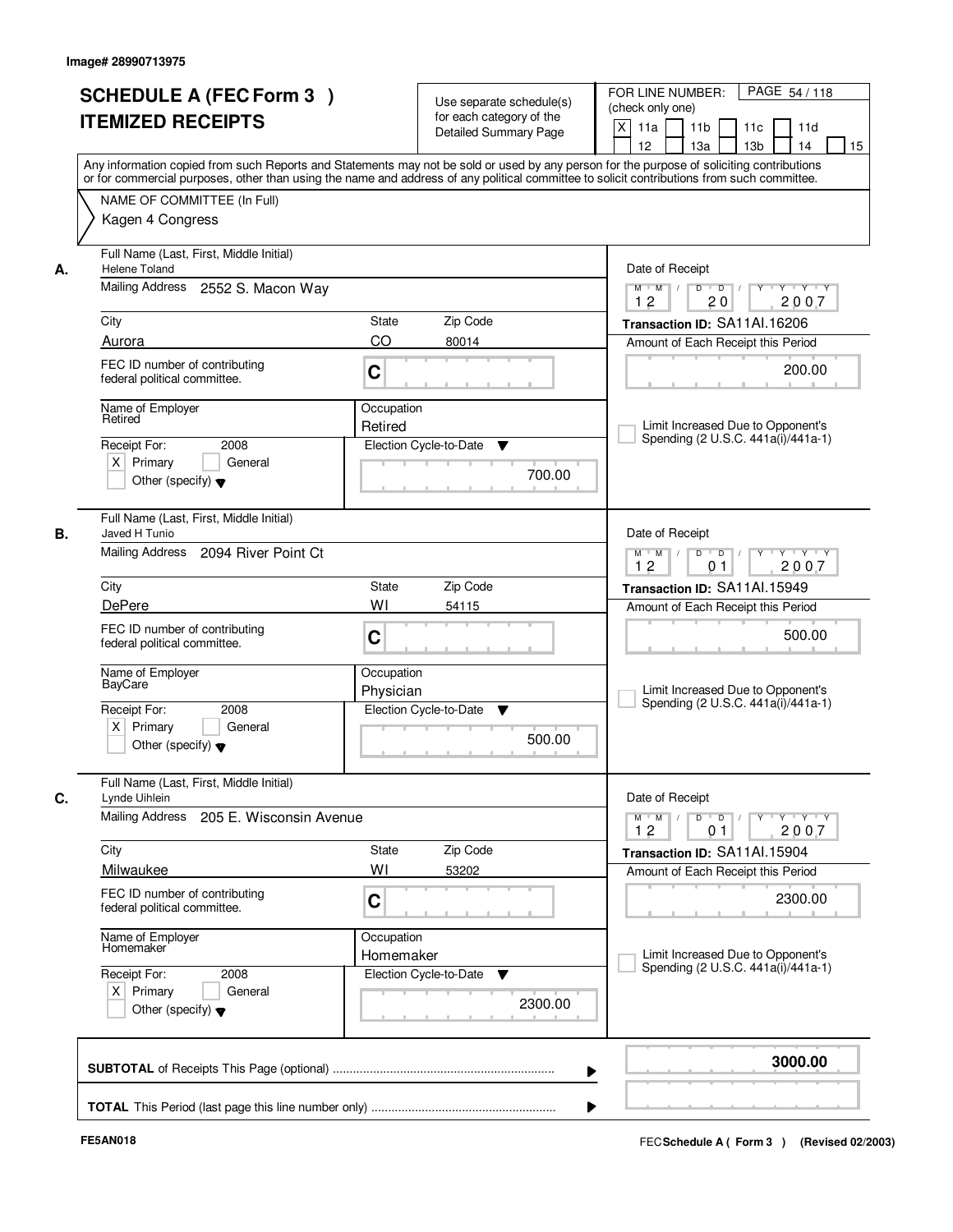| <b>ITEMIZED RECEIPTS</b>                                                                                             | <b>SCHEDULE A (FEC Form 3)</b>      |                                                                                                                                            | Use separate schedule(s)<br>for each category of the<br><b>Detailed Summary Page</b> | PAGE 55/118<br>FOR LINE NUMBER:<br>(check only one)<br>X<br>11 <sub>b</sub><br>11a<br>11 <sub>c</sub><br>11d<br>12<br>13 <sub>b</sub><br>14<br>13a<br>15<br>Any information copied from such Reports and Statements may not be sold or used by any person for the purpose of soliciting contributions |
|----------------------------------------------------------------------------------------------------------------------|-------------------------------------|--------------------------------------------------------------------------------------------------------------------------------------------|--------------------------------------------------------------------------------------|-------------------------------------------------------------------------------------------------------------------------------------------------------------------------------------------------------------------------------------------------------------------------------------------------------|
| NAME OF COMMITTEE (In Full)<br>Kagen 4 Congress                                                                      |                                     | or for commercial purposes, other than using the name and address of any political committee to solicit contributions from such committee. |                                                                                      |                                                                                                                                                                                                                                                                                                       |
| Full Name (Last, First, Middle Initial)<br>Karen Waldron<br>А.<br>Mailing Address                                    | 290 Boners Run Rd                   | Date of Receipt<br>$Y + Y + Y$<br>$D$ $D$ $/$<br>Y<br>$M$ $M$ /                                                                            |                                                                                      |                                                                                                                                                                                                                                                                                                       |
| City                                                                                                                 |                                     | 20<br>2007<br>1 <sub>1</sub><br>Transaction ID: SA11Al.15787                                                                               |                                                                                      |                                                                                                                                                                                                                                                                                                       |
| Shawsville<br>FEC ID number of contributing<br>federal political committee.                                          |                                     | VA<br>C                                                                                                                                    | 24162                                                                                | Amount of Each Receipt this Period<br>2000.00                                                                                                                                                                                                                                                         |
| Name of Employer<br>Frali & Waldron Inc<br>Receipt For:<br>$X$ Primary<br>Other (specify) $\blacktriangledown$       | 2008<br>General                     | Occupation<br>Election Cycle-to-Date                                                                                                       | <b>Real Estate Developer</b><br>▼<br>2000.00                                         | Limit Increased Due to Opponent's<br>Spending (2 U.S.C. 441a(i)/441a-1)                                                                                                                                                                                                                               |
| Full Name (Last, First, Middle Initial)<br>Dennis Walsh<br>В.                                                        | Mailing Address N 3193 West Bluff N |                                                                                                                                            |                                                                                      | Date of Receipt<br>$Y \vdash Y \vdash Y$<br>$M$ $M$ /<br>D<br>$\Box$ D $\Box$ /<br>Y<br>12<br>12<br>2007                                                                                                                                                                                              |
| City                                                                                                                 |                                     | State                                                                                                                                      | Zip Code                                                                             | Transaction ID: SA11Al.16143                                                                                                                                                                                                                                                                          |
| Stockholm<br>FEC ID number of contributing<br>federal political committee.                                           |                                     | WI<br>C                                                                                                                                    | 54769                                                                                | Amount of Each Receipt this Period<br>1000.00                                                                                                                                                                                                                                                         |
| Name of Employer<br>Walsh Bishop Architecture<br>Receipt For:<br>$X$ Primary<br>Other (specify) $\blacktriangledown$ | 2008<br>General                     | Occupation<br>Owner<br>Election Cycle-to-Date                                                                                              | ▼<br>1000.00                                                                         | Limit Increased Due to Opponent's<br>Spending (2 U.S.C. 441a(i)/441a-1)                                                                                                                                                                                                                               |
| Full Name (Last, First, Middle Initial)<br>C.<br>Steven S Weinshel                                                   |                                     | Date of Receipt                                                                                                                            |                                                                                      |                                                                                                                                                                                                                                                                                                       |
| Mailing Address                                                                                                      | 1746 Martinwood Ct.                 |                                                                                                                                            |                                                                                      | $M$ $M$ $M$<br>$D$ $D$ $I$<br><b>EYELYELYELY</b><br>12<br>0 <sub>1</sub><br>2007                                                                                                                                                                                                                      |
| City<br>DePere                                                                                                       |                                     | State<br>WI                                                                                                                                | Zip Code<br>54115                                                                    | Transaction ID: SA11Al.15891<br>Amount of Each Receipt this Period                                                                                                                                                                                                                                    |
| FEC ID number of contributing<br>federal political committee.                                                        |                                     | C                                                                                                                                          |                                                                                      | 500.00                                                                                                                                                                                                                                                                                                |
| Name of Employer<br>BayCare                                                                                          |                                     | Occupation<br>Physician                                                                                                                    |                                                                                      | Limit Increased Due to Opponent's<br>Spending (2 U.S.C. 441a(i)/441a-1)                                                                                                                                                                                                                               |
| Receipt For:<br>$X$ Primary<br>Other (specify) $\blacktriangledown$                                                  | 2008<br>General                     | Election Cycle-to-Date                                                                                                                     | v<br>1500.00                                                                         |                                                                                                                                                                                                                                                                                                       |
|                                                                                                                      |                                     |                                                                                                                                            |                                                                                      | 3500.00                                                                                                                                                                                                                                                                                               |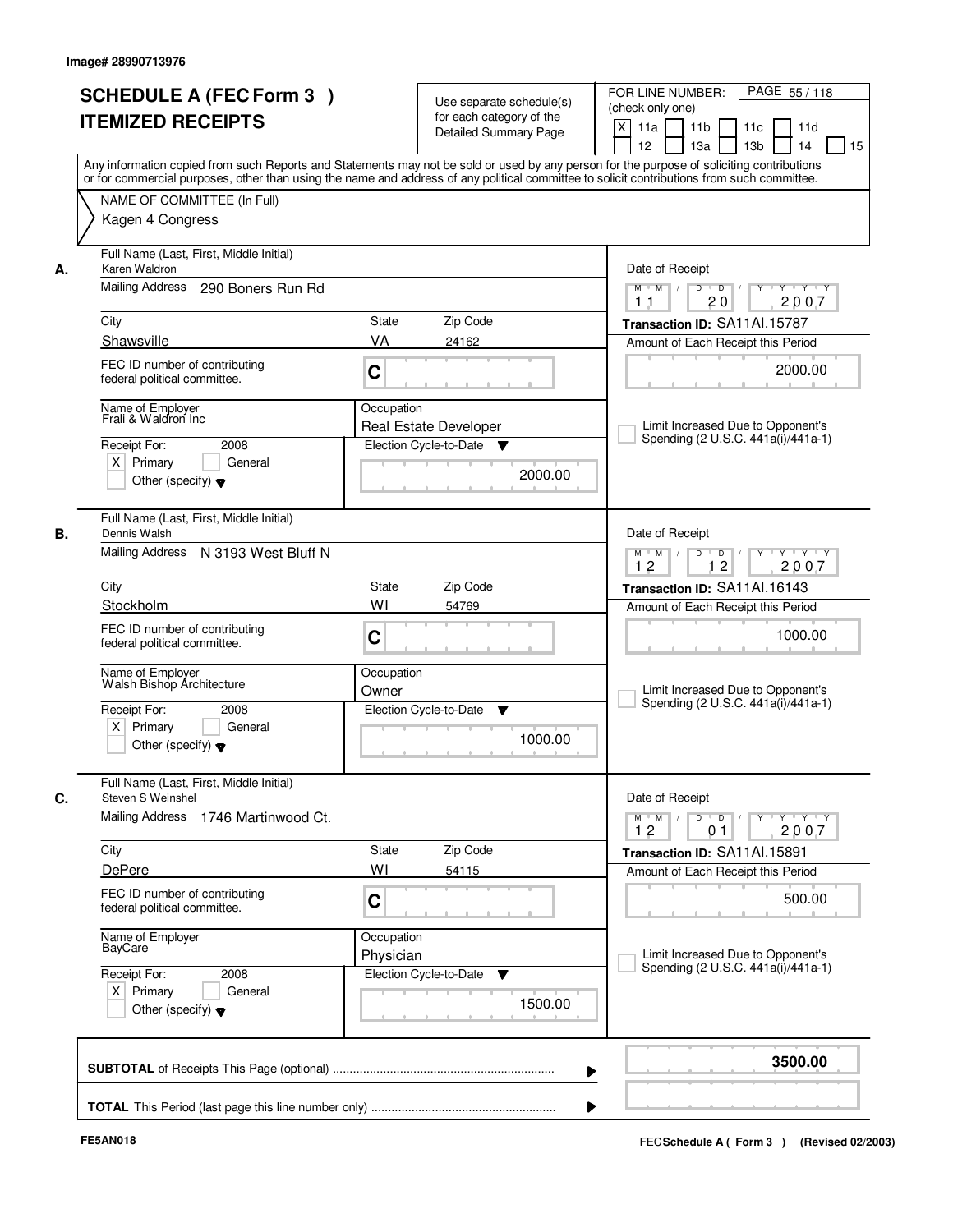|    | <b>SCHEDULE A (FEC Form 3)</b><br><b>ITEMIZED RECEIPTS</b>                                                                                                                                                                                                                              |                                                                                | Use separate schedule(s)<br>for each category of the<br><b>Detailed Summary Page</b> | PAGE 56 / 118<br>FOR LINE NUMBER:<br>(check only one)<br>X<br>11 <sub>b</sub><br>11a<br>11c<br>11d |
|----|-----------------------------------------------------------------------------------------------------------------------------------------------------------------------------------------------------------------------------------------------------------------------------------------|--------------------------------------------------------------------------------|--------------------------------------------------------------------------------------|----------------------------------------------------------------------------------------------------|
|    | Any information copied from such Reports and Statements may not be sold or used by any person for the purpose of soliciting contributions<br>or for commercial purposes, other than using the name and address of any political committee to solicit contributions from such committee. |                                                                                |                                                                                      | 12<br>13 <sub>b</sub><br>13a<br>14<br>15                                                           |
|    | NAME OF COMMITTEE (In Full)<br>Kagen 4 Congress                                                                                                                                                                                                                                         |                                                                                |                                                                                      |                                                                                                    |
| А. | Full Name (Last, First, Middle Initial)<br><b>Leonard Weis</b>                                                                                                                                                                                                                          |                                                                                |                                                                                      | Date of Receipt                                                                                    |
|    | Mailing Address 120 N. Green Bay Rd.                                                                                                                                                                                                                                                    | $Y + Y + Y$<br>$D$ $D$ $/$<br>$\Gamma Y$<br>$M$ $M$ /<br>12<br>20<br>2007      |                                                                                      |                                                                                                    |
|    | City                                                                                                                                                                                                                                                                                    | State                                                                          | Zip Code                                                                             | Transaction ID: SA11Al.16269                                                                       |
|    | Appleton                                                                                                                                                                                                                                                                                | WI                                                                             | 54911                                                                                | Amount of Each Receipt this Period                                                                 |
|    | FEC ID number of contributing<br>federal political committee.                                                                                                                                                                                                                           | C                                                                              |                                                                                      | 100.00                                                                                             |
|    | Name of Employer<br>Retired                                                                                                                                                                                                                                                             | Occupation                                                                     |                                                                                      |                                                                                                    |
|    | 2008                                                                                                                                                                                                                                                                                    | Retired                                                                        |                                                                                      | Limit Increased Due to Opponent's<br>Spending (2 U.S.C. 441a(i)/441a-1)                            |
|    | Receipt For:<br>$X$ Primary<br>General<br>Other (specify) $\blacktriangledown$                                                                                                                                                                                                          |                                                                                | Election Cycle-to-Date<br>▼<br>300.00                                                |                                                                                                    |
| В. | Full Name (Last, First, Middle Initial)<br><b>Steve Winter</b>                                                                                                                                                                                                                          |                                                                                |                                                                                      | Date of Receipt                                                                                    |
|    | Mailing Address 3315A Ballard Road                                                                                                                                                                                                                                                      | Y<br>$Y \vdash Y \vdash Y$<br>$M$ M<br>D<br>$\overline{D}$<br>12<br>2007<br>12 |                                                                                      |                                                                                                    |
|    | City                                                                                                                                                                                                                                                                                    | State                                                                          | Zip Code                                                                             | Transaction ID: SA11Al.16133                                                                       |
|    | Appleton                                                                                                                                                                                                                                                                                | WI                                                                             | 54911                                                                                | Amount of Each Receipt this Period                                                                 |
|    | FEC ID number of contributing<br>federal political committee.                                                                                                                                                                                                                           | C                                                                              |                                                                                      | 1000.00                                                                                            |
|    | Name of Employer<br>Rollie Winter & Associates                                                                                                                                                                                                                                          | Occupation<br>President                                                        |                                                                                      | Limit Increased Due to Opponent's<br>Spending (2 U.S.C. 441a(i)/441a-1)                            |
|    | Receipt For:<br>2008<br>$X$ Primary<br>General<br>Other (specify) $\blacktriangledown$                                                                                                                                                                                                  |                                                                                | Election Cycle-to-Date<br>v<br>1000.00                                               |                                                                                                    |
|    | Full Name (Last, First, Middle Initial)<br>Mark Winzenried                                                                                                                                                                                                                              |                                                                                |                                                                                      | Date of Receipt                                                                                    |
|    | Mailing Address<br>1215 Brookwood Dr.                                                                                                                                                                                                                                                   |                                                                                |                                                                                      | $D$ $D$ $I$<br>$M$ $M$ $/$<br>Y Y Y Y Y Y<br>12<br>2007<br>11                                      |
|    | City                                                                                                                                                                                                                                                                                    | State                                                                          | Zip Code                                                                             | Transaction ID: SA11Al.16065                                                                       |
|    | <b>Green Bay</b>                                                                                                                                                                                                                                                                        | WI                                                                             | 54034                                                                                | Amount of Each Receipt this Period                                                                 |
|    | FEC ID number of contributing<br>federal political committee.                                                                                                                                                                                                                           | C                                                                              |                                                                                      | 100.00                                                                                             |
|    | Name of Employer<br>Retired                                                                                                                                                                                                                                                             | Occupation<br>Retired                                                          |                                                                                      | Limit Increased Due to Opponent's                                                                  |
|    | Receipt For:<br>2008<br>$X$ Primary<br>General<br>Other (specify) $\blacktriangledown$                                                                                                                                                                                                  |                                                                                | Election Cycle-to-Date<br>v<br>250.00                                                | Spending (2 U.S.C. 441a(i)/441a-1)                                                                 |
|    |                                                                                                                                                                                                                                                                                         |                                                                                |                                                                                      | 1200.00<br>▶                                                                                       |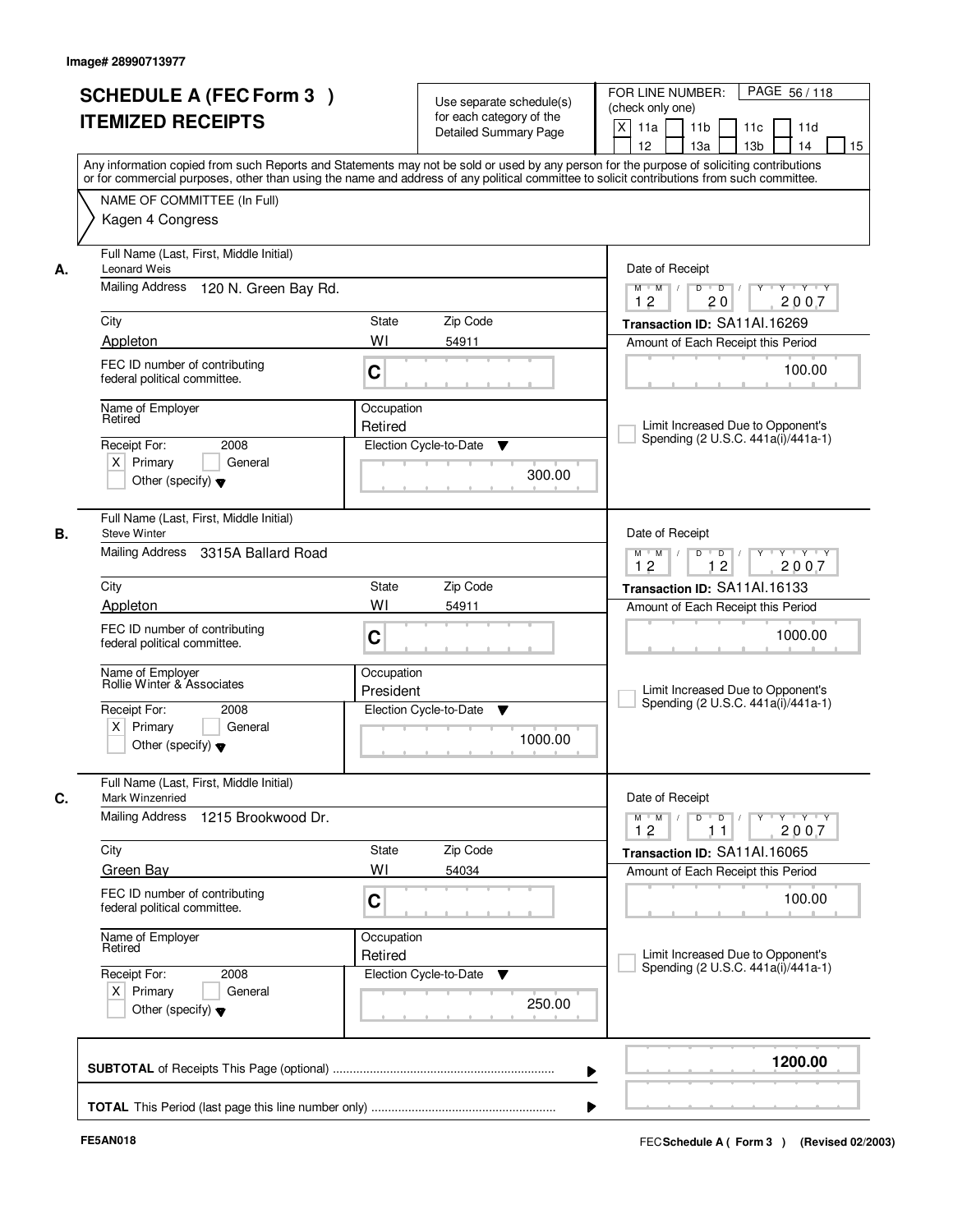|    | <b>SCHEDULE A (FEC Form 3)</b><br><b>ITEMIZED RECEIPTS</b><br>Any information copied from such Reports and Statements may not be sold or used by any person for the purpose of soliciting contributions<br>or for commercial purposes, other than using the name and address of any political committee to solicit contributions from such committee.<br>NAME OF COMMITTEE (In Full)<br>Kagen 4 Congress |                            | Use separate schedule(s)<br>for each category of the<br><b>Detailed Summary Page</b> | PAGE 57/118<br>FOR LINE NUMBER:<br>(check only one)<br>X<br>11a<br>11 <sub>b</sub><br>11 <sub>c</sub><br>11d<br>13 <sub>b</sub><br>12<br>13a<br>14<br>15 |
|----|----------------------------------------------------------------------------------------------------------------------------------------------------------------------------------------------------------------------------------------------------------------------------------------------------------------------------------------------------------------------------------------------------------|----------------------------|--------------------------------------------------------------------------------------|----------------------------------------------------------------------------------------------------------------------------------------------------------|
| А. | Full Name (Last, First, Middle Initial)<br>Joseph Woleske<br><b>Mailing Address</b><br>2586 Zak Ln.                                                                                                                                                                                                                                                                                                      |                            |                                                                                      | Date of Receipt<br>$Y$ $Y$ $Y$<br>$M^+$ M<br>$D$ $D$<br>Y<br>0 <sub>2</sub><br>2007<br>10                                                                |
|    | City                                                                                                                                                                                                                                                                                                                                                                                                     | State                      | Zip Code                                                                             | Transaction ID: SA11Al.15553                                                                                                                             |
|    | Green Bay                                                                                                                                                                                                                                                                                                                                                                                                | WI                         | 54304                                                                                | Amount of Each Receipt this Period                                                                                                                       |
|    | FEC ID number of contributing<br>federal political committee.                                                                                                                                                                                                                                                                                                                                            | C                          |                                                                                      | 1000.00                                                                                                                                                  |
|    | Name of Employer<br>Self Employed<br>Receipt For:<br>2008                                                                                                                                                                                                                                                                                                                                                | Occupation<br>Construction | Election Cycle-to-Date<br>$\blacktriangledown$                                       | Limit Increased Due to Opponent's<br>Spending (2 U.S.C. 441a(i)/441a-1)                                                                                  |
|    | $X$ Primary<br>General<br>Other (specify) $\blacktriangledown$                                                                                                                                                                                                                                                                                                                                           |                            | 1000.00                                                                              |                                                                                                                                                          |
| В. | Full Name (Last, First, Middle Initial)<br>Carlos Yu                                                                                                                                                                                                                                                                                                                                                     |                            |                                                                                      | Date of Receipt                                                                                                                                          |
|    | Mailing Address E 9058 Kendall Ln                                                                                                                                                                                                                                                                                                                                                                        |                            |                                                                                      | $Y \dashv Y \dashv Y$<br>$M$ $M$ /<br>D<br>$\overline{D}$ /<br>Y<br>2007<br>12<br>20                                                                     |
|    | City                                                                                                                                                                                                                                                                                                                                                                                                     | State                      | Zip Code                                                                             | Transaction ID: SA11Al.16307                                                                                                                             |
|    | New London                                                                                                                                                                                                                                                                                                                                                                                               | WI                         | 54961                                                                                | Amount of Each Receipt this Period                                                                                                                       |
|    | FEC ID number of contributing<br>federal political committee.                                                                                                                                                                                                                                                                                                                                            | C                          |                                                                                      | 250.00                                                                                                                                                   |
|    | Name of Employer<br>ThedaCare                                                                                                                                                                                                                                                                                                                                                                            | Occupation<br>Physician    |                                                                                      | Limit Increased Due to Opponent's<br>Spending (2 U.S.C. 441a(i)/441a-1)                                                                                  |
|    | Receipt For:<br>2008<br>$\times$<br>Primary<br>General<br>Other (specify) $\blacktriangledown$                                                                                                                                                                                                                                                                                                           |                            | Election Cycle-to-Date<br>▼<br>250.00                                                |                                                                                                                                                          |

|  | 1250.00  |
|--|----------|
|  | 81972.00 |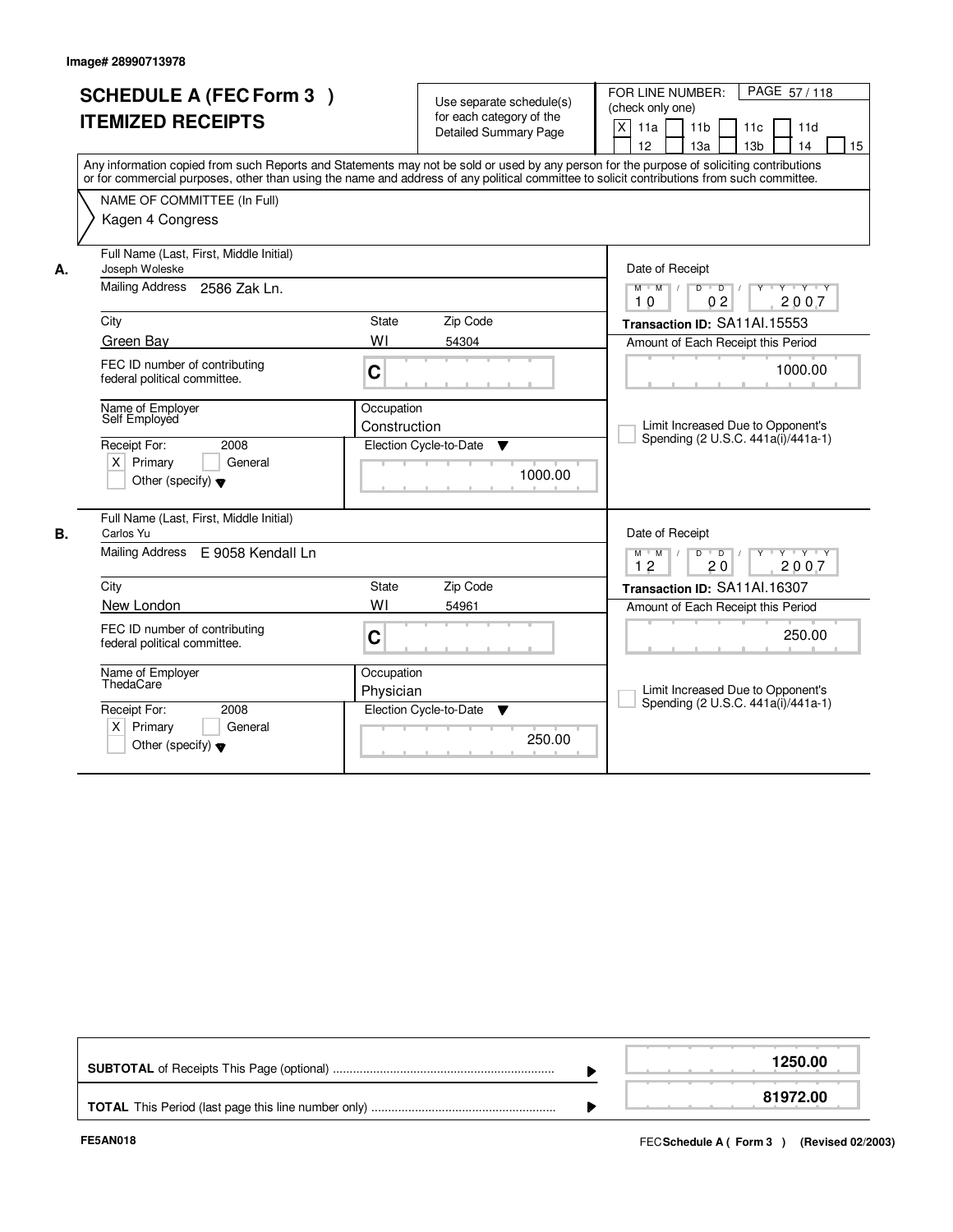| or for commercial purposes, other than using the name and address of any political committee to solicit contributions from such committee.<br>NAME OF COMMITTEE (In Full)<br>Kagen 4 Congress<br>Full Name (Last, First, Middle Initial)<br>AIRCRAFT OWNERS AND PILOTS ASSOCIATION POLITICAL ACTION COMMITTEE<br>Date of Receipt<br>А.<br>Mailing Address 421 Aviation Way<br>$Y + Y + Y$<br>$D$ $D$ $1$<br>$\Gamma Y$<br>$M$ $M$ /<br>12<br>2007<br>20<br>Zip Code<br>City<br>State<br>Transaction ID: SA11C.16288<br>MD<br>Frederick<br>21701<br>Amount of Each Receipt this Period<br>FEC ID number of contributing<br>5000.00<br>С<br>C00131185<br>federal political committee.<br>Name of Employer<br>Occupation<br>Limit Increased Due to Opponent's<br>Spending (2 U.S.C. 441a(i)/441a-1)<br>2008<br>Election Cycle-to-Date<br>Receipt For:<br>▼<br>X General<br>Primary<br>10000.00<br>Other (specify) $\blacktriangledown$<br>Full Name (Last, First, Middle Initial)<br>ALLERPAC - JOINT COUNCIL OF ALLERGY ASTHMA AND IMMUNOLOGY<br>В.<br>Date of Receipt<br>Mailing Address 50 N BROCKWAY ST STE 3-3<br>$\mathsf{Y} \dashv \mathsf{Y} \dashv \mathsf{Y} \dashv \mathsf{Y}$<br>$M$ $M$ /<br>D<br>$\blacksquare$ $\blacksquare$ $\blacksquare$ $\blacksquare$ $\blacksquare$<br>15<br>10<br>2007<br>City<br>Zip Code<br>State<br>Transaction ID: SA11C.15639<br><b>PALATINE</b><br>IL<br>60067<br>Amount of Each Receipt this Period<br>FEC ID number of contributing<br>2500.00<br>С<br>C00249961<br>federal political committee.<br>Name of Employer<br>Occupation<br>Limit Increased Due to Opponent's<br>Spending (2 U.S.C. 441a(i)/441a-1)<br>Election Cycle-to-Date<br>Receipt For:<br>2008<br>▼<br>$X$ Primary<br>General<br>2500.00<br>Other (specify) $\blacktriangledown$<br>Full Name (Last, First, Middle Initial)<br>C.<br>AMALGAMATED TRANSIT UNION-COPE<br>Date of Receipt<br>Mailing Address 5025 WISCONSIN AVE. N.W.<br>$M$ $M$<br>$\mathsf D$<br>$\Box$ D $\Box$<br>$\mathsf{Y} \dashv \mathsf{Y} \dashv \mathsf{Y}$<br>Y<br>2007<br>11<br>20<br>Zip Code<br>City<br>State<br>Transaction ID: SA11C.15773<br>DC<br><b>WASHINGTON</b><br>20016<br>Amount of Each Receipt this Period<br>FEC ID number of contributing<br>2500.00<br>C<br>C00032995<br>federal political committee.<br>Name of Employer<br>Occupation<br>Limit Increased Due to Opponent's<br>Spending (2 U.S.C. 441a(i)/441a-1)<br>Receipt For:<br>Election Cycle-to-Date<br>2008<br>v<br>$X$ Primary<br>General<br>5000.00<br>Other (specify) $\blacktriangledown$<br>10000.00 | <b>SCHEDULE A (FEC Form 3)</b><br><b>ITEMIZED RECEIPTS</b> | Use separate schedule(s)<br>for each category of the<br>Detailed Summary Page<br>Any information copied from such Reports and Statements may not be sold or used by any person for the purpose of soliciting contributions | PAGE 58 / 118<br>FOR LINE NUMBER:<br>(check only one)<br>11 <sub>b</sub><br>11a<br>11c<br>11d<br>м<br>12<br>13a<br>13 <sub>b</sub><br>14<br>15 |
|----------------------------------------------------------------------------------------------------------------------------------------------------------------------------------------------------------------------------------------------------------------------------------------------------------------------------------------------------------------------------------------------------------------------------------------------------------------------------------------------------------------------------------------------------------------------------------------------------------------------------------------------------------------------------------------------------------------------------------------------------------------------------------------------------------------------------------------------------------------------------------------------------------------------------------------------------------------------------------------------------------------------------------------------------------------------------------------------------------------------------------------------------------------------------------------------------------------------------------------------------------------------------------------------------------------------------------------------------------------------------------------------------------------------------------------------------------------------------------------------------------------------------------------------------------------------------------------------------------------------------------------------------------------------------------------------------------------------------------------------------------------------------------------------------------------------------------------------------------------------------------------------------------------------------------------------------------------------------------------------------------------------------------------------------------------------------------------------------------------------------------------------------------------------------------------------------------------------------------------------------------------------------------------------------------------------------------------------------------------------------------------------------------------------------------------------------------------------------------------------------------------------------------------------------------------------------|------------------------------------------------------------|----------------------------------------------------------------------------------------------------------------------------------------------------------------------------------------------------------------------------|------------------------------------------------------------------------------------------------------------------------------------------------|
|                                                                                                                                                                                                                                                                                                                                                                                                                                                                                                                                                                                                                                                                                                                                                                                                                                                                                                                                                                                                                                                                                                                                                                                                                                                                                                                                                                                                                                                                                                                                                                                                                                                                                                                                                                                                                                                                                                                                                                                                                                                                                                                                                                                                                                                                                                                                                                                                                                                                                                                                                                            |                                                            |                                                                                                                                                                                                                            |                                                                                                                                                |
|                                                                                                                                                                                                                                                                                                                                                                                                                                                                                                                                                                                                                                                                                                                                                                                                                                                                                                                                                                                                                                                                                                                                                                                                                                                                                                                                                                                                                                                                                                                                                                                                                                                                                                                                                                                                                                                                                                                                                                                                                                                                                                                                                                                                                                                                                                                                                                                                                                                                                                                                                                            |                                                            |                                                                                                                                                                                                                            |                                                                                                                                                |
|                                                                                                                                                                                                                                                                                                                                                                                                                                                                                                                                                                                                                                                                                                                                                                                                                                                                                                                                                                                                                                                                                                                                                                                                                                                                                                                                                                                                                                                                                                                                                                                                                                                                                                                                                                                                                                                                                                                                                                                                                                                                                                                                                                                                                                                                                                                                                                                                                                                                                                                                                                            |                                                            |                                                                                                                                                                                                                            |                                                                                                                                                |
|                                                                                                                                                                                                                                                                                                                                                                                                                                                                                                                                                                                                                                                                                                                                                                                                                                                                                                                                                                                                                                                                                                                                                                                                                                                                                                                                                                                                                                                                                                                                                                                                                                                                                                                                                                                                                                                                                                                                                                                                                                                                                                                                                                                                                                                                                                                                                                                                                                                                                                                                                                            |                                                            |                                                                                                                                                                                                                            |                                                                                                                                                |
|                                                                                                                                                                                                                                                                                                                                                                                                                                                                                                                                                                                                                                                                                                                                                                                                                                                                                                                                                                                                                                                                                                                                                                                                                                                                                                                                                                                                                                                                                                                                                                                                                                                                                                                                                                                                                                                                                                                                                                                                                                                                                                                                                                                                                                                                                                                                                                                                                                                                                                                                                                            |                                                            |                                                                                                                                                                                                                            |                                                                                                                                                |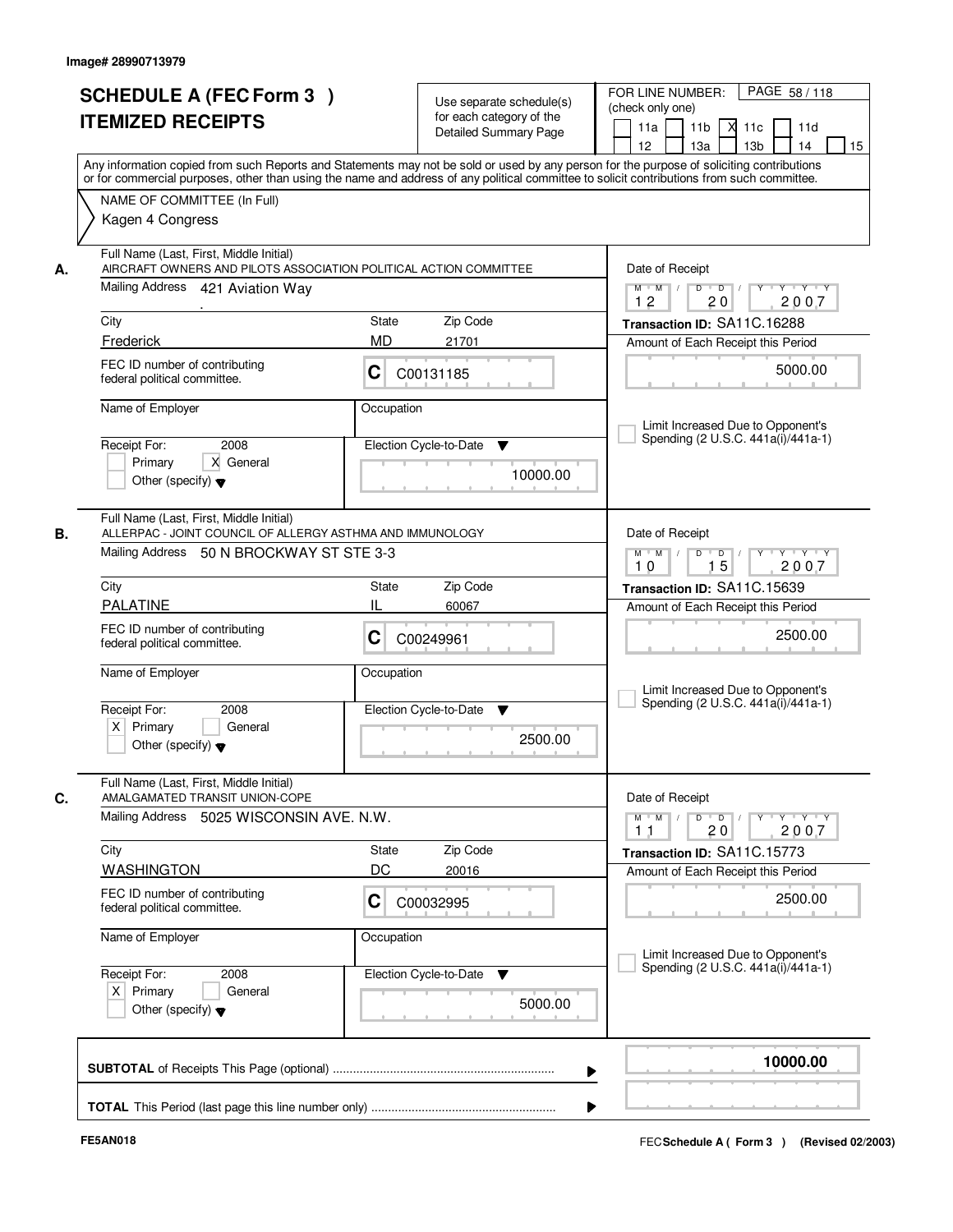| <b>SCHEDULE A (FEC Form 3)</b><br><b>ITEMIZED RECEIPTS</b>                                                                                                                                                                                                                                               | Use separate schedule(s)<br>for each category of the<br>Detailed Summary Page<br>Any information copied from such Reports and Statements may not be sold or used by any person for the purpose of soliciting contributions | PAGE 59/118<br>FOR LINE NUMBER:<br>(check only one)<br>11 <sub>b</sub><br>11a<br>11c<br>11d<br>12<br>13 <sub>b</sub><br>15<br>13a<br>14                                                                                                                                |  |  |  |
|----------------------------------------------------------------------------------------------------------------------------------------------------------------------------------------------------------------------------------------------------------------------------------------------------------|----------------------------------------------------------------------------------------------------------------------------------------------------------------------------------------------------------------------------|------------------------------------------------------------------------------------------------------------------------------------------------------------------------------------------------------------------------------------------------------------------------|--|--|--|
| NAME OF COMMITTEE (In Full)<br>Kagen 4 Congress                                                                                                                                                                                                                                                          | or for commercial purposes, other than using the name and address of any political committee to solicit contributions from such committee.                                                                                 |                                                                                                                                                                                                                                                                        |  |  |  |
| Full Name (Last, First, Middle Initial)<br>AMERICAN ACADEMY OF FAMILY PHYSICIANS POLITICAL ACTION COMMITTEE<br>А.<br>Mailing Address 2023 Massachusetts Ave. NW<br>City<br>Washington<br>FEC ID number of contributing<br>federal political committee.<br>Name of Employer<br>Receipt For:<br>2008       | Zip Code<br>State<br>DC<br>20036<br>C<br>C00411553<br>Occupation<br>Election Cycle-to-Date<br>▼                                                                                                                            | Date of Receipt<br>$Y + Y + Y$<br>$M$ $M$ /<br>$D$ $D$ $/$<br>$\overline{Y}$<br>12<br>2007<br>31<br>Transaction ID: SA11C.16351<br>Amount of Each Receipt this Period<br>2500.00<br>Limit Increased Due to Opponent's<br>Spending (2 U.S.C. 441a(i)/441a-1)            |  |  |  |
| $X$ Primary<br>General<br>Other (specify) $\blacktriangledown$<br>Full Name (Last, First, Middle Initial)<br>AMERICAN ASSOCIATION OF NURSE ANESTHETISTS CRNA PAC<br><b>B.</b>                                                                                                                            | 2500.00                                                                                                                                                                                                                    | Date of Receipt                                                                                                                                                                                                                                                        |  |  |  |
| Mailing Address 25 Massachusetts Ave<br>Suite 550<br>City<br>Washington<br>FEC ID number of contributing<br>federal political committee.<br>Name of Employer<br>Receipt For:<br>2008<br>$X$ Primary<br>General<br>Other (specify) $\blacktriangledown$                                                   | Zip Code<br><b>State</b><br>DC<br>20001<br>С<br>C00173153<br>Occupation<br>Election Cycle-to-Date<br><b>V</b><br>2500.00                                                                                                   | $\mathsf{Y} \dashv \mathsf{Y} \dashv \mathsf{Y}$<br>$M$ $M$ /<br>$D$ $D$ $1$<br>12<br>20<br>2007<br>Transaction ID: SA11C.16203<br>Amount of Each Receipt this Period<br>1000.00<br>Limit Increased Due to Opponent's<br>Spending (2 U.S.C. 441a(i)/441a-1)            |  |  |  |
| Full Name (Last, First, Middle Initial)<br>C.<br>Mailing Address<br>555 New Jersey Avenue NW<br>City<br><b>Washington</b><br>FEC ID number of contributing<br>federal political committee.<br>Name of Employer<br>Receipt For:<br>2008<br>$X$ Primary<br>General<br>Other (specify) $\blacktriangledown$ | AMERICAN FEDERATION OF TEACHERS AFL-CIO COMMITTEE ON POLITICAL EDUCATION<br>Zip Code<br>State<br>DC<br>20001<br>C<br>C00028860<br>Occupation<br>Election Cycle-to-Date<br>v<br>2500.00                                     | Date of Receipt<br>$\mathsf D$<br>$Y - Y - Y - Y$<br>$M$ $M$ /<br>$\overline{D}$ /<br>Y<br>2007<br>12<br>20<br>Transaction ID: SA11C.16245<br>Amount of Each Receipt this Period<br>2500.00<br>Limit Increased Due to Opponent's<br>Spending (2 U.S.C. 441a(i)/441a-1) |  |  |  |
|                                                                                                                                                                                                                                                                                                          | ▶                                                                                                                                                                                                                          | 6000.00                                                                                                                                                                                                                                                                |  |  |  |
|                                                                                                                                                                                                                                                                                                          |                                                                                                                                                                                                                            |                                                                                                                                                                                                                                                                        |  |  |  |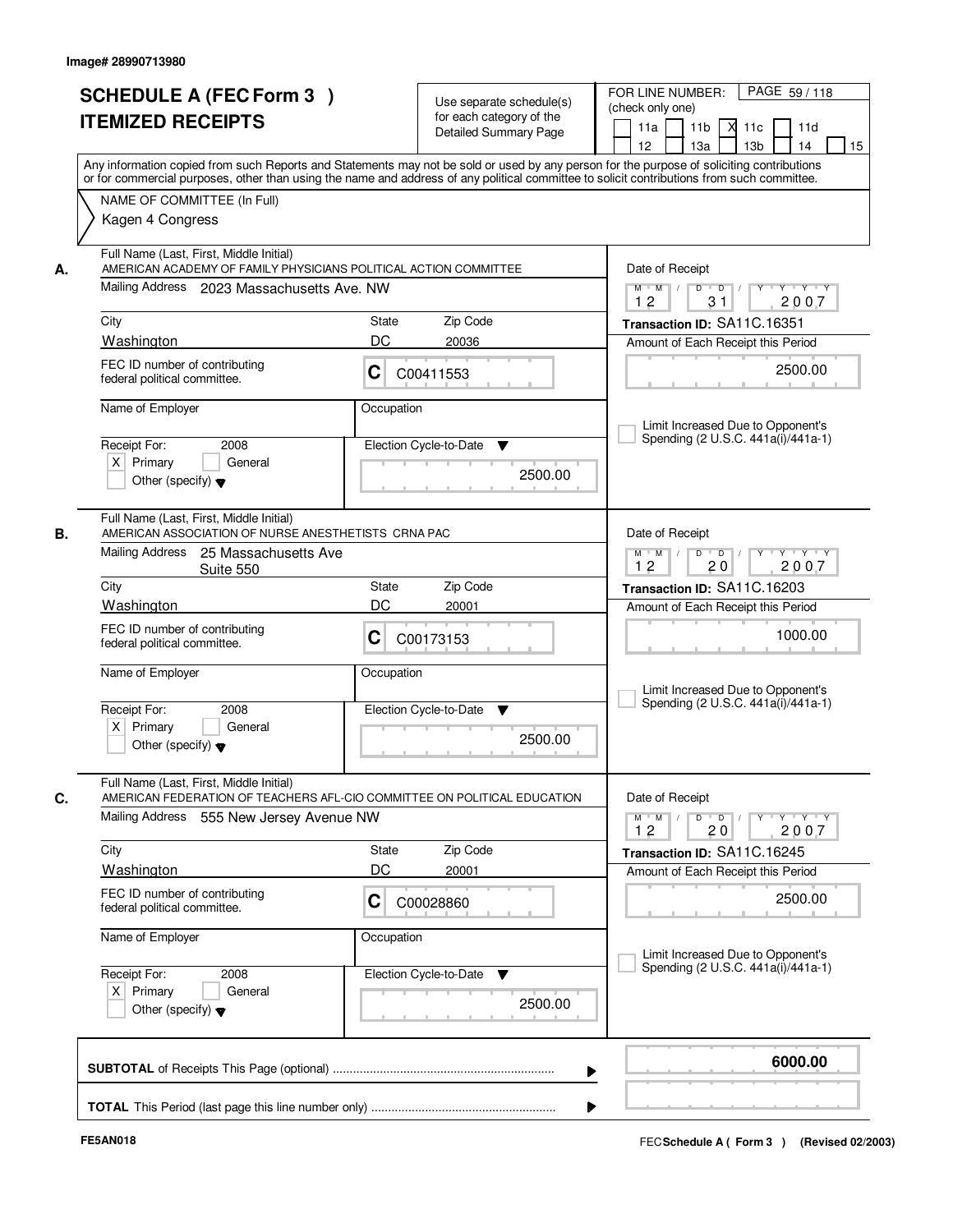| <b>SCHEDULE A (FEC Form 3)</b><br><b>ITEMIZED RECEIPTS</b>                                                                                       | Use separate schedule(s)<br>for each category of the<br>Detailed Summary Page<br>Any information copied from such Reports and Statements may not be sold or used by any person for the purpose of soliciting contributions | PAGE 60/118<br>FOR LINE NUMBER:<br>(check only one)<br>11 <sub>b</sub><br>11a<br>11c<br>11d<br>12<br>13a<br>13 <sub>b</sub><br>14<br>15                      |
|--------------------------------------------------------------------------------------------------------------------------------------------------|----------------------------------------------------------------------------------------------------------------------------------------------------------------------------------------------------------------------------|--------------------------------------------------------------------------------------------------------------------------------------------------------------|
| NAME OF COMMITTEE (In Full)<br>Kagen 4 Congress                                                                                                  | or for commercial purposes, other than using the name and address of any political committee to solicit contributions from such committee.                                                                                 |                                                                                                                                                              |
| Full Name (Last, First, Middle Initial)<br>AMERICAN HEALTH CARE ASSOCIATION POLITICAL ACTION COMMITTEE<br>А.<br>Mailing Address 1201 L Street NW |                                                                                                                                                                                                                            | Date of Receipt<br>$Y + Y + Y$<br>$M$ $M$ $/$<br>$D$ $D$ $/$<br>$\Gamma Y$                                                                                   |
| City<br>Washington                                                                                                                               | State<br>Zip Code<br>DC<br>20005                                                                                                                                                                                           | 2007<br>11<br>20<br>Transaction ID: SA11C.15770<br>Amount of Each Receipt this Period                                                                        |
| FEC ID number of contributing<br>federal political committee.                                                                                    | С<br>C00006080                                                                                                                                                                                                             | 4500.00                                                                                                                                                      |
| Name of Employer<br>Receipt For:<br>2008<br>$X$ Primary<br>General<br>Other (specify) $\blacktriangledown$                                       | Occupation<br>Election Cycle-to-Date<br>▼<br>5000.00                                                                                                                                                                       | Limit Increased Due to Opponent's<br>Spending (2 U.S.C. 441a(i)/441a-1)                                                                                      |
| Full Name (Last, First, Middle Initial)<br>В.<br>AMERICAN HEALTH CARE ASSOCIATION POLITICAL ACTION COMMITTEE<br>Mailing Address 1201 L Street NW |                                                                                                                                                                                                                            | Date of Receipt<br>$\mathsf{Y} \dashv \mathsf{Y} \dashv \mathsf{Y} \dashv \mathsf{Y}$<br>$M$ $M$ /<br>D<br>$\overline{D}$ $\overline{I}$<br>20<br>2007<br>11 |
| City                                                                                                                                             | Zip Code<br><b>State</b>                                                                                                                                                                                                   | Transaction ID: SA11C.15771                                                                                                                                  |
| Washington<br>FEC ID number of contributing<br>federal political committee.                                                                      | DC<br>20005<br>С<br>C00006080                                                                                                                                                                                              | Amount of Each Receipt this Period<br>5000.00                                                                                                                |
| Name of Employer<br>Receipt For:<br>2008<br>Primary<br>X General<br>Other (specify) $\blacktriangledown$                                         | Occupation<br>Election Cycle-to-Date<br>▼<br>10000.00                                                                                                                                                                      | Limit Increased Due to Opponent's<br>Spending (2 U.S.C. 441a(i)/441a-1)                                                                                      |
| Full Name (Last, First, Middle Initial)<br>AMERICAN OPTOMETRIC ASSOCIATION POLITICAL ACTION COMMITTEE<br>Mailing Address<br>1505 Prince Street   |                                                                                                                                                                                                                            | Date of Receipt<br>$M$ $M$<br>$\mathsf D$<br>$\overline{D}$ /<br>$Y + Y + Y$<br>Y                                                                            |
| Suite 300<br>City                                                                                                                                | Zip Code<br><b>State</b>                                                                                                                                                                                                   | 2007<br>11<br>14<br>Transaction ID: SA11C.15725                                                                                                              |
| <b>Alexandria</b>                                                                                                                                | VA<br>22314                                                                                                                                                                                                                | Amount of Each Receipt this Period                                                                                                                           |
| FEC ID number of contributing<br>federal political committee.                                                                                    | C<br>C00024968                                                                                                                                                                                                             | 246.00                                                                                                                                                       |
| Name of Employer<br>Receipt For:<br>2008<br>$X$ Primary<br>General<br>Other (specify) $\blacktriangledown$                                       | Occupation<br>Election Cycle-to-Date<br>v<br>2746.00                                                                                                                                                                       | In-kind - Meet and Greet<br>Event Expenses<br>Limit Increased Due to Opponent's<br>Spending (2 U.S.C. 441a(i)/441a-1)                                        |
|                                                                                                                                                  |                                                                                                                                                                                                                            | 9746.00                                                                                                                                                      |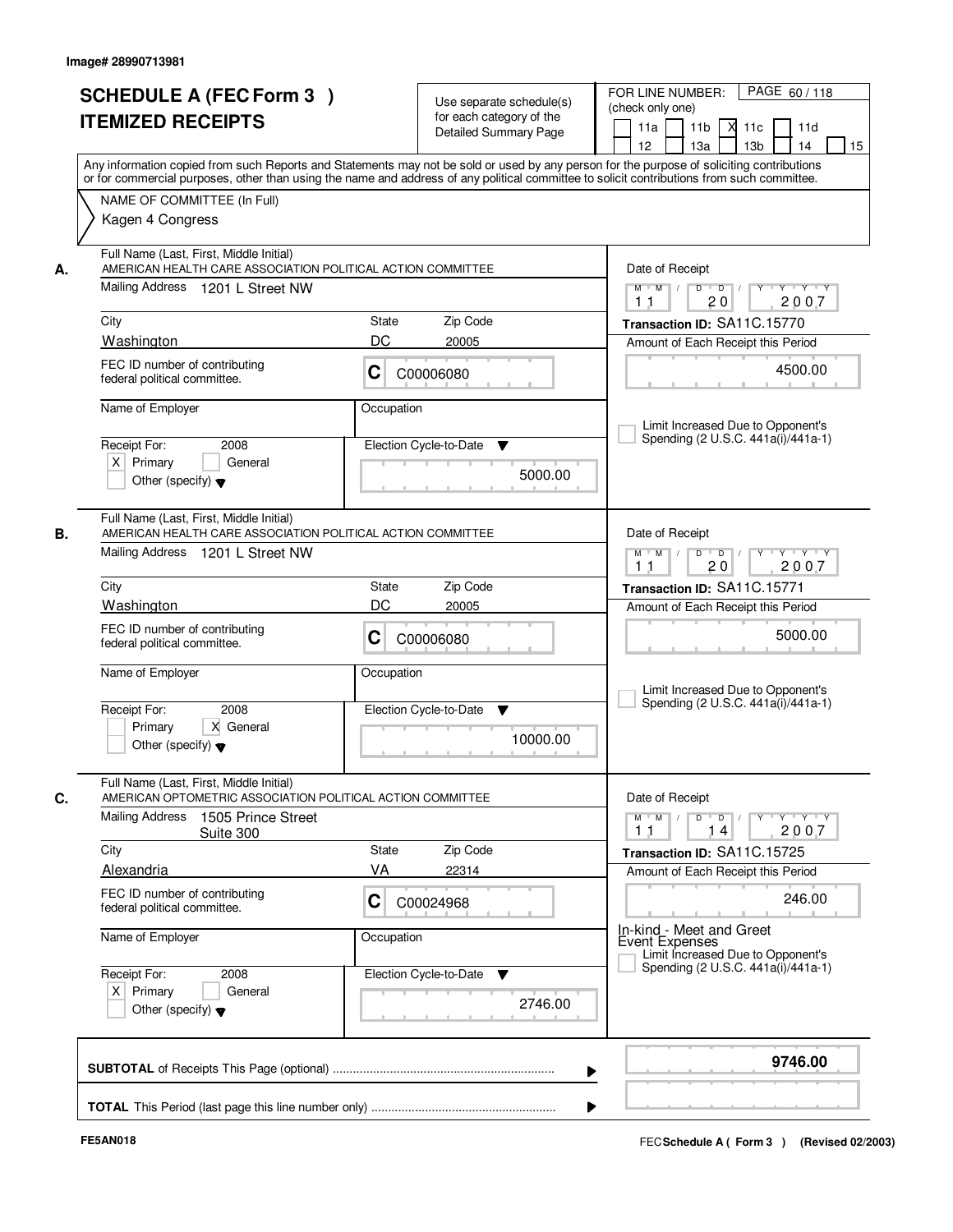| <b>SCHEDULE A (FEC Form 3)</b><br><b>ITEMIZED RECEIPTS</b>                                                                                                                                                                                         | Use separate schedule(s)<br>for each category of the<br>Detailed Summary Page                                                                                                                                                                                                           | PAGE 61/118<br>FOR LINE NUMBER:<br>(check only one)<br>11 <sub>b</sub><br>11a<br>11c<br>11d<br>м<br>12<br>13a<br>13 <sub>b</sub><br>14<br>15                                 |
|----------------------------------------------------------------------------------------------------------------------------------------------------------------------------------------------------------------------------------------------------|-----------------------------------------------------------------------------------------------------------------------------------------------------------------------------------------------------------------------------------------------------------------------------------------|------------------------------------------------------------------------------------------------------------------------------------------------------------------------------|
| NAME OF COMMITTEE (In Full)<br>Kagen 4 Congress                                                                                                                                                                                                    | Any information copied from such Reports and Statements may not be sold or used by any person for the purpose of soliciting contributions<br>or for commercial purposes, other than using the name and address of any political committee to solicit contributions from such committee. |                                                                                                                                                                              |
| Full Name (Last, First, Middle Initial)<br>AMERICAN OPTOMETRIC ASSOCIATION POLITICAL ACTION COMMITTEE<br>Mailing Address<br>1505 Prince Street<br>Suite 300<br>City<br>Alexandria<br>FEC ID number of contributing<br>federal political committee. | Zip Code<br>State<br>VA<br>22314<br>С<br>C00024968                                                                                                                                                                                                                                      | Date of Receipt<br>$Y + Y + Y$<br>$D$ $D$ $/$<br>$\Gamma Y$<br>$M$ $M$ /<br>12<br>2007<br>20<br>Transaction ID: SA11C.16213<br>Amount of Each Receipt this Period<br>2135.50 |
| Name of Employer<br>Receipt For:<br>2008<br>$X$ Primary<br>General<br>Other (specify) $\blacktriangledown$                                                                                                                                         | Occupation<br>Election Cycle-to-Date<br>▼<br>4881.50                                                                                                                                                                                                                                    | Limit Increased Due to Opponent's<br>Spending (2 U.S.C. 441a(i)/441a-1)                                                                                                      |
| Full Name (Last, First, Middle Initial)<br>AMERICAN ROAD & TRANSPORTATION BUILDERS ASSOCIATION PAC<br>Mailing Address 1219 28th Street NW                                                                                                          |                                                                                                                                                                                                                                                                                         | Date of Receipt<br>$\mathsf{Y} \dashv \mathsf{Y} \dashv \mathsf{Y} \dashv \mathsf{Y}$<br>$M$ $M$ /<br>D<br>$\overline{D}$ $\overline{I}$<br>27<br>2007<br>11                 |
| City                                                                                                                                                                                                                                               | Zip Code<br><b>State</b><br>DC<br>20007                                                                                                                                                                                                                                                 | Transaction ID: SA11C.15838                                                                                                                                                  |
| Washington<br>FEC ID number of contributing<br>federal political committee.                                                                                                                                                                        | С<br>C00118208                                                                                                                                                                                                                                                                          | Amount of Each Receipt this Period<br>1000.00                                                                                                                                |
| Name of Employer<br>Receipt For:<br>2008<br>$X$ Primary<br>General<br>Other (specify) $\blacktriangledown$                                                                                                                                         | Occupation<br>Election Cycle-to-Date<br>▼<br>1000.00                                                                                                                                                                                                                                    | Limit Increased Due to Opponent's<br>Spending (2 U.S.C. 441a(i)/441a-1)                                                                                                      |
| Full Name (Last, First, Middle Initial)<br>APMA PODIATRY PAC<br>Mailing Address 9312 Old Georgetown Rd                                                                                                                                             |                                                                                                                                                                                                                                                                                         | Date of Receipt<br>$M$ $M$<br>D<br>$\overline{D}$ /<br>Y<br>$Y + Y + Y$                                                                                                      |
| City                                                                                                                                                                                                                                               | Zip Code<br>State                                                                                                                                                                                                                                                                       | 2007<br>12<br>11<br>Transaction ID: SA11C.16030                                                                                                                              |
| <b>Bethesda</b><br>FEC ID number of contributing<br>federal political committee.                                                                                                                                                                   | <b>MD</b><br>20814<br>C<br>C00008839                                                                                                                                                                                                                                                    | Amount of Each Receipt this Period<br>1000.00                                                                                                                                |
| Name of Employer<br>Receipt For:<br>2008<br>$X$ Primary<br>General<br>Other (specify) $\blacktriangledown$                                                                                                                                         | Occupation<br>Election Cycle-to-Date<br>v<br>2000.00                                                                                                                                                                                                                                    | Limit Increased Due to Opponent's<br>Spending (2 U.S.C. 441a(i)/441a-1)                                                                                                      |
|                                                                                                                                                                                                                                                    |                                                                                                                                                                                                                                                                                         | 4135.50                                                                                                                                                                      |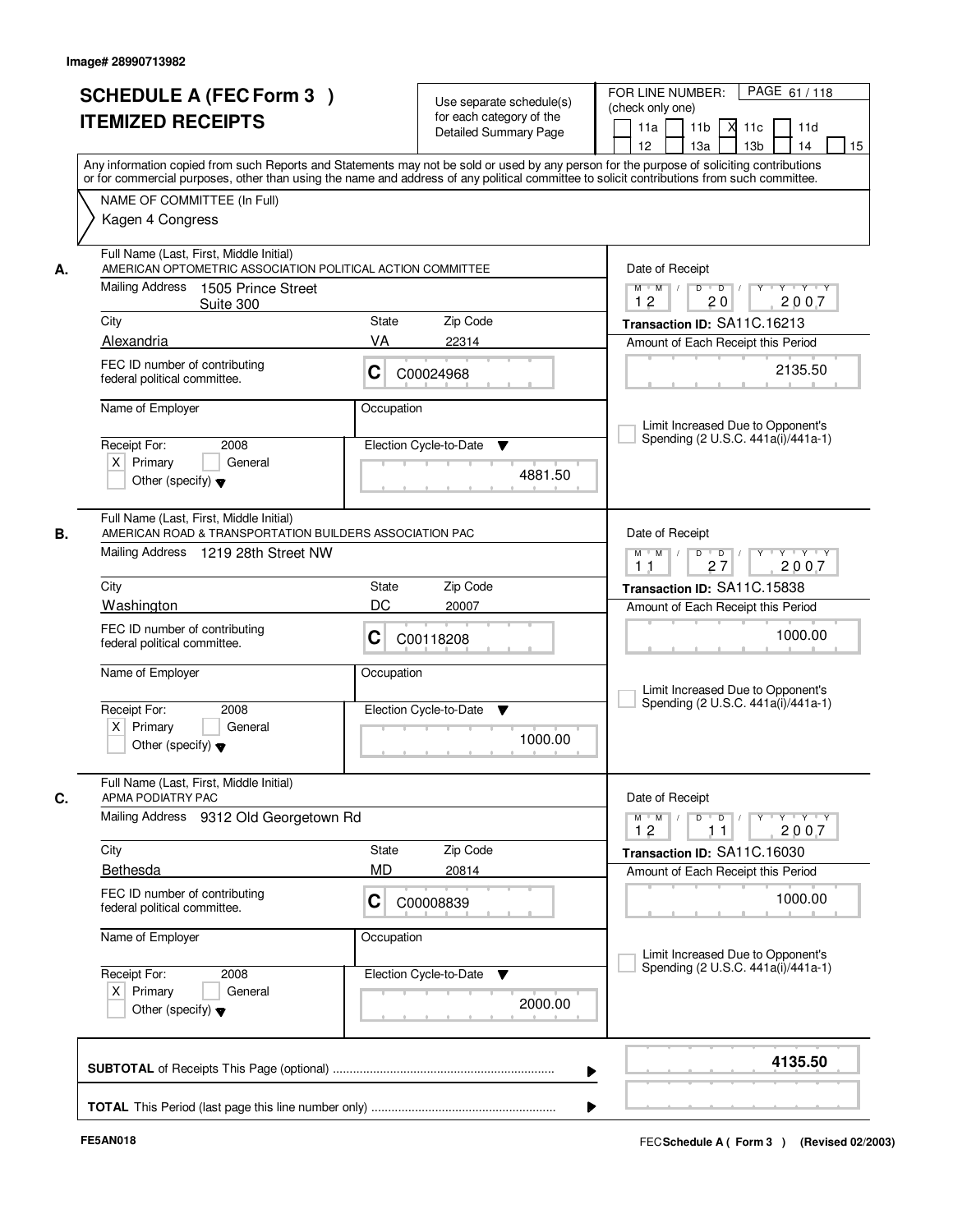| <b>SCHEDULE A (FEC Form 3)</b><br><b>ITEMIZED RECEIPTS</b>                             | Use separate schedule(s)<br>for each category of the<br>Detailed Summary Page                                                                                                                                                                                                           | PAGE 62/118<br>FOR LINE NUMBER:<br>(check only one)<br>11 <sub>b</sub><br>11d<br>11a<br>м<br>11c<br>13 <sub>b</sub><br>12 <sup>2</sup><br>13a<br>14<br>15                                                                                                                                                                                                                                                       |
|----------------------------------------------------------------------------------------|-----------------------------------------------------------------------------------------------------------------------------------------------------------------------------------------------------------------------------------------------------------------------------------------|-----------------------------------------------------------------------------------------------------------------------------------------------------------------------------------------------------------------------------------------------------------------------------------------------------------------------------------------------------------------------------------------------------------------|
|                                                                                        | Any information copied from such Reports and Statements may not be sold or used by any person for the purpose of soliciting contributions<br>or for commercial purposes, other than using the name and address of any political committee to solicit contributions from such committee. |                                                                                                                                                                                                                                                                                                                                                                                                                 |
| NAME OF COMMITTEE (In Full)<br>Kagen 4 Congress                                        |                                                                                                                                                                                                                                                                                         |                                                                                                                                                                                                                                                                                                                                                                                                                 |
| Full Name (Last, First, Middle Initial)<br><b>BART'S BRIDGE PAC</b><br>А.              |                                                                                                                                                                                                                                                                                         | Date of Receipt                                                                                                                                                                                                                                                                                                                                                                                                 |
| Mailing Address<br>817 NINTH AVENUE<br>PO BOX 1021                                     |                                                                                                                                                                                                                                                                                         | $\begin{array}{c c c c c c c c} \hline \rule{0pt}{1.2ex} & \rule{0pt}{2.2ex} \rule{0pt}{2.2ex} & \rule{0pt}{2.2ex} \rule{0pt}{2.2ex} & \rule{0pt}{2.2ex} \rule{0pt}{2.2ex} & \rule{0pt}{2.2ex} & \rule{0pt}{2.2ex} & \rule{0pt}{2.2ex} & \rule{0pt}{2.2ex} & \rule{0pt}{2.2ex} & \rule{0pt}{2.2ex} & \rule{0pt}{2.2ex} & \rule{0pt}{2.2ex} & \rule{0pt}{2.2ex} & \rule{0pt}{2$<br>$M$ $M$ /<br>12<br>20<br>2007 |
| City<br><b>MENOMINEE</b>                                                               | Zip Code<br>State<br>MI<br>49858                                                                                                                                                                                                                                                        | Transaction ID: SA11C.16212<br>Amount of Each Receipt this Period                                                                                                                                                                                                                                                                                                                                               |
| FEC ID number of contributing<br>federal political committee.                          | C<br>C00428045                                                                                                                                                                                                                                                                          | 2500.00                                                                                                                                                                                                                                                                                                                                                                                                         |
| Name of Employer                                                                       | Occupation                                                                                                                                                                                                                                                                              |                                                                                                                                                                                                                                                                                                                                                                                                                 |
| Receipt For:<br>2008<br>$X$ Primary<br>General<br>Other (specify) $\blacktriangledown$ | Election Cycle-to-Date<br>▼<br>4500.00                                                                                                                                                                                                                                                  | Limit Increased Due to Opponent's<br>Spending (2 U.S.C. 441a(i)/441a-1)                                                                                                                                                                                                                                                                                                                                         |
| Full Name (Last, First, Middle Initial)<br>В.                                          | CARPENTERS LEGISLATIVE IMPROVEMENT COMMITTEE UNITED BROTHERHOOD OF CARPENTEBS (ANDROUSIER                                                                                                                                                                                               |                                                                                                                                                                                                                                                                                                                                                                                                                 |
| Mailing Address<br>101 Constitution Ave NW<br><b>Tenth Floor West</b>                  |                                                                                                                                                                                                                                                                                         | $Y - Y - Y$<br>$M$ M<br>D<br>$\overline{D}$<br>20<br>2007<br>12                                                                                                                                                                                                                                                                                                                                                 |
| City                                                                                   | Zip Code<br><b>State</b>                                                                                                                                                                                                                                                                | Transaction ID: SA11C.16210                                                                                                                                                                                                                                                                                                                                                                                     |
| Washington<br>FEC ID number of contributing<br>federal political committee.            | DC<br>20001<br>С<br>C00001016                                                                                                                                                                                                                                                           | Amount of Each Receipt this Period<br>2500.00                                                                                                                                                                                                                                                                                                                                                                   |
| Name of Employer                                                                       | Occupation                                                                                                                                                                                                                                                                              | Limit Increased Due to Opponent's                                                                                                                                                                                                                                                                                                                                                                               |
| Receipt For:<br>2008<br>$X$ Primary<br>General<br>Other (specify) $\blacktriangledown$ | Election Cycle-to-Date<br>▼<br>5000.00                                                                                                                                                                                                                                                  | Spending (2 U.S.C. 441a(i)/441a-1)                                                                                                                                                                                                                                                                                                                                                                              |
| Full Name (Last, First, Middle Initial)<br>C.<br>Mailing Address                       | COMMUNICATIONS WORKERS OF AMERICA-COPE POLITICAL CONTRIBUTIONS COMMITTEE                                                                                                                                                                                                                | Date of Receipt                                                                                                                                                                                                                                                                                                                                                                                                 |
| 501 3rd St NW                                                                          |                                                                                                                                                                                                                                                                                         | $\mathsf D$<br>$M$ $M$ /<br>$\overline{D}$<br>$Y + Y + Y$<br>Y<br>12<br>2007<br>20                                                                                                                                                                                                                                                                                                                              |
| City<br><b>Washington</b>                                                              | Zip Code<br><b>State</b><br>DC<br>20001                                                                                                                                                                                                                                                 | Transaction ID: SA11C.16274<br>Amount of Each Receipt this Period                                                                                                                                                                                                                                                                                                                                               |
| FEC ID number of contributing<br>federal political committee.                          | C<br>C00002089                                                                                                                                                                                                                                                                          | 2500.00                                                                                                                                                                                                                                                                                                                                                                                                         |
| Name of Employer                                                                       | Occupation                                                                                                                                                                                                                                                                              | Limit Increased Due to Opponent's                                                                                                                                                                                                                                                                                                                                                                               |
| Receipt For:<br>2008<br>$X$ Primary<br>General<br>Other (specify) $\blacktriangledown$ | Election Cycle-to-Date<br>v<br>2500.00                                                                                                                                                                                                                                                  | Spending (2 U.S.C. 441a(i)/441a-1)                                                                                                                                                                                                                                                                                                                                                                              |
|                                                                                        | ▶                                                                                                                                                                                                                                                                                       | 7500.00                                                                                                                                                                                                                                                                                                                                                                                                         |
|                                                                                        |                                                                                                                                                                                                                                                                                         |                                                                                                                                                                                                                                                                                                                                                                                                                 |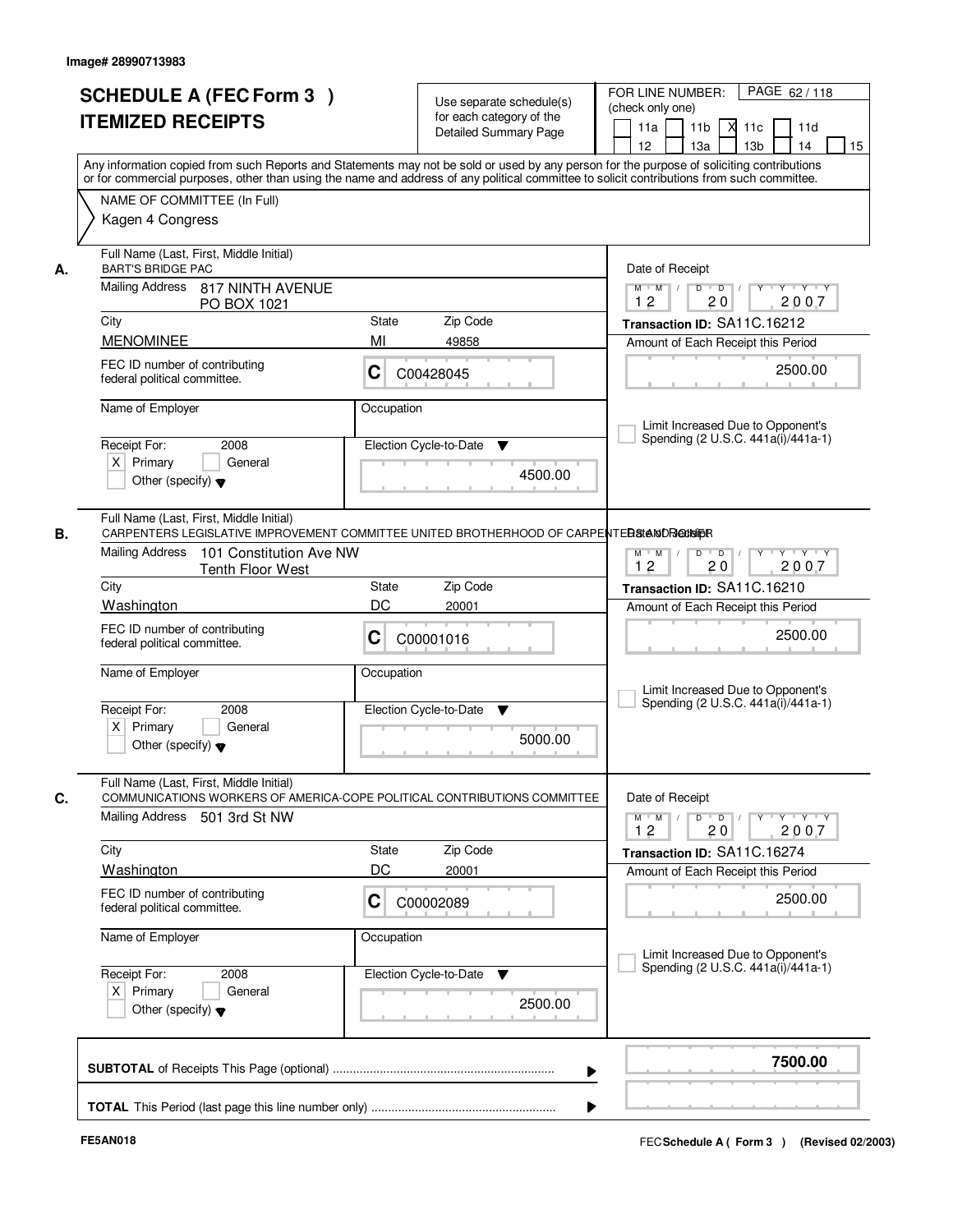| <b>SCHEDULE A (FEC Form 3)</b><br><b>ITEMIZED RECEIPTS</b>                                                                                                | Use separate schedule(s)<br>for each category of the<br><b>Detailed Summary Page</b><br>Any information copied from such Reports and Statements may not be sold or used by any person for the purpose of soliciting contributions | PAGE 63/118<br>FOR LINE NUMBER:<br>(check only one)<br>11 <sub>b</sub><br>11d<br>11a<br><b>X</b><br>11c<br>13 <sub>b</sub><br>14<br>12<br>13a<br>15 |
|-----------------------------------------------------------------------------------------------------------------------------------------------------------|-----------------------------------------------------------------------------------------------------------------------------------------------------------------------------------------------------------------------------------|-----------------------------------------------------------------------------------------------------------------------------------------------------|
| NAME OF COMMITTEE (In Full)<br>Kagen 4 Congress                                                                                                           | or for commercial purposes, other than using the name and address of any political committee to solicit contributions from such committee.                                                                                        |                                                                                                                                                     |
| Full Name (Last, First, Middle Initial)<br>CREDIT UNION LEGISLATIVE ACTION COUNCIL OF CUNA<br>А.<br>Mailing Address 601 Pennsylvania Avenue NW            |                                                                                                                                                                                                                                   | Date of Receipt<br>$Y$ $Y$ $Y$<br>$D$ $D$ $/$<br>$Y$ <sup>U</sup><br>$M$ $M$ /                                                                      |
| South Building Suite 600<br>City                                                                                                                          | Zip Code<br>State                                                                                                                                                                                                                 | 2007<br>12<br>01                                                                                                                                    |
| Washington                                                                                                                                                | DC<br>20004                                                                                                                                                                                                                       | Transaction ID: SA11C.15921<br>Amount of Each Receipt this Period                                                                                   |
| FEC ID number of contributing<br>federal political committee.                                                                                             | C<br>C00007880                                                                                                                                                                                                                    | 1500.00                                                                                                                                             |
| Name of Employer                                                                                                                                          | Occupation                                                                                                                                                                                                                        | Limit Increased Due to Opponent's<br>Spending (2 U.S.C. 441a(i)/441a-1)                                                                             |
| Receipt For:<br>2008<br>$X$ Primary<br>General<br>Other (specify) $\blacktriangledown$                                                                    | Election Cycle-to-Date<br>▼<br>5000.00                                                                                                                                                                                            |                                                                                                                                                     |
| Full Name (Last, First, Middle Initial)<br>CRUISE LINES INTERNATIONAL ASSOCIATION PAC (CLIA PAC)<br>В.<br>Mailing Address 2111 WILSON BOULEVARD 8TH FLOOR |                                                                                                                                                                                                                                   | Date of Receipt<br>$Y \vdash Y \vdash Y$<br>$M$ $M$ /<br>D<br>$\overline{D}$                                                                        |
|                                                                                                                                                           |                                                                                                                                                                                                                                   | 20<br>2007<br>11                                                                                                                                    |
| City                                                                                                                                                      | Zip Code<br>State                                                                                                                                                                                                                 | Transaction ID: SA11C.15779                                                                                                                         |
| <b>ARLINGTON</b><br>FEC ID number of contributing<br>federal political committee.                                                                         | VA<br>22201<br>С<br>C00432393                                                                                                                                                                                                     | Amount of Each Receipt this Period<br>1000.00                                                                                                       |
| Name of Employer                                                                                                                                          | Occupation                                                                                                                                                                                                                        | Limit Increased Due to Opponent's<br>Spending (2 U.S.C. 441a(i)/441a-1)                                                                             |
| Receipt For:<br>2008<br>$X$ Primary<br>General<br>Other (specify) $\blacktriangledown$                                                                    | Election Cycle-to-Date<br>▼<br>1000.00                                                                                                                                                                                            |                                                                                                                                                     |
| Full Name (Last, First, Middle Initial)<br>C.<br>CRUISE LINES INTERNATIONAL ASSOCIATION PAC (CLIA PAC)                                                    |                                                                                                                                                                                                                                   | Date of Receipt                                                                                                                                     |
| Mailing Address 2111 WILSON BOULEVARD 8TH FLOOR                                                                                                           |                                                                                                                                                                                                                                   | $M$ $M$ $M$<br>$D$ $D$ $/$<br>y y y y y y<br>2007<br>12<br>20                                                                                       |
| City                                                                                                                                                      | Zip Code<br>State                                                                                                                                                                                                                 | Transaction ID: SA11C.16241                                                                                                                         |
| <b>ARLINGTON</b>                                                                                                                                          | VA<br>22201                                                                                                                                                                                                                       | Amount of Each Receipt this Period                                                                                                                  |
| FEC ID number of contributing<br>federal political committee.                                                                                             | C<br>C00432393                                                                                                                                                                                                                    | 1000.00                                                                                                                                             |
| Name of Employer                                                                                                                                          | Occupation                                                                                                                                                                                                                        |                                                                                                                                                     |
| Receipt For:<br>2008<br>$X$ Primary<br>General<br>Other (specify) $\blacktriangledown$                                                                    | Election Cycle-to-Date<br>v<br>2000.00                                                                                                                                                                                            | Limit Increased Due to Opponent's<br>Spending (2 U.S.C. 441a(i)/441a-1)                                                                             |
|                                                                                                                                                           |                                                                                                                                                                                                                                   | 3500.00                                                                                                                                             |
|                                                                                                                                                           |                                                                                                                                                                                                                                   |                                                                                                                                                     |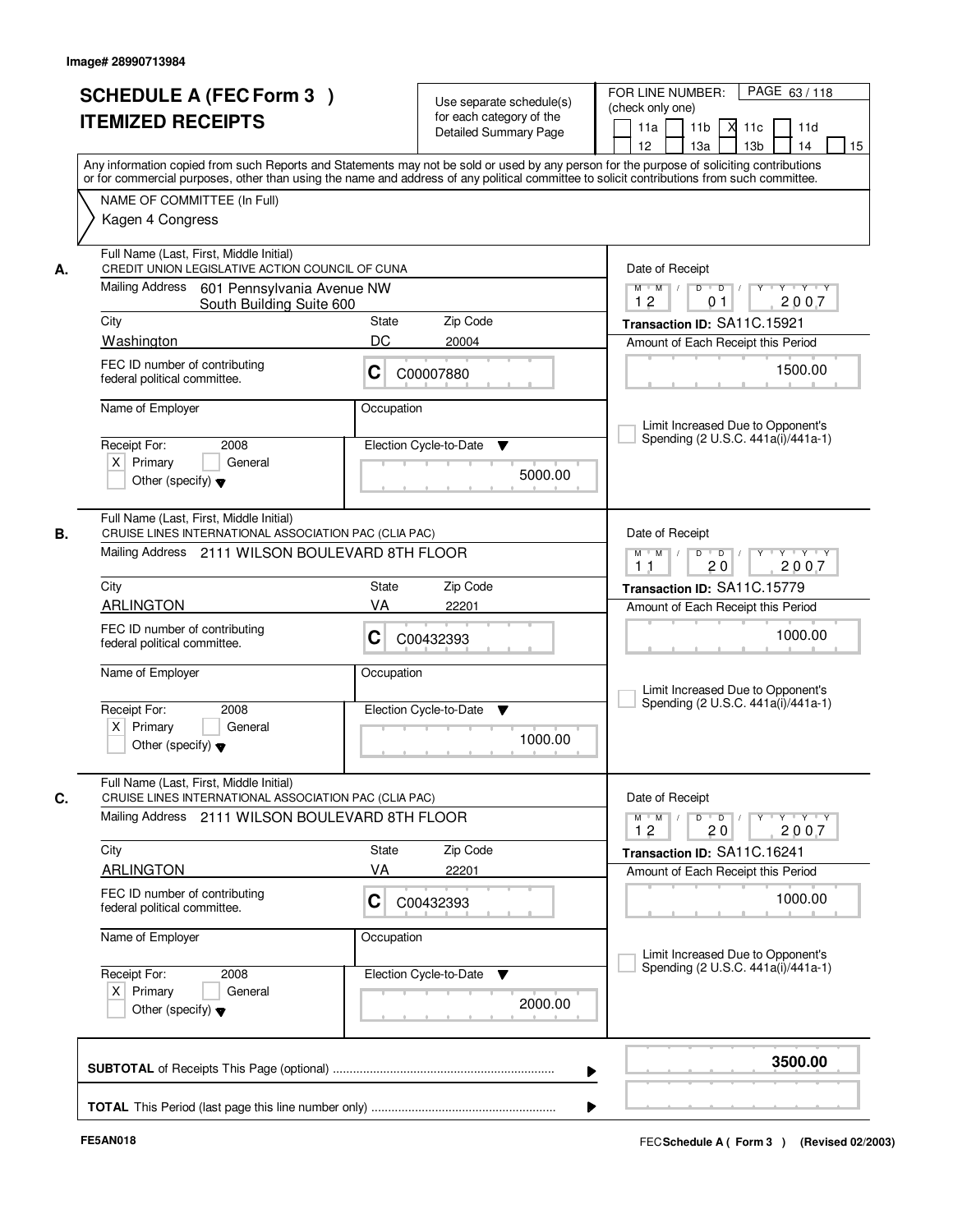| or for commercial purposes, other than using the name and address of any political committee to solicit contributions from such committee.<br>NAME OF COMMITTEE (In Full)<br>Kagen 4 Congress<br>Full Name (Last, First, Middle Initial)<br>Date of Receipt<br><b>DCCC</b><br>А.<br>Mailing Address 430 South Capitol Street SE<br>$M$ $M$ /<br>$D$ $D$ $/$<br>12<br>01<br>2nd Floor<br>City<br>State<br>Zip Code<br>Transaction ID: SA11C.16371<br>Washington<br>DC<br>20003<br>Amount of Each Receipt this Period<br>FEC ID number of contributing<br>C<br>federal political committee.<br>In-kind Fundraising Serv-<br>Name of Employer<br>Occupation<br><b>ICES</b><br>Limit Increased Due to Opponent's<br>Spending (2 U.S.C. 441a(i)/441a-1)<br>Receipt For:<br>Election Cycle-to-Date<br>2008<br>▼<br>$X$ Primary<br>General<br>56742.23<br>Other (specify) $\blacktriangledown$<br>Full Name (Last, First, Middle Initial)<br><b>DCCC</b><br>Date of Receipt<br>В.<br><b>Mailing Address</b><br>430 South Capitol Street SE<br>$M$ $M$ /<br>D<br>$\Box$ D $\Box$<br>12<br>12<br>2nd Floor<br>City<br>State<br>Zip Code<br>Transaction ID: SA11C.16373<br>DC<br>Washington<br>20003<br>Amount of Each Receipt this Period<br>FEC ID number of contributing<br>C<br>federal political committee.<br>In-kind - Fundraising Ser-<br>Name of Employer<br>Occupation<br>vices<br>Limit Increased Due to Opponent's<br>Spending (2 U.S.C. 441a(i)/441a-1)<br>Receipt For:<br>Election Cycle-to-Date<br>2008<br>v<br>$X$ Primary<br>General<br>56758.44<br>Other (specify) $\blacktriangledown$<br>Full Name (Last, First, Middle Initial)<br>C.<br><b>DCCC</b><br>Date of Receipt<br><b>Mailing Address</b><br>430 South Capitol Street SE<br>$M = M$<br>$D$ $D$ $l$<br>12<br>31<br>2nd Floor<br>Zip Code<br>City<br>State<br>Transaction ID: SA11C.16410<br>DC<br>Washington<br>20003<br>Amount of Each Receipt this Period<br>FEC ID number of contributing<br>C<br>federal political committee.<br>In-kind: Fundraising Ser-<br>Name of Employer<br>Occupation<br>VICES-<br>Limit Increased Due to Opponent's<br>Spending (2 U.S.C. 441a(i)/441a-1)<br>Receipt For:<br>Election Cycle-to-Date<br>2008<br>v<br>$X$ Primary<br>General<br>56779.21<br>Other (specify) $\blacktriangledown$ | PAGE 64/118<br>11c<br>11d<br>13 <sub>b</sub><br>14<br>15<br>Any information copied from such Reports and Statements may not be sold or used by any person for the purpose of soliciting contributions |
|----------------------------------------------------------------------------------------------------------------------------------------------------------------------------------------------------------------------------------------------------------------------------------------------------------------------------------------------------------------------------------------------------------------------------------------------------------------------------------------------------------------------------------------------------------------------------------------------------------------------------------------------------------------------------------------------------------------------------------------------------------------------------------------------------------------------------------------------------------------------------------------------------------------------------------------------------------------------------------------------------------------------------------------------------------------------------------------------------------------------------------------------------------------------------------------------------------------------------------------------------------------------------------------------------------------------------------------------------------------------------------------------------------------------------------------------------------------------------------------------------------------------------------------------------------------------------------------------------------------------------------------------------------------------------------------------------------------------------------------------------------------------------------------------------------------------------------------------------------------------------------------------------------------------------------------------------------------------------------------------------------------------------------------------------------------------------------------------------------------------------------------------------------------------------------------------------------------------------------------------------------------------------------------------|-------------------------------------------------------------------------------------------------------------------------------------------------------------------------------------------------------|
|                                                                                                                                                                                                                                                                                                                                                                                                                                                                                                                                                                                                                                                                                                                                                                                                                                                                                                                                                                                                                                                                                                                                                                                                                                                                                                                                                                                                                                                                                                                                                                                                                                                                                                                                                                                                                                                                                                                                                                                                                                                                                                                                                                                                                                                                                              |                                                                                                                                                                                                       |
|                                                                                                                                                                                                                                                                                                                                                                                                                                                                                                                                                                                                                                                                                                                                                                                                                                                                                                                                                                                                                                                                                                                                                                                                                                                                                                                                                                                                                                                                                                                                                                                                                                                                                                                                                                                                                                                                                                                                                                                                                                                                                                                                                                                                                                                                                              |                                                                                                                                                                                                       |
|                                                                                                                                                                                                                                                                                                                                                                                                                                                                                                                                                                                                                                                                                                                                                                                                                                                                                                                                                                                                                                                                                                                                                                                                                                                                                                                                                                                                                                                                                                                                                                                                                                                                                                                                                                                                                                                                                                                                                                                                                                                                                                                                                                                                                                                                                              | $Y + Y + Y$<br>$Y$ <sup>U</sup><br>2007                                                                                                                                                               |
|                                                                                                                                                                                                                                                                                                                                                                                                                                                                                                                                                                                                                                                                                                                                                                                                                                                                                                                                                                                                                                                                                                                                                                                                                                                                                                                                                                                                                                                                                                                                                                                                                                                                                                                                                                                                                                                                                                                                                                                                                                                                                                                                                                                                                                                                                              |                                                                                                                                                                                                       |
|                                                                                                                                                                                                                                                                                                                                                                                                                                                                                                                                                                                                                                                                                                                                                                                                                                                                                                                                                                                                                                                                                                                                                                                                                                                                                                                                                                                                                                                                                                                                                                                                                                                                                                                                                                                                                                                                                                                                                                                                                                                                                                                                                                                                                                                                                              |                                                                                                                                                                                                       |
|                                                                                                                                                                                                                                                                                                                                                                                                                                                                                                                                                                                                                                                                                                                                                                                                                                                                                                                                                                                                                                                                                                                                                                                                                                                                                                                                                                                                                                                                                                                                                                                                                                                                                                                                                                                                                                                                                                                                                                                                                                                                                                                                                                                                                                                                                              | 33.91                                                                                                                                                                                                 |
|                                                                                                                                                                                                                                                                                                                                                                                                                                                                                                                                                                                                                                                                                                                                                                                                                                                                                                                                                                                                                                                                                                                                                                                                                                                                                                                                                                                                                                                                                                                                                                                                                                                                                                                                                                                                                                                                                                                                                                                                                                                                                                                                                                                                                                                                                              |                                                                                                                                                                                                       |
|                                                                                                                                                                                                                                                                                                                                                                                                                                                                                                                                                                                                                                                                                                                                                                                                                                                                                                                                                                                                                                                                                                                                                                                                                                                                                                                                                                                                                                                                                                                                                                                                                                                                                                                                                                                                                                                                                                                                                                                                                                                                                                                                                                                                                                                                                              |                                                                                                                                                                                                       |
|                                                                                                                                                                                                                                                                                                                                                                                                                                                                                                                                                                                                                                                                                                                                                                                                                                                                                                                                                                                                                                                                                                                                                                                                                                                                                                                                                                                                                                                                                                                                                                                                                                                                                                                                                                                                                                                                                                                                                                                                                                                                                                                                                                                                                                                                                              |                                                                                                                                                                                                       |
|                                                                                                                                                                                                                                                                                                                                                                                                                                                                                                                                                                                                                                                                                                                                                                                                                                                                                                                                                                                                                                                                                                                                                                                                                                                                                                                                                                                                                                                                                                                                                                                                                                                                                                                                                                                                                                                                                                                                                                                                                                                                                                                                                                                                                                                                                              |                                                                                                                                                                                                       |
|                                                                                                                                                                                                                                                                                                                                                                                                                                                                                                                                                                                                                                                                                                                                                                                                                                                                                                                                                                                                                                                                                                                                                                                                                                                                                                                                                                                                                                                                                                                                                                                                                                                                                                                                                                                                                                                                                                                                                                                                                                                                                                                                                                                                                                                                                              | Y Y Y Y<br>$Y$ <sup>U</sup><br>2007                                                                                                                                                                   |
|                                                                                                                                                                                                                                                                                                                                                                                                                                                                                                                                                                                                                                                                                                                                                                                                                                                                                                                                                                                                                                                                                                                                                                                                                                                                                                                                                                                                                                                                                                                                                                                                                                                                                                                                                                                                                                                                                                                                                                                                                                                                                                                                                                                                                                                                                              |                                                                                                                                                                                                       |
|                                                                                                                                                                                                                                                                                                                                                                                                                                                                                                                                                                                                                                                                                                                                                                                                                                                                                                                                                                                                                                                                                                                                                                                                                                                                                                                                                                                                                                                                                                                                                                                                                                                                                                                                                                                                                                                                                                                                                                                                                                                                                                                                                                                                                                                                                              |                                                                                                                                                                                                       |
|                                                                                                                                                                                                                                                                                                                                                                                                                                                                                                                                                                                                                                                                                                                                                                                                                                                                                                                                                                                                                                                                                                                                                                                                                                                                                                                                                                                                                                                                                                                                                                                                                                                                                                                                                                                                                                                                                                                                                                                                                                                                                                                                                                                                                                                                                              | 16.21                                                                                                                                                                                                 |
|                                                                                                                                                                                                                                                                                                                                                                                                                                                                                                                                                                                                                                                                                                                                                                                                                                                                                                                                                                                                                                                                                                                                                                                                                                                                                                                                                                                                                                                                                                                                                                                                                                                                                                                                                                                                                                                                                                                                                                                                                                                                                                                                                                                                                                                                                              |                                                                                                                                                                                                       |
|                                                                                                                                                                                                                                                                                                                                                                                                                                                                                                                                                                                                                                                                                                                                                                                                                                                                                                                                                                                                                                                                                                                                                                                                                                                                                                                                                                                                                                                                                                                                                                                                                                                                                                                                                                                                                                                                                                                                                                                                                                                                                                                                                                                                                                                                                              |                                                                                                                                                                                                       |
|                                                                                                                                                                                                                                                                                                                                                                                                                                                                                                                                                                                                                                                                                                                                                                                                                                                                                                                                                                                                                                                                                                                                                                                                                                                                                                                                                                                                                                                                                                                                                                                                                                                                                                                                                                                                                                                                                                                                                                                                                                                                                                                                                                                                                                                                                              | $\mathsf{Y} \dashv \mathsf{Y} \dashv \mathsf{Y} \dashv \mathsf{Y}$<br>2007                                                                                                                            |
|                                                                                                                                                                                                                                                                                                                                                                                                                                                                                                                                                                                                                                                                                                                                                                                                                                                                                                                                                                                                                                                                                                                                                                                                                                                                                                                                                                                                                                                                                                                                                                                                                                                                                                                                                                                                                                                                                                                                                                                                                                                                                                                                                                                                                                                                                              |                                                                                                                                                                                                       |
|                                                                                                                                                                                                                                                                                                                                                                                                                                                                                                                                                                                                                                                                                                                                                                                                                                                                                                                                                                                                                                                                                                                                                                                                                                                                                                                                                                                                                                                                                                                                                                                                                                                                                                                                                                                                                                                                                                                                                                                                                                                                                                                                                                                                                                                                                              |                                                                                                                                                                                                       |
|                                                                                                                                                                                                                                                                                                                                                                                                                                                                                                                                                                                                                                                                                                                                                                                                                                                                                                                                                                                                                                                                                                                                                                                                                                                                                                                                                                                                                                                                                                                                                                                                                                                                                                                                                                                                                                                                                                                                                                                                                                                                                                                                                                                                                                                                                              | 20.77                                                                                                                                                                                                 |
|                                                                                                                                                                                                                                                                                                                                                                                                                                                                                                                                                                                                                                                                                                                                                                                                                                                                                                                                                                                                                                                                                                                                                                                                                                                                                                                                                                                                                                                                                                                                                                                                                                                                                                                                                                                                                                                                                                                                                                                                                                                                                                                                                                                                                                                                                              |                                                                                                                                                                                                       |
|                                                                                                                                                                                                                                                                                                                                                                                                                                                                                                                                                                                                                                                                                                                                                                                                                                                                                                                                                                                                                                                                                                                                                                                                                                                                                                                                                                                                                                                                                                                                                                                                                                                                                                                                                                                                                                                                                                                                                                                                                                                                                                                                                                                                                                                                                              |                                                                                                                                                                                                       |
|                                                                                                                                                                                                                                                                                                                                                                                                                                                                                                                                                                                                                                                                                                                                                                                                                                                                                                                                                                                                                                                                                                                                                                                                                                                                                                                                                                                                                                                                                                                                                                                                                                                                                                                                                                                                                                                                                                                                                                                                                                                                                                                                                                                                                                                                                              | 70.89                                                                                                                                                                                                 |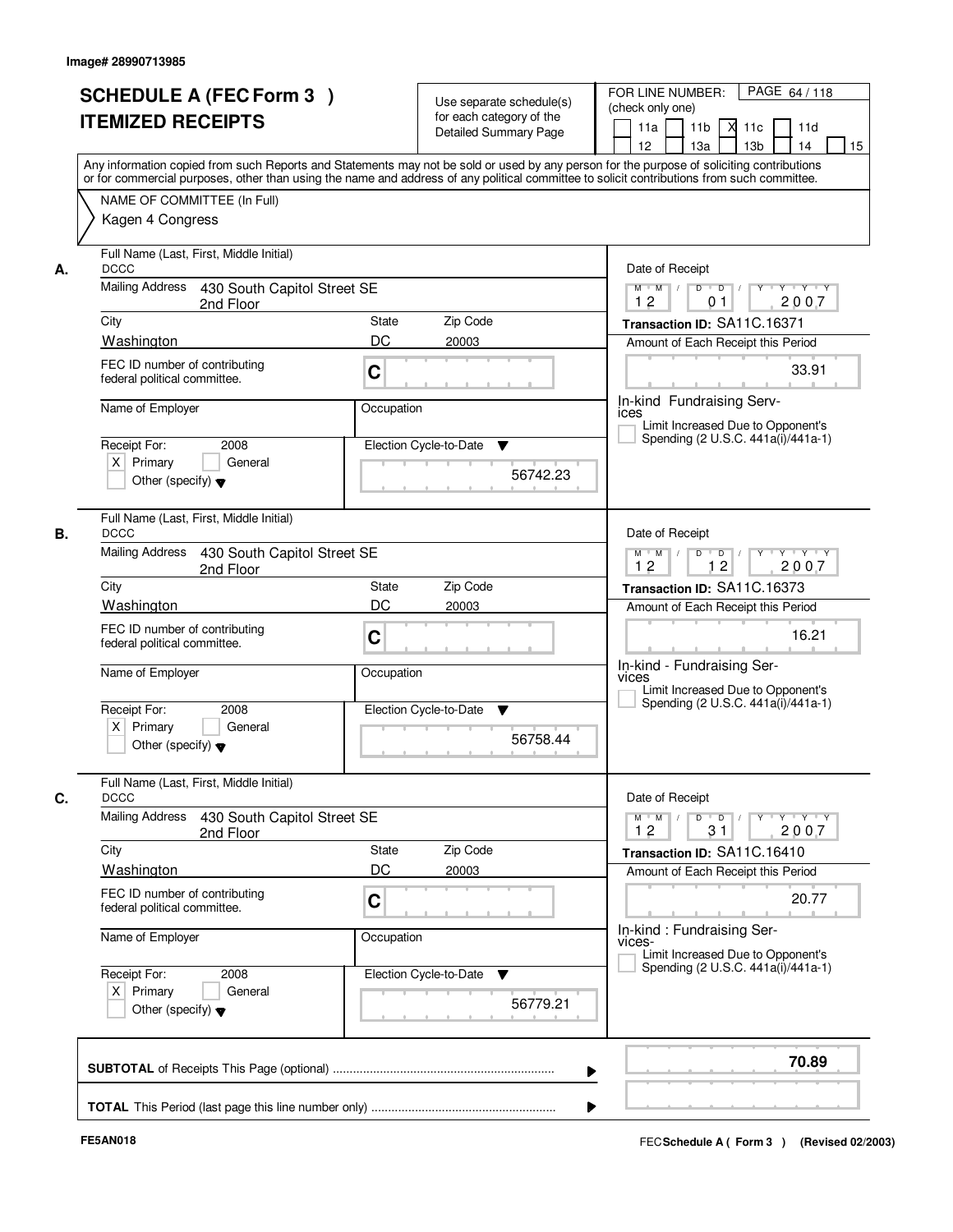|    | <b>SCHEDULE A (FEC Form 3)</b><br><b>ITEMIZED RECEIPTS</b>                                                                                                                                                                                                                              |                    | Use separate schedule(s)<br>for each category of the<br>Detailed Summary Page | PAGE 65/118<br>FOR LINE NUMBER:<br>(check only one)<br>11 <sub>b</sub><br>11a<br>м<br>11c<br>11d |
|----|-----------------------------------------------------------------------------------------------------------------------------------------------------------------------------------------------------------------------------------------------------------------------------------------|--------------------|-------------------------------------------------------------------------------|--------------------------------------------------------------------------------------------------|
|    | Any information copied from such Reports and Statements may not be sold or used by any person for the purpose of soliciting contributions<br>or for commercial purposes, other than using the name and address of any political committee to solicit contributions from such committee. |                    |                                                                               | 13 <sub>b</sub><br>12 <sup>2</sup><br>13a<br>14<br>15                                            |
|    | NAME OF COMMITTEE (In Full)<br>Kagen 4 Congress                                                                                                                                                                                                                                         |                    |                                                                               |                                                                                                  |
| А. | Full Name (Last, First, Middle Initial)<br>DEALERS ELECTION ACTION COMMITTEE OF THE NATIONAL AUTOMOTIVE DEALERS ASSOCIATIONate of Receipt<br>Mailing Address 8400 Westpark Drive                                                                                                        |                    |                                                                               | $D$ $D$ $I$<br>$\overline{\phantom{a}}$<br>$Y + Y + Y$<br>$M$ $M$ /                              |
|    |                                                                                                                                                                                                                                                                                         |                    |                                                                               | 12<br>2007<br>0 <sub>1</sub>                                                                     |
|    | City<br>McLean                                                                                                                                                                                                                                                                          | State<br>VA        | Zip Code<br>22102                                                             | Transaction ID: SA11C.15914                                                                      |
|    | FEC ID number of contributing<br>federal political committee.                                                                                                                                                                                                                           | C                  | C00040998                                                                     | Amount of Each Receipt this Period<br>1000.00                                                    |
|    | Name of Employer                                                                                                                                                                                                                                                                        | Occupation         |                                                                               | Limit Increased Due to Opponent's                                                                |
|    | Receipt For:<br>2008<br>$X$ Primary<br>General<br>Other (specify) $\blacktriangledown$                                                                                                                                                                                                  |                    | Election Cycle-to-Date<br>▼<br>3000.00                                        | Spending (2 U.S.C. 441a(i)/441a-1)                                                               |
| В. | Full Name (Last, First, Middle Initial)<br>DIRECT SUPPLY INC. PARTNERS PAC (DSI PARTNERS PAC)                                                                                                                                                                                           |                    |                                                                               | Date of Receipt                                                                                  |
|    | Mailing Address 6767 North Industrial Road                                                                                                                                                                                                                                              |                    |                                                                               | $Y \vdash Y \vdash Y$<br>$M$ $M$ /<br>D<br>$\overline{\phantom{0}}$<br>2007<br>20<br>11          |
|    | City                                                                                                                                                                                                                                                                                    | <b>State</b>       | Zip Code                                                                      | Transaction ID: SA11C.15785                                                                      |
|    | Milwaukee                                                                                                                                                                                                                                                                               | WI                 | 53223                                                                         | Amount of Each Receipt this Period                                                               |
|    | FEC ID number of contributing<br>federal political committee.                                                                                                                                                                                                                           | С                  | C00409516                                                                     | 2000.00                                                                                          |
|    | Name of Employer                                                                                                                                                                                                                                                                        | Occupation         |                                                                               | Limit Increased Due to Opponent's<br>Spending (2 U.S.C. 441a(i)/441a-1)                          |
|    | Receipt For:<br>2008<br>$X$ Primary<br>General<br>Other (specify) $\blacktriangledown$                                                                                                                                                                                                  |                    | Election Cycle-to-Date<br>▼<br>2000.00                                        |                                                                                                  |
|    | Full Name (Last, First, Middle Initial)<br>DRINKER BIDDLE POLITICAL ACTION COMMITTEE                                                                                                                                                                                                    |                    |                                                                               | Date of Receipt                                                                                  |
|    | <b>Mailing Address</b><br>1500 K Street NW<br><b>Suite 1100</b>                                                                                                                                                                                                                         |                    |                                                                               | D<br>$Y + Y + Y$<br>$M$ $M$ /<br>$\overline{D}$<br>Y<br>12<br>2007<br>20                         |
|    | City<br><b>Washington</b>                                                                                                                                                                                                                                                               | <b>State</b><br>DC | Zip Code<br>20005                                                             | Transaction ID: SA11C.16264<br>Amount of Each Receipt this Period                                |
|    | FEC ID number of contributing<br>federal political committee.                                                                                                                                                                                                                           | C                  | C00370759                                                                     | 500.00                                                                                           |
|    | Name of Employer                                                                                                                                                                                                                                                                        | Occupation         |                                                                               | Limit Increased Due to Opponent's                                                                |
|    | Receipt For:<br>2008<br>$X$ Primary<br>General<br>Other (specify) $\blacktriangledown$                                                                                                                                                                                                  |                    | Election Cycle-to-Date<br>v<br>500.00                                         | Spending (2 U.S.C. 441a(i)/441a-1)                                                               |
|    |                                                                                                                                                                                                                                                                                         |                    |                                                                               | 3500.00                                                                                          |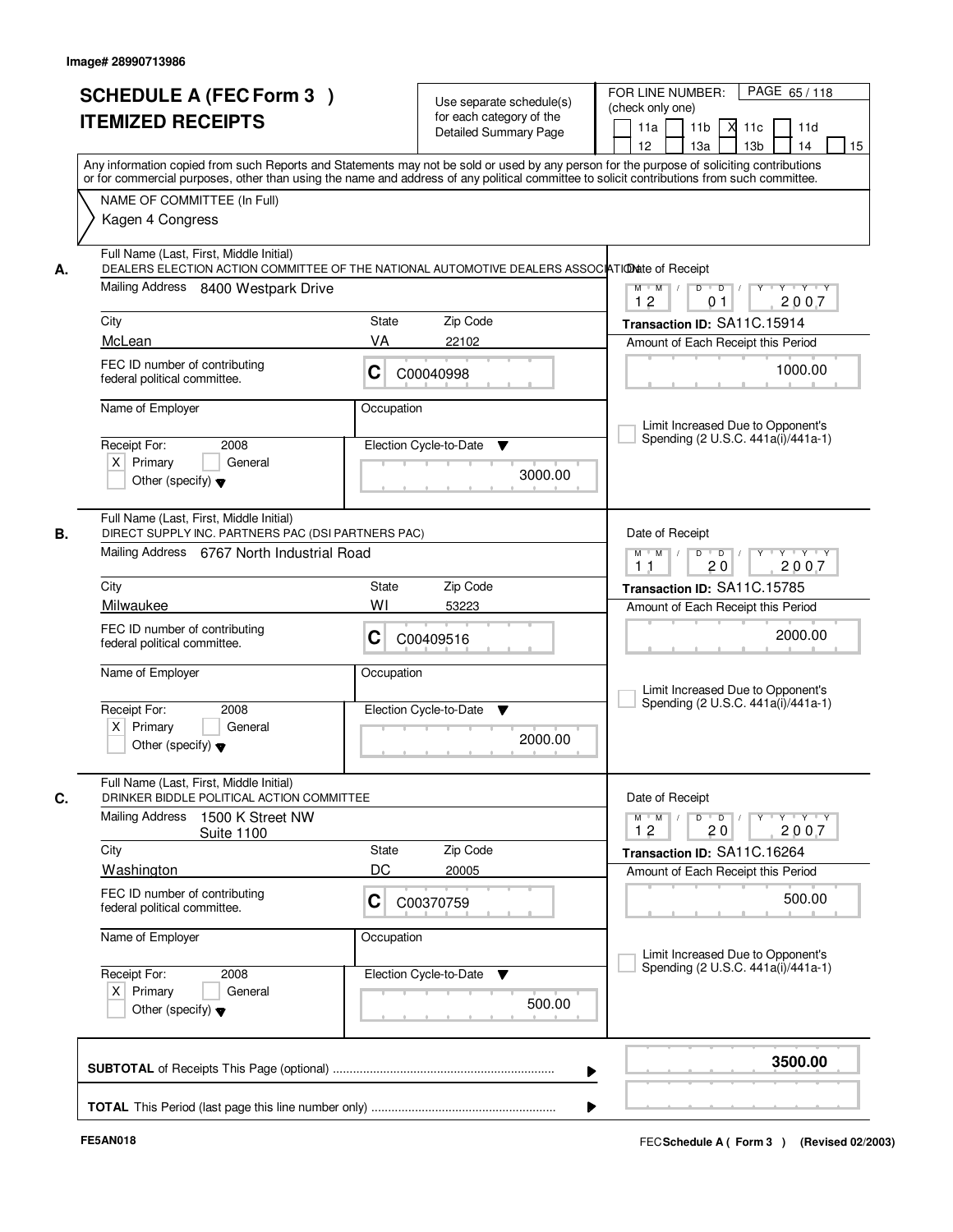|    | <b>SCHEDULE A (FEC Form 3)</b><br><b>ITEMIZED RECEIPTS</b>                                                                                                                                                                                                                                                             |                        | Use separate schedule(s)<br>for each category of the<br><b>Detailed Summary Page</b> | PAGE 66/118<br>FOR LINE NUMBER:<br>(check only one)<br>11a<br>11 <sub>b</sub><br>$X$ 11 $c$<br>11d<br>12<br>13a<br>13 <sub>b</sub><br>14<br>15 |
|----|------------------------------------------------------------------------------------------------------------------------------------------------------------------------------------------------------------------------------------------------------------------------------------------------------------------------|------------------------|--------------------------------------------------------------------------------------|------------------------------------------------------------------------------------------------------------------------------------------------|
|    | Any information copied from such Reports and Statements may not be sold or used by any person for the purpose of soliciting contributions<br>or for commercial purposes, other than using the name and address of any political committee to solicit contributions from such committee.<br>NAME OF COMMITTEE (In Full) |                        |                                                                                      |                                                                                                                                                |
|    | Kagen 4 Congress                                                                                                                                                                                                                                                                                                       |                        |                                                                                      |                                                                                                                                                |
| А. | Full Name (Last, First, Middle Initial)<br>FOLEY & LARDNER POLITICAL FUND INC.<br>Mailing Address 3000 K STREET NW                                                                                                                                                                                                     |                        |                                                                                      | Date of Receipt<br>$Y$ $Y$ $Y$<br>$\blacksquare$ $\blacksquare$ $\blacksquare$ $\blacksquare$<br>$M$ $M$ /<br>$\overline{D}$<br>Y              |
|    |                                                                                                                                                                                                                                                                                                                        |                        |                                                                                      | 2007<br>1 <sub>1</sub><br>20                                                                                                                   |
|    | City                                                                                                                                                                                                                                                                                                                   | State                  | Zip Code                                                                             | Transaction ID: SA11C.15781                                                                                                                    |
|    | <b>WASHINGTON</b><br>FEC ID number of contributing<br>federal political committee.                                                                                                                                                                                                                                     | DC<br>С                | 20007<br>C00105338                                                                   | Amount of Each Receipt this Period<br>1000.00                                                                                                  |
|    | Name of Employer                                                                                                                                                                                                                                                                                                       | Occupation             |                                                                                      | Limit Increased Due to Opponent's                                                                                                              |
|    | Receipt For:<br>2008<br>X General<br>Primary<br>Other (specify) $\blacktriangledown$                                                                                                                                                                                                                                   | Election Cycle-to-Date | ▼<br>1500.00                                                                         | Spending (2 U.S.C. 441a(i)/441a-1)                                                                                                             |
| В. | Full Name (Last, First, Middle Initial)<br>FRIENDS OF JIM CLYBURN<br>Mailing Address PO Box 12567                                                                                                                                                                                                                      |                        |                                                                                      | Date of Receipt<br>D<br>$Y - Y - Y - Y$<br>$M$ $M$ /<br>$\overline{D}$ /                                                                       |
|    |                                                                                                                                                                                                                                                                                                                        |                        |                                                                                      | 12<br>20<br>2007                                                                                                                               |
|    | City<br>Columbia                                                                                                                                                                                                                                                                                                       | State<br>SC            | Zip Code<br>29211                                                                    | Transaction ID: SA11C.16285                                                                                                                    |
|    | FEC ID number of contributing<br>federal political committee.                                                                                                                                                                                                                                                          | C                      | C00255562                                                                            | Amount of Each Receipt this Period<br>2000.00                                                                                                  |
|    | Name of Employer                                                                                                                                                                                                                                                                                                       | Occupation             |                                                                                      | Limit Increased Due to Opponent's                                                                                                              |
|    | Receipt For:<br>2008<br>$X$ Primary<br>General<br>Other (specify) $\blacktriangledown$                                                                                                                                                                                                                                 | Election Cycle-to-Date | v<br>2000.00                                                                         | Spending (2 U.S.C. 441a(i)/441a-1)                                                                                                             |
| C. | Full Name (Last, First, Middle Initial)<br>GENESIS HEALTHCARE CORPORATION POLITICAL ACTION COMMITTEE<br>Mailing Address<br>101 EAST STATE STREET                                                                                                                                                                       |                        |                                                                                      | Date of Receipt<br>$D$ $D$<br>Y Y Y Y<br>$M^+$ M<br>Y                                                                                          |
|    |                                                                                                                                                                                                                                                                                                                        |                        |                                                                                      | 2007<br>20<br>11                                                                                                                               |
|    | City<br><b>KENNETT SQUARE</b>                                                                                                                                                                                                                                                                                          | State<br>PA            | Zip Code<br>19348                                                                    | Transaction ID: SA11C.15792<br>Amount of Each Receipt this Period                                                                              |
|    | FEC ID number of contributing<br>federal political committee.                                                                                                                                                                                                                                                          | С                      | C00292094                                                                            | 2000.00                                                                                                                                        |
|    | Name of Employer                                                                                                                                                                                                                                                                                                       | Occupation             |                                                                                      | Limit Increased Due to Opponent's                                                                                                              |
|    | Receipt For:<br>2008<br>$X$ Primary<br>General<br>Other (specify) $\blacktriangledown$                                                                                                                                                                                                                                 | Election Cycle-to-Date | v<br>2000.00                                                                         | Spending (2 U.S.C. 441a(i)/441a-1)                                                                                                             |
|    |                                                                                                                                                                                                                                                                                                                        |                        |                                                                                      | 5000.00                                                                                                                                        |
|    |                                                                                                                                                                                                                                                                                                                        |                        |                                                                                      |                                                                                                                                                |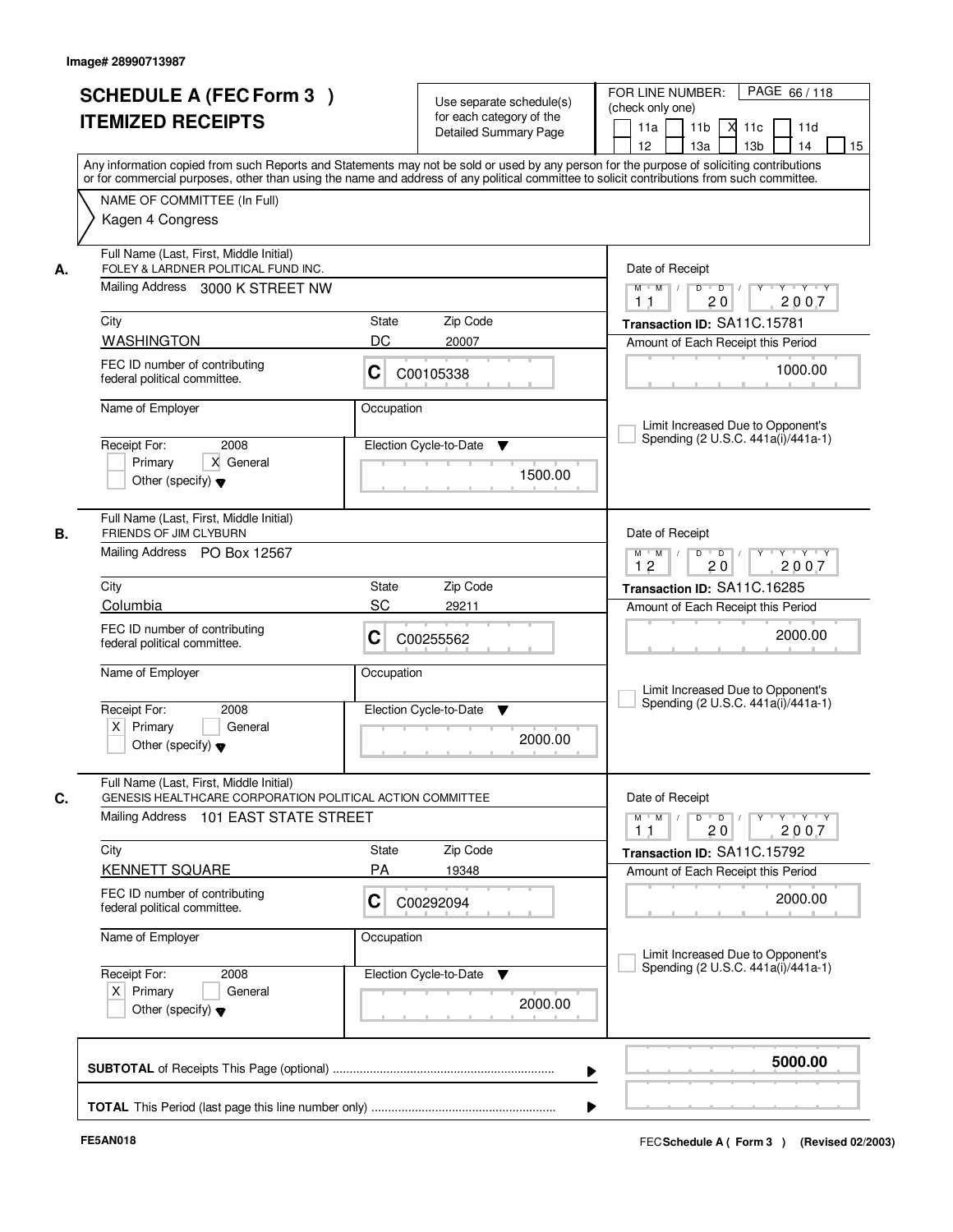| <b>SCHEDULE A (FEC Form 3)</b><br><b>ITEMIZED RECEIPTS</b>                                                                                                                                | Use separate schedule(s)<br>for each category of the<br><b>Detailed Summary Page</b>                                                                                                                                                                                                    | PAGE 67/118<br>FOR LINE NUMBER:<br>(check only one)<br>11 <sub>b</sub><br>11a<br>11c<br>11d<br>12<br>13 <sub>b</sub><br>15<br>13a<br>14                                           |
|-------------------------------------------------------------------------------------------------------------------------------------------------------------------------------------------|-----------------------------------------------------------------------------------------------------------------------------------------------------------------------------------------------------------------------------------------------------------------------------------------|-----------------------------------------------------------------------------------------------------------------------------------------------------------------------------------|
| NAME OF COMMITTEE (In Full)<br>Kagen 4 Congress                                                                                                                                           | Any information copied from such Reports and Statements may not be sold or used by any person for the purpose of soliciting contributions<br>or for commercial purposes, other than using the name and address of any political committee to solicit contributions from such committee. |                                                                                                                                                                                   |
| Full Name (Last, First, Middle Initial)<br>HCR MANOR CARE PAC<br>Mailing Address<br>City<br><b>TOLEDO</b><br>FEC ID number of contributing                                                | 333 NORTH SUMMIT STREET 16TH FLOOR<br>Zip Code<br>State<br>OH<br>43699                                                                                                                                                                                                                  | Date of Receipt<br>$Y + Y + Y$<br>$M$ $M$ /<br>$D$ $D$ $1$<br>$\overline{Y}$<br>2007<br>1 <sub>1</sub><br>20<br>Transaction ID: SA11C.15794<br>Amount of Each Receipt this Period |
| federal political committee.<br>Name of Employer<br>Receipt For:<br>2008<br>$X$ Primary<br>General<br>Other (specify) $\blacktriangledown$                                                | C<br>C00260141<br>Occupation<br>Election Cycle-to-Date<br>▼<br>2000.00                                                                                                                                                                                                                  | 2000.00<br>Limit Increased Due to Opponent's<br>Spending (2 U.S.C. 441a(i)/441a-1)                                                                                                |
| Full Name (Last, First, Middle Initial)<br>HOLLAND & KNIGHT COMMITTEE FOR EFFECTIVE GOVERNMENT<br>Mailing Address 2099 Pennsylvania Avenue N.W.<br>City                                   | Zip Code<br><b>State</b>                                                                                                                                                                                                                                                                | Date of Receipt<br>$\mathsf{Y} \dashv \mathsf{Y} \dashv \mathsf{Y}$<br>$M$ $M$ /<br>$D$ $D$ $/$<br>08<br>2007<br>11<br>Transaction ID: SA11C.15711                                |
| Washington<br>FEC ID number of contributing<br>federal political committee.<br>Name of Employer<br>Receipt For:<br>2008<br>$X$ Primary<br>General<br>Other (specify) $\blacktriangledown$ | DC<br>20006<br>С<br>C00171330<br>Occupation<br>Election Cycle-to-Date<br>▼<br>1000.00                                                                                                                                                                                                   | Amount of Each Receipt this Period<br>1000.00<br>Limit Increased Due to Opponent's<br>Spending (2 U.S.C. 441a(i)/441a-1)                                                          |
| Full Name (Last, First, Middle Initial)<br>Mailing Address<br>1750 New York Ave NW<br>City<br><b>Washington</b><br>FEC ID number of contributing<br>federal political committee.          | INTERNATIONAL ASSOCIATION OF FIREFIGHTERS INTERESTED IN REGISTRATION AND EDUCATION the Receipt<br>Zip Code<br>State<br>DC<br>20006<br>C<br>C00029447                                                                                                                                    | D<br>$M$ $M$ /<br>$\overline{D}$ /<br>$Y + Y + Y$<br>2007<br>20<br>11<br>Transaction ID: SA11C.16409<br>Amount of Each Receipt this Period<br>2500.00                             |
| Name of Employer<br>Receipt For:<br>2008<br>Primary<br>X General<br>Other (specify) $\blacktriangledown$                                                                                  | Occupation<br>Election Cycle-to-Date<br>v<br>10000.00                                                                                                                                                                                                                                   | Limit Increased Due to Opponent's<br>Spending (2 U.S.C. 441a(i)/441a-1)                                                                                                           |
|                                                                                                                                                                                           |                                                                                                                                                                                                                                                                                         | 5500.00<br>▶                                                                                                                                                                      |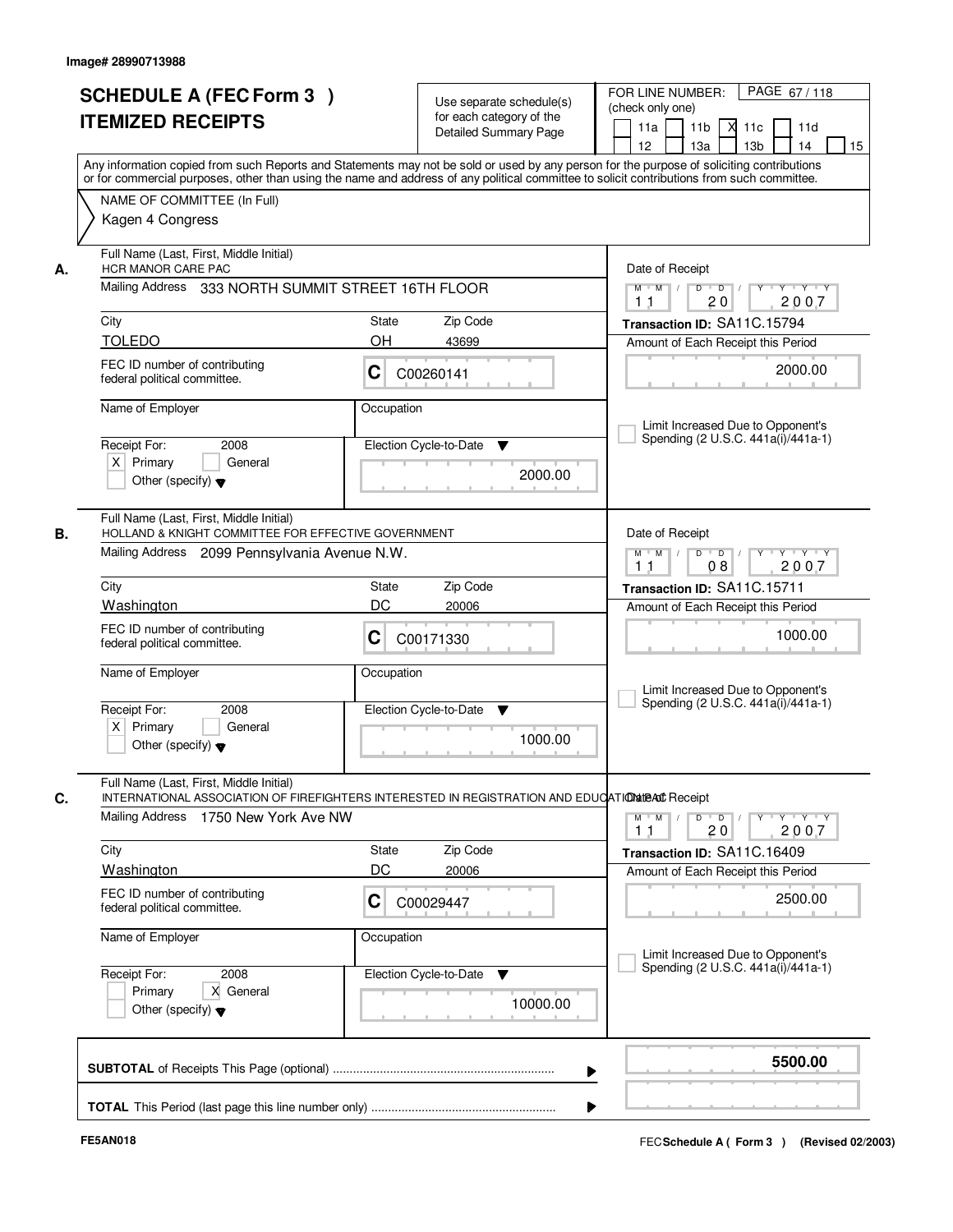|    | <b>SCHEDULE A (FEC Form 3)</b>                                                                                                                                                                                                                                                          |              | Use separate schedule(s)                          | PAGE 68 / 118<br>FOR LINE NUMBER:<br>(check only one)                                              |
|----|-----------------------------------------------------------------------------------------------------------------------------------------------------------------------------------------------------------------------------------------------------------------------------------------|--------------|---------------------------------------------------|----------------------------------------------------------------------------------------------------|
|    | <b>ITEMIZED RECEIPTS</b>                                                                                                                                                                                                                                                                |              | for each category of the<br>Detailed Summary Page | 11 <sub>b</sub><br>11a<br>м<br>11c<br>11d<br>13 <sub>b</sub><br>12 <sup>2</sup><br>13a<br>14<br>15 |
|    | Any information copied from such Reports and Statements may not be sold or used by any person for the purpose of soliciting contributions<br>or for commercial purposes, other than using the name and address of any political committee to solicit contributions from such committee. |              |                                                   |                                                                                                    |
|    | NAME OF COMMITTEE (In Full)<br>Kagen 4 Congress                                                                                                                                                                                                                                         |              |                                                   |                                                                                                    |
| А. | Full Name (Last, First, Middle Initial)<br>INTERNATIONAL ASSOCIATION OF HEAT & FROST INSULATORS AND ASBESTOS WORKERS P A CDate of Receipt                                                                                                                                               |              |                                                   |                                                                                                    |
|    | Mailing Address 9602 Martin Luther King Highway                                                                                                                                                                                                                                         |              |                                                   | $Y + Y + Y$<br>$M$ $M$ /<br>$D$ $D$ $/$<br>$\overline{Y}$<br>12<br>20<br>2007                      |
|    | City                                                                                                                                                                                                                                                                                    | State        | Zip Code                                          | Transaction ID: SA11C.16368                                                                        |
|    | Lanham                                                                                                                                                                                                                                                                                  | <b>MD</b>    | 20706                                             | Amount of Each Receipt this Period                                                                 |
|    | FEC ID number of contributing<br>federal political committee.                                                                                                                                                                                                                           | C            | C00115527                                         | 1000.00                                                                                            |
|    | Name of Employer                                                                                                                                                                                                                                                                        | Occupation   |                                                   |                                                                                                    |
|    |                                                                                                                                                                                                                                                                                         |              |                                                   | Limit Increased Due to Opponent's<br>Spending (2 U.S.C. 441a(i)/441a-1)                            |
|    | Receipt For:<br>2008<br>$X$ Primary<br>General                                                                                                                                                                                                                                          |              | Election Cycle-to-Date<br>▼                       |                                                                                                    |
|    | Other (specify) $\blacktriangledown$                                                                                                                                                                                                                                                    |              | 1000.00                                           |                                                                                                    |
| В. | Full Name (Last, First, Middle Initial)<br>INTERNATIONAL LONGSHOREMEN'S ASSOCIATION AFL-CIO COMMITTEE ON POLITICAL EDUCATIONIE Af @ Receipt                                                                                                                                             |              |                                                   |                                                                                                    |
|    | Mailing Address 17 Battery Place                                                                                                                                                                                                                                                        |              |                                                   | $Y - Y - Y$<br>$M$ M<br>D<br>$\overline{D}$<br>2007<br>20<br>11                                    |
|    | City                                                                                                                                                                                                                                                                                    | <b>State</b> | Zip Code                                          | Transaction ID: SA11C.15776                                                                        |
|    | New York                                                                                                                                                                                                                                                                                | <b>NY</b>    | 10004                                             | Amount of Each Receipt this Period                                                                 |
|    | FEC ID number of contributing<br>federal political committee.                                                                                                                                                                                                                           | C            | C00158576                                         | 2500.00                                                                                            |
|    | Name of Employer                                                                                                                                                                                                                                                                        | Occupation   |                                                   | Limit Increased Due to Opponent's                                                                  |
|    | Receipt For:<br>2008                                                                                                                                                                                                                                                                    |              | Election Cycle-to-Date<br>▼                       | Spending (2 U.S.C. 441a(i)/441a-1)                                                                 |
|    | $X$ Primary<br>General<br>Other (specify) $\blacktriangledown$                                                                                                                                                                                                                          |              | 5000.00                                           |                                                                                                    |
| C. | Full Name (Last, First, Middle Initial)<br>INTERNATIONAL UNION OF PAINTERS AND ALLIED TRADES POLITICAL ACTION TOGETHER POLITIDALE OF RECEIPT                                                                                                                                            |              |                                                   |                                                                                                    |
|    | Mailing Address<br>1750 New York Avenue NW                                                                                                                                                                                                                                              |              |                                                   | $D$ $D$ $/$<br>$M$ $M$ /<br>$Y \dashv Y \dashv Y$<br>Y<br>12<br>2007<br>20                         |
|    | City                                                                                                                                                                                                                                                                                    | <b>State</b> | Zip Code                                          | Transaction ID: SA11C.16276                                                                        |
|    | <b>Washington</b>                                                                                                                                                                                                                                                                       | DC           | 20006                                             | Amount of Each Receipt this Period                                                                 |
|    | FEC ID number of contributing<br>federal political committee.                                                                                                                                                                                                                           | C            | C00000885                                         | 4000.00                                                                                            |
|    | Name of Employer                                                                                                                                                                                                                                                                        | Occupation   |                                                   | Limit Increased Due to Opponent's                                                                  |
|    | Receipt For:<br>2008                                                                                                                                                                                                                                                                    |              | Election Cycle-to-Date<br>v                       | Spending (2 U.S.C. 441a(i)/441a-1)                                                                 |
|    | X General<br>Primary<br>Other (specify) $\blacktriangledown$                                                                                                                                                                                                                            |              | 5000.00                                           |                                                                                                    |
|    |                                                                                                                                                                                                                                                                                         |              |                                                   | 7500.00                                                                                            |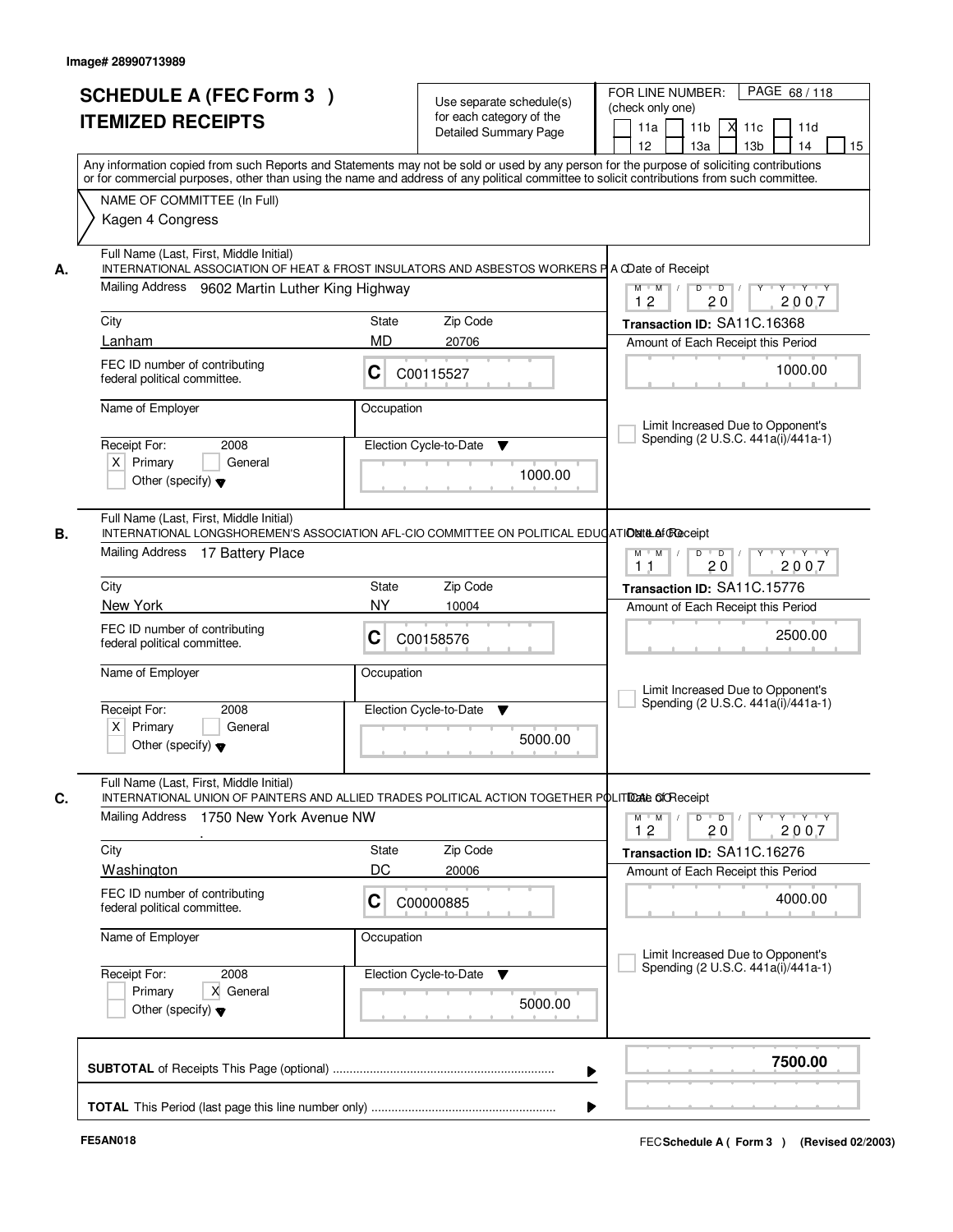|    | <b>SCHEDULE A (FEC Form 3)</b><br><b>ITEMIZED RECEIPTS</b>                                                                              | Use separate schedule(s)<br>for each category of the<br><b>Detailed Summary Page</b><br>Any information copied from such Reports and Statements may not be sold or used by any person for the purpose of soliciting contributions | PAGE 69/118<br>FOR LINE NUMBER:<br>(check only one)<br>11 <sub>b</sub><br>$X$ 11 $c$<br>11a<br>11d<br>12<br>13a<br>13 <sub>b</sub><br>14<br>15 |
|----|-----------------------------------------------------------------------------------------------------------------------------------------|-----------------------------------------------------------------------------------------------------------------------------------------------------------------------------------------------------------------------------------|------------------------------------------------------------------------------------------------------------------------------------------------|
|    | NAME OF COMMITTEE (In Full)<br>Kagen 4 Congress                                                                                         | or for commercial purposes, other than using the name and address of any political committee to solicit contributions from such committee.                                                                                        |                                                                                                                                                |
| А. | Full Name (Last, First, Middle Initial)<br>JOHN SARBANES FOR CONGRESS<br>Mailing Address PO Box 6854                                    |                                                                                                                                                                                                                                   | Date of Receipt<br>$Y$ $Y$ $Y$<br>$\blacksquare$ $\blacksquare$ $\blacksquare$ $\blacksquare$ $\blacksquare$<br>Y<br>$M$ $M$ /<br>D            |
|    | City<br>Towson                                                                                                                          | State<br>Zip Code<br><b>MD</b><br>21285                                                                                                                                                                                           | 2007<br>12<br>20<br>Transaction ID: SA11C.16281<br>Amount of Each Receipt this Period                                                          |
|    | FEC ID number of contributing<br>federal political committee.                                                                           | С<br>C00415182                                                                                                                                                                                                                    | 1000.00                                                                                                                                        |
|    | Name of Employer<br>2008<br>Receipt For:<br>$X$ Primary<br>General<br>Other (specify) $\blacktriangledown$                              | Occupation<br>Election Cycle-to-Date<br>▼<br>1000.00                                                                                                                                                                              | Limit Increased Due to Opponent's<br>Spending (2 U.S.C. 441a(i)/441a-1)                                                                        |
| В. | Full Name (Last, First, Middle Initial)<br>KINDRED HEALTHCARE INC. PAC<br>Mailing Address 680 S. Fourth St.                             |                                                                                                                                                                                                                                   | Date of Receipt<br>$D$ $D$ $/$<br>$Y$ <sup>U</sup><br>Y 'Y 'Y<br>$M$ $M$ /<br>20<br>2007<br>1 <sub>1</sub>                                     |
|    | City                                                                                                                                    | Zip Code<br>State                                                                                                                                                                                                                 | Transaction ID: SA11C.15789                                                                                                                    |
|    | Louisville<br>FEC ID number of contributing<br>federal political committee.                                                             | KY<br>40202<br>C<br>C00242271                                                                                                                                                                                                     | Amount of Each Receipt this Period<br>2000.00                                                                                                  |
|    | Name of Employer<br>Receipt For:<br>2008<br>$X$ Primary<br>General<br>Other (specify) $\blacktriangledown$                              | Occupation<br>Election Cycle-to-Date<br>▼<br>2000.00                                                                                                                                                                              | Limit Increased Due to Opponent's<br>Spending (2 U.S.C. 441a(i)/441a-1)                                                                        |
| C. | Full Name (Last, First, Middle Initial)<br>LABOR POLITICAL LEAGUE OF LABORERS LOCAL NO 113<br>Mailing Address 6310 WEST APPLETON AVENUE |                                                                                                                                                                                                                                   | Date of Receipt<br>$D$ $D$ $/$<br>$Y - Y - Y$<br>$M$ M<br>$\sqrt{ }$<br>$Y$ <sup>-1</sup>                                                      |
|    | City                                                                                                                                    | Zip Code<br>State                                                                                                                                                                                                                 | 2007<br>12<br>20                                                                                                                               |
|    | <b>MILWAUKEE</b>                                                                                                                        | WI<br>53210                                                                                                                                                                                                                       | Transaction ID: SA11C.16240<br>Amount of Each Receipt this Period                                                                              |
|    | FEC ID number of contributing<br>federal political committee.                                                                           | С<br>C00249086                                                                                                                                                                                                                    | 2000.00                                                                                                                                        |
|    | Name of Employer                                                                                                                        | Occupation                                                                                                                                                                                                                        | Limit Increased Due to Opponent's                                                                                                              |
|    | Receipt For:<br>2008<br>X General<br>Primary<br>Other (specify) $\blacktriangledown$                                                    | Election Cycle-to-Date<br>v<br>2000.00                                                                                                                                                                                            | Spending (2 U.S.C. 441a(i)/441a-1)                                                                                                             |
|    |                                                                                                                                         | ▶                                                                                                                                                                                                                                 | 5000.00                                                                                                                                        |
|    |                                                                                                                                         |                                                                                                                                                                                                                                   |                                                                                                                                                |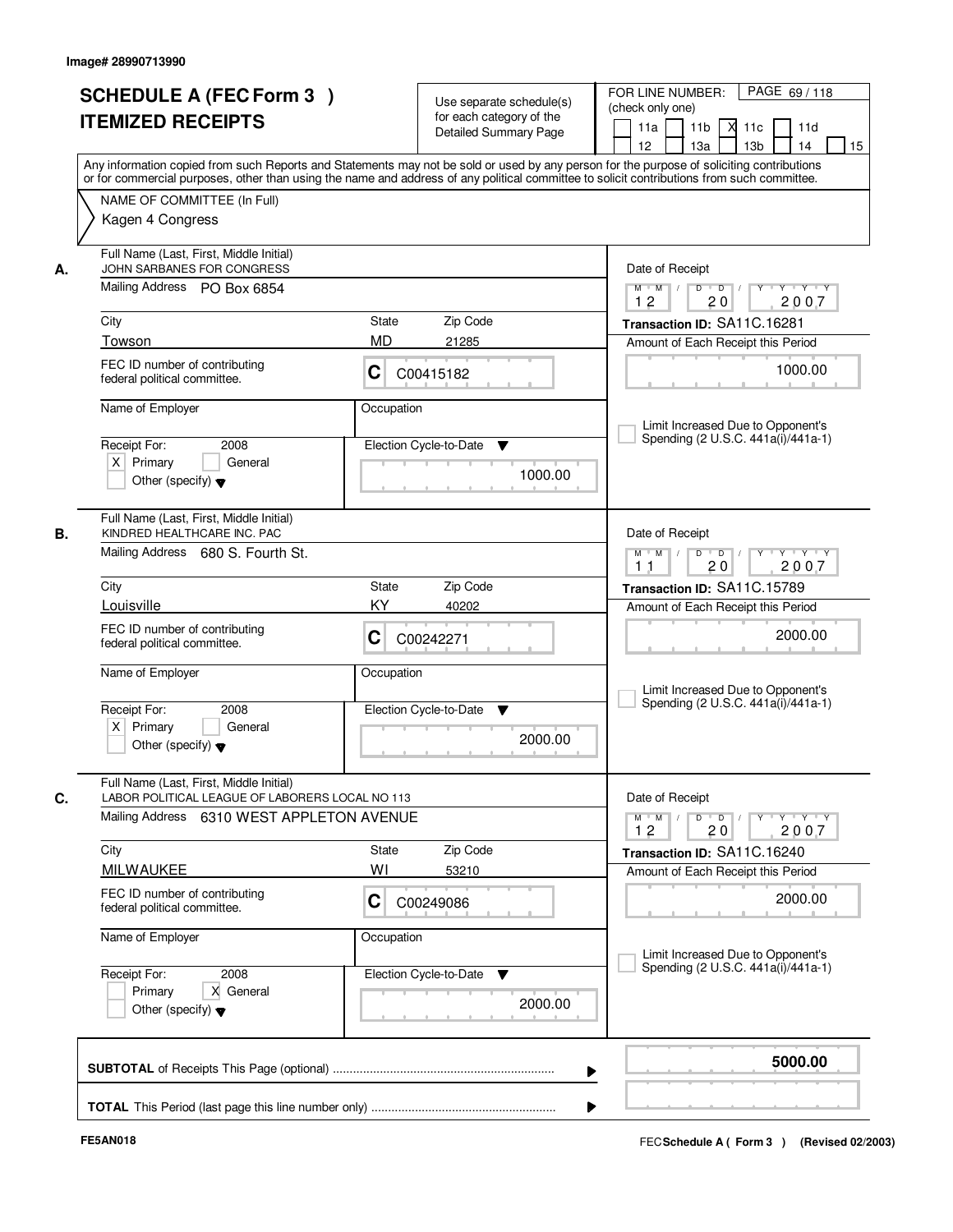| <b>SCHEDULE A (FEC Form 3)</b><br><b>ITEMIZED RECEIPTS</b><br>NAME OF COMMITTEE (In Full)<br>Kagen 4 Congress<br>Full Name (Last, First, Middle Initial)<br><b>LARSON FOR CONGRESS</b><br>А.<br>Mailing Address 29 RUFF CIRCLE<br>City<br><b>GLASTONBURY</b><br>FEC ID number of contributing<br>federal political committee.<br>Name of Employer<br>2008<br>Receipt For:<br>$X$ Primary<br>Other (specify) $\blacktriangledown$<br>Full Name (Last, First, Middle Initial)<br>LEAGUE OF CONSERVATION VOTERS-PAC<br>В.<br>Mailing Address<br>Suite 800<br>City<br><b>WASHINGTON</b><br>FEC ID number of contributing<br>federal political committee.<br>Name of Employer<br>Receipt For:<br>2008<br>$X$ Primary<br>Other (specify) $\blacktriangledown$<br>Full Name (Last, First, Middle Initial)<br>C.<br>NATIONAL ACTION COMMITTEE (NACPAC)<br>Mailing Address<br>3389 Sheridan St.<br>#424 | State<br><b>CT</b><br>С<br>Occupation<br>General<br>1920 L STREET N W<br>State<br>DC | Use separate schedule(s)<br>for each category of the<br><b>Detailed Summary Page</b><br>Zip Code<br>06033<br>C00330142<br>Election Cycle-to-Date<br>▼<br>3000.00<br>Zip Code<br>20037 | PAGE 70/118<br>FOR LINE NUMBER:<br>(check only one)<br>11 <sub>b</sub><br>$X$ 11 $c$<br>11a<br>11d<br>12 <sup>2</sup><br>13a<br>13 <sub>b</sub><br>14<br>15<br>Any information copied from such Reports and Statements may not be sold or used by any person for the purpose of soliciting contributions<br>or for commercial purposes, other than using the name and address of any political committee to solicit contributions from such committee.<br>Date of Receipt<br>$Y$ $Y$ $Y$<br>$\blacksquare$ $\blacksquare$ $\blacksquare$ $\blacksquare$ $\blacksquare$<br>Y<br>$M$ $M$ /<br>D<br>2007<br>12<br>20<br>Transaction ID: SA11C.16226<br>Amount of Each Receipt this Period<br>1000.00<br>Limit Increased Due to Opponent's<br>Spending (2 U.S.C. 441a(i)/441a-1)<br>Date of Receipt<br>$M$ $M$ /<br>$D$ $D$ $/$<br>YU YU YU Y<br>20<br>2007<br>1 <sub>1</sub><br>Transaction ID: SA11C.15778<br>Amount of Each Receipt this Period<br>250.00 |
|------------------------------------------------------------------------------------------------------------------------------------------------------------------------------------------------------------------------------------------------------------------------------------------------------------------------------------------------------------------------------------------------------------------------------------------------------------------------------------------------------------------------------------------------------------------------------------------------------------------------------------------------------------------------------------------------------------------------------------------------------------------------------------------------------------------------------------------------------------------------------------------------|--------------------------------------------------------------------------------------|---------------------------------------------------------------------------------------------------------------------------------------------------------------------------------------|----------------------------------------------------------------------------------------------------------------------------------------------------------------------------------------------------------------------------------------------------------------------------------------------------------------------------------------------------------------------------------------------------------------------------------------------------------------------------------------------------------------------------------------------------------------------------------------------------------------------------------------------------------------------------------------------------------------------------------------------------------------------------------------------------------------------------------------------------------------------------------------------------------------------------------------------------------|
|                                                                                                                                                                                                                                                                                                                                                                                                                                                                                                                                                                                                                                                                                                                                                                                                                                                                                                |                                                                                      |                                                                                                                                                                                       |                                                                                                                                                                                                                                                                                                                                                                                                                                                                                                                                                                                                                                                                                                                                                                                                                                                                                                                                                          |
|                                                                                                                                                                                                                                                                                                                                                                                                                                                                                                                                                                                                                                                                                                                                                                                                                                                                                                |                                                                                      |                                                                                                                                                                                       |                                                                                                                                                                                                                                                                                                                                                                                                                                                                                                                                                                                                                                                                                                                                                                                                                                                                                                                                                          |
|                                                                                                                                                                                                                                                                                                                                                                                                                                                                                                                                                                                                                                                                                                                                                                                                                                                                                                |                                                                                      |                                                                                                                                                                                       |                                                                                                                                                                                                                                                                                                                                                                                                                                                                                                                                                                                                                                                                                                                                                                                                                                                                                                                                                          |
|                                                                                                                                                                                                                                                                                                                                                                                                                                                                                                                                                                                                                                                                                                                                                                                                                                                                                                |                                                                                      |                                                                                                                                                                                       |                                                                                                                                                                                                                                                                                                                                                                                                                                                                                                                                                                                                                                                                                                                                                                                                                                                                                                                                                          |
|                                                                                                                                                                                                                                                                                                                                                                                                                                                                                                                                                                                                                                                                                                                                                                                                                                                                                                |                                                                                      |                                                                                                                                                                                       |                                                                                                                                                                                                                                                                                                                                                                                                                                                                                                                                                                                                                                                                                                                                                                                                                                                                                                                                                          |
|                                                                                                                                                                                                                                                                                                                                                                                                                                                                                                                                                                                                                                                                                                                                                                                                                                                                                                |                                                                                      |                                                                                                                                                                                       |                                                                                                                                                                                                                                                                                                                                                                                                                                                                                                                                                                                                                                                                                                                                                                                                                                                                                                                                                          |
|                                                                                                                                                                                                                                                                                                                                                                                                                                                                                                                                                                                                                                                                                                                                                                                                                                                                                                |                                                                                      |                                                                                                                                                                                       |                                                                                                                                                                                                                                                                                                                                                                                                                                                                                                                                                                                                                                                                                                                                                                                                                                                                                                                                                          |
|                                                                                                                                                                                                                                                                                                                                                                                                                                                                                                                                                                                                                                                                                                                                                                                                                                                                                                |                                                                                      |                                                                                                                                                                                       |                                                                                                                                                                                                                                                                                                                                                                                                                                                                                                                                                                                                                                                                                                                                                                                                                                                                                                                                                          |
|                                                                                                                                                                                                                                                                                                                                                                                                                                                                                                                                                                                                                                                                                                                                                                                                                                                                                                |                                                                                      |                                                                                                                                                                                       |                                                                                                                                                                                                                                                                                                                                                                                                                                                                                                                                                                                                                                                                                                                                                                                                                                                                                                                                                          |
|                                                                                                                                                                                                                                                                                                                                                                                                                                                                                                                                                                                                                                                                                                                                                                                                                                                                                                |                                                                                      |                                                                                                                                                                                       |                                                                                                                                                                                                                                                                                                                                                                                                                                                                                                                                                                                                                                                                                                                                                                                                                                                                                                                                                          |
|                                                                                                                                                                                                                                                                                                                                                                                                                                                                                                                                                                                                                                                                                                                                                                                                                                                                                                |                                                                                      |                                                                                                                                                                                       |                                                                                                                                                                                                                                                                                                                                                                                                                                                                                                                                                                                                                                                                                                                                                                                                                                                                                                                                                          |
|                                                                                                                                                                                                                                                                                                                                                                                                                                                                                                                                                                                                                                                                                                                                                                                                                                                                                                |                                                                                      |                                                                                                                                                                                       |                                                                                                                                                                                                                                                                                                                                                                                                                                                                                                                                                                                                                                                                                                                                                                                                                                                                                                                                                          |
|                                                                                                                                                                                                                                                                                                                                                                                                                                                                                                                                                                                                                                                                                                                                                                                                                                                                                                |                                                                                      |                                                                                                                                                                                       |                                                                                                                                                                                                                                                                                                                                                                                                                                                                                                                                                                                                                                                                                                                                                                                                                                                                                                                                                          |
|                                                                                                                                                                                                                                                                                                                                                                                                                                                                                                                                                                                                                                                                                                                                                                                                                                                                                                |                                                                                      |                                                                                                                                                                                       |                                                                                                                                                                                                                                                                                                                                                                                                                                                                                                                                                                                                                                                                                                                                                                                                                                                                                                                                                          |
|                                                                                                                                                                                                                                                                                                                                                                                                                                                                                                                                                                                                                                                                                                                                                                                                                                                                                                |                                                                                      |                                                                                                                                                                                       |                                                                                                                                                                                                                                                                                                                                                                                                                                                                                                                                                                                                                                                                                                                                                                                                                                                                                                                                                          |
|                                                                                                                                                                                                                                                                                                                                                                                                                                                                                                                                                                                                                                                                                                                                                                                                                                                                                                |                                                                                      |                                                                                                                                                                                       |                                                                                                                                                                                                                                                                                                                                                                                                                                                                                                                                                                                                                                                                                                                                                                                                                                                                                                                                                          |
|                                                                                                                                                                                                                                                                                                                                                                                                                                                                                                                                                                                                                                                                                                                                                                                                                                                                                                |                                                                                      |                                                                                                                                                                                       |                                                                                                                                                                                                                                                                                                                                                                                                                                                                                                                                                                                                                                                                                                                                                                                                                                                                                                                                                          |
|                                                                                                                                                                                                                                                                                                                                                                                                                                                                                                                                                                                                                                                                                                                                                                                                                                                                                                |                                                                                      |                                                                                                                                                                                       |                                                                                                                                                                                                                                                                                                                                                                                                                                                                                                                                                                                                                                                                                                                                                                                                                                                                                                                                                          |
|                                                                                                                                                                                                                                                                                                                                                                                                                                                                                                                                                                                                                                                                                                                                                                                                                                                                                                |                                                                                      |                                                                                                                                                                                       |                                                                                                                                                                                                                                                                                                                                                                                                                                                                                                                                                                                                                                                                                                                                                                                                                                                                                                                                                          |
|                                                                                                                                                                                                                                                                                                                                                                                                                                                                                                                                                                                                                                                                                                                                                                                                                                                                                                |                                                                                      |                                                                                                                                                                                       |                                                                                                                                                                                                                                                                                                                                                                                                                                                                                                                                                                                                                                                                                                                                                                                                                                                                                                                                                          |
|                                                                                                                                                                                                                                                                                                                                                                                                                                                                                                                                                                                                                                                                                                                                                                                                                                                                                                |                                                                                      |                                                                                                                                                                                       |                                                                                                                                                                                                                                                                                                                                                                                                                                                                                                                                                                                                                                                                                                                                                                                                                                                                                                                                                          |
|                                                                                                                                                                                                                                                                                                                                                                                                                                                                                                                                                                                                                                                                                                                                                                                                                                                                                                |                                                                                      |                                                                                                                                                                                       |                                                                                                                                                                                                                                                                                                                                                                                                                                                                                                                                                                                                                                                                                                                                                                                                                                                                                                                                                          |
|                                                                                                                                                                                                                                                                                                                                                                                                                                                                                                                                                                                                                                                                                                                                                                                                                                                                                                | C                                                                                    | C30000103                                                                                                                                                                             |                                                                                                                                                                                                                                                                                                                                                                                                                                                                                                                                                                                                                                                                                                                                                                                                                                                                                                                                                          |
|                                                                                                                                                                                                                                                                                                                                                                                                                                                                                                                                                                                                                                                                                                                                                                                                                                                                                                | Occupation                                                                           |                                                                                                                                                                                       | Limit Increased Due to Opponent's                                                                                                                                                                                                                                                                                                                                                                                                                                                                                                                                                                                                                                                                                                                                                                                                                                                                                                                        |
|                                                                                                                                                                                                                                                                                                                                                                                                                                                                                                                                                                                                                                                                                                                                                                                                                                                                                                |                                                                                      | Election Cycle-to-Date<br>▼                                                                                                                                                           | Spending (2 U.S.C. 441a(i)/441a-1)                                                                                                                                                                                                                                                                                                                                                                                                                                                                                                                                                                                                                                                                                                                                                                                                                                                                                                                       |
|                                                                                                                                                                                                                                                                                                                                                                                                                                                                                                                                                                                                                                                                                                                                                                                                                                                                                                | General                                                                              |                                                                                                                                                                                       |                                                                                                                                                                                                                                                                                                                                                                                                                                                                                                                                                                                                                                                                                                                                                                                                                                                                                                                                                          |
|                                                                                                                                                                                                                                                                                                                                                                                                                                                                                                                                                                                                                                                                                                                                                                                                                                                                                                |                                                                                      | 750.00                                                                                                                                                                                |                                                                                                                                                                                                                                                                                                                                                                                                                                                                                                                                                                                                                                                                                                                                                                                                                                                                                                                                                          |
|                                                                                                                                                                                                                                                                                                                                                                                                                                                                                                                                                                                                                                                                                                                                                                                                                                                                                                |                                                                                      |                                                                                                                                                                                       | Date of Receipt                                                                                                                                                                                                                                                                                                                                                                                                                                                                                                                                                                                                                                                                                                                                                                                                                                                                                                                                          |
|                                                                                                                                                                                                                                                                                                                                                                                                                                                                                                                                                                                                                                                                                                                                                                                                                                                                                                |                                                                                      |                                                                                                                                                                                       | $M$ M<br>$D$ $D$ $/$<br>$Y - Y - Y - Y$<br>$\sqrt{ }$<br>$Y$ <sup><math>\top</math></sup>                                                                                                                                                                                                                                                                                                                                                                                                                                                                                                                                                                                                                                                                                                                                                                                                                                                                |
|                                                                                                                                                                                                                                                                                                                                                                                                                                                                                                                                                                                                                                                                                                                                                                                                                                                                                                |                                                                                      |                                                                                                                                                                                       | 2007<br>12<br>31                                                                                                                                                                                                                                                                                                                                                                                                                                                                                                                                                                                                                                                                                                                                                                                                                                                                                                                                         |
| City                                                                                                                                                                                                                                                                                                                                                                                                                                                                                                                                                                                                                                                                                                                                                                                                                                                                                           | State                                                                                | Zip Code                                                                                                                                                                              | Transaction ID: SA11C.16376                                                                                                                                                                                                                                                                                                                                                                                                                                                                                                                                                                                                                                                                                                                                                                                                                                                                                                                              |
| Hollywood                                                                                                                                                                                                                                                                                                                                                                                                                                                                                                                                                                                                                                                                                                                                                                                                                                                                                      | FL                                                                                   | 33021                                                                                                                                                                                 | Amount of Each Receipt this Period                                                                                                                                                                                                                                                                                                                                                                                                                                                                                                                                                                                                                                                                                                                                                                                                                                                                                                                       |
| FEC ID number of contributing<br>federal political committee.                                                                                                                                                                                                                                                                                                                                                                                                                                                                                                                                                                                                                                                                                                                                                                                                                                  | C                                                                                    | C00147983                                                                                                                                                                             | 2000.00                                                                                                                                                                                                                                                                                                                                                                                                                                                                                                                                                                                                                                                                                                                                                                                                                                                                                                                                                  |
| Name of Employer                                                                                                                                                                                                                                                                                                                                                                                                                                                                                                                                                                                                                                                                                                                                                                                                                                                                               | Occupation                                                                           |                                                                                                                                                                                       |                                                                                                                                                                                                                                                                                                                                                                                                                                                                                                                                                                                                                                                                                                                                                                                                                                                                                                                                                          |
|                                                                                                                                                                                                                                                                                                                                                                                                                                                                                                                                                                                                                                                                                                                                                                                                                                                                                                |                                                                                      |                                                                                                                                                                                       | Limit Increased Due to Opponent's<br>Spending (2 U.S.C. 441a(i)/441a-1)                                                                                                                                                                                                                                                                                                                                                                                                                                                                                                                                                                                                                                                                                                                                                                                                                                                                                  |
| Receipt For:<br>2008<br>Primary<br>X General                                                                                                                                                                                                                                                                                                                                                                                                                                                                                                                                                                                                                                                                                                                                                                                                                                                   |                                                                                      | Election Cycle-to-Date<br>v                                                                                                                                                           |                                                                                                                                                                                                                                                                                                                                                                                                                                                                                                                                                                                                                                                                                                                                                                                                                                                                                                                                                          |
| Other (specify) $\blacktriangledown$                                                                                                                                                                                                                                                                                                                                                                                                                                                                                                                                                                                                                                                                                                                                                                                                                                                           |                                                                                      | 2000.00                                                                                                                                                                               |                                                                                                                                                                                                                                                                                                                                                                                                                                                                                                                                                                                                                                                                                                                                                                                                                                                                                                                                                          |
|                                                                                                                                                                                                                                                                                                                                                                                                                                                                                                                                                                                                                                                                                                                                                                                                                                                                                                |                                                                                      |                                                                                                                                                                                       |                                                                                                                                                                                                                                                                                                                                                                                                                                                                                                                                                                                                                                                                                                                                                                                                                                                                                                                                                          |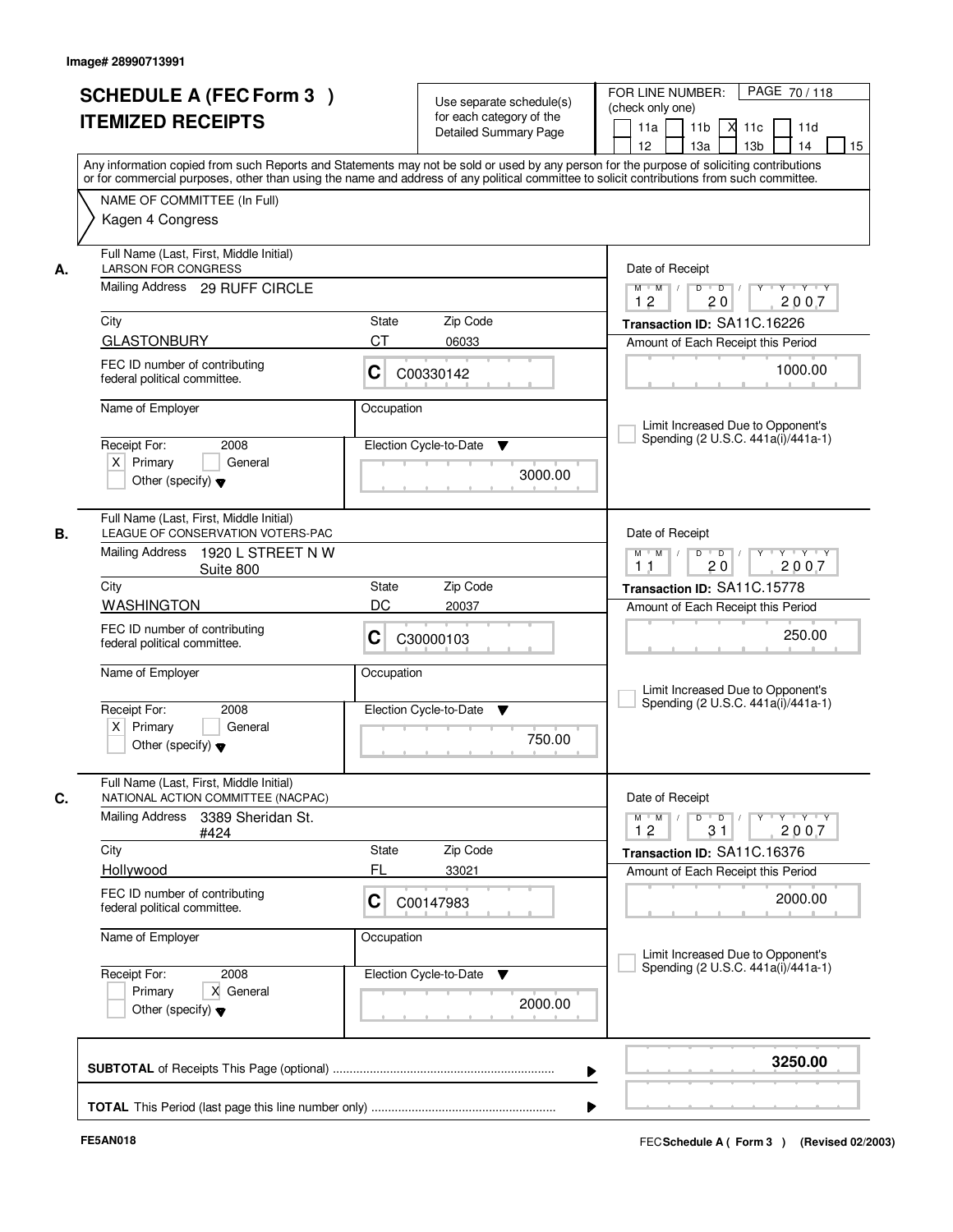| <b>SCHEDULE A (FEC Form 3)</b><br><b>ITEMIZED RECEIPTS</b>                                                | Use separate schedule(s)<br>for each category of the<br>Detailed Summary Page                                                                                                                                                                                                           | PAGE 71/118<br>FOR LINE NUMBER:<br>(check only one)<br>11 <sub>b</sub><br>11a<br>м<br>11c<br>11d<br>13 <sub>b</sub><br>12 <sup>2</sup><br>13a<br>14<br>15                                                                                                                                                                                                                                                                        |
|-----------------------------------------------------------------------------------------------------------|-----------------------------------------------------------------------------------------------------------------------------------------------------------------------------------------------------------------------------------------------------------------------------------------|----------------------------------------------------------------------------------------------------------------------------------------------------------------------------------------------------------------------------------------------------------------------------------------------------------------------------------------------------------------------------------------------------------------------------------|
|                                                                                                           | Any information copied from such Reports and Statements may not be sold or used by any person for the purpose of soliciting contributions<br>or for commercial purposes, other than using the name and address of any political committee to solicit contributions from such committee. |                                                                                                                                                                                                                                                                                                                                                                                                                                  |
| NAME OF COMMITTEE (In Full)<br>Kagen 4 Congress                                                           |                                                                                                                                                                                                                                                                                         |                                                                                                                                                                                                                                                                                                                                                                                                                                  |
| Full Name (Last, First, Middle Initial)<br>А.<br>Mailing Address 606 NORTH WASHINGTON STREET              | NATIONAL ACTIVE AND RETIRED FEDERAL EMPLOYEES ASSOCIATION POLITICAL ACTION COM (NDARE BIFReceipt                                                                                                                                                                                        | $\begin{array}{c c c c c c c c} \hline \textbf{0} & \textbf{0} & \textbf{0} & \textbf{0} & \textbf{0} & \textbf{0} & \textbf{0} & \textbf{0} & \textbf{0} & \textbf{0} & \textbf{0} & \textbf{0} & \textbf{0} & \textbf{0} & \textbf{0} & \textbf{0} & \textbf{0} & \textbf{0} & \textbf{0} & \textbf{0} & \textbf{0} & \textbf{0} & \textbf{0} & \textbf{0} & \textbf{0} & \textbf{0} & \textbf{0} & \textbf{0} &$<br>$M$ $M$ / |
|                                                                                                           |                                                                                                                                                                                                                                                                                         | 12<br>2007<br>11                                                                                                                                                                                                                                                                                                                                                                                                                 |
| City                                                                                                      | Zip Code<br>State                                                                                                                                                                                                                                                                       | Transaction ID: SA11C.16026                                                                                                                                                                                                                                                                                                                                                                                                      |
| <b>ALEXANDRIA</b>                                                                                         | VA<br>22314                                                                                                                                                                                                                                                                             | Amount of Each Receipt this Period                                                                                                                                                                                                                                                                                                                                                                                               |
| FEC ID number of contributing<br>federal political committee.                                             | C<br>C00091561                                                                                                                                                                                                                                                                          | 1000.00                                                                                                                                                                                                                                                                                                                                                                                                                          |
| Name of Employer                                                                                          | Occupation                                                                                                                                                                                                                                                                              | Limit Increased Due to Opponent's                                                                                                                                                                                                                                                                                                                                                                                                |
| Receipt For:<br>2008                                                                                      | Election Cycle-to-Date<br>▼                                                                                                                                                                                                                                                             | Spending (2 U.S.C. 441a(i)/441a-1)                                                                                                                                                                                                                                                                                                                                                                                               |
| $X$ Primary<br>General<br>Other (specify) $\blacktriangledown$                                            | 1000.00                                                                                                                                                                                                                                                                                 |                                                                                                                                                                                                                                                                                                                                                                                                                                  |
| Full Name (Last, First, Middle Initial)<br>В.                                                             | NATIONAL ASSOCIATION OF POSTMASTERS OF THE UNITED STATES (NAPUS PAC)                                                                                                                                                                                                                    | Date of Receipt                                                                                                                                                                                                                                                                                                                                                                                                                  |
| Mailing Address 8 Herbert Street                                                                          |                                                                                                                                                                                                                                                                                         | $Y - Y - Y$<br>$M$ $M$ /<br>D<br>$\overline{\phantom{0}}$ D<br>2007<br>20<br>11                                                                                                                                                                                                                                                                                                                                                  |
| City                                                                                                      | <b>State</b><br>Zip Code                                                                                                                                                                                                                                                                | Transaction ID: SA11C.15774                                                                                                                                                                                                                                                                                                                                                                                                      |
| Alexandria                                                                                                | VA<br>22305                                                                                                                                                                                                                                                                             | Amount of Each Receipt this Period                                                                                                                                                                                                                                                                                                                                                                                               |
| FEC ID number of contributing<br>federal political committee.                                             | С<br>C00100404                                                                                                                                                                                                                                                                          | 1000.00                                                                                                                                                                                                                                                                                                                                                                                                                          |
| Name of Employer                                                                                          | Occupation                                                                                                                                                                                                                                                                              | Limit Increased Due to Opponent's                                                                                                                                                                                                                                                                                                                                                                                                |
| Receipt For:<br>2008<br>$X$ Primary<br>General<br>Other (specify) $\blacktriangledown$                    | Election Cycle-to-Date<br>▼<br>1000.00                                                                                                                                                                                                                                                  | Spending (2 U.S.C. 441a(i)/441a-1)                                                                                                                                                                                                                                                                                                                                                                                               |
| Full Name (Last, First, Middle Initial)<br>C.<br>NIGA SOVEREIGNTY PAC<br>Mailing Address 224 Second St SE |                                                                                                                                                                                                                                                                                         | Date of Receipt<br>$M$ $M$<br>$D$ $D$ $l$<br>$Y$ <sup>-1</sup><br>$Y + Y + Y$                                                                                                                                                                                                                                                                                                                                                    |
|                                                                                                           |                                                                                                                                                                                                                                                                                         | 0 <sub>2</sub><br>2007<br>10                                                                                                                                                                                                                                                                                                                                                                                                     |
| City                                                                                                      | Zip Code<br><b>State</b>                                                                                                                                                                                                                                                                | Transaction ID: SA11C.15556                                                                                                                                                                                                                                                                                                                                                                                                      |
| <b>Washington</b>                                                                                         | DC<br>20003                                                                                                                                                                                                                                                                             | Amount of Each Receipt this Period                                                                                                                                                                                                                                                                                                                                                                                               |
| FEC ID number of contributing<br>federal political committee.                                             | C<br>C00367177                                                                                                                                                                                                                                                                          | 2000.00                                                                                                                                                                                                                                                                                                                                                                                                                          |
| Name of Employer                                                                                          | Occupation                                                                                                                                                                                                                                                                              | Limit Increased Due to Opponent's                                                                                                                                                                                                                                                                                                                                                                                                |
| Receipt For:<br>2008                                                                                      | Election Cycle-to-Date<br>v                                                                                                                                                                                                                                                             | Spending (2 U.S.C. 441a(i)/441a-1)                                                                                                                                                                                                                                                                                                                                                                                               |
| $X$ Primary<br>General<br>Other (specify) $\blacktriangledown$                                            | 2000.00                                                                                                                                                                                                                                                                                 |                                                                                                                                                                                                                                                                                                                                                                                                                                  |
|                                                                                                           | ▶                                                                                                                                                                                                                                                                                       | 4000.00                                                                                                                                                                                                                                                                                                                                                                                                                          |
|                                                                                                           |                                                                                                                                                                                                                                                                                         |                                                                                                                                                                                                                                                                                                                                                                                                                                  |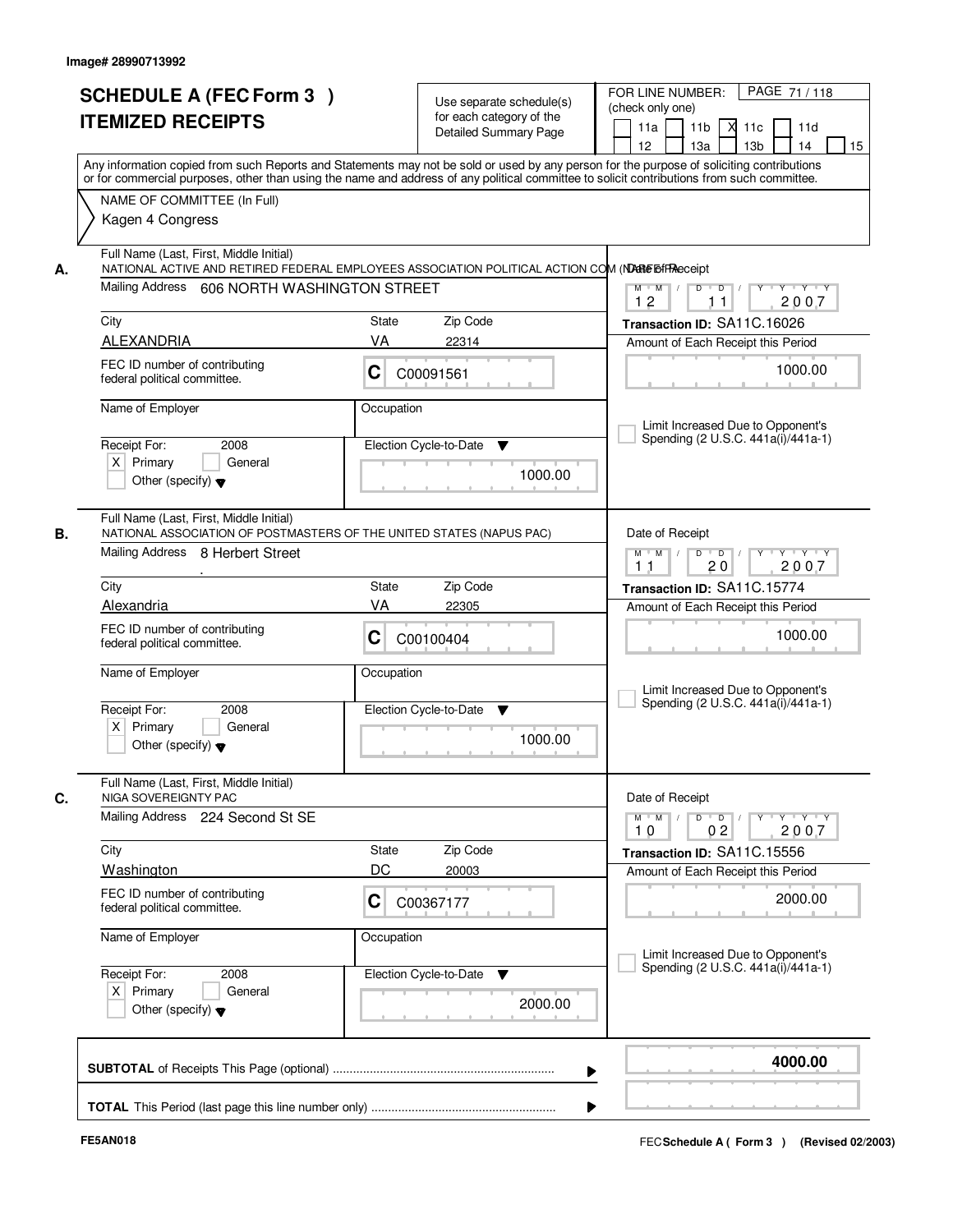| <b>SCHEDULE A (FEC Form 3)</b><br><b>ITEMIZED RECEIPTS</b>                                                                                                                            | Use separate schedule(s)<br>for each category of the<br><b>Detailed Summary Page</b>                                                                                                                                                                                                    | PAGE 72/118<br>FOR LINE NUMBER:<br>(check only one)<br>11 <sub>b</sub><br>X<br>11a<br>11c<br>11d<br>12 <sup>2</sup><br>13a<br>13 <sub>b</sub><br>14<br>15                       |
|---------------------------------------------------------------------------------------------------------------------------------------------------------------------------------------|-----------------------------------------------------------------------------------------------------------------------------------------------------------------------------------------------------------------------------------------------------------------------------------------|---------------------------------------------------------------------------------------------------------------------------------------------------------------------------------|
| NAME OF COMMITTEE (In Full)<br>Kagen 4 Congress                                                                                                                                       | Any information copied from such Reports and Statements may not be sold or used by any person for the purpose of soliciting contributions<br>or for commercial purposes, other than using the name and address of any political committee to solicit contributions from such committee. |                                                                                                                                                                                 |
| Full Name (Last, First, Middle Initial)<br>NIGA SOVEREIGNTY PAC<br>А.<br>Mailing Address 224 Second St SE<br>City<br>Washington                                                       | State<br>Zip Code<br>DC<br>20003                                                                                                                                                                                                                                                        | Date of Receipt<br>$Y - Y - Y$<br>$M$ $M$ /<br>$\overline{D}$<br>$\overline{D}$ /<br>Y<br>02<br>2007<br>10<br>Transaction ID: SA11C.15558<br>Amount of Each Receipt this Period |
| FEC ID number of contributing<br>federal political committee.<br>Name of Employer                                                                                                     | C<br>C00367177<br>Occupation                                                                                                                                                                                                                                                            | 454.09<br>In-kind - Fundraising Eve-                                                                                                                                            |
| 2008<br>Receipt For:<br>$X$ Primary<br>General<br>Other (specify) $\blacktriangledown$                                                                                                | Election Cycle-to-Date<br>▼<br>2454.09                                                                                                                                                                                                                                                  | nt<br>Limit Increased Due to Opponent's<br>Spending (2 U.S.C. 441a(i)/441a-1)                                                                                                   |
| Full Name (Last, First, Middle Initial)<br>OWNER-OPERATOR INDEPENDENT DRIVERS ASSN INC POLITICAL ACTION COMMITTEE (AKA OOD ARCA) Feceipt<br>В.<br>Mailing Address 1101 30TH STREET NW |                                                                                                                                                                                                                                                                                         | $M$ $M$ /<br>$D$ $D$ $/$<br>$Y$ <sup>U</sup><br>Y Y Y Y<br>20<br>2007<br>11                                                                                                     |
| City                                                                                                                                                                                  | Zip Code<br><b>State</b>                                                                                                                                                                                                                                                                | Transaction ID: SA11C.15796                                                                                                                                                     |
| <b>WASHINGTON</b><br>FEC ID number of contributing<br>federal political committee.                                                                                                    | DC<br>20007<br>C<br>C00236778                                                                                                                                                                                                                                                           | Amount of Each Receipt this Period<br>1000.00                                                                                                                                   |
| Name of Employer<br>Receipt For:<br>2008<br>$X$ Primary<br>General<br>Other (specify) $\blacktriangledown$                                                                            | Occupation<br>Election Cycle-to-Date<br>$\blacktriangledown$<br>3000.00                                                                                                                                                                                                                 | Limit Increased Due to Opponent's<br>Spending (2 U.S.C. 441a(i)/441a-1)                                                                                                         |
| Full Name (Last, First, Middle Initial)<br>C.<br>PHYSICIAN HOSPITALS OF AMERICA PAC<br>Mailing Address<br>600 S Cliff Ave                                                             |                                                                                                                                                                                                                                                                                         | Date of Receipt<br>$D$ $D$ $/$<br>$\mathsf{Y} \dashv \mathsf{Y} \dashv \mathsf{Y}$<br>$M = M$<br><b>Y</b>                                                                       |
| Suite 106<br>City                                                                                                                                                                     | Zip Code<br>State                                                                                                                                                                                                                                                                       | 2007<br>11<br>20<br>Transaction ID: SA11C.15808                                                                                                                                 |
| <b>Sioux Falls</b>                                                                                                                                                                    | <b>SD</b><br>57104                                                                                                                                                                                                                                                                      | Amount of Each Receipt this Period                                                                                                                                              |
| FEC ID number of contributing<br>federal political committee.                                                                                                                         | C<br>C00394163                                                                                                                                                                                                                                                                          | 4000.00                                                                                                                                                                         |
| Name of Employer                                                                                                                                                                      | Occupation                                                                                                                                                                                                                                                                              | \$1000.00 2006 Debt Retire-<br>ment<br>Limit Increased Due to Opponent's<br>Spending (2 U.S.C. 441a(i)/441a-1)                                                                  |
| Receipt For:<br>2008<br>Primary<br>X General<br>Other (specify) $\blacktriangledown$                                                                                                  | Election Cycle-to-Date<br>v<br>11000.00                                                                                                                                                                                                                                                 |                                                                                                                                                                                 |
|                                                                                                                                                                                       |                                                                                                                                                                                                                                                                                         | 5454.09                                                                                                                                                                         |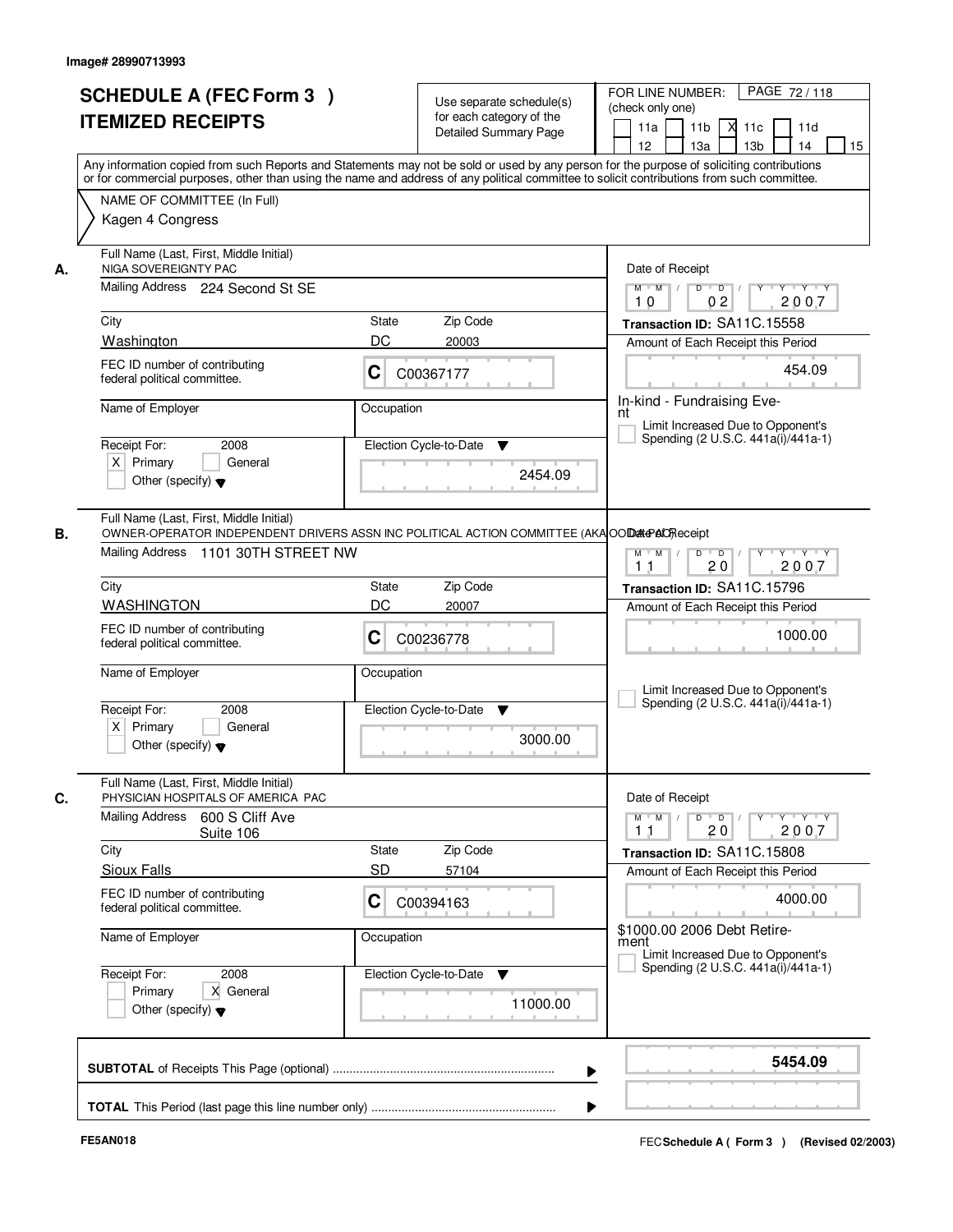| <b>SCHEDULE A (FEC Form 3)</b><br><b>ITEMIZED RECEIPTS</b>                                                  |                                                                   | Use separate schedule(s)<br>for each category of the<br><b>Detailed Summary Page</b> | PAGE 73/118<br>FOR LINE NUMBER:<br>(check only one)<br>11 <sub>b</sub><br>11a<br>м<br>11c<br>11d<br>13 <sub>b</sub><br>14<br>15<br>12 <sup>2</sup><br>13a<br>Any information copied from such Reports and Statements may not be sold or used by any person for the purpose of soliciting contributions |
|-------------------------------------------------------------------------------------------------------------|-------------------------------------------------------------------|--------------------------------------------------------------------------------------|--------------------------------------------------------------------------------------------------------------------------------------------------------------------------------------------------------------------------------------------------------------------------------------------------------|
| NAME OF COMMITTEE (In Full)<br>Kagen 4 Congress                                                             |                                                                   |                                                                                      | or for commercial purposes, other than using the name and address of any political committee to solicit contributions from such committee.                                                                                                                                                             |
| Full Name (Last, First, Middle Initial)<br>PROGRESSIVE PATRIOTS FUND<br>А.<br>Mailing Address PO Box 628008 |                                                                   |                                                                                      | Date of Receipt<br>$D$ $D$ $I$<br>$\overline{\mathbf{Y}}$<br>$Y + Y + Y$<br>$M$ $M$ /                                                                                                                                                                                                                  |
| City                                                                                                        | State                                                             | Zip Code                                                                             | 15<br>2007<br>10<br>Transaction ID: SA11C.15622                                                                                                                                                                                                                                                        |
| Middleton                                                                                                   | WI                                                                | 53562                                                                                | Amount of Each Receipt this Period                                                                                                                                                                                                                                                                     |
| FEC ID number of contributing<br>federal political committee.                                               | C                                                                 | C00409136                                                                            | 1000.00                                                                                                                                                                                                                                                                                                |
| Name of Employer                                                                                            | Occupation                                                        |                                                                                      |                                                                                                                                                                                                                                                                                                        |
| Receipt For:<br>$X$ Primary<br>Other (specify) $\blacktriangledown$                                         | 2008<br>General                                                   | Election Cycle-to-Date<br>▼<br>1000.00                                               | Limit Increased Due to Opponent's<br>Spending (2 U.S.C. 441a(i)/441a-1)                                                                                                                                                                                                                                |
| Full Name (Last, First, Middle Initial)<br>В.                                                               | Sheet Metal Workers' International Assoc. Political Action League |                                                                                      | Date of Receipt                                                                                                                                                                                                                                                                                        |
|                                                                                                             | Mailing Address 1750 New York Avenue N.W.                         |                                                                                      | Y Y Y Y<br>$M$ $M$ /<br>D<br>$\overline{D}$<br>12<br>2007<br>0 <sub>1</sub>                                                                                                                                                                                                                            |
| City                                                                                                        | State                                                             | Zip Code                                                                             | Transaction ID: SA11C.15919                                                                                                                                                                                                                                                                            |
| Washington                                                                                                  | DC                                                                | 20006                                                                                | Amount of Each Receipt this Period                                                                                                                                                                                                                                                                     |
| FEC ID number of contributing<br>federal political committee.                                               | С                                                                 | C00007542                                                                            | 5000.00                                                                                                                                                                                                                                                                                                |
| Name of Employer                                                                                            | Occupation                                                        |                                                                                      | Limit Increased Due to Opponent's<br>Spending (2 U.S.C. 441a(i)/441a-1)                                                                                                                                                                                                                                |
| Receipt For:<br>Primary<br>Other (specify) $\blacktriangledown$                                             | 2008<br>X General                                                 | Election Cycle-to-Date<br>▼<br>10000.00                                              |                                                                                                                                                                                                                                                                                                        |
| Full Name (Last, First, Middle Initial)<br>C.<br>SHORE PAC                                                  |                                                                   |                                                                                      | Date of Receipt                                                                                                                                                                                                                                                                                        |
| <b>Mailing Address</b>                                                                                      | PO. Box 3157                                                      |                                                                                      | $\mathsf{Y} \dashv \mathsf{Y} \dashv \mathsf{Y} \dashv \mathsf{Y}$<br>$M = M$<br>D<br>$\blacksquare$ $\blacksquare$ $\blacksquare$ $\blacksquare$ $\blacksquare$<br>2007<br>12<br>20                                                                                                                   |
| City                                                                                                        | State                                                             | Zip Code                                                                             | Transaction ID: SA11C.16283                                                                                                                                                                                                                                                                            |
| Long Branch                                                                                                 | NJ                                                                | 07740                                                                                | Amount of Each Receipt this Period                                                                                                                                                                                                                                                                     |
| FEC ID number of contributing<br>federal political committee.                                               | C                                                                 | C00410308                                                                            | 1000.00                                                                                                                                                                                                                                                                                                |
| Name of Employer                                                                                            | Occupation                                                        |                                                                                      | Limit Increased Due to Opponent's                                                                                                                                                                                                                                                                      |
| Receipt For:<br>$X$ Primary<br>Other (specify) $\blacktriangledown$                                         | 2008<br>General                                                   | Election Cycle-to-Date<br><b>V</b><br>1000.00                                        | Spending (2 U.S.C. 441a(i)/441a-1)                                                                                                                                                                                                                                                                     |
|                                                                                                             |                                                                   |                                                                                      | 7000.00                                                                                                                                                                                                                                                                                                |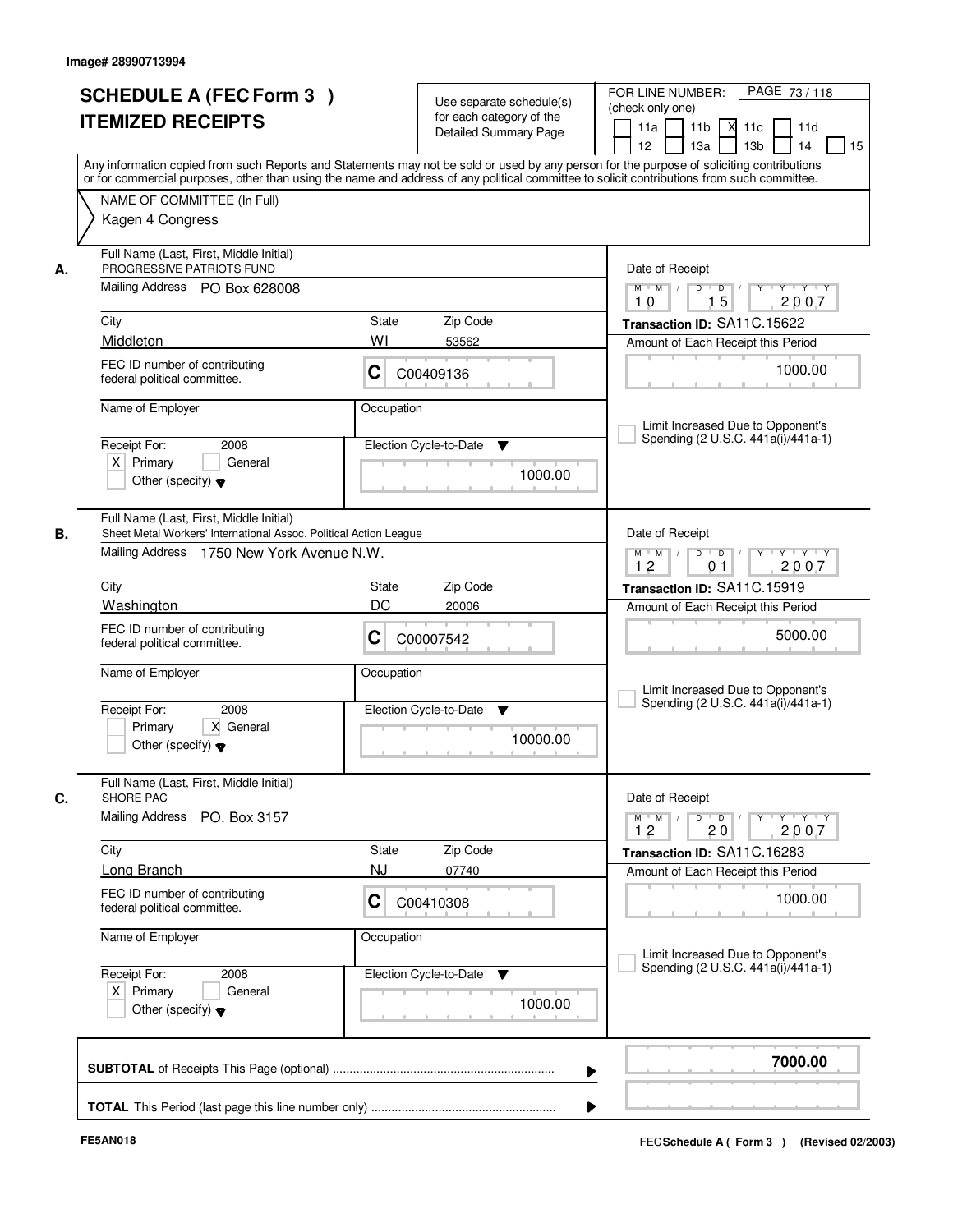|      | <b>SCHEDULE A (FEC Form 3)</b><br><b>ITEMIZED RECEIPTS</b><br>Any information copied from such Reports and Statements may not be sold or used by any person for the purpose of soliciting contributions |             | Use separate schedule(s)<br>for each category of the<br><b>Detailed Summary Page</b> | PAGE 74/118<br>FOR LINE NUMBER:<br>(check only one)<br>11 <sub>b</sub><br>11d<br>11a<br><b>X</b><br>11c<br>13a<br>13 <sub>b</sub><br>12<br>14<br>15                                                                                                                                                                                                                                                                                                                     |
|------|---------------------------------------------------------------------------------------------------------------------------------------------------------------------------------------------------------|-------------|--------------------------------------------------------------------------------------|-------------------------------------------------------------------------------------------------------------------------------------------------------------------------------------------------------------------------------------------------------------------------------------------------------------------------------------------------------------------------------------------------------------------------------------------------------------------------|
|      | or for commercial purposes, other than using the name and address of any political committee to solicit contributions from such committee.<br>NAME OF COMMITTEE (In Full)<br>Kagen 4 Congress           |             |                                                                                      |                                                                                                                                                                                                                                                                                                                                                                                                                                                                         |
| А.   | Full Name (Last, First, Middle Initial)<br>SOCIETY OF THORACIC SURGEONS POLITICAL ACTION COMMITTEE<br>Mailing Address 1025 CONNECTICUT AVENUE N.W.<br><b>SUITE 1104</b>                                 |             |                                                                                      | Date of Receipt<br>$\begin{array}{c c c c c c c c} \hline \textbf{0} & \textbf{0} & \textbf{0} & \textbf{0} & \textbf{0} & \textbf{0} & \textbf{0} & \textbf{0} & \textbf{0} & \textbf{0} & \textbf{0} & \textbf{0} & \textbf{0} & \textbf{0} & \textbf{0} & \textbf{0} & \textbf{0} & \textbf{0} & \textbf{0} & \textbf{0} & \textbf{0} & \textbf{0} & \textbf{0} & \textbf{0} & \textbf{0} & \textbf{0} & \textbf{0} & \textbf{0} &$<br>$M$ $M$ /<br>12<br>2007<br>11 |
| City |                                                                                                                                                                                                         | State       | Zip Code                                                                             | Transaction ID: SA11C.16009                                                                                                                                                                                                                                                                                                                                                                                                                                             |
|      | <b>WASHINGTON</b>                                                                                                                                                                                       | DC          | 20036                                                                                | Amount of Each Receipt this Period                                                                                                                                                                                                                                                                                                                                                                                                                                      |
|      | FEC ID number of contributing<br>federal political committee.                                                                                                                                           | C           | C00325936                                                                            | 1000.00                                                                                                                                                                                                                                                                                                                                                                                                                                                                 |
|      | Name of Employer                                                                                                                                                                                        | Occupation  |                                                                                      | Limit Increased Due to Opponent's                                                                                                                                                                                                                                                                                                                                                                                                                                       |
|      | Receipt For:<br>2008<br>$X$ Primary<br>General<br>Other (specify) $\blacktriangledown$                                                                                                                  |             | Election Cycle-to-Date<br>▼<br>1000.00                                               | Spending (2 U.S.C. 441a(i)/441a-1)                                                                                                                                                                                                                                                                                                                                                                                                                                      |
| В.   | Full Name (Last, First, Middle Initial)<br>THE MESABI FUND                                                                                                                                              |             |                                                                                      | Date of Receipt                                                                                                                                                                                                                                                                                                                                                                                                                                                         |
|      | Mailing Address P.O. Box 7853                                                                                                                                                                           |             |                                                                                      | $M$ $M$ /<br>Y.<br>$Y \vdash Y \vdash Y$<br>D<br>$\overline{D}$<br>2007<br>12<br>0 <sub>1</sub>                                                                                                                                                                                                                                                                                                                                                                         |
| City |                                                                                                                                                                                                         | State       | Zip Code                                                                             | Transaction ID: SA11C.15915                                                                                                                                                                                                                                                                                                                                                                                                                                             |
|      | Washington                                                                                                                                                                                              | DC          | 20044                                                                                | Amount of Each Receipt this Period                                                                                                                                                                                                                                                                                                                                                                                                                                      |
|      | FEC ID number of contributing<br>federal political committee.                                                                                                                                           | С           | C00437129                                                                            | 1000.00                                                                                                                                                                                                                                                                                                                                                                                                                                                                 |
|      | Name of Employer                                                                                                                                                                                        | Occupation  |                                                                                      | Limit Increased Due to Opponent's<br>Spending (2 U.S.C. 441a(i)/441a-1)                                                                                                                                                                                                                                                                                                                                                                                                 |
|      | Receipt For:<br>2008<br>$X$ Primary<br>General<br>Other (specify) $\blacktriangledown$                                                                                                                  |             | Election Cycle-to-Date<br>▼<br>1000.00                                               |                                                                                                                                                                                                                                                                                                                                                                                                                                                                         |
| C.   | Full Name (Last, First, Middle Initial)<br>TRANSPORTATION TRADES DEPARTMENT AFL-CIO POLITICAL ACTION COMMITTEE (TTD/PAQ)                                                                                |             |                                                                                      | Date of Receipt                                                                                                                                                                                                                                                                                                                                                                                                                                                         |
|      | Mailing Address 888 16TH ST NW SUITE 650                                                                                                                                                                |             |                                                                                      | $D$ $D$ $/$<br>$M$ $M$ /<br>$Y + Y + Y$<br>$Y^{\top}$<br>2007<br>11<br>20                                                                                                                                                                                                                                                                                                                                                                                               |
| City | <b>WASHINGTON</b>                                                                                                                                                                                       | State<br>DC | Zip Code<br>20006                                                                    | Transaction ID: SA11C.15777                                                                                                                                                                                                                                                                                                                                                                                                                                             |
|      | FEC ID number of contributing<br>federal political committee.                                                                                                                                           | C           | C00280909                                                                            | Amount of Each Receipt this Period<br>500.00                                                                                                                                                                                                                                                                                                                                                                                                                            |
|      | Name of Employer                                                                                                                                                                                        | Occupation  |                                                                                      | Limit Increased Due to Opponent's                                                                                                                                                                                                                                                                                                                                                                                                                                       |
|      | Receipt For:<br>2008<br>$X$ Primary<br>General<br>Other (specify) $\blacktriangledown$                                                                                                                  |             | Election Cycle-to-Date<br>v<br>1500.00                                               | Spending (2 U.S.C. 441a(i)/441a-1)                                                                                                                                                                                                                                                                                                                                                                                                                                      |
|      |                                                                                                                                                                                                         |             | ▶                                                                                    | 2500.00                                                                                                                                                                                                                                                                                                                                                                                                                                                                 |
|      |                                                                                                                                                                                                         |             |                                                                                      |                                                                                                                                                                                                                                                                                                                                                                                                                                                                         |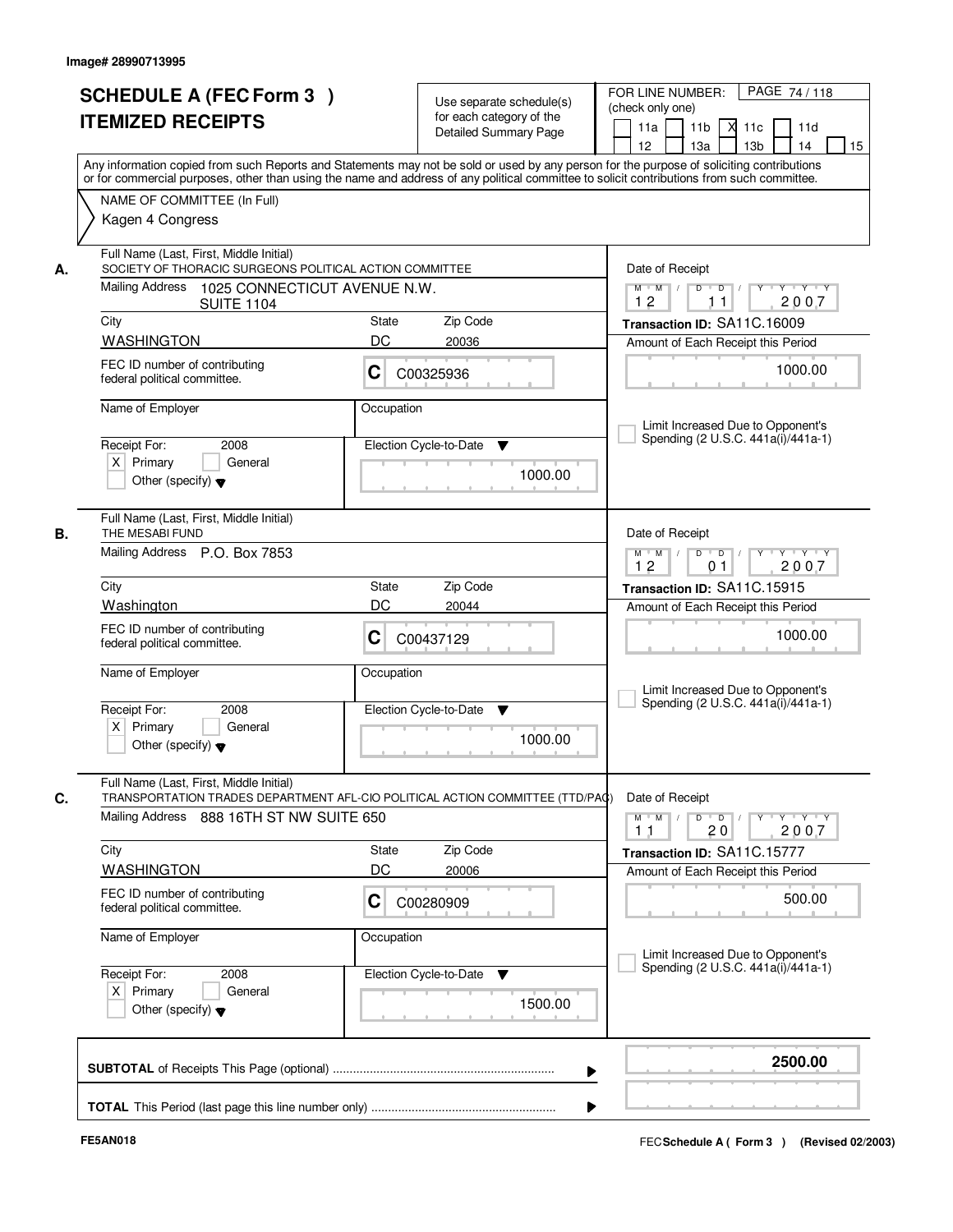|    | <b>SCHEDULE A (FEC Form 3)</b><br><b>ITEMIZED RECEIPTS</b><br>Any information copied from such Reports and Statements may not be sold or used by any person for the purpose of soliciting contributions |            | Use separate schedule(s)<br>for each category of the<br><b>Detailed Summary Page</b> | PAGE 75/118<br>FOR LINE NUMBER:<br>(check only one)<br>11a<br>11 <sub>b</sub><br>11c<br>11d<br>12<br>13 <sub>b</sub><br>15<br>13a<br>14                          |  |  |  |  |  |
|----|---------------------------------------------------------------------------------------------------------------------------------------------------------------------------------------------------------|------------|--------------------------------------------------------------------------------------|------------------------------------------------------------------------------------------------------------------------------------------------------------------|--|--|--|--|--|
|    | or for commercial purposes, other than using the name and address of any political committee to solicit contributions from such committee.<br>NAME OF COMMITTEE (In Full)<br>Kagen 4 Congress           |            |                                                                                      |                                                                                                                                                                  |  |  |  |  |  |
| А. | Full Name (Last, First, Middle Initial)<br>TRANSPORT WORKERS UNION POLITICAL CONTRIBUTIONS COMMITTEE<br><b>Mailing Address</b><br>1700 Broadway<br>2nd. Floor                                           |            |                                                                                      | Date of Receipt<br>$Y$ $Y$ $Y$<br>$M$ $M$<br>$D$ $D$ $/$<br>$Y^{\top}$<br>$\top$ /<br>2007<br>12<br>01                                                           |  |  |  |  |  |
|    | City                                                                                                                                                                                                    | State      | Zip Code                                                                             | Transaction ID: SA11C.15931                                                                                                                                      |  |  |  |  |  |
|    | New York                                                                                                                                                                                                | <b>NY</b>  | 10019                                                                                | Amount of Each Receipt this Period                                                                                                                               |  |  |  |  |  |
|    | FEC ID number of contributing<br>federal political committee.                                                                                                                                           | С          | C00008268                                                                            | 2500.00                                                                                                                                                          |  |  |  |  |  |
|    | Name of Employer                                                                                                                                                                                        | Occupation |                                                                                      | Limit Increased Due to Opponent's                                                                                                                                |  |  |  |  |  |
|    | Receipt For:<br>2008<br>$X$ Primary<br>General<br>Other (specify) $\blacktriangledown$                                                                                                                  |            | Election Cycle-to-Date<br>v<br>6000.00                                               | Spending (2 U.S.C. 441a(i)/441a-1)                                                                                                                               |  |  |  |  |  |
| В. | Full Name (Last, First, Middle Initial)<br>UAW - V - CAP (UAW VOLUNTARY COMMUNITY ACTION PROGRAM)<br>Mailing Address 8000 EAST JEFFERSON                                                                |            |                                                                                      | Date of Receipt<br>$\mathsf{Y} \dashv \mathsf{Y} \dashv \mathsf{Y} \dashv \mathsf{Y}$<br>$M$ $M$ /<br>D<br>$\blacksquare$ D $\blacksquare$ /<br>12<br>31<br>2007 |  |  |  |  |  |
|    | City                                                                                                                                                                                                    | State      | Zip Code                                                                             | Transaction ID: SA11C.16348                                                                                                                                      |  |  |  |  |  |
|    | <b>DETROIT</b>                                                                                                                                                                                          | MI         | 48214                                                                                | Amount of Each Receipt this Period                                                                                                                               |  |  |  |  |  |
|    | FEC ID number of contributing<br>federal political committee.                                                                                                                                           | С          | C00002840                                                                            | 2000.00                                                                                                                                                          |  |  |  |  |  |
|    | Name of Employer                                                                                                                                                                                        | Occupation |                                                                                      | Limit Increased Due to Opponent's<br>Spending (2 U.S.C. 441a(i)/441a-1)                                                                                          |  |  |  |  |  |
|    | Receipt For:<br>2008<br>$X$ Primary<br>General<br>Other (specify) $\blacktriangledown$                                                                                                                  |            | Election Cycle-to-Date<br>▼<br>5000.00                                               |                                                                                                                                                                  |  |  |  |  |  |
|    | Full Name (Last, First, Middle Initial)<br>UNITED PARCEL SERVICE INC. POLITICAL ACTION COMMITTEE                                                                                                        |            |                                                                                      | Date of Receipt                                                                                                                                                  |  |  |  |  |  |
|    | Mailing Address 55 Glenlake Parkway N.E.                                                                                                                                                                |            |                                                                                      | $M^+M^-$ /<br>D<br>$\Box$ D $\Box$<br>Y<br>$Y + Y + Y$<br>2007<br>26<br>10                                                                                       |  |  |  |  |  |
|    | City                                                                                                                                                                                                    | State      | Zip Code                                                                             | Transaction ID: SA11C.15650                                                                                                                                      |  |  |  |  |  |
|    | <b>Atlanta</b>                                                                                                                                                                                          | GA         | 30328                                                                                | Amount of Each Receipt this Period                                                                                                                               |  |  |  |  |  |
|    | FEC ID number of contributing<br>federal political committee.                                                                                                                                           | C          | C00064766                                                                            | 500.00                                                                                                                                                           |  |  |  |  |  |
|    | Name of Employer                                                                                                                                                                                        | Occupation |                                                                                      | Limit Increased Due to Opponent's                                                                                                                                |  |  |  |  |  |
|    | Receipt For:<br>2008<br>$X$ Primary<br>General<br>Other (specify) $\blacktriangledown$                                                                                                                  |            | Election Cycle-to-Date<br>v<br>500.00                                                | Spending (2 U.S.C. 441a(i)/441a-1)                                                                                                                               |  |  |  |  |  |
|    |                                                                                                                                                                                                         |            |                                                                                      | 5000.00                                                                                                                                                          |  |  |  |  |  |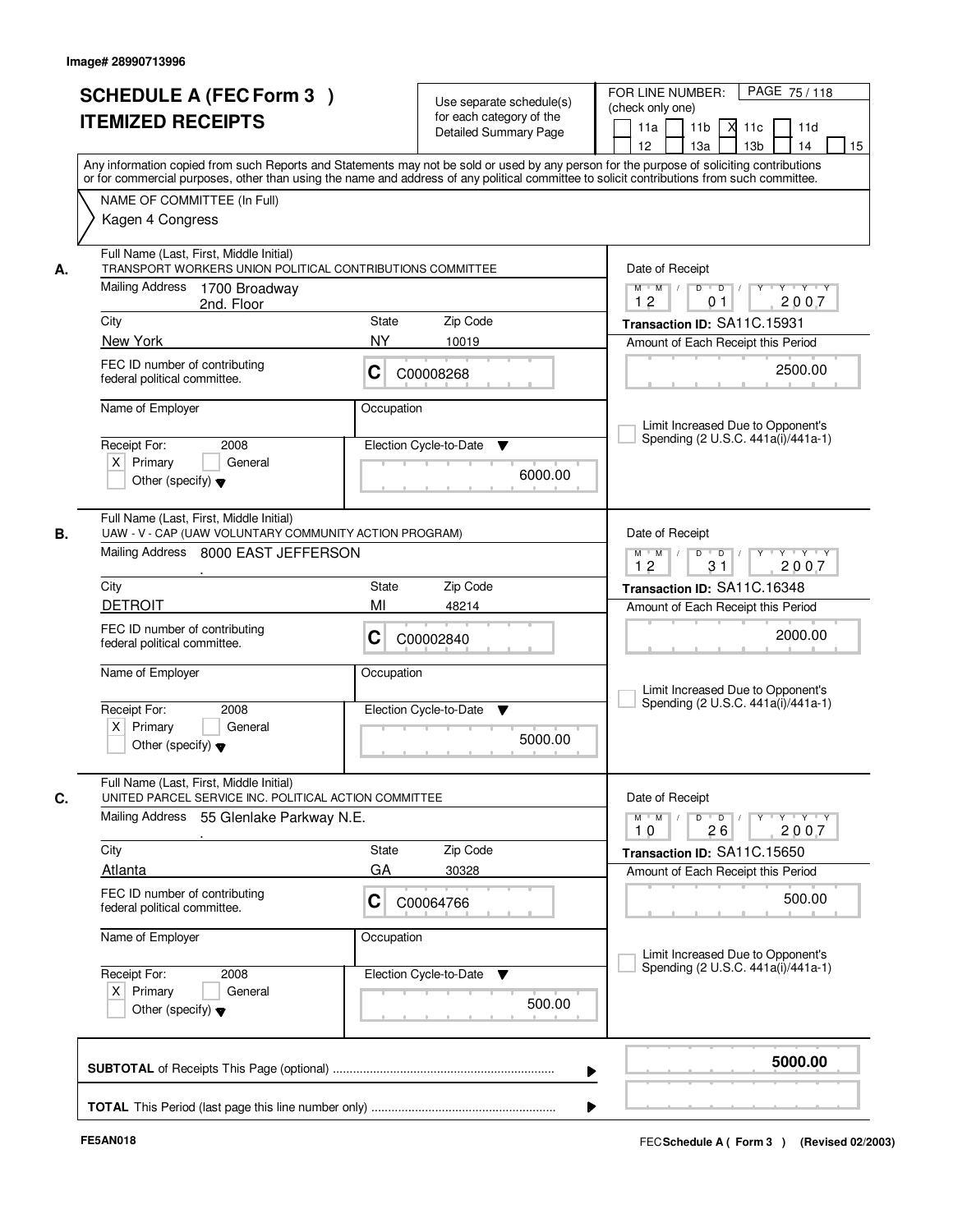|    | <b>SCHEDULE A (FEC Form 3)</b><br><b>ITEMIZED RECEIPTS</b>                                                                                                                                                                                                                              |              | Use separate schedule(s)<br>for each category of the<br><b>Detailed Summary Page</b> | PAGE 76/118<br>FOR LINE NUMBER:<br>(check only one)<br>11b<br>- XI<br>11d<br>11a<br>11c<br>12<br>13 <sub>b</sub><br>15<br>13a<br>14 |
|----|-----------------------------------------------------------------------------------------------------------------------------------------------------------------------------------------------------------------------------------------------------------------------------------------|--------------|--------------------------------------------------------------------------------------|-------------------------------------------------------------------------------------------------------------------------------------|
|    | Any information copied from such Reports and Statements may not be sold or used by any person for the purpose of soliciting contributions<br>or for commercial purposes, other than using the name and address of any political committee to solicit contributions from such committee. |              |                                                                                      |                                                                                                                                     |
|    | NAME OF COMMITTEE (In Full)                                                                                                                                                                                                                                                             |              |                                                                                      |                                                                                                                                     |
|    | Kagen 4 Congress                                                                                                                                                                                                                                                                        |              |                                                                                      |                                                                                                                                     |
| А. | Full Name (Last, First, Middle Initial)<br>UNITE HERE TIP CAMPAIGN COMMITTEE                                                                                                                                                                                                            |              |                                                                                      | Date of Receipt                                                                                                                     |
|    | Mailing Address<br>275 Seventh Ave. 10th Floor                                                                                                                                                                                                                                          |              |                                                                                      | Y Y Y Y Y Y<br>$D$ $D$<br>$M$ $M$<br>31<br>12<br>2007                                                                               |
|    | City                                                                                                                                                                                                                                                                                    | <b>State</b> | Zip Code                                                                             | Transaction ID: SA11C.16354                                                                                                         |
|    | New York                                                                                                                                                                                                                                                                                | <b>NY</b>    | 10001                                                                                | Amount of Each Receipt this Period                                                                                                  |
|    | FEC ID number of contributing<br>federal political committee.                                                                                                                                                                                                                           | С            | C00004861                                                                            | 2500.00                                                                                                                             |
|    | Name of Employer                                                                                                                                                                                                                                                                        | Occupation   |                                                                                      |                                                                                                                                     |
|    | Receipt For:<br>2008<br>Primary<br>X<br>General<br>Other (specify) $\blacktriangledown$                                                                                                                                                                                                 |              | Election Cycle-to-Date<br>v<br>2500.00                                               | Limit Increased Due to Opponent's<br>Spending (2 U.S.C. 441a(i)/441a-1)                                                             |

|  | 2500.00  |
|--|----------|
|  | 97156.48 |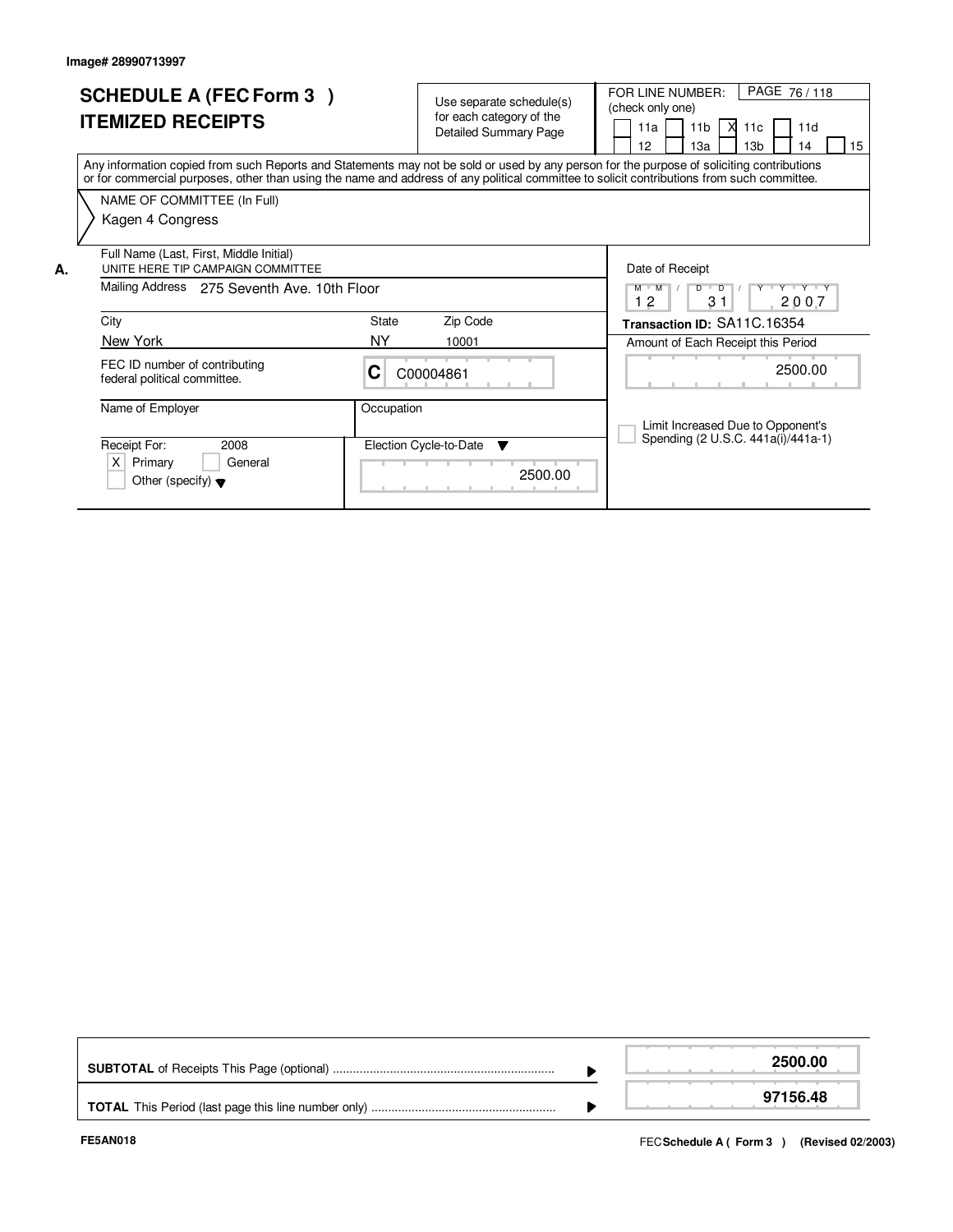|    | <b>SCHEDULE A (FEC Form 3)</b><br><b>ITEMIZED RECEIPTS</b>                                                                                                                                                                                                                              |              | Use separate schedule(s)<br>for each category of the<br><b>Detailed Summary Page</b> | PAGE 77/118<br>FOR LINE NUMBER:<br>(check only one)<br>11 <sub>b</sub><br>11a<br>11d<br>11c<br>X<br>12<br>13 <sub>b</sub><br>15<br>1За<br>14 |
|----|-----------------------------------------------------------------------------------------------------------------------------------------------------------------------------------------------------------------------------------------------------------------------------------------|--------------|--------------------------------------------------------------------------------------|----------------------------------------------------------------------------------------------------------------------------------------------|
|    | Any information copied from such Reports and Statements may not be sold or used by any person for the purpose of soliciting contributions<br>or for commercial purposes, other than using the name and address of any political committee to solicit contributions from such committee. |              |                                                                                      |                                                                                                                                              |
|    | NAME OF COMMITTEE (In Full)                                                                                                                                                                                                                                                             |              |                                                                                      |                                                                                                                                              |
|    | Kagen 4 Congress                                                                                                                                                                                                                                                                        |              |                                                                                      |                                                                                                                                              |
| А. | Full Name (Last, First, Middle Initial)<br>TEXANS FOR HENRY CUELLAR CONGRESSIONAL CAMPAIGN                                                                                                                                                                                              |              |                                                                                      | Date of Receipt                                                                                                                              |
|    | Mailing Address<br>1519 Washington Street<br>2nd Floor Suite 200                                                                                                                                                                                                                        |              |                                                                                      | Y 'Y 'Y<br>$M$ $M$<br>$\overline{D}$<br>Y<br>D<br>5<br>10<br>2007                                                                            |
|    | City                                                                                                                                                                                                                                                                                    | <b>State</b> | Zip Code                                                                             | Transaction ID: SA12.15637                                                                                                                   |
|    | Laredo                                                                                                                                                                                                                                                                                  | ТX           | 78042                                                                                | Amount of Each Receipt this Period                                                                                                           |
|    | FEC ID number of contributing<br>federal political committee.                                                                                                                                                                                                                           | C            | C00371302                                                                            | 1000.00                                                                                                                                      |
|    | Name of Employer                                                                                                                                                                                                                                                                        | Occupation   |                                                                                      | Limit Increased Due to Opponent's                                                                                                            |
|    | Receipt For:<br>2008                                                                                                                                                                                                                                                                    |              | Election Cycle-to-Date<br>▼                                                          | Spending (2 U.S.C. 441a(i)/441a-1)                                                                                                           |
|    | X<br>Primary<br>General<br>Other (specify) $\blacktriangledown$                                                                                                                                                                                                                         |              | 1000.00                                                                              |                                                                                                                                              |

|  | 1000.00 |
|--|---------|
|  | 1000.00 |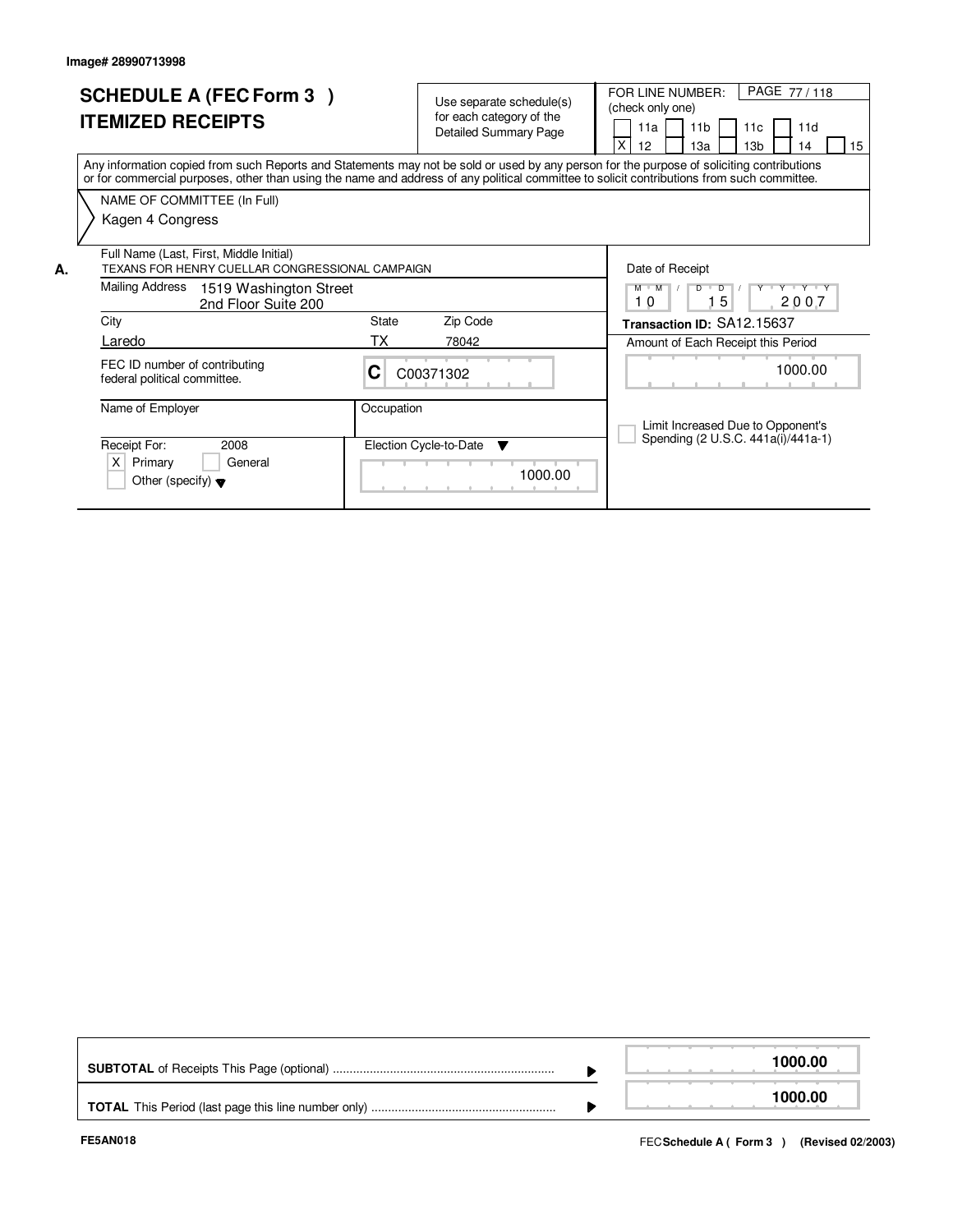| $\overline{x}$<br>17<br>18<br>19a<br><b>Detailed Summary Page</b><br>21<br>20a<br>20 <sub>b</sub><br>20 <sub>c</sub><br>Any Information copied from such Reports and Statements may not be sold or used by any person for the purpose of soliciting contributions<br>or for commercial purposes, other than using the name and address of any political committee to solicit contributions from such committee<br>NAME OF COMMITTEE (In Full)<br>Kagen 4 Congress<br>Full Name (Last, First, Middle Initial)<br>Transaction ID: SB17.15521<br>Acuity<br>Date of Disbursement<br>M<br>M<br>D<br>D<br>2007<br>08<br>10<br><b>Mailing Address</b><br>2800 S Taylor Dr<br>P.O. Box 718<br>Zip Code<br>City<br>State<br>Amount of Each Disbursement this Period<br>WI<br>53081<br>Sheboygan<br>428.00<br>Purpose of Disbursement<br>Insurance<br>Refund or Disposal of Excess<br><b>Contributions Required Under</b><br>Candidate Name<br>Category/<br>11 C.F.R. 400.53<br>Type<br>Office Sought:<br>Disbursement For:<br>House<br>2008<br>$X$ Primary<br>General<br>Senate<br>President<br>Other (specify) $\blacktriangledown$<br>District:<br>State:<br>Full Name (Last, First, Middle Initial)<br>Transaction ID: SB17.15706<br><b>ADP EasyPay</b><br>Date of Disbursement<br>M<br>D<br>M<br>$0\overline{3}$<br>2007<br>10<br><b>Mailing Address</b><br>100 Northwest Point Blvd.<br>Zip Code<br>State<br>Amount of Each Disbursement this Period<br>City<br>Elk Grove Village<br>IL<br>60007<br>55.96<br>Purpose of Disbursement<br>Payroll Fees<br>Refund or Disposal of Excess<br><b>Contributions Required Under</b><br>Candidate Name<br>Category/<br>11 C.F.R. 400.53<br>Type<br>Office Sought:<br>Disbursement For:<br>2008<br>House<br>Senate<br>$X$ Primary<br>General<br>President<br>Other (specify) $\blacktriangledown$<br>District:<br>State:<br>Full Name (Last, First, Middle Initial)<br>Transaction ID: SB17.15707<br><b>ADP EasyPay</b><br>Date of Disbursement<br>$30^{\circ}$<br>м<br>2007<br>10<br><b>Mailing Address</b><br>100 Northwest Point Blvd.<br>City<br>Zip Code<br>State<br>Amount of Each Disbursement this Period<br>60007<br>Elk Grove Village<br>IL.<br>3072.98<br>Purpose of Disbursement<br>Payroll Taxes<br>Refund or Disposal of Excess<br><b>Contributions Required Under</b><br><b>Candidate Name</b><br>Category/<br>11 C.F.R. 400.53<br>Type<br>Office Sought:<br>Disbursement For:<br>2008<br>House<br>$X$ Primary<br>Senate<br>General<br>President<br>Other (specify) $\blacktriangledown$<br>District:<br>State:<br>3556.94 | <b>SCHEDULE B (FEC Form 3)</b><br><b>ITEMIZED DISBURSEMENTS</b> | Use separate schedule(s)<br>for each category of the | FOR LINE NUMBER:<br>(check only one) |  | PAGE 78 / 118   |  |  |  |
|-----------------------------------------------------------------------------------------------------------------------------------------------------------------------------------------------------------------------------------------------------------------------------------------------------------------------------------------------------------------------------------------------------------------------------------------------------------------------------------------------------------------------------------------------------------------------------------------------------------------------------------------------------------------------------------------------------------------------------------------------------------------------------------------------------------------------------------------------------------------------------------------------------------------------------------------------------------------------------------------------------------------------------------------------------------------------------------------------------------------------------------------------------------------------------------------------------------------------------------------------------------------------------------------------------------------------------------------------------------------------------------------------------------------------------------------------------------------------------------------------------------------------------------------------------------------------------------------------------------------------------------------------------------------------------------------------------------------------------------------------------------------------------------------------------------------------------------------------------------------------------------------------------------------------------------------------------------------------------------------------------------------------------------------------------------------------------------------------------------------------------------------------------------------------------------------------------------------------------------------------------------------------------------------------------------------------------------------------------------------------------------------------------------------------------------------------------------------------------------------------------------------------------------------------------------------------------|-----------------------------------------------------------------|------------------------------------------------------|--------------------------------------|--|-----------------|--|--|--|
|                                                                                                                                                                                                                                                                                                                                                                                                                                                                                                                                                                                                                                                                                                                                                                                                                                                                                                                                                                                                                                                                                                                                                                                                                                                                                                                                                                                                                                                                                                                                                                                                                                                                                                                                                                                                                                                                                                                                                                                                                                                                                                                                                                                                                                                                                                                                                                                                                                                                                                                                                                             |                                                                 |                                                      |                                      |  | 19 <sub>b</sub> |  |  |  |
|                                                                                                                                                                                                                                                                                                                                                                                                                                                                                                                                                                                                                                                                                                                                                                                                                                                                                                                                                                                                                                                                                                                                                                                                                                                                                                                                                                                                                                                                                                                                                                                                                                                                                                                                                                                                                                                                                                                                                                                                                                                                                                                                                                                                                                                                                                                                                                                                                                                                                                                                                                             |                                                                 |                                                      |                                      |  |                 |  |  |  |
|                                                                                                                                                                                                                                                                                                                                                                                                                                                                                                                                                                                                                                                                                                                                                                                                                                                                                                                                                                                                                                                                                                                                                                                                                                                                                                                                                                                                                                                                                                                                                                                                                                                                                                                                                                                                                                                                                                                                                                                                                                                                                                                                                                                                                                                                                                                                                                                                                                                                                                                                                                             |                                                                 |                                                      |                                      |  |                 |  |  |  |
|                                                                                                                                                                                                                                                                                                                                                                                                                                                                                                                                                                                                                                                                                                                                                                                                                                                                                                                                                                                                                                                                                                                                                                                                                                                                                                                                                                                                                                                                                                                                                                                                                                                                                                                                                                                                                                                                                                                                                                                                                                                                                                                                                                                                                                                                                                                                                                                                                                                                                                                                                                             |                                                                 |                                                      |                                      |  |                 |  |  |  |
|                                                                                                                                                                                                                                                                                                                                                                                                                                                                                                                                                                                                                                                                                                                                                                                                                                                                                                                                                                                                                                                                                                                                                                                                                                                                                                                                                                                                                                                                                                                                                                                                                                                                                                                                                                                                                                                                                                                                                                                                                                                                                                                                                                                                                                                                                                                                                                                                                                                                                                                                                                             |                                                                 |                                                      |                                      |  |                 |  |  |  |
|                                                                                                                                                                                                                                                                                                                                                                                                                                                                                                                                                                                                                                                                                                                                                                                                                                                                                                                                                                                                                                                                                                                                                                                                                                                                                                                                                                                                                                                                                                                                                                                                                                                                                                                                                                                                                                                                                                                                                                                                                                                                                                                                                                                                                                                                                                                                                                                                                                                                                                                                                                             |                                                                 |                                                      |                                      |  |                 |  |  |  |
|                                                                                                                                                                                                                                                                                                                                                                                                                                                                                                                                                                                                                                                                                                                                                                                                                                                                                                                                                                                                                                                                                                                                                                                                                                                                                                                                                                                                                                                                                                                                                                                                                                                                                                                                                                                                                                                                                                                                                                                                                                                                                                                                                                                                                                                                                                                                                                                                                                                                                                                                                                             |                                                                 |                                                      |                                      |  |                 |  |  |  |
|                                                                                                                                                                                                                                                                                                                                                                                                                                                                                                                                                                                                                                                                                                                                                                                                                                                                                                                                                                                                                                                                                                                                                                                                                                                                                                                                                                                                                                                                                                                                                                                                                                                                                                                                                                                                                                                                                                                                                                                                                                                                                                                                                                                                                                                                                                                                                                                                                                                                                                                                                                             |                                                                 |                                                      |                                      |  |                 |  |  |  |
|                                                                                                                                                                                                                                                                                                                                                                                                                                                                                                                                                                                                                                                                                                                                                                                                                                                                                                                                                                                                                                                                                                                                                                                                                                                                                                                                                                                                                                                                                                                                                                                                                                                                                                                                                                                                                                                                                                                                                                                                                                                                                                                                                                                                                                                                                                                                                                                                                                                                                                                                                                             |                                                                 |                                                      |                                      |  |                 |  |  |  |
|                                                                                                                                                                                                                                                                                                                                                                                                                                                                                                                                                                                                                                                                                                                                                                                                                                                                                                                                                                                                                                                                                                                                                                                                                                                                                                                                                                                                                                                                                                                                                                                                                                                                                                                                                                                                                                                                                                                                                                                                                                                                                                                                                                                                                                                                                                                                                                                                                                                                                                                                                                             |                                                                 |                                                      |                                      |  |                 |  |  |  |
|                                                                                                                                                                                                                                                                                                                                                                                                                                                                                                                                                                                                                                                                                                                                                                                                                                                                                                                                                                                                                                                                                                                                                                                                                                                                                                                                                                                                                                                                                                                                                                                                                                                                                                                                                                                                                                                                                                                                                                                                                                                                                                                                                                                                                                                                                                                                                                                                                                                                                                                                                                             |                                                                 |                                                      |                                      |  |                 |  |  |  |
|                                                                                                                                                                                                                                                                                                                                                                                                                                                                                                                                                                                                                                                                                                                                                                                                                                                                                                                                                                                                                                                                                                                                                                                                                                                                                                                                                                                                                                                                                                                                                                                                                                                                                                                                                                                                                                                                                                                                                                                                                                                                                                                                                                                                                                                                                                                                                                                                                                                                                                                                                                             |                                                                 |                                                      |                                      |  |                 |  |  |  |
|                                                                                                                                                                                                                                                                                                                                                                                                                                                                                                                                                                                                                                                                                                                                                                                                                                                                                                                                                                                                                                                                                                                                                                                                                                                                                                                                                                                                                                                                                                                                                                                                                                                                                                                                                                                                                                                                                                                                                                                                                                                                                                                                                                                                                                                                                                                                                                                                                                                                                                                                                                             |                                                                 |                                                      |                                      |  |                 |  |  |  |
|                                                                                                                                                                                                                                                                                                                                                                                                                                                                                                                                                                                                                                                                                                                                                                                                                                                                                                                                                                                                                                                                                                                                                                                                                                                                                                                                                                                                                                                                                                                                                                                                                                                                                                                                                                                                                                                                                                                                                                                                                                                                                                                                                                                                                                                                                                                                                                                                                                                                                                                                                                             |                                                                 |                                                      |                                      |  |                 |  |  |  |
|                                                                                                                                                                                                                                                                                                                                                                                                                                                                                                                                                                                                                                                                                                                                                                                                                                                                                                                                                                                                                                                                                                                                                                                                                                                                                                                                                                                                                                                                                                                                                                                                                                                                                                                                                                                                                                                                                                                                                                                                                                                                                                                                                                                                                                                                                                                                                                                                                                                                                                                                                                             |                                                                 |                                                      |                                      |  |                 |  |  |  |
|                                                                                                                                                                                                                                                                                                                                                                                                                                                                                                                                                                                                                                                                                                                                                                                                                                                                                                                                                                                                                                                                                                                                                                                                                                                                                                                                                                                                                                                                                                                                                                                                                                                                                                                                                                                                                                                                                                                                                                                                                                                                                                                                                                                                                                                                                                                                                                                                                                                                                                                                                                             |                                                                 |                                                      |                                      |  |                 |  |  |  |
|                                                                                                                                                                                                                                                                                                                                                                                                                                                                                                                                                                                                                                                                                                                                                                                                                                                                                                                                                                                                                                                                                                                                                                                                                                                                                                                                                                                                                                                                                                                                                                                                                                                                                                                                                                                                                                                                                                                                                                                                                                                                                                                                                                                                                                                                                                                                                                                                                                                                                                                                                                             |                                                                 |                                                      |                                      |  |                 |  |  |  |
|                                                                                                                                                                                                                                                                                                                                                                                                                                                                                                                                                                                                                                                                                                                                                                                                                                                                                                                                                                                                                                                                                                                                                                                                                                                                                                                                                                                                                                                                                                                                                                                                                                                                                                                                                                                                                                                                                                                                                                                                                                                                                                                                                                                                                                                                                                                                                                                                                                                                                                                                                                             |                                                                 |                                                      |                                      |  |                 |  |  |  |
|                                                                                                                                                                                                                                                                                                                                                                                                                                                                                                                                                                                                                                                                                                                                                                                                                                                                                                                                                                                                                                                                                                                                                                                                                                                                                                                                                                                                                                                                                                                                                                                                                                                                                                                                                                                                                                                                                                                                                                                                                                                                                                                                                                                                                                                                                                                                                                                                                                                                                                                                                                             |                                                                 |                                                      |                                      |  |                 |  |  |  |
|                                                                                                                                                                                                                                                                                                                                                                                                                                                                                                                                                                                                                                                                                                                                                                                                                                                                                                                                                                                                                                                                                                                                                                                                                                                                                                                                                                                                                                                                                                                                                                                                                                                                                                                                                                                                                                                                                                                                                                                                                                                                                                                                                                                                                                                                                                                                                                                                                                                                                                                                                                             |                                                                 |                                                      |                                      |  |                 |  |  |  |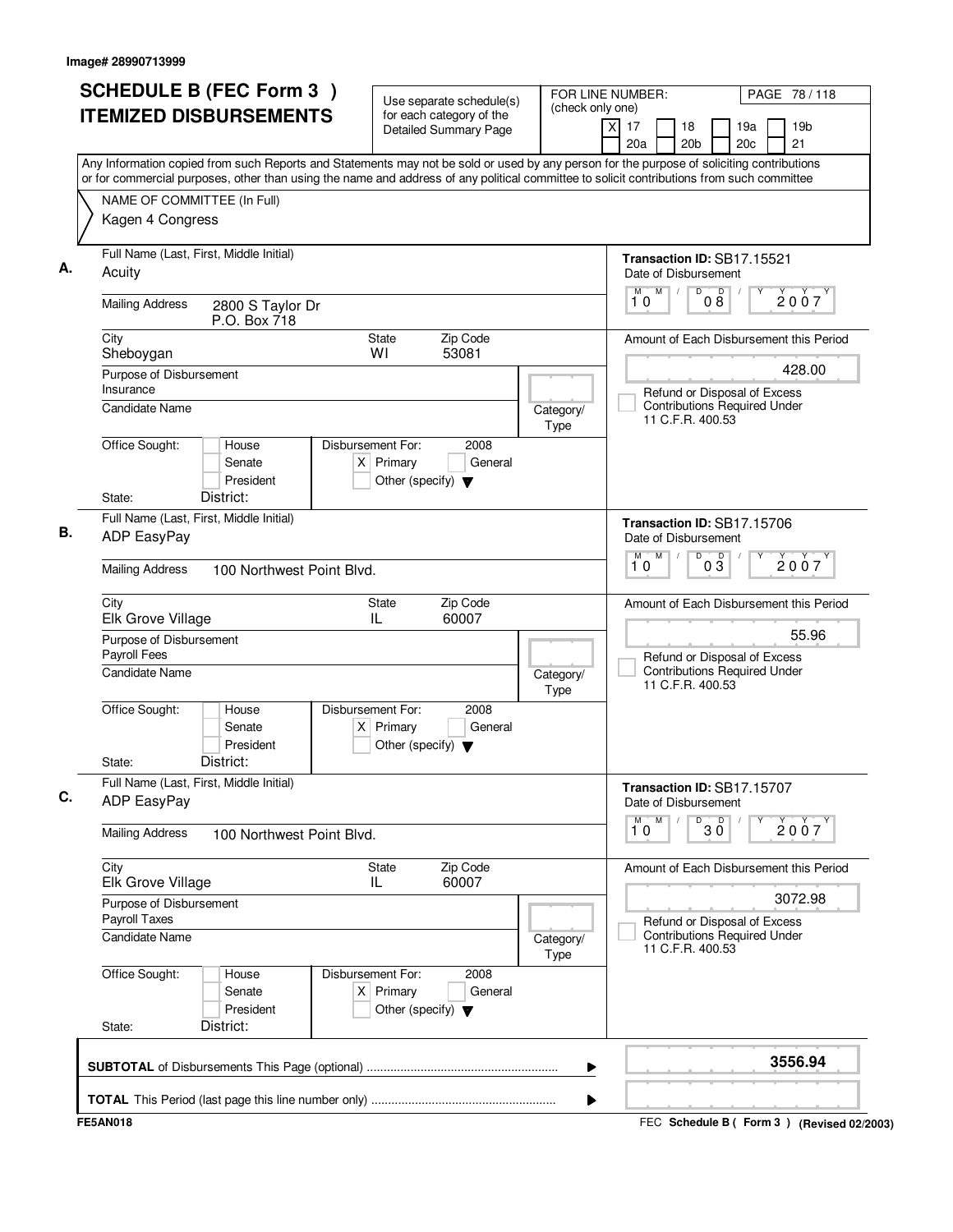| <b>SCHEDULE B (FEC Form 3)</b>                                                                                                                                                                                                                                                         | Use separate schedule(s)                                                                           | (check only one) | FOR LINE NUMBER:                                   |                                                         |                      | PAGE 79/118 |                                                                     |  |
|----------------------------------------------------------------------------------------------------------------------------------------------------------------------------------------------------------------------------------------------------------------------------------------|----------------------------------------------------------------------------------------------------|------------------|----------------------------------------------------|---------------------------------------------------------|----------------------|-------------|---------------------------------------------------------------------|--|
| <b>ITEMIZED DISBURSEMENTS</b>                                                                                                                                                                                                                                                          | for each category of the<br><b>Detailed Summary Page</b>                                           |                  | x<br>17<br>20a                                     | 18<br>20 <sub>b</sub>                                   |                      | 19a<br>20c  | 19 <sub>b</sub><br>21                                               |  |
| Any Information copied from such Reports and Statements may not be sold or used by any person for the purpose of soliciting contributions<br>or for commercial purposes, other than using the name and address of any political committee to solicit contributions from such committee |                                                                                                    |                  |                                                    |                                                         |                      |             |                                                                     |  |
| NAME OF COMMITTEE (In Full)                                                                                                                                                                                                                                                            |                                                                                                    |                  |                                                    |                                                         |                      |             |                                                                     |  |
| Kagen 4 Congress                                                                                                                                                                                                                                                                       |                                                                                                    |                  |                                                    |                                                         |                      |             |                                                                     |  |
| Full Name (Last, First, Middle Initial)<br>ADP EasyPay                                                                                                                                                                                                                                 |                                                                                                    |                  | Transaction ID: SB17.15970<br>Date of Disbursement |                                                         |                      |             |                                                                     |  |
| <b>Mailing Address</b><br>100 Northwest Point Blvd.                                                                                                                                                                                                                                    |                                                                                                    |                  | M<br>M<br>11                                       | $\overline{D}$                                          | $\overline{D}$<br>07 |             | 2007                                                                |  |
| City<br>Elk Grove Village                                                                                                                                                                                                                                                              | Zip Code<br>State<br>60007<br>IL                                                                   |                  |                                                    |                                                         |                      |             | Amount of Each Disbursement this Period                             |  |
| Purpose of Disbursement                                                                                                                                                                                                                                                                |                                                                                                    |                  |                                                    |                                                         |                      |             | 60.56                                                               |  |
| Candidate Name                                                                                                                                                                                                                                                                         | Payroll Fees<br>Category/<br>Type                                                                  |                  |                                                    |                                                         |                      |             | Refund or Disposal of Excess<br><b>Contributions Required Under</b> |  |
| Office Sought:<br>House<br>Senate<br>President<br>District:<br>State:                                                                                                                                                                                                                  | Disbursement For:<br>2008<br>$X$ Primary<br>General<br>Other (specify) $\blacktriangledown$        |                  |                                                    |                                                         |                      |             |                                                                     |  |
| Full Name (Last, First, Middle Initial)<br><b>ADP EasyPay</b>                                                                                                                                                                                                                          |                                                                                                    |                  | Transaction ID: SB17.15971<br>Date of Disbursement |                                                         |                      |             |                                                                     |  |
| <b>Mailing Address</b><br>100 Northwest Point Blvd.                                                                                                                                                                                                                                    | M<br>М<br>11                                                                                       | D                | $2\overline{9}$                                    |                                                         | 2007                 |             |                                                                     |  |
| City<br>Elk Grove Village                                                                                                                                                                                                                                                              | Zip Code<br>State<br>60007<br>IL                                                                   |                  |                                                    |                                                         |                      |             | Amount of Each Disbursement this Period                             |  |
| Purpose of Disbursement                                                                                                                                                                                                                                                                | 2919.27<br>Refund or Disposal of Excess<br><b>Contributions Required Under</b><br>11 C.F.R. 400.53 |                  |                                                    |                                                         |                      |             |                                                                     |  |
| State and Federal Payroll Taxes<br><b>Candidate Name</b>                                                                                                                                                                                                                               |                                                                                                    |                  |                                                    |                                                         |                      |             |                                                                     |  |
| Office Sought:<br>House<br>Senate<br>President<br>District:<br>State:                                                                                                                                                                                                                  | Disbursement For:<br>2008<br>$X$ Primary<br>General<br>Other (specify) $\blacktriangledown$        | Type             |                                                    |                                                         |                      |             |                                                                     |  |
| Full Name (Last, First, Middle Initial)<br>ADP EasyPay                                                                                                                                                                                                                                 |                                                                                                    |                  | Transaction ID: SB17.16359<br>Date of Disbursement |                                                         |                      |             |                                                                     |  |
| <b>Mailing Address</b><br>100 Northwest Point Blvd.                                                                                                                                                                                                                                    |                                                                                                    |                  | $1^M$ 2 $M$                                        | D                                                       | $0\overline{5}$      |             | 2007                                                                |  |
| City<br>Elk Grove Village                                                                                                                                                                                                                                                              | Zip Code<br>State<br>60007<br>IL.                                                                  |                  |                                                    |                                                         |                      |             | Amount of Each Disbursement this Period                             |  |
| Purpose of Disbursement<br>Payroll Fees                                                                                                                                                                                                                                                |                                                                                                    |                  |                                                    | 57.56<br>Refund or Disposal of Excess                   |                      |             |                                                                     |  |
| Candidate Name<br>Category/<br>Type                                                                                                                                                                                                                                                    |                                                                                                    |                  |                                                    | <b>Contributions Required Under</b><br>11 C.F.R. 400.53 |                      |             |                                                                     |  |
| Office Sought:<br>House<br>Senate<br>President<br>District:<br>State:                                                                                                                                                                                                                  | 2008<br>Disbursement For:<br>$X$ Primary<br>General<br>Other (specify) $\blacktriangledown$        |                  |                                                    |                                                         |                      |             |                                                                     |  |
|                                                                                                                                                                                                                                                                                        |                                                                                                    | ▶                |                                                    |                                                         |                      |             | 3037.39                                                             |  |
|                                                                                                                                                                                                                                                                                        |                                                                                                    | ▶                |                                                    |                                                         |                      |             |                                                                     |  |
| <b>FE5AN018</b>                                                                                                                                                                                                                                                                        |                                                                                                    |                  |                                                    |                                                         |                      |             | FEC Schedule B ( Form 3 ) (Revised 02/2003)                         |  |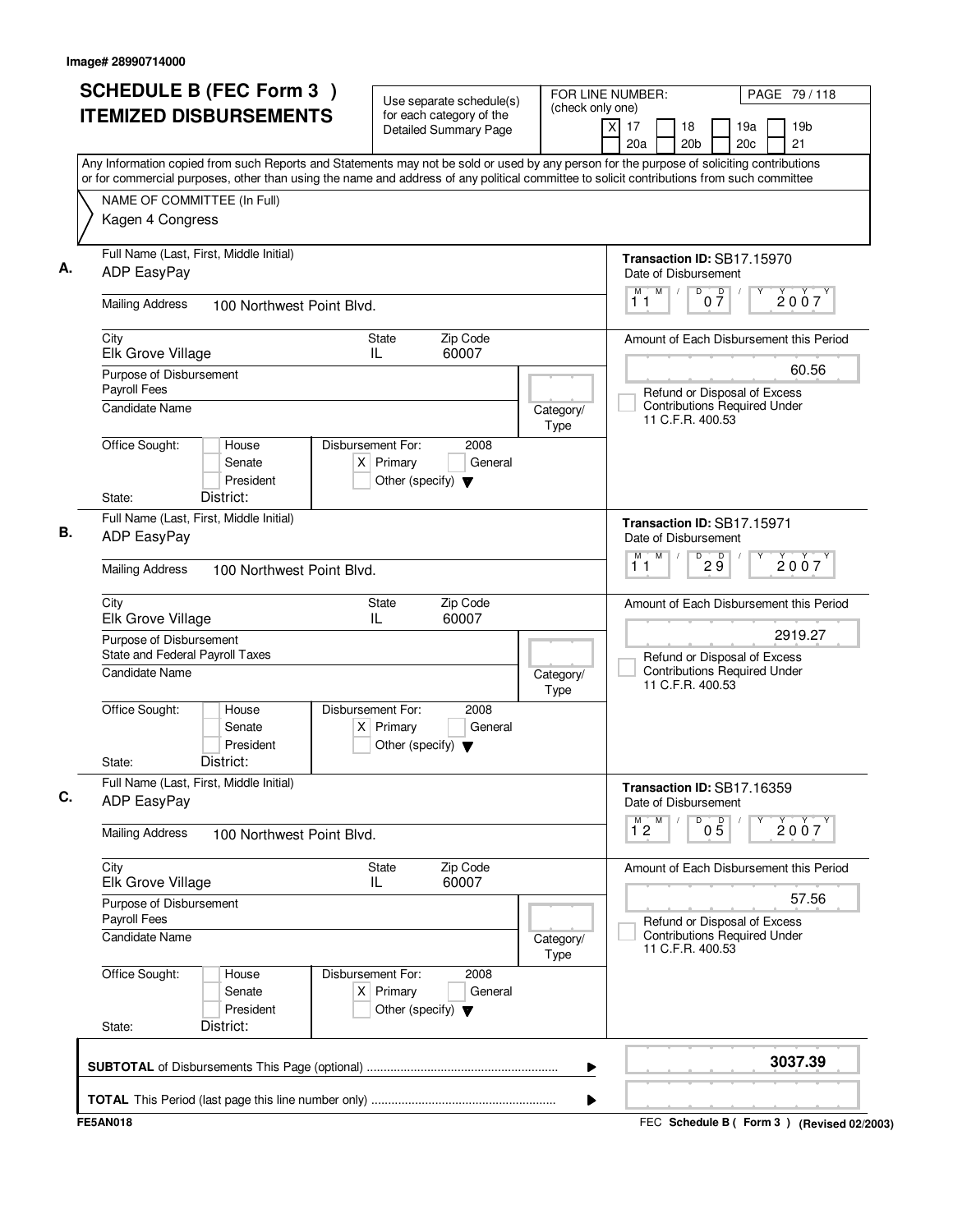|      | <b>ITEMIZED DISBURSEMENTS</b><br>Any Information copied from such Reports and Statements may not be sold or used by any person for the purpose of soliciting contributions<br>or for commercial purposes, other than using the name and address of any political committee to solicit contributions from such committee<br>NAME OF COMMITTEE (In Full)<br>Kagen 4 Congress | for each category of the<br><b>Detailed Summary Page</b>               |                                                                                                    | x<br>17<br>20a                                                      | 18<br>20 <sub>b</sub>                                   |                 | 19a<br>20 <sub>c</sub> |       | 19 <sub>b</sub>                         |
|------|----------------------------------------------------------------------------------------------------------------------------------------------------------------------------------------------------------------------------------------------------------------------------------------------------------------------------------------------------------------------------|------------------------------------------------------------------------|----------------------------------------------------------------------------------------------------|---------------------------------------------------------------------|---------------------------------------------------------|-----------------|------------------------|-------|-----------------------------------------|
|      |                                                                                                                                                                                                                                                                                                                                                                            |                                                                        |                                                                                                    |                                                                     |                                                         |                 |                        |       | 21                                      |
|      |                                                                                                                                                                                                                                                                                                                                                                            |                                                                        |                                                                                                    |                                                                     |                                                         |                 |                        |       |                                         |
|      |                                                                                                                                                                                                                                                                                                                                                                            |                                                                        |                                                                                                    |                                                                     |                                                         |                 |                        |       |                                         |
|      | Full Name (Last, First, Middle Initial)<br>ADP EasyPay                                                                                                                                                                                                                                                                                                                     |                                                                        |                                                                                                    | Transaction ID: SB17.16363<br>Date of Disbursement                  |                                                         |                 |                        |       |                                         |
|      | <b>Mailing Address</b><br>100 Northwest Point Blvd.                                                                                                                                                                                                                                                                                                                        |                                                                        |                                                                                                    | M<br>12                                                             | D                                                       | D<br>28         |                        |       | 2007                                    |
| City | Elk Grove Village                                                                                                                                                                                                                                                                                                                                                          | Zip Code<br>State<br>60007<br>IL                                       |                                                                                                    |                                                                     |                                                         |                 |                        |       | Amount of Each Disbursement this Period |
|      | Purpose of Disbursement<br><b>Federal and State taxes</b><br>Candidate Name                                                                                                                                                                                                                                                                                                | Category/                                                              | 2891.07<br>Refund or Disposal of Excess<br><b>Contributions Required Under</b><br>11 C.F.R. 400.53 |                                                                     |                                                         |                 |                        |       |                                         |
|      | Office Sought:<br>Disbursement For:<br>House<br>Senate<br>President<br>District:<br>State:                                                                                                                                                                                                                                                                                 | 2008<br>$X$ Primary<br>General<br>Other (specify) $\blacktriangledown$ | Type                                                                                               |                                                                     |                                                         |                 |                        |       |                                         |
|      | Full Name (Last, First, Middle Initial)<br>American Express                                                                                                                                                                                                                                                                                                                |                                                                        |                                                                                                    | Transaction ID: SB17.15710<br>Date of Disbursement<br>M<br>M        |                                                         |                 |                        |       |                                         |
|      | <b>Mailing Address</b><br>PO Box 36001                                                                                                                                                                                                                                                                                                                                     |                                                                        |                                                                                                    |                                                                     | D                                                       | $0\overline{5}$ |                        |       | 2007                                    |
| City | Ft. Lauderdale                                                                                                                                                                                                                                                                                                                                                             | Zip Code<br>State<br><b>FL</b><br>33336                                |                                                                                                    |                                                                     |                                                         |                 |                        |       | Amount of Each Disbursement this Period |
|      | Purpose of Disbursement<br>Operating Expenses On-line Contributions                                                                                                                                                                                                                                                                                                        |                                                                        |                                                                                                    | Refund or Disposal of Excess<br><b>Contributions Required Under</b> |                                                         |                 |                        | 38.60 |                                         |
|      | <b>Candidate Name</b>                                                                                                                                                                                                                                                                                                                                                      | Category/<br>Type                                                      |                                                                                                    | 11 C.F.R. 400.53                                                    |                                                         |                 |                        |       |                                         |
|      | Office Sought:<br>Disbursement For:<br>House<br>Senate<br>President<br>District:<br>State:                                                                                                                                                                                                                                                                                 | 2008<br>$X$ Primary<br>General<br>Other (specify) $\blacktriangledown$ |                                                                                                    |                                                                     |                                                         |                 |                        |       |                                         |
|      | Full Name (Last, First, Middle Initial)<br><b>American Express</b>                                                                                                                                                                                                                                                                                                         |                                                                        |                                                                                                    | Transaction ID: SB17.15968<br>Date of Disbursement                  |                                                         |                 |                        |       |                                         |
|      | <b>Mailing Address</b><br>PO Box 36001                                                                                                                                                                                                                                                                                                                                     |                                                                        |                                                                                                    | M<br>M<br>11                                                        | D                                                       | $0\overline{5}$ |                        |       | 2007                                    |
|      | City<br>State<br>Zip Code<br>33336<br>Ft. Lauderdale<br>FL.                                                                                                                                                                                                                                                                                                                |                                                                        |                                                                                                    |                                                                     |                                                         |                 |                        |       | Amount of Each Disbursement this Period |
|      | Purpose of Disbursement<br>Operating Expenses On-line Contributions                                                                                                                                                                                                                                                                                                        |                                                                        |                                                                                                    | Refund or Disposal of Excess                                        |                                                         |                 |                        | 85.25 |                                         |
|      | <b>Candidate Name</b>                                                                                                                                                                                                                                                                                                                                                      |                                                                        | Category/<br>Type                                                                                  |                                                                     | <b>Contributions Required Under</b><br>11 C.F.R. 400.53 |                 |                        |       |                                         |
|      | Office Sought:<br>Disbursement For:<br>House<br>Senate<br>President<br>District:<br>State:                                                                                                                                                                                                                                                                                 | 2008<br>$X$ Primary<br>General<br>Other (specify) $\blacktriangledown$ |                                                                                                    |                                                                     |                                                         |                 |                        |       |                                         |
|      |                                                                                                                                                                                                                                                                                                                                                                            |                                                                        | ▶                                                                                                  |                                                                     |                                                         |                 |                        |       | 3014.92                                 |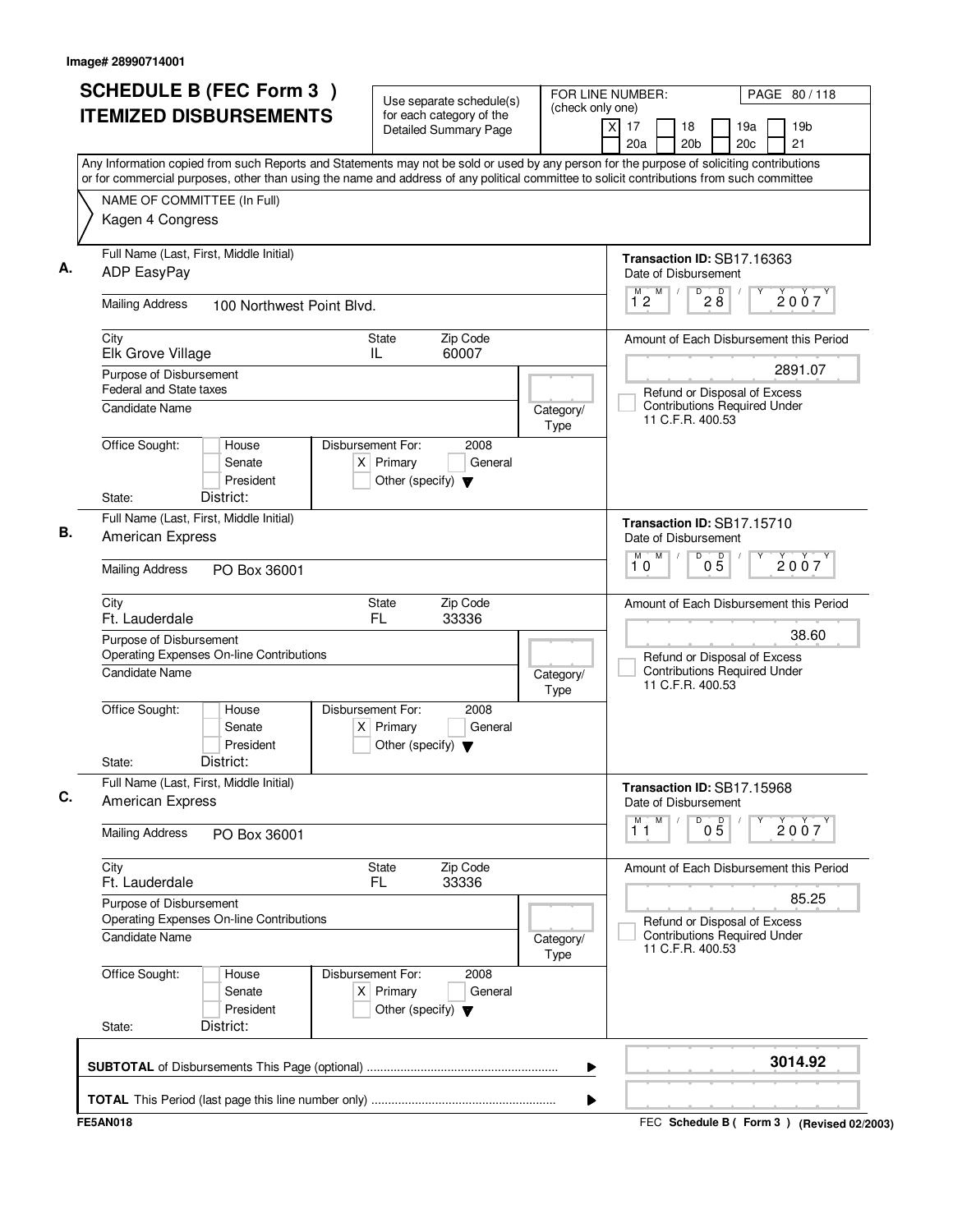| <b>ITEMIZED DISBURSEMENTS</b>                                                                                                             | for each category of the<br><b>Detailed Summary Page</b>                                    | (check only one)                                  |                                                                                                                                           |
|-------------------------------------------------------------------------------------------------------------------------------------------|---------------------------------------------------------------------------------------------|---------------------------------------------------|-------------------------------------------------------------------------------------------------------------------------------------------|
|                                                                                                                                           |                                                                                             |                                                   | 19 <sub>b</sub><br>xl<br>17<br>18<br>19a<br>20a<br>20 <sub>b</sub><br>20c<br>21                                                           |
| or for commercial purposes, other than using the name and address of any political committee to solicit contributions from such committee |                                                                                             |                                                   | Any Information copied from such Reports and Statements may not be sold or used by any person for the purpose of soliciting contributions |
| NAME OF COMMITTEE (In Full)                                                                                                               |                                                                                             |                                                   |                                                                                                                                           |
| Kagen 4 Congress                                                                                                                          |                                                                                             |                                                   |                                                                                                                                           |
| Full Name (Last, First, Middle Initial)<br><b>American Express</b>                                                                        |                                                                                             |                                                   | Transaction ID: SB17.16357<br>Date of Disbursement                                                                                        |
| <b>Mailing Address</b><br>PO Box 36001                                                                                                    |                                                                                             |                                                   | D<br>M<br>$0\frac{D}{3}$<br>М<br>2007<br>12                                                                                               |
| City<br>Ft. Lauderdale                                                                                                                    | State<br>Zip Code<br>33336<br>FL.                                                           |                                                   | Amount of Each Disbursement this Period                                                                                                   |
| Purpose of Disbursement                                                                                                                   |                                                                                             |                                                   | 33.95                                                                                                                                     |
| <b>Operating Expenses On-line Contributions</b><br>Candidate Name                                                                         |                                                                                             | Category/<br>Type                                 | Refund or Disposal of Excess<br><b>Contributions Required Under</b><br>11 C.F.R. 400.53                                                   |
| Office Sought:<br>House<br>Senate<br>President                                                                                            | Disbursement For:<br>2008<br>$X$ Primary<br>General<br>Other (specify) $\blacktriangledown$ |                                                   |                                                                                                                                           |
| District:<br>State:                                                                                                                       |                                                                                             |                                                   |                                                                                                                                           |
| Full Name (Last, First, Middle Initial)<br>American Express                                                                               |                                                                                             |                                                   | Transaction ID: SB17.16360<br>Date of Disbursement                                                                                        |
| <b>Mailing Address</b><br>PO Box 36001                                                                                                    |                                                                                             | D<br>M<br>$0\overline{5}$<br>2007<br>$1^{\circ}2$ |                                                                                                                                           |
| City<br>Ft. Lauderdale                                                                                                                    | Zip Code<br>State<br>FL<br>33336                                                            |                                                   | Amount of Each Disbursement this Period                                                                                                   |
| Purpose of Disbursement<br>Operating Expenses On-line Contributions                                                                       |                                                                                             |                                                   | 57.35<br>Refund or Disposal of Excess<br><b>Contributions Required Under</b>                                                              |
| Candidate Name                                                                                                                            |                                                                                             | Category/<br>Type                                 | 11 C.F.R. 400.53                                                                                                                          |
| Office Sought:<br>House<br>Senate<br>President<br>District:<br>State:                                                                     | Disbursement For:<br>2008<br>$X$ Primary<br>General<br>Other (specify) $\blacktriangledown$ |                                                   |                                                                                                                                           |
| Full Name (Last, First, Middle Initial)<br>AMERICAN OPTOMETRIC ASSOCIATION POLITICAL ACTION COMMIT-<br>TEE                                |                                                                                             |                                                   | Transaction ID: SB17.15726<br>Date of Disbursement                                                                                        |
| <b>Mailing Address</b><br>1505 Prince Street<br>Suite 300                                                                                 |                                                                                             |                                                   | M<br>$\overline{14}$<br>$\overline{1}^M$ $\overline{1}$<br>2007                                                                           |
| City<br>Alexandria                                                                                                                        | Zip Code<br>State<br><b>VA</b><br>22314                                                     |                                                   | Amount of Each Disbursement this Period                                                                                                   |
| Purpose of Disbursement                                                                                                                   |                                                                                             |                                                   | 246.00                                                                                                                                    |
| In-kind - Meet and Greet Event Expenses<br><b>Candidate Name</b>                                                                          |                                                                                             | Category/<br>Type                                 | Refund or Disposal of Excess<br><b>Contributions Required Under</b><br>11 C.F.R. 400.53                                                   |
| Office Sought:<br>House<br>Senate<br>President                                                                                            | Disbursement For:<br>2008<br>$X$ Primary<br>General<br>Other (specify) $\blacktriangledown$ |                                                   |                                                                                                                                           |
| District:<br>State:                                                                                                                       |                                                                                             |                                                   |                                                                                                                                           |
|                                                                                                                                           |                                                                                             | ▶                                                 | 337.30                                                                                                                                    |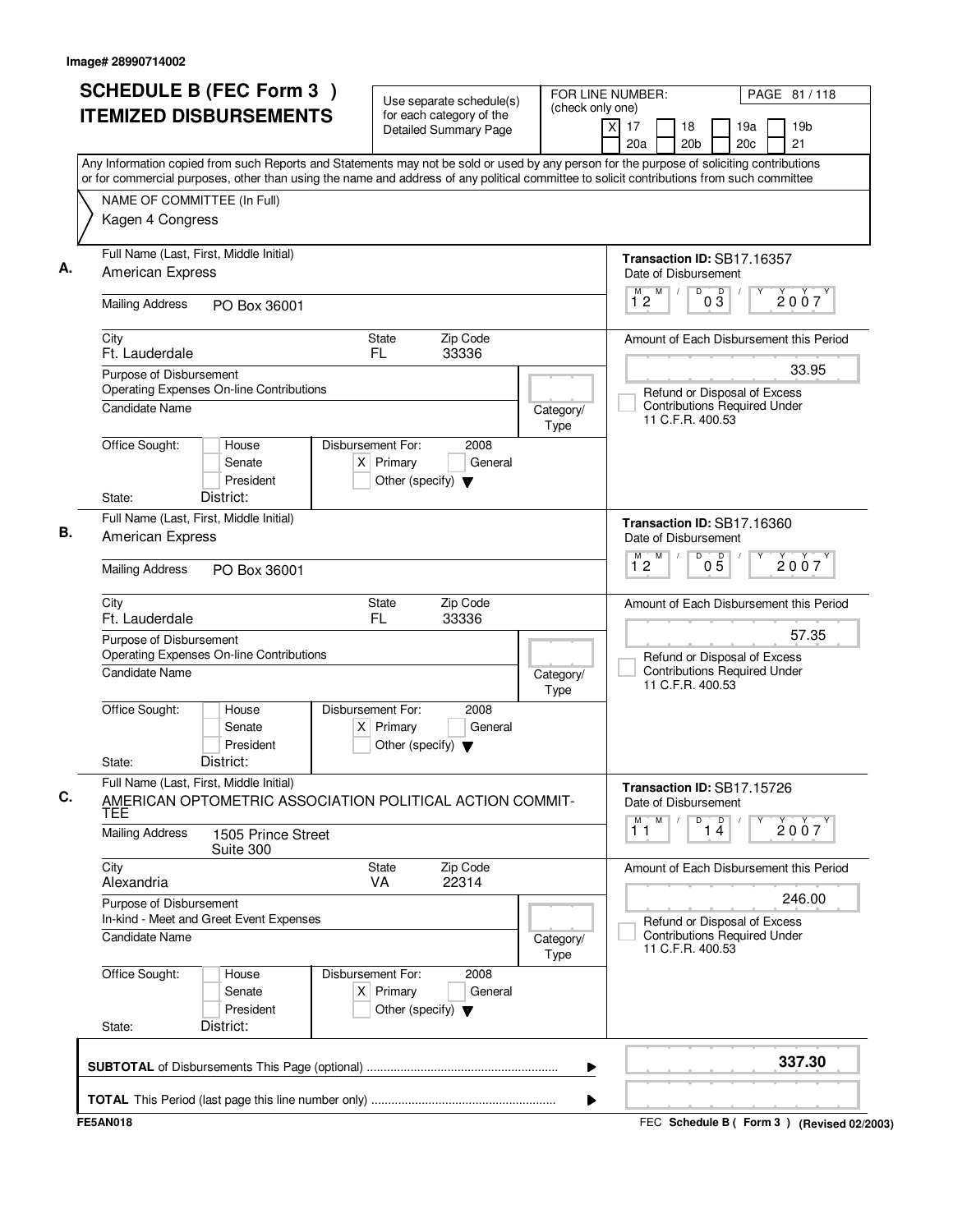| <b>SCHEDULE B (FEC Form 3)</b>                                                                                                                                                                                                                                                         | Use separate schedule(s)                                                                    | FOR LINE NUMBER:<br>(check only one)                                                    |                                                    |                                                                                         |                               | PAGE 82/118 |                                           |  |
|----------------------------------------------------------------------------------------------------------------------------------------------------------------------------------------------------------------------------------------------------------------------------------------|---------------------------------------------------------------------------------------------|-----------------------------------------------------------------------------------------|----------------------------------------------------|-----------------------------------------------------------------------------------------|-------------------------------|-------------|-------------------------------------------|--|
| <b>ITEMIZED DISBURSEMENTS</b>                                                                                                                                                                                                                                                          | for each category of the<br><b>Detailed Summary Page</b>                                    |                                                                                         | x<br>17<br>20a                                     | 18<br>20 <sub>b</sub>                                                                   |                               | 19a<br>20c  | 19 <sub>b</sub><br>21                     |  |
| Any Information copied from such Reports and Statements may not be sold or used by any person for the purpose of soliciting contributions<br>or for commercial purposes, other than using the name and address of any political committee to solicit contributions from such committee |                                                                                             |                                                                                         |                                                    |                                                                                         |                               |             |                                           |  |
| NAME OF COMMITTEE (In Full)                                                                                                                                                                                                                                                            |                                                                                             |                                                                                         |                                                    |                                                                                         |                               |             |                                           |  |
| Kagen 4 Congress                                                                                                                                                                                                                                                                       |                                                                                             |                                                                                         |                                                    |                                                                                         |                               |             |                                           |  |
| Full Name (Last, First, Middle Initial)<br>AT&T                                                                                                                                                                                                                                        |                                                                                             |                                                                                         | Transaction ID: SB17.15519<br>Date of Disbursement |                                                                                         |                               |             |                                           |  |
| <b>Mailing Address</b><br>P. O. Box 8100                                                                                                                                                                                                                                               |                                                                                             |                                                                                         | M<br>M<br>10                                       | D                                                                                       | D<br>08                       |             | 2007                                      |  |
| City<br>Aurora                                                                                                                                                                                                                                                                         | Zip Code<br>State<br>IL<br>60507                                                            |                                                                                         |                                                    |                                                                                         |                               |             | Amount of Each Disbursement this Period   |  |
| Purpose of Disbursement                                                                                                                                                                                                                                                                |                                                                                             |                                                                                         |                                                    |                                                                                         |                               |             | 380.40                                    |  |
| Utilities: Telephone<br><b>Candidate Name</b>                                                                                                                                                                                                                                          |                                                                                             | Category/<br>Type                                                                       |                                                    | Refund or Disposal of Excess<br><b>Contributions Required Under</b><br>11 C.F.R. 400.53 |                               |             |                                           |  |
| Office Sought:<br>House<br>Senate<br>President<br>District:<br>State:                                                                                                                                                                                                                  | Disbursement For:<br>2008<br>$X$ Primary<br>General<br>Other (specify) $\blacktriangledown$ |                                                                                         |                                                    |                                                                                         |                               |             |                                           |  |
| Full Name (Last, First, Middle Initial)<br>AT&T                                                                                                                                                                                                                                        |                                                                                             |                                                                                         | Transaction ID: SB17.15646<br>Date of Disbursement |                                                                                         |                               |             |                                           |  |
| <b>Mailing Address</b><br>P. O. Box 8100                                                                                                                                                                                                                                               |                                                                                             |                                                                                         | M<br>М<br>10                                       | D                                                                                       | $2\overline{6}$               |             | 2007                                      |  |
| City<br>Aurora                                                                                                                                                                                                                                                                         | Zip Code<br>State<br>IL<br>60507                                                            |                                                                                         |                                                    |                                                                                         |                               |             | Amount of Each Disbursement this Period   |  |
| Purpose of Disbursement                                                                                                                                                                                                                                                                | 380.19                                                                                      |                                                                                         |                                                    |                                                                                         |                               |             |                                           |  |
| Utilities: Telephone<br><b>Candidate Name</b>                                                                                                                                                                                                                                          | Category/<br>Type                                                                           | Refund or Disposal of Excess<br><b>Contributions Required Under</b><br>11 C.F.R. 400.53 |                                                    |                                                                                         |                               |             |                                           |  |
| Office Sought:<br>House<br>Senate<br>President<br>District:<br>State:                                                                                                                                                                                                                  | Disbursement For:<br>2008<br>General<br>$X$ Primary<br>Other (specify) $\blacktriangledown$ |                                                                                         |                                                    |                                                                                         |                               |             |                                           |  |
| Full Name (Last, First, Middle Initial)<br>AT&T                                                                                                                                                                                                                                        |                                                                                             |                                                                                         | Transaction ID: SB17.15894<br>Date of Disbursement |                                                                                         |                               |             |                                           |  |
| <b>Mailing Address</b><br>P. O. Box 8100                                                                                                                                                                                                                                               |                                                                                             |                                                                                         | $1^M$ 2 $M$                                        | D                                                                                       | $\overline{1}$ $\overline{0}$ |             | 2007                                      |  |
| City<br>Aurora                                                                                                                                                                                                                                                                         | Zip Code<br>State<br>60507<br>IL.                                                           |                                                                                         |                                                    |                                                                                         |                               |             | Amount of Each Disbursement this Period   |  |
| Purpose of Disbursement<br>Utilities: Telephone                                                                                                                                                                                                                                        |                                                                                             |                                                                                         |                                                    |                                                                                         | 384.68                        |             |                                           |  |
| Candidate Name<br>Category/<br>Type                                                                                                                                                                                                                                                    |                                                                                             |                                                                                         |                                                    | Refund or Disposal of Excess<br><b>Contributions Required Under</b><br>11 C.F.R. 400.53 |                               |             |                                           |  |
| Office Sought:<br>House<br>Senate<br>President<br>District:<br>State:                                                                                                                                                                                                                  | Disbursement For:<br>2008<br>$X$ Primary<br>General<br>Other (specify) $\blacktriangledown$ |                                                                                         |                                                    |                                                                                         |                               |             |                                           |  |
|                                                                                                                                                                                                                                                                                        |                                                                                             | ▶                                                                                       |                                                    |                                                                                         |                               |             | 1145.27                                   |  |
|                                                                                                                                                                                                                                                                                        |                                                                                             | ▶                                                                                       |                                                    |                                                                                         |                               |             |                                           |  |
| <b>FE5AN018</b>                                                                                                                                                                                                                                                                        |                                                                                             |                                                                                         |                                                    |                                                                                         |                               |             | FEC Schedule B (Form 3) (Revised 02/2003) |  |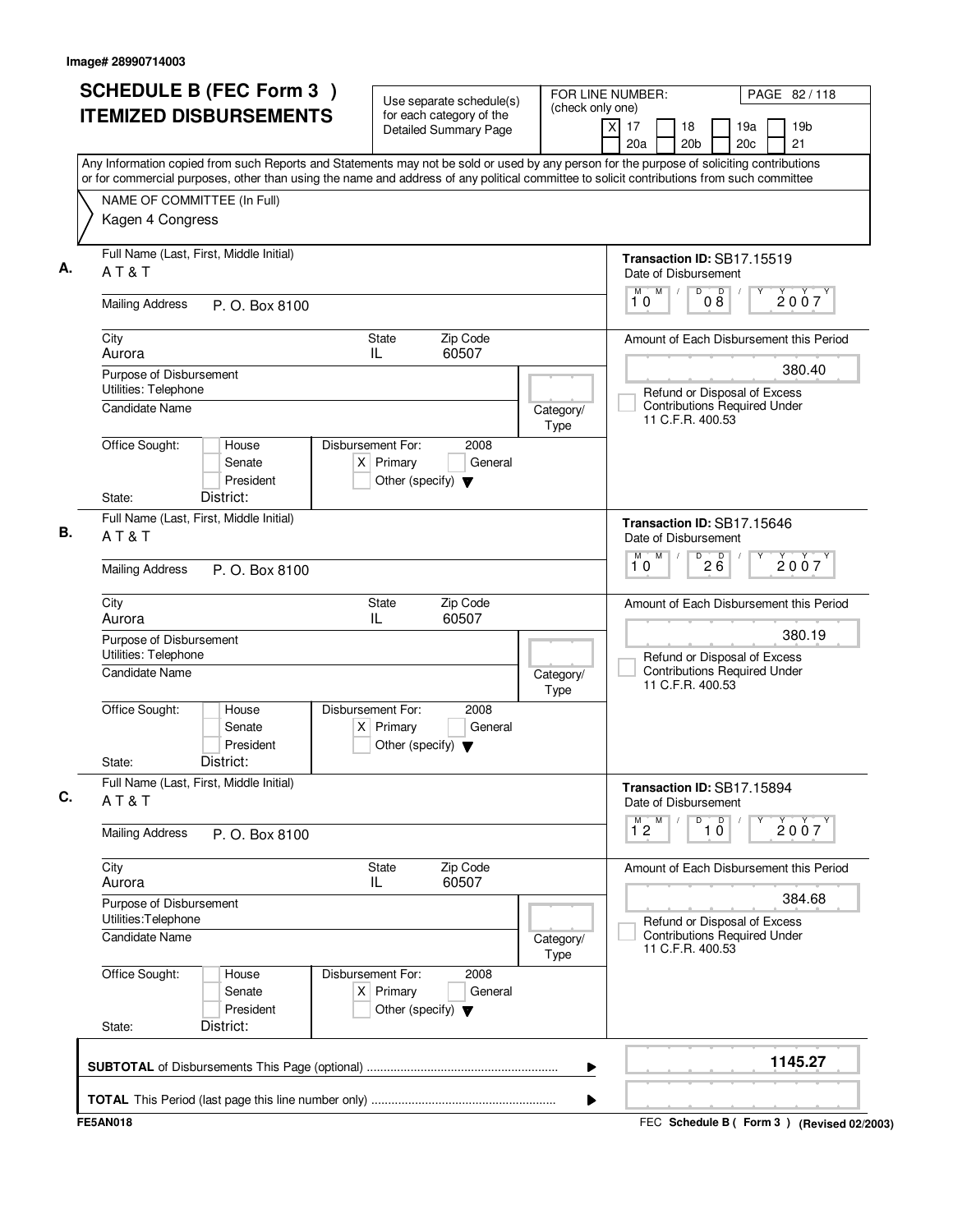| Any Information copied from such Reports and Statements may not be sold or used by any person for the purpose of soliciting contributions<br>or for commercial purposes, other than using the name and address of any political committee to solicit contributions from such committee<br>NAME OF COMMITTEE (In Full)<br>Kagen 4 Congress<br>Full Name (Last, First, Middle Initial)<br>Transaction ID: SB17.15675<br>Amy Clark<br>Date of Disbursement<br>M<br>$\sqrt{\frac{D}{3}}$<br>M<br>2007<br>10<br><b>Mailing Address</b><br>1661 Harrison St.<br>Apt. 11<br>City<br>Zip Code<br>State<br>Neenah<br>W١<br>54956<br>1859.41<br>Purpose of Disbursement<br><b>Staff Salary</b><br>Refund or Disposal of Excess<br><b>Contributions Required Under</b><br><b>Candidate Name</b><br>Category/<br>11 C.F.R. 400.53<br>Type<br>Office Sought:<br>House<br>Disbursement For:<br>2008<br>Senate<br>$X$ Primary<br>General<br>President<br>Other (specify) $\blacktriangledown$<br>District:<br>State:<br>Full Name (Last, First, Middle Initial)<br>Transaction ID: SB17.15868<br>Amy Clark<br>Date of Disbursement<br>M<br>M<br>D<br>29<br>2007<br>11<br><b>Mailing Address</b><br>1661 Harrison St.<br>Apt. 11<br>City<br>Zip Code<br><b>State</b><br>Neenah<br>WI<br>54956<br>16.16<br>Purpose of Disbursement<br>Fuel to attend a Campaign Event<br>Refund or Disposal of Excess<br><b>Contributions Required Under</b><br><b>Candidate Name</b><br>Category/<br>11 C.F.R. 400.53<br>Type<br>Office Sought:<br>House<br>Disbursement For:<br>2008<br>Senate<br>$X$ Primary<br>General<br>President<br>Other (specify) $\blacktriangledown$<br>District:<br>State:<br>Full Name (Last, First, Middle Initial)<br>Transaction ID: SB17.15886<br>Amy Clark<br>Date of Disbursement<br>M<br>M<br>$\overline{\mathsf{D}}$<br>D<br>2007<br>$30^{\circ}$<br>11<br><b>Mailing Address</b><br>1661 Harrison St.<br>Apt. 11<br>City<br>State<br>Zip Code<br>Neenah<br>54956<br>W١<br>1859.41<br>Purpose of Disbursement<br>Staff Salary<br>Refund or Disposal of Excess<br><b>Contributions Required Under</b><br>Candidate Name<br>Category/<br>11 C.F.R. 400.53<br>Type<br>Office Sought:<br>2008<br>Disbursement For:<br>House<br>$X$ Primary<br>Senate<br>General<br>President<br>Other (specify) $\blacktriangledown$<br>District:<br>State:<br>3734.98<br>▶ | <b>SCHEDULE B (FEC Form 3)</b><br><b>ITEMIZED DISBURSEMENTS</b> | Use separate schedule(s)<br>for each category of the<br><b>Detailed Summary Page</b> | FOR LINE NUMBER:<br>(check only one) | PAGE 83/118<br>x<br>17<br>18<br>19a<br>19 <sub>b</sub> |
|-------------------------------------------------------------------------------------------------------------------------------------------------------------------------------------------------------------------------------------------------------------------------------------------------------------------------------------------------------------------------------------------------------------------------------------------------------------------------------------------------------------------------------------------------------------------------------------------------------------------------------------------------------------------------------------------------------------------------------------------------------------------------------------------------------------------------------------------------------------------------------------------------------------------------------------------------------------------------------------------------------------------------------------------------------------------------------------------------------------------------------------------------------------------------------------------------------------------------------------------------------------------------------------------------------------------------------------------------------------------------------------------------------------------------------------------------------------------------------------------------------------------------------------------------------------------------------------------------------------------------------------------------------------------------------------------------------------------------------------------------------------------------------------------------------------------------------------------------------------------------------------------------------------------------------------------------------------------------------------------------------------------------------------------------------------------------------------------------------------------------------------------------------------------------------------------------------------------------------------------------------------------------------------------------------------------------------------------------------------|-----------------------------------------------------------------|--------------------------------------------------------------------------------------|--------------------------------------|--------------------------------------------------------|
|                                                                                                                                                                                                                                                                                                                                                                                                                                                                                                                                                                                                                                                                                                                                                                                                                                                                                                                                                                                                                                                                                                                                                                                                                                                                                                                                                                                                                                                                                                                                                                                                                                                                                                                                                                                                                                                                                                                                                                                                                                                                                                                                                                                                                                                                                                                                                             |                                                                 |                                                                                      |                                      | 20a<br>20c<br>21<br>20 <sub>b</sub>                    |
|                                                                                                                                                                                                                                                                                                                                                                                                                                                                                                                                                                                                                                                                                                                                                                                                                                                                                                                                                                                                                                                                                                                                                                                                                                                                                                                                                                                                                                                                                                                                                                                                                                                                                                                                                                                                                                                                                                                                                                                                                                                                                                                                                                                                                                                                                                                                                             |                                                                 |                                                                                      |                                      |                                                        |
|                                                                                                                                                                                                                                                                                                                                                                                                                                                                                                                                                                                                                                                                                                                                                                                                                                                                                                                                                                                                                                                                                                                                                                                                                                                                                                                                                                                                                                                                                                                                                                                                                                                                                                                                                                                                                                                                                                                                                                                                                                                                                                                                                                                                                                                                                                                                                             |                                                                 |                                                                                      |                                      |                                                        |
|                                                                                                                                                                                                                                                                                                                                                                                                                                                                                                                                                                                                                                                                                                                                                                                                                                                                                                                                                                                                                                                                                                                                                                                                                                                                                                                                                                                                                                                                                                                                                                                                                                                                                                                                                                                                                                                                                                                                                                                                                                                                                                                                                                                                                                                                                                                                                             |                                                                 |                                                                                      |                                      |                                                        |
|                                                                                                                                                                                                                                                                                                                                                                                                                                                                                                                                                                                                                                                                                                                                                                                                                                                                                                                                                                                                                                                                                                                                                                                                                                                                                                                                                                                                                                                                                                                                                                                                                                                                                                                                                                                                                                                                                                                                                                                                                                                                                                                                                                                                                                                                                                                                                             |                                                                 |                                                                                      |                                      | Amount of Each Disbursement this Period                |
|                                                                                                                                                                                                                                                                                                                                                                                                                                                                                                                                                                                                                                                                                                                                                                                                                                                                                                                                                                                                                                                                                                                                                                                                                                                                                                                                                                                                                                                                                                                                                                                                                                                                                                                                                                                                                                                                                                                                                                                                                                                                                                                                                                                                                                                                                                                                                             |                                                                 |                                                                                      |                                      |                                                        |
|                                                                                                                                                                                                                                                                                                                                                                                                                                                                                                                                                                                                                                                                                                                                                                                                                                                                                                                                                                                                                                                                                                                                                                                                                                                                                                                                                                                                                                                                                                                                                                                                                                                                                                                                                                                                                                                                                                                                                                                                                                                                                                                                                                                                                                                                                                                                                             |                                                                 |                                                                                      |                                      |                                                        |
|                                                                                                                                                                                                                                                                                                                                                                                                                                                                                                                                                                                                                                                                                                                                                                                                                                                                                                                                                                                                                                                                                                                                                                                                                                                                                                                                                                                                                                                                                                                                                                                                                                                                                                                                                                                                                                                                                                                                                                                                                                                                                                                                                                                                                                                                                                                                                             |                                                                 |                                                                                      |                                      |                                                        |
|                                                                                                                                                                                                                                                                                                                                                                                                                                                                                                                                                                                                                                                                                                                                                                                                                                                                                                                                                                                                                                                                                                                                                                                                                                                                                                                                                                                                                                                                                                                                                                                                                                                                                                                                                                                                                                                                                                                                                                                                                                                                                                                                                                                                                                                                                                                                                             |                                                                 |                                                                                      |                                      |                                                        |
|                                                                                                                                                                                                                                                                                                                                                                                                                                                                                                                                                                                                                                                                                                                                                                                                                                                                                                                                                                                                                                                                                                                                                                                                                                                                                                                                                                                                                                                                                                                                                                                                                                                                                                                                                                                                                                                                                                                                                                                                                                                                                                                                                                                                                                                                                                                                                             |                                                                 |                                                                                      |                                      | Amount of Each Disbursement this Period                |
|                                                                                                                                                                                                                                                                                                                                                                                                                                                                                                                                                                                                                                                                                                                                                                                                                                                                                                                                                                                                                                                                                                                                                                                                                                                                                                                                                                                                                                                                                                                                                                                                                                                                                                                                                                                                                                                                                                                                                                                                                                                                                                                                                                                                                                                                                                                                                             |                                                                 |                                                                                      |                                      |                                                        |
|                                                                                                                                                                                                                                                                                                                                                                                                                                                                                                                                                                                                                                                                                                                                                                                                                                                                                                                                                                                                                                                                                                                                                                                                                                                                                                                                                                                                                                                                                                                                                                                                                                                                                                                                                                                                                                                                                                                                                                                                                                                                                                                                                                                                                                                                                                                                                             |                                                                 |                                                                                      |                                      |                                                        |
|                                                                                                                                                                                                                                                                                                                                                                                                                                                                                                                                                                                                                                                                                                                                                                                                                                                                                                                                                                                                                                                                                                                                                                                                                                                                                                                                                                                                                                                                                                                                                                                                                                                                                                                                                                                                                                                                                                                                                                                                                                                                                                                                                                                                                                                                                                                                                             |                                                                 |                                                                                      |                                      |                                                        |
|                                                                                                                                                                                                                                                                                                                                                                                                                                                                                                                                                                                                                                                                                                                                                                                                                                                                                                                                                                                                                                                                                                                                                                                                                                                                                                                                                                                                                                                                                                                                                                                                                                                                                                                                                                                                                                                                                                                                                                                                                                                                                                                                                                                                                                                                                                                                                             |                                                                 |                                                                                      |                                      |                                                        |
|                                                                                                                                                                                                                                                                                                                                                                                                                                                                                                                                                                                                                                                                                                                                                                                                                                                                                                                                                                                                                                                                                                                                                                                                                                                                                                                                                                                                                                                                                                                                                                                                                                                                                                                                                                                                                                                                                                                                                                                                                                                                                                                                                                                                                                                                                                                                                             |                                                                 |                                                                                      |                                      |                                                        |
|                                                                                                                                                                                                                                                                                                                                                                                                                                                                                                                                                                                                                                                                                                                                                                                                                                                                                                                                                                                                                                                                                                                                                                                                                                                                                                                                                                                                                                                                                                                                                                                                                                                                                                                                                                                                                                                                                                                                                                                                                                                                                                                                                                                                                                                                                                                                                             |                                                                 |                                                                                      |                                      | Amount of Each Disbursement this Period                |
|                                                                                                                                                                                                                                                                                                                                                                                                                                                                                                                                                                                                                                                                                                                                                                                                                                                                                                                                                                                                                                                                                                                                                                                                                                                                                                                                                                                                                                                                                                                                                                                                                                                                                                                                                                                                                                                                                                                                                                                                                                                                                                                                                                                                                                                                                                                                                             |                                                                 |                                                                                      |                                      |                                                        |
|                                                                                                                                                                                                                                                                                                                                                                                                                                                                                                                                                                                                                                                                                                                                                                                                                                                                                                                                                                                                                                                                                                                                                                                                                                                                                                                                                                                                                                                                                                                                                                                                                                                                                                                                                                                                                                                                                                                                                                                                                                                                                                                                                                                                                                                                                                                                                             |                                                                 |                                                                                      |                                      |                                                        |
|                                                                                                                                                                                                                                                                                                                                                                                                                                                                                                                                                                                                                                                                                                                                                                                                                                                                                                                                                                                                                                                                                                                                                                                                                                                                                                                                                                                                                                                                                                                                                                                                                                                                                                                                                                                                                                                                                                                                                                                                                                                                                                                                                                                                                                                                                                                                                             |                                                                 |                                                                                      |                                      |                                                        |
|                                                                                                                                                                                                                                                                                                                                                                                                                                                                                                                                                                                                                                                                                                                                                                                                                                                                                                                                                                                                                                                                                                                                                                                                                                                                                                                                                                                                                                                                                                                                                                                                                                                                                                                                                                                                                                                                                                                                                                                                                                                                                                                                                                                                                                                                                                                                                             |                                                                 |                                                                                      |                                      |                                                        |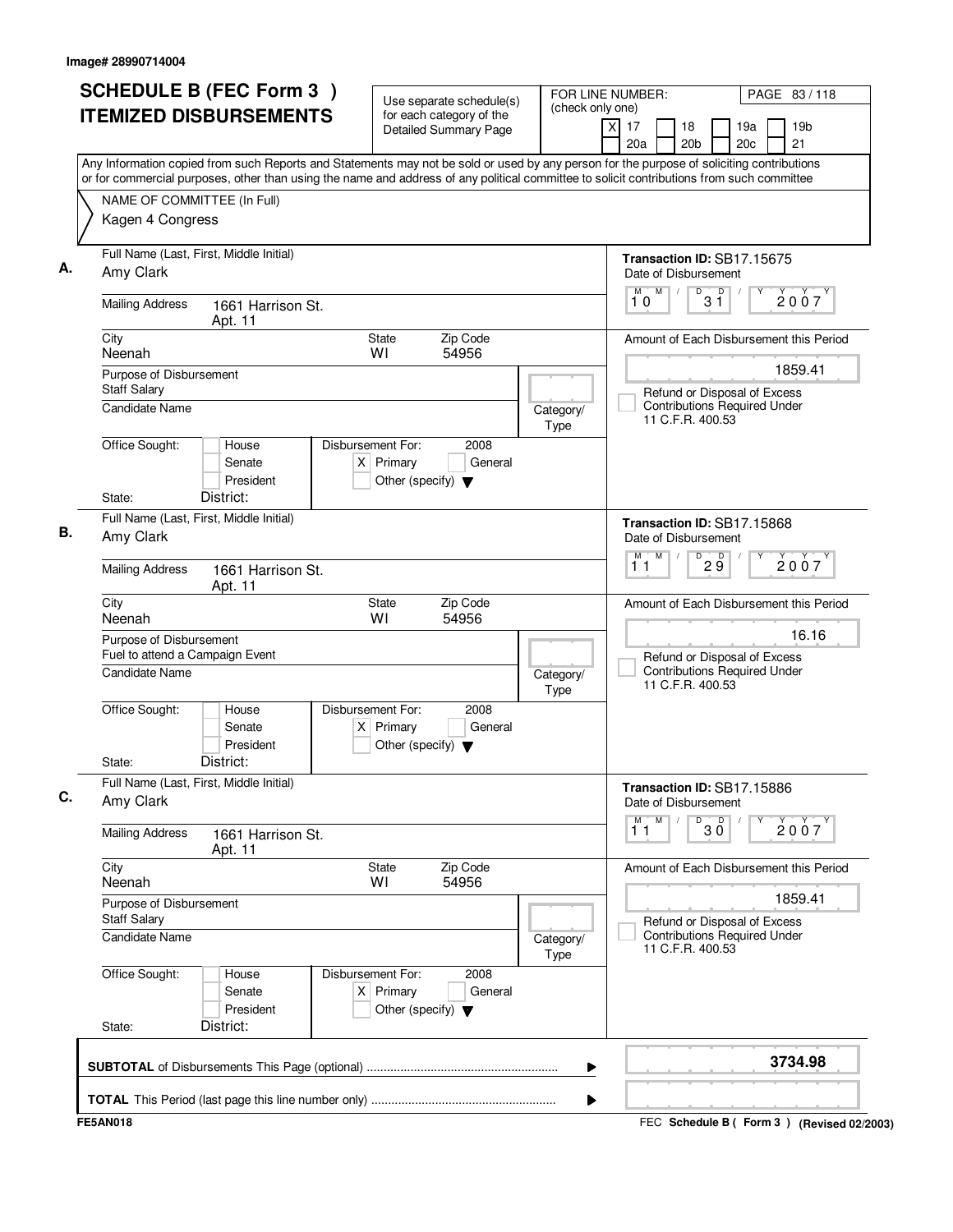| <b>SCHEDULE B (FEC Form 3)</b><br><b>ITEMIZED DISBURSEMENTS</b>    | Use separate schedule(s)<br>for each category of the                                        | FOR LINE NUMBER:<br>PAGE 84 / 118<br>(check only one)                                                                                                                                                                                                                                  |
|--------------------------------------------------------------------|---------------------------------------------------------------------------------------------|----------------------------------------------------------------------------------------------------------------------------------------------------------------------------------------------------------------------------------------------------------------------------------------|
|                                                                    | Detailed Summary Page                                                                       | 17<br>18<br>19a<br>19 <sub>b</sub><br>X<br>20a<br>20 <sub>b</sub><br>20c<br>21                                                                                                                                                                                                         |
|                                                                    |                                                                                             | Any Information copied from such Reports and Statements may not be sold or used by any person for the purpose of soliciting contributions<br>or for commercial purposes, other than using the name and address of any political committee to solicit contributions from such committee |
| NAME OF COMMITTEE (In Full)                                        |                                                                                             |                                                                                                                                                                                                                                                                                        |
| Kagen 4 Congress                                                   |                                                                                             |                                                                                                                                                                                                                                                                                        |
| Full Name (Last, First, Middle Initial)<br>Amy Clark               |                                                                                             | Transaction ID: SB17.16168<br>Date of Disbursement                                                                                                                                                                                                                                     |
| <b>Mailing Address</b><br>1661 Harrison St.<br>Apt. 11             |                                                                                             | D<br>M<br>D<br>M<br>2007<br>$1^{\circ}2$<br>3 Ī                                                                                                                                                                                                                                        |
| City<br>Neenah                                                     | Zip Code<br>State<br>54956<br>WI                                                            | Amount of Each Disbursement this Period                                                                                                                                                                                                                                                |
| Purpose of Disbursement                                            |                                                                                             | 1859.41                                                                                                                                                                                                                                                                                |
| <b>Staff Salary</b><br>Candidate Name                              |                                                                                             | Refund or Disposal of Excess<br><b>Contributions Required Under</b><br>Category/<br>11 C.F.R. 400.53<br>Type                                                                                                                                                                           |
| Office Sought:<br>House<br>Senate<br>President                     | Disbursement For:<br>2008<br>$X$ Primary<br>General<br>Other (specify) $\blacktriangledown$ |                                                                                                                                                                                                                                                                                        |
| State:<br>District:<br>Full Name (Last, First, Middle Initial)     |                                                                                             |                                                                                                                                                                                                                                                                                        |
| D-J Telephone Systems                                              |                                                                                             | Transaction ID: SB17.15764<br>Date of Disbursement<br>M<br>D<br>М                                                                                                                                                                                                                      |
| <b>Mailing Address</b><br>125 E Pacific St.                        |                                                                                             | $\overline{19}$<br>2007<br>11                                                                                                                                                                                                                                                          |
| City<br>Appleton                                                   | Zip Code<br><b>State</b><br>W١<br>54911                                                     | Amount of Each Disbursement this Period                                                                                                                                                                                                                                                |
| Purpose of Disbursement<br>Utilities: Telephone System             |                                                                                             | 1575.00<br>Refund or Disposal of Excess                                                                                                                                                                                                                                                |
| Candidate Name                                                     |                                                                                             | <b>Contributions Required Under</b><br>Category/<br>11 C.F.R. 400.53<br>Type                                                                                                                                                                                                           |
| Office Sought:<br>House<br>Senate<br>President                     | Disbursement For:<br>2008<br>$X$ Primary<br>General<br>Other (specify) $\blacktriangledown$ |                                                                                                                                                                                                                                                                                        |
| District:<br>State:                                                |                                                                                             |                                                                                                                                                                                                                                                                                        |
| Full Name (Last, First, Middle Initial)<br><b>DCCC</b>             |                                                                                             | Transaction ID: SB17.16372<br>Date of Disbursement                                                                                                                                                                                                                                     |
| <b>Mailing Address</b><br>430 South Capitol Street SE<br>2nd Floor |                                                                                             | M<br>D<br>0 <sup>D</sup><br>$\overline{1}^M$ 2<br>2007                                                                                                                                                                                                                                 |
| City<br>Washington                                                 | Zip Code<br><b>State</b><br>DC<br>20003                                                     | Amount of Each Disbursement this Period                                                                                                                                                                                                                                                |
| Purpose of Disbursement<br>In-kind Fundraising Services            |                                                                                             | 33.91<br>Refund or Disposal of Excess                                                                                                                                                                                                                                                  |
| <b>Candidate Name</b>                                              |                                                                                             | <b>Contributions Required Under</b><br>Category/<br>11 C.F.R. 400.53<br>Type                                                                                                                                                                                                           |
| Office Sought:<br>House<br>Senate<br>President                     | Disbursement For:<br>2008<br>$X$ Primary<br>General<br>Other (specify) $\blacktriangledown$ |                                                                                                                                                                                                                                                                                        |
| District:<br>State:                                                |                                                                                             |                                                                                                                                                                                                                                                                                        |
|                                                                    |                                                                                             | 3468.32<br>▶                                                                                                                                                                                                                                                                           |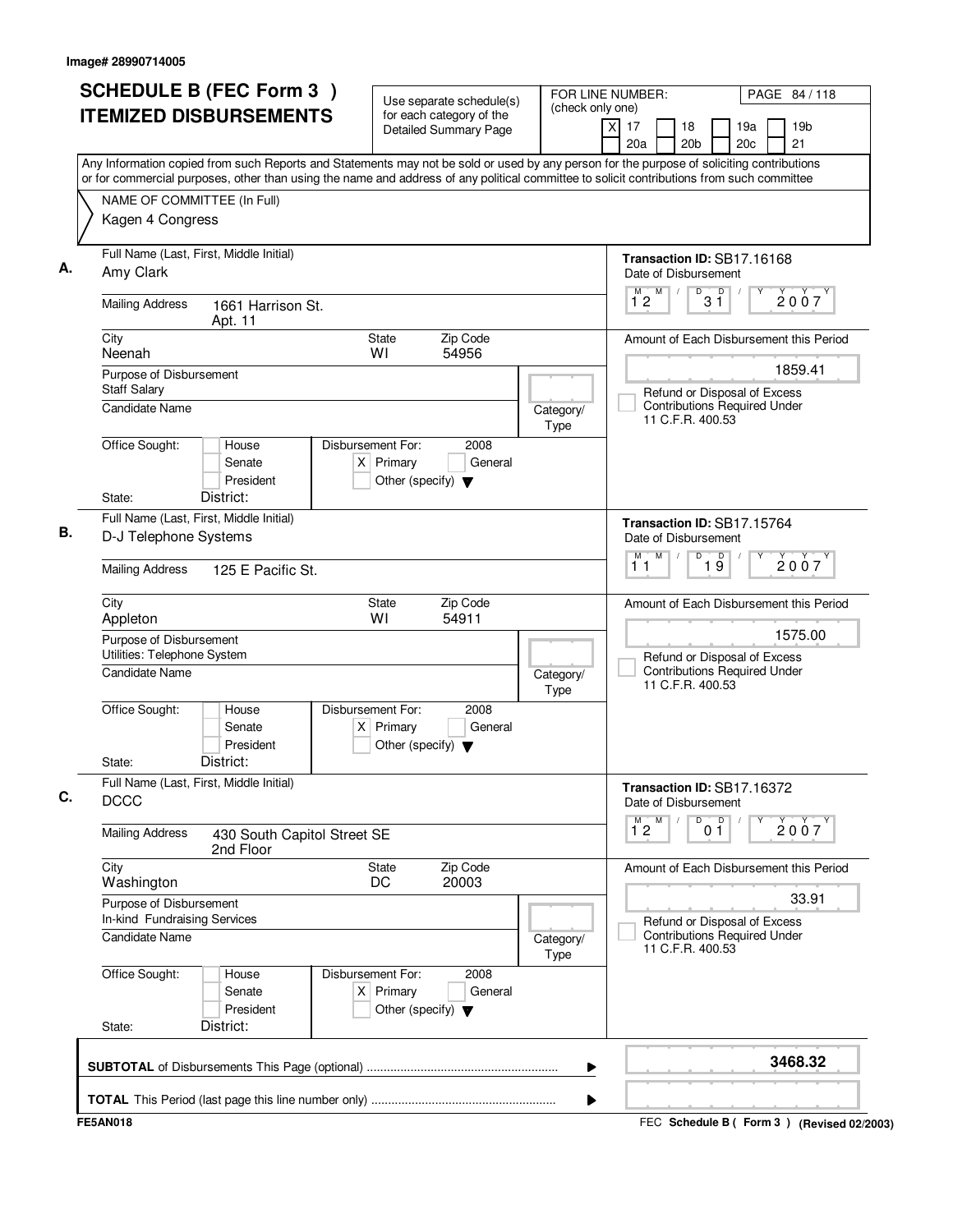| <b>SCHEDULE B (FEC Form 3)</b>                                                                                                                                                                                                                                                         | Use separate schedule(s)                                                                    | (check only one)  | FOR LINE NUMBER:                                   |                                                                                         |                        | PAGE 85/118                                 |
|----------------------------------------------------------------------------------------------------------------------------------------------------------------------------------------------------------------------------------------------------------------------------------------|---------------------------------------------------------------------------------------------|-------------------|----------------------------------------------------|-----------------------------------------------------------------------------------------|------------------------|---------------------------------------------|
| <b>ITEMIZED DISBURSEMENTS</b>                                                                                                                                                                                                                                                          | for each category of the<br><b>Detailed Summary Page</b>                                    |                   | x<br>17<br>20a                                     | 18<br>20 <sub>b</sub>                                                                   | 19a<br>20 <sub>c</sub> | 19 <sub>b</sub><br>21                       |
| Any Information copied from such Reports and Statements may not be sold or used by any person for the purpose of soliciting contributions<br>or for commercial purposes, other than using the name and address of any political committee to solicit contributions from such committee |                                                                                             |                   |                                                    |                                                                                         |                        |                                             |
| NAME OF COMMITTEE (In Full)                                                                                                                                                                                                                                                            |                                                                                             |                   |                                                    |                                                                                         |                        |                                             |
| Kagen 4 Congress                                                                                                                                                                                                                                                                       |                                                                                             |                   |                                                    |                                                                                         |                        |                                             |
| Full Name (Last, First, Middle Initial)<br><b>DCCC</b>                                                                                                                                                                                                                                 |                                                                                             |                   | Transaction ID: SB17.16374<br>Date of Disbursement |                                                                                         |                        |                                             |
| <b>Mailing Address</b><br>430 South Capitol Street SE<br>2nd Floor                                                                                                                                                                                                                     |                                                                                             |                   | M<br>$\overline{1}^M$ 2                            | $\overline{D}$<br>D<br>$1\overline{2}$                                                  |                        | 2007                                        |
| City<br>Washington                                                                                                                                                                                                                                                                     | State<br>Zip Code<br>DC<br>20003                                                            |                   |                                                    |                                                                                         |                        | Amount of Each Disbursement this Period     |
| Purpose of Disbursement<br>In-kind - Fundraising Services                                                                                                                                                                                                                              |                                                                                             |                   |                                                    | Refund or Disposal of Excess                                                            |                        | 16.21                                       |
| <b>Candidate Name</b>                                                                                                                                                                                                                                                                  |                                                                                             | Category/<br>Type |                                                    | <b>Contributions Required Under</b><br>11 C.F.R. 400.53                                 |                        |                                             |
| Office Sought:<br>House<br>Senate<br>President<br>District:<br>State:                                                                                                                                                                                                                  | Disbursement For:<br>2008<br>$X$ Primary<br>General<br>Other (specify) $\blacktriangledown$ |                   |                                                    |                                                                                         |                        |                                             |
| Full Name (Last, First, Middle Initial)<br><b>DCCC</b>                                                                                                                                                                                                                                 |                                                                                             |                   | Transaction ID: SB17.16411<br>Date of Disbursement |                                                                                         |                        |                                             |
| <b>Mailing Address</b><br>430 South Capitol Street SE<br>2nd Floor                                                                                                                                                                                                                     |                                                                                             |                   | M<br>$\overline{1}^M$ 2                            | $\overline{P}$ 3 $\overline{1}$                                                         |                        | 2007                                        |
| City<br>Washington                                                                                                                                                                                                                                                                     | Zip Code<br><b>State</b><br>DC<br>20003                                                     |                   |                                                    |                                                                                         |                        | Amount of Each Disbursement this Period     |
| Purpose of Disbursement<br>In-kind: Fundraising Services-                                                                                                                                                                                                                              |                                                                                             |                   |                                                    |                                                                                         |                        | 20.77                                       |
| <b>Candidate Name</b>                                                                                                                                                                                                                                                                  |                                                                                             | Category/<br>Type |                                                    | Refund or Disposal of Excess<br><b>Contributions Required Under</b><br>11 C.F.R. 400.53 |                        |                                             |
| Office Sought:<br>House<br>Senate<br>President<br>District:<br>State:                                                                                                                                                                                                                  | Disbursement For:<br>2008<br>$X$ Primary<br>General<br>Other (specify) $\blacktriangledown$ |                   |                                                    |                                                                                         |                        |                                             |
| Full Name (Last, First, Middle Initial)<br>DWD-Unemployment Insurance                                                                                                                                                                                                                  |                                                                                             |                   | Transaction ID: SB17.15540<br>Date of Disbursement |                                                                                         |                        |                                             |
| <b>Mailing Address</b><br>P.O. Box 7942                                                                                                                                                                                                                                                |                                                                                             |                   | M<br>10                                            | 08<br>D                                                                                 |                        | 2007                                        |
| City<br>Madison                                                                                                                                                                                                                                                                        | Zip Code<br><b>State</b><br>53707<br>WI                                                     |                   |                                                    |                                                                                         |                        | Amount of Each Disbursement this Period     |
| Purpose of Disbursement<br>Audit Adjustment                                                                                                                                                                                                                                            |                                                                                             |                   |                                                    |                                                                                         |                        | 762.89                                      |
| Candidate Name                                                                                                                                                                                                                                                                         |                                                                                             | Category/<br>Type |                                                    | Refund or Disposal of Excess<br><b>Contributions Required Under</b><br>11 C.F.R. 400.53 |                        |                                             |
| Office Sought:<br>House<br>Senate<br>President<br>District:<br>State:                                                                                                                                                                                                                  | Disbursement For:<br>2008<br>$X$ Primary<br>General<br>Other (specify) $\blacktriangledown$ |                   |                                                    |                                                                                         |                        |                                             |
|                                                                                                                                                                                                                                                                                        |                                                                                             | ▶                 |                                                    |                                                                                         |                        | 799.87                                      |
|                                                                                                                                                                                                                                                                                        |                                                                                             | ▶                 |                                                    |                                                                                         |                        |                                             |
| <b>FE5AN018</b>                                                                                                                                                                                                                                                                        |                                                                                             |                   |                                                    |                                                                                         |                        | FEC Schedule B ( Form 3 ) (Revised 02/2003) |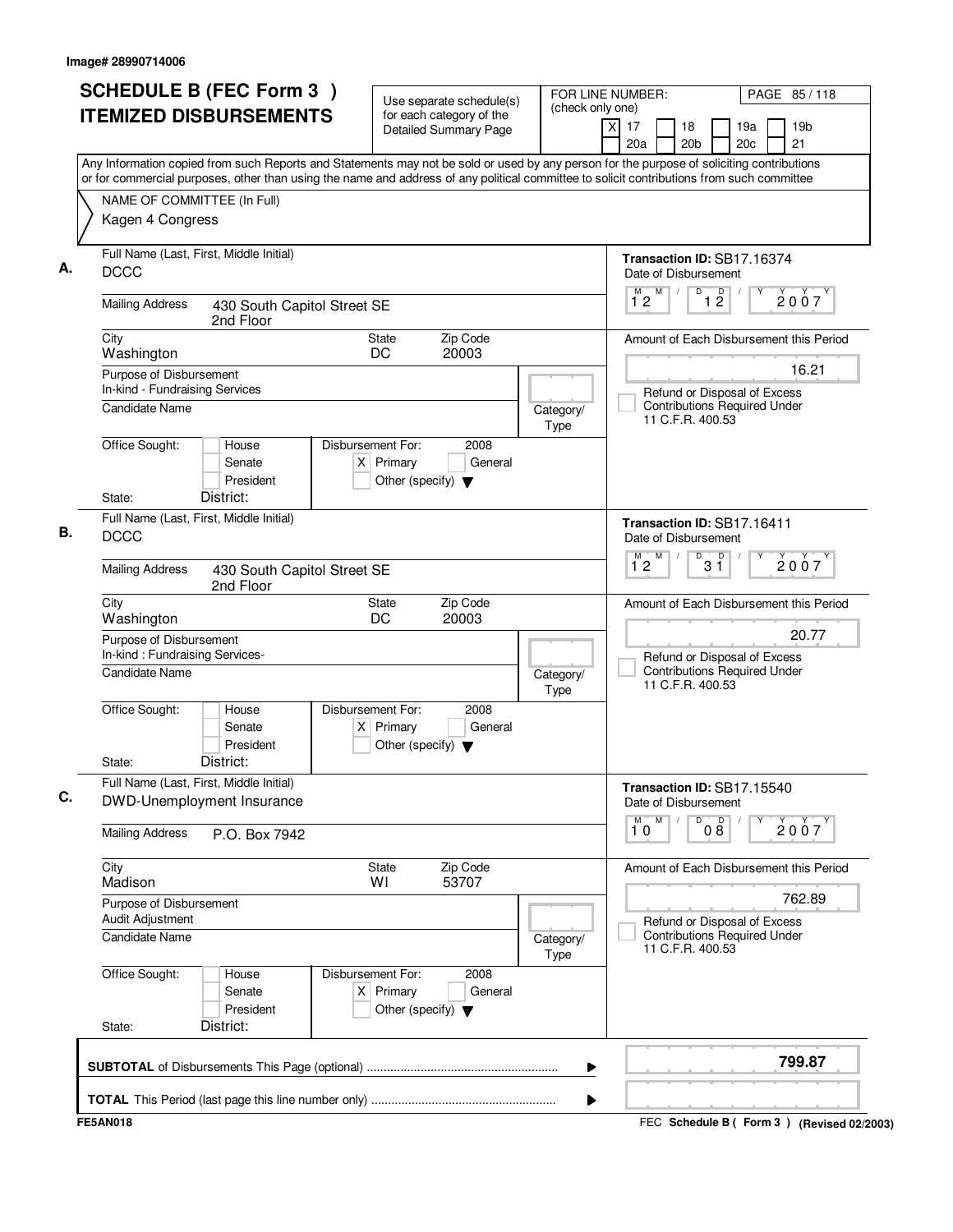|                                           | <b>SCHEDULE B (FEC Form 3)</b>                                                                                                                                                                                                                                                         |                        |                                                     | Use separate schedule(s)                          | FOR LINE NUMBER:<br>(check only one) |                       |   |                                                                                         |                 |            | PAGE 86/118                             |
|-------------------------------------------|----------------------------------------------------------------------------------------------------------------------------------------------------------------------------------------------------------------------------------------------------------------------------------------|------------------------|-----------------------------------------------------|---------------------------------------------------|--------------------------------------|-----------------------|---|-----------------------------------------------------------------------------------------|-----------------|------------|-----------------------------------------|
|                                           | <b>ITEMIZED DISBURSEMENTS</b>                                                                                                                                                                                                                                                          |                        |                                                     | for each category of the<br>Detailed Summary Page |                                      | $\times$<br>17<br>20a |   | 18<br>20 <sub>b</sub>                                                                   |                 | 19a<br>20c | 19b<br>21                               |
|                                           | Any Information copied from such Reports and Statements may not be sold or used by any person for the purpose of soliciting contributions<br>or for commercial purposes, other than using the name and address of any political committee to solicit contributions from such committee |                        |                                                     |                                                   |                                      |                       |   |                                                                                         |                 |            |                                         |
| Kagen 4 Congress                          | NAME OF COMMITTEE (In Full)                                                                                                                                                                                                                                                            |                        |                                                     |                                                   |                                      |                       |   |                                                                                         |                 |            |                                         |
|                                           | Full Name (Last, First, Middle Initial)<br>DWD-Unemployment Insurance                                                                                                                                                                                                                  |                        |                                                     |                                                   |                                      |                       |   | Transaction ID: SB17.15899<br>Date of Disbursement                                      |                 |            |                                         |
| <b>Mailing Address</b>                    | P.O. Box 7942                                                                                                                                                                                                                                                                          |                        |                                                     |                                                   |                                      | M<br>12               | M | D                                                                                       | 1 <sup>D</sup>  |            | 2007                                    |
| City<br>Madison                           |                                                                                                                                                                                                                                                                                        | WI                     | <b>State</b>                                        | Zip Code<br>53707                                 |                                      |                       |   |                                                                                         |                 |            | Amount of Each Disbursement this Period |
| Purpose of Disbursement                   | Unemployment insurance premium                                                                                                                                                                                                                                                         |                        |                                                     |                                                   |                                      |                       |   |                                                                                         |                 |            | 6.95                                    |
| Candidate Name                            |                                                                                                                                                                                                                                                                                        |                        |                                                     |                                                   | Category/<br>Type                    |                       |   | Refund or Disposal of Excess<br><b>Contributions Required Under</b><br>11 C.F.R. 400.53 |                 |            |                                         |
| Office Sought:<br>State:                  | House<br>Senate<br>President<br>District:                                                                                                                                                                                                                                              | Disbursement For:      | $X$ Primary<br>Other (specify) $\blacktriangledown$ | 2008<br>General                                   |                                      |                       |   |                                                                                         |                 |            |                                         |
|                                           | Full Name (Last, First, Middle Initial)                                                                                                                                                                                                                                                |                        |                                                     |                                                   |                                      |                       |   | Transaction ID: SB17.15709                                                              |                 |            |                                         |
| <b>Express MPS</b>                        |                                                                                                                                                                                                                                                                                        |                        |                                                     |                                                   |                                      |                       |   | Date of Disbursement                                                                    |                 |            |                                         |
| <b>Mailing Address</b>                    | P. O. Box 6600                                                                                                                                                                                                                                                                         |                        |                                                     |                                                   |                                      | м<br>10               | M | D                                                                                       | $0\overline{3}$ |            | 2007                                    |
| City<br>Hagerstown                        |                                                                                                                                                                                                                                                                                        |                        | <b>State</b><br><b>MD</b>                           | Zip Code<br>21740                                 |                                      |                       |   |                                                                                         |                 |            | Amount of Each Disbursement this Period |
| Purpose of Disbursement<br>Candidate Name | Operating Expenses On-line Contributions                                                                                                                                                                                                                                               |                        |                                                     |                                                   | Category/                            |                       |   | Refund or Disposal of Excess<br><b>Contributions Required Under</b><br>11 C.F.R. 400.53 |                 |            | 261.19                                  |
| Office Sought:<br>State:                  | House<br>Senate<br>President<br>District:                                                                                                                                                                                                                                              | Disbursement For:<br>X | Primary<br>Other (specify) $\blacktriangledown$     | 2008<br>General                                   | Type                                 |                       |   |                                                                                         |                 |            |                                         |
| <b>Express MPS</b>                        | Full Name (Last, First, Middle Initial)                                                                                                                                                                                                                                                |                        |                                                     |                                                   |                                      |                       |   | Transaction ID: SB17.15969<br>Date of Disbursement                                      |                 |            |                                         |
| <b>Mailing Address</b>                    | P. O. Box 6600                                                                                                                                                                                                                                                                         |                        |                                                     |                                                   |                                      | М<br>11               | M | D                                                                                       | $0\overline{5}$ |            | 2007                                    |
| City<br>Hagerstown                        |                                                                                                                                                                                                                                                                                        |                        | <b>State</b><br>MD.                                 | Zip Code<br>21740                                 |                                      |                       |   |                                                                                         |                 |            | Amount of Each Disbursement this Period |
| Purpose of Disbursement                   | Operating Expenses On-line Contributions                                                                                                                                                                                                                                               |                        |                                                     |                                                   |                                      |                       |   |                                                                                         |                 |            | 342.24                                  |
| Candidate Name                            |                                                                                                                                                                                                                                                                                        |                        |                                                     |                                                   | Category/<br>Type                    |                       |   | Refund or Disposal of Excess<br><b>Contributions Required Under</b><br>11 C.F.R. 400.53 |                 |            |                                         |
| Office Sought:<br>State:                  | House<br>Senate<br>President<br>District:                                                                                                                                                                                                                                              | Disbursement For:      | $X$ Primary<br>Other (specify) $\blacktriangledown$ | 2008<br>General                                   |                                      |                       |   |                                                                                         |                 |            |                                         |
|                                           |                                                                                                                                                                                                                                                                                        |                        |                                                     |                                                   |                                      |                       |   |                                                                                         |                 |            | 610.38                                  |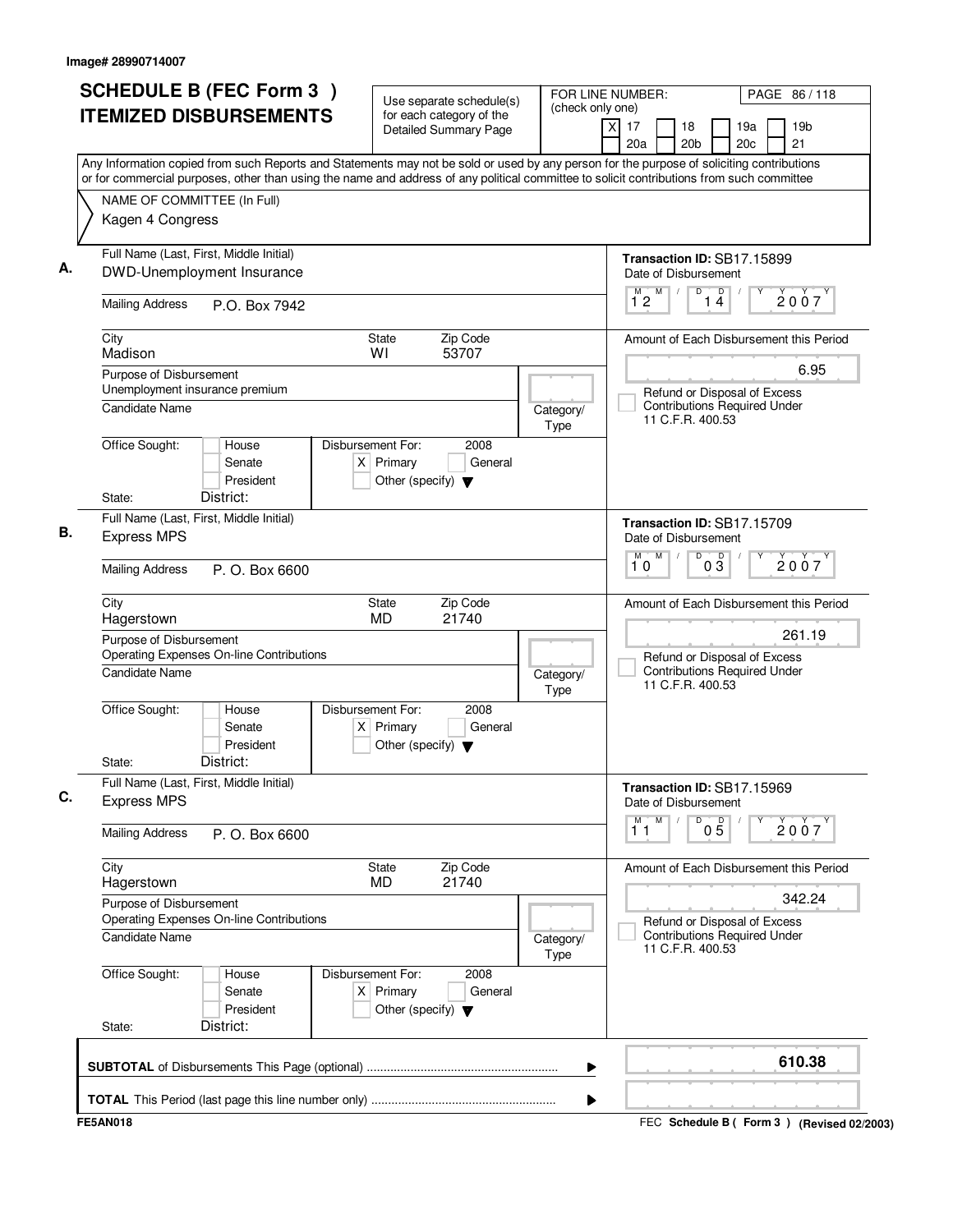|                           | <b>SCHEDULE B (FEC Form 3)</b><br><b>ITEMIZED DISBURSEMENTS</b>     | Use separate schedule(s)<br>for each category of the<br>Detailed Summary Page               |                   | FOR LINE NUMBER:<br>PAGE 87/118<br>(check only one)<br>19 <sub>b</sub><br>$\times$<br>17<br>18<br>19a                                                                            |
|---------------------------|---------------------------------------------------------------------|---------------------------------------------------------------------------------------------|-------------------|----------------------------------------------------------------------------------------------------------------------------------------------------------------------------------|
|                           |                                                                     |                                                                                             |                   | 20 <sub>b</sub><br>21<br>20a<br>20c<br>Any Information copied from such Reports and Statements may not be sold or used by any person for the purpose of soliciting contributions |
|                           | NAME OF COMMITTEE (In Full)<br>Kagen 4 Congress                     |                                                                                             |                   | or for commercial purposes, other than using the name and address of any political committee to solicit contributions from such committee                                        |
| <b>Express MPS</b>        | Full Name (Last, First, Middle Initial)                             |                                                                                             |                   | Transaction ID: SB17.16358<br>Date of Disbursement                                                                                                                               |
| <b>Mailing Address</b>    | P. O. Box 6600                                                      |                                                                                             |                   | D<br>$\overline{\mathsf{D}}$<br>M<br>М<br>2007<br>$1^{\circ}2$<br>0 <sub>4</sub>                                                                                                 |
| City<br>Hagerstown        |                                                                     | Zip Code<br>State<br><b>MD</b><br>21740                                                     |                   | Amount of Each Disbursement this Period                                                                                                                                          |
|                           | Purpose of Disbursement<br>Operating Expenses On-line Contributions |                                                                                             |                   | 252.62<br>Refund or Disposal of Excess                                                                                                                                           |
| Candidate Name            |                                                                     |                                                                                             | Category/<br>Type | <b>Contributions Required Under</b><br>11 C.F.R. 400.53                                                                                                                          |
| Office Sought:            | House<br>Senate<br>President                                        | Disbursement For:<br>2008<br>$X$ Primary<br>General<br>Other (specify) $\blacktriangledown$ |                   |                                                                                                                                                                                  |
| State:                    | District:<br>Full Name (Last, First, Middle Initial)                |                                                                                             |                   | Transaction ID: SB17.15524                                                                                                                                                       |
| FedEx                     |                                                                     |                                                                                             |                   | Date of Disbursement<br>D<br>M<br>M<br>08<br>2007                                                                                                                                |
| <b>Mailing Address</b>    | P. O. Box 94515                                                     |                                                                                             |                   | 10                                                                                                                                                                               |
| City<br>Palatine          |                                                                     | Zip Code<br><b>State</b><br>IL<br>60094                                                     |                   | Amount of Each Disbursement this Period                                                                                                                                          |
| Postage<br>Candidate Name | Purpose of Disbursement                                             |                                                                                             | Category/<br>Type | 39.94<br>Refund or Disposal of Excess<br><b>Contributions Required Under</b><br>11 C.F.R. 400.53                                                                                 |
| Office Sought:<br>State:  | House<br>Senate<br>President<br>District:                           | Disbursement For:<br>2008<br>$X$ Primary<br>General<br>Other (specify) $\blacktriangledown$ |                   |                                                                                                                                                                                  |
| FedEx                     | Full Name (Last, First, Middle Initial)                             |                                                                                             |                   | Transaction ID: SB17.15703<br>Date of Disbursement<br>M<br>D<br>M<br>$\sqrt{ }$                                                                                                  |
| <b>Mailing Address</b>    | P. O. Box 94515                                                     |                                                                                             |                   | 08<br>2007<br>11                                                                                                                                                                 |
| City<br>Palatine          |                                                                     | <b>State</b><br>Zip Code<br>60094<br>IL                                                     |                   | Amount of Each Disbursement this Period                                                                                                                                          |
| Postage<br>Candidate Name | Purpose of Disbursement                                             |                                                                                             | Category/<br>Type | 58.20<br>Refund or Disposal of Excess<br><b>Contributions Required Under</b><br>11 C.F.R. 400.53                                                                                 |
| Office Sought:<br>State:  | House<br>Senate<br>President<br>District:                           | Disbursement For:<br>2008<br>$X$ Primary<br>General<br>Other (specify) $\blacktriangledown$ |                   |                                                                                                                                                                                  |
|                           |                                                                     |                                                                                             |                   | 350.76                                                                                                                                                                           |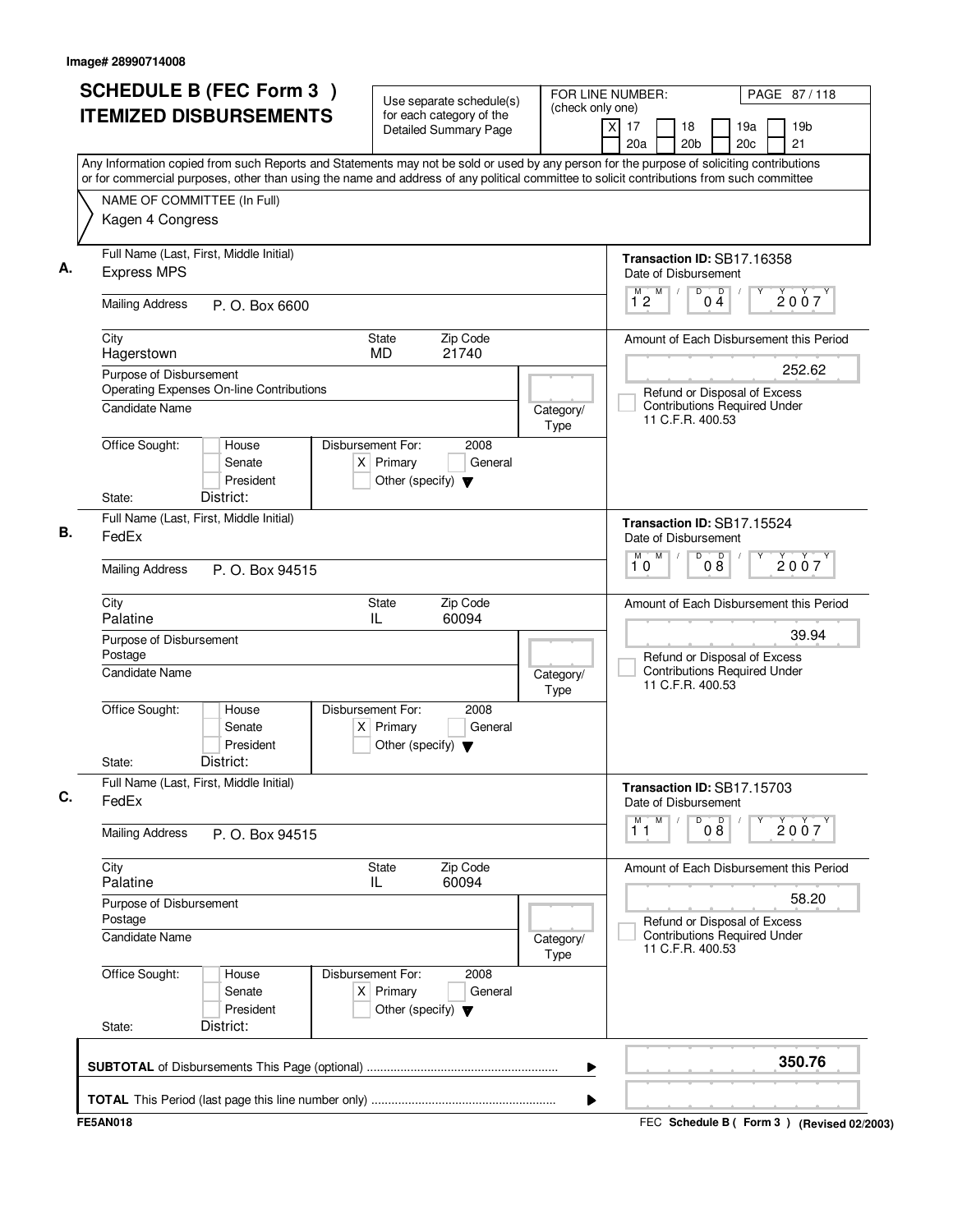| <b>SCHEDULE B (FEC Form 3)</b>                                                                                                                                                                                                                                                         | Use separate schedule(s)                                                                    | FOR LINE NUMBER:<br>(check only one) |                             |   | PAGE 88/118                                             |                      |            |  |                                             |
|----------------------------------------------------------------------------------------------------------------------------------------------------------------------------------------------------------------------------------------------------------------------------------------|---------------------------------------------------------------------------------------------|--------------------------------------|-----------------------------|---|---------------------------------------------------------|----------------------|------------|--|---------------------------------------------|
| <b>ITEMIZED DISBURSEMENTS</b>                                                                                                                                                                                                                                                          | for each category of the<br><b>Detailed Summary Page</b>                                    |                                      | $\overline{X}$<br>17<br>20a |   | 18<br>20 <sub>b</sub>                                   |                      | 19a<br>20c |  | 19 <sub>b</sub><br>21                       |
| Any Information copied from such Reports and Statements may not be sold or used by any person for the purpose of soliciting contributions<br>or for commercial purposes, other than using the name and address of any political committee to solicit contributions from such committee |                                                                                             |                                      |                             |   |                                                         |                      |            |  |                                             |
| NAME OF COMMITTEE (In Full)                                                                                                                                                                                                                                                            |                                                                                             |                                      |                             |   |                                                         |                      |            |  |                                             |
| Kagen 4 Congress                                                                                                                                                                                                                                                                       |                                                                                             |                                      |                             |   |                                                         |                      |            |  |                                             |
| Full Name (Last, First, Middle Initial)<br>Kenneth E. Flood, Jr.                                                                                                                                                                                                                       |                                                                                             |                                      |                             |   | Transaction ID: SB17.15676<br>Date of Disbursement      |                      |            |  |                                             |
| <b>Mailing Address</b><br>802 W. Prospect Ave.                                                                                                                                                                                                                                         |                                                                                             |                                      | M<br>10                     |   | M<br>D                                                  | p<br>$3\overline{1}$ |            |  | 2007                                        |
| City<br>Appleton                                                                                                                                                                                                                                                                       | Zip Code<br><b>State</b><br>WI<br>54914                                                     |                                      |                             |   |                                                         |                      |            |  | Amount of Each Disbursement this Period     |
| Purpose of Disbursement<br><b>Staff Salary</b>                                                                                                                                                                                                                                         |                                                                                             |                                      |                             |   | Refund or Disposal of Excess                            |                      |            |  | 523.89                                      |
| Candidate Name                                                                                                                                                                                                                                                                         |                                                                                             | Category/<br>Type                    |                             |   | <b>Contributions Required Under</b><br>11 C.F.R. 400.53 |                      |            |  |                                             |
| Office Sought:<br>House<br>Senate<br>President<br>District:                                                                                                                                                                                                                            | Disbursement For:<br>2008<br>$X$ Primary<br>General<br>Other (specify) $\blacktriangledown$ |                                      |                             |   |                                                         |                      |            |  |                                             |
| State:<br>Full Name (Last, First, Middle Initial)                                                                                                                                                                                                                                      |                                                                                             |                                      |                             |   |                                                         |                      |            |  |                                             |
| Kenneth E. Flood, Jr.                                                                                                                                                                                                                                                                  |                                                                                             |                                      | м                           | M | Transaction ID: SB17.15887<br>Date of Disbursement<br>D |                      |            |  |                                             |
| <b>Mailing Address</b><br>802 W. Prospect Ave.                                                                                                                                                                                                                                         |                                                                                             |                                      | 11                          |   |                                                         | $30^{\circ}$         |            |  | 2007                                        |
| City<br>Appleton                                                                                                                                                                                                                                                                       | Zip Code<br>State<br>54914<br>W١                                                            |                                      |                             |   |                                                         |                      |            |  | Amount of Each Disbursement this Period     |
| Purpose of Disbursement<br><b>Staff Salary</b>                                                                                                                                                                                                                                         |                                                                                             |                                      |                             |   | Refund or Disposal of Excess                            |                      |            |  | 523.88                                      |
| Candidate Name                                                                                                                                                                                                                                                                         |                                                                                             | Category/<br>Type                    |                             |   | <b>Contributions Required Under</b><br>11 C.F.R. 400.53 |                      |            |  |                                             |
| Office Sought:<br>House<br>Senate<br>President<br>District:<br>State:                                                                                                                                                                                                                  | Disbursement For:<br>2008<br>$X$ Primary<br>General<br>Other (specify) $\blacktriangledown$ |                                      |                             |   |                                                         |                      |            |  |                                             |
| Full Name (Last, First, Middle Initial)<br>Kenneth E. Flood, Jr.                                                                                                                                                                                                                       |                                                                                             |                                      |                             |   | Transaction ID: SB17.16169<br>Date of Disbursement      |                      |            |  |                                             |
| <b>Mailing Address</b><br>802 W. Prospect Ave.                                                                                                                                                                                                                                         |                                                                                             |                                      | $1^{M}2$                    | M |                                                         | $\overline{31}$      | Υ          |  | 2007                                        |
| City<br>Appleton                                                                                                                                                                                                                                                                       | State<br>Zip Code<br>WI<br>54914                                                            |                                      |                             |   |                                                         |                      |            |  | Amount of Each Disbursement this Period     |
| Purpose of Disbursement<br>Staff Salary                                                                                                                                                                                                                                                |                                                                                             |                                      |                             |   | Refund or Disposal of Excess                            |                      |            |  | 523.89                                      |
| Candidate Name                                                                                                                                                                                                                                                                         |                                                                                             | Category/<br>Type                    |                             |   | <b>Contributions Required Under</b><br>11 C.F.R. 400.53 |                      |            |  |                                             |
| Office Sought:<br>House<br>Senate<br>President<br>District:<br>State:                                                                                                                                                                                                                  | Disbursement For:<br>2008<br>$X$ Primary<br>General<br>Other (specify) $\blacktriangledown$ |                                      |                             |   |                                                         |                      |            |  |                                             |
|                                                                                                                                                                                                                                                                                        |                                                                                             | ▶                                    |                             |   |                                                         |                      |            |  | 1571.66                                     |
|                                                                                                                                                                                                                                                                                        |                                                                                             | ▶                                    |                             |   |                                                         |                      |            |  |                                             |
| <b>FE5AN018</b>                                                                                                                                                                                                                                                                        |                                                                                             |                                      |                             |   |                                                         |                      |            |  | FEC Schedule B ( Form 3 ) (Revised 02/2003) |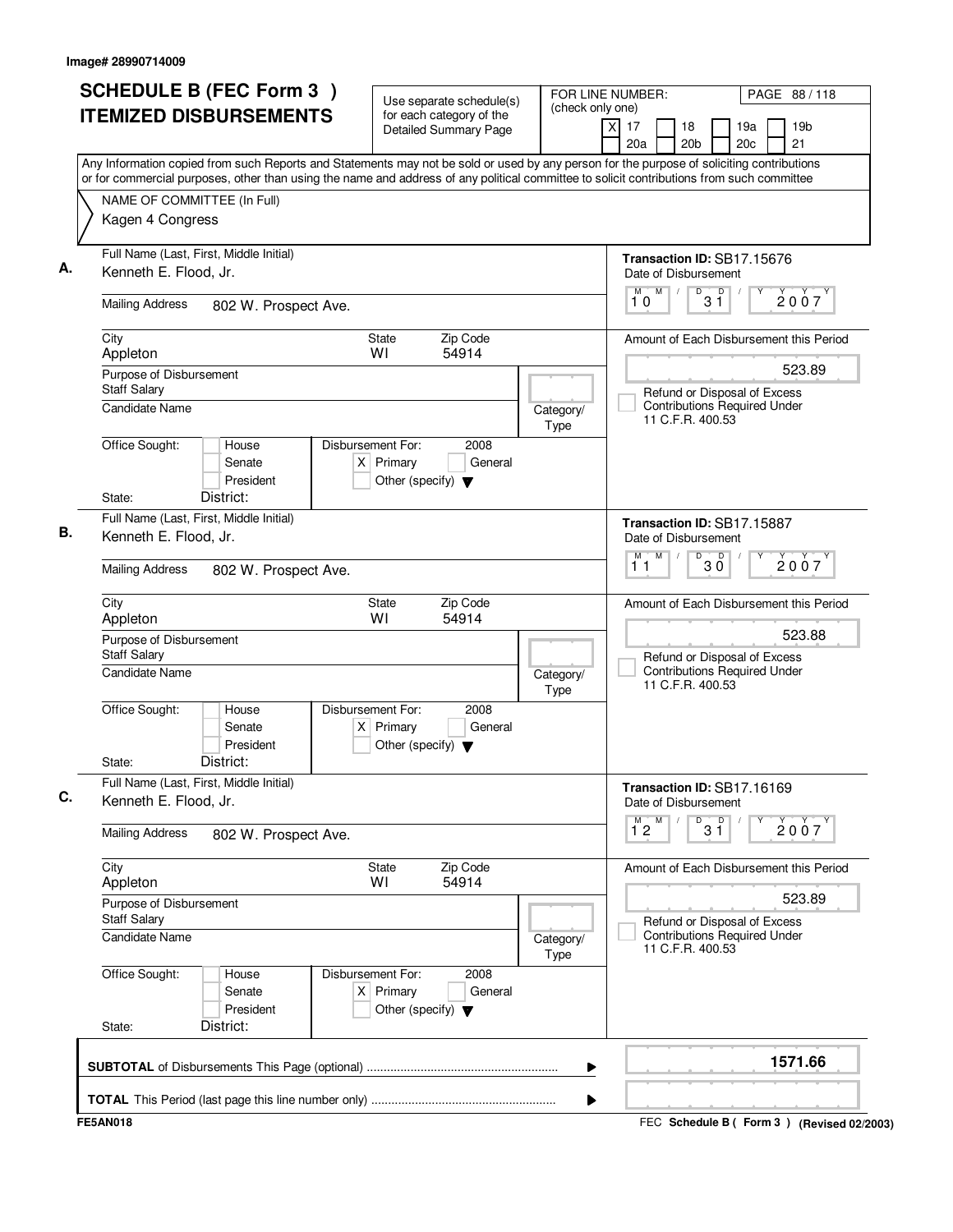|                                                            | <b>ITEMIZED DISBURSEMENTS</b>             |                                                                                             |                   | (check only one)                                                                                                                                                                                                                                                                       |
|------------------------------------------------------------|-------------------------------------------|---------------------------------------------------------------------------------------------|-------------------|----------------------------------------------------------------------------------------------------------------------------------------------------------------------------------------------------------------------------------------------------------------------------------------|
|                                                            |                                           | for each category of the<br>Detailed Summary Page                                           |                   | 19 <sub>b</sub><br>17<br>18<br>19a<br>X<br>20a<br>20 <sub>b</sub><br>20c<br>21                                                                                                                                                                                                         |
|                                                            |                                           |                                                                                             |                   | Any Information copied from such Reports and Statements may not be sold or used by any person for the purpose of soliciting contributions<br>or for commercial purposes, other than using the name and address of any political committee to solicit contributions from such committee |
| NAME OF COMMITTEE (In Full)                                |                                           |                                                                                             |                   |                                                                                                                                                                                                                                                                                        |
| Kagen 4 Congress                                           |                                           |                                                                                             |                   |                                                                                                                                                                                                                                                                                        |
| Full Name (Last, First, Middle Initial)<br>Global Crossing |                                           |                                                                                             |                   | Transaction ID: SB17.15518<br>Date of Disbursement                                                                                                                                                                                                                                     |
| <b>Mailing Address</b>                                     | PO Box 741276                             |                                                                                             |                   | M<br>D<br>D<br>M<br>2007<br>08<br>10                                                                                                                                                                                                                                                   |
| City<br>Cincinnati                                         |                                           | State<br>Zip Code<br>45274<br>OH.                                                           |                   | Amount of Each Disbursement this Period                                                                                                                                                                                                                                                |
| Purpose of Disbursement                                    |                                           |                                                                                             |                   | 47.60                                                                                                                                                                                                                                                                                  |
| Utilities: Telephone<br>Candidate Name                     |                                           |                                                                                             | Category/<br>Type | Refund or Disposal of Excess<br><b>Contributions Required Under</b><br>11 C.F.R. 400.53                                                                                                                                                                                                |
| Office Sought:<br>State:                                   | House<br>Senate<br>President<br>District: | Disbursement For:<br>2008<br>$X$ Primary<br>General<br>Other (specify) $\blacktriangledown$ |                   |                                                                                                                                                                                                                                                                                        |
| Full Name (Last, First, Middle Initial)                    |                                           |                                                                                             |                   |                                                                                                                                                                                                                                                                                        |
| Global Crossing                                            |                                           |                                                                                             |                   | Transaction ID: SB17.15702<br>Date of Disbursement<br>$\overline{D}$<br>M<br>D<br>М                                                                                                                                                                                                    |
| <b>Mailing Address</b>                                     | PO Box 741276                             |                                                                                             |                   | 2007<br>$0\bar{8}$<br>11                                                                                                                                                                                                                                                               |
| City<br>Cincinnati                                         |                                           | <b>State</b><br>Zip Code<br>OH.<br>45274                                                    |                   | Amount of Each Disbursement this Period                                                                                                                                                                                                                                                |
| Purpose of Disbursement<br>Untilities: Telephone           |                                           |                                                                                             |                   | 40.23<br>Refund or Disposal of Excess                                                                                                                                                                                                                                                  |
| Candidate Name                                             |                                           |                                                                                             | Category/<br>Type | <b>Contributions Required Under</b><br>11 C.F.R. 400.53                                                                                                                                                                                                                                |
| Office Sought:                                             | House<br>Senate<br>President              | Disbursement For:<br>2008<br>$X$ Primary<br>General<br>Other (specify) $\blacktriangledown$ |                   |                                                                                                                                                                                                                                                                                        |
| State:                                                     | District:                                 |                                                                                             |                   |                                                                                                                                                                                                                                                                                        |
| Full Name (Last, First, Middle Initial)<br>Global Crossing |                                           |                                                                                             |                   | Transaction ID: SB17.15895<br>Date of Disbursement<br>M<br>D                                                                                                                                                                                                                           |
| <b>Mailing Address</b>                                     | PO Box 741276                             |                                                                                             |                   | $\overline{1}$ $\overline{0}$<br>$\overline{1}^M$ 2<br>2007                                                                                                                                                                                                                            |
| City<br>Cincinnati                                         |                                           | <b>State</b><br>Zip Code<br><b>OH</b><br>45274                                              |                   | Amount of Each Disbursement this Period                                                                                                                                                                                                                                                |
| Purpose of Disbursement<br>Utilities: Telephone            |                                           |                                                                                             |                   | 35.15<br>Refund or Disposal of Excess                                                                                                                                                                                                                                                  |
| <b>Candidate Name</b>                                      |                                           |                                                                                             | Category/<br>Type | <b>Contributions Required Under</b><br>11 C.F.R. 400.53                                                                                                                                                                                                                                |
| Office Sought:                                             | House<br>Senate<br>President              | Disbursement For:<br>Primary<br>General<br>Other (specify) $\blacktriangledown$             |                   |                                                                                                                                                                                                                                                                                        |
| State:                                                     | District:                                 |                                                                                             |                   |                                                                                                                                                                                                                                                                                        |
|                                                            |                                           |                                                                                             | ▶                 | 122.98                                                                                                                                                                                                                                                                                 |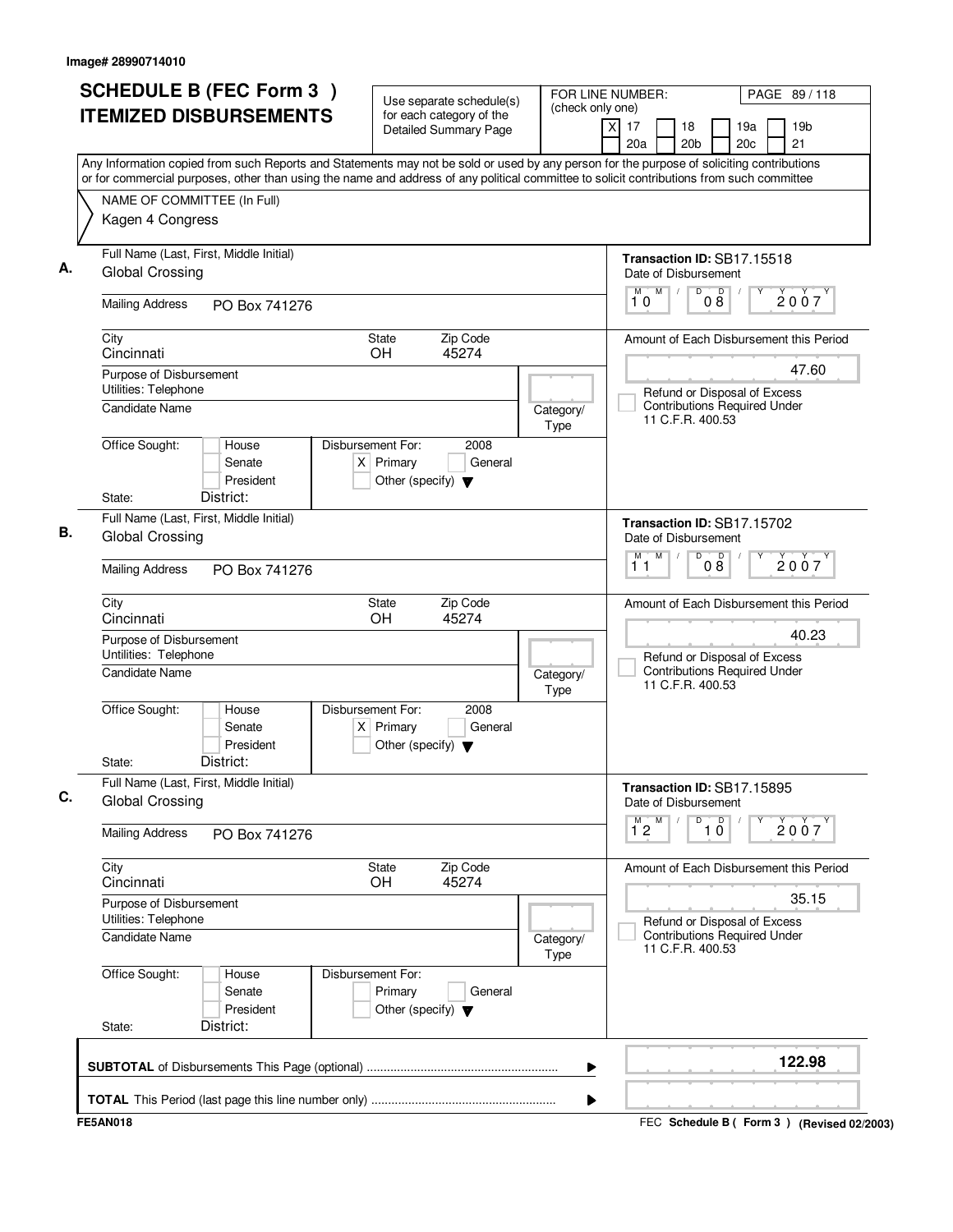|                                                                | <b>SCHEDULE B (FEC Form 3)</b>                                                                                                                                                                                                                                                         |                                                                          | Use separate schedule(s)                                 | (check only one)  | FOR LINE NUMBER:                                                                        | PAGE 90/118                                                         |
|----------------------------------------------------------------|----------------------------------------------------------------------------------------------------------------------------------------------------------------------------------------------------------------------------------------------------------------------------------------|--------------------------------------------------------------------------|----------------------------------------------------------|-------------------|-----------------------------------------------------------------------------------------|---------------------------------------------------------------------|
|                                                                | <b>ITEMIZED DISBURSEMENTS</b>                                                                                                                                                                                                                                                          |                                                                          | for each category of the<br><b>Detailed Summary Page</b> |                   | $\times$<br>17<br>18<br>20a<br>20 <sub>b</sub>                                          | 19a<br>19b<br>20c<br>21                                             |
|                                                                | Any Information copied from such Reports and Statements may not be sold or used by any person for the purpose of soliciting contributions<br>or for commercial purposes, other than using the name and address of any political committee to solicit contributions from such committee |                                                                          |                                                          |                   |                                                                                         |                                                                     |
| NAME OF COMMITTEE (In Full)                                    |                                                                                                                                                                                                                                                                                        |                                                                          |                                                          |                   |                                                                                         |                                                                     |
| Kagen 4 Congress                                               |                                                                                                                                                                                                                                                                                        |                                                                          |                                                          |                   |                                                                                         |                                                                     |
| Full Name (Last, First, Middle Initial)<br><b>Todd Grocki</b>  |                                                                                                                                                                                                                                                                                        |                                                                          |                                                          |                   | Transaction ID: SB17.15502<br>Date of Disbursement                                      |                                                                     |
| <b>Mailing Address</b>                                         | 2288 Margarita Dr.                                                                                                                                                                                                                                                                     |                                                                          |                                                          |                   | D<br>M<br>M<br>$0\overline{3}$<br>10                                                    | 2007                                                                |
| City<br>Lady Lake                                              |                                                                                                                                                                                                                                                                                        | <b>State</b><br>FL.                                                      | Zip Code<br>32159                                        |                   |                                                                                         | Amount of Each Disbursement this Period                             |
| Purpose of Disbursement                                        |                                                                                                                                                                                                                                                                                        |                                                                          |                                                          |                   |                                                                                         | 1667.27                                                             |
| Reimbursed expenses<br>Candidate Name                          |                                                                                                                                                                                                                                                                                        |                                                                          |                                                          | Category/<br>Type | 11 C.F.R. 400.53                                                                        | Refund or Disposal of Excess<br><b>Contributions Required Under</b> |
| Office Sought:                                                 | House<br>Senate<br>President                                                                                                                                                                                                                                                           | Disbursement For:<br>$X$ Primary<br>Other (specify) $\blacktriangledown$ | 2008<br>General                                          |                   |                                                                                         |                                                                     |
| State:                                                         | District:                                                                                                                                                                                                                                                                              |                                                                          |                                                          |                   |                                                                                         |                                                                     |
| Full Name (Last, First, Middle Initial)                        | Postmaster - Appleton, WI 54911                                                                                                                                                                                                                                                        |                                                                          |                                                          |                   | <b>Transaction ID: SB17.15502.0</b><br>Date of Disbursement<br>$\overline{D}$<br>M<br>M |                                                                     |
| <b>Mailing Address</b>                                         | 410 W. Franklin Street                                                                                                                                                                                                                                                                 |                                                                          |                                                          |                   | $0\frac{D}{3}$<br>10                                                                    | 2007                                                                |
| City<br>Appleton                                               |                                                                                                                                                                                                                                                                                        | State<br>WI                                                              | Zip Code<br>54911                                        |                   |                                                                                         | Amount of Each Disbursement this Period                             |
| Purpose of Disbursement<br>Postage                             |                                                                                                                                                                                                                                                                                        |                                                                          |                                                          |                   |                                                                                         | 1271.00<br>Refund or Disposal of Excess                             |
| Candidate Name                                                 |                                                                                                                                                                                                                                                                                        |                                                                          |                                                          | Category/<br>Type | 11 C.F.R. 400.53<br>[MEMO ITEM]                                                         | <b>Contributions Required Under</b>                                 |
| Office Sought:                                                 | House<br>Senate<br>President                                                                                                                                                                                                                                                           | Disbursement For:<br>$X$ Primary<br>Other (specify) $\blacktriangledown$ | 2008<br>General                                          |                   |                                                                                         |                                                                     |
| State:                                                         | District:                                                                                                                                                                                                                                                                              |                                                                          |                                                          |                   |                                                                                         |                                                                     |
| Full Name (Last, First, Middle Initial)<br><b>Office Depot</b> |                                                                                                                                                                                                                                                                                        |                                                                          |                                                          |                   | Transaction ID: SB17.15502.1<br>Date of Disbursement                                    |                                                                     |
| <b>Mailing Address</b>                                         | 2700 W. College Ave.                                                                                                                                                                                                                                                                   |                                                                          |                                                          |                   | D<br>M<br>M<br>$0^{\circ}$<br>10                                                        | Υ<br>2007                                                           |
| City<br>Appleton                                               |                                                                                                                                                                                                                                                                                        | State<br>WI                                                              | Zip Code<br>54914                                        |                   |                                                                                         | Amount of Each Disbursement this Period                             |
| Purpose of Disbursement<br>Office Depot                        |                                                                                                                                                                                                                                                                                        |                                                                          |                                                          |                   |                                                                                         | 269.68<br>Refund or Disposal of Excess                              |
| Candidate Name                                                 |                                                                                                                                                                                                                                                                                        |                                                                          |                                                          | Category/<br>Type | 11 C.F.R. 400.53<br>[MEMO ITEM]                                                         | <b>Contributions Required Under</b>                                 |
| Office Sought:                                                 | House<br>Senate<br>President                                                                                                                                                                                                                                                           | Disbursement For:<br>$X$ Primary<br>Other (specify) $\blacktriangledown$ | 2008<br>General                                          |                   |                                                                                         |                                                                     |
| State:                                                         | District:                                                                                                                                                                                                                                                                              |                                                                          |                                                          |                   |                                                                                         |                                                                     |
|                                                                |                                                                                                                                                                                                                                                                                        |                                                                          |                                                          | ▶                 |                                                                                         | 1667.27                                                             |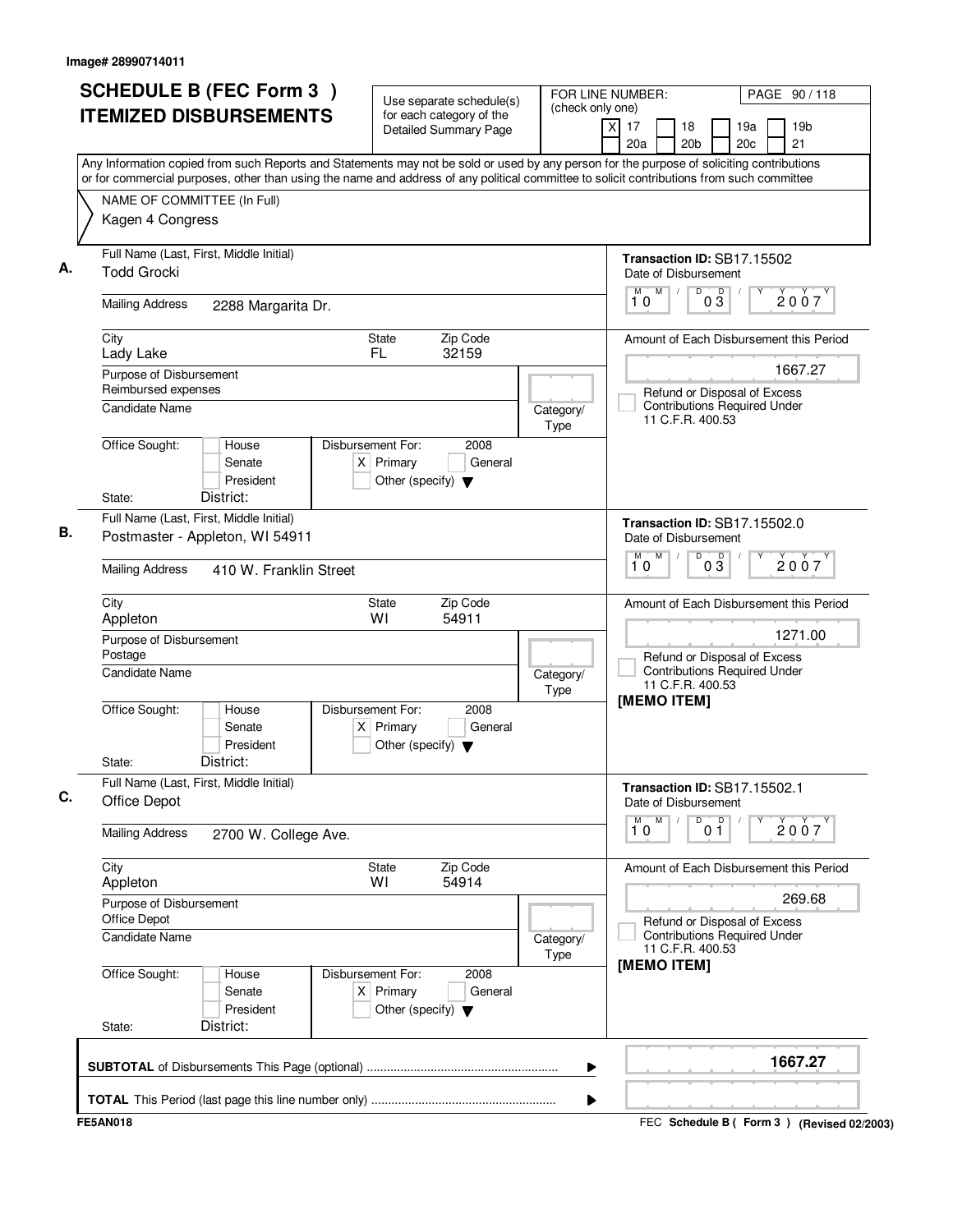|                                                               | <b>SCHEDULE B (FEC Form 3)</b>                                                                                                                                                                                                                                                         |                                  | Use separate schedule(s)                                 | FOR LINE NUMBER:<br>(check only one) |                                                                | PAGE 91 / 118                                                       |
|---------------------------------------------------------------|----------------------------------------------------------------------------------------------------------------------------------------------------------------------------------------------------------------------------------------------------------------------------------------|----------------------------------|----------------------------------------------------------|--------------------------------------|----------------------------------------------------------------|---------------------------------------------------------------------|
|                                                               | <b>ITEMIZED DISBURSEMENTS</b>                                                                                                                                                                                                                                                          |                                  | for each category of the<br><b>Detailed Summary Page</b> |                                      | $\times$<br>17<br>18<br>20a<br>20 <sub>b</sub>                 | 19a<br>19b<br>20c<br>21                                             |
|                                                               | Any Information copied from such Reports and Statements may not be sold or used by any person for the purpose of soliciting contributions<br>or for commercial purposes, other than using the name and address of any political committee to solicit contributions from such committee |                                  |                                                          |                                      |                                                                |                                                                     |
| NAME OF COMMITTEE (In Full)                                   |                                                                                                                                                                                                                                                                                        |                                  |                                                          |                                      |                                                                |                                                                     |
| Kagen 4 Congress                                              |                                                                                                                                                                                                                                                                                        |                                  |                                                          |                                      |                                                                |                                                                     |
|                                                               |                                                                                                                                                                                                                                                                                        |                                  |                                                          |                                      |                                                                |                                                                     |
| <b>Todd Grocki</b>                                            | Full Name (Last, First, Middle Initial)                                                                                                                                                                                                                                                |                                  |                                                          |                                      | Transaction ID: SB17.15677<br>Date of Disbursement             |                                                                     |
| <b>Mailing Address</b>                                        | 2288 Margarita Dr.                                                                                                                                                                                                                                                                     |                                  |                                                          |                                      | M<br>M<br>D<br>31<br>10                                        | D<br>2007                                                           |
| City<br>Lady Lake                                             |                                                                                                                                                                                                                                                                                        | <b>State</b><br>FL.              | Zip Code<br>32159                                        |                                      |                                                                | Amount of Each Disbursement this Period                             |
| Purpose of Disbursement                                       |                                                                                                                                                                                                                                                                                        |                                  |                                                          |                                      |                                                                | 2411.94                                                             |
| <b>Staff Salary</b><br><b>Candidate Name</b>                  |                                                                                                                                                                                                                                                                                        |                                  |                                                          | Category/<br>Type                    | 11 C.F.R. 400.53                                               | Refund or Disposal of Excess<br><b>Contributions Required Under</b> |
| Office Sought:                                                | House<br>Senate<br>President                                                                                                                                                                                                                                                           | Disbursement For:<br>$X$ Primary | 2008<br>General<br>Other (specify) $\blacktriangledown$  |                                      |                                                                |                                                                     |
| State:                                                        | District:                                                                                                                                                                                                                                                                              |                                  |                                                          |                                      |                                                                |                                                                     |
| <b>Todd Grocki</b>                                            | Full Name (Last, First, Middle Initial)                                                                                                                                                                                                                                                |                                  |                                                          |                                      | Transaction ID: SB17.15699<br>Date of Disbursement             |                                                                     |
| <b>Mailing Address</b>                                        | 2288 Margarita Dr.                                                                                                                                                                                                                                                                     |                                  |                                                          |                                      | M<br>$\overline{D}$<br>M<br>08<br>11                           | D<br>2007                                                           |
| City<br>Lady Lake                                             |                                                                                                                                                                                                                                                                                        | State<br>FL                      | Zip Code<br>32159                                        |                                      |                                                                | Amount of Each Disbursement this Period                             |
| Purpose of Disbursement<br>Airline Ticket paid by Credit Card |                                                                                                                                                                                                                                                                                        |                                  |                                                          |                                      |                                                                | 421.60<br>Refund or Disposal of Excess                              |
| <b>Candidate Name</b>                                         |                                                                                                                                                                                                                                                                                        |                                  |                                                          | Category/<br>Type                    | 11 C.F.R. 400.53                                               | <b>Contributions Required Under</b>                                 |
| Office Sought:                                                | House<br>Senate<br>President                                                                                                                                                                                                                                                           | Disbursement For:<br>$X$ Primary | 2008<br>General<br>Other (specify) $\blacktriangledown$  |                                      |                                                                |                                                                     |
| State:                                                        | District:                                                                                                                                                                                                                                                                              |                                  |                                                          |                                      |                                                                |                                                                     |
| <b>Todd Grocki</b>                                            | Full Name (Last, First, Middle Initial)                                                                                                                                                                                                                                                |                                  |                                                          |                                      | Transaction ID: SB17.15722<br>Date of Disbursement             |                                                                     |
| <b>Mailing Address</b>                                        | 2288 Margarita Dr.                                                                                                                                                                                                                                                                     |                                  |                                                          |                                      | D<br>$\overline{1}^M$ $\overline{1}$<br>M<br>$\overline{1\,5}$ | Υ<br>2007                                                           |
| City<br>Lady Lake                                             |                                                                                                                                                                                                                                                                                        | State<br>FL.                     | Zip Code<br>32159                                        |                                      |                                                                | Amount of Each Disbursement this Period                             |
| Purpose of Disbursement<br><b>Dallas Event</b>                |                                                                                                                                                                                                                                                                                        |                                  |                                                          |                                      |                                                                | 739.73<br>Refund or Disposal of Excess                              |
| <b>Candidate Name</b>                                         |                                                                                                                                                                                                                                                                                        |                                  |                                                          | Category/<br>Type                    | 11 C.F.R. 400.53                                               | <b>Contributions Required Under</b>                                 |
| Office Sought:                                                | House<br>Senate<br>President                                                                                                                                                                                                                                                           | Disbursement For:<br>$X$ Primary | 2008<br>General<br>Other (specify) $\blacktriangledown$  |                                      |                                                                |                                                                     |
| State:                                                        | District:                                                                                                                                                                                                                                                                              |                                  |                                                          |                                      |                                                                |                                                                     |
|                                                               |                                                                                                                                                                                                                                                                                        |                                  |                                                          |                                      |                                                                |                                                                     |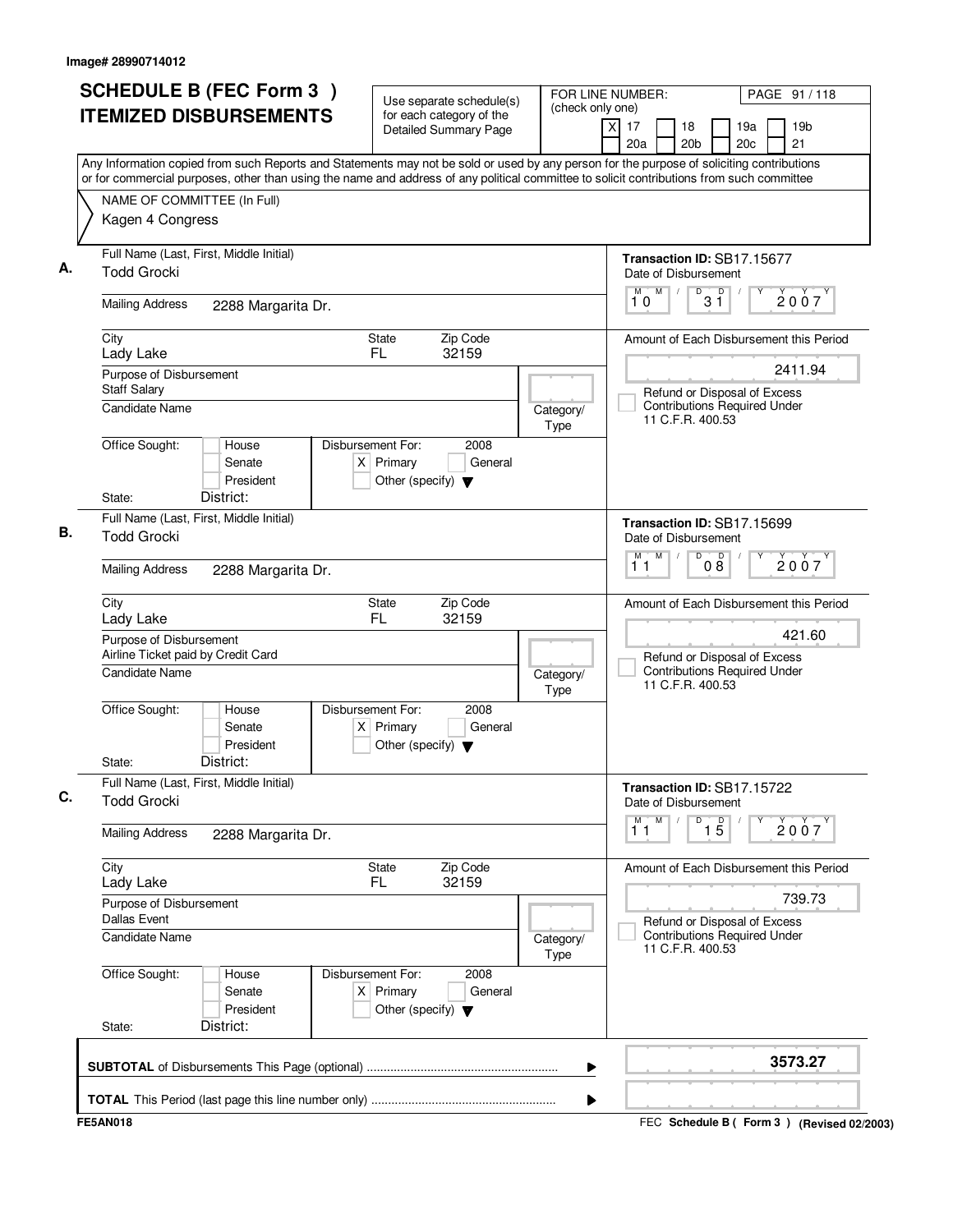|                                                                                                                                                                                                                                                                                        | <b>SCHEDULE B (FEC Form 3)</b>                | Use separate schedule(s)                                 | (check only one)  | FOR LINE NUMBER:                                                                        | PAGE 92/118                                     |
|----------------------------------------------------------------------------------------------------------------------------------------------------------------------------------------------------------------------------------------------------------------------------------------|-----------------------------------------------|----------------------------------------------------------|-------------------|-----------------------------------------------------------------------------------------|-------------------------------------------------|
| <b>ITEMIZED DISBURSEMENTS</b>                                                                                                                                                                                                                                                          |                                               | for each category of the<br><b>Detailed Summary Page</b> |                   | χI<br>17<br>18<br>20a<br>20 <sub>b</sub>                                                | 19a<br>19 <sub>b</sub><br>20 <sub>c</sub><br>21 |
| Any Information copied from such Reports and Statements may not be sold or used by any person for the purpose of soliciting contributions<br>or for commercial purposes, other than using the name and address of any political committee to solicit contributions from such committee |                                               |                                                          |                   |                                                                                         |                                                 |
| NAME OF COMMITTEE (In Full)                                                                                                                                                                                                                                                            |                                               |                                                          |                   |                                                                                         |                                                 |
| Kagen 4 Congress                                                                                                                                                                                                                                                                       |                                               |                                                          |                   |                                                                                         |                                                 |
| Full Name (Last, First, Middle Initial)<br><b>Todd Grocki</b>                                                                                                                                                                                                                          |                                               |                                                          |                   | Transaction ID: SB17.15888<br>Date of Disbursement                                      |                                                 |
| <b>Mailing Address</b>                                                                                                                                                                                                                                                                 | 2288 Margarita Dr.                            |                                                          |                   | M<br>D<br>M<br>$30^{\circ}$<br>11                                                       | 2007                                            |
| City<br>Lady Lake                                                                                                                                                                                                                                                                      | State<br>FL.                                  | Zip Code<br>32159                                        |                   | Amount of Each Disbursement this Period                                                 |                                                 |
| Purpose of Disbursement                                                                                                                                                                                                                                                                |                                               |                                                          |                   |                                                                                         | 2411.93                                         |
| <b>Staff Salary</b><br>Candidate Name                                                                                                                                                                                                                                                  |                                               |                                                          | Category/<br>Type | Refund or Disposal of Excess<br><b>Contributions Required Under</b><br>11 C.F.R. 400.53 |                                                 |
| Office Sought:<br>House<br>Senate<br>District:<br>State:                                                                                                                                                                                                                               | Disbursement For:<br>$X$ Primary<br>President | 2008<br>General<br>Other (specify) $\blacktriangledown$  |                   |                                                                                         |                                                 |
|                                                                                                                                                                                                                                                                                        |                                               |                                                          |                   |                                                                                         |                                                 |
| Full Name (Last, First, Middle Initial)<br><b>Todd Grocki</b>                                                                                                                                                                                                                          |                                               |                                                          |                   | Transaction ID: SB17.16170<br>Date of Disbursement                                      |                                                 |
| <b>Mailing Address</b>                                                                                                                                                                                                                                                                 | 2288 Margarita Dr.                            |                                                          |                   | D<br>M<br>M<br>$3^{\circ}$<br>12                                                        | 2007                                            |
| City<br>Lady Lake                                                                                                                                                                                                                                                                      | <b>State</b><br>FL                            | Zip Code<br>32159                                        |                   | Amount of Each Disbursement this Period                                                 |                                                 |
| Purpose of Disbursement<br><b>Staff Salary</b>                                                                                                                                                                                                                                         |                                               |                                                          |                   | Refund or Disposal of Excess                                                            | 2411.94                                         |
| <b>Candidate Name</b>                                                                                                                                                                                                                                                                  |                                               |                                                          | Category/<br>Type | <b>Contributions Required Under</b><br>11 C.F.R. 400.53                                 |                                                 |
| Office Sought:<br>House<br>Senate                                                                                                                                                                                                                                                      | Disbursement For:<br>$X$ Primary<br>President | 2008<br>General<br>Other (specify) $\blacktriangledown$  |                   |                                                                                         |                                                 |
| District:<br>State:                                                                                                                                                                                                                                                                    |                                               |                                                          |                   |                                                                                         |                                                 |
| Full Name (Last, First, Middle Initial)<br>Hogensen Strategies Group LLC                                                                                                                                                                                                               |                                               |                                                          |                   | Transaction ID: SB17.15512<br>Date of Disbursement                                      |                                                 |
| <b>Mailing Address</b>                                                                                                                                                                                                                                                                 | 3029 S. Superior St                           |                                                          |                   | M<br>M<br>D<br>0 <sup>0</sup><br>10                                                     | 2007                                            |
| City<br>Milwaukee                                                                                                                                                                                                                                                                      | State<br>WI                                   | Zip Code<br>53207                                        |                   | Amount of Each Disbursement this Period                                                 |                                                 |
| Purpose of Disbursement<br><b>Financial Consulting</b>                                                                                                                                                                                                                                 |                                               |                                                          |                   | Refund or Disposal of Excess                                                            | 1000.00                                         |
| <b>Candidate Name</b>                                                                                                                                                                                                                                                                  |                                               |                                                          | Category/<br>Type | <b>Contributions Required Under</b><br>11 C.F.R. 400.53                                 |                                                 |
| Office Sought:<br>House<br>Senate                                                                                                                                                                                                                                                      | Disbursement For:<br>$X$ Primary<br>President | 2008<br>General<br>Other (specify) $\blacktriangledown$  |                   |                                                                                         |                                                 |
| District:<br>State:                                                                                                                                                                                                                                                                    |                                               |                                                          |                   |                                                                                         |                                                 |
|                                                                                                                                                                                                                                                                                        |                                               |                                                          | ▶                 |                                                                                         | 5823.87                                         |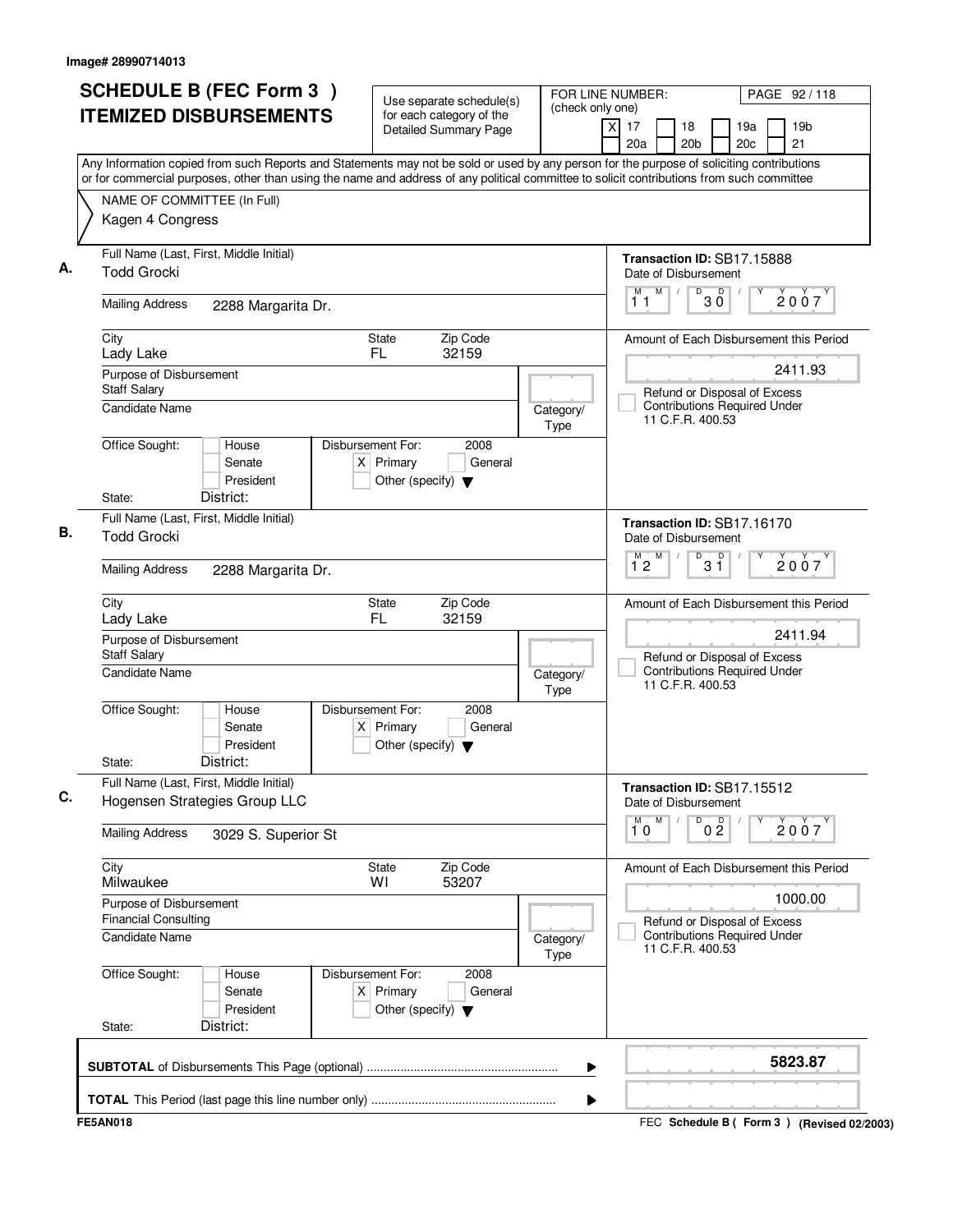|                                                                                 |                                                                                                                                                                                                                                                                                        | Use separate schedule(s)                                                                    | FOR LINE NUMBER:<br>(check only one) |                   |                         |                                   | PAGE 93 / 118                                                       |         |                 |
|---------------------------------------------------------------------------------|----------------------------------------------------------------------------------------------------------------------------------------------------------------------------------------------------------------------------------------------------------------------------------------|---------------------------------------------------------------------------------------------|--------------------------------------|-------------------|-------------------------|-----------------------------------|---------------------------------------------------------------------|---------|-----------------|
|                                                                                 | <b>ITEMIZED DISBURSEMENTS</b>                                                                                                                                                                                                                                                          | for each category of the<br><b>Detailed Summary Page</b>                                    |                                      |                   | $\times$<br>17<br>20a   | 18<br>20 <sub>b</sub>             | 19a<br>20c                                                          | 21      | 19 <sub>b</sub> |
|                                                                                 | Any Information copied from such Reports and Statements may not be sold or used by any person for the purpose of soliciting contributions<br>or for commercial purposes, other than using the name and address of any political committee to solicit contributions from such committee |                                                                                             |                                      |                   |                         |                                   |                                                                     |         |                 |
| NAME OF COMMITTEE (In Full)                                                     |                                                                                                                                                                                                                                                                                        |                                                                                             |                                      |                   |                         |                                   |                                                                     |         |                 |
| Kagen 4 Congress                                                                |                                                                                                                                                                                                                                                                                        |                                                                                             |                                      |                   |                         |                                   |                                                                     |         |                 |
| Full Name (Last, First, Middle Initial)                                         | Hogensen Strategies Group LLC                                                                                                                                                                                                                                                          |                                                                                             |                                      |                   |                         | Date of Disbursement              | Transaction ID: SB17.15643                                          |         |                 |
| <b>Mailing Address</b>                                                          | 3029 S. Superior St                                                                                                                                                                                                                                                                    |                                                                                             |                                      |                   | M<br>10                 | M<br>$\overline{D}$<br>$\sqrt{ }$ | $2\overline{6}$                                                     |         | 2007            |
| City<br>Milwaukee                                                               |                                                                                                                                                                                                                                                                                        | Zip Code<br><b>State</b><br>WI<br>53207                                                     |                                      |                   |                         |                                   | Amount of Each Disbursement this Period                             |         |                 |
| Purpose of Disbursement                                                         |                                                                                                                                                                                                                                                                                        |                                                                                             |                                      |                   |                         |                                   |                                                                     |         | 1000.00         |
| <b>Financial Consultant</b><br><b>Candidate Name</b>                            |                                                                                                                                                                                                                                                                                        |                                                                                             |                                      | Category/<br>Type |                         | 11 C.F.R. 400.53                  | Refund or Disposal of Excess<br><b>Contributions Required Under</b> |         |                 |
| Office Sought:                                                                  | House<br>Senate<br>President                                                                                                                                                                                                                                                           | Disbursement For:<br>2008<br>$X$ Primary<br>General<br>Other (specify) $\blacktriangledown$ |                                      |                   |                         |                                   |                                                                     |         |                 |
| State:                                                                          | District:                                                                                                                                                                                                                                                                              |                                                                                             |                                      |                   |                         |                                   |                                                                     |         |                 |
| Full Name (Last, First, Middle Initial)                                         | Hogensen Strategies Group LLC                                                                                                                                                                                                                                                          |                                                                                             |                                      |                   |                         | Date of Disbursement              | Transaction ID: SB17.15893                                          |         |                 |
| <b>Mailing Address</b>                                                          | 3029 S. Superior St                                                                                                                                                                                                                                                                    |                                                                                             |                                      |                   | M<br>$\overline{1}^M$ 2 | D                                 | D<br>$1\overline{0}$                                                |         | 2007            |
| City<br>Milwaukee                                                               |                                                                                                                                                                                                                                                                                        | <b>State</b><br>Zip Code<br>WI<br>53207                                                     |                                      |                   |                         |                                   | Amount of Each Disbursement this Period                             |         |                 |
| Purpose of Disbursement<br><b>Finanical Consultant</b>                          |                                                                                                                                                                                                                                                                                        |                                                                                             |                                      |                   |                         |                                   | Refund or Disposal of Excess                                        |         | 2000.00         |
| <b>Candidate Name</b>                                                           |                                                                                                                                                                                                                                                                                        |                                                                                             |                                      | Category/<br>Type |                         | 11 C.F.R. 400.53                  | <b>Contributions Required Under</b>                                 |         |                 |
| Office Sought:                                                                  | House<br>Senate<br>President                                                                                                                                                                                                                                                           | Disbursement For:<br>2008<br>$X$ Primary<br>General<br>Other (specify) $\blacktriangledown$ |                                      |                   |                         |                                   |                                                                     |         |                 |
| State:                                                                          | District:                                                                                                                                                                                                                                                                              |                                                                                             |                                      |                   |                         |                                   |                                                                     |         |                 |
| Full Name (Last, First, Middle Initial)<br><b>Innovative Merchant Solutions</b> |                                                                                                                                                                                                                                                                                        |                                                                                             |                                      |                   |                         | Date of Disbursement              | Transaction ID: SB17.15708                                          |         |                 |
| <b>Mailing Address</b>                                                          | 26541 Agoura Rd., #200                                                                                                                                                                                                                                                                 |                                                                                             |                                      |                   | M<br>M<br>10            | D                                 | 09                                                                  |         | 2007            |
| City<br>Calabasas                                                               |                                                                                                                                                                                                                                                                                        | Zip Code<br><b>State</b><br>91302<br>CA                                                     |                                      |                   |                         |                                   | Amount of Each Disbursement this Period                             |         |                 |
| Purpose of Disbursement                                                         |                                                                                                                                                                                                                                                                                        |                                                                                             |                                      |                   |                         |                                   |                                                                     |         | 10.00           |
| Candidate Name                                                                  | Operating Expenses On-line Contributions                                                                                                                                                                                                                                               |                                                                                             |                                      | Category/<br>Type |                         | 11 C.F.R. 400.53                  | Refund or Disposal of Excess<br><b>Contributions Required Under</b> |         |                 |
| Office Sought:                                                                  | House<br>Senate<br>President                                                                                                                                                                                                                                                           | 2008<br>Disbursement For:<br>$X$ Primary<br>General<br>Other (specify) $\blacktriangledown$ |                                      |                   |                         |                                   |                                                                     |         |                 |
| State:                                                                          | District:                                                                                                                                                                                                                                                                              |                                                                                             |                                      |                   |                         |                                   |                                                                     |         |                 |
|                                                                                 |                                                                                                                                                                                                                                                                                        |                                                                                             |                                      | ▶                 |                         |                                   |                                                                     | 3010.00 |                 |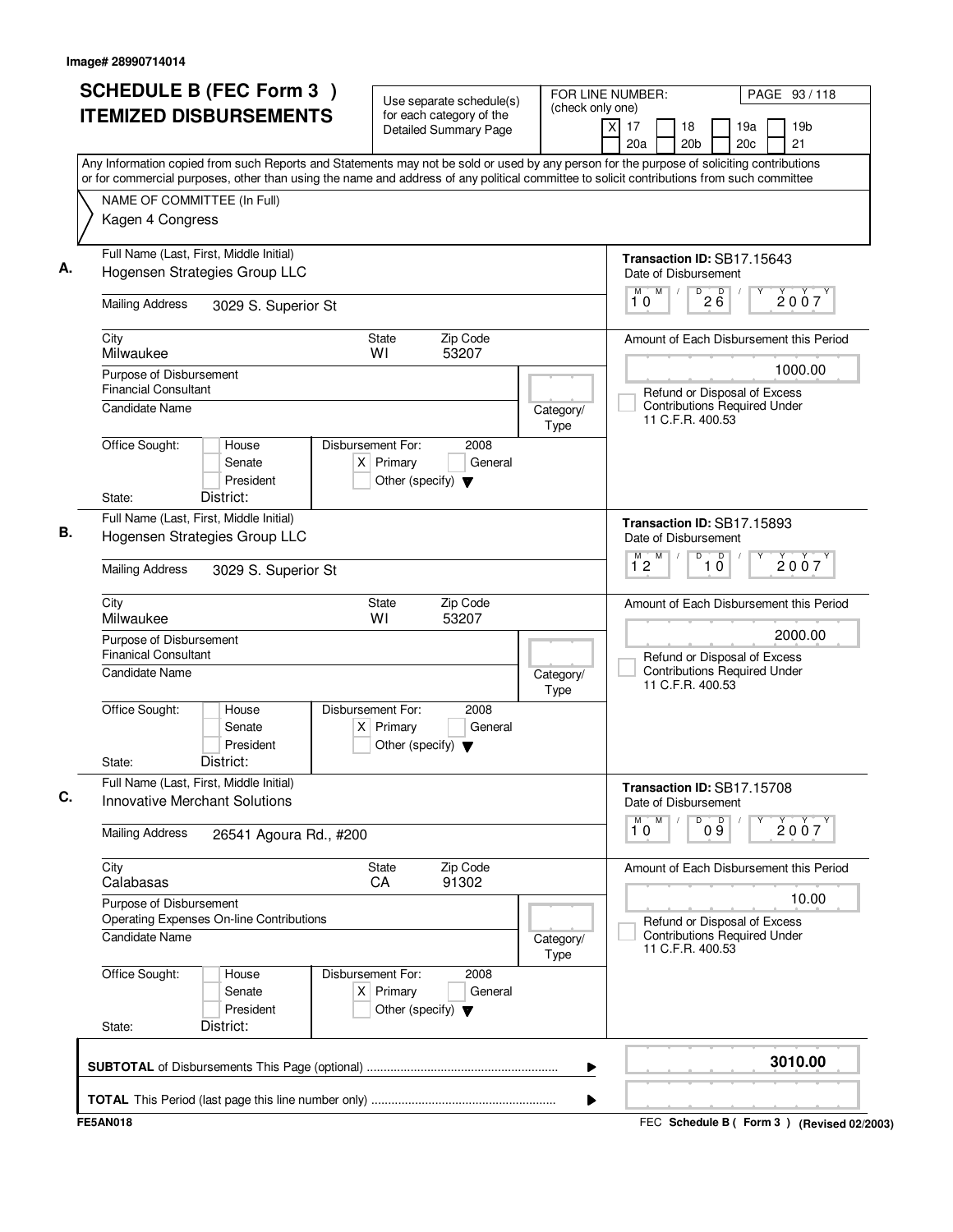|                                                  | <b>SCHEDULE B (FEC Form 3)</b><br><b>ITEMIZED DISBURSEMENTS</b>                 | Use separate schedule(s)<br>for each category of the<br>Detailed Summary Page               | (check only one)  | FOR LINE NUMBER:<br>PAGE 94 / 118<br>X<br>17<br>19 <sub>b</sub><br>18<br>19a<br>20 <sub>b</sub><br>21<br>20a<br>20c                                                                                                                                                                    |
|--------------------------------------------------|---------------------------------------------------------------------------------|---------------------------------------------------------------------------------------------|-------------------|----------------------------------------------------------------------------------------------------------------------------------------------------------------------------------------------------------------------------------------------------------------------------------------|
| NAME OF COMMITTEE (In Full)<br>Kagen 4 Congress  |                                                                                 |                                                                                             |                   | Any Information copied from such Reports and Statements may not be sold or used by any person for the purpose of soliciting contributions<br>or for commercial purposes, other than using the name and address of any political committee to solicit contributions from such committee |
|                                                  | Full Name (Last, First, Middle Initial)<br>Innovative Merchant Solutions        |                                                                                             |                   | Transaction ID: SB17.15972<br>Date of Disbursement<br>D<br>M<br>000<br>M<br>$\sqrt{2}$<br>2007<br>11                                                                                                                                                                                   |
| <b>Mailing Address</b><br>City                   | 26541 Agoura Rd., #200                                                          | Zip Code<br><b>State</b>                                                                    |                   | Amount of Each Disbursement this Period                                                                                                                                                                                                                                                |
| Calabasas<br>Purpose of Disbursement             |                                                                                 | 91302<br>CA                                                                                 |                   | 43.95                                                                                                                                                                                                                                                                                  |
| <b>Candidate Name</b>                            | Operating Expense On-line Contributions                                         |                                                                                             | Category/<br>Type | Refund or Disposal of Excess<br><b>Contributions Required Under</b><br>11 C.F.R. 400.53                                                                                                                                                                                                |
| Office Sought:<br>State:                         | House<br>Senate<br>President<br>District:                                       | Disbursement For:<br>2008<br>$X$ Primary<br>General<br>Other (specify) $\blacktriangledown$ |                   |                                                                                                                                                                                                                                                                                        |
|                                                  | Full Name (Last, First, Middle Initial)<br><b>Innovative Merchant Solutions</b> |                                                                                             |                   | Transaction ID: SB17.16361<br>Date of Disbursement                                                                                                                                                                                                                                     |
| <b>Mailing Address</b>                           | 26541 Agoura Rd., #200                                                          |                                                                                             |                   | D<br>$\overline{1\ 3}$<br>$1^{M}2$<br>M<br>2007                                                                                                                                                                                                                                        |
| City<br>Calabasas                                |                                                                                 | <b>State</b><br>Zip Code<br>CA<br>91302                                                     |                   | Amount of Each Disbursement this Period                                                                                                                                                                                                                                                |
| Purpose of Disbursement<br><b>Candidate Name</b> | Opetrating Expenses On-line Contribution                                        |                                                                                             | Category/<br>Type | 10.00<br>Refund or Disposal of Excess<br><b>Contributions Required Under</b><br>11 C.F.R. 400.53                                                                                                                                                                                       |
| Office Sought:<br>State:                         | House<br>Senate<br>President<br>District:                                       | Disbursement For:<br>2008<br>$X$ Primary<br>General<br>Other (specify) $\blacktriangledown$ |                   |                                                                                                                                                                                                                                                                                        |
|                                                  | Full Name (Last, First, Middle Initial)<br><b>Innovative Merchant Solutions</b> |                                                                                             |                   | Transaction ID: SB17.16362<br>Date of Disbursement<br>M<br>D<br>M                                                                                                                                                                                                                      |
| <b>Mailing Address</b>                           | 26541 Agoura Rd., #200                                                          |                                                                                             |                   | $\overline{19}$<br>2007<br>12                                                                                                                                                                                                                                                          |
| City<br>Calabasas                                |                                                                                 | Zip Code<br><b>State</b><br>CA<br>91302                                                     |                   | Amount of Each Disbursement this Period                                                                                                                                                                                                                                                |
| Purpose of Disbursement<br>Candidate Name        | <b>Operating Expenses On-line Contributions</b>                                 |                                                                                             | Category/<br>Type | 75.00<br>Refund or Disposal of Excess<br><b>Contributions Required Under</b><br>11 C.F.R. 400.53                                                                                                                                                                                       |
| Office Sought:<br>State:                         | House<br>Senate<br>President<br>District:                                       | Disbursement For:<br>2008<br>$X$ Primary<br>General<br>Other (specify) $\blacktriangledown$ |                   |                                                                                                                                                                                                                                                                                        |
|                                                  |                                                                                 |                                                                                             | ▶                 | 128.95                                                                                                                                                                                                                                                                                 |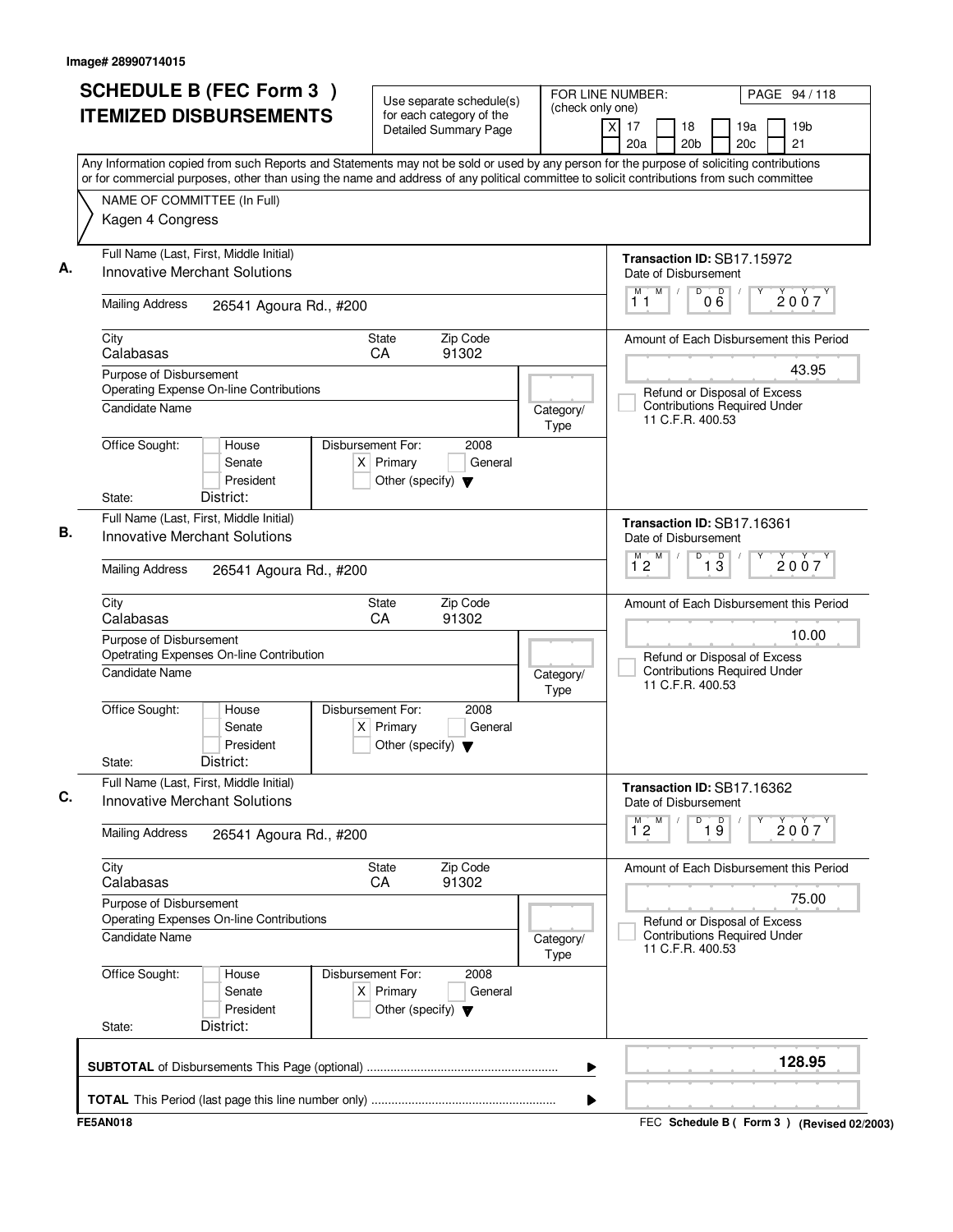| 20c<br>21<br>20a<br>20 <sub>b</sub><br>Any Information copied from such Reports and Statements may not be sold or used by any person for the purpose of soliciting contributions<br>or for commercial purposes, other than using the name and address of any political committee to solicit contributions from such committee<br>NAME OF COMMITTEE (In Full)<br>Kagen 4 Congress<br>Full Name (Last, First, Middle Initial)<br>Transaction ID: SB17.15525<br>Middlesex Insurance<br>Date of Disbursement<br>M<br>$\overline{D}$<br>$\overline{D}$<br>M<br>2007<br>$0\bar{8}$<br>10<br><b>Mailing Address</b><br>Box 88418<br>Zip Code<br>City<br><b>State</b><br>Amount of Each Disbursement this Period<br>Milwaukee<br>WI<br>53288<br>26.00<br>Purpose of Disbursement<br>Insurance<br>Refund or Disposal of Excess<br><b>Contributions Required Under</b><br><b>Candidate Name</b><br>Category/<br>11 C.F.R. 400.53<br>Type<br>Office Sought:<br>Disbursement For:<br>2008<br>House<br>Senate<br>$X$ Primary<br>General<br>President<br>Other (specify) $\blacktriangledown$<br>District:<br>State:<br>Full Name (Last, First, Middle Initial)<br>Transaction ID: SB17.15642<br>National Democratic Club<br>Date of Disbursement<br>M<br>D<br>26<br>2007<br>10<br><b>Mailing Address</b><br>30 lvy St SE<br>Zip Code<br>City<br>State<br>Amount of Each Disbursement this Period<br>DC<br>Washington<br>20003<br>33.00<br>Purpose of Disbursement<br>Campaign Expenses - Food<br>Refund or Disposal of Excess<br><b>Contributions Required Under</b><br><b>Candidate Name</b><br>Category/<br>11 C.F.R. 400.53<br>Type<br>Office Sought:<br>Disbursement For:<br>2008<br>House<br>Senate<br>$X$ Primary<br>General<br>President<br>Other (specify) $\blacktriangledown$<br>District:<br>State:<br>Full Name (Last, First, Middle Initial)<br>Transaction ID: SB17.15860<br>National Democratic Club<br>Date of Disbursement<br>M<br>М<br>D<br>29<br>2007<br>11<br><b>Mailing Address</b><br>30 lvy St SE<br>City<br>Zip Code<br><b>State</b><br>Amount of Each Disbursement this Period<br>20003<br>Washington<br>DC<br>30.00<br>Purpose of Disbursement<br>Campaign Expense - Food<br>Refund or Disposal of Excess<br><b>Contributions Required Under</b><br><b>Candidate Name</b><br>Category/<br>11 C.F.R. 400.53<br>Type<br>Office Sought:<br>2008<br>Disbursement For:<br>House<br>$X$ Primary<br>General<br>Senate<br>President<br>Other (specify) $\blacktriangledown$<br>District:<br>State: | <b>SCHEDULE B (FEC Form 3)</b><br><b>ITEMIZED DISBURSEMENTS</b> | Use separate schedule(s)<br>for each category of the<br><b>Detailed Summary Page</b> | FOR LINE NUMBER:<br>(check only one) | $\times$<br>17 | PAGE 95/118<br>18<br>19a<br>19 <sub>b</sub> |
|---------------------------------------------------------------------------------------------------------------------------------------------------------------------------------------------------------------------------------------------------------------------------------------------------------------------------------------------------------------------------------------------------------------------------------------------------------------------------------------------------------------------------------------------------------------------------------------------------------------------------------------------------------------------------------------------------------------------------------------------------------------------------------------------------------------------------------------------------------------------------------------------------------------------------------------------------------------------------------------------------------------------------------------------------------------------------------------------------------------------------------------------------------------------------------------------------------------------------------------------------------------------------------------------------------------------------------------------------------------------------------------------------------------------------------------------------------------------------------------------------------------------------------------------------------------------------------------------------------------------------------------------------------------------------------------------------------------------------------------------------------------------------------------------------------------------------------------------------------------------------------------------------------------------------------------------------------------------------------------------------------------------------------------------------------------------------------------------------------------------------------------------------------------------------------------------------------------------------------------------------------------------------------------------------------------------------------------------------------------------------------------------------------------------------------------------------------------------------------------------------------|-----------------------------------------------------------------|--------------------------------------------------------------------------------------|--------------------------------------|----------------|---------------------------------------------|
|                                                                                                                                                                                                                                                                                                                                                                                                                                                                                                                                                                                                                                                                                                                                                                                                                                                                                                                                                                                                                                                                                                                                                                                                                                                                                                                                                                                                                                                                                                                                                                                                                                                                                                                                                                                                                                                                                                                                                                                                                                                                                                                                                                                                                                                                                                                                                                                                                                                                                                         |                                                                 |                                                                                      |                                      |                |                                             |
|                                                                                                                                                                                                                                                                                                                                                                                                                                                                                                                                                                                                                                                                                                                                                                                                                                                                                                                                                                                                                                                                                                                                                                                                                                                                                                                                                                                                                                                                                                                                                                                                                                                                                                                                                                                                                                                                                                                                                                                                                                                                                                                                                                                                                                                                                                                                                                                                                                                                                                         |                                                                 |                                                                                      |                                      |                |                                             |
|                                                                                                                                                                                                                                                                                                                                                                                                                                                                                                                                                                                                                                                                                                                                                                                                                                                                                                                                                                                                                                                                                                                                                                                                                                                                                                                                                                                                                                                                                                                                                                                                                                                                                                                                                                                                                                                                                                                                                                                                                                                                                                                                                                                                                                                                                                                                                                                                                                                                                                         |                                                                 |                                                                                      |                                      |                |                                             |
|                                                                                                                                                                                                                                                                                                                                                                                                                                                                                                                                                                                                                                                                                                                                                                                                                                                                                                                                                                                                                                                                                                                                                                                                                                                                                                                                                                                                                                                                                                                                                                                                                                                                                                                                                                                                                                                                                                                                                                                                                                                                                                                                                                                                                                                                                                                                                                                                                                                                                                         |                                                                 |                                                                                      |                                      |                |                                             |
|                                                                                                                                                                                                                                                                                                                                                                                                                                                                                                                                                                                                                                                                                                                                                                                                                                                                                                                                                                                                                                                                                                                                                                                                                                                                                                                                                                                                                                                                                                                                                                                                                                                                                                                                                                                                                                                                                                                                                                                                                                                                                                                                                                                                                                                                                                                                                                                                                                                                                                         |                                                                 |                                                                                      |                                      |                |                                             |
|                                                                                                                                                                                                                                                                                                                                                                                                                                                                                                                                                                                                                                                                                                                                                                                                                                                                                                                                                                                                                                                                                                                                                                                                                                                                                                                                                                                                                                                                                                                                                                                                                                                                                                                                                                                                                                                                                                                                                                                                                                                                                                                                                                                                                                                                                                                                                                                                                                                                                                         |                                                                 |                                                                                      |                                      |                |                                             |
|                                                                                                                                                                                                                                                                                                                                                                                                                                                                                                                                                                                                                                                                                                                                                                                                                                                                                                                                                                                                                                                                                                                                                                                                                                                                                                                                                                                                                                                                                                                                                                                                                                                                                                                                                                                                                                                                                                                                                                                                                                                                                                                                                                                                                                                                                                                                                                                                                                                                                                         |                                                                 |                                                                                      |                                      |                |                                             |
|                                                                                                                                                                                                                                                                                                                                                                                                                                                                                                                                                                                                                                                                                                                                                                                                                                                                                                                                                                                                                                                                                                                                                                                                                                                                                                                                                                                                                                                                                                                                                                                                                                                                                                                                                                                                                                                                                                                                                                                                                                                                                                                                                                                                                                                                                                                                                                                                                                                                                                         |                                                                 |                                                                                      |                                      |                |                                             |
|                                                                                                                                                                                                                                                                                                                                                                                                                                                                                                                                                                                                                                                                                                                                                                                                                                                                                                                                                                                                                                                                                                                                                                                                                                                                                                                                                                                                                                                                                                                                                                                                                                                                                                                                                                                                                                                                                                                                                                                                                                                                                                                                                                                                                                                                                                                                                                                                                                                                                                         |                                                                 |                                                                                      |                                      |                |                                             |
|                                                                                                                                                                                                                                                                                                                                                                                                                                                                                                                                                                                                                                                                                                                                                                                                                                                                                                                                                                                                                                                                                                                                                                                                                                                                                                                                                                                                                                                                                                                                                                                                                                                                                                                                                                                                                                                                                                                                                                                                                                                                                                                                                                                                                                                                                                                                                                                                                                                                                                         |                                                                 |                                                                                      |                                      |                |                                             |
|                                                                                                                                                                                                                                                                                                                                                                                                                                                                                                                                                                                                                                                                                                                                                                                                                                                                                                                                                                                                                                                                                                                                                                                                                                                                                                                                                                                                                                                                                                                                                                                                                                                                                                                                                                                                                                                                                                                                                                                                                                                                                                                                                                                                                                                                                                                                                                                                                                                                                                         |                                                                 |                                                                                      |                                      |                |                                             |
|                                                                                                                                                                                                                                                                                                                                                                                                                                                                                                                                                                                                                                                                                                                                                                                                                                                                                                                                                                                                                                                                                                                                                                                                                                                                                                                                                                                                                                                                                                                                                                                                                                                                                                                                                                                                                                                                                                                                                                                                                                                                                                                                                                                                                                                                                                                                                                                                                                                                                                         |                                                                 |                                                                                      |                                      |                |                                             |
|                                                                                                                                                                                                                                                                                                                                                                                                                                                                                                                                                                                                                                                                                                                                                                                                                                                                                                                                                                                                                                                                                                                                                                                                                                                                                                                                                                                                                                                                                                                                                                                                                                                                                                                                                                                                                                                                                                                                                                                                                                                                                                                                                                                                                                                                                                                                                                                                                                                                                                         |                                                                 |                                                                                      |                                      |                |                                             |
|                                                                                                                                                                                                                                                                                                                                                                                                                                                                                                                                                                                                                                                                                                                                                                                                                                                                                                                                                                                                                                                                                                                                                                                                                                                                                                                                                                                                                                                                                                                                                                                                                                                                                                                                                                                                                                                                                                                                                                                                                                                                                                                                                                                                                                                                                                                                                                                                                                                                                                         |                                                                 |                                                                                      |                                      |                |                                             |
|                                                                                                                                                                                                                                                                                                                                                                                                                                                                                                                                                                                                                                                                                                                                                                                                                                                                                                                                                                                                                                                                                                                                                                                                                                                                                                                                                                                                                                                                                                                                                                                                                                                                                                                                                                                                                                                                                                                                                                                                                                                                                                                                                                                                                                                                                                                                                                                                                                                                                                         |                                                                 |                                                                                      |                                      |                |                                             |
|                                                                                                                                                                                                                                                                                                                                                                                                                                                                                                                                                                                                                                                                                                                                                                                                                                                                                                                                                                                                                                                                                                                                                                                                                                                                                                                                                                                                                                                                                                                                                                                                                                                                                                                                                                                                                                                                                                                                                                                                                                                                                                                                                                                                                                                                                                                                                                                                                                                                                                         |                                                                 |                                                                                      |                                      |                |                                             |
|                                                                                                                                                                                                                                                                                                                                                                                                                                                                                                                                                                                                                                                                                                                                                                                                                                                                                                                                                                                                                                                                                                                                                                                                                                                                                                                                                                                                                                                                                                                                                                                                                                                                                                                                                                                                                                                                                                                                                                                                                                                                                                                                                                                                                                                                                                                                                                                                                                                                                                         |                                                                 |                                                                                      |                                      |                |                                             |
|                                                                                                                                                                                                                                                                                                                                                                                                                                                                                                                                                                                                                                                                                                                                                                                                                                                                                                                                                                                                                                                                                                                                                                                                                                                                                                                                                                                                                                                                                                                                                                                                                                                                                                                                                                                                                                                                                                                                                                                                                                                                                                                                                                                                                                                                                                                                                                                                                                                                                                         |                                                                 |                                                                                      |                                      |                |                                             |
| 89.00<br>▶                                                                                                                                                                                                                                                                                                                                                                                                                                                                                                                                                                                                                                                                                                                                                                                                                                                                                                                                                                                                                                                                                                                                                                                                                                                                                                                                                                                                                                                                                                                                                                                                                                                                                                                                                                                                                                                                                                                                                                                                                                                                                                                                                                                                                                                                                                                                                                                                                                                                                              |                                                                 |                                                                                      |                                      |                |                                             |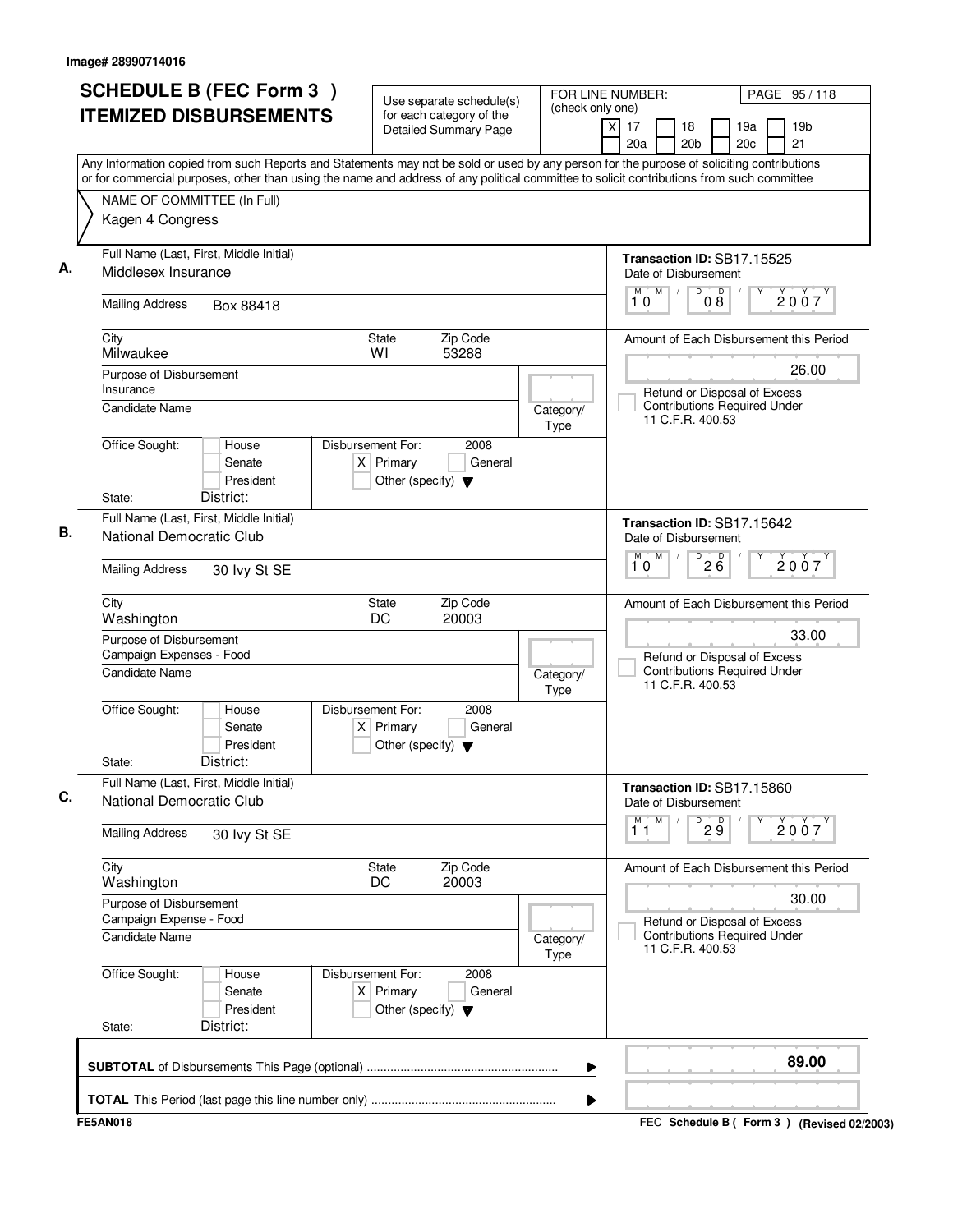| (check only one)<br><b>ITEMIZED DISBURSEMENTS</b><br>for each category of the<br>19 <sub>b</sub><br>$\times$<br>17<br>18<br>19a<br><b>Detailed Summary Page</b><br>20 <sub>b</sub><br>20 <sub>c</sub><br>21<br>20a<br>Any Information copied from such Reports and Statements may not be sold or used by any person for the purpose of soliciting contributions<br>or for commercial purposes, other than using the name and address of any political committee to solicit contributions from such committee<br>NAME OF COMMITTEE (In Full)<br>Kagen 4 Congress<br>Full Name (Last, First, Middle Initial)<br>Transaction ID: SB17.15897<br>National Democratic Club<br>Date of Disbursement<br>M<br>D<br>$\overline{\mathsf{D}}$<br>М<br>2007<br>12<br>14<br><b>Mailing Address</b><br>30 lvy St SE<br><b>State</b><br>Zip Code<br>City<br>Amount of Each Disbursement this Period<br>20003<br>Washington<br>DC<br>10.00<br>Purpose of Disbursement<br>Campaign Expences - Food<br>Refund or Disposal of Excess<br><b>Contributions Required Under</b><br><b>Candidate Name</b><br>Category/<br>11 C.F.R. 400.53<br>Type<br>Office Sought:<br>Disbursement For:<br>2008<br>House<br>$X$ Primary<br>General<br>Senate<br>President<br>Other (specify) $\blacktriangledown$<br>District:<br>State:<br>Full Name (Last, First, Middle Initial)<br>Transaction ID: SB17.15701<br>NGP Software, Inc.<br>Date of Disbursement<br>M<br>D<br>M<br>08<br>$\sqrt{ }$<br>2007<br>11<br><b>Mailing Address</b><br>1225 Eye Street NW<br><b>Suite 1225</b><br>Zip Code<br>City<br><b>State</b><br>Amount of Each Disbursement this Period<br>Washington<br>DC<br>20005<br>1950.00<br>Purpose of Disbursement<br>Online Campaign Program Rental<br>Refund or Disposal of Excess<br><b>Contributions Required Under</b><br><b>Candidate Name</b><br>Category/<br>11 C.F.R. 400.53<br>Type<br>Office Sought:<br>Disbursement For:<br>2008<br>House<br>Senate<br>$X$ Primary<br>General<br>President<br>Other (specify) $\blacktriangledown$<br>District:<br>State:<br>Full Name (Last, First, Middle Initial)<br>Transaction ID: SB17.15559<br>NIGA SOVEREIGNTY PAC<br>Date of Disbursement<br>M<br>D<br>$\overline{1}^M$ 0<br>0 <sup>D</sup><br>2007<br><b>Mailing Address</b><br>224 Second St SE<br>City<br>Zip Code<br><b>State</b><br>Amount of Each Disbursement this Period<br>Washington<br>DC<br>20003<br>454.09<br>Purpose of Disbursement<br>In-kind - Fundraising Event<br>Refund or Disposal of Excess<br><b>Contributions Required Under</b><br><b>Candidate Name</b><br>Category/<br>11 C.F.R. 400.53<br>Type<br>Office Sought:<br>Disbursement For:<br>2008<br>House<br>Senate<br>$X$ Primary<br>General<br>President<br>Other (specify) $\blacktriangledown$<br>District:<br>State:<br>2414.09 | <b>SCHEDULE B (FEC Form 3)</b> | Use separate schedule(s) |  | FOR LINE NUMBER: | PAGE 96/118 |
|--------------------------------------------------------------------------------------------------------------------------------------------------------------------------------------------------------------------------------------------------------------------------------------------------------------------------------------------------------------------------------------------------------------------------------------------------------------------------------------------------------------------------------------------------------------------------------------------------------------------------------------------------------------------------------------------------------------------------------------------------------------------------------------------------------------------------------------------------------------------------------------------------------------------------------------------------------------------------------------------------------------------------------------------------------------------------------------------------------------------------------------------------------------------------------------------------------------------------------------------------------------------------------------------------------------------------------------------------------------------------------------------------------------------------------------------------------------------------------------------------------------------------------------------------------------------------------------------------------------------------------------------------------------------------------------------------------------------------------------------------------------------------------------------------------------------------------------------------------------------------------------------------------------------------------------------------------------------------------------------------------------------------------------------------------------------------------------------------------------------------------------------------------------------------------------------------------------------------------------------------------------------------------------------------------------------------------------------------------------------------------------------------------------------------------------------------------------------------------------------------------------------------------------------------------------------------------------------------------------------------------------------------------------------------------------------------------------------------------------------------------------------------------------------------|--------------------------------|--------------------------|--|------------------|-------------|
|                                                                                                                                                                                                                                                                                                                                                                                                                                                                                                                                                                                                                                                                                                                                                                                                                                                                                                                                                                                                                                                                                                                                                                                                                                                                                                                                                                                                                                                                                                                                                                                                                                                                                                                                                                                                                                                                                                                                                                                                                                                                                                                                                                                                                                                                                                                                                                                                                                                                                                                                                                                                                                                                                                                                                                                                  |                                |                          |  |                  |             |
|                                                                                                                                                                                                                                                                                                                                                                                                                                                                                                                                                                                                                                                                                                                                                                                                                                                                                                                                                                                                                                                                                                                                                                                                                                                                                                                                                                                                                                                                                                                                                                                                                                                                                                                                                                                                                                                                                                                                                                                                                                                                                                                                                                                                                                                                                                                                                                                                                                                                                                                                                                                                                                                                                                                                                                                                  |                                |                          |  |                  |             |
|                                                                                                                                                                                                                                                                                                                                                                                                                                                                                                                                                                                                                                                                                                                                                                                                                                                                                                                                                                                                                                                                                                                                                                                                                                                                                                                                                                                                                                                                                                                                                                                                                                                                                                                                                                                                                                                                                                                                                                                                                                                                                                                                                                                                                                                                                                                                                                                                                                                                                                                                                                                                                                                                                                                                                                                                  |                                |                          |  |                  |             |
|                                                                                                                                                                                                                                                                                                                                                                                                                                                                                                                                                                                                                                                                                                                                                                                                                                                                                                                                                                                                                                                                                                                                                                                                                                                                                                                                                                                                                                                                                                                                                                                                                                                                                                                                                                                                                                                                                                                                                                                                                                                                                                                                                                                                                                                                                                                                                                                                                                                                                                                                                                                                                                                                                                                                                                                                  |                                |                          |  |                  |             |
|                                                                                                                                                                                                                                                                                                                                                                                                                                                                                                                                                                                                                                                                                                                                                                                                                                                                                                                                                                                                                                                                                                                                                                                                                                                                                                                                                                                                                                                                                                                                                                                                                                                                                                                                                                                                                                                                                                                                                                                                                                                                                                                                                                                                                                                                                                                                                                                                                                                                                                                                                                                                                                                                                                                                                                                                  |                                |                          |  |                  |             |
|                                                                                                                                                                                                                                                                                                                                                                                                                                                                                                                                                                                                                                                                                                                                                                                                                                                                                                                                                                                                                                                                                                                                                                                                                                                                                                                                                                                                                                                                                                                                                                                                                                                                                                                                                                                                                                                                                                                                                                                                                                                                                                                                                                                                                                                                                                                                                                                                                                                                                                                                                                                                                                                                                                                                                                                                  |                                |                          |  |                  |             |
|                                                                                                                                                                                                                                                                                                                                                                                                                                                                                                                                                                                                                                                                                                                                                                                                                                                                                                                                                                                                                                                                                                                                                                                                                                                                                                                                                                                                                                                                                                                                                                                                                                                                                                                                                                                                                                                                                                                                                                                                                                                                                                                                                                                                                                                                                                                                                                                                                                                                                                                                                                                                                                                                                                                                                                                                  |                                |                          |  |                  |             |
|                                                                                                                                                                                                                                                                                                                                                                                                                                                                                                                                                                                                                                                                                                                                                                                                                                                                                                                                                                                                                                                                                                                                                                                                                                                                                                                                                                                                                                                                                                                                                                                                                                                                                                                                                                                                                                                                                                                                                                                                                                                                                                                                                                                                                                                                                                                                                                                                                                                                                                                                                                                                                                                                                                                                                                                                  |                                |                          |  |                  |             |
|                                                                                                                                                                                                                                                                                                                                                                                                                                                                                                                                                                                                                                                                                                                                                                                                                                                                                                                                                                                                                                                                                                                                                                                                                                                                                                                                                                                                                                                                                                                                                                                                                                                                                                                                                                                                                                                                                                                                                                                                                                                                                                                                                                                                                                                                                                                                                                                                                                                                                                                                                                                                                                                                                                                                                                                                  |                                |                          |  |                  |             |
|                                                                                                                                                                                                                                                                                                                                                                                                                                                                                                                                                                                                                                                                                                                                                                                                                                                                                                                                                                                                                                                                                                                                                                                                                                                                                                                                                                                                                                                                                                                                                                                                                                                                                                                                                                                                                                                                                                                                                                                                                                                                                                                                                                                                                                                                                                                                                                                                                                                                                                                                                                                                                                                                                                                                                                                                  |                                |                          |  |                  |             |
|                                                                                                                                                                                                                                                                                                                                                                                                                                                                                                                                                                                                                                                                                                                                                                                                                                                                                                                                                                                                                                                                                                                                                                                                                                                                                                                                                                                                                                                                                                                                                                                                                                                                                                                                                                                                                                                                                                                                                                                                                                                                                                                                                                                                                                                                                                                                                                                                                                                                                                                                                                                                                                                                                                                                                                                                  |                                |                          |  |                  |             |
|                                                                                                                                                                                                                                                                                                                                                                                                                                                                                                                                                                                                                                                                                                                                                                                                                                                                                                                                                                                                                                                                                                                                                                                                                                                                                                                                                                                                                                                                                                                                                                                                                                                                                                                                                                                                                                                                                                                                                                                                                                                                                                                                                                                                                                                                                                                                                                                                                                                                                                                                                                                                                                                                                                                                                                                                  |                                |                          |  |                  |             |
|                                                                                                                                                                                                                                                                                                                                                                                                                                                                                                                                                                                                                                                                                                                                                                                                                                                                                                                                                                                                                                                                                                                                                                                                                                                                                                                                                                                                                                                                                                                                                                                                                                                                                                                                                                                                                                                                                                                                                                                                                                                                                                                                                                                                                                                                                                                                                                                                                                                                                                                                                                                                                                                                                                                                                                                                  |                                |                          |  |                  |             |
|                                                                                                                                                                                                                                                                                                                                                                                                                                                                                                                                                                                                                                                                                                                                                                                                                                                                                                                                                                                                                                                                                                                                                                                                                                                                                                                                                                                                                                                                                                                                                                                                                                                                                                                                                                                                                                                                                                                                                                                                                                                                                                                                                                                                                                                                                                                                                                                                                                                                                                                                                                                                                                                                                                                                                                                                  |                                |                          |  |                  |             |
|                                                                                                                                                                                                                                                                                                                                                                                                                                                                                                                                                                                                                                                                                                                                                                                                                                                                                                                                                                                                                                                                                                                                                                                                                                                                                                                                                                                                                                                                                                                                                                                                                                                                                                                                                                                                                                                                                                                                                                                                                                                                                                                                                                                                                                                                                                                                                                                                                                                                                                                                                                                                                                                                                                                                                                                                  |                                |                          |  |                  |             |
|                                                                                                                                                                                                                                                                                                                                                                                                                                                                                                                                                                                                                                                                                                                                                                                                                                                                                                                                                                                                                                                                                                                                                                                                                                                                                                                                                                                                                                                                                                                                                                                                                                                                                                                                                                                                                                                                                                                                                                                                                                                                                                                                                                                                                                                                                                                                                                                                                                                                                                                                                                                                                                                                                                                                                                                                  |                                |                          |  |                  |             |
|                                                                                                                                                                                                                                                                                                                                                                                                                                                                                                                                                                                                                                                                                                                                                                                                                                                                                                                                                                                                                                                                                                                                                                                                                                                                                                                                                                                                                                                                                                                                                                                                                                                                                                                                                                                                                                                                                                                                                                                                                                                                                                                                                                                                                                                                                                                                                                                                                                                                                                                                                                                                                                                                                                                                                                                                  |                                |                          |  |                  |             |
|                                                                                                                                                                                                                                                                                                                                                                                                                                                                                                                                                                                                                                                                                                                                                                                                                                                                                                                                                                                                                                                                                                                                                                                                                                                                                                                                                                                                                                                                                                                                                                                                                                                                                                                                                                                                                                                                                                                                                                                                                                                                                                                                                                                                                                                                                                                                                                                                                                                                                                                                                                                                                                                                                                                                                                                                  |                                |                          |  |                  |             |
|                                                                                                                                                                                                                                                                                                                                                                                                                                                                                                                                                                                                                                                                                                                                                                                                                                                                                                                                                                                                                                                                                                                                                                                                                                                                                                                                                                                                                                                                                                                                                                                                                                                                                                                                                                                                                                                                                                                                                                                                                                                                                                                                                                                                                                                                                                                                                                                                                                                                                                                                                                                                                                                                                                                                                                                                  |                                |                          |  |                  |             |
|                                                                                                                                                                                                                                                                                                                                                                                                                                                                                                                                                                                                                                                                                                                                                                                                                                                                                                                                                                                                                                                                                                                                                                                                                                                                                                                                                                                                                                                                                                                                                                                                                                                                                                                                                                                                                                                                                                                                                                                                                                                                                                                                                                                                                                                                                                                                                                                                                                                                                                                                                                                                                                                                                                                                                                                                  |                                |                          |  |                  |             |
|                                                                                                                                                                                                                                                                                                                                                                                                                                                                                                                                                                                                                                                                                                                                                                                                                                                                                                                                                                                                                                                                                                                                                                                                                                                                                                                                                                                                                                                                                                                                                                                                                                                                                                                                                                                                                                                                                                                                                                                                                                                                                                                                                                                                                                                                                                                                                                                                                                                                                                                                                                                                                                                                                                                                                                                                  |                                |                          |  |                  |             |
|                                                                                                                                                                                                                                                                                                                                                                                                                                                                                                                                                                                                                                                                                                                                                                                                                                                                                                                                                                                                                                                                                                                                                                                                                                                                                                                                                                                                                                                                                                                                                                                                                                                                                                                                                                                                                                                                                                                                                                                                                                                                                                                                                                                                                                                                                                                                                                                                                                                                                                                                                                                                                                                                                                                                                                                                  |                                |                          |  |                  |             |
|                                                                                                                                                                                                                                                                                                                                                                                                                                                                                                                                                                                                                                                                                                                                                                                                                                                                                                                                                                                                                                                                                                                                                                                                                                                                                                                                                                                                                                                                                                                                                                                                                                                                                                                                                                                                                                                                                                                                                                                                                                                                                                                                                                                                                                                                                                                                                                                                                                                                                                                                                                                                                                                                                                                                                                                                  |                                |                          |  |                  |             |
|                                                                                                                                                                                                                                                                                                                                                                                                                                                                                                                                                                                                                                                                                                                                                                                                                                                                                                                                                                                                                                                                                                                                                                                                                                                                                                                                                                                                                                                                                                                                                                                                                                                                                                                                                                                                                                                                                                                                                                                                                                                                                                                                                                                                                                                                                                                                                                                                                                                                                                                                                                                                                                                                                                                                                                                                  |                                |                          |  |                  |             |
|                                                                                                                                                                                                                                                                                                                                                                                                                                                                                                                                                                                                                                                                                                                                                                                                                                                                                                                                                                                                                                                                                                                                                                                                                                                                                                                                                                                                                                                                                                                                                                                                                                                                                                                                                                                                                                                                                                                                                                                                                                                                                                                                                                                                                                                                                                                                                                                                                                                                                                                                                                                                                                                                                                                                                                                                  |                                |                          |  |                  |             |
|                                                                                                                                                                                                                                                                                                                                                                                                                                                                                                                                                                                                                                                                                                                                                                                                                                                                                                                                                                                                                                                                                                                                                                                                                                                                                                                                                                                                                                                                                                                                                                                                                                                                                                                                                                                                                                                                                                                                                                                                                                                                                                                                                                                                                                                                                                                                                                                                                                                                                                                                                                                                                                                                                                                                                                                                  |                                |                          |  |                  |             |
|                                                                                                                                                                                                                                                                                                                                                                                                                                                                                                                                                                                                                                                                                                                                                                                                                                                                                                                                                                                                                                                                                                                                                                                                                                                                                                                                                                                                                                                                                                                                                                                                                                                                                                                                                                                                                                                                                                                                                                                                                                                                                                                                                                                                                                                                                                                                                                                                                                                                                                                                                                                                                                                                                                                                                                                                  |                                |                          |  |                  |             |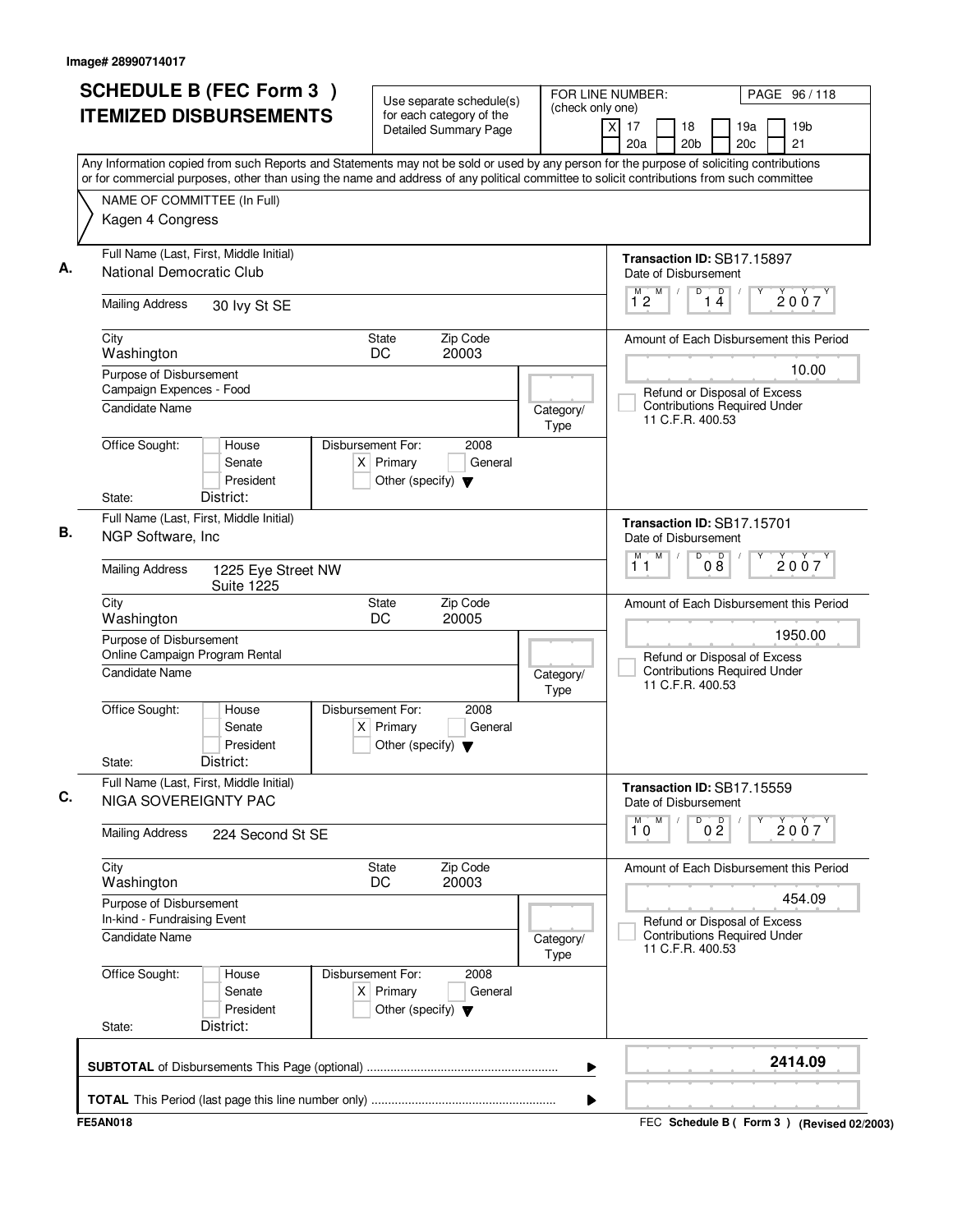| <b>SCHEDULE B (FEC Form 3)</b>                                                                                                                                                                                                                                                         | Use separate schedule(s)                                                                    | FOR LINE NUMBER:<br>(check only one) |                                                    |                                                                                         |                      |            | PAGE 97/118                                 |
|----------------------------------------------------------------------------------------------------------------------------------------------------------------------------------------------------------------------------------------------------------------------------------------|---------------------------------------------------------------------------------------------|--------------------------------------|----------------------------------------------------|-----------------------------------------------------------------------------------------|----------------------|------------|---------------------------------------------|
| <b>ITEMIZED DISBURSEMENTS</b>                                                                                                                                                                                                                                                          | for each category of the<br><b>Detailed Summary Page</b>                                    |                                      | x<br>17<br>20a                                     | 18<br>20 <sub>b</sub>                                                                   |                      | 19a<br>20c | 19 <sub>b</sub><br>21                       |
| Any Information copied from such Reports and Statements may not be sold or used by any person for the purpose of soliciting contributions<br>or for commercial purposes, other than using the name and address of any political committee to solicit contributions from such committee |                                                                                             |                                      |                                                    |                                                                                         |                      |            |                                             |
| NAME OF COMMITTEE (In Full)                                                                                                                                                                                                                                                            |                                                                                             |                                      |                                                    |                                                                                         |                      |            |                                             |
| Kagen 4 Congress                                                                                                                                                                                                                                                                       |                                                                                             |                                      |                                                    |                                                                                         |                      |            |                                             |
| Full Name (Last, First, Middle Initial)<br>North Appleton Street Property                                                                                                                                                                                                              |                                                                                             |                                      | Transaction ID: SB17.15523<br>Date of Disbursement |                                                                                         |                      |            |                                             |
| <b>Mailing Address</b><br>200 E. Washington St.<br>Suite 2A                                                                                                                                                                                                                            |                                                                                             |                                      | M<br>10                                            | D                                                                                       | $\overline{D}$<br>08 |            | 2007                                        |
| City<br>Appleton                                                                                                                                                                                                                                                                       | Zip Code<br><b>State</b><br>WI<br>54911                                                     |                                      |                                                    |                                                                                         |                      |            | Amount of Each Disbursement this Period     |
| Purpose of Disbursement                                                                                                                                                                                                                                                                |                                                                                             |                                      |                                                    |                                                                                         |                      |            | 300.00                                      |
| Rent<br><b>Candidate Name</b>                                                                                                                                                                                                                                                          |                                                                                             | Category/<br>Type                    |                                                    | Refund or Disposal of Excess<br><b>Contributions Required Under</b><br>11 C.F.R. 400.53 |                      |            |                                             |
| Office Sought:<br>House<br>Senate<br>President<br>District:<br>State:                                                                                                                                                                                                                  | Disbursement For:<br>2008<br>$X$ Primary<br>General<br>Other (specify) $\blacktriangledown$ |                                      |                                                    |                                                                                         |                      |            |                                             |
| Full Name (Last, First, Middle Initial)<br>North Appleton Street Property                                                                                                                                                                                                              |                                                                                             |                                      | Transaction ID: SB17.15704<br>Date of Disbursement |                                                                                         |                      |            |                                             |
| <b>Mailing Address</b><br>200 E. Washington St.<br>Suite 2A                                                                                                                                                                                                                            |                                                                                             |                                      | M<br>M<br>11                                       | D                                                                                       | 08                   |            | 2007                                        |
| City<br>Appleton                                                                                                                                                                                                                                                                       | Zip Code<br><b>State</b><br>WI<br>54911                                                     |                                      |                                                    |                                                                                         |                      |            | Amount of Each Disbursement this Period     |
| Purpose of Disbursement                                                                                                                                                                                                                                                                |                                                                                             |                                      |                                                    |                                                                                         |                      |            | 300.00                                      |
| Rent<br>Candidate Name                                                                                                                                                                                                                                                                 |                                                                                             | Category/<br>Type                    |                                                    | Refund or Disposal of Excess<br>11 C.F.R. 400.53                                        |                      |            | <b>Contributions Required Under</b>         |
| Office Sought:<br>House<br>Senate<br>President<br>District:<br>State:                                                                                                                                                                                                                  | Disbursement For:<br>2008<br>$X$ Primary<br>General<br>Other (specify) $\blacktriangledown$ |                                      |                                                    |                                                                                         |                      |            |                                             |
| Full Name (Last, First, Middle Initial)<br>North Appleton Street Property                                                                                                                                                                                                              |                                                                                             |                                      | Transaction ID: SB17.15859<br>Date of Disbursement |                                                                                         |                      |            |                                             |
| <b>Mailing Address</b><br>200 E. Washington St.<br>Suite 2A                                                                                                                                                                                                                            |                                                                                             |                                      | M<br>M<br>11                                       |                                                                                         | 29                   |            | 2007                                        |
| City<br>Appleton                                                                                                                                                                                                                                                                       | Zip Code<br><b>State</b><br>WI<br>54911                                                     |                                      |                                                    |                                                                                         |                      |            | Amount of Each Disbursement this Period     |
| Purpose of Disbursement<br><b>Office Rent</b>                                                                                                                                                                                                                                          |                                                                                             |                                      |                                                    |                                                                                         |                      |            | 300.00                                      |
| Candidate Name                                                                                                                                                                                                                                                                         |                                                                                             | Category/<br><b>Type</b>             |                                                    | Refund or Disposal of Excess<br><b>Contributions Required Under</b><br>11 C.F.R. 400.53 |                      |            |                                             |
| Office Sought:<br>House<br>Senate<br>President<br>District:<br>State:                                                                                                                                                                                                                  | Disbursement For:<br>2008<br>$X$ Primary<br>General<br>Other (specify) $\blacktriangledown$ |                                      |                                                    |                                                                                         |                      |            |                                             |
|                                                                                                                                                                                                                                                                                        |                                                                                             | ▶                                    |                                                    |                                                                                         |                      |            | 900.00                                      |
|                                                                                                                                                                                                                                                                                        |                                                                                             | ▶                                    |                                                    |                                                                                         |                      |            |                                             |
| <b>FE5AN018</b>                                                                                                                                                                                                                                                                        |                                                                                             |                                      |                                                    |                                                                                         |                      |            | FEC Schedule B ( Form 3 ) (Revised 02/2003) |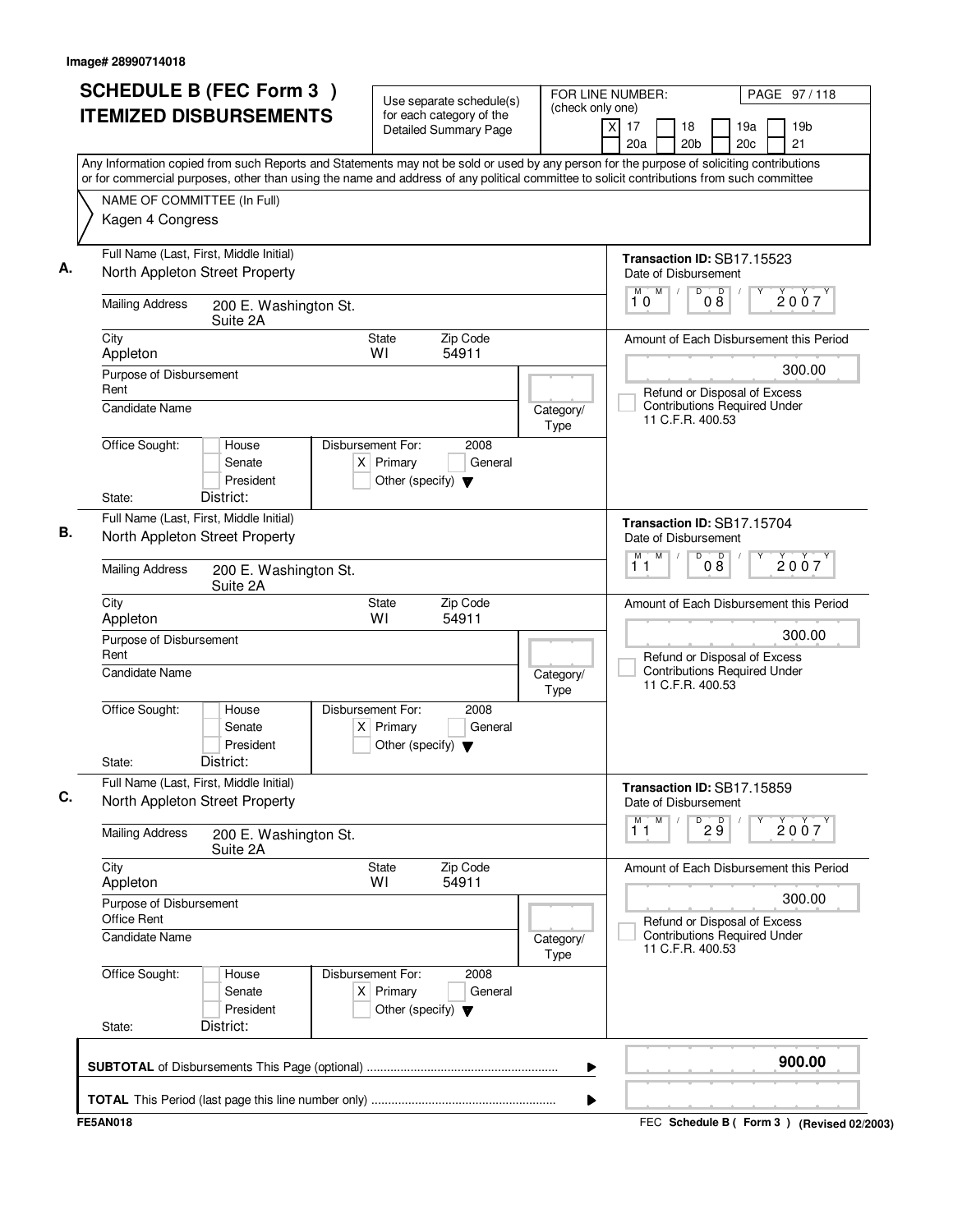|                                                                     | <b>SCHEDULE B (FEC Form 3)</b>            |                                                                          | Use separate schedule(s)                          | (check only one)         | FOR LINE NUMBER:<br>PAGE 98 / 118                                                                                                                                                                                                                                                      |
|---------------------------------------------------------------------|-------------------------------------------|--------------------------------------------------------------------------|---------------------------------------------------|--------------------------|----------------------------------------------------------------------------------------------------------------------------------------------------------------------------------------------------------------------------------------------------------------------------------------|
|                                                                     | <b>ITEMIZED DISBURSEMENTS</b>             |                                                                          | for each category of the<br>Detailed Summary Page |                          | 19 <sub>b</sub><br>17<br>18<br>19a<br>X<br>20a<br>20 <sub>b</sub><br>20c<br>21                                                                                                                                                                                                         |
|                                                                     |                                           |                                                                          |                                                   |                          | Any Information copied from such Reports and Statements may not be sold or used by any person for the purpose of soliciting contributions<br>or for commercial purposes, other than using the name and address of any political committee to solicit contributions from such committee |
| NAME OF COMMITTEE (In Full)                                         |                                           |                                                                          |                                                   |                          |                                                                                                                                                                                                                                                                                        |
| Kagen 4 Congress                                                    |                                           |                                                                          |                                                   |                          |                                                                                                                                                                                                                                                                                        |
| Full Name (Last, First, Middle Initial)<br>Office Depot Credit Plan |                                           |                                                                          |                                                   |                          | Transaction ID: SB17.15520<br>Date of Disbursement                                                                                                                                                                                                                                     |
| <b>Mailing Address</b>                                              | P.O. Box 689020                           |                                                                          |                                                   |                          | M<br>D<br>$\mathsf D$<br>M<br>2007<br>08<br>10                                                                                                                                                                                                                                         |
| City<br>Des Moines                                                  |                                           | State<br>IA                                                              | Zip Code<br>50368-9020                            |                          | Amount of Each Disbursement this Period                                                                                                                                                                                                                                                |
| Purpose of Disbursement                                             |                                           |                                                                          |                                                   |                          | 132.28                                                                                                                                                                                                                                                                                 |
| <b>Office Supplies</b><br><b>Candidate Name</b>                     |                                           |                                                                          |                                                   | Category/<br>Type        | Refund or Disposal of Excess<br><b>Contributions Required Under</b><br>11 C.F.R. 400.53                                                                                                                                                                                                |
| Office Sought:<br>State:                                            | House<br>Senate<br>President<br>District: | Disbursement For:<br>$X$ Primary<br>Other (specify) $\blacktriangledown$ | 2008<br>General                                   |                          |                                                                                                                                                                                                                                                                                        |
| Full Name (Last, First, Middle Initial)                             |                                           |                                                                          |                                                   |                          | Transaction ID: SB17.15647                                                                                                                                                                                                                                                             |
| Office Depot Credit Plan                                            |                                           |                                                                          |                                                   |                          | Date of Disbursement<br>M<br>D<br>M                                                                                                                                                                                                                                                    |
| <b>Mailing Address</b>                                              | P.O. Box 689020                           |                                                                          |                                                   |                          | $2\overline{6}$<br>2007<br>10                                                                                                                                                                                                                                                          |
| City<br>Des Moines                                                  |                                           | <b>State</b><br>IA                                                       | Zip Code<br>50368-9020                            |                          | Amount of Each Disbursement this Period                                                                                                                                                                                                                                                |
| Purpose of Disbursement<br><b>Office Supplies</b>                   |                                           |                                                                          |                                                   |                          | 125.99<br>Refund or Disposal of Excess                                                                                                                                                                                                                                                 |
| Candidate Name                                                      |                                           |                                                                          |                                                   | Category/<br><b>Type</b> | <b>Contributions Required Under</b><br>11 C.F.R. 400.53                                                                                                                                                                                                                                |
| Office Sought:                                                      | House<br>Senate<br>President              | Disbursement For:<br>$X$ Primary<br>Other (specify) $\blacktriangledown$ | 2008<br>General                                   |                          |                                                                                                                                                                                                                                                                                        |
| State:                                                              | District:                                 |                                                                          |                                                   |                          |                                                                                                                                                                                                                                                                                        |
| Full Name (Last, First, Middle Initial)                             | Postmaster - Appleton, WI 54911           |                                                                          |                                                   |                          | Transaction ID: SB17.15674<br>Date of Disbursement                                                                                                                                                                                                                                     |
| <b>Mailing Address</b>                                              | 410 W. Franklin Street                    |                                                                          |                                                   |                          | M<br>D<br>0 <sup>D</sup><br>M<br>2007<br>11                                                                                                                                                                                                                                            |
| City<br>Appleton                                                    |                                           | <b>State</b><br>WI                                                       | Zip Code<br>54911                                 |                          | Amount of Each Disbursement this Period                                                                                                                                                                                                                                                |
| Purpose of Disbursement<br>Postage                                  |                                           |                                                                          |                                                   |                          | 123.00<br>Refund or Disposal of Excess                                                                                                                                                                                                                                                 |
| <b>Candidate Name</b>                                               |                                           |                                                                          |                                                   | Category/<br><b>Type</b> | <b>Contributions Required Under</b><br>11 C.F.R. 400.53                                                                                                                                                                                                                                |
| Office Sought:                                                      | House<br>Senate<br>President              | Disbursement For:<br>$X$ Primary<br>Other (specify) $\blacktriangledown$ | 2008<br>General                                   |                          |                                                                                                                                                                                                                                                                                        |
| State:                                                              | District:                                 |                                                                          |                                                   |                          |                                                                                                                                                                                                                                                                                        |
|                                                                     |                                           |                                                                          |                                                   | ▶                        | 381.27                                                                                                                                                                                                                                                                                 |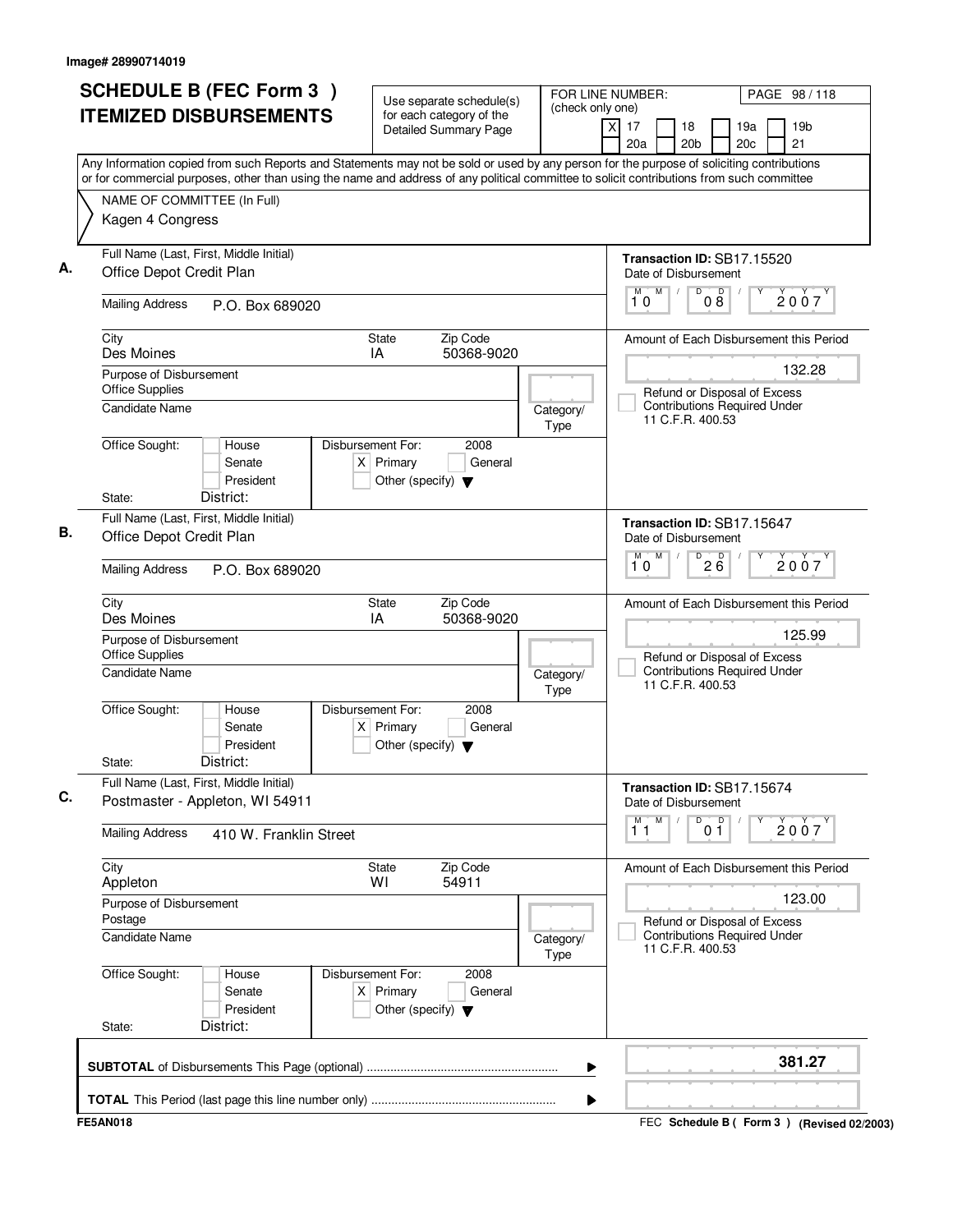| <b>SCHEDULE B (FEC Form 3)</b>                                                                                                                                                                                                                                                         | Use separate schedule(s)                                                                    | FOR LINE NUMBER:<br>(check only one) |                                                      | PAGE 99 / 118                                                                 |
|----------------------------------------------------------------------------------------------------------------------------------------------------------------------------------------------------------------------------------------------------------------------------------------|---------------------------------------------------------------------------------------------|--------------------------------------|------------------------------------------------------|-------------------------------------------------------------------------------|
| <b>ITEMIZED DISBURSEMENTS</b>                                                                                                                                                                                                                                                          | for each category of the<br><b>Detailed Summary Page</b>                                    |                                      | $\overline{X}$<br>17<br>18<br>20a<br>20 <sub>b</sub> | 19 <sub>b</sub><br>19a<br>21<br>20c                                           |
| Any Information copied from such Reports and Statements may not be sold or used by any person for the purpose of soliciting contributions<br>or for commercial purposes, other than using the name and address of any political committee to solicit contributions from such committee |                                                                                             |                                      |                                                      |                                                                               |
| NAME OF COMMITTEE (In Full)<br>Kagen 4 Congress                                                                                                                                                                                                                                        |                                                                                             |                                      |                                                      |                                                                               |
| Full Name (Last, First, Middle Initial)<br>Ross Imaging, Inc.                                                                                                                                                                                                                          |                                                                                             |                                      | Transaction ID: SB17.15866<br>Date of Disbursement   |                                                                               |
| <b>Mailing Address</b><br>1406 N 25th St.                                                                                                                                                                                                                                              |                                                                                             |                                      | M<br>D<br>11                                         | D<br>2007<br>$2\breve{9}$                                                     |
| City<br>Sheboygan                                                                                                                                                                                                                                                                      | Zip Code<br><b>State</b><br>53081<br>WI                                                     |                                      |                                                      | Amount of Each Disbursement this Period                                       |
| Purpose of Disbursement<br>Office Equipment<br><b>Candidate Name</b>                                                                                                                                                                                                                   |                                                                                             | Category/                            | 11 C.F.R. 400.53                                     | 800.00<br>Refund or Disposal of Excess<br><b>Contributions Required Under</b> |
| Office Sought:<br>House<br>Senate<br>President<br>District:<br>State:                                                                                                                                                                                                                  | Disbursement For:<br>2008<br>$X$ Primary<br>General<br>Other (specify) $\blacktriangledown$ | Type                                 |                                                      |                                                                               |
| Full Name (Last, First, Middle Initial)<br><b>Splendid Fare</b>                                                                                                                                                                                                                        |                                                                                             |                                      | Transaction ID: SB17.15526<br>Date of Disbursement   |                                                                               |
| <b>Mailing Address</b><br>1310 Braddock Place                                                                                                                                                                                                                                          |                                                                                             |                                      | M<br>D<br>M<br>10                                    | 08<br>2007                                                                    |
| City<br>Alexandria                                                                                                                                                                                                                                                                     | Zip Code<br>State<br>VA<br>22314                                                            |                                      |                                                      | Amount of Each Disbursement this Period                                       |
| Purpose of Disbursement<br><b>Fundraising Event Catering</b>                                                                                                                                                                                                                           |                                                                                             |                                      |                                                      | 1319.97<br>Refund or Disposal of Excess                                       |
| <b>Candidate Name</b>                                                                                                                                                                                                                                                                  |                                                                                             | Category/<br>Type                    | 11 C.F.R. 400.53                                     | <b>Contributions Required Under</b>                                           |
| Office Sought:<br>House<br>Senate<br>President<br>District:<br>State:                                                                                                                                                                                                                  | Disbursement For:<br>2008<br>$X$ Primary<br>General<br>Other (specify) $\blacktriangledown$ |                                      |                                                      |                                                                               |
| Full Name (Last, First, Middle Initial)<br>The Campaign Network                                                                                                                                                                                                                        |                                                                                             |                                      | Transaction ID: SB17.15514<br>Date of Disbursement   |                                                                               |
| <b>Mailing Address</b><br>140 Bayswater St.                                                                                                                                                                                                                                            |                                                                                             |                                      | M<br>M<br>D<br>10                                    | 0 <sup>D</sup><br>2007                                                        |
| City<br><b>Boston</b>                                                                                                                                                                                                                                                                  | Zip Code<br><b>State</b><br>MA<br>02128                                                     |                                      |                                                      | Amount of Each Disbursement this Period                                       |
| Purpose of Disbursement<br>Campaign Website Hosting                                                                                                                                                                                                                                    |                                                                                             |                                      |                                                      | 6057.18                                                                       |
| <b>Candidate Name</b>                                                                                                                                                                                                                                                                  |                                                                                             | Category/<br>Type                    | 11 C.F.R. 400.53                                     | Refund or Disposal of Excess<br><b>Contributions Required Under</b>           |
| Office Sought:<br>House<br>Senate<br>President<br>District:<br>State:                                                                                                                                                                                                                  | Disbursement For:<br>2008<br>$X$ Primary<br>General<br>Other (specify) $\blacktriangledown$ |                                      |                                                      |                                                                               |
|                                                                                                                                                                                                                                                                                        |                                                                                             | ▶                                    |                                                      | 8177.15                                                                       |
|                                                                                                                                                                                                                                                                                        |                                                                                             | ▶                                    |                                                      |                                                                               |
| <b>FE5AN018</b>                                                                                                                                                                                                                                                                        |                                                                                             |                                      |                                                      | FEC Schedule B ( Form 3 ) (Revised 02/2003)                                   |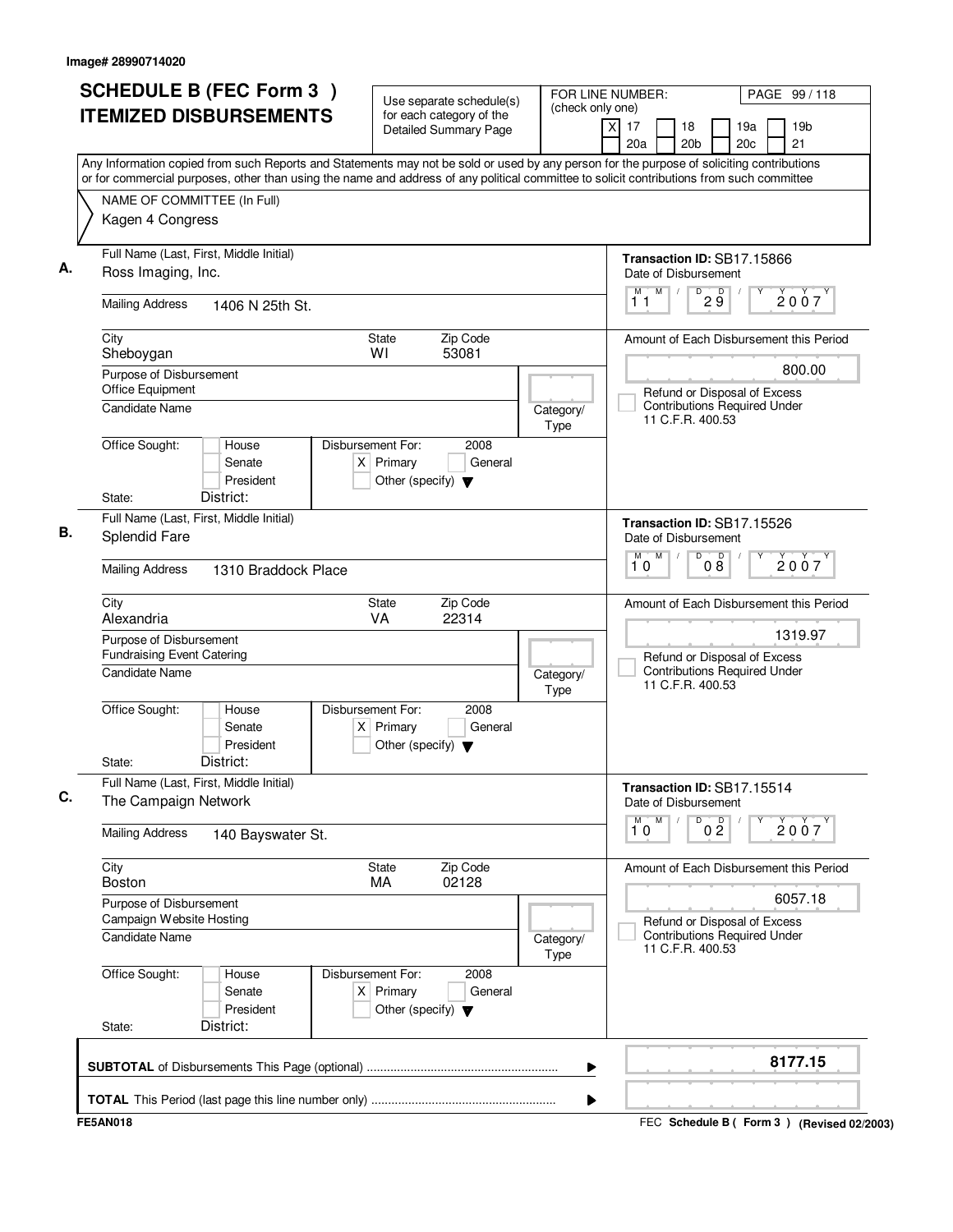| <b>ITEMIZED DISBURSEMENTS</b>                                         |                         |                                                                          | Use separate schedule(s)<br>for each category of the<br><b>Detailed Summary Page</b> | FOR LINE NUMBER:         | (check only one)<br>xl<br>17<br>19 <sub>b</sub><br>18<br>19a                                                                                                                     | PAGE 100/118 |
|-----------------------------------------------------------------------|-------------------------|--------------------------------------------------------------------------|--------------------------------------------------------------------------------------|--------------------------|----------------------------------------------------------------------------------------------------------------------------------------------------------------------------------|--------------|
|                                                                       |                         |                                                                          |                                                                                      |                          | 21<br>20a<br>20 <sub>b</sub><br>20c<br>Any Information copied from such Reports and Statements may not be sold or used by any person for the purpose of soliciting contributions |              |
|                                                                       |                         |                                                                          |                                                                                      |                          | or for commercial purposes, other than using the name and address of any political committee to solicit contributions from such committee                                        |              |
| NAME OF COMMITTEE (In Full)<br>Kagen 4 Congress                       |                         |                                                                          |                                                                                      |                          |                                                                                                                                                                                  |              |
| Full Name (Last, First, Middle Initial)<br>The Campaign Network       |                         |                                                                          |                                                                                      |                          | Transaction ID: SB17.15862<br>Date of Disbursement                                                                                                                               |              |
| <b>Mailing Address</b>                                                | 140 Bayswater St.       |                                                                          |                                                                                      |                          | M<br>$D^D$ $2Q^D$<br>М<br>$\sqrt{2}$<br>2007<br>11                                                                                                                               |              |
| City<br><b>Boston</b>                                                 |                         | <b>State</b><br>MA                                                       | Zip Code<br>02128                                                                    |                          | Amount of Each Disbursement this Period                                                                                                                                          |              |
| Purpose of Disbursement                                               |                         |                                                                          |                                                                                      |                          | 8855.34                                                                                                                                                                          |              |
| Web Consulting, E-mailing and Supplies<br><b>Candidate Name</b>       |                         |                                                                          |                                                                                      | Category/<br><b>Type</b> | Refund or Disposal of Excess<br><b>Contributions Required Under</b><br>11 C.F.R. 400.53                                                                                          |              |
| Office Sought:<br>House<br>Senate<br>President                        |                         | Disbursement For:<br>$X$ Primary<br>Other (specify) $\blacktriangledown$ | 2008<br>General                                                                      |                          |                                                                                                                                                                                  |              |
| District:<br>State:                                                   |                         |                                                                          |                                                                                      |                          |                                                                                                                                                                                  |              |
| Full Name (Last, First, Middle Initial)<br>The Monocle                |                         |                                                                          |                                                                                      |                          | Transaction ID: SB17.15864<br>Date of Disbursement<br>M<br>$\overline{D}$                                                                                                        |              |
| <b>Mailing Address</b><br>107 D Street NE                             |                         |                                                                          |                                                                                      |                          | M<br>29<br>2007<br>11                                                                                                                                                            |              |
| City<br>Washington                                                    |                         | <b>State</b><br>DC                                                       | Zip Code<br>20002                                                                    |                          | Amount of Each Disbursement this Period                                                                                                                                          |              |
| Purpose of Disbursement<br>Campaign Event                             |                         |                                                                          |                                                                                      |                          | 576.00<br>Refund or Disposal of Excess                                                                                                                                           |              |
| Candidate Name                                                        |                         |                                                                          |                                                                                      | Category/<br>Type        | <b>Contributions Required Under</b><br>11 C.F.R. 400.53                                                                                                                          |              |
| Office Sought:<br>House<br>Senate<br>President<br>District:<br>State: | $\times$                | Disbursement For:<br>Primary<br>Other (specify) $\blacktriangledown$     | 2008<br>General                                                                      |                          |                                                                                                                                                                                  |              |
| Full Name (Last, First, Middle Initial)<br>Steven Thiede              |                         |                                                                          |                                                                                      |                          | Transaction ID: SB17.15533<br>Date of Disbursement                                                                                                                               |              |
| <b>Mailing Address</b>                                                | 1435 N. McCarthy Rd. #8 |                                                                          |                                                                                      |                          | ${\sf M}$<br>M<br>D<br>08<br>$\check{2}$ 0 $\check{0}$ 7<br>10                                                                                                                   |              |
| City<br>Appleton                                                      |                         | <b>State</b><br>WI                                                       | Zip Code<br>54913                                                                    |                          | Amount of Each Disbursement this Period                                                                                                                                          |              |
| Purpose of Disbursement<br><b>Reimbursed Expenses</b>                 |                         |                                                                          |                                                                                      |                          | 82.13<br>Refund or Disposal of Excess                                                                                                                                            |              |
| Candidate Name                                                        |                         |                                                                          |                                                                                      | Category/<br>Type        | <b>Contributions Required Under</b><br>11 C.F.R. 400.53                                                                                                                          |              |
| Office Sought:<br>House<br>Senate<br>President                        |                         | Disbursement For:<br>$X$ Primary<br>Other (specify) $\blacktriangledown$ | 2008<br>General                                                                      |                          |                                                                                                                                                                                  |              |
| District:<br>State:                                                   |                         |                                                                          |                                                                                      |                          |                                                                                                                                                                                  |              |
|                                                                       |                         |                                                                          |                                                                                      |                          | 9513.47<br>▶                                                                                                                                                                     |              |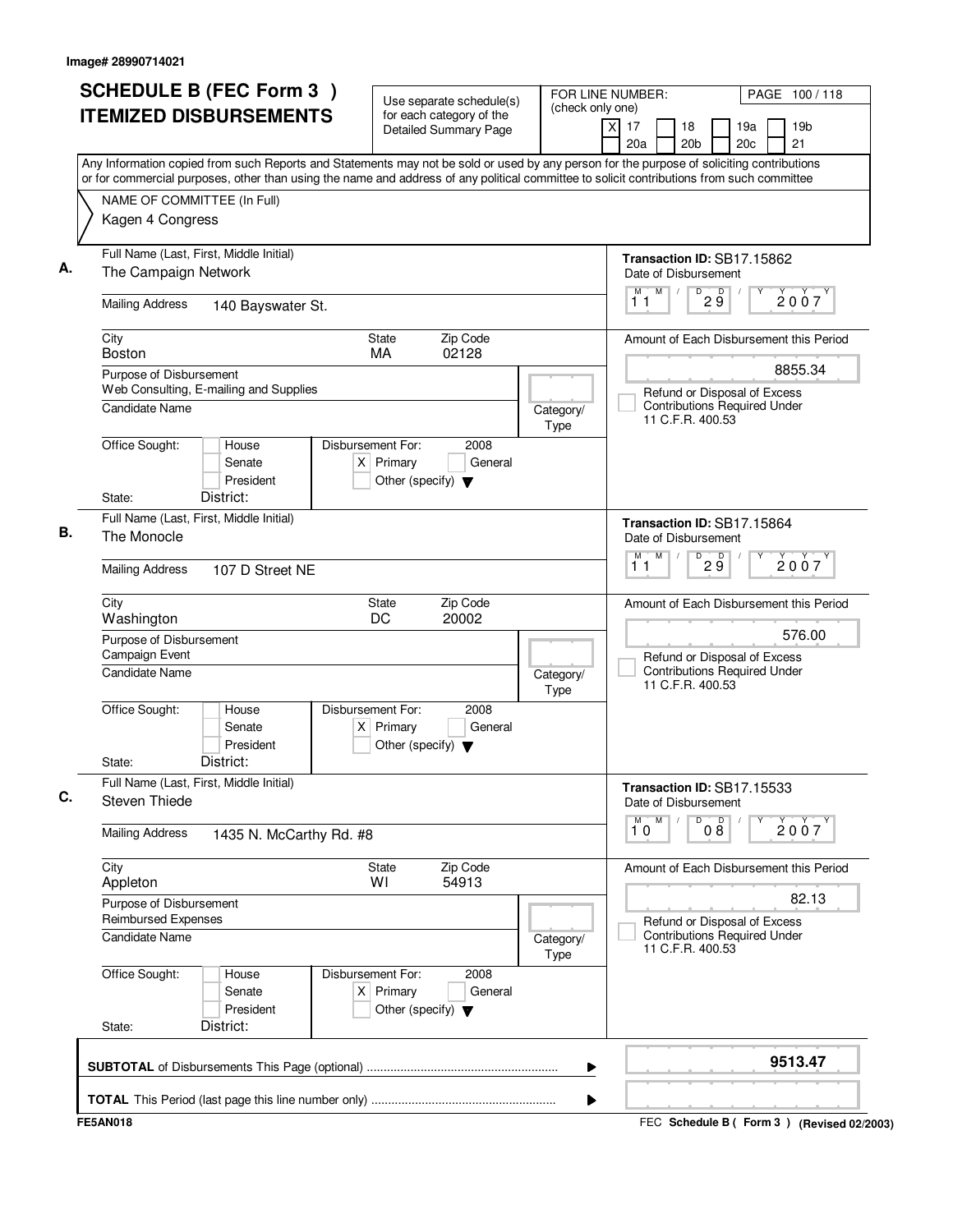| <b>SCHEDULE B (FEC Form 3)</b><br><b>ITEMIZED DISBURSEMENTS</b>                                                                                                                                                                                                                        | Use separate schedule(s)<br>for each category of the                                        | (check only one)         | FOR LINE NUMBER:      |                                                                                                                                                                                                                                                                                                                                                                                                                                                                                                |                                                |            | PAGE 101/118          |  |
|----------------------------------------------------------------------------------------------------------------------------------------------------------------------------------------------------------------------------------------------------------------------------------------|---------------------------------------------------------------------------------------------|--------------------------|-----------------------|------------------------------------------------------------------------------------------------------------------------------------------------------------------------------------------------------------------------------------------------------------------------------------------------------------------------------------------------------------------------------------------------------------------------------------------------------------------------------------------------|------------------------------------------------|------------|-----------------------|--|
|                                                                                                                                                                                                                                                                                        | <b>Detailed Summary Page</b>                                                                |                          | $\times$<br>17<br>20a | 18<br>20 <sub>b</sub>                                                                                                                                                                                                                                                                                                                                                                                                                                                                          |                                                | 19a<br>20c | 19 <sub>b</sub><br>21 |  |
| Any Information copied from such Reports and Statements may not be sold or used by any person for the purpose of soliciting contributions<br>or for commercial purposes, other than using the name and address of any political committee to solicit contributions from such committee |                                                                                             |                          |                       |                                                                                                                                                                                                                                                                                                                                                                                                                                                                                                |                                                |            |                       |  |
| NAME OF COMMITTEE (In Full)                                                                                                                                                                                                                                                            |                                                                                             |                          |                       |                                                                                                                                                                                                                                                                                                                                                                                                                                                                                                |                                                |            |                       |  |
| Kagen 4 Congress                                                                                                                                                                                                                                                                       |                                                                                             |                          |                       |                                                                                                                                                                                                                                                                                                                                                                                                                                                                                                |                                                |            |                       |  |
| Full Name (Last, First, Middle Initial)<br>Kwik Trip Stores 2                                                                                                                                                                                                                          |                                                                                             |                          |                       | <b>Transaction ID: SB17.15533.1</b><br>Date of Disbursement                                                                                                                                                                                                                                                                                                                                                                                                                                    |                                                |            |                       |  |
| <b>Mailing Address</b><br>3825 W. Wisconsin Ave.                                                                                                                                                                                                                                       |                                                                                             |                          | M<br>09               | $\begin{pmatrix} \overline{p} & \overline{p} & \overline{p} & \overline{p} & \overline{p} & \overline{p} & \overline{p} & \overline{p} & \overline{p} & \overline{p} & \overline{p} & \overline{p} & \overline{p} & \overline{p} & \overline{p} & \overline{p} & \overline{p} & \overline{p} & \overline{p} & \overline{p} & \overline{p} & \overline{p} & \overline{p} & \overline{p} & \overline{p} & \overline{p} & \overline{p} & \overline{p} & \overline{p} & \overline{p} & \overline{$ |                                                |            | 2007                  |  |
| City<br>Appleton                                                                                                                                                                                                                                                                       | Zip Code<br><b>State</b><br>WI<br>54914                                                     |                          |                       | Amount of Each Disbursement this Period                                                                                                                                                                                                                                                                                                                                                                                                                                                        |                                                |            |                       |  |
| Purpose of Disbursement<br>Fuel for Campaign Event<br>Candidate Name                                                                                                                                                                                                                   |                                                                                             | Category/                |                       | Refund or Disposal of Excess<br><b>Contributions Required Under</b>                                                                                                                                                                                                                                                                                                                                                                                                                            |                                                |            | 20.02                 |  |
|                                                                                                                                                                                                                                                                                        |                                                                                             | Type                     |                       | 11 C.F.R. 400.53<br>[MEMO ITEM]                                                                                                                                                                                                                                                                                                                                                                                                                                                                |                                                |            |                       |  |
| Office Sought:<br>House<br>Senate<br>President<br>District:<br>State:                                                                                                                                                                                                                  | Disbursement For:<br>2008<br>$X$ Primary<br>General<br>Other (specify) $\blacktriangledown$ |                          |                       |                                                                                                                                                                                                                                                                                                                                                                                                                                                                                                |                                                |            |                       |  |
| Full Name (Last, First, Middle Initial)                                                                                                                                                                                                                                                |                                                                                             |                          |                       | Transaction ID: SB17.15678                                                                                                                                                                                                                                                                                                                                                                                                                                                                     |                                                |            |                       |  |
| Steven Thiede                                                                                                                                                                                                                                                                          |                                                                                             |                          |                       | Date of Disbursement                                                                                                                                                                                                                                                                                                                                                                                                                                                                           |                                                |            |                       |  |
| <b>Mailing Address</b><br>1435 N. McCarthy Rd. #8                                                                                                                                                                                                                                      |                                                                                             |                          | M<br>M<br>10          | $\overline{D}$                                                                                                                                                                                                                                                                                                                                                                                                                                                                                 | $3^{\circ}$                                    |            | 2007                  |  |
| City<br>Appleton                                                                                                                                                                                                                                                                       | Zip Code<br>State<br>WI<br>54913                                                            |                          |                       | Amount of Each Disbursement this Period                                                                                                                                                                                                                                                                                                                                                                                                                                                        |                                                |            |                       |  |
| Purpose of Disbursement<br>Staff Salary                                                                                                                                                                                                                                                |                                                                                             |                          |                       | Refund or Disposal of Excess                                                                                                                                                                                                                                                                                                                                                                                                                                                                   |                                                |            | 1903.74               |  |
| Candidate Name                                                                                                                                                                                                                                                                         |                                                                                             | Category/<br><b>Type</b> |                       | <b>Contributions Required Under</b><br>11 C.F.R. 400.53                                                                                                                                                                                                                                                                                                                                                                                                                                        |                                                |            |                       |  |
| Office Sought:<br>House<br>Senate<br>President<br>District:<br>State:                                                                                                                                                                                                                  | Disbursement For:<br>2008<br>$X$ Primary<br>General<br>Other (specify) $\blacktriangledown$ |                          |                       |                                                                                                                                                                                                                                                                                                                                                                                                                                                                                                |                                                |            |                       |  |
| Full Name (Last, First, Middle Initial)<br>Steven Thiede                                                                                                                                                                                                                               |                                                                                             |                          |                       | Transaction ID: SB17.15670<br>Date of Disbursement                                                                                                                                                                                                                                                                                                                                                                                                                                             |                                                |            |                       |  |
| <b>Mailing Address</b><br>1435 N. McCarthy Rd. #8                                                                                                                                                                                                                                      |                                                                                             |                          | M<br>11               |                                                                                                                                                                                                                                                                                                                                                                                                                                                                                                | $\begin{bmatrix} 0 & 0 \\ 0 & 1 \end{bmatrix}$ | Υ          | 2007                  |  |
| City<br>Appleton                                                                                                                                                                                                                                                                       | Zip Code<br>State<br>54913<br>WI                                                            |                          |                       | Amount of Each Disbursement this Period                                                                                                                                                                                                                                                                                                                                                                                                                                                        |                                                |            |                       |  |
| Purpose of Disbursement<br>Reinbursed expenses                                                                                                                                                                                                                                         |                                                                                             |                          |                       |                                                                                                                                                                                                                                                                                                                                                                                                                                                                                                |                                                |            | 120.11                |  |
| Candidate Name                                                                                                                                                                                                                                                                         |                                                                                             | Category/<br><b>Type</b> |                       | Refund or Disposal of Excess<br><b>Contributions Required Under</b><br>11 C.F.R. 400.53                                                                                                                                                                                                                                                                                                                                                                                                        |                                                |            |                       |  |
| Office Sought:<br>House<br>Senate<br>President<br>District:<br>State:                                                                                                                                                                                                                  | Disbursement For:<br>2008<br>$X$ Primary<br>General<br>Other (specify) $\blacktriangledown$ |                          |                       |                                                                                                                                                                                                                                                                                                                                                                                                                                                                                                |                                                |            |                       |  |
|                                                                                                                                                                                                                                                                                        |                                                                                             | ▶                        |                       |                                                                                                                                                                                                                                                                                                                                                                                                                                                                                                |                                                |            | 2023.85               |  |
|                                                                                                                                                                                                                                                                                        |                                                                                             | ▶                        |                       |                                                                                                                                                                                                                                                                                                                                                                                                                                                                                                |                                                |            |                       |  |
| <b>FE5AN018</b>                                                                                                                                                                                                                                                                        |                                                                                             |                          |                       | FEC Schedule B ( Form 3 ) (Revised 02/2003)                                                                                                                                                                                                                                                                                                                                                                                                                                                    |                                                |            |                       |  |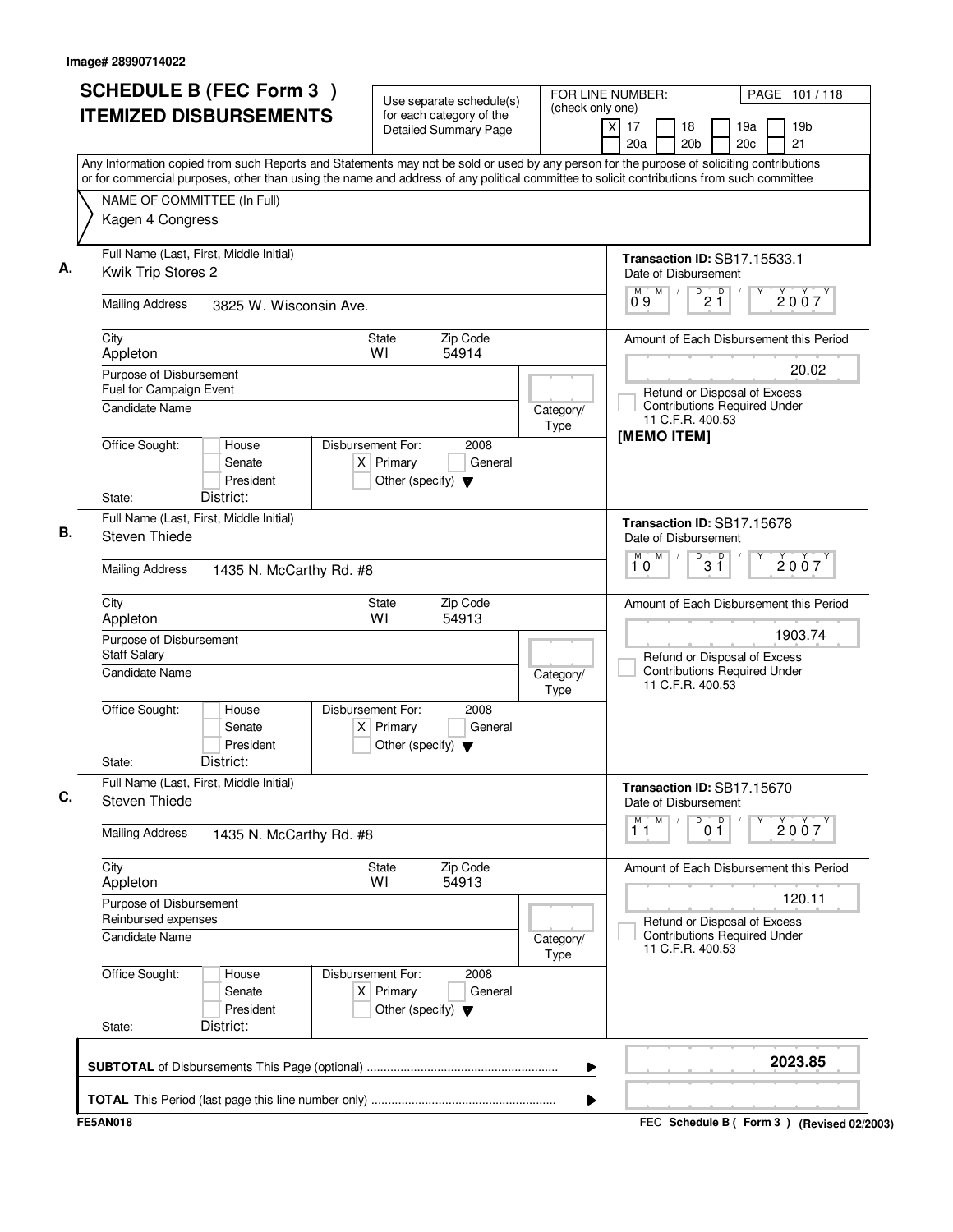| <b>SCHEDULE B (FEC Form 3)</b><br><b>ITEMIZED DISBURSEMENTS</b>                                                                                                                                                                                                                        | Use separate schedule(s)<br>for each category of the                                        | (check only one)  | FOR LINE NUMBER:            |                                                                                         |                   |            | PAGE 102/118                                |
|----------------------------------------------------------------------------------------------------------------------------------------------------------------------------------------------------------------------------------------------------------------------------------------|---------------------------------------------------------------------------------------------|-------------------|-----------------------------|-----------------------------------------------------------------------------------------|-------------------|------------|---------------------------------------------|
|                                                                                                                                                                                                                                                                                        | <b>Detailed Summary Page</b>                                                                |                   | $\overline{X}$<br>17<br>20a | 18<br>20 <sub>b</sub>                                                                   |                   | 19a<br>20c | 19 <sub>b</sub><br>21                       |
| Any Information copied from such Reports and Statements may not be sold or used by any person for the purpose of soliciting contributions<br>or for commercial purposes, other than using the name and address of any political committee to solicit contributions from such committee |                                                                                             |                   |                             |                                                                                         |                   |            |                                             |
| NAME OF COMMITTEE (In Full)                                                                                                                                                                                                                                                            |                                                                                             |                   |                             |                                                                                         |                   |            |                                             |
| Kagen 4 Congress                                                                                                                                                                                                                                                                       |                                                                                             |                   |                             |                                                                                         |                   |            |                                             |
| Full Name (Last, First, Middle Initial)<br>Kwik Trip Stores 2                                                                                                                                                                                                                          |                                                                                             |                   |                             | Transaction ID: SB17.15670.1<br>Date of Disbursement                                    |                   |            |                                             |
| <b>Mailing Address</b><br>3825 W. Wisconsin Ave.                                                                                                                                                                                                                                       |                                                                                             |                   | M<br>M<br>10                | D                                                                                       | $0\overset{D}{4}$ |            | 2007                                        |
| City<br>Appleton                                                                                                                                                                                                                                                                       | Zip Code<br><b>State</b><br>WI<br>54914                                                     |                   |                             |                                                                                         |                   |            | Amount of Each Disbursement this Period     |
| Purpose of Disbursement<br>Fuel for Campaign Event<br>Candidate Name                                                                                                                                                                                                                   |                                                                                             |                   |                             | Refund or Disposal of Excess<br><b>Contributions Required Under</b>                     |                   |            | 46.71                                       |
|                                                                                                                                                                                                                                                                                        |                                                                                             | Category/<br>Type |                             | 11 C.F.R. 400.53                                                                        |                   |            |                                             |
| Office Sought:<br>House<br>Senate<br>President<br>District:<br>State:                                                                                                                                                                                                                  | Disbursement For:<br>2008<br>$X$ Primary<br>General<br>Other (specify) $\blacktriangledown$ |                   |                             | [MEMO ITEM]                                                                             |                   |            |                                             |
| Full Name (Last, First, Middle Initial)<br><b>Steven Thiede</b>                                                                                                                                                                                                                        |                                                                                             |                   |                             | Transaction ID: SB17.15877<br>Date of Disbursement                                      |                   |            |                                             |
| <b>Mailing Address</b><br>1435 N. McCarthy Rd. #8                                                                                                                                                                                                                                      |                                                                                             |                   | M<br>м<br>11                | D                                                                                       | $30^{\circ}$      |            | 2007                                        |
| City<br>Appleton                                                                                                                                                                                                                                                                       | Zip Code<br>State<br>54913<br>W١                                                            |                   |                             |                                                                                         |                   |            | Amount of Each Disbursement this Period     |
| Purpose of Disbursement<br>Reimbursement                                                                                                                                                                                                                                               |                                                                                             |                   |                             |                                                                                         |                   |            | 207.55                                      |
| <b>Candidate Name</b>                                                                                                                                                                                                                                                                  |                                                                                             | Category/<br>Type |                             | Refund or Disposal of Excess<br><b>Contributions Required Under</b><br>11 C.F.R. 400.53 |                   |            |                                             |
| Office Sought:<br>House<br>Senate<br>President<br>District:<br>State:                                                                                                                                                                                                                  | Disbursement For:<br>2008<br>$X$ Primary<br>General<br>Other (specify) $\blacktriangledown$ |                   |                             |                                                                                         |                   |            |                                             |
| Full Name (Last, First, Middle Initial)<br>Kwik Trip Stores 2                                                                                                                                                                                                                          |                                                                                             |                   |                             | Transaction ID: SB17.15877.3<br>Date of Disbursement                                    |                   |            |                                             |
| <b>Mailing Address</b><br>3825 W. Wisconsin Ave.                                                                                                                                                                                                                                       |                                                                                             |                   | M<br>11                     | D                                                                                       | $0\frac{D}{2}$    | Υ          | 2007                                        |
| City<br>Appleton                                                                                                                                                                                                                                                                       | Zip Code<br>State<br>WI<br>54914                                                            |                   |                             |                                                                                         |                   |            | Amount of Each Disbursement this Period     |
| Purpose of Disbursement<br>Feul for Campaign Event                                                                                                                                                                                                                                     |                                                                                             |                   |                             |                                                                                         |                   |            | 46.89                                       |
| Candidate Name                                                                                                                                                                                                                                                                         |                                                                                             | Category/<br>Type |                             | Refund or Disposal of Excess<br><b>Contributions Required Under</b><br>11 C.F.R. 400.53 |                   |            |                                             |
| Office Sought:<br>House<br>Senate<br>President<br>District:<br>State:                                                                                                                                                                                                                  | Disbursement For:<br>2008<br>$X$ Primary<br>General<br>Other (specify) $\blacktriangledown$ |                   |                             | [MEMO ITEM]                                                                             |                   |            |                                             |
|                                                                                                                                                                                                                                                                                        |                                                                                             | ▶                 |                             |                                                                                         |                   |            | 207.55                                      |
|                                                                                                                                                                                                                                                                                        |                                                                                             | ▶                 |                             |                                                                                         |                   |            |                                             |
| <b>FE5AN018</b>                                                                                                                                                                                                                                                                        |                                                                                             |                   |                             |                                                                                         |                   |            | FEC Schedule B ( Form 3 ) (Revised 02/2003) |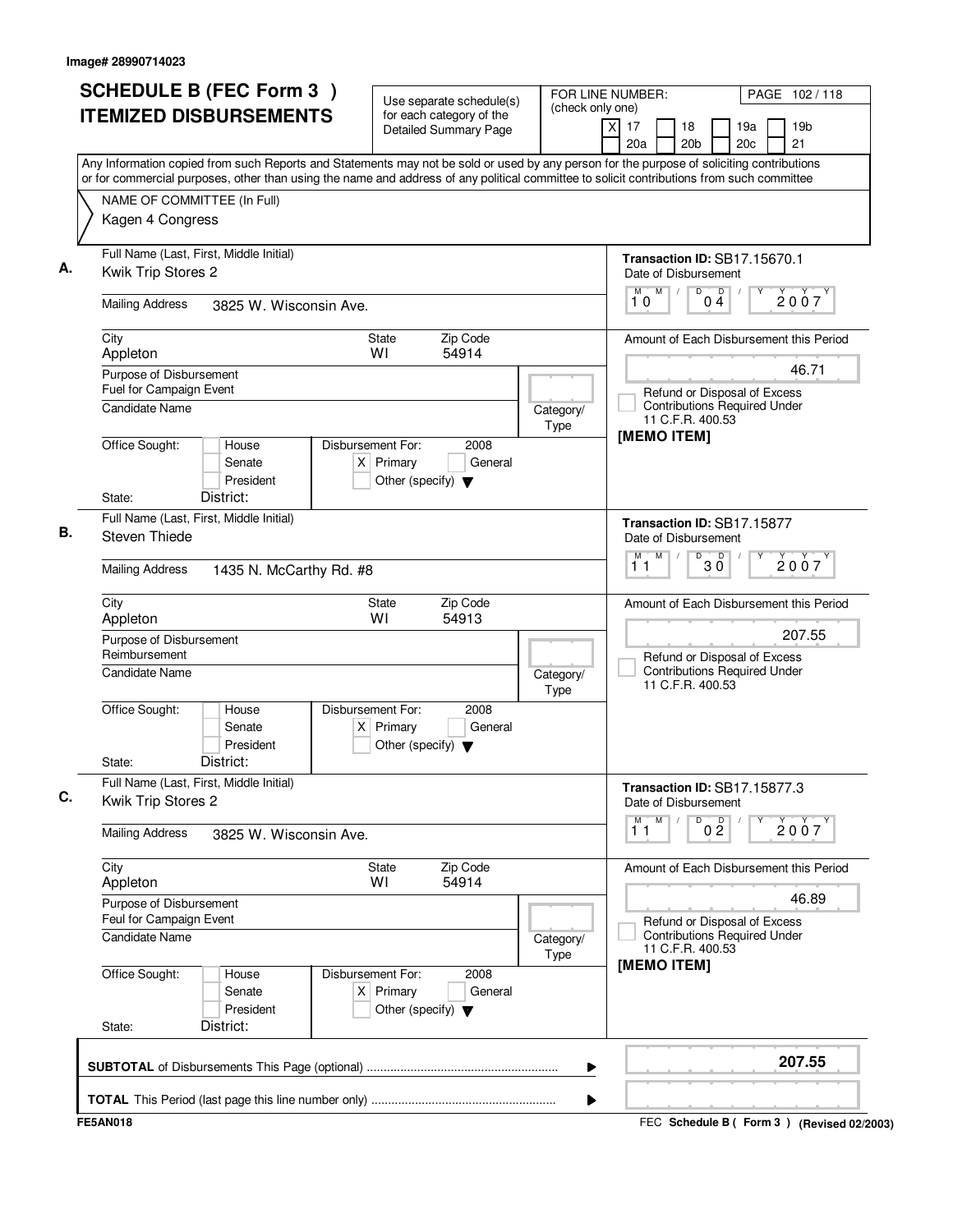| <b>SCHEDULE B (FEC Form 3)</b><br><b>ITEMIZED DISBURSEMENTS</b>                                                                                                                                                                                                                        | Use separate schedule(s)<br>for each category of the<br><b>Detailed Summary Page</b>        | (check only one)         | FOR LINE NUMBER:<br>$\overline{X}$<br>17<br>18              | PAGE 103/118<br>19a<br>19 <sub>b</sub>                              |
|----------------------------------------------------------------------------------------------------------------------------------------------------------------------------------------------------------------------------------------------------------------------------------------|---------------------------------------------------------------------------------------------|--------------------------|-------------------------------------------------------------|---------------------------------------------------------------------|
|                                                                                                                                                                                                                                                                                        |                                                                                             |                          | 20 <sub>b</sub><br>20a                                      | 21<br>20 <sub>c</sub>                                               |
| Any Information copied from such Reports and Statements may not be sold or used by any person for the purpose of soliciting contributions<br>or for commercial purposes, other than using the name and address of any political committee to solicit contributions from such committee |                                                                                             |                          |                                                             |                                                                     |
| NAME OF COMMITTEE (In Full)                                                                                                                                                                                                                                                            |                                                                                             |                          |                                                             |                                                                     |
| Kagen 4 Congress                                                                                                                                                                                                                                                                       |                                                                                             |                          |                                                             |                                                                     |
| Full Name (Last, First, Middle Initial)<br>Office Depot                                                                                                                                                                                                                                |                                                                                             |                          | <b>Transaction ID: SB17.15877.5</b><br>Date of Disbursement |                                                                     |
| <b>Mailing Address</b><br>2700 W. College Ave.                                                                                                                                                                                                                                         |                                                                                             |                          | M<br>$\sqrt{2}$<br>D<br>$12$<br>11                          | $\mathsf{D}$<br>2007                                                |
| City<br>Appleton                                                                                                                                                                                                                                                                       | Zip Code<br>State<br>54914<br>WI                                                            |                          |                                                             | Amount of Each Disbursement this Period                             |
| Purpose of Disbursement<br><b>Office Supplies</b>                                                                                                                                                                                                                                      |                                                                                             |                          |                                                             | 9.42<br>Refund or Disposal of Excess                                |
| Candidate Name                                                                                                                                                                                                                                                                         |                                                                                             | Category/<br>Type        | 11 C.F.R. 400.53<br>[MEMO ITEM]                             | <b>Contributions Required Under</b>                                 |
| Office Sought:<br>House<br>Senate<br>President<br>District:<br>State:                                                                                                                                                                                                                  | Disbursement For:<br>2008<br>$X$ Primary<br>General<br>Other (specify) $\blacktriangledown$ |                          |                                                             |                                                                     |
| Full Name (Last, First, Middle Initial)                                                                                                                                                                                                                                                |                                                                                             |                          | Transaction ID: SB17.15889                                  |                                                                     |
| Steven Thiede                                                                                                                                                                                                                                                                          |                                                                                             |                          | Date of Disbursement                                        |                                                                     |
| <b>Mailing Address</b><br>1435 N. McCarthy Rd. #8                                                                                                                                                                                                                                      |                                                                                             |                          | M<br>$\overline{30}$<br>M<br>11                             | 2007                                                                |
| City<br>Appleton                                                                                                                                                                                                                                                                       | Zip Code<br>State<br>W١<br>54913                                                            |                          |                                                             | Amount of Each Disbursement this Period                             |
| Purpose of Disbursement<br><b>Staff Salary</b>                                                                                                                                                                                                                                         |                                                                                             |                          |                                                             | 1903.74<br>Refund or Disposal of Excess                             |
| <b>Candidate Name</b>                                                                                                                                                                                                                                                                  |                                                                                             | Category/<br><b>Type</b> | 11 C.F.R. 400.53                                            | <b>Contributions Required Under</b>                                 |
| Office Sought:<br>House<br>Senate<br>President<br>District:<br>State:                                                                                                                                                                                                                  | Disbursement For:<br>2008<br>$X$ Primary<br>General<br>Other (specify) $\blacktriangledown$ |                          |                                                             |                                                                     |
| Full Name (Last, First, Middle Initial)<br>Steven Thiede                                                                                                                                                                                                                               |                                                                                             |                          | Transaction ID: SB17.16066<br>Date of Disbursement          |                                                                     |
| <b>Mailing Address</b><br>1435 N. McCarthy Rd. #8                                                                                                                                                                                                                                      |                                                                                             |                          | M<br>$\overline{26}$<br>$\overline{1}^M$ 2                  | 2007                                                                |
| City<br>Appleton                                                                                                                                                                                                                                                                       | Zip Code<br>State<br>54913<br>WI                                                            |                          |                                                             | Amount of Each Disbursement this Period                             |
| Purpose of Disbursement                                                                                                                                                                                                                                                                |                                                                                             |                          |                                                             | 175.03                                                              |
| Reimbursement<br><b>Candidate Name</b>                                                                                                                                                                                                                                                 |                                                                                             | Category/<br><b>Type</b> | 11 C.F.R. 400.53                                            | Refund or Disposal of Excess<br><b>Contributions Required Under</b> |
| Office Sought:<br>House<br>Senate<br>President<br>District:<br>State:                                                                                                                                                                                                                  | Disbursement For:<br>2008<br>$X$ Primary<br>General<br>Other (specify) $\blacktriangledown$ |                          |                                                             |                                                                     |
|                                                                                                                                                                                                                                                                                        |                                                                                             | ▶                        |                                                             | 2078.77                                                             |
|                                                                                                                                                                                                                                                                                        |                                                                                             | ▶                        |                                                             |                                                                     |
| <b>FE5AN018</b>                                                                                                                                                                                                                                                                        |                                                                                             |                          |                                                             | FEC Schedule B ( Form 3 ) (Revised 02/2003)                         |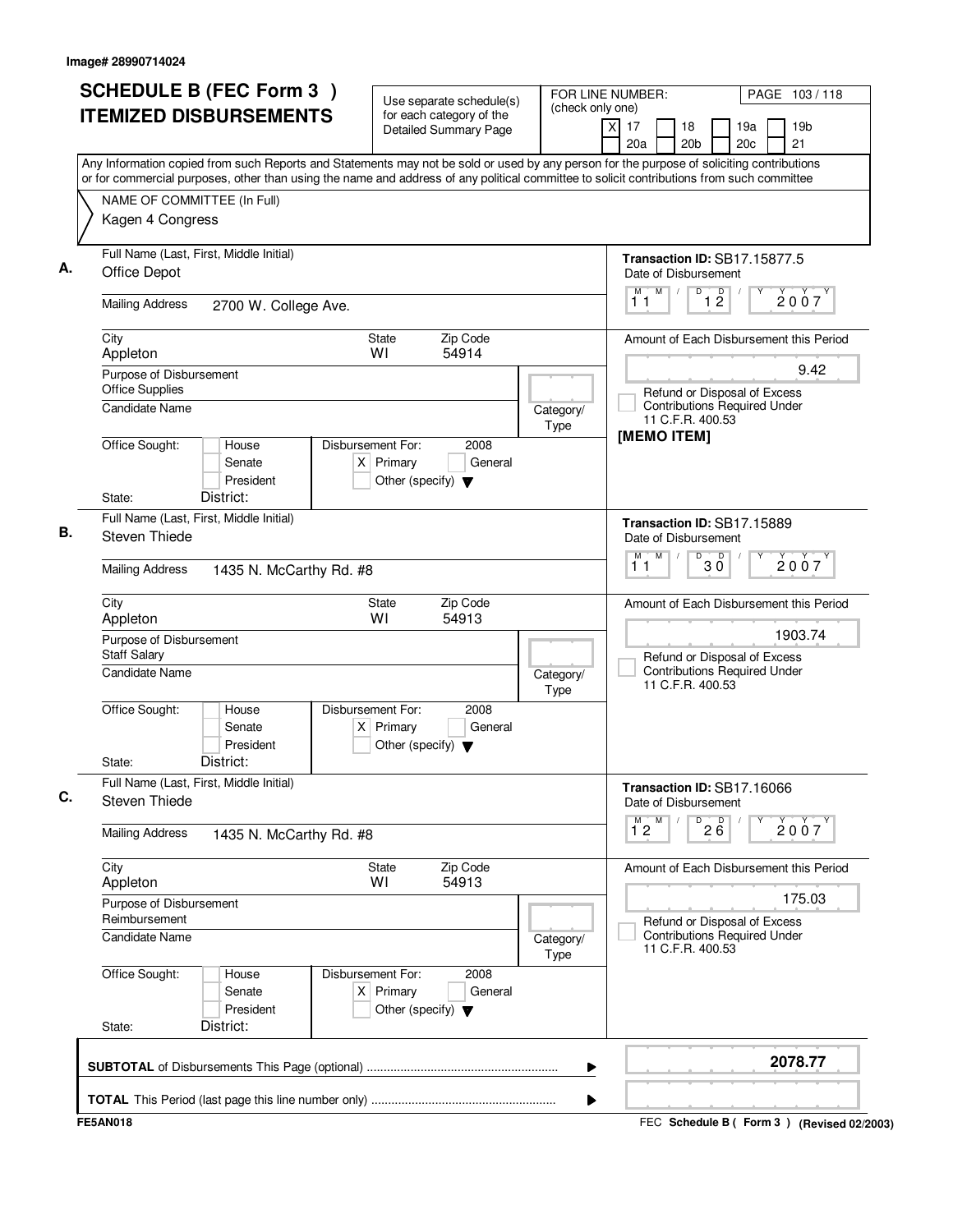|                                                        | <b>SCHEDULE B (FEC Form 3)</b><br><b>ITEMIZED DISBURSEMENTS</b> |                                                                          | Use separate schedule(s)<br>for each category of the | (check only one)  | FOR LINE NUMBER:                                                                                                                                                                                                | PAGE 104/118          |
|--------------------------------------------------------|-----------------------------------------------------------------|--------------------------------------------------------------------------|------------------------------------------------------|-------------------|-----------------------------------------------------------------------------------------------------------------------------------------------------------------------------------------------------------------|-----------------------|
|                                                        |                                                                 |                                                                          | <b>Detailed Summary Page</b>                         |                   | χI<br>17<br>18<br>19a<br>20a<br>20 <sub>b</sub><br>20 <sub>c</sub><br>Any Information copied from such Reports and Statements may not be sold or used by any person for the purpose of soliciting contributions | 19 <sub>b</sub><br>21 |
|                                                        |                                                                 |                                                                          |                                                      |                   | or for commercial purposes, other than using the name and address of any political committee to solicit contributions from such committee                                                                       |                       |
|                                                        | NAME OF COMMITTEE (In Full)                                     |                                                                          |                                                      |                   |                                                                                                                                                                                                                 |                       |
| Kagen 4 Congress                                       |                                                                 |                                                                          |                                                      |                   |                                                                                                                                                                                                                 |                       |
| Kwik Trip Stores 2                                     | Full Name (Last, First, Middle Initial)                         |                                                                          |                                                      |                   | Transaction ID: SB17.16066.3<br>Date of Disbursement                                                                                                                                                            |                       |
| <b>Mailing Address</b>                                 | 3825 W. Wisconsin Ave.                                          |                                                                          |                                                      |                   | D<br>$0\overset{D}{9}$<br>M<br>M<br>12                                                                                                                                                                          | 2007                  |
| City<br>Appleton                                       |                                                                 | <b>State</b><br>WI                                                       | Zip Code<br>54914                                    |                   | Amount of Each Disbursement this Period                                                                                                                                                                         |                       |
| Purpose of Disbursement                                |                                                                 |                                                                          |                                                      |                   |                                                                                                                                                                                                                 | 42.67                 |
| Gas<br>Candidate Name                                  |                                                                 |                                                                          |                                                      | Category/<br>Type | Refund or Disposal of Excess<br><b>Contributions Required Under</b><br>11 C.F.R. 400.53                                                                                                                         |                       |
| Office Sought:                                         | House<br>Senate<br>President                                    | Disbursement For:<br>$X$ Primary<br>Other (specify) $\blacktriangledown$ | 2008<br>General                                      |                   | [MEMO ITEM]                                                                                                                                                                                                     |                       |
| State:                                                 | District:                                                       |                                                                          |                                                      |                   |                                                                                                                                                                                                                 |                       |
| Steven Thiede                                          | Full Name (Last, First, Middle Initial)                         |                                                                          |                                                      |                   | Transaction ID: SB17.16171<br>Date of Disbursement                                                                                                                                                              |                       |
| <b>Mailing Address</b>                                 | 1435 N. McCarthy Rd. #8                                         |                                                                          |                                                      |                   | D<br>M<br>M<br>$3^{\circ}$<br>12                                                                                                                                                                                | 2007                  |
| City<br>Appleton                                       |                                                                 | State<br>WI                                                              | Zip Code<br>54913                                    |                   | Amount of Each Disbursement this Period                                                                                                                                                                         |                       |
| Purpose of Disbursement<br><b>Staff Salary</b>         |                                                                 |                                                                          |                                                      |                   | Refund or Disposal of Excess                                                                                                                                                                                    | 1903.74               |
| <b>Candidate Name</b>                                  |                                                                 |                                                                          |                                                      | Category/<br>Type | <b>Contributions Required Under</b><br>11 C.F.R. 400.53                                                                                                                                                         |                       |
| Office Sought:                                         | House<br>Senate<br>President                                    | Disbursement For:<br>$X$ Primary<br>Other (specify) $\blacktriangledown$ | 2008<br>General                                      |                   |                                                                                                                                                                                                                 |                       |
| State:                                                 | District:                                                       |                                                                          |                                                      |                   |                                                                                                                                                                                                                 |                       |
| Chris Trull                                            | Full Name (Last, First, Middle Initial)                         |                                                                          |                                                      |                   | Transaction ID: SB17.15501<br>Date of Disbursement                                                                                                                                                              |                       |
| <b>Mailing Address</b>                                 | 27 8th St NE                                                    |                                                                          |                                                      |                   | M<br>$\overline{0}$ o $\overline{1}$<br>M<br>10                                                                                                                                                                 | 2007                  |
| City<br>Washington                                     |                                                                 | State<br>DC                                                              | Zip Code<br>20002                                    |                   | Amount of Each Disbursement this Period                                                                                                                                                                         |                       |
| Purpose of Disbursement<br><b>Financial Consultant</b> |                                                                 |                                                                          |                                                      |                   | Refund or Disposal of Excess                                                                                                                                                                                    | 3000.00               |
| Candidate Name                                         |                                                                 |                                                                          |                                                      | Category/<br>Type | <b>Contributions Required Under</b><br>11 C.F.R. 400.53                                                                                                                                                         |                       |
| Office Sought:                                         | House<br>Senate<br>President                                    | Disbursement For:<br>$X$ Primary<br>Other (specify) $\blacktriangledown$ | 2008<br>General                                      |                   |                                                                                                                                                                                                                 |                       |
| State:                                                 | District:                                                       |                                                                          |                                                      |                   |                                                                                                                                                                                                                 |                       |
|                                                        |                                                                 |                                                                          |                                                      | ▶                 |                                                                                                                                                                                                                 | 4903.74               |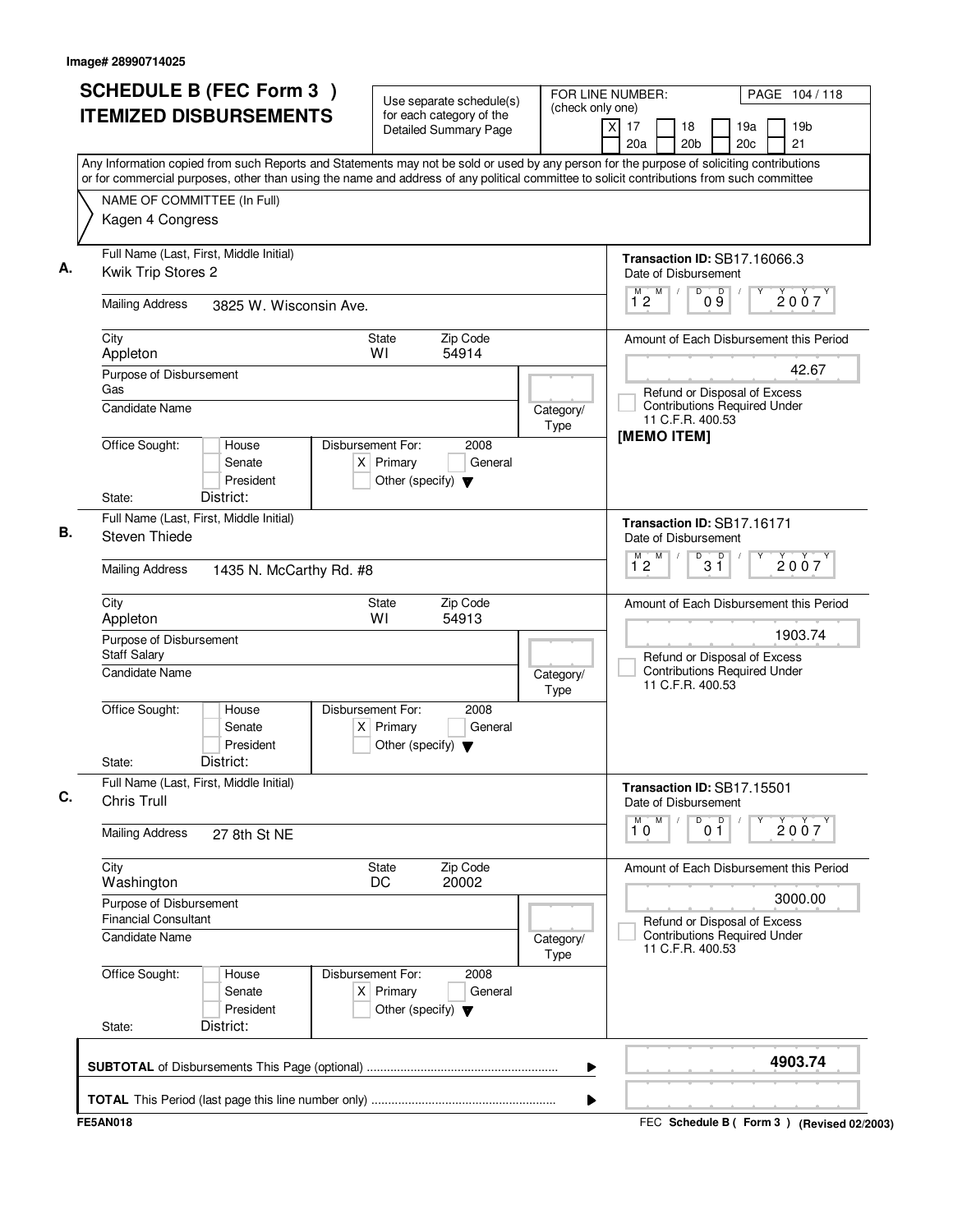| <b>ITEMIZED DISBURSEMENTS</b><br>for each category of the<br><b>Detailed Summary Page</b><br>Any Information copied from such Reports and Statements may not be sold or used by any person for the purpose of soliciting contributions<br>or for commercial purposes, other than using the name and address of any political committee to solicit contributions from such committee<br>NAME OF COMMITTEE (In Full)<br>Kagen 4 Congress<br>Full Name (Last, First, Middle Initial) | 19 <sub>b</sub><br>x<br>17<br>18<br>19a<br>20c<br>21<br>20a<br>20 <sub>b</sub><br>Transaction ID: SB17.15641<br>Date of Disbursement |
|-----------------------------------------------------------------------------------------------------------------------------------------------------------------------------------------------------------------------------------------------------------------------------------------------------------------------------------------------------------------------------------------------------------------------------------------------------------------------------------|--------------------------------------------------------------------------------------------------------------------------------------|
|                                                                                                                                                                                                                                                                                                                                                                                                                                                                                   |                                                                                                                                      |
|                                                                                                                                                                                                                                                                                                                                                                                                                                                                                   |                                                                                                                                      |
|                                                                                                                                                                                                                                                                                                                                                                                                                                                                                   |                                                                                                                                      |
| <b>Chris Trull</b>                                                                                                                                                                                                                                                                                                                                                                                                                                                                |                                                                                                                                      |
| <b>Mailing Address</b><br>27 8th St NE                                                                                                                                                                                                                                                                                                                                                                                                                                            | M<br>$2\overline{6}$<br>M<br>D<br>2007<br>10                                                                                         |
| Zip Code<br>City<br>State<br>20002<br>DC<br>Washington                                                                                                                                                                                                                                                                                                                                                                                                                            | Amount of Each Disbursement this Period                                                                                              |
| Purpose of Disbursement<br><b>Financial Consultant</b><br><b>Candidate Name</b>                                                                                                                                                                                                                                                                                                                                                                                                   | 3000.00<br>Refund or Disposal of Excess<br><b>Contributions Required Under</b><br>Category/<br>11 C.F.R. 400.53                      |
| Office Sought:<br>Disbursement For:<br>House<br>2008<br>$X$ Primary<br>General<br>Senate<br>President<br>Other (specify) $\blacktriangledown$<br>District:<br>State:                                                                                                                                                                                                                                                                                                              | Type                                                                                                                                 |
| Full Name (Last, First, Middle Initial)<br>Chris Trull                                                                                                                                                                                                                                                                                                                                                                                                                            | Transaction ID: SB17.15861<br>Date of Disbursement<br>M<br>M<br>D<br>D                                                               |
| <b>Mailing Address</b><br>27 8th St NE                                                                                                                                                                                                                                                                                                                                                                                                                                            | 2007<br>2 ğ<br>11                                                                                                                    |
| Zip Code<br>City<br>State<br>Washington<br>DC<br>20002                                                                                                                                                                                                                                                                                                                                                                                                                            | Amount of Each Disbursement this Period                                                                                              |
| Purpose of Disbursement<br><b>Financial Consultant</b>                                                                                                                                                                                                                                                                                                                                                                                                                            | 3000.00<br>Refund or Disposal of Excess                                                                                              |
| <b>Candidate Name</b>                                                                                                                                                                                                                                                                                                                                                                                                                                                             | <b>Contributions Required Under</b><br>Category/<br>11 C.F.R. 400.53<br>Type                                                         |
| Office Sought:<br>Disbursement For:<br>2008<br>House<br>Senate<br>$X$ Primary<br>General<br>President<br>Other (specify) $\blacktriangledown$<br>District:<br>State:                                                                                                                                                                                                                                                                                                              |                                                                                                                                      |
| Full Name (Last, First, Middle Initial)<br>W. Millar & Co.                                                                                                                                                                                                                                                                                                                                                                                                                        | Transaction ID: SB17.15528<br>Date of Disbursement                                                                                   |
| <b>Mailing Address</b><br>1335 14th St. NW                                                                                                                                                                                                                                                                                                                                                                                                                                        | M.<br>M<br>D<br>08<br>2007<br>10                                                                                                     |
| City<br>Zip Code<br>State<br>20005<br>Washington<br>DC                                                                                                                                                                                                                                                                                                                                                                                                                            | Amount of Each Disbursement this Period                                                                                              |
| Purpose of Disbursement<br><b>Fundraising Event Food</b>                                                                                                                                                                                                                                                                                                                                                                                                                          | 261.55<br>Refund or Disposal of Excess                                                                                               |
| <b>Candidate Name</b>                                                                                                                                                                                                                                                                                                                                                                                                                                                             | <b>Contributions Required Under</b><br>Category/<br>11 C.F.R. 400.53<br>Type                                                         |
| Office Sought:<br>Disbursement For:<br>2008<br>House<br>$X$ Primary<br>Senate<br>General<br>President<br>Other (specify) $\blacktriangledown$<br>District:<br>State:                                                                                                                                                                                                                                                                                                              |                                                                                                                                      |
|                                                                                                                                                                                                                                                                                                                                                                                                                                                                                   | 6261.55<br>▶                                                                                                                         |
|                                                                                                                                                                                                                                                                                                                                                                                                                                                                                   | ▶                                                                                                                                    |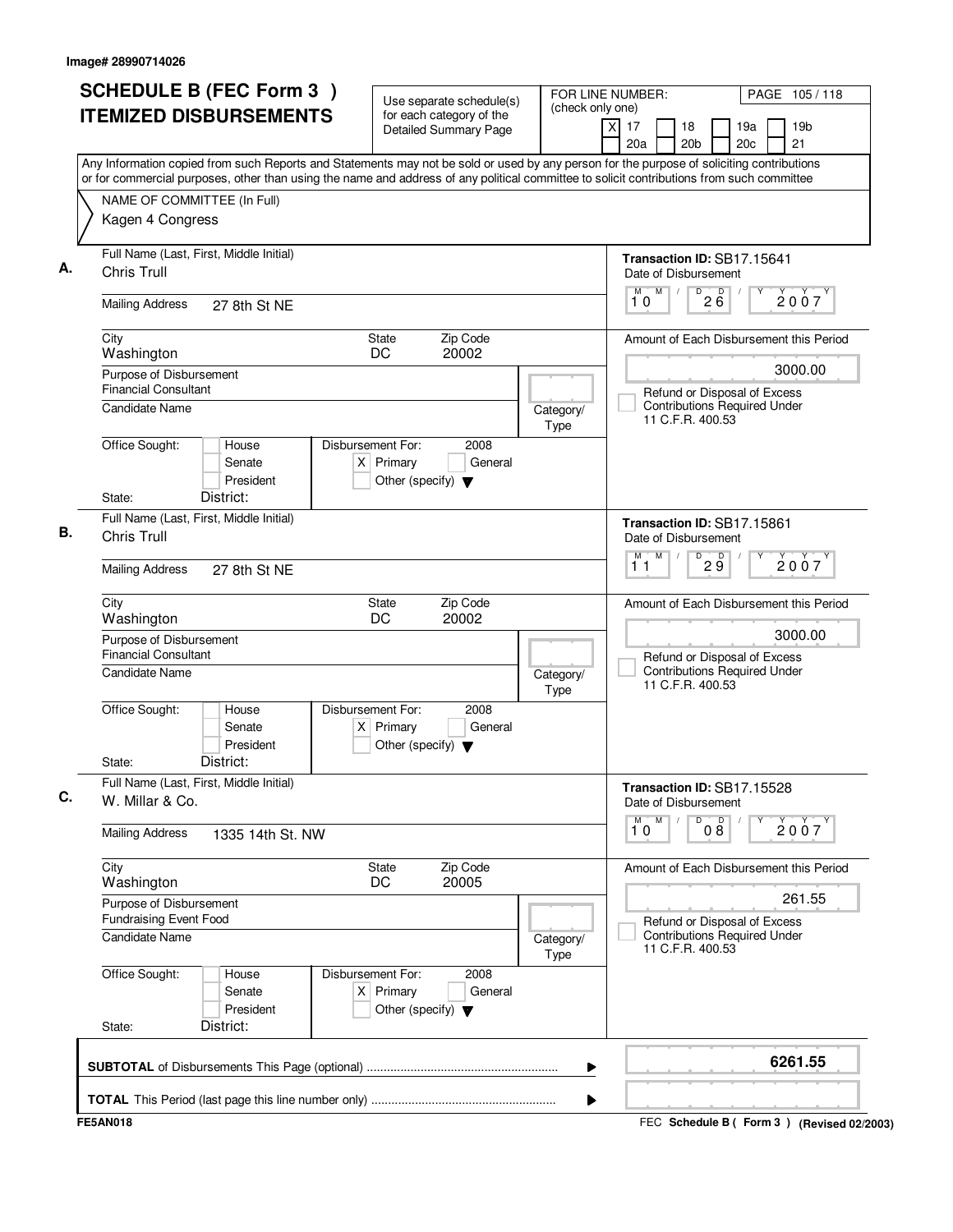|                                                              | <b>SCHEDULE B (FEC Form 3)</b>                                                                                                                                                                                                                                                         |                                                                          | Use separate schedule(s)                                 | FOR LINE NUMBER:         |                                                                                         | PAGE 106/118                            |
|--------------------------------------------------------------|----------------------------------------------------------------------------------------------------------------------------------------------------------------------------------------------------------------------------------------------------------------------------------------|--------------------------------------------------------------------------|----------------------------------------------------------|--------------------------|-----------------------------------------------------------------------------------------|-----------------------------------------|
|                                                              | <b>ITEMIZED DISBURSEMENTS</b>                                                                                                                                                                                                                                                          |                                                                          | for each category of the<br><b>Detailed Summary Page</b> | (check only one)         | χI<br>17<br>18<br>20a<br>20 <sub>b</sub>                                                | 19a<br>19 <sub>b</sub><br>20c<br>21     |
|                                                              | Any Information copied from such Reports and Statements may not be sold or used by any person for the purpose of soliciting contributions<br>or for commercial purposes, other than using the name and address of any political committee to solicit contributions from such committee |                                                                          |                                                          |                          |                                                                                         |                                         |
| NAME OF COMMITTEE (In Full)                                  |                                                                                                                                                                                                                                                                                        |                                                                          |                                                          |                          |                                                                                         |                                         |
| Kagen 4 Congress                                             |                                                                                                                                                                                                                                                                                        |                                                                          |                                                          |                          |                                                                                         |                                         |
| Full Name (Last, First, Middle Initial)<br>Grant A Wenninger |                                                                                                                                                                                                                                                                                        |                                                                          |                                                          |                          | Transaction ID: SB17.15510<br>Date of Disbursement                                      |                                         |
| <b>Mailing Address</b>                                       | 6906 Hwy K                                                                                                                                                                                                                                                                             |                                                                          |                                                          |                          | $\overline{\mathsf{D}}$<br>M<br>M<br>0 <sup>0</sup><br>10                               | 2007                                    |
| City<br>Hartford                                             |                                                                                                                                                                                                                                                                                        | <b>State</b><br>W١                                                       | Zip Code<br>53027                                        |                          |                                                                                         | Amount of Each Disbursement this Period |
| Purpose of Disbursement                                      |                                                                                                                                                                                                                                                                                        |                                                                          |                                                          |                          |                                                                                         | 250.00                                  |
| <b>Staff Salary</b><br>Candidate Name                        |                                                                                                                                                                                                                                                                                        |                                                                          |                                                          | Category/<br>Type        | Refund or Disposal of Excess<br><b>Contributions Required Under</b><br>11 C.F.R. 400.53 |                                         |
| Office Sought:                                               | House<br>Senate<br>President<br>District:                                                                                                                                                                                                                                              | Disbursement For:<br>$X$ Primary<br>Other (specify) $\blacktriangledown$ | 2008<br>General                                          |                          |                                                                                         |                                         |
| State:                                                       |                                                                                                                                                                                                                                                                                        |                                                                          |                                                          |                          |                                                                                         |                                         |
| Full Name (Last, First, Middle Initial)<br>Grant A Wenninger |                                                                                                                                                                                                                                                                                        |                                                                          |                                                          |                          | Transaction ID: SB17.15679<br>Date of Disbursement<br>M<br>D<br>м                       |                                         |
| <b>Mailing Address</b>                                       | 6906 Hwy K                                                                                                                                                                                                                                                                             |                                                                          |                                                          |                          | $3^{\circ}$<br>10                                                                       | 2007                                    |
| City<br>Hartford                                             |                                                                                                                                                                                                                                                                                        | <b>State</b><br>W١                                                       | Zip Code<br>53027                                        |                          |                                                                                         | Amount of Each Disbursement this Period |
| Purpose of Disbursement<br><b>Staff Salary</b>               |                                                                                                                                                                                                                                                                                        |                                                                          |                                                          |                          | Refund or Disposal of Excess                                                            | 426.16                                  |
| <b>Candidate Name</b>                                        |                                                                                                                                                                                                                                                                                        |                                                                          |                                                          | Category/<br><b>Type</b> | <b>Contributions Required Under</b><br>11 C.F.R. 400.53                                 |                                         |
| Office Sought:                                               | House<br>Senate<br>President                                                                                                                                                                                                                                                           | Disbursement For:<br>$X$ Primary<br>Other (specify) $\blacktriangledown$ | 2008<br>General                                          |                          |                                                                                         |                                         |
| State:                                                       | District:                                                                                                                                                                                                                                                                              |                                                                          |                                                          |                          |                                                                                         |                                         |
| Full Name (Last, First, Middle Initial)<br>Grant A Wenninger |                                                                                                                                                                                                                                                                                        |                                                                          |                                                          |                          | Transaction ID: SB17.15890<br>Date of Disbursement                                      |                                         |
| <b>Mailing Address</b>                                       | 6906 Hwy K                                                                                                                                                                                                                                                                             |                                                                          |                                                          |                          | $\overline{30}$<br>M<br>M<br>$1^{\degree}1$                                             | 2007                                    |
| City<br>Hartford                                             |                                                                                                                                                                                                                                                                                        | State<br>WI                                                              | Zip Code<br>53027                                        |                          |                                                                                         | Amount of Each Disbursement this Period |
| Purpose of Disbursement<br><b>Staff Salary</b>               |                                                                                                                                                                                                                                                                                        |                                                                          |                                                          |                          | Refund or Disposal of Excess                                                            | 175.46                                  |
| Candidate Name                                               |                                                                                                                                                                                                                                                                                        |                                                                          |                                                          | Category/<br>Type        | <b>Contributions Required Under</b><br>11 C.F.R. 400.53                                 |                                         |
| Office Sought:                                               | House<br>Senate<br>President                                                                                                                                                                                                                                                           | Disbursement For:<br>$X$ Primary<br>Other (specify) $\blacktriangledown$ | 2008<br>General                                          |                          |                                                                                         |                                         |
| State:                                                       | District:                                                                                                                                                                                                                                                                              |                                                                          |                                                          |                          |                                                                                         |                                         |
|                                                              |                                                                                                                                                                                                                                                                                        |                                                                          |                                                          | ▶                        |                                                                                         | 851.62                                  |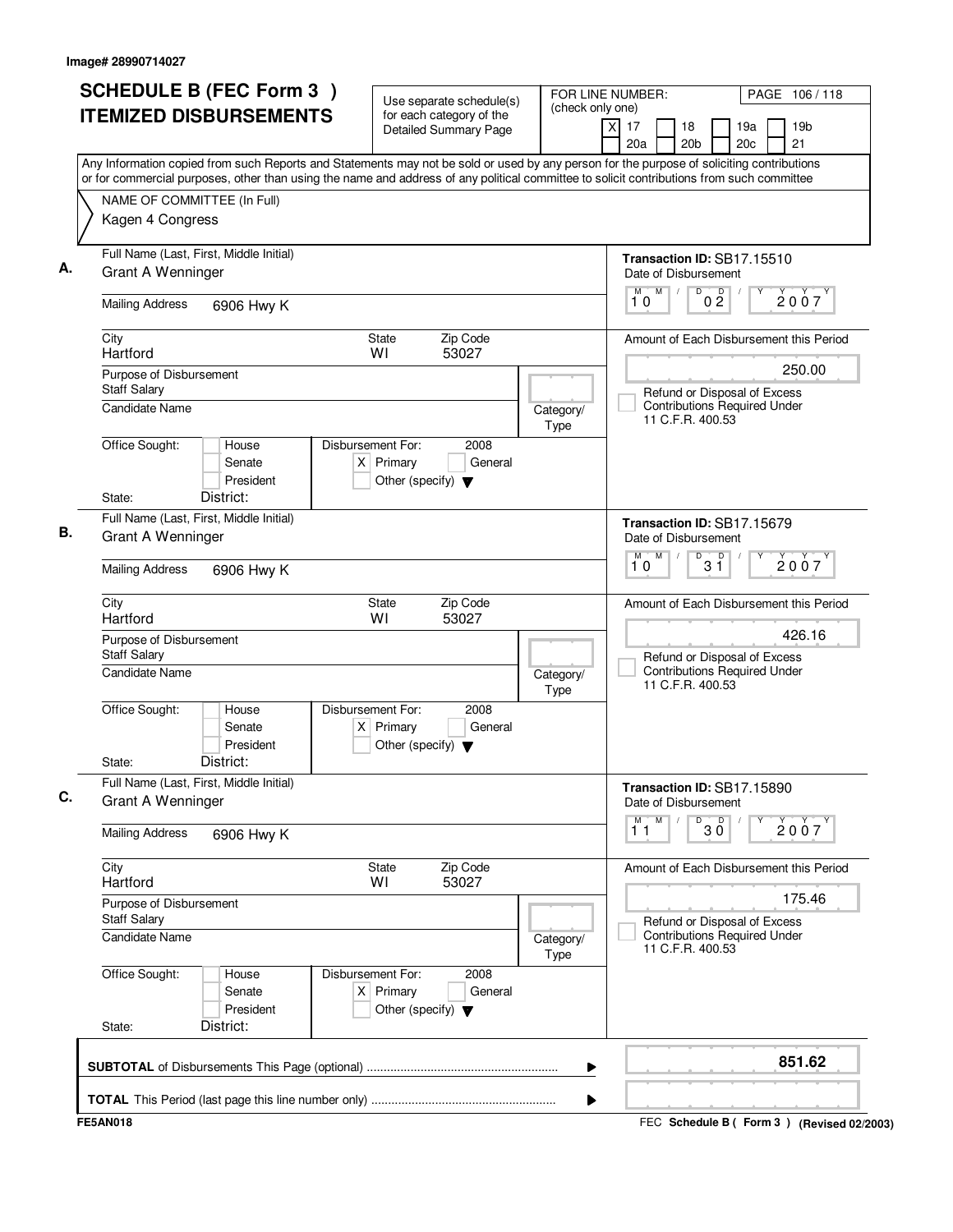|    | <b>SCHEDULE B (FEC Form 3)</b>                                                                                                            | Use separate schedule(s)             |                  | FOR LINE NUMBER:<br>PAGE 107/118                |  |  |  |
|----|-------------------------------------------------------------------------------------------------------------------------------------------|--------------------------------------|------------------|-------------------------------------------------|--|--|--|
|    | <b>ITEMIZED DISBURSEMENTS</b>                                                                                                             | for each category of the             | (check only one) |                                                 |  |  |  |
|    |                                                                                                                                           | Detailed Summary Page                |                  | 19 <sub>b</sub><br>17<br>18<br>19a              |  |  |  |
|    |                                                                                                                                           |                                      |                  | 20 <sub>b</sub><br>20 <sub>c</sub><br>21<br>20a |  |  |  |
|    | Any Information copied from such Reports and Statements may not be sold or used by any person for the purpose of soliciting contributions |                                      |                  |                                                 |  |  |  |
|    | or for commercial purposes, other than using the name and address of any political committee to solicit contributions from such committee |                                      |                  |                                                 |  |  |  |
|    | NAME OF COMMITTEE (In Full)                                                                                                               |                                      |                  |                                                 |  |  |  |
|    | Kagen 4 Congress                                                                                                                          |                                      |                  |                                                 |  |  |  |
|    |                                                                                                                                           |                                      |                  |                                                 |  |  |  |
|    | Full Name (Last, First, Middle Initial)                                                                                                   | Transaction ID: SB17.16172           |                  |                                                 |  |  |  |
| А. | Grant A Wenninger                                                                                                                         |                                      |                  | Date of Disbursement                            |  |  |  |
|    |                                                                                                                                           |                                      |                  | M<br>D<br>2007                                  |  |  |  |
|    | Mailing Address<br>6906 Hwy K                                                                                                             |                                      | $3\bar{1}$<br>12 |                                                 |  |  |  |
|    | City                                                                                                                                      | Zip Code<br><b>State</b>             |                  | Amount of Each Disbursement this Period         |  |  |  |
|    | Hartford                                                                                                                                  | W١<br>53027                          |                  |                                                 |  |  |  |
|    | Purpose of Disbursement                                                                                                                   |                                      |                  | 277.37                                          |  |  |  |
|    | <b>Staff Salary</b>                                                                                                                       |                                      |                  | Refund or Disposal of Excess                    |  |  |  |
|    | Candidate Name                                                                                                                            |                                      | Category/        | <b>Contributions Required Under</b>             |  |  |  |
|    |                                                                                                                                           |                                      | Type             | 11 C.F.R. 400.53                                |  |  |  |
|    | Office Sought:<br>Disbursement For:<br>House                                                                                              | 2008                                 |                  |                                                 |  |  |  |
|    | Senate                                                                                                                                    | $X$ Primary<br>General               |                  |                                                 |  |  |  |
|    | President                                                                                                                                 | Other (specify) $\blacktriangledown$ |                  |                                                 |  |  |  |
|    | District:<br>State:                                                                                                                       |                                      |                  |                                                 |  |  |  |

| <b>FE5AN018</b> | FEC Schedule B (Form 3) (Revised 02/2003) |
|-----------------|-------------------------------------------|
|                 | 74033.56                                  |
|                 | 277.37                                    |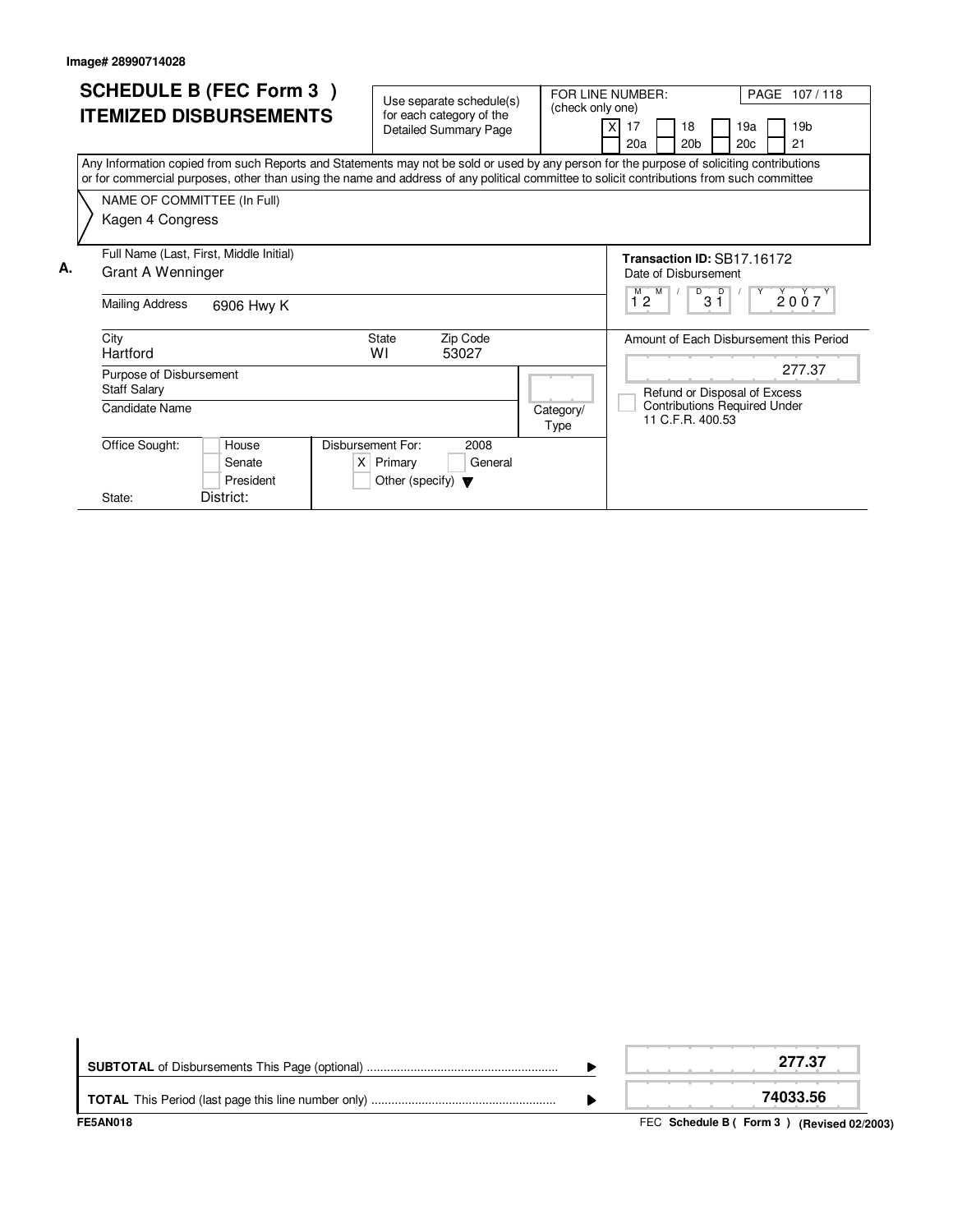| Kagen 4 Congress                                                                                                                                                   | <b>SCHEDULE B (FEC Form 3)</b><br><b>ITEMIZED DISBURSEMENTS</b><br>NAME OF COMMITTEE (In Full)                                                    |                                                                                                | Use separate schedule(s)<br>for each category of the<br><b>Detailed Summary Page</b> | (check only one)  | FOR LINE NUMBER:<br>PAGE 108/118<br>17<br>19a<br>19 <sub>b</sub><br>18<br>20 <sub>b</sub><br>20 <sub>c</sub><br>21<br>20a<br>X<br>Any Information copied from such Reports and Statements may not be sold or used by any person for the purpose of soliciting contributions<br>or for commercial purposes, other than using the name and address of any political committee to solicit contributions from such committee |
|--------------------------------------------------------------------------------------------------------------------------------------------------------------------|---------------------------------------------------------------------------------------------------------------------------------------------------|------------------------------------------------------------------------------------------------|--------------------------------------------------------------------------------------|-------------------|--------------------------------------------------------------------------------------------------------------------------------------------------------------------------------------------------------------------------------------------------------------------------------------------------------------------------------------------------------------------------------------------------------------------------|
| А.                                                                                                                                                                 | Full Name (Last, First, Middle Initial)<br>LABOR POLITICAL LEAGUE OF LABORERS LOCAL NO 113<br><b>Mailing Address</b><br>6310 WEST APPLETON AVENUE |                                                                                                |                                                                                      |                   | Transaction ID: SB20B.15966<br>Date of Disbursement<br>M<br>$\sqrt{ }$<br>$\overline{D}$<br>D<br>$\overline{1}^M$ 2<br>2007<br>14                                                                                                                                                                                                                                                                                        |
| City<br><b>MILWAUKEE</b><br>Purpose of Disbursement<br>Candidate Name<br>Office Sought:<br>State:                                                                  | Refund of a Politcal Contribution<br>House<br>Senate<br>President<br>District:                                                                    | <b>State</b><br>WI<br>Disbursement For:<br>$X$ Primary<br>Other (specify) $\blacktriangledown$ | Zip Code<br>53210<br>2008<br>General                                                 | Category/<br>Type | Amount of Each Disbursement this Period<br>1000.00<br>Refund or Disposal of Excess<br><b>Contributions Required Under</b><br>11 C.F.R. 400.53                                                                                                                                                                                                                                                                            |
| В.<br>INC.<br><b>Mailing Address</b><br>City<br><b>ALEXANDRIA</b><br>Purpose of Disbursement<br>Return PAC Contribution<br><b>Candidate Name</b><br>Office Sought: | Full Name (Last, First, Middle Initial)<br>SCHOOL NUTRITION ASSOCIATION POLITICAL ACTION COMMITTEE<br><b>SIXTH FLOOR</b><br>House<br>Senate       | 700 S WASHINGTON ST SUITE 300<br><b>State</b><br><b>VA</b><br>Disbursement For:<br>$X$ Primary | Zip Code<br>22314<br>2008<br>General                                                 | Category/<br>Type | Transaction ID: SB20B.15515<br>Date of Disbursement<br>D<br>M<br>M<br>$0\frac{D}{3}$<br>2007<br>10<br>Amount of Each Disbursement this Period<br>1000.00<br>Refund or Disposal of Excess<br><b>Contributions Required Under</b><br>11 C.F.R. 400.53                                                                                                                                                                      |
| State:                                                                                                                                                             | President<br>District:                                                                                                                            | Other (specify) $\blacktriangledown$                                                           |                                                                                      |                   |                                                                                                                                                                                                                                                                                                                                                                                                                          |

|  | 2000.00 |
|--|---------|
|  | 2000.00 |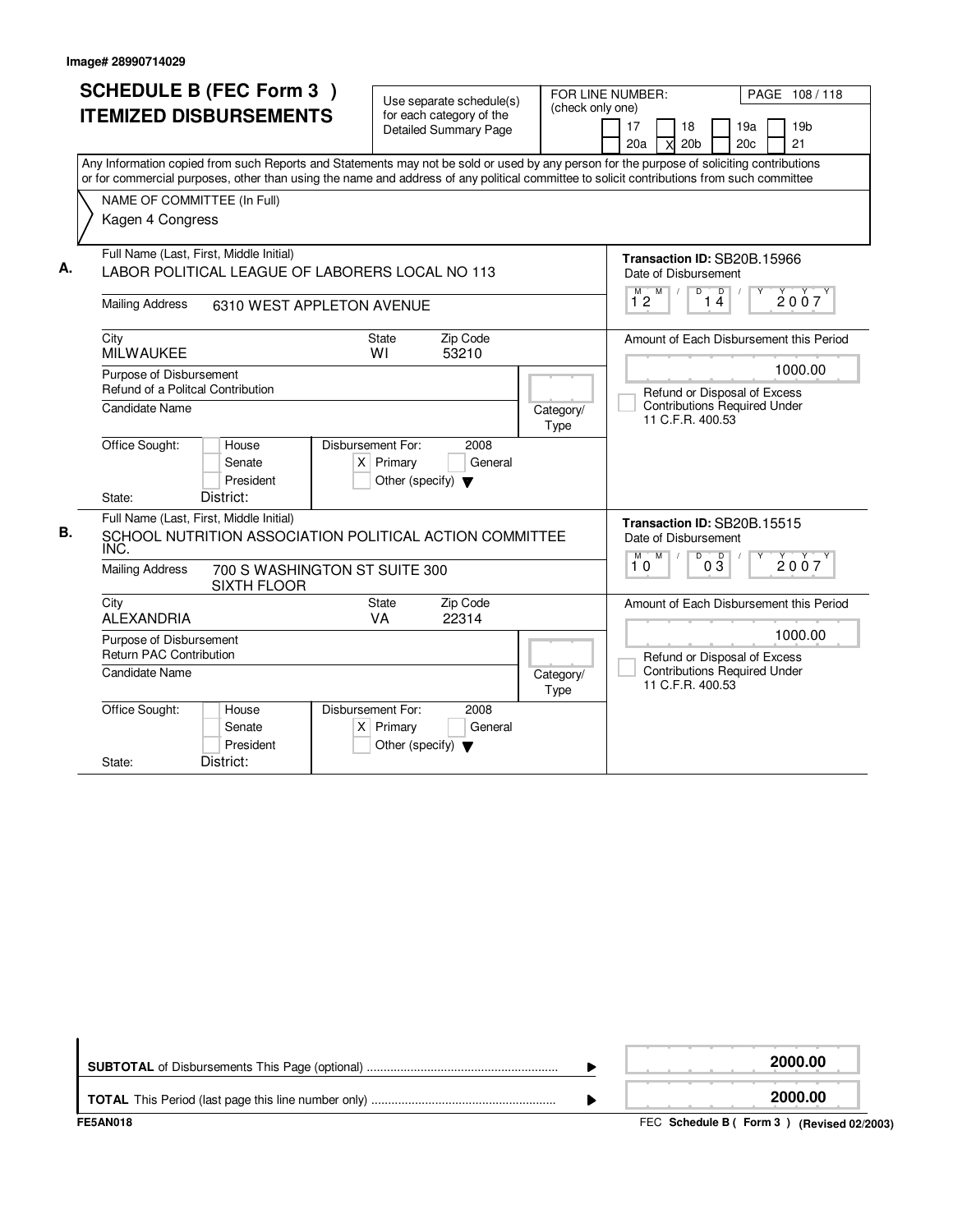| <b>SCHEDULE C (FEC Form 3)</b><br><b>LOANS</b>                                                                                       |                            | Use separate schedule(s)<br>for each category of the<br>Detailed Summary Page |               | PAGE 109 / 118<br>FOR LINE NUMBER:<br>ΙX<br>(check only one)<br>13a<br>13 <sub>b</sub> |  |  |
|--------------------------------------------------------------------------------------------------------------------------------------|----------------------------|-------------------------------------------------------------------------------|---------------|----------------------------------------------------------------------------------------|--|--|
|                                                                                                                                      |                            |                                                                               |               |                                                                                        |  |  |
| LOAN SOURCE Full Name (Last, First, Middle Initial)                                                                                  |                            |                                                                               |               | Election:                                                                              |  |  |
| Steven L Kagen                                                                                                                       |                            |                                                                               | X             | Primary<br>General                                                                     |  |  |
| <b>Mailing Address</b><br>1712 S. Mason St.                                                                                          |                            |                                                                               |               | Other (specify) $\blacktriangledown$                                                   |  |  |
| City Appleton                                                                                                                        | ZIP Code<br>WI<br>State    | 54914                                                                         |               |                                                                                        |  |  |
| Original Amount of Loan                                                                                                              | Cumulative Payment To Date |                                                                               |               | Balance Outstanding at Close of This Period                                            |  |  |
| 50000.00                                                                                                                             |                            | 30700.00                                                                      |               | 19300.00                                                                               |  |  |
| <b>TERMS</b><br>Date Incurred                                                                                                        | Date Due                   |                                                                               | Interest Rate | Secured:                                                                               |  |  |
| $\mathsf{Y} \perp \mathsf{Y} \perp \mathsf{Y}$<br>$D$ $D$<br>Y<br>M<br><b>M</b><br>05<br>07<br>2005                                  | None                       |                                                                               | 0.0           | $x $ No<br>Yes<br>$%$ (apr)                                                            |  |  |
| List All Endorsers or Guarantors (if any) to Loan Source                                                                             |                            |                                                                               |               |                                                                                        |  |  |
| Full Name (Last, First, Middle Initial)                                                                                              |                            | Name of Employer                                                              |               |                                                                                        |  |  |
| <b>Mailing Address</b>                                                                                                               |                            | Occupation                                                                    |               |                                                                                        |  |  |
| City<br><b>State</b>                                                                                                                 | ZIP Code                   | Amount<br>Guaranteed<br>Outstanding:                                          |               |                                                                                        |  |  |
| Full Name (Last, First, Middle Initial)                                                                                              |                            | Name of Employer                                                              |               |                                                                                        |  |  |
| <b>Mailing Address</b>                                                                                                               |                            | Occupation                                                                    |               |                                                                                        |  |  |
| City<br><b>State</b>                                                                                                                 | ZIP Code                   | Amount<br>Guaranteed<br>Outstanding:                                          |               |                                                                                        |  |  |
| Full Name (Last, First, Middle Initial)                                                                                              |                            | Name of Employer                                                              |               |                                                                                        |  |  |
| <b>Mailing Address</b>                                                                                                               |                            | Occupation                                                                    |               |                                                                                        |  |  |
| City<br>State                                                                                                                        | <b>ZIP Code</b>            | Amount<br>Guaranteed<br>Outstanding:                                          |               |                                                                                        |  |  |
| Full Name (Last, First, Middle Initial)                                                                                              |                            | Name of Employer                                                              |               |                                                                                        |  |  |
| <b>Mailing Address</b>                                                                                                               |                            | Occupation                                                                    |               |                                                                                        |  |  |
| City<br><b>State</b>                                                                                                                 | ZIP Code                   | Amount<br>Guaranteed<br>Outstanding:                                          |               |                                                                                        |  |  |
|                                                                                                                                      |                            |                                                                               |               | 19300.00                                                                               |  |  |
|                                                                                                                                      |                            |                                                                               |               | .00                                                                                    |  |  |
| Carry outstanding balance only to LINE 3, Schedule D, for this line. If no Schedule D, carry forward to appropriate line of Summary. |                            |                                                                               |               |                                                                                        |  |  |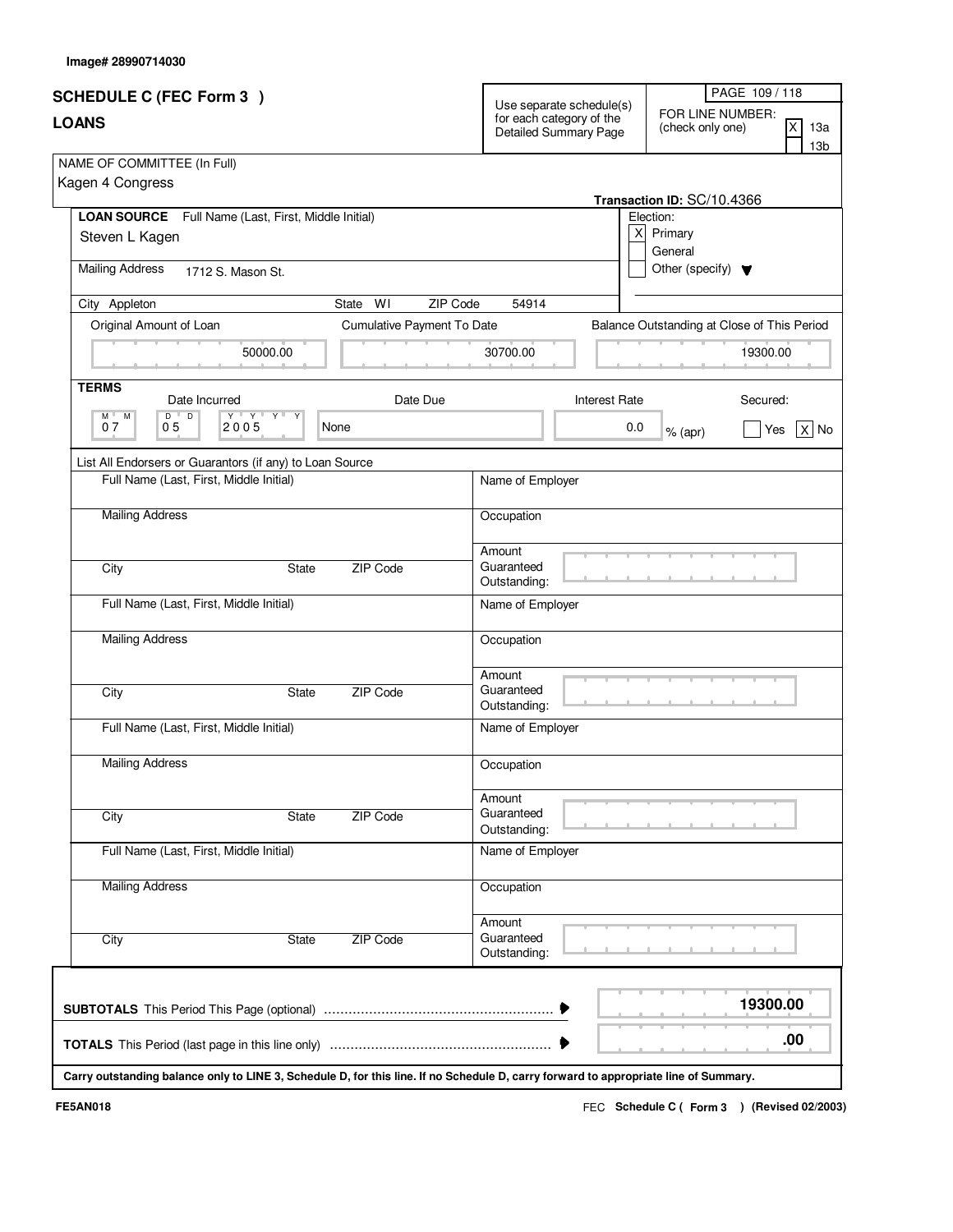| <b>SCHEDULE C (FEC Form 3)</b><br><b>LOANS</b>                                                                                                                                    |                            | Use separate schedule(s)<br>for each category of the<br>Detailed Summary Page |     | PAGE 110/118<br>FOR LINE NUMBER:<br>ΙX<br>(check only one)<br>13a<br>13 <sub>b</sub> |  |  |
|-----------------------------------------------------------------------------------------------------------------------------------------------------------------------------------|----------------------------|-------------------------------------------------------------------------------|-----|--------------------------------------------------------------------------------------|--|--|
|                                                                                                                                                                                   |                            |                                                                               |     |                                                                                      |  |  |
| LOAN SOURCE Full Name (Last, First, Middle Initial)                                                                                                                               |                            |                                                                               |     | Election:                                                                            |  |  |
| Steven L Kagen                                                                                                                                                                    |                            |                                                                               | X   | Primary<br>General                                                                   |  |  |
| <b>Mailing Address</b><br>1712 S. Mason St.                                                                                                                                       |                            |                                                                               |     | Other (specify) $\blacktriangledown$                                                 |  |  |
| City Appleton                                                                                                                                                                     | State<br>WI<br>ZIP Code    | 54914                                                                         |     |                                                                                      |  |  |
| Original Amount of Loan                                                                                                                                                           | Cumulative Payment To Date |                                                                               |     | Balance Outstanding at Close of This Period                                          |  |  |
| 200000.00                                                                                                                                                                         |                            | 0.00                                                                          |     | 200000.00                                                                            |  |  |
| <b>TERMS</b><br>Date Incurred                                                                                                                                                     | Date Due                   | Interest Rate                                                                 |     | Secured:                                                                             |  |  |
| $\begin{array}{c c c c c c} \hline \textbf{Y} & \textbf{Y} & \textbf{Y} & \textbf{Y} & \textbf{Y} \end{array}$<br>$D$ $D$<br>Y<br>M <sup>-1</sup><br><b>M</b><br>03<br>23<br>2006 | None                       |                                                                               | 0.0 | $x $ No<br>Yes<br>$%$ (apr)                                                          |  |  |
| List All Endorsers or Guarantors (if any) to Loan Source                                                                                                                          |                            |                                                                               |     |                                                                                      |  |  |
| Full Name (Last, First, Middle Initial)                                                                                                                                           |                            | Name of Employer                                                              |     |                                                                                      |  |  |
| <b>Mailing Address</b>                                                                                                                                                            |                            | Occupation                                                                    |     |                                                                                      |  |  |
| City<br><b>State</b>                                                                                                                                                              | ZIP Code                   | Amount<br>Guaranteed<br>Outstanding:                                          |     |                                                                                      |  |  |
| Full Name (Last, First, Middle Initial)                                                                                                                                           |                            | Name of Employer                                                              |     |                                                                                      |  |  |
| <b>Mailing Address</b>                                                                                                                                                            |                            | Occupation                                                                    |     |                                                                                      |  |  |
| City<br><b>State</b>                                                                                                                                                              | ZIP Code                   | Amount<br>Guaranteed<br>Outstanding:                                          |     |                                                                                      |  |  |
| Full Name (Last, First, Middle Initial)                                                                                                                                           |                            | Name of Employer                                                              |     |                                                                                      |  |  |
| <b>Mailing Address</b>                                                                                                                                                            |                            | Occupation                                                                    |     |                                                                                      |  |  |
| City<br>State                                                                                                                                                                     | <b>ZIP Code</b>            | Amount<br>Guaranteed<br>Outstanding:                                          |     |                                                                                      |  |  |
| Full Name (Last, First, Middle Initial)                                                                                                                                           |                            | Name of Employer                                                              |     |                                                                                      |  |  |
| <b>Mailing Address</b>                                                                                                                                                            |                            | Occupation                                                                    |     |                                                                                      |  |  |
| City<br><b>State</b>                                                                                                                                                              | ZIP Code                   | Amount<br>Guaranteed<br>Outstanding:                                          |     |                                                                                      |  |  |
|                                                                                                                                                                                   |                            |                                                                               |     | 200000.00                                                                            |  |  |
|                                                                                                                                                                                   |                            |                                                                               |     | .00                                                                                  |  |  |
| Carry outstanding balance only to LINE 3, Schedule D, for this line. If no Schedule D, carry forward to appropriate line of Summary.                                              |                            |                                                                               |     |                                                                                      |  |  |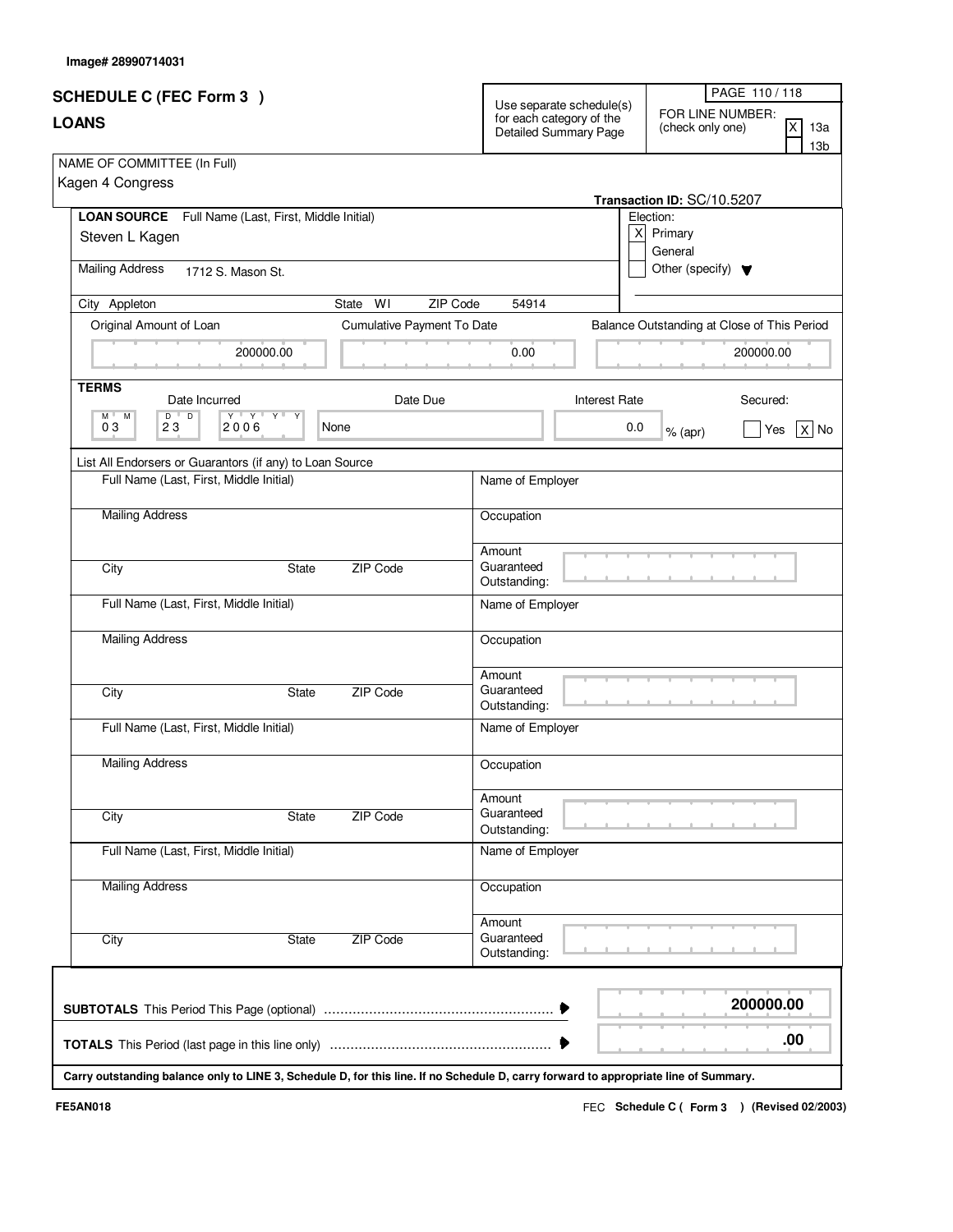| <b>SCHEDULE C (FEC Form 3)</b>                                                                                                       |                                                                               | PAGE 111 / 118                                                             |
|--------------------------------------------------------------------------------------------------------------------------------------|-------------------------------------------------------------------------------|----------------------------------------------------------------------------|
| <b>LOANS</b>                                                                                                                         | Use separate schedule(s)<br>for each category of the<br>Detailed Summary Page | FOR LINE NUMBER:<br><b>X</b><br>13а<br>(check only one)<br>13 <sub>b</sub> |
| NAME OF COMMITTEE (In Full)                                                                                                          |                                                                               |                                                                            |
| Kagen 4 Congress                                                                                                                     |                                                                               |                                                                            |
| <b>LOAN SOURCE</b> Full Name (Last, First, Middle Initial)                                                                           |                                                                               | Transaction ID: SC/10.8112<br>Election:                                    |
| Steven L Kagen                                                                                                                       |                                                                               | Primary                                                                    |
|                                                                                                                                      |                                                                               | X<br>General                                                               |
| <b>Mailing Address</b><br>1712 S. Mason St.                                                                                          |                                                                               | Other (specify) $\blacktriangledown$                                       |
| State WI<br>City Appleton                                                                                                            | ZIP Code<br>54914                                                             |                                                                            |
| Original Amount of Loan<br>Cumulative Payment To Date                                                                                |                                                                               | Balance Outstanding at Close of This Period                                |
| 100000.00                                                                                                                            | 0.00                                                                          | 100000.00                                                                  |
| <b>TERMS</b><br>Date Due<br>Date Incurred                                                                                            |                                                                               | <b>Interest Rate</b><br>Secured:                                           |
| $D^{-1}$<br>$\overline{D}$<br>$\mathsf{Y} \dashv \mathsf{Y} \dashv \mathsf{Y} \dashv \mathsf{Y}$<br>M "<br>M                         |                                                                               |                                                                            |
| 09<br>25<br>2006<br>None                                                                                                             |                                                                               | 0.0<br>$X $ No<br>Yes<br>$%$ (apr)                                         |
| List All Endorsers or Guarantors (if any) to Loan Source                                                                             |                                                                               |                                                                            |
| Full Name (Last, First, Middle Initial)                                                                                              | Name of Employer                                                              |                                                                            |
| <b>Mailing Address</b>                                                                                                               | Occupation                                                                    |                                                                            |
|                                                                                                                                      | Amount                                                                        |                                                                            |
| City<br>ZIP Code<br><b>State</b>                                                                                                     | Guaranteed                                                                    |                                                                            |
| Full Name (Last, First, Middle Initial)                                                                                              | Outstanding:<br>Name of Employer                                              |                                                                            |
| <b>Mailing Address</b>                                                                                                               | Occupation                                                                    |                                                                            |
|                                                                                                                                      | Amount                                                                        |                                                                            |
| City<br><b>ZIP Code</b><br>State                                                                                                     | Guaranteed                                                                    |                                                                            |
|                                                                                                                                      | Outstanding:                                                                  |                                                                            |
| Full Name (Last, First, Middle Initial)                                                                                              | Name of Employer                                                              |                                                                            |
| <b>Mailing Address</b>                                                                                                               | Occupation                                                                    |                                                                            |
|                                                                                                                                      | Amount                                                                        |                                                                            |
| ZIP Code<br>City<br><b>State</b>                                                                                                     | Guaranteed<br>Outstanding:                                                    |                                                                            |
| Full Name (Last, First, Middle Initial)                                                                                              | Name of Employer                                                              |                                                                            |
| <b>Mailing Address</b>                                                                                                               | Occupation                                                                    |                                                                            |
|                                                                                                                                      | Amount                                                                        |                                                                            |
| ZIP Code<br>City<br>State                                                                                                            | Guaranteed<br>Outstanding:                                                    |                                                                            |
|                                                                                                                                      |                                                                               |                                                                            |
|                                                                                                                                      |                                                                               | 100000.00                                                                  |
|                                                                                                                                      |                                                                               | .00                                                                        |
| Carry outstanding balance only to LINE 3, Schedule D, for this line. If no Schedule D, carry forward to appropriate line of Summary. |                                                                               |                                                                            |

Г

Τ

**Image# 28990714032**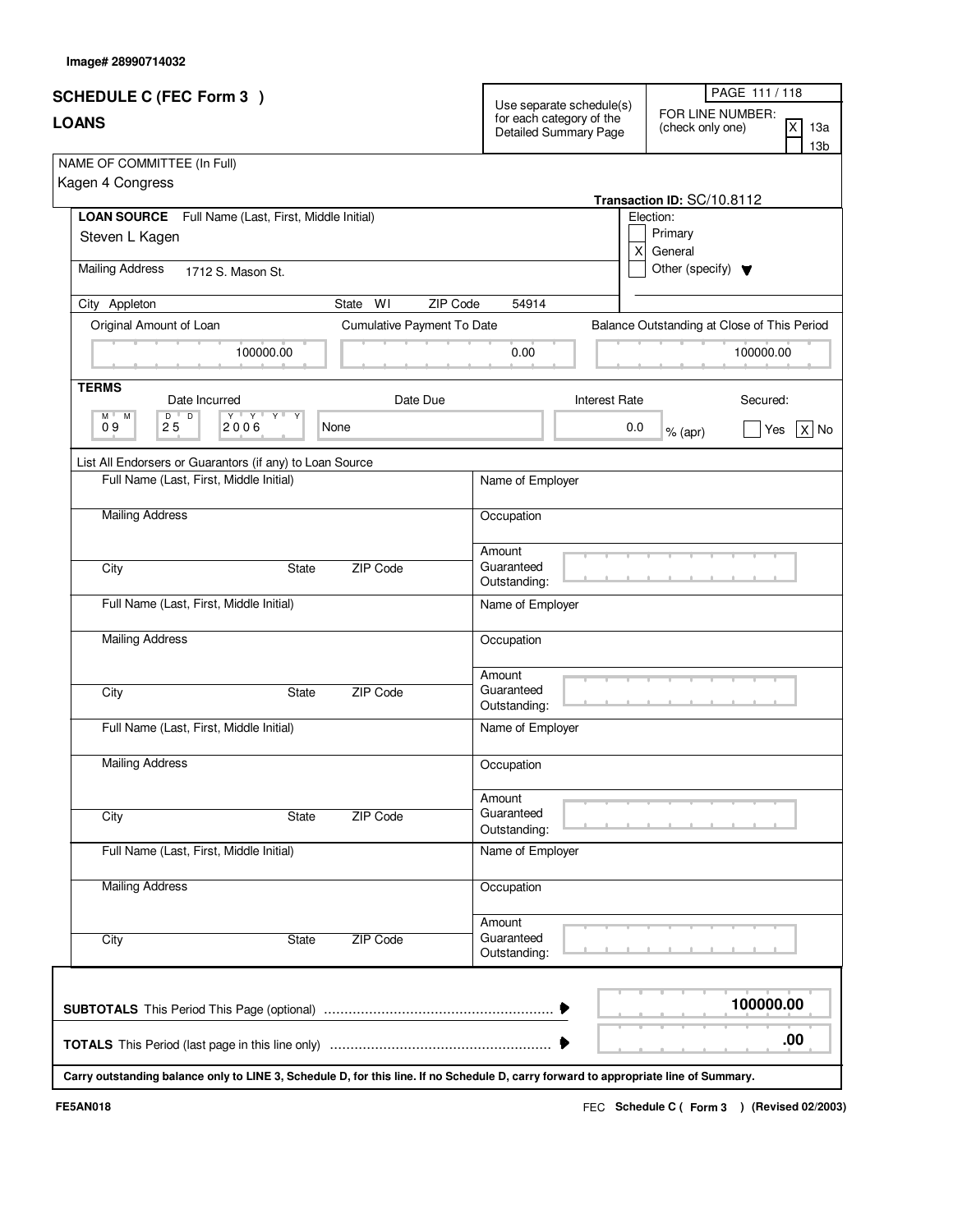| <b>SCHEDULE C (FEC Form 3)</b>                                            |                                                                                                                                      |                            |                                                                                           |                                             | PAGE 112/118   |  |  |
|---------------------------------------------------------------------------|--------------------------------------------------------------------------------------------------------------------------------------|----------------------------|-------------------------------------------------------------------------------------------|---------------------------------------------|----------------|--|--|
| <b>LOANS</b>                                                              | for each category of the<br><b>Detailed Summary Page</b>                                                                             | Use separate schedule(s)   | FOR LINE NUMBER:<br>$\overline{\mathsf{x}}$<br>13a<br>(check only one)<br>13 <sub>b</sub> |                                             |                |  |  |
| NAME OF COMMITTEE (In Full)                                               |                                                                                                                                      |                            |                                                                                           |                                             |                |  |  |
| Kagen 4 Congress                                                          |                                                                                                                                      |                            |                                                                                           |                                             |                |  |  |
| LOAN SOURCE Full Name (Last, First, Middle Initial)                       |                                                                                                                                      |                            |                                                                                           | Transaction ID: SC/10.8393<br>Election:     |                |  |  |
| Steven L Kagen                                                            |                                                                                                                                      |                            |                                                                                           | Primary                                     |                |  |  |
|                                                                           |                                                                                                                                      |                            | $\mathsf{x}$<br>General                                                                   |                                             |                |  |  |
| <b>Mailing Address</b>                                                    | 1712 S. Mason St.                                                                                                                    |                            |                                                                                           | Other (specify) $\blacktriangledown$        |                |  |  |
| City Appleton                                                             | WI<br>State                                                                                                                          | ZIP Code<br>54914          |                                                                                           |                                             |                |  |  |
| Original Amount of Loan                                                   | Cumulative Payment To Date                                                                                                           |                            |                                                                                           | Balance Outstanding at Close of This Period |                |  |  |
|                                                                           | 150000.00                                                                                                                            | 0.00                       |                                                                                           |                                             | 150000.00      |  |  |
| <b>TERMS</b><br>Date Incurred                                             | Date Due                                                                                                                             |                            | <b>Interest Rate</b>                                                                      |                                             | Secured:       |  |  |
| $\overline{D}$<br>$D$ <sup><math>\top</math></sup><br>$M$ $M$<br>09<br>29 | $\mathsf{Y} \perp \mathsf{X} \perp \mathsf{X} \perp \mathsf{X}$<br>2006<br>None                                                      |                            | 0.0                                                                                       | $%$ (apr)                                   | $X $ No<br>Yes |  |  |
| List All Endorsers or Guarantors (if any) to Loan Source                  |                                                                                                                                      |                            |                                                                                           |                                             |                |  |  |
| Full Name (Last, First, Middle Initial)                                   |                                                                                                                                      | Name of Employer           |                                                                                           |                                             |                |  |  |
| <b>Mailing Address</b>                                                    |                                                                                                                                      |                            | Occupation                                                                                |                                             |                |  |  |
|                                                                           |                                                                                                                                      |                            |                                                                                           |                                             |                |  |  |
| City                                                                      | ZIP Code<br><b>State</b>                                                                                                             | Amount<br>Guaranteed       |                                                                                           |                                             |                |  |  |
|                                                                           |                                                                                                                                      | Outstanding:               |                                                                                           |                                             |                |  |  |
| Full Name (Last, First, Middle Initial)                                   |                                                                                                                                      | Name of Employer           |                                                                                           |                                             |                |  |  |
| <b>Mailing Address</b>                                                    |                                                                                                                                      | Occupation                 |                                                                                           |                                             |                |  |  |
|                                                                           |                                                                                                                                      | Amount                     |                                                                                           |                                             |                |  |  |
| City                                                                      | ZIP Code<br><b>State</b>                                                                                                             | Guaranteed<br>Outstanding: |                                                                                           |                                             |                |  |  |
| Full Name (Last, First, Middle Initial)                                   |                                                                                                                                      | Name of Employer           |                                                                                           |                                             |                |  |  |
| <b>Mailing Address</b>                                                    |                                                                                                                                      | Occupation                 |                                                                                           |                                             |                |  |  |
|                                                                           |                                                                                                                                      | Amount                     |                                                                                           |                                             |                |  |  |
| City                                                                      | ZIP Code<br>State                                                                                                                    | Guaranteed                 |                                                                                           |                                             |                |  |  |
|                                                                           |                                                                                                                                      | Outstanding:               |                                                                                           |                                             |                |  |  |
| Full Name (Last, First, Middle Initial)                                   |                                                                                                                                      | Name of Employer           |                                                                                           |                                             |                |  |  |
| <b>Mailing Address</b>                                                    |                                                                                                                                      | Occupation                 |                                                                                           |                                             |                |  |  |
|                                                                           |                                                                                                                                      | Amount                     |                                                                                           |                                             |                |  |  |
| City                                                                      | <b>ZIP Code</b><br>State                                                                                                             | Guaranteed<br>Outstanding: |                                                                                           |                                             |                |  |  |
|                                                                           |                                                                                                                                      |                            |                                                                                           |                                             |                |  |  |
|                                                                           |                                                                                                                                      |                            |                                                                                           |                                             | 150000.00      |  |  |
|                                                                           |                                                                                                                                      |                            |                                                                                           |                                             | 469300.00      |  |  |
|                                                                           | Carry outstanding balance only to LINE 3, Schedule D, for this line. If no Schedule D, carry forward to appropriate line of Summary. |                            |                                                                                           |                                             |                |  |  |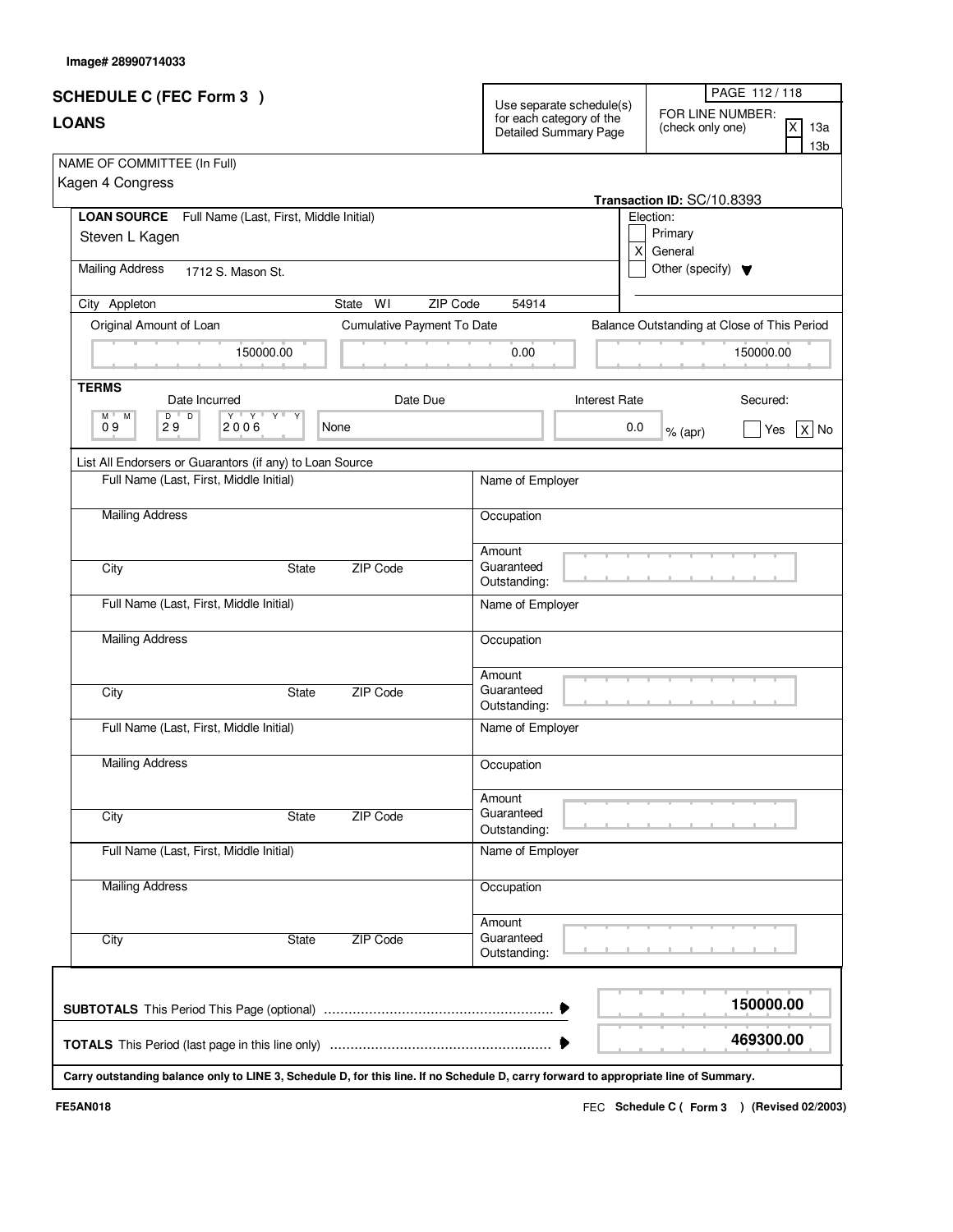$***$ \*\*\*

Form/Schedule:SA11AI Previous donations this campaign cycle - 2006 Primary Debt Reduction of \$2100.00 and 2006 General Debt Reducti-<br>Transaction ID: SA11AI.16392 of \$2100.00 and 2008 Primary of \$2300.00.

Form/Schedule: SA11AI The Law Offices of Hans Buehler is solely owned by Hans Buehler. Transaction ID: SA11AI.15804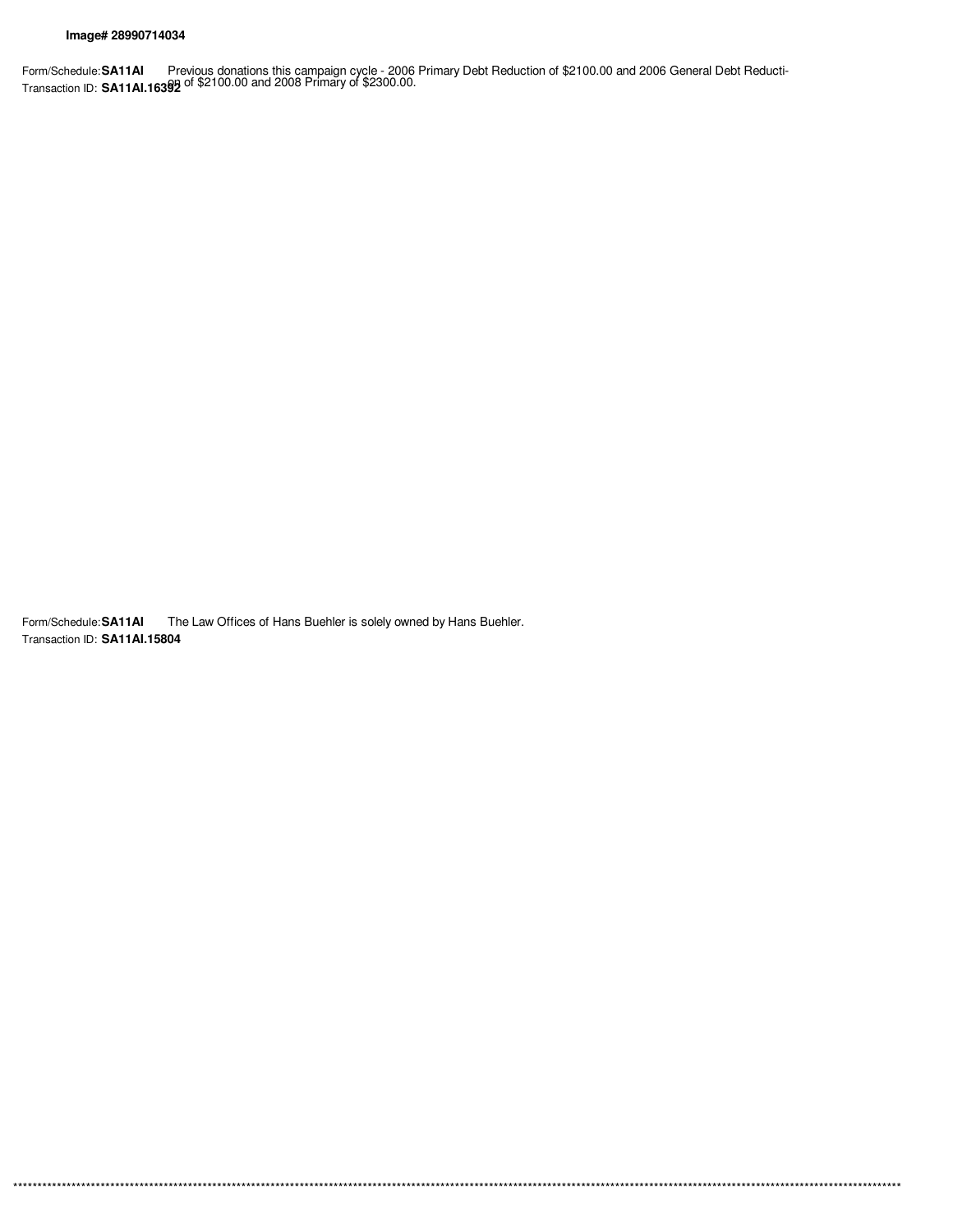Form/Schedule: SA11AI Hans Buehler is the Sole Proprietor of the Law Offices of Hans Buehler. Transaction ID: SA11AI.15804.0

Form/Schedule: SA11C \$5000.00 for 2008 Primary and \$5000.00 for 2008 General. Transaction ID: SA11C.16288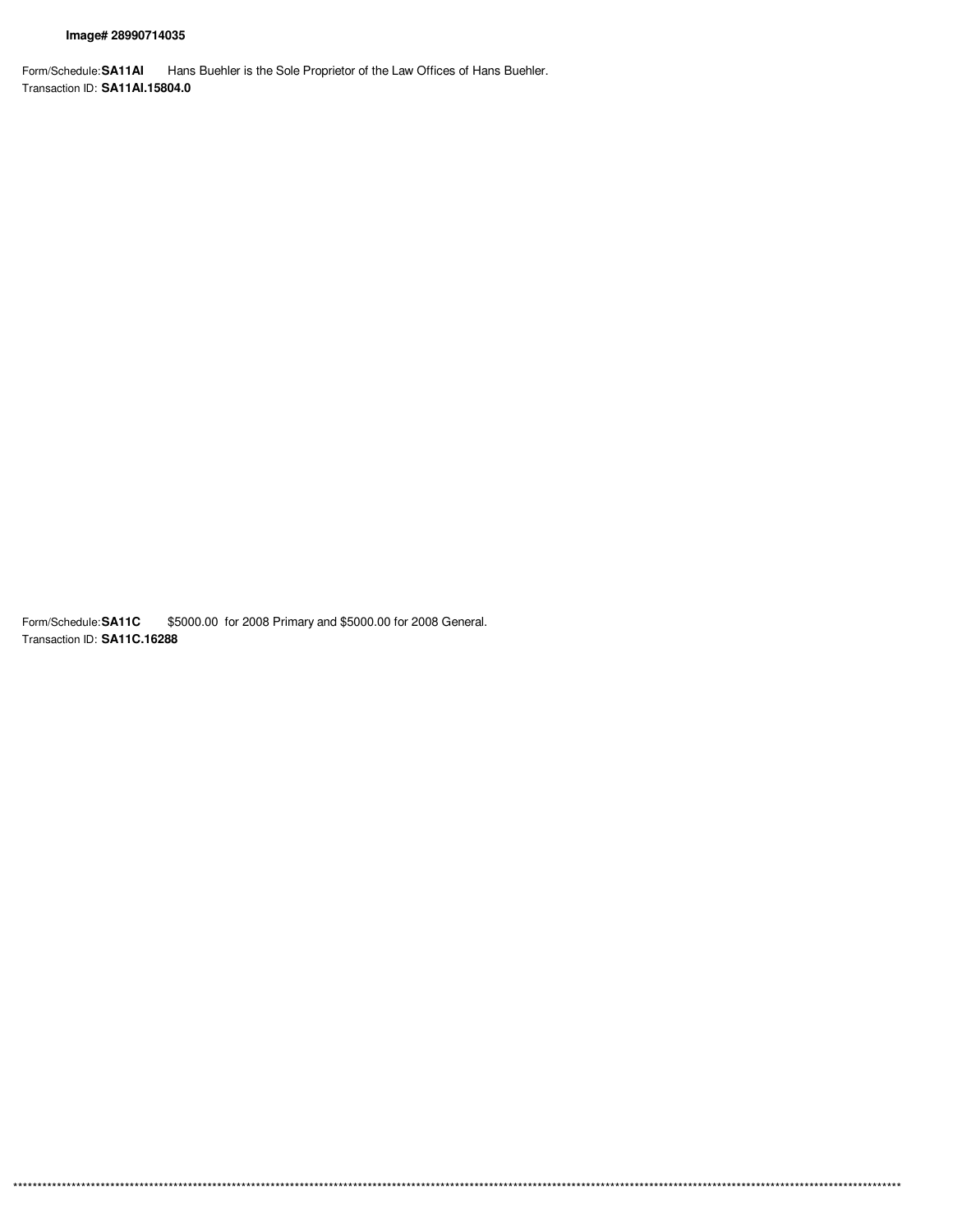Form/Schedule: SA11C Total Aggregate Primary 2008 Contribution \$642.23 Transaction ID: SA11C.16371

Form/Schedule: SA11C Total Aggregate Primary 2008 Contribution \$658.44 Transaction ID: SA11C.16373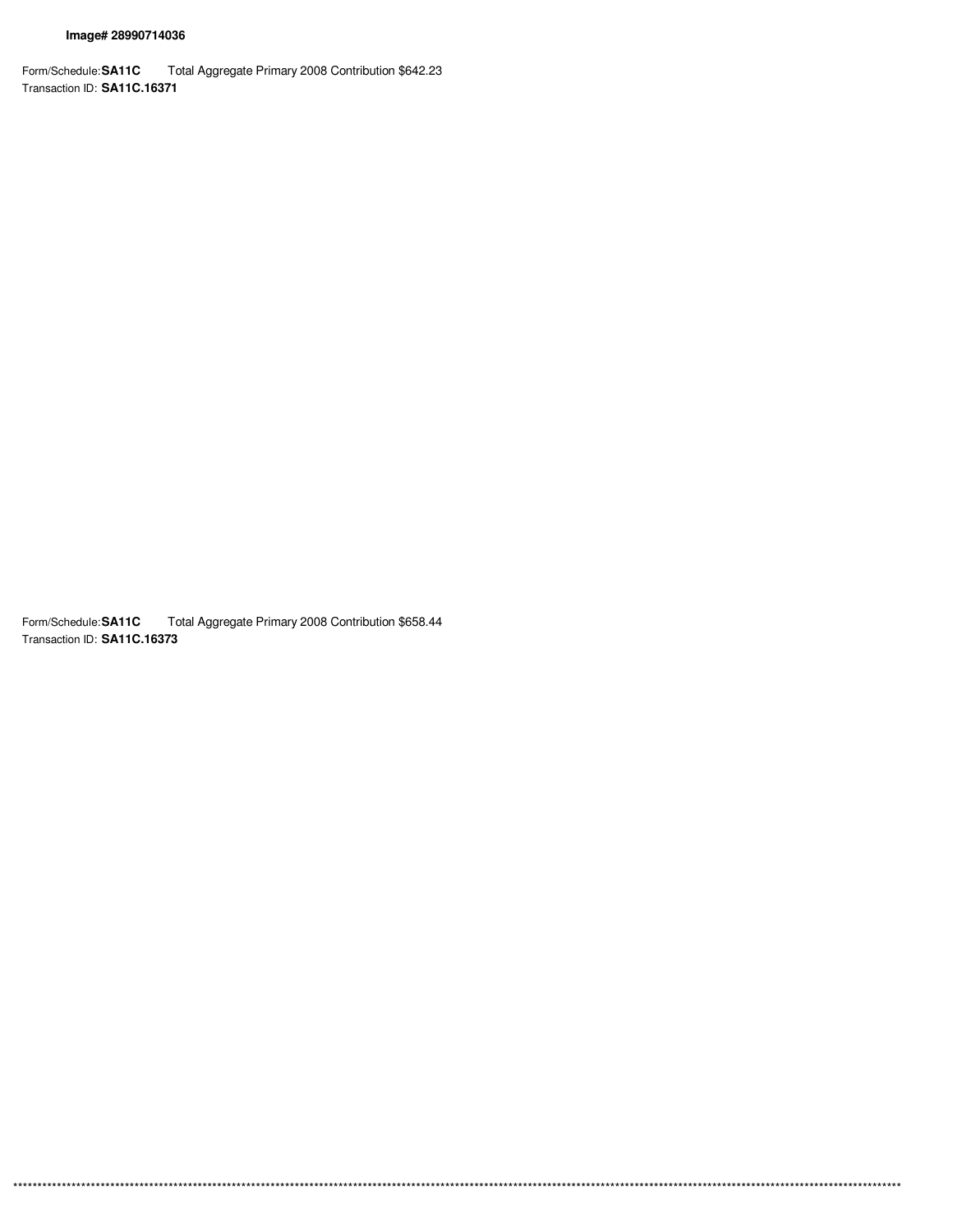Form/Schedule: SA11C \$5000.00 for Primary 2008 and \$5000.00 for General 2008. Transaction ID: SA11C.16409

Form/Schedule: SA11C Donated \$1000.00 to General 2008 on 6/30/07 and donated \$4000.00 to General 2008 on 12/20/07. Transaction ID: SA11C.16276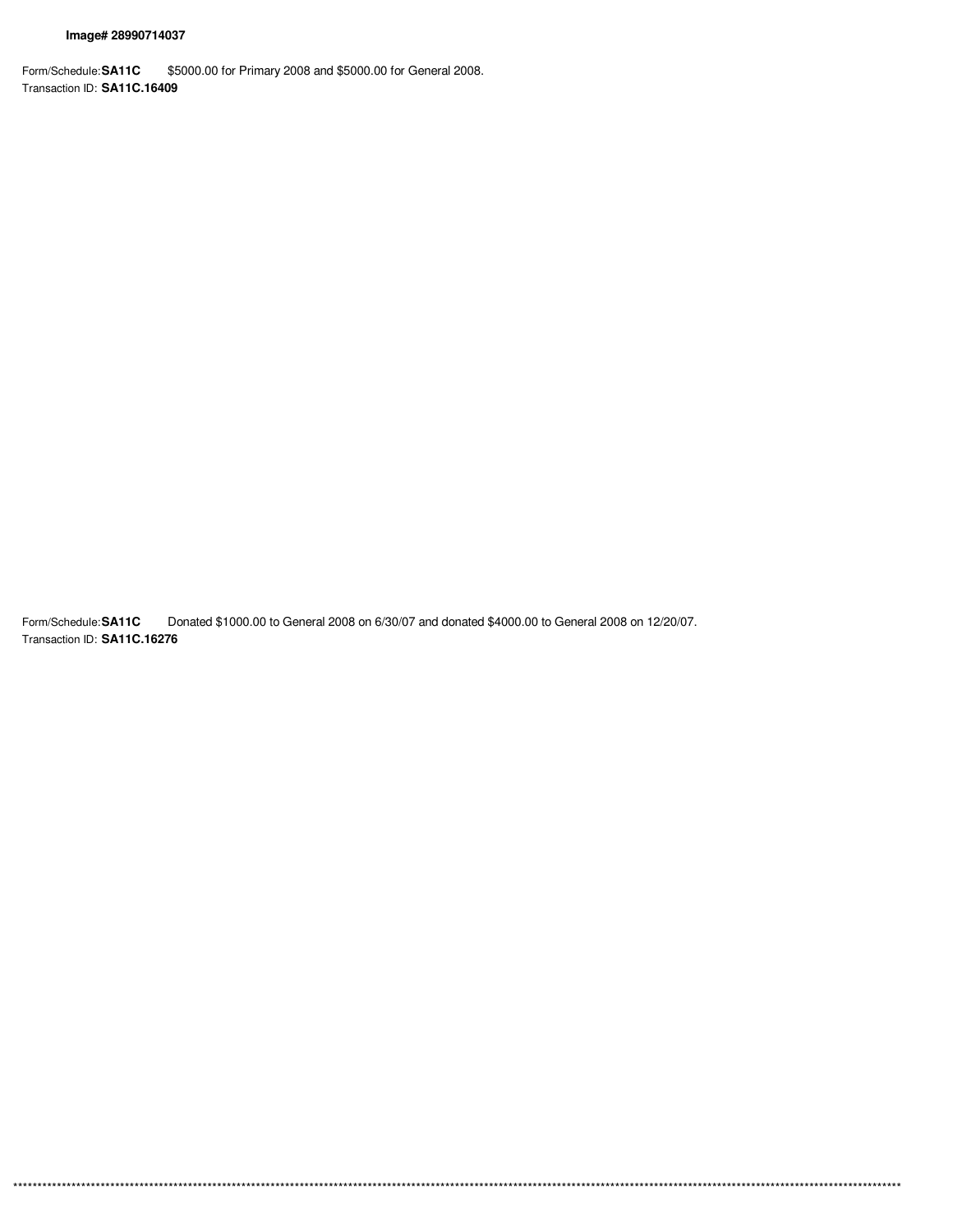Form/Schedule: SA11C 5000.00 for Primary 2008 and 5000.00 General 2008 and 1000.00 for Debt Retirement for 2006 Transaction ID: SA11C.15808

Form/Schedule: SA11C 5000.00 for 2008 Primary and 5000.00 for 2008 General Transaction ID: SA11C.15919